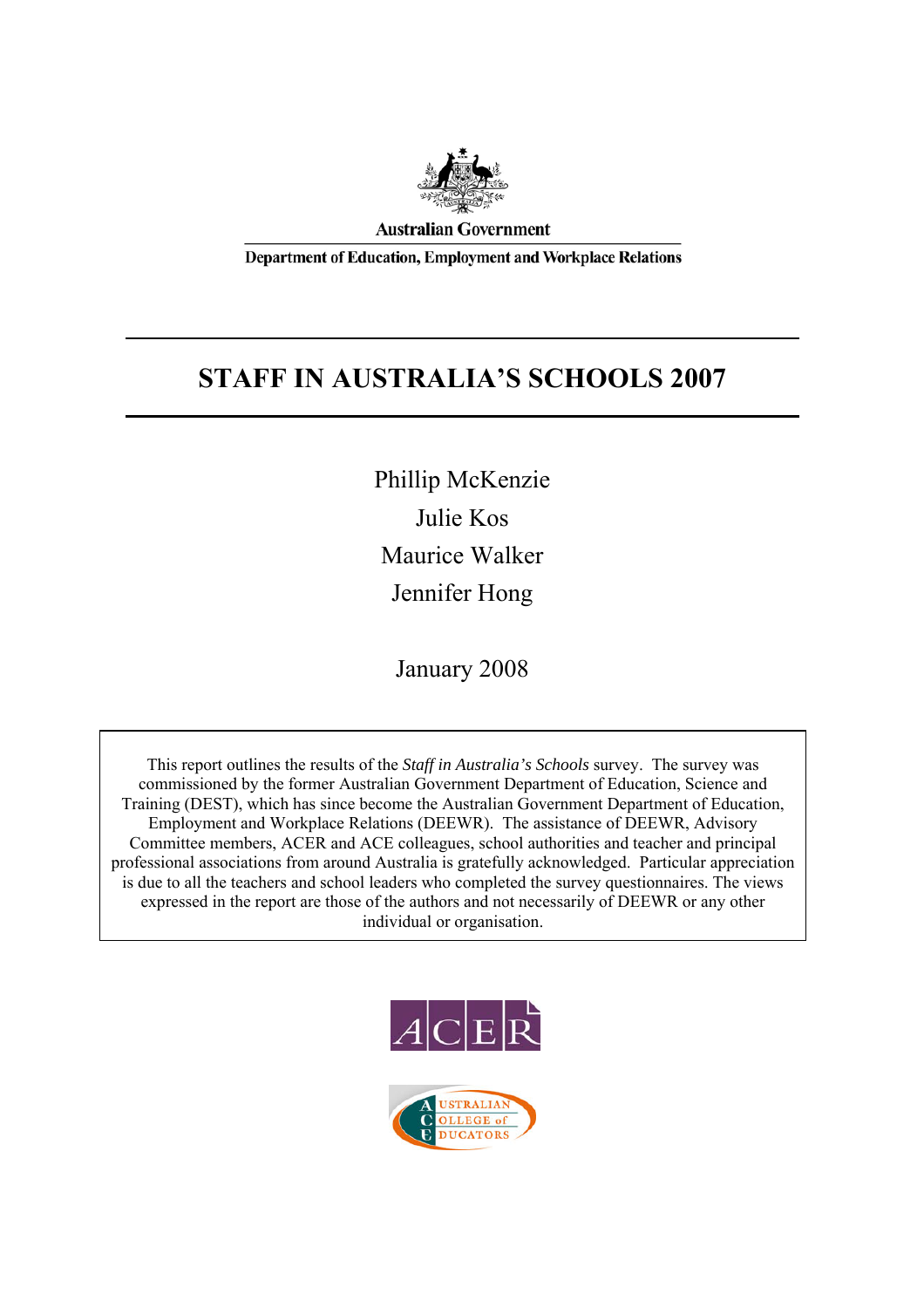© Commonwealth of Australia 2008

This work is copyright. Apart from any use as permitted under the *Copyright Act 1968*, no part may be reproduced by any process without prior written permission from the Commonwealth. Requests and inquiries concerning reproduction and rights should be addressed to Commonwealth Copyright Administration, Attorney General's Department, Robert Garran Offices, National Circuit, Barton ACT 2600 or posted at http://www.ag.gov.au/cca

**IBN:** 0 642 77711 X Department of Education, Employment and Workplace Relations Location Code: 133 GPO Box 9880 CANBERRA CITY ACT 2601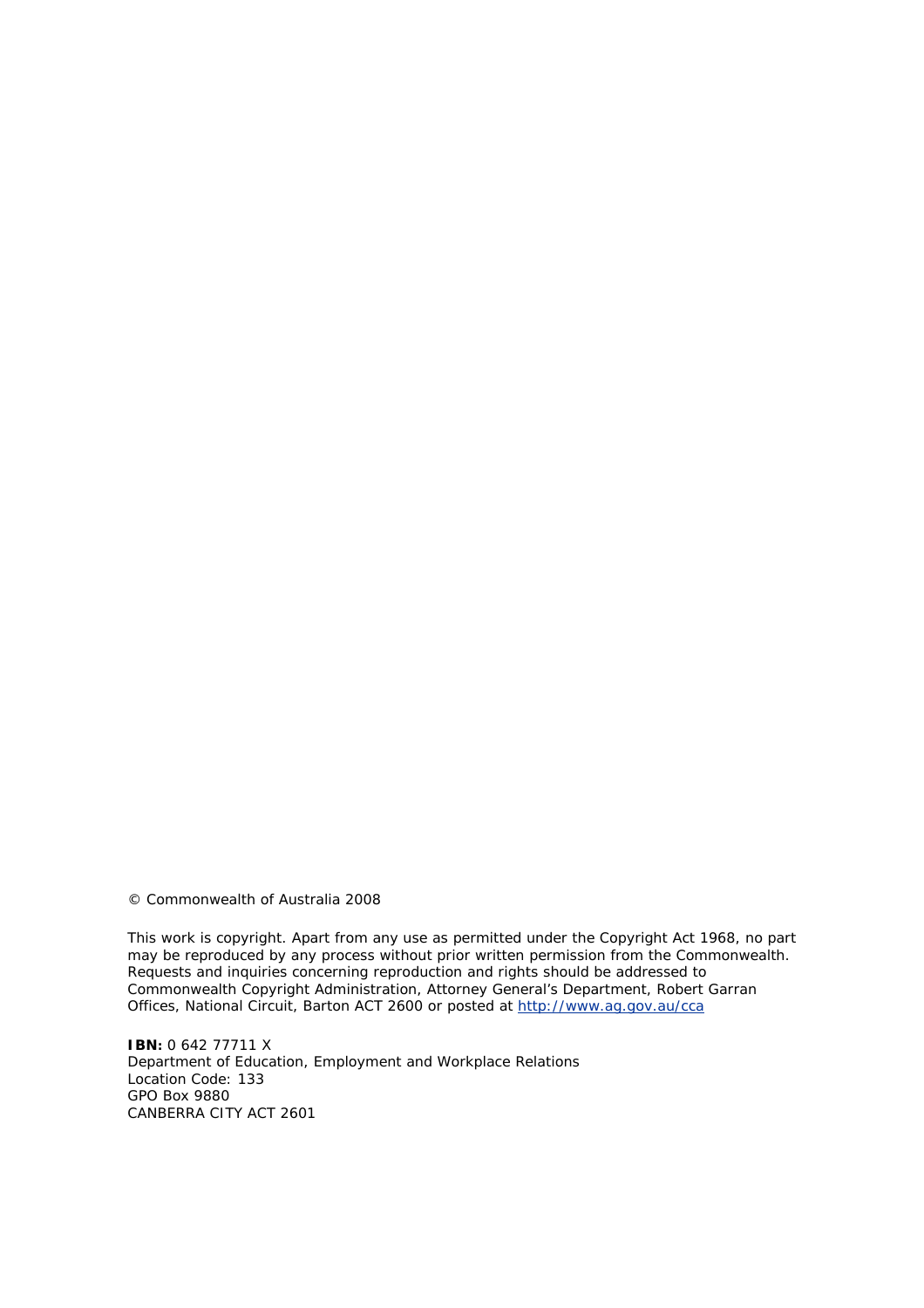# **CONTENTS**

| 2. QUESTIONNAIRE DESIGN, SAMPLING AND RESPONSE RATES-------------------------------- 4 |  |
|----------------------------------------------------------------------------------------|--|
|                                                                                        |  |
|                                                                                        |  |
|                                                                                        |  |
|                                                                                        |  |
|                                                                                        |  |
|                                                                                        |  |
|                                                                                        |  |
|                                                                                        |  |
|                                                                                        |  |
|                                                                                        |  |
|                                                                                        |  |
|                                                                                        |  |
|                                                                                        |  |
|                                                                                        |  |
|                                                                                        |  |
|                                                                                        |  |
|                                                                                        |  |
|                                                                                        |  |
|                                                                                        |  |
|                                                                                        |  |
|                                                                                        |  |
|                                                                                        |  |
|                                                                                        |  |
|                                                                                        |  |
|                                                                                        |  |
|                                                                                        |  |
|                                                                                        |  |
|                                                                                        |  |
|                                                                                        |  |
|                                                                                        |  |
|                                                                                        |  |
|                                                                                        |  |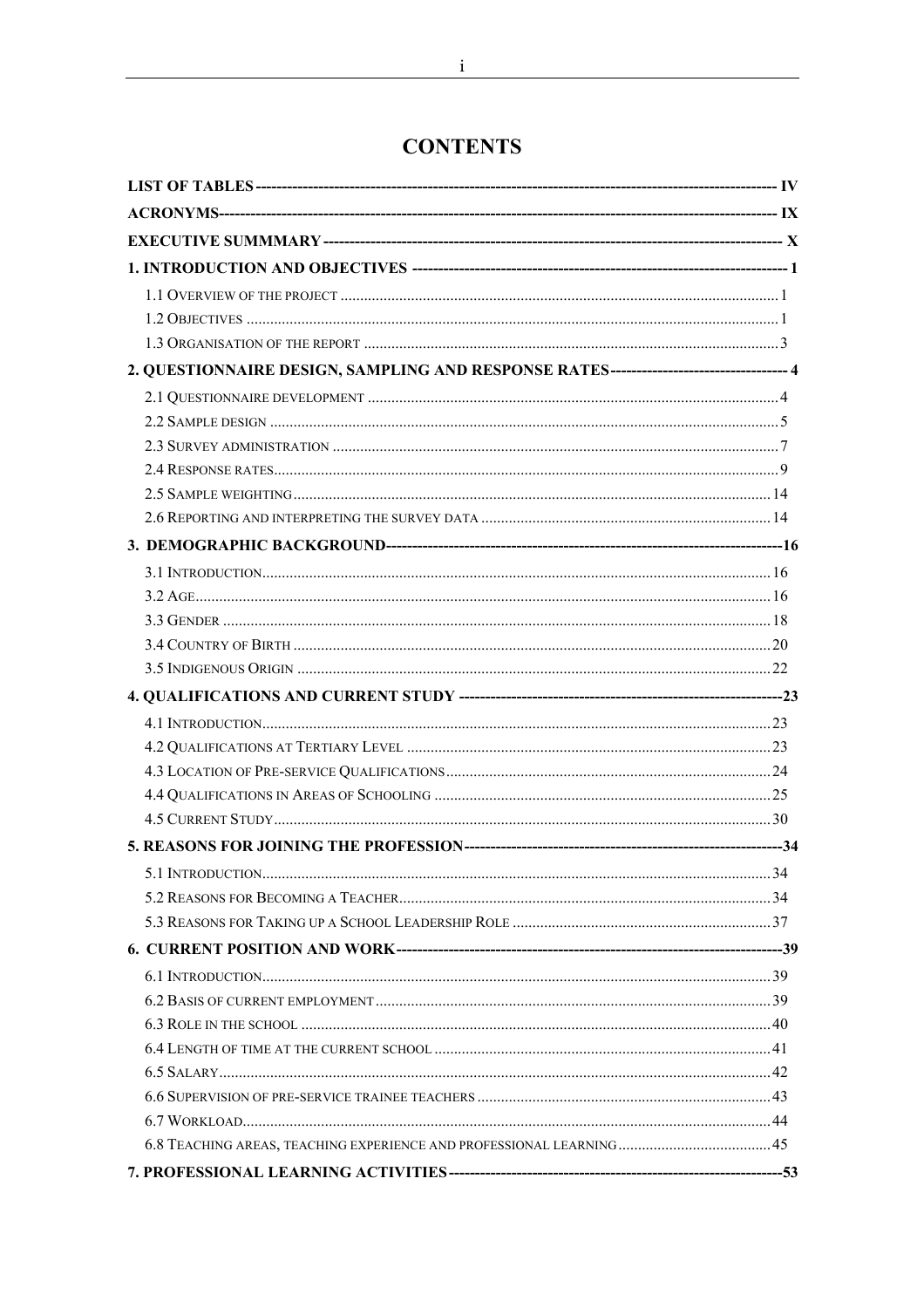<u> 1980 - Jan Samuel Barbara, martin d</u>

 $\overline{\phantom{a}}$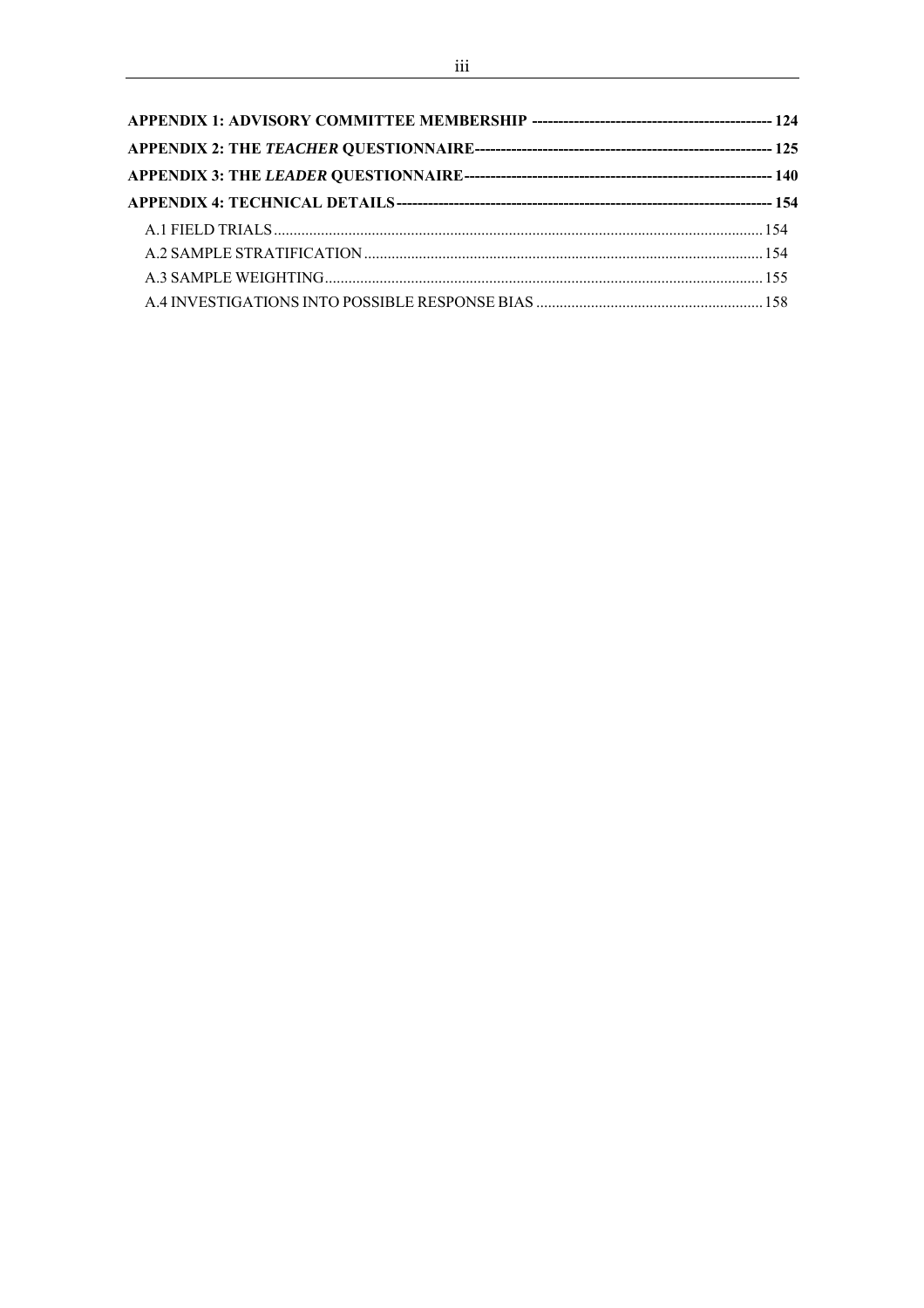# **LIST OF TABLES**

| Table 2.1: School Response Rates for Australia, Before Replacement, After Replacement and           |      |
|-----------------------------------------------------------------------------------------------------|------|
|                                                                                                     |      |
|                                                                                                     |      |
|                                                                                                     |      |
|                                                                                                     |      |
| Table 2.5: Final School and Leader Response Rates for Australia, After Reduction for Low            |      |
|                                                                                                     |      |
| Table 3.1: Distribution of the Teacher sample, by school sector and geographic location 16          |      |
|                                                                                                     |      |
|                                                                                                     |      |
|                                                                                                     |      |
|                                                                                                     |      |
|                                                                                                     |      |
|                                                                                                     |      |
| Table 3.8: Proportions of female and males among Principals and Deputy Principals 20                |      |
| Table 3.9: Proportion of teachers by country of birth, across level and sector of schooling  21     |      |
| Table 3.10: Proportion of overseas-born teachers by number of years lived in Australia  21          |      |
|                                                                                                     |      |
|                                                                                                     |      |
| Table 4.2: Percentages of teachers and leaders who hold qualifications in fields other Education    |      |
|                                                                                                     | . 24 |
| Table 4.3: Location of the institution where teachers and leaders gained their main pre-service     |      |
|                                                                                                     | . 25 |
| Table 4.4: Primary teachers: proportions by tertiary study by highest year level completed and      |      |
|                                                                                                     | 26   |
| Table 4.5: Primary teachers: estimated number of teachers by tertiary study by highest year level   |      |
|                                                                                                     |      |
| Table 4.6: Secondary teachers: proportions by tertiary study by highest year level completed and    |      |
|                                                                                                     |      |
| Table 4.7: Secondary teachers: estimated numbers by tertiary study by highest year level            |      |
|                                                                                                     |      |
| Table 4.8: Proportions of teachers and leaders currently studying for a tertiary qualification  30  |      |
| Table 4.9: Teachers and leaders currently studying for a tertiary qualification, by type of         |      |
|                                                                                                     | .30  |
| Table 4.10: Teachers and leaders currently studying for a tertiary qualification, by main focus of  |      |
|                                                                                                     | 31   |
| Table 4.11: Primary teachers currently studying for a tertiary qualification: reasons for study (%  |      |
|                                                                                                     |      |
| Table 4.12: Secondary teachers currently studying for a tertiary qualification: reasons for study   |      |
|                                                                                                     |      |
| Table 4.13: Primary leaders currently studying for a tertiary qualification: reasons for study (%   |      |
|                                                                                                     |      |
| Table 4.14: Secondary leaders currently studying for a tertiary qualification: reasons for study (% |      |
|                                                                                                     |      |
| Table 5.1: Primary teachers: factors in the decision to become a teacher (% importance) 34          |      |
| Table 5.2: Secondary teachers: factors in the decision to become a teacher (% importance) 35        |      |
| Table 5.3: Primary leaders: factors in the decision to become a teacher (% importance) 36           |      |
| Table 5.4: Secondary leaders: factors in the decision to become a teacher (% importance) 37         |      |
| Table 5.5: Primary leaders: factors in the decision to take up a school leadership role (%          |      |
|                                                                                                     |      |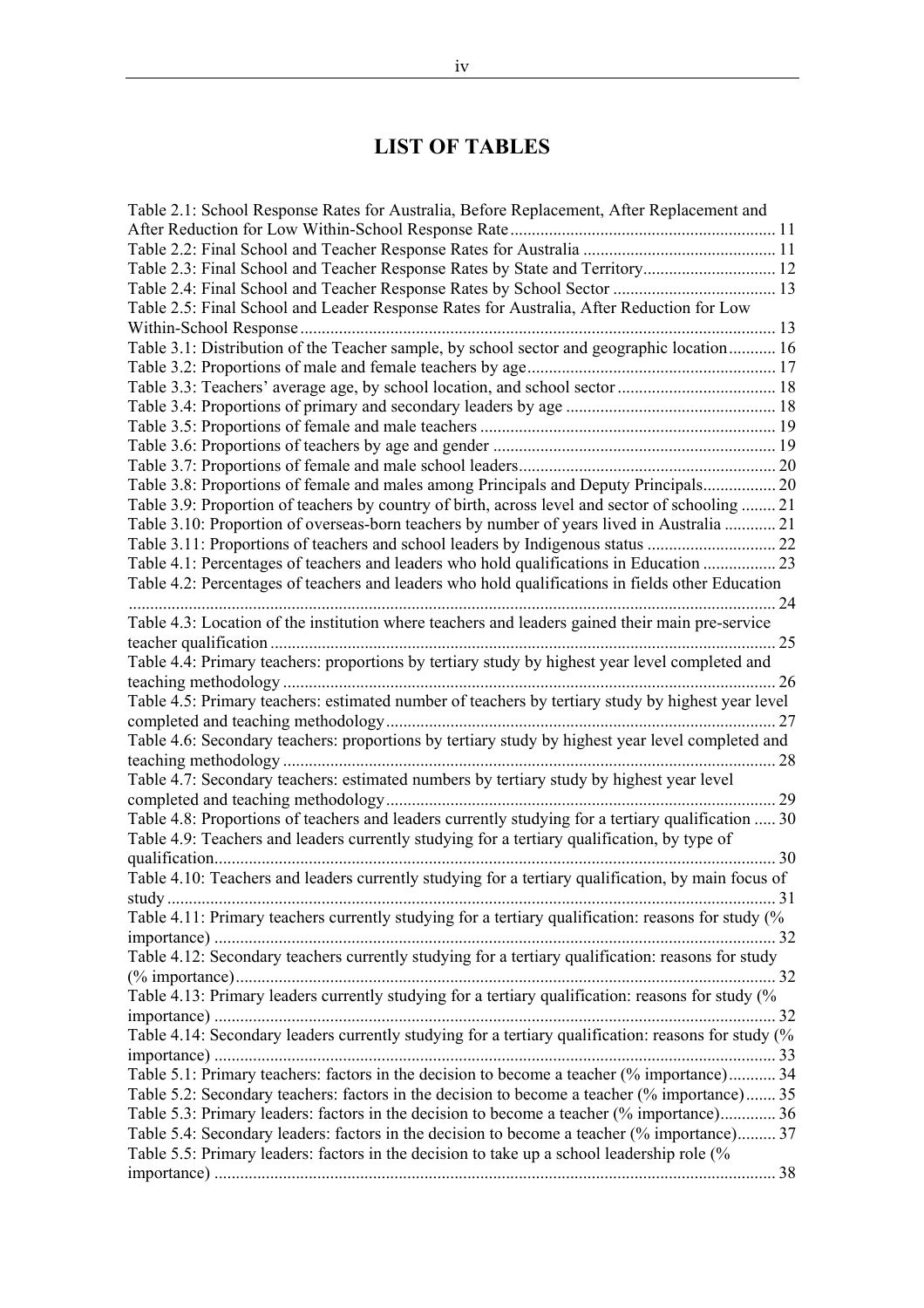Table 5.6: Secondary leaders: factors in the decision to take up a school leadership role (% importance) ................................................................................................................................... 38 Table 6.1: Teachers: basis of current employment........................................................................ 39 Table 6.2: Leaders: basis of current employment ......................................................................... 40 Table 6.3: School leaders: proportions holding a Deputy Principal or Principal position ............ 40 Table 6.4: Teachers: nature of current position in the school ....................................................... 41 Table 6.5: Teachers' length of time at current school, in years .................................................... 41 Table 6.6: Leaders' length of time at current school and length of time in current position at the school ............................................................................................................................................ 42 Table 6.7: Teachers: current salary ............................................................................................... 42 Table 6.8: Leaders: current salary ................................................................................................. 43 Table 6.9: Teachers: supervision of pre-service teacher trainees.................................................. 44 Table 6.10: Teachers and leaders: hours per week on all school-related activities by full-time staff ....................................................................................................................................................... 45 Table 6.11: Primary teachers: proportions by teaching experience, current teaching, and professional learning, by area........................................................................................................ 46 Table 6.12: Secondary teachers: proportions by teaching experience, current teaching, and professional learning, by area........................................................................................................ 48 Table 6.13: Estimated numbers of teachers currently teaching by area ........................................ 49 Table 6.14: Teachers teaching in selected areas: qualifications, experience and professional learning activities .......................................................................................................................... 51 Table 6.15: Secondary teachers of Mathematics and Physics: perceived needs for professional learning.......................................................................................................................................... 52 Table 7.1: Teachers and leaders: number of days engaged in professional learning activities over the past 12 months......................................................................................................................... 53 Table 7.2: Primary teachers: perceived benefits of professional learning activities (% rating) .... 54 Table 7.3: Secondary teachers: perceived benefits of professional learning activities (% rating) 55 Table 7.4: Teachers: extent to which professional learning activities involved developing capacity to teach in different curriculum areas or stages of schooling........................................................ 56 Table 7.5: Primary teachers: perceived needs for more professional learning (% rating) ............ 57 Table 7.6: Secondary teachers: perceived needs for more professional learning (% rating) ........ 58 Table 7.7: Primary leaders: professional learning for the leadership role (% participation and rating) ............................................................................................................................................ 59 Table 7.8: Secondary leaders: professional learning for the leadership role (% participation and rating) ............................................................................................................................................ 59 Table 7.9: Formal leadership accreditation or qualification.......................................................... 59 Table 7.10: Leaders: perceptions of how well prepared for first leadership post ......................... 60 Table 7.11: Primary leaders: perceptions of how well prepared for different aspects of the school leadership role ............................................................................................................................... 60 Table 7.12: Secondary leaders: perceptions of how well prepared for different aspects of the school leadership role.................................................................................................................... 61 Table 8.1: Proportions of teachers and school leaders by age commenced teaching .............. 62 Table 8.2: Proportions of teachers and school leaders by years of teaching experience............... 63 Table 8.3: Teachers' average length of teaching experience, by school location, and school sector ....................................................................................................................................................... 64 Table 8.4: Proportions of teachers and school leaders who are currently teaching in their first school ............................................................................................................................................ 64 Table 8.5: Proportions of teachers and leaders who had worked in more than one school by number of years taught in their first school................................................................................... 65 Table 8.6: Proportions of teachers and school leaders who had worked in more than one school, by the sector and location of their current and first schools.......................................................... 66 Table 8.7: Average number of schools worked in by teachers and leaders who have worked in more than one school..................................................................................................................... 66 Table 8.8: Primary teachers: factors in the decision to join their current school among teachers who have worked in more than one school (%) ............................................................................ 67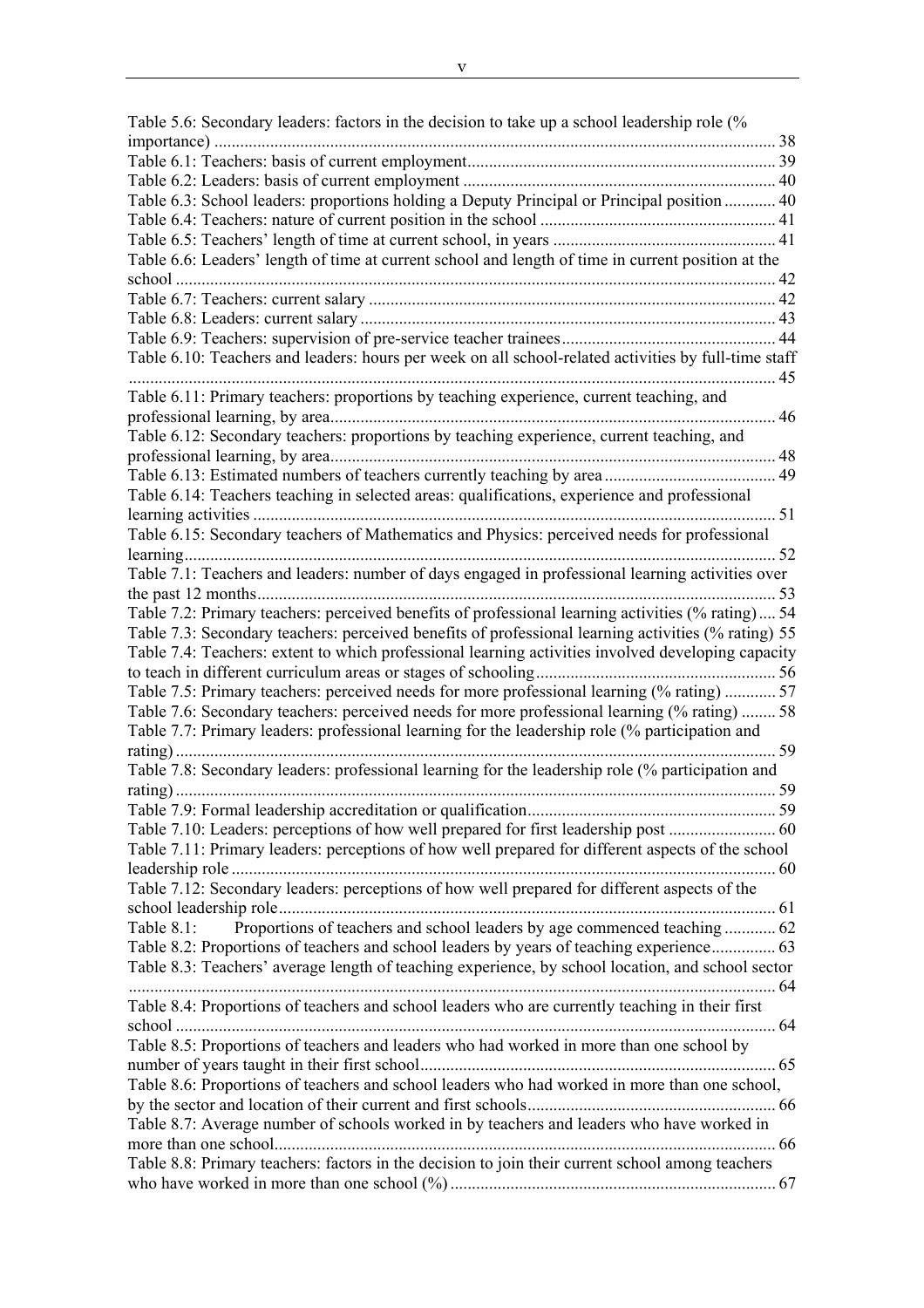Table 8.9: Secondary teachers: factors in the decision to join their current school among teachers who have worked in more than one school (%) ............................................................................ 67 Table 8.10: School leaders: age of first appointment to their current leadership level ................. 68 Table 8.11: School leaders: proportion currently in their first position ........................................ 69 Table 8.12: School leaders: length of time spent in the first appointment at their current level... 69 Table 8.13: Proportions of school leaders who have held more than one appointment at their current level, by the sector and location of their current and first schools at that level ................ 70 Table 8.14: School leaders: pathway to their current position ...................................................... 71 Table 9.1: Early career primary teachers: perceptions of the helpfulness of their pre-service teacher education course ............................................................................................................... 72 Table 9.2: Early career secondary teachers: perceptions of the helpfulness of their pre-service teacher education course ............................................................................................................... 73 Table 9.3: Early career primary teachers: types of assistance provided and perceptions of their helpfulness..................................................................................................................................... 74 Table 9.4: Early career secondary teachers: types of assistance provided and perceptions of their helpfulness..................................................................................................................................... 75 Table 10.1: Teachers' main activity at the time they decided to become a teacher ...................... 76 Table 10.2: Leaders' main activity at the time they decided to become a teacher........................ 77 Table 10.3: Early career teachers' main activity at the time they decided to become a teacher ... 78 Table 10.4: Proportions of teachers and leaders who have ever taken extended leave or resigned from school teaching ..................................................................................................................... 79 Table 10.5: Teachers and leaders who had resigned: reasons for their return to school teaching. 79 Table 11.1: Proportions of teachers who intend to leave teaching permanently prior to retirement ....................................................................................................................................................... 80 Table 11.2: Proportions of teachers who intend to leave teaching permanently prior to retirement, by age band ................................................................................................................................... 81 Table 11.3: Proportions of teachers who intend to leave teaching permanently prior to retirement, by school sector............................................................................................................................. 81 Table 11.4: Proportions of teachers who intend to leave teaching permanently prior to retirement, by school location ......................................................................................................................... 81 Table 11.5: Primary teachers who intend to leave teaching permanently prior to retirement: main factors: importance of different factors......................................................................................... 82 Table 11.6: Secondary teachers who intend to leave teaching permanently prior to retirement: importance of different factors...................................................................................................... 82 Table 11.7: Primary teachers who intend to leave teaching permanently prior to retirement: proportions who rate factors as 'very important' or 'important', by age band ............................. 83 Table 11.8: Teachers and leaders: number of years they intend to continue working in schools . 84 Table 11.9: Proportions of early career teachers who intend to leave teaching permanently prior to retirement .................................................................................................................................. 85 Table 11.10: Early career primary teachers who intend to leave teaching permanently prior to retirement: importance of different factors ................................................................................... 85 Table 11.11: Early career secondary teachers who intend to leave teaching permanently prior to retirement: importance of different factors ................................................................................... 86 Table 11.12: Early career teachers: number of years they intend to continue working in schools86 Table 11.13: Career intentions of teachers who intend to work in school for more than three years ....................................................................................................................................................... 87 Table 11.14: Career intentions of teachers who intend to work in school for more than three years, by age band ......................................................................................................................... 88 Table 11.15: Career intentions of leaders who intend to work in school for more than three years ....................................................................................................................................................... 89 Table 11.16: Teachers' intentions to apply for a leadership position during the next three years 89 Table 11.17: Teachers who intend to apply for a leadership position in the next three years: factors influencing the decision..................................................................................................... 90 Table 11.18: Teachers who intend to apply for a leadership position in the next three years: perceptions of how well they feel prepared................................................................................... 91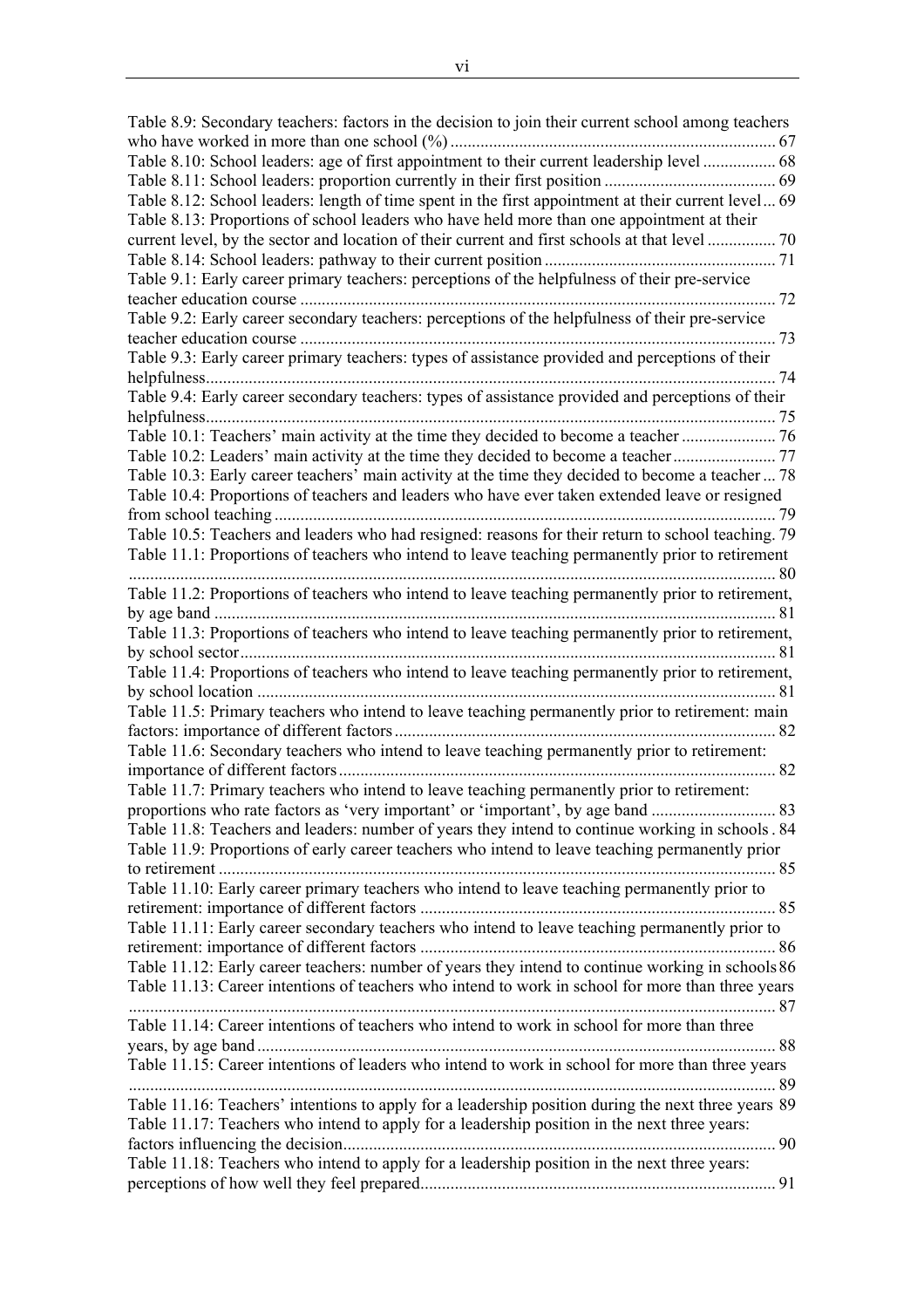Table 11.19: Teachers who do not intend to apply for a leadership position in the next three years: factors influencing the decision .......................................................................................... 92 Table 11.20: Teachers who intend to leave schools within the next three years: career intentions ....................................................................................................................................................... 93 Table 11.21: Teachers who intend to leave schools within the next three years: career intentions ....................................................................................................................................................... 93 Table 11.22: Deputy Principals: intentions to apply for a Principal position within the next three years .............................................................................................................................................. 94 Table 11.23: Primary deputy principals who do not intend to apply for a principal position within the next three years: factors in the decision .................................................................................. 95 Table 11.24: Secondary deputy principals who do not intend to apply for a principal position within the next three years: factors in the decision ....................................................................... 95 Table 12.1: Primary teachers' job satisfaction .............................................................................. 96 Table 12.2: Secondary teachers' job satisfaction .......................................................................... 97 Table 12.3: Secondary teachers' job satisfaction, by school sector and location.......................... 97 Table 12.4: Proportion of teachers who perceive that schools currently have difficulty in retaining teachers in the profession .............................................................................................................. 98 Table 12.5: Primary teachers' views on strategies to help retain teachers in the profession ........ 98 Table 12.6: Secondary teachers' views on strategies to help retain teachers in the profession .... 99 Table 12.7: Teachers' views on professional teaching standards................................................ 100 Table 12.8: Primary leaders' job satisfaction.............................................................................. 101 Table 12.9: Secondary leaders' job satisfaction.......................................................................... 101 Table 12.10: Leaders' perceptions of the attractiveness of school leadership positions............. 102 Table 12.11: Primary leaders' views on strategies to help retain leaders in the profession........ 102 Table 12.12: Secondary leaders' views on strategies to help retain leaders in the profession.... 103 Table 13.1: Government school principals' authority for school staffing................................... 104 Table 13.2: Catholic school principals' authority for school staffing ......................................... 105 Table 13.3: Independent school principals' authority for school staffing................................... 106 Table 13.4: Areas in which principals report extensive authority for school staffing, by school level and sector............................................................................................................................ 107 Table 13.5: Primary school Principals who indicate at least one unfilled teacher position and readvertised vacancies.................................................................................................................... 108 Table 13.6: Secondary school Principals who indicate at least one unfilled teacher position and re-advertised vacancies ............................................................................................................... 109 Table 13.7: Indicative number of teacher vacancies in areas of schooling with the highest proportions of vacancies.............................................................................................................. 110 Table 13.8: Principals' perceptions of staffing difficulties ......................................................... 111 Table 13.9: Principals' perceptions of staffing difficulties, by school sector ............................. 112 Table 13.10: Principals' perceptions of staffing difficulties, by school location........................ 113 Table 13.11: Principals' strategies to deal with staffing shortages ............................................. 114 Table 13.12: Proportion of principals who indicated that at least one teacher left the school in the past 12 months............................................................................................................................. 115 Table 13.13: Primary teacher retirements or resignations in the past 12 months by area taught, as indicated by principals ................................................................................................................ 115 Table 13.14: Secondary teacher retirements or resignations in the past 12 months by area taught, as indicated by principals ............................................................................................................ 116 Table 13.15: Proportion of principals who indicated that at least one teacher joined the school in the past 12 months....................................................................................................................... 117 Table 13.16: Principals' perceptions of the preparation of recent teacher graduates.................. 118 Table 13.17: Type of salary structure.......................................................................................... 119 Table 13.18: Principals' perceptions of the effectiveness of the school's salary structure in attracting and retaining teachers.................................................................................................. 120 Table 13.19: Primary principals' perceptions of the likely effectiveness of various financial strategies in attracting and retaining teachers.............................................................................. 121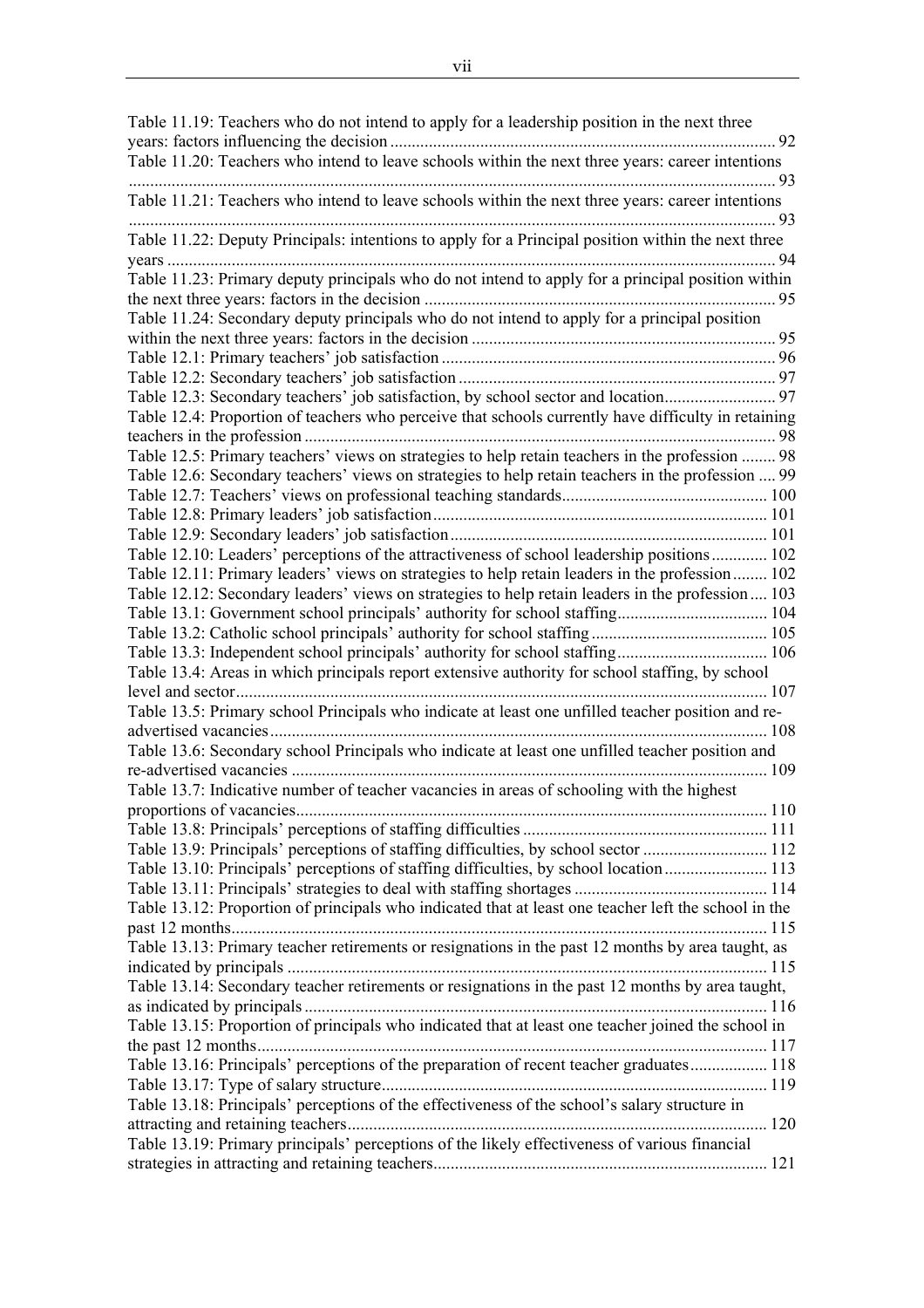| Table 13.20: Secondary principals' perceptions of the likely effectiveness of various financial |  |
|-------------------------------------------------------------------------------------------------|--|
|                                                                                                 |  |
|                                                                                                 |  |
|                                                                                                 |  |
|                                                                                                 |  |
|                                                                                                 |  |
|                                                                                                 |  |
| Table A.6:                                                                                      |  |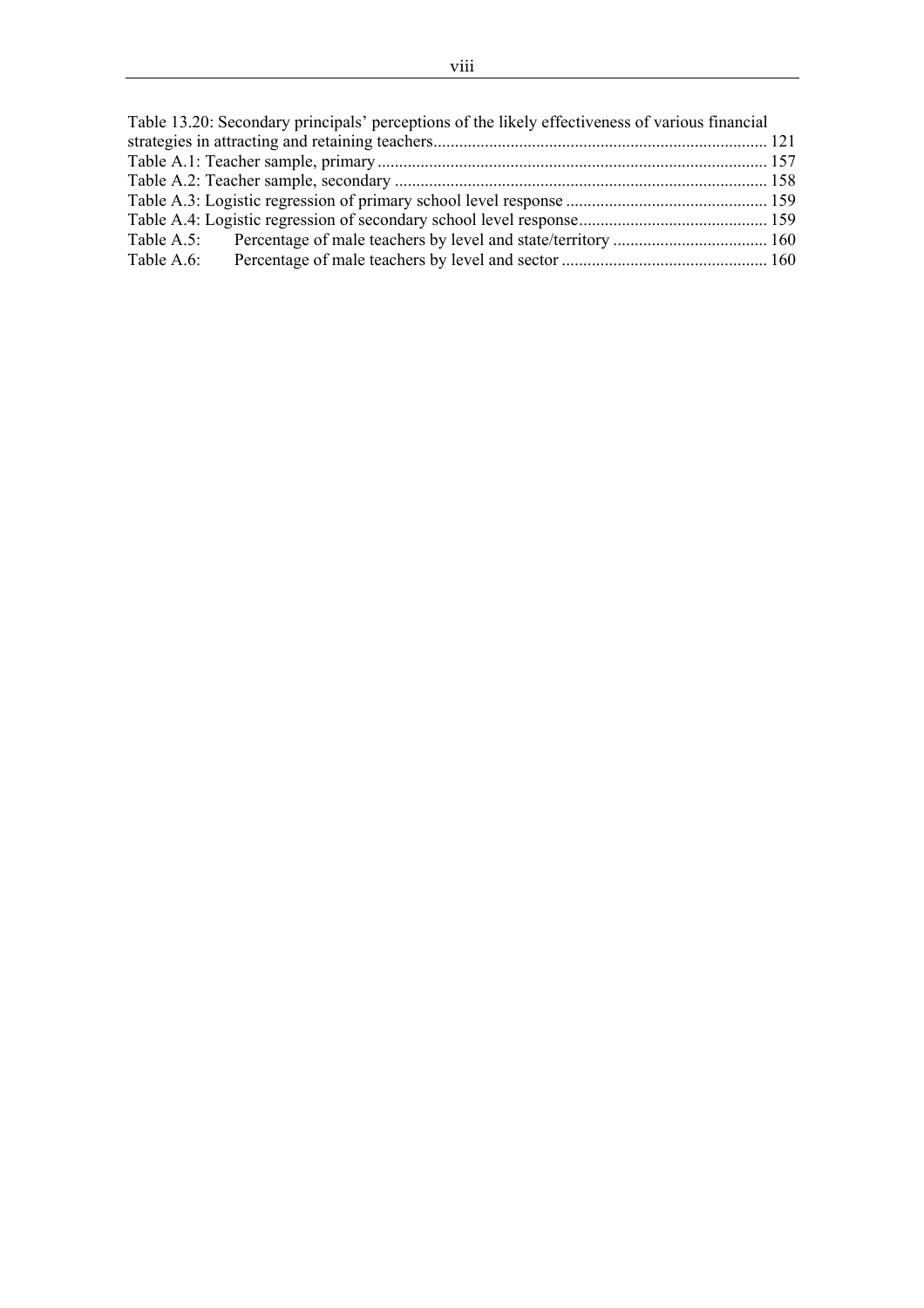# **ACRONYMS**

| <b>ABS</b>     | <b>Australian Bureau of Statistics</b>                                     |
|----------------|----------------------------------------------------------------------------|
| <b>ACE</b>     | Australian College of Educators (formerly Australian College of Education) |
| <b>ACER</b>    | Australian Council for Educational Research                                |
| <b>ACDE</b>    | Australian Council of Deans of Education                                   |
| <b>ACT</b>     | <b>Australian Capital Territory</b>                                        |
| <b>AEU</b>     | <b>Australian Education Union</b>                                          |
| <b>AJCPTA</b>  | Australian Joint Council of Professional Teaching Associations             |
| <b>APPA</b>    | <b>Australian Primary Principals Association</b>                           |
| <b>ASPA</b>    | <b>Australian Secondary Principals Association</b>                         |
| <b>DEEWR</b>   | Department of Education, Employment and Workplace Relations                |
| <b>DEST</b>    | Department of Education, Science and Training                              |
| <b>FTE</b>     | Full-time equivalent                                                       |
| <b>ISCA</b>    | Independent Schools Council of Australia                                   |
| IT             | <b>Information Technology</b>                                              |
| LOTE           | Languages other than English                                               |
| <b>MCEETYA</b> | Ministerial Council on Education, Employment, Training and Youth Affairs   |
| <b>NCEC</b>    | National Catholic Education Commission                                     |
| <b>NSW</b>     | New South Wales                                                            |
| NT             | Northern Territory                                                         |
| <b>OECD</b>    | Organisation for Economic Co-operation and Development                     |
| QLD            | Queensland                                                                 |
| <b>SOSE</b>    | Studies of Society and the Environment                                     |
| <b>SA</b>      | South Australia                                                            |
| <b>TAS</b>     | Tasmania                                                                   |
| <b>VIC</b>     | Victoria                                                                   |
| <b>WA</b>      | Western Australia                                                          |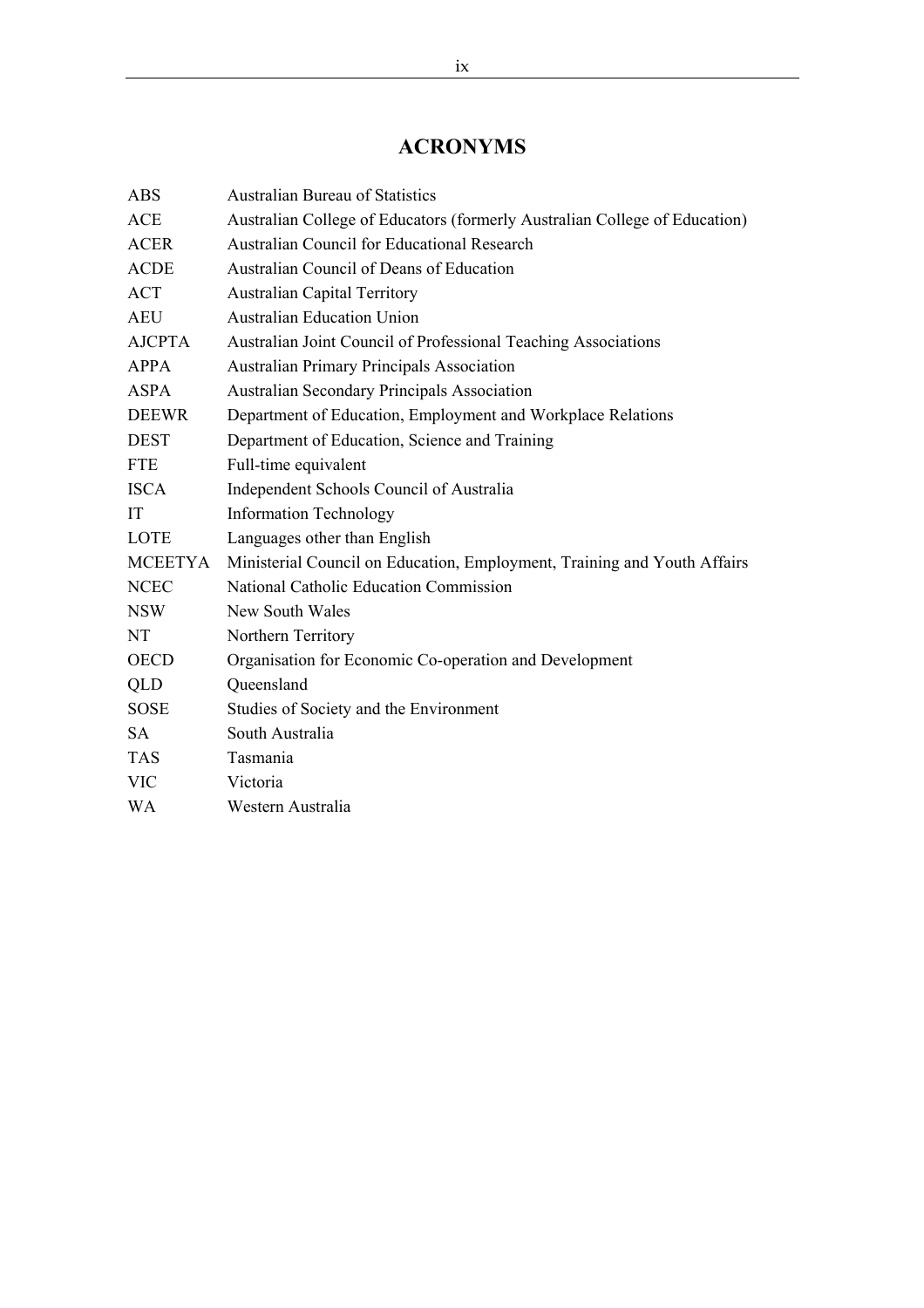## **EXECUTIVE SUMMARY**

## **OBJECTIVES AND SAMPLE DESIGN**

This report forms part of the *Staff in Australia's Schools* project commissioned by the former Australian Government Department of Education, Science and Training (DEST). The project used an online survey of a large national sample to provide a detailed picture of the Australian teacher and school leader workforces, and to gather information to assist in future planning. The survey ran from October 2006 to April 2007.

The survey was structured around four populations: Primary Teachers; Secondary Teachers; Primary Leaders; and Secondary Leaders. 'Leaders' were defined as Principals, Deputy/Vice Principals, and their equivalents in the different school systems. The design meant that all eligible teachers in Australia had an approximately equal probability of selection.

Final survey responses were received from 5209 primary teachers (final response rate 30%), 5394 secondary teachers (33%), 1116 primary leaders (35%) and 1393 secondary leaders (37%). All possible steps were taken to examine and minimise the potential impact of non-response bias.

## **DEMOGRAPHIC CHARACTERISTICS**

#### **Age**

*Teachers:* The average age for primary teachers is 43 years and secondary teachers 44 years. Teachers in remote schools are 4-5 years younger than in metropolitan and provincial schools. The age distribution of primary and secondary teachers is similar: 16-18% are aged less than 30 years. The modal age band is 51-55 years, which includes 19% of teachers. A further 12% of primary teachers and 14% of secondary are aged more than 55 years. Overall, nearly a third of teachers are aged 51 years or more. Although the proportion of teachers aged more than 50 has increased markedly in recent years, the average age of teachers appears to have increased only slightly, which suggests that large numbers of younger people are joining the profession.

A higher proportion of female teachers are aged less than 30 years than are male teachers, while a higher proportion of male teachers than females are aged more than 50 years.

*Leaders:* On average, school leaders are aged 50 years. The modal age band is 51-55 years (29% of primary leaders and 31% of secondary leaders). A further 25% of both primary and secondary leaders are aged more than 55 years. Overall, more than half the leaders are aged 51 years or more.

#### **Gender**

*Teachers:* Teaching has a high proportion of females (79% of primary teachers, and 56% of secondary, are female). The proportion of females has increased slightly in recent years.

*Leaders:* Females hold 57% of the leadership positions in primary schools, while males hold 59% of leadership posts in secondary schools. The proportions of females holding leadership positions are much lower than the proportions of female teachers. Females comprise higher proportions of Deputy Principal than Principal posts.

#### **Country of Birth**

The large majority of teachers were born in Australia: 86% of primary teachers and 81% of secondary, and these proportions have increased slightly in recent years. The next largest group were those born in England (5%). The proportion of Australian-born school leaders was slightly higher; less than 5% of leaders had been born in a non-English speaking country.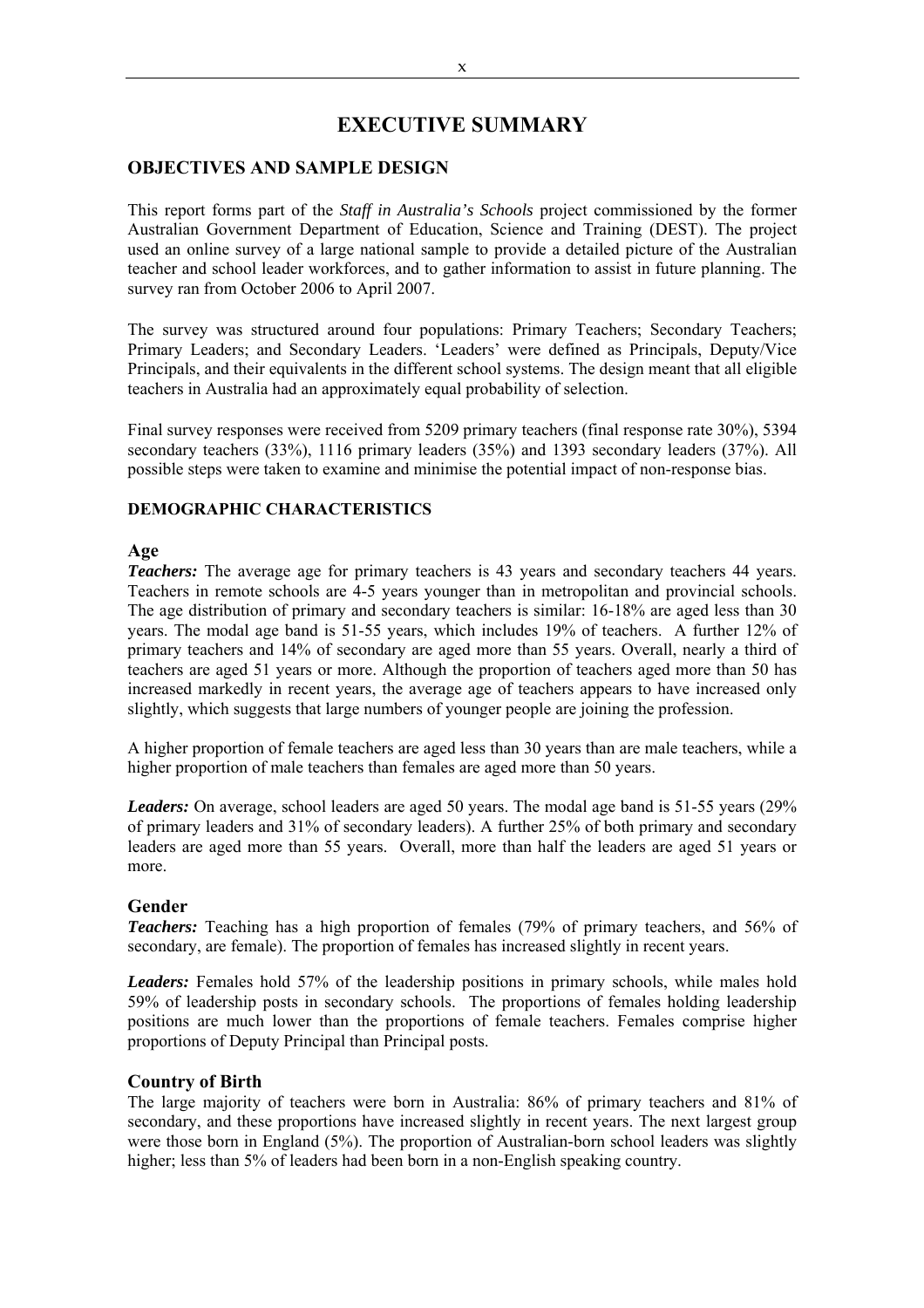## **Indigenous Origin**

Only 1-2% of primary teachers and primary school leaders, and less than 1% of secondary teachers and school leaders identified as being of Indigenous origin. These proportions are much lower than in the Australian population as a whole (3%).

## **QUALIFICATIONS AND CURRENT STUDY**

## **Qualifications in Education and non-Education Fields**

**Teachers:** Teachers on average hold two qualifications each. Most primary (79%) and secondary (88%) teachers hold a Bachelor or honours degree, or a Diploma, in *Education*. A little over 40% of primary teachers and 80% of secondary hold a qualification in *non-Education* fields. Around 6% of primary teachers either hold a Masters or PhD in *Education*, as do 9% of secondary teachers. However, very few hold higher degrees in *non-Education* fields. The proportions of teachers holding a Bachelors or honours degree have risen over time.

Between a quarter (27% of secondary) and one-third (35% of primary) of teachers completed their qualification in *Education* outside capital city areas, while a small proportion of primary (4%) and secondary (7%) teachers completed their qualifications overseas.

Quite large proportions of primary teachers have completed some tertiary study in specialist teaching areas e.g. 20% in Physical Education, 18% in Literacy and 17% in Numeracy (but only 7% in LOTE). Among secondary teachers the most commonly held qualifications are in English  $(17%)$ , History  $(15%)$  and Mathematics  $(14%)$ .

*Leaders:* School leaders on average hold 2.5 qualifications each. A significant proportion hold higher degrees: about 30% of primary leaders and 40% of secondary have a Masters or PhD.

#### **Current Study**

A small proportion of primary (6%) and secondary (8%) teachers are currently studying for a qualification, as are slightly higher proportions of leaders (9% primary and 13% secondary).

## **REASONS FOR JOINING THE PROFESSION**

*Teachers:* The most important factors in the decision to become a teacher were largely intrinsic and often altruistic (i.e. 'personal fulfilment', 'desire to work with young people', 'personal enjoyment of subject area' and 'making a worthwhile social contribution'). Extrinsic factors such as salary, status of teaching and career advancement were much less important. However, remuneration and status may be more important factors for those who choose not to teach.

*Leaders*: The most important factors in the decision to take up a school leadership role were 'I wanted challenges other than classroom teaching', 'I was encouraged and supported by my school leaders' and 'I was confident in my ability to do the job'. The least important factors were 'Salary and other financial benefits' and 'The high standing of school leaders in the community'.

## **CURRENT POSITION AND WORK**

#### **Basis of Current Employment**

*Teachers:* Full-time employment is most common for both primary (73%) and secondary teachers (82%). Females and primary teachers are more likely to be employed part-time than males or secondary teachers. Most teachers are employed on an on-going/permanent basis, with a higher proportion of primary teachers on contracts of 3 years or less (17%) than secondary teachers (10%). The greater preponderance of part-time employment and contract work among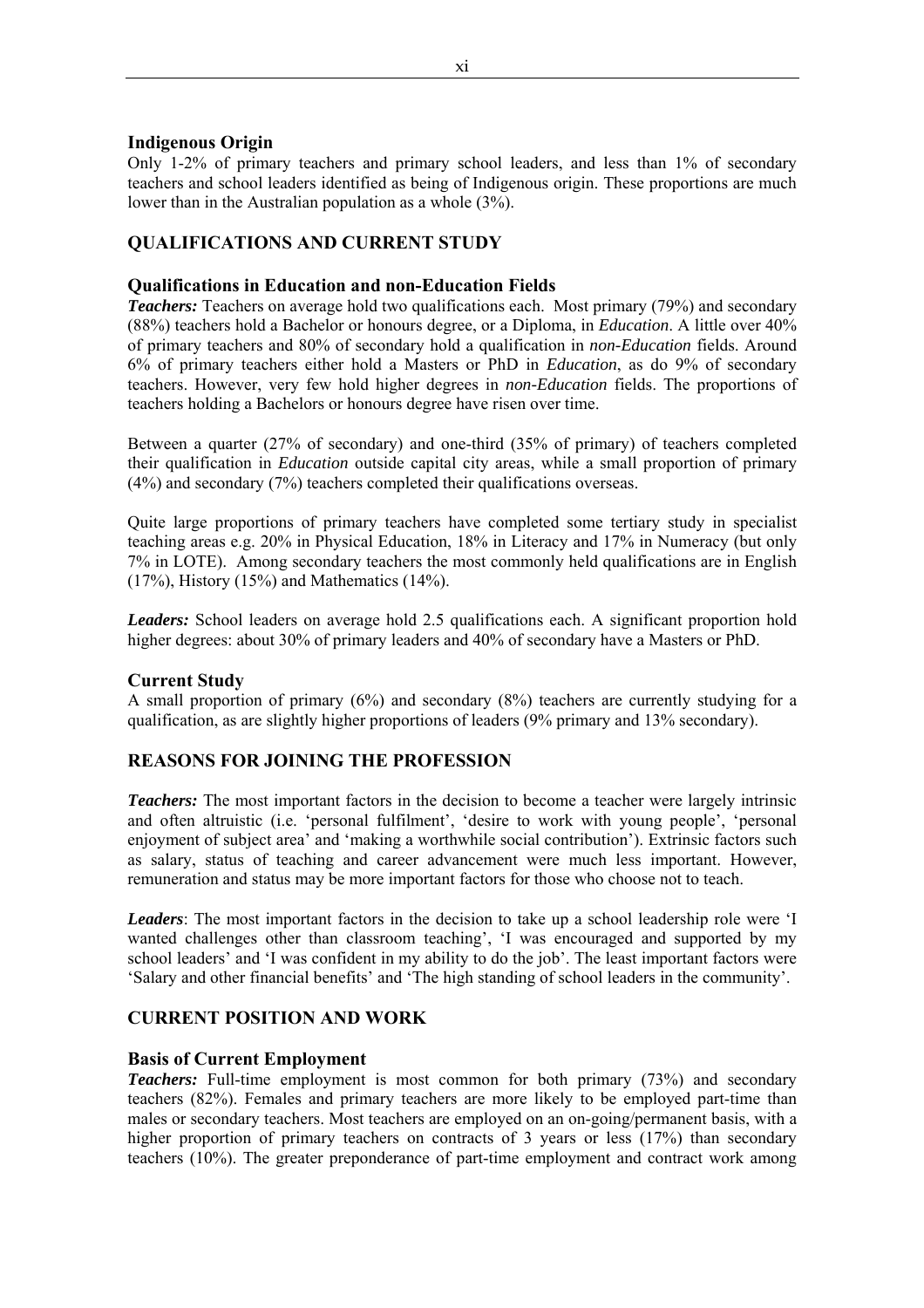primary teachers suggests that their career path is likely to be quite different from secondary teachers.

*Leaders:* Virtually all Principals and Deputies are employed full-time. Lower proportions of leaders than teachers are employed on an on-going/permanent basis: around 60% of Principals and 70% of Deputies have an on-going position; 30% of Principals have a fixed-term contract.

#### **Role in the School**

**Teachers:** The most common role was 'mainly classroom teaching' (66% primary; 57%) secondary). Around 13% of primary teachers and 6% of secondary teachers classify their role as 'mainly providing specialist support to students', while 12% of primary and 28% of secondary teachers combine classroom teaching and management.

*Leaders:* Nearly half (48%) of the primary leaders are Principals, as are 36% of secondary leaders. On average, primary schools had 2.4 leaders per school (1 Principal and 1.4 Deputies), and secondary schools tend to have a larger leadership team (average of 1 Principal and 2.6 Deputies).

## **Length of Time at Current School**

On average, primary teachers have been at their current school for 7 years, and secondary teachers 8 years. Primary principals have been at their current school for an average of 6 years, which is slightly less than deputies (8 years, on average). Secondary principals and deputies have been at their current school for slightly longer on average (7 years and 10 years, respectively). Over 40% of school leaders have been in their current position at the school for less than 3 years.

#### **Salary**

*Teachers:* The most common gross teacher salary ranges are \$60,001– \$70,000 (35% primary, 36%; secondary) and \$50,001– \$60,000 (24% primary, 21%; secondary). The former salary range includes the top salary increment for most states and territories in 2006. Secondary school teachers tend to have higher salaries than primary school teachers, with 22% of secondary teachers and 11% of primary teachers earning above \$70,000.

*Leaders:* Nearly half (48%) of primary principals reported an annual salary between \$90,001 and \$110,000. Secondary principals earn a somewhat higher annual salary with 43% recording between \$100,001 - \$120,000.

#### **Supervision of Pre-Service Trainee Teachers**

Thirty per cent of teachers had supervised a pre-service trainee teacher in the previous 12 months, for an average of 27 days. Only a small proportion received a reduction in their regular workload.

## **Workload**

*Teachers:* On average, full-time primary school teachers spent 48 hours per week on all school-related activities, and secondary teachers 49 hours. Full-time primary teachers report an average of 24 hours per week of face-to-face teaching, and secondary teachers 20 hours.

*School leaders:* On average, full-time primary leaders reported spending an average of 55 hours per week on all school-related activities, and secondary leaders 59 hours. Primary leaders reported taking 7 hours regular face-to-face teaching each week, and secondary leaders an average of 4 hours (nearly half the leaders undertook some face-to-face teaching).

#### **Teaching Areas, Experience and Professional Learning**

*Primary teachers:* It is estimated that there are 121 000 primary teachers (excluding leaders). Most primary teachers (69% or an estimated 83 100 teachers) are engaged in general classroom teaching, with the others as mainly primary specialist teachers and pre-primary teachers. Among the specialist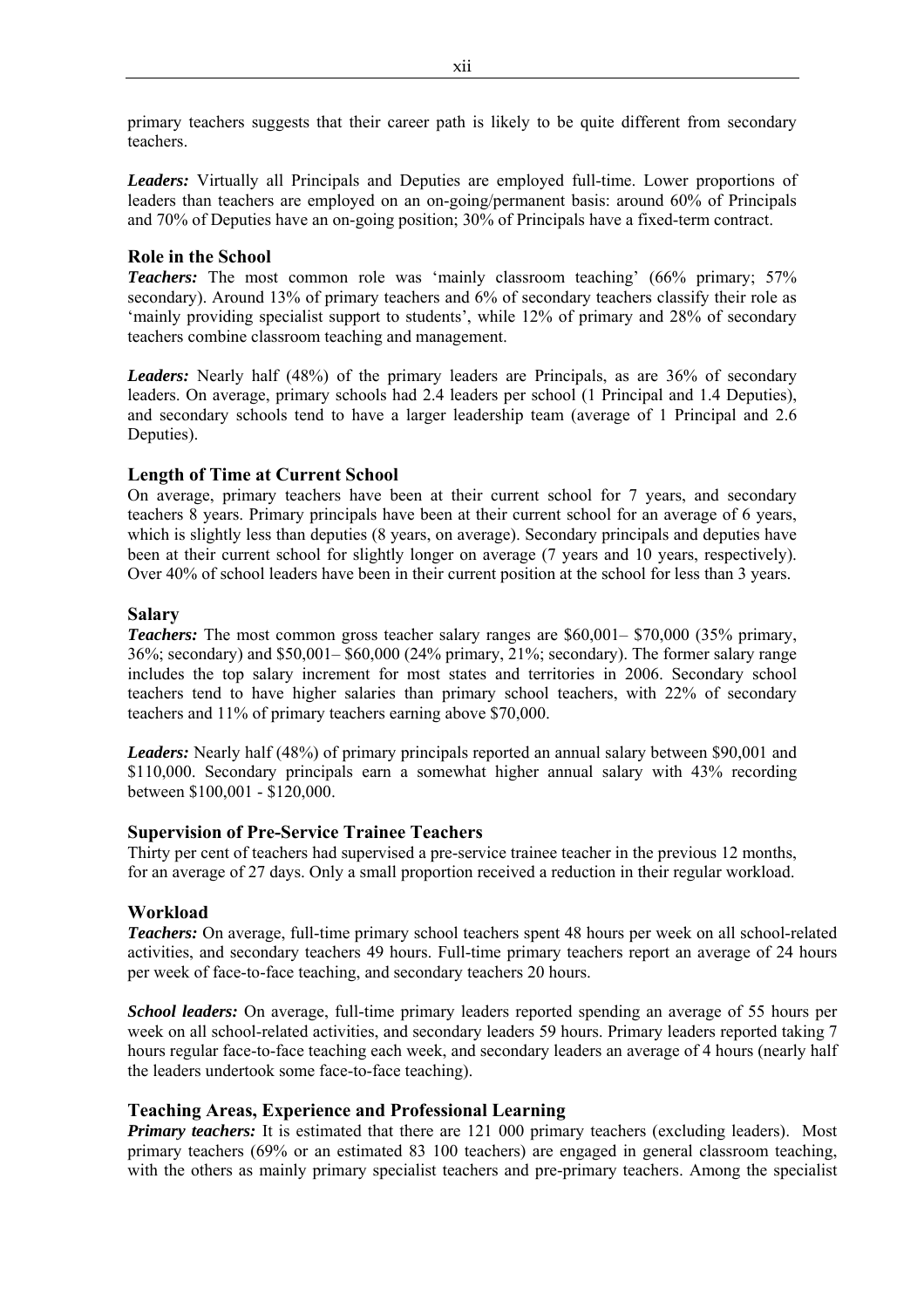areas, the largest numbers are teaching Literacy (an estimated 15% or 17 500 teachers), Numeracy (13% or 15 100), Special Needs (10% or 12 600) and Computing (10% or 12 000).

The proportion of primary teachers who have more than 5 years teaching experience in general classroom teaching is slightly greater than the proportion currently teaching in that aspect, which suggests a depth of experience. However, for some specialist areas (Literacy, Numeracy, Computing, Technology and Special Needs), the proportions of those with 5 years experience was less than the proportions actually teaching in those areas. Nearly all of these areas though, are also characterised by a significantly high level of professional learning activities undertaken during the past 12 months.

*Secondary teachers:* The areas in which the largest number of secondary teachers are currently working are Society and Environment Studies (an estimated 23% or 28 200 teachers), Mathematics (21% or 24 700 teachers), English (20% or 24 000 teachers) and Science (19% or 22 700 teachers). In most of the secondary curriculum areas the proportion of teachers with more than 5 years teaching experience is close to or larger than the proportion currently teaching in the area. Exceptions, however, include English, Mathematics, and some Science subjects. Participation in professional learning activities over the past 12 months is closely related to the areas in which secondary teachers are currently teaching.

#### **Extent to which teachers are qualified**

An important issue underlying teacher shortages is the extent to which teachers are qualified in the areas they are currently teaching. Data was collected on four aspects relevant to assessing this issue: years of tertiary study, whether teaching methodology training was undertaken, years of teaching experience, and professional learning undertaken in the previous 12 months.

*Primary teachers:* There is evidence of 'out-of-field' teaching in some primary specialist areas. About half (49%) of those teaching LOTE have at least 1 year of tertiary education in the area and only about 39% have 3 or more years. Further, only 37% have undertaken teaching methodology in LOTE. However, 56% have more than 5 years teaching experience in the area, and 55% have undertaken professional learning in LOTE in the past 12 months.

A similar situation exists with teachers specialising in teaching Special Needs. About 44% of those teaching Special Needs have at least 1 year of tertiary education in the area and only 31% have 3 or more years. However, over half the teachers (53%) have been teaching Special Needs for more than 5 years, and two-thirds (66%) have undertaken professional learning in the past 12 months.

*Secondary teachers:* Detailed analyses were undertaken of four areas in which concerns have been expressed about teacher shortages: Mathematics, Physics, Chemistry and Information Technology (IT). The majority of teachers teaching in these areas have at least 3 years of tertiary education in the area concerned, with the exception of IT. In relation to those teaching *senior secondary* (Years 11 & 12), broad indicators of out-of-field teaching are as follows:

- 87% of those currently teaching Mathematics, 94% of those teaching Physics and 95% of those teaching Chemistry have completed at least 1 year of tertiary education in those areas (the respective proportions for at least 3 years of tertiary education are 68%, 60% and 73%).
- Around three quarters have completed teaching methodology training in the area(s) concerned.
- Nearly three quarters have more than 5 years experience in the area and more than half have engaged in professional learning activities in the area in the past 12 months.

The incidence of 'out-of field' teaching is more significant for *senior secondary* IT teachers. Only 60% have completed at least 1 year of tertiary education and 40% have completed at least three years, while less than half (46%) have completed teaching methodology training in IT. Just 60% have greater than 5 years IT teaching experience and 64% have engaged in professional learning activities in IT in the past 12 months.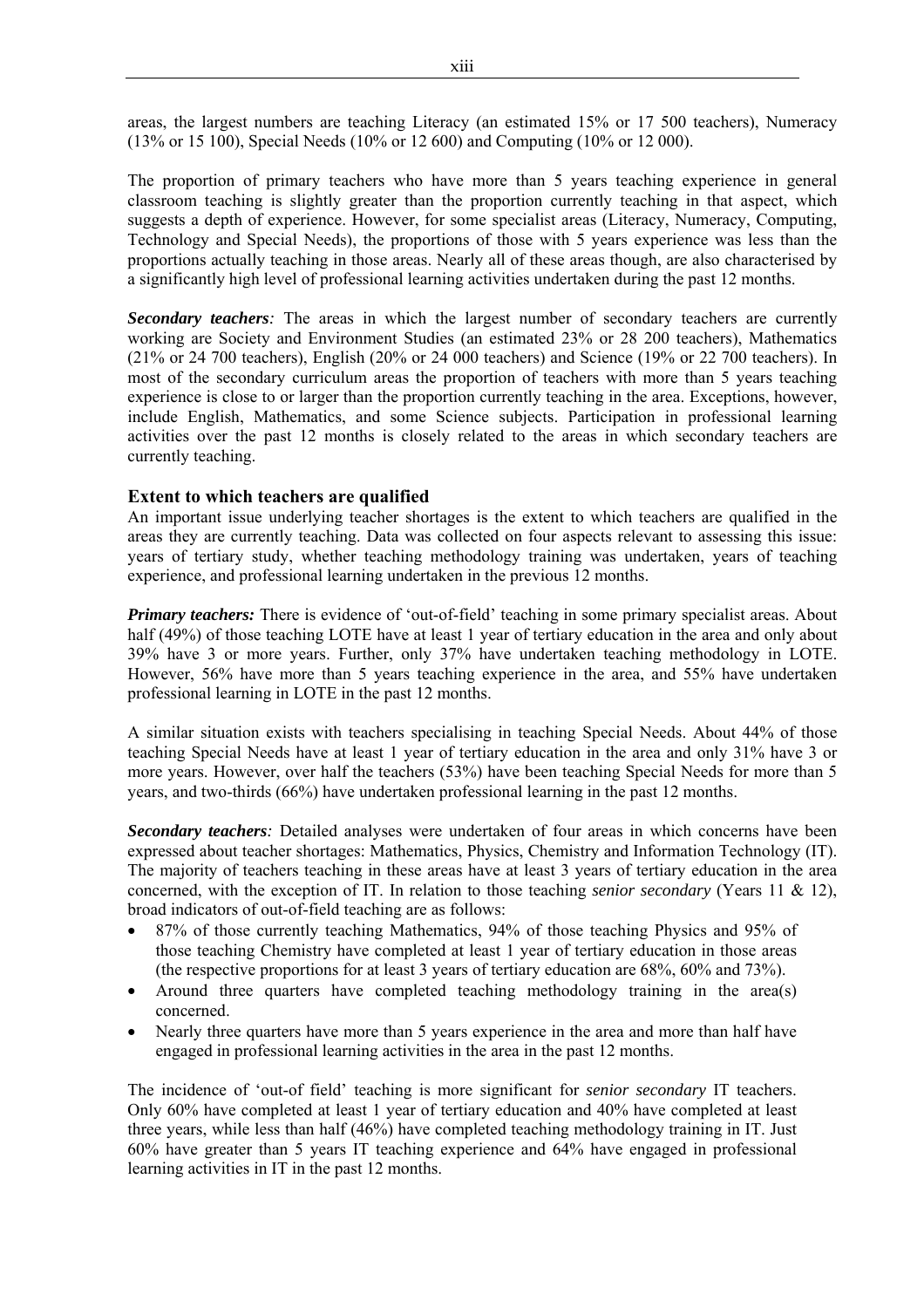Among the selected curriculum areas, lower proportions of those teaching in Years 7/8-10 have completed 3 years of tertiary education or teaching methodology in the area concerned than those teaching in Years 11-12.

- In relation to Mathematics teachers in Years 7/8-10, nearly three quarters have completed at least 1 year of tertiary education in mathematics, while just half have completed at least three years, and 60% have completed teaching methodology training in the area. Two-thirds have greater than 5 years teaching experience in mathematics while 58% have engaged in professional learning activities in the area in the past 12 months.
- In relation to IT teachers in Years 7/8-10, 43% have completed at least 1 year of tertiary education in IT, while only 24% have completed at least three years, and 26% have undertaken teaching methodology training in IT. Just over half have greater than 5 years teaching experience in IT, and 56% have engaged in IT professional learning activities in the past 12 months.

Despite their generally high levels of qualifications and extensive experience, quite high proportions of teachers currently teaching in areas such as Mathematics and Physics feel that they need more opportunities for professional learning in content or subject matter and methods for engaging students in the subject matter.

## **PROFESSIONAL LEARNING ACTIVITIES**

## **Participation**

On average, teachers reported that they spent 9-10 days in professional learning over the previous 12 months, and leaders spent an average of 12-13 days.

## **Perceived Benefits**

The majority of teachers reported that the professional learning activities over the past 12 months had been beneficial in improving their skills and knowledge. Around 60-70% indicated that they had increased their skills and capacity to perform their school role to a major or moderate extent.

Around 20% of primary teachers and 16% of secondary teachers engaged in professional learning over the past 12 months that involved developing their capacity to teach in a different curriculum area from their regular teaching.

#### **Perceived Needs for More Professional Learning**

In most areas at least one-third of primary teachers and more commonly more than half, expressed either a moderate or major need for professional learning. The areas of greatest need were in 'making more effective use of computers in student learning' (66%), 'methods for assessing student learning and development' (65%), and 'developing activities relevant to my students' (57%). Nearly two-thirds of secondary mathematics and science teachers indicated a need for professional learning on effective methods for engaging students in subject matter.

#### **Preparation of School Leaders**

Most (85%) current school leaders report that they have undertaken preparatory training for the leadership role. The most common form (for 67% of primary leaders and 59% of secondary leaders) was a leadership development program organised by their employer. More than half the leaders found all of these activities helpful or very helpful. However, the majority of leaders did not feel well prepared for their *first* leadership post.

In terms of how well leaders *currently* feel prepared for different aspects of the job, more than half to three quarters feel either well prepared or very well prepared. The areas which they considered to be less prepared for included 'managing school budgets and finance', 'School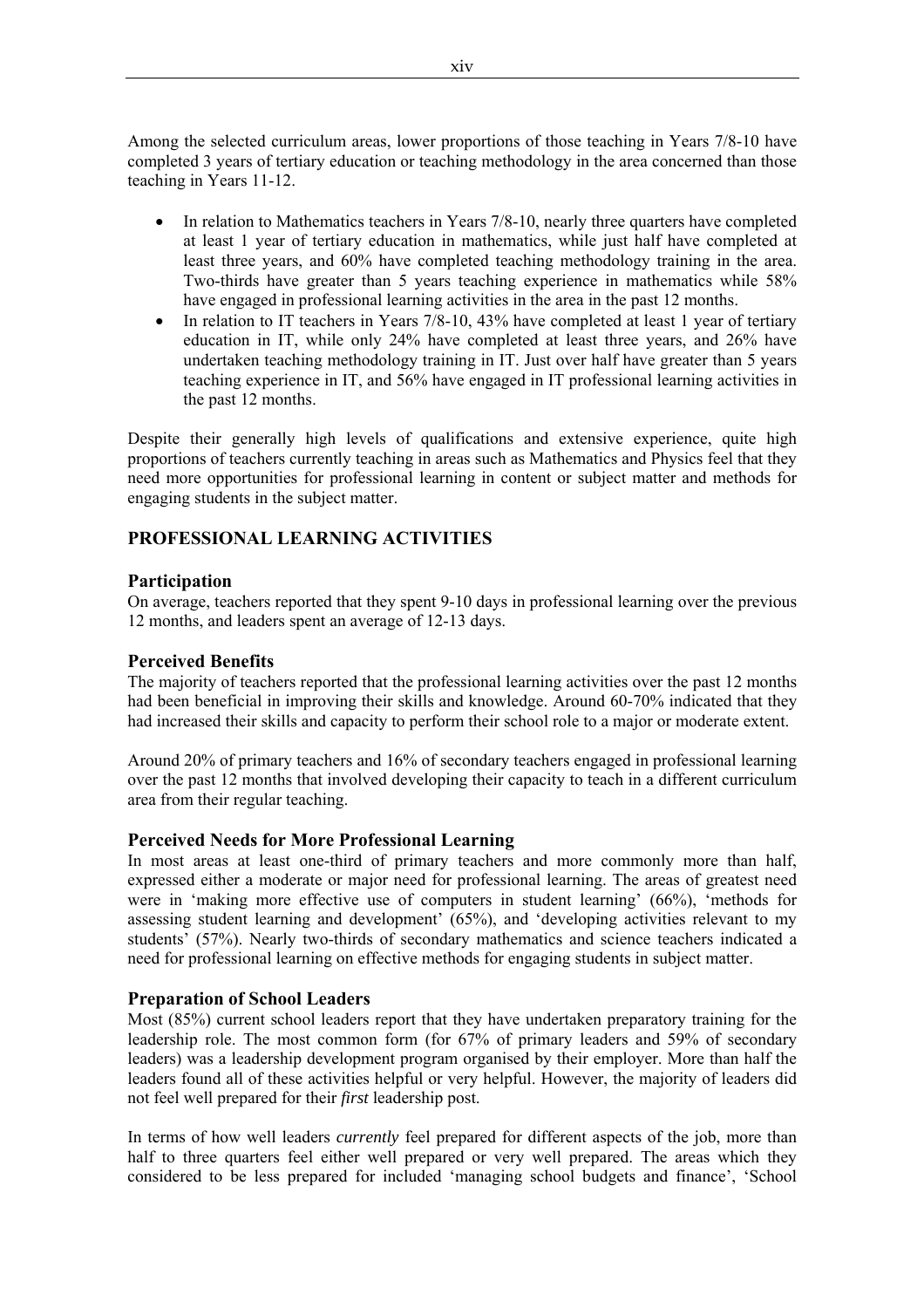accountability' and 'Stress management'. The findings suggest that there is great diversity in school leaders' professional learning needs.

## **CAREER PATHS IN TEACHING**

#### **Age of Starting Teaching**

The majority of teachers started teaching in the age band 21-25 years: 58% of primary teachers and 63% of secondary teachers. School leaders commenced their careers at slightly younger ages than teachers, on average.

## **Length of Teaching Experience**

On average, teachers have been teaching for 17 years. On average, teachers working in remote schools have 5-6 years less experience than teachers in metropolitan and provincial schools. On average, school leaders have been teaching for 25 years.

## **Mobility**

**Teachers:** Teachers are fairly mobile in their career. Among primary teachers, 84% reported that they have taught in more than one school and secondary 79%. On average, primary teachers who have worked in more than one school have taught in 5 schools, and secondary teachers 4 schools.

There seems to be considerable movement of teachers between school sectors, and to a lesser extent states and territories. Of those primary school teachers who have worked in more than one school, 29% are currently working in a different school sector from their first school, as are 40% of secondary teachers. Most movement has been from government to non-government schools.

Around 10% of teachers who have moved schools are currently teaching in a different state or territory from their first school. For around 6-9% of the teachers who are working in a different school, their first school was overseas.

*Leaders:* School leaders tend to be in their late 30s and early 40s when first appointed to formal leadership positions. On average it takes around 15-20 years to first gain a leadership post. Just over half the primary leaders and two-thirds of the secondary leaders were in their current position for the first time.

Among those school leaders who have held more than one appointment at their current level, the average time spent in their first leadership post was 5 years. Few school leaders transfer between school sectors once they have been appointed to a leadership post: inter-sectoral mobility generally happens earlier in the career. Only small numbers report that the first school where they held a leadership appointment was in another state or territory or overseas.

## **EARLY CAREER TEACHERS**

Early career teachers were defined as those who had been teaching for less than 5 years (17% of primary teachers in the sample, and 19% of secondary).

#### **Helpfulness of pre-service teacher education**

More than half the early career teachers felt that their course had been helpful or very helpful in preparing them for: 'reflecting on my own teaching practice', 'teaching the subject matter I am expected to teach', 'working effectively with other teachers', 'instructional methods for diverse student needs', 'assessing student performance', and 'selection and adaptation of curriculum material'. Early career teachers felt that their pre-service course had been least helpful in preparing them for 'teaching students from Indigenous backgrounds' and 'teaching students with learning difficulties'. Early career secondary teachers appeared to rate their pre-service teacher education a little more highly than did early career primary teachers.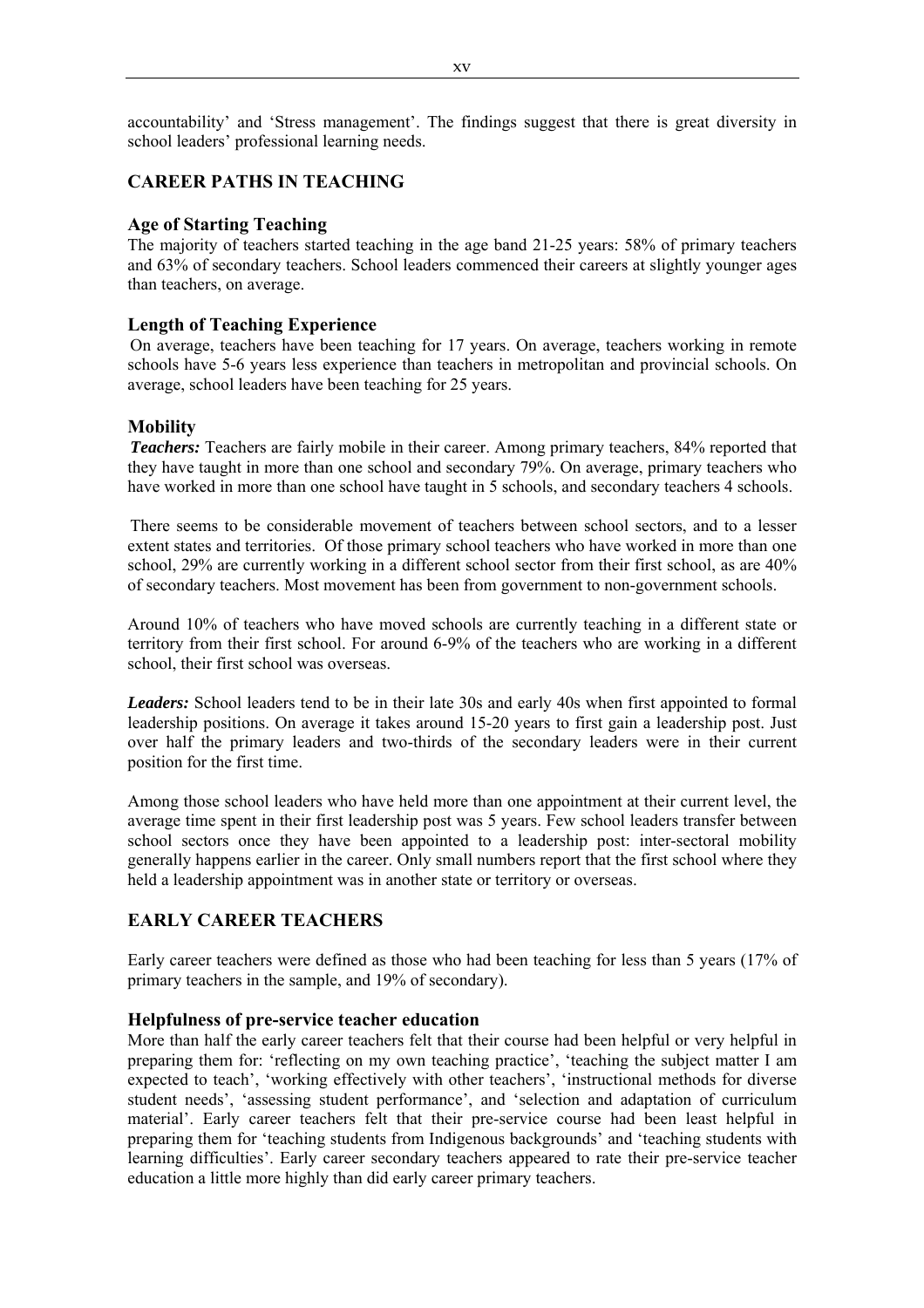## **Types of assistance provided**

Three-quarters of early career primary teachers had been provided with one of various forms of support. The most commonly provided form of assistance was 'a designated mentor' (67%), and the second most common was 'an orientation program designed for new teachers' (64%). Both forms of assistance were rated highly by early career teachers. The least commonly experienced form of assistance was 'follow up from your teacher education institution' (29%). Assistance for early career secondary teachers seems to be more commonly provided than for primary teachers.

## **ACTIVITIES OUTSIDE TEACHING**

## **Main activity at the time of deciding to become a teacher**

Most teachers decided to become teachers when studying at either secondary school (62% of primary and 39% of secondary) or tertiary education (10% and 24%, respectively). Only 11% of primary teachers and 17% of secondary teachers indicated that their main activity was employment at the time they made the decision. However, these proportions were higher among more recent entrants: around 22% of early career primary teachers and 29% of early career secondary teachers were working in other occupations when they made this decision.

## **Extended Leave and Resignations**

Movement back into teaching is a potentially important source of recruits to the profession. Quite large numbers in the current workforce have taken extended leave (of more than 12 months) from teaching: around 30% of primary teachers and 25% of secondary teachers. Around one in five current teachers have actually resigned at some stage and returned to teaching. The data suggest that there is substantial movement out of and back into teaching.

## **FUTURE CAREER INTENTIONS**

## **Intentions to Leave Teaching**

*Teachers:* On average, primary and secondary teachers intend to continue working in schools for another 12 years, implying that most intend to remain until retirement. However, around one-half of the teachers are unsure how much longer they intend to continue working in schools. This suggests that career intentions are somewhat fluid, and difficult to predict with certainty. Particularly high proportions of early career teachers are unsure about how long they will keep teaching (68% primary and 59% secondary), indicating a lot of uncertainty about whether teaching will be a long-term career.

Around 10% of teachers intend to leave teaching permanently prior to retirement while around half do not. However, about one-third are unsure about their intentions in this regard. Among primary teachers, males are more likely (16%) to indicate that they intend to leave teaching than females (7%). The most important factors for leaving prior to retirement are 'dissatisfaction with teaching' and 'better opportunities outside of schools'. The findings suggest that the most influential factors came into play after people had started teaching.

Around 6% of primary teachers intend to leave within 3 years, as do 8% of secondary teachers. These proportions were slightly higher among male teachers than female teachers, and were particularly high (17%) among early career teachers in secondary schools. Around half of those who intend to leave teaching in the next 3 years plan to retire from active employment, while around 20% intend to seek employment outside of Education, and 10% to seek employment elsewhere in Education but not directly in schools.

*Leaders:* On average, primary and secondary leaders intend to continue working in schools for another 9 years, and 11 years respectively. However, around one-third of the leaders are unsure as to how much longer they intend to continue working in schools. Higher proportions of leaders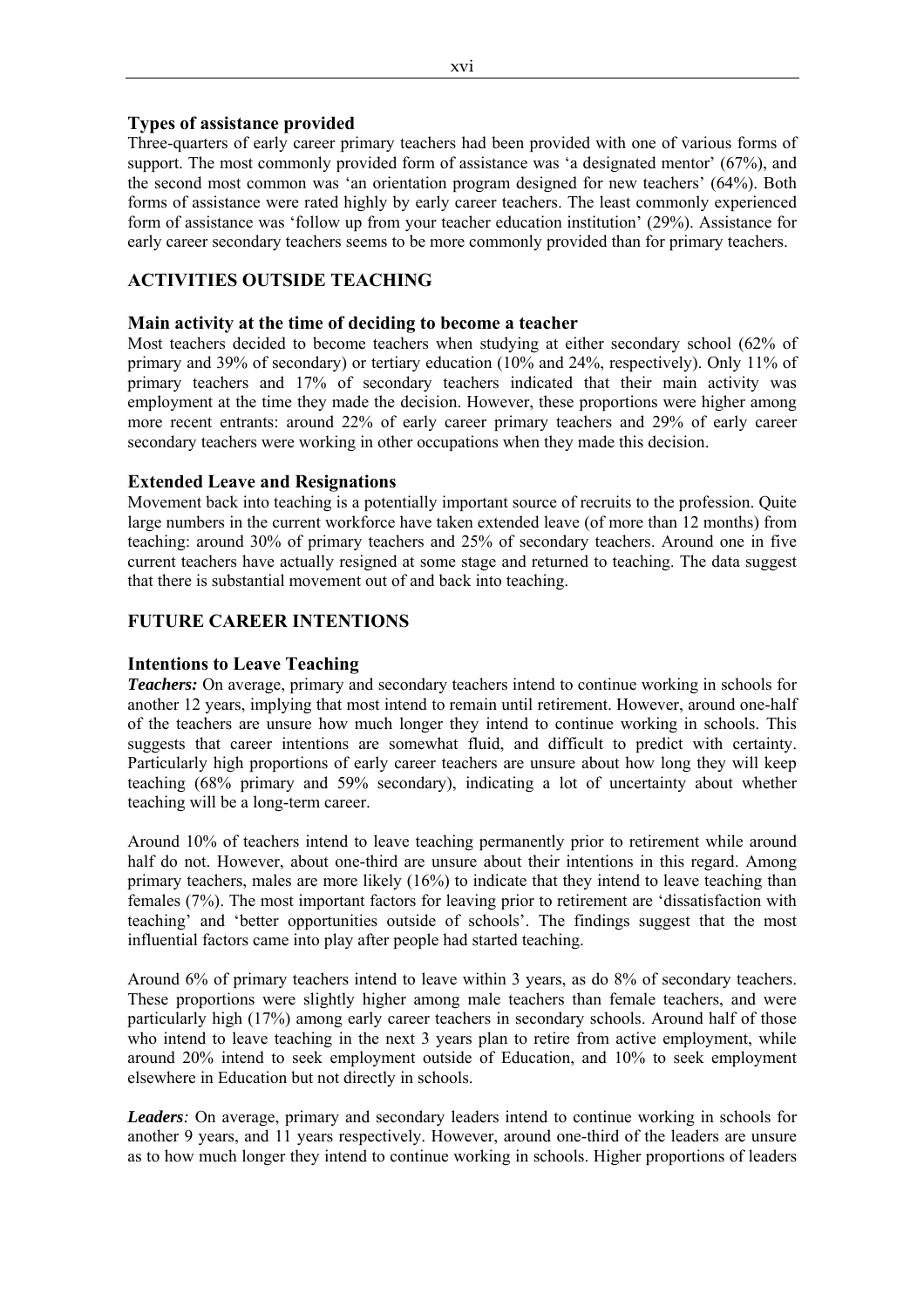than teachers intend to leave teaching within 3 years: 14% of primary leaders and 12% of secondary leaders, which reflects the fact that leaders are closer to retirement age, on average.

## **Intentions of those staying in teaching**

*Teachers:* Of those teachers who intend to work in schools for more than 3 years:

- around three-quarters intend to continue in their current position at their current school;
- around a quarter intend to seek promotion within their current school;
- about 25% intend to move to another school:
- less than 10% intend to change school sectors; and
- around 10% intend to train to teach in either another subject area or another stage of schooling.

(Teachers were able to indicate more than one intention, so the percentages sum to more than 100.)

There is quite a deal of change and movement within the profession, although this is more evident for a minority of teachers.

*Leaders:* Of those school leaders intending to work more than 3 years:

- around three quarters intend to stay in their current position;
- around a fifth intend to seek promotion at their current school and 35% at another school; and
- a quarter intend to move to a similar position at another school.

## **Teachers' Intentions Regarding Leadership Positions**

Only around 10% of teachers intend to apply for either a Deputy Principal or Principal position within the next 3 years, with males much more likely to apply than females. The most important factors for such teachers were confidence in their own ability to do the job and 'I want to lead school development'. Salary and financial benefits, and the 'high standing of school leaders in the community' were not strong factors in their intention.

In the main, teachers who intend to apply for a leadership position in the next 3 years feel well prepared. The major exception was in regard to 'managing school budgets and finances', where only 40% of primary teachers and 60% of secondary felt well prepared or very well prepared.

The main factors for teachers who do not intend to apply for a leadership position within the next 3 years, are 'I would have difficulty maintaining a satisfactory work/life balance', 'the time demands of the job', and the desire to continue working in the classroom.

#### **Intentions of Deputy Principals**

Only around 20% of Deputies indicate that they intend to apply for a Principal position within the next 3 years (and about 20% are unsure of their intentions in this regard). The main factors for not intending to apply include workload and maintaining a work/life balance, family circumstances, and desire to remain in their current position.

## **VIEWS ON TEACHING AND LEADERSHIP**

#### **Job Satisfaction**

**Teachers:** Overall, about 80% of teachers indicated that they were either satisfied (about 60%) or very satisfied (20%) with their current job. The highest level of satisfaction was in relation to 'your working relationships with your colleagues', and 'your working relationships with parents/guardians'. The areas of least satisfaction were 'the value society places on teachers' work' and 'the amount of non-teaching work you are expected to do'.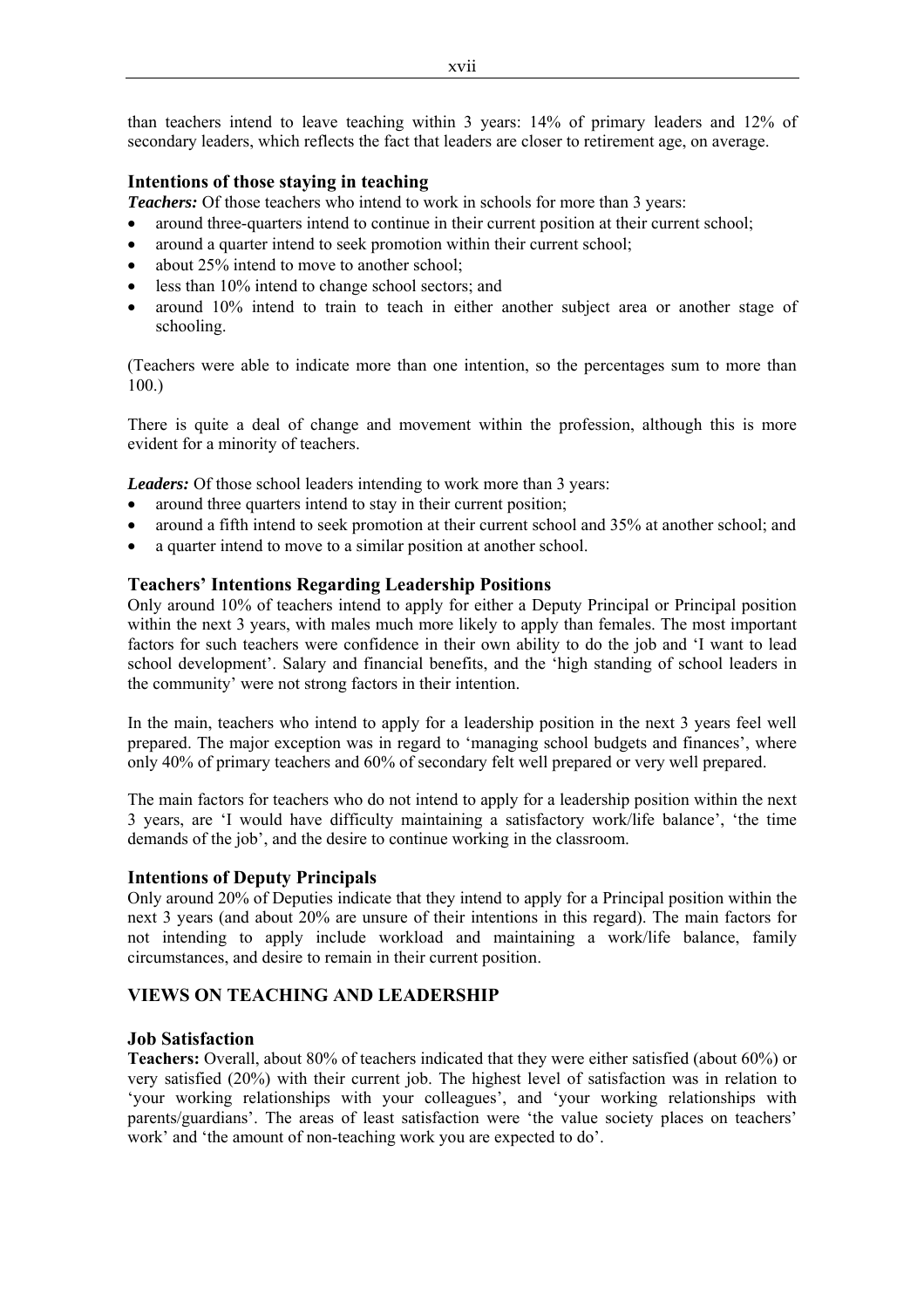*Leaders:* Around 90% of school leaders are satisfied or very satisfied with their job. The greatest levels of satisfaction were in relation to working relationships with colleagues and parents, and influencing student learning and development. The only aspect in which more than half were dissatisfied was the balance between work and private life.

## **Retaining Teachers in the Profession**

The majority of teachers believe that schools as a whole have difficulty in retaining teachers in the profession – 66% of primary teachers and 73% of secondary teachers. Over 85% either agree or strongly agree that more support staff, smaller class sizes, fewer student management issues, reduced workload, fewer changes imposed on schools and a more positive public image of teachers would help to retain people in the profession. Around 70% agreed or strongly agreed that higher pay based on competence or extra qualifications would retain teachers. Around a quarter (25% of primary and 30% of the secondary teachers) agreed or strongly agreed that 'higher pay for teachers whose students achieved higher goals' would retain teachers.

## **Views on Professional Teaching Standards**

Over 80% of teachers either agreed or strongly agreed that teacher professional standards should be used to guide initial teacher education and in-service teacher education, and around 75% that standards should be used in any performance appraisal process. A lower proportion, about 45%, agreed that teacher professional standards be used as the basis for teachers' pay.

## **The Attractiveness of School Leadership Positions**

Despite the fact that most school leaders express a high level of job satisfaction, only about 50% believe that school leadership positions are attractive or very attractive to qualified applicants. The strategies that were most strongly supported to retain school leaders were reduced workload, more support staff, a more positive public image of the leadership position, and fewer changes imposed on schools. Around 70% considered greater autonomy, and higher pay for leaders who demonstrate advance competence, would help retain leaders, while around 50% of the leaders felt that higher pay for extra qualifications and amendments to superannuation arrangements would help to retain leaders. Only 21% of primary leaders and 28% of secondary leaders agreed or strongly agreed that providing higher pay for leaders whose students achieve specified goals would help to retain leaders in the profession.

## **SCHOOL STAFFING ISSUES**

## **Principals' Authority for School Staffing**

There are marked sectoral differences in principals' authority for staffing matters. A greater proportion of Independent principals indicated extensive authority in more areas than principals from Government or Catholic schools. Nevertheless, less than half of principals from all sectors indicated they had extensive authority in relation to varying salaries or conditions to recruit teachers or financially rewarding high performing teachers.

#### **Teacher Vacancies**

Principals confirmed the incidence of teacher shortages in specialist areas, such as LOTE and Special Needs in primary schools, and mathematics, science and LOTE in secondary schools. However, data suggested shortages in a broader range of other specialist areas, and in some cases (e.g. English, and creative and performing arts) of similar magnitude to the more publicised areas of shortage.

*Primary:* About 10% of primary school principals indicated that they had at least one unfilled vacancy for a General Classroom Teacher at the beginning of 2006, and 9% in late 2006, which suggests that the staffing position did not improve greatly during the year. There were an estimated 1 300 unfilled vacancies for General Classroom Teachers across Australia in late 2006.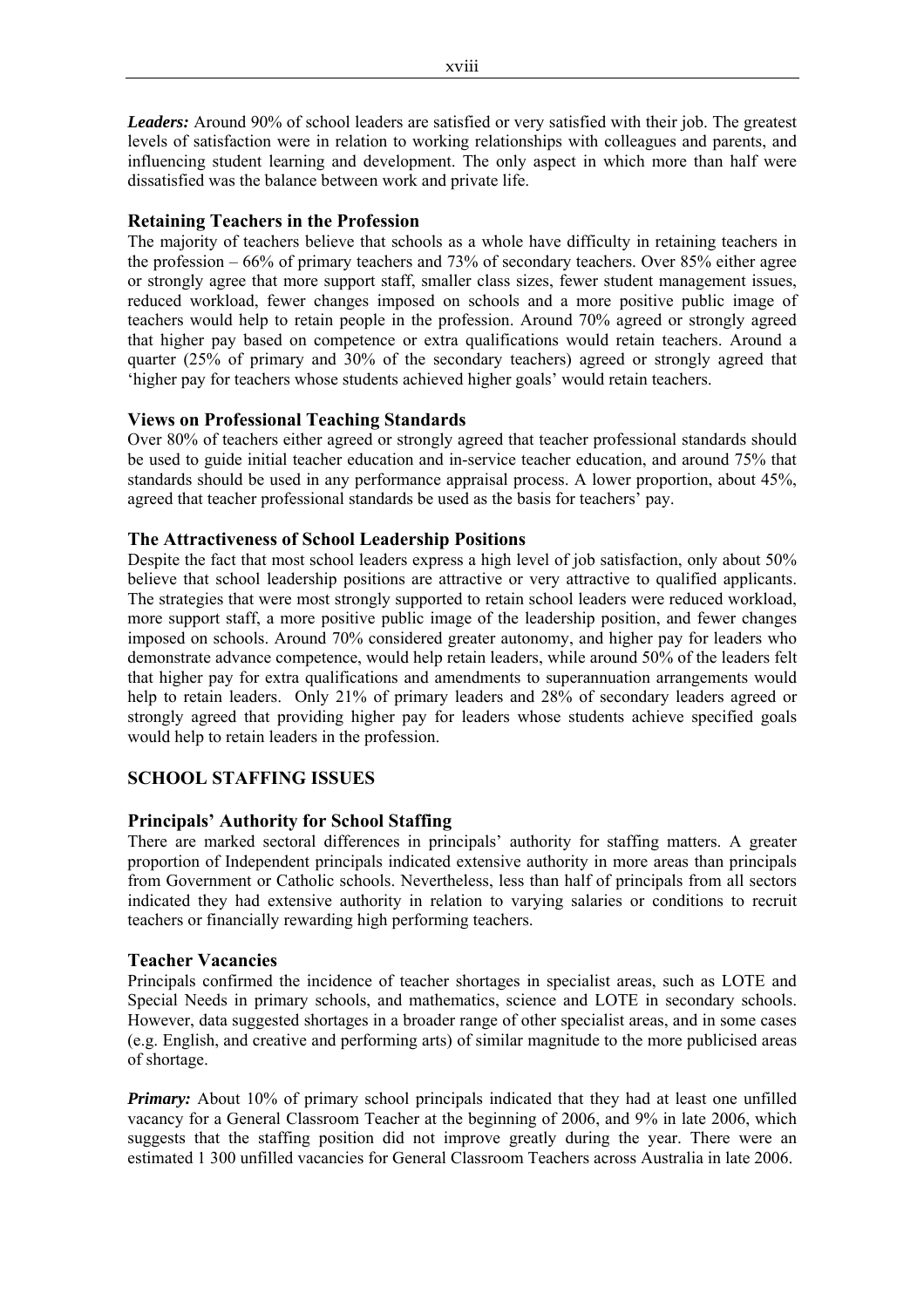In terms of specialist teaching areas in primary schools, the highest unfilled teacher vacancies in late 2006 were in Special Needs (6% of primary schools for a total of about 600 teachers), Languages Other than English (5% of primary schools for about 400 teachers), and Library (5% of schools for about 400 teachers).

Secondary: In secondary schools the highest rates of unfilled vacancy were reported in Mathematics, with 10% of secondary principals reporting at least one unfilled teacher vacancy at the beginning of 2006, 13% at the end of 2006, and 18% reporting that they had re-advertised vacancies in Mathematics during 2006. It is estimated that around 350 schools had at least one unfilled vacancy for a secondary Mathematics teacher in late 2006 (an estimated 400 teachers).

Other curriculum areas in which secondary principals reported relatively high unfilled vacancy rates in late 2006 were Science (11% of secondary schools, for an estimated total of 300 teachers), English (6% of schools for an estimated 200 teachers), LOTE (5% of schools for an estimated 150 teachers), and SOSE (5% of schools for an estimated 150 teachers).

## **Principals' Perceptions of Staffing Difficulties**

*Primary*: Nearly half (47%) the principals reported moderate or major difficulty in suitably filling vacancies during the past 12 months, although only 5% reported major difficulty. A third (34%) indicated moderate or major difficulty in retaining suitable staff, although only 4% indicated major difficulty.

*Secondary:* Two-thirds (68%) of secondary principals reported moderate or major difficulty in suitably filling vacancies, during the past 12 months although only 9% indicated major difficulty. Attracting staff tended to be more of a major difficulty for provincial and remote schools. Higher proportions of principals in the government sector reported staffing difficulties.

Over half (59%) indicated moderate or major difficulty in retaining suitable staff, although only 3% indicated major difficulty. Retention of staff though was a smaller problem for remote schools than others – their main concern seems to be attracting suitable staff in the first place.

Overall there seem to be relatively fewer difficulties in retaining suitable staff than in recruiting staff. Nevertheless, the difficulties of retaining suitable staff seem to be more evident in secondary schools than primary schools, and in government rather than non-government schools.

#### **Strategies for Dealing with Staffing Shortages**

Teacher shortages are often 'hidden' as schools and school systems use a variety of strategies to ensure that classes are not left without a teacher. Half of the secondary principals and about 40% of primary principals undertook strategies to deal with teacher shortages. The most common strategies are to combine classes across year levels, require teachers to teach outside their field of expertise, recruit less qualified teachers, share programs with other schools, or reduce the curriculum. In particular, 43% of secondary principals required teachers to teach outside their field of expertise. On average, principals in government schools, and in non-metropolitan locations, were more likely to report a need to use various strategies to deal with staffing shortages.

#### **Teacher Departures and Arrivals**

Overall, 42% of primary principals indicated that at least one teacher at their school had retired in the past 12 months and 35% that at least one teacher had resigned from teaching. Staff turnover was higher in secondary schools, with 74% of secondary principals indicating that at least one teacher had retired and 60% that at least one teacher had resigned. Among the more specialist primary teaching areas, the departures were most common in Early Childhood and Special Needs. In secondary schools, the largest areas concerned were English, Mathematics, Science and SOSE.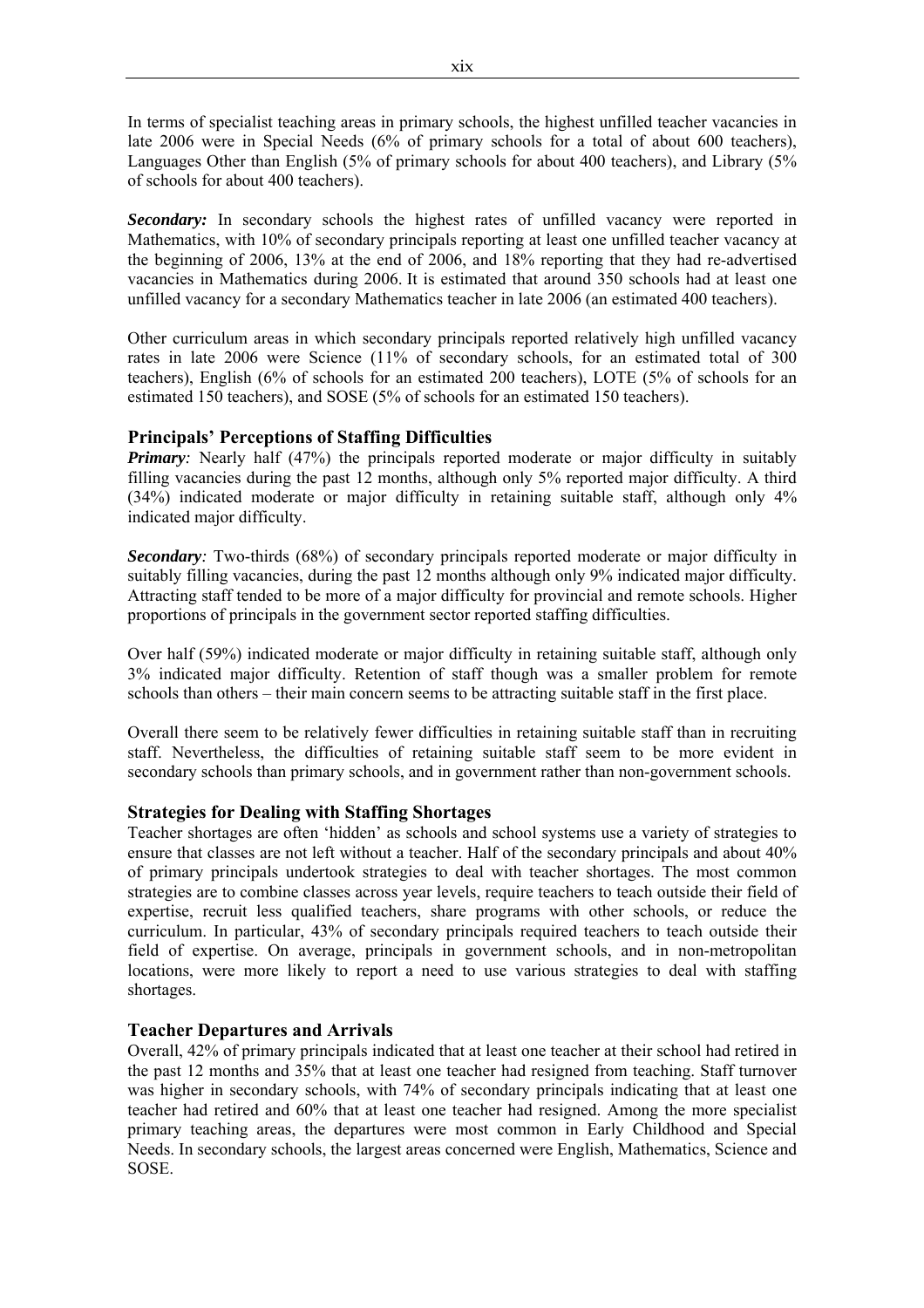Teacher arrivals in schools come from a wide range of sources. New graduates from teacher education represent the most frequent arrival (56% of primary principals and 82% of secondary principals indicate at least one teacher joined as a new graduate). The second most common source of new arrivals was teachers transferring from another school in the same sector and state/territory. Overall, there seemed to be proportionately more teacher movement into secondary than primary schools.

#### **The Preparation of Recent Teacher Graduates**

About half the primary principals reported that recent teacher graduates were either very well prepared or well prepared in 'understanding the subject matter they are expected to teach' 'knowing about how students learn and understand new concepts' and 'using effective strategies to help students learn'. Secondary principals were more positive on average than primary principals.

## **Salary Structures**

Classroom teachers are most commonly employed on a salary structure that is incremental with progression based largely on years of experience. There is greater variety in the salary structures for leadership positions. Only about one in three principals rated their school's salary structure as either effective or very effective in attracting or retaining teachers. Non-government sector principals, though, tended to be more positive than government principals in their assessment.

In terms of possible financial strategies for attracting and retaining teachers, the three most highly ranked were extra pay based on higher qualifications, extra pay based on years of teaching service, and successful completion of professional learning activities. Less than half considered extra pay based on performance assessed against professional standards would be effective, and less than 20% considered that extra pay based on gains in student learning, would be effective in either attracting or retaining teachers. However, around one-fifth of principals indicated they were unsure about whether the strategy concerned would be effective, which suggests this is a policy area in which there is considerable uncertainty among school principals.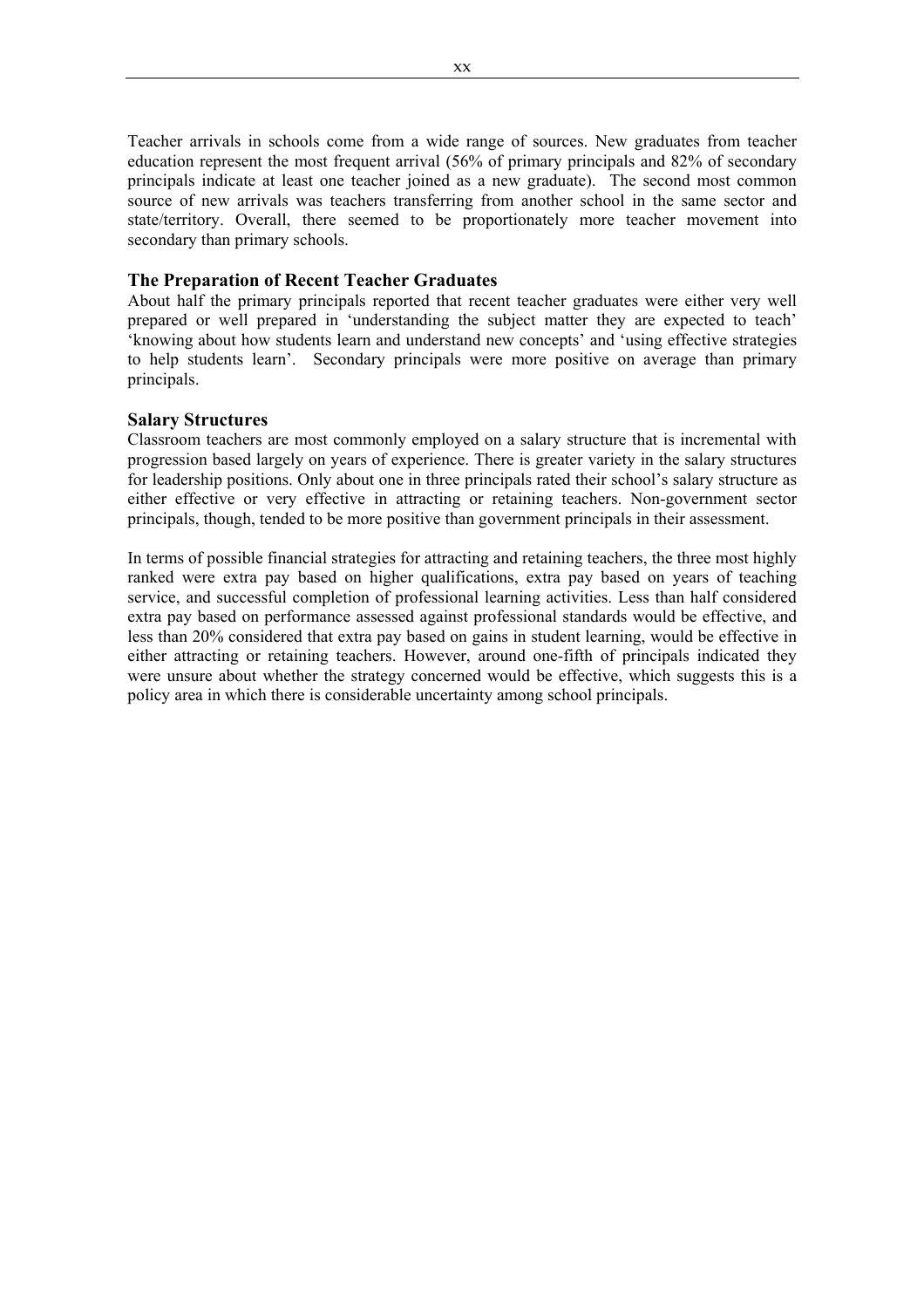## **1. INTRODUCTION AND OBJECTIVES**

## **1.1 Overview of the project**

This report forms part of the *Staff in Australia's Schools* project. The project was commissioned by the former Australian Government Department of Education, Science and Training in June 2006. It was conducted by the Australian Council for Educational Research (ACER) in collaboration with the Australian College of Educators (ACE).

The project is intended to provide a detailed picture of the Australian teacher workforce, and to gather information to assist in future planning of the workforce.

The work was supported by an Advisory Committee that included representatives from DEEWR, government education authorities from all states and territories, the National Catholic Education Commission (NCEC), the Independent Schools Council of Australia (ISCA), the Australian Bureau of Statistics (ABS), Teaching Australia (including the Australian Primary Principals Association, the Australian Secondary Principals Association, and the Joint Council of Professional Teaching Associations) and the Australian Council of Deans of Education (ACDE). Committee members are listed in Appendix 1.

This report presents the results of a key component of the project, the *Staff in Australia's Schools*  (SiAS) survey. This was a large-scale survey of random samples of Government, Catholic and Independent school teachers and leaders from all States and Territories. The SiAS survey was designed to help fill key data gaps and to more fully characterise the teaching profession in Australia. The survey ran from 11 October 2006 to 30 April 2007.

The second major component of the project examined longer-term approaches to teacher workforce data collections and planning processes in Australia. That component was based on extensive consultations with stakeholder groups in all States and Territories between September and December 2006. The results of the consultations are included in a separate report: *Teacher Workforce Data and Planning Processes in Australia* (Owen, Kos & McKenzie, 2007). That report complements the present report by discussing:

- the current availability of research and data on Australian teacher and school leader characteristics;
- current processes and data used for school teacher and leader workforce planning;
- approaches to teacher workforce planning and data taken in international organisations and other countries;
- approaches to workforce planning and data taken in other professions in Australia; and
- recommendations on longer-term national collaborative approaches to obtain data to support Australian teacher and school leader workforce planning.

The current report refers only briefly to issues and material that are covered in the other report.

## **1.2 Objectives**

The project is intended to improve the quality of the data available to support teacher workforce planning in Australia. Teacher workforce issues are high on policy agendas in Australia as elsewhere (Organisation for Economic Co-operation and Development, 2005). However, despite the widespread importance accorded to teacher policy issues, the OECD review noted that most countries lack detailed information regarding the nature and severity of teacher shortages, out-of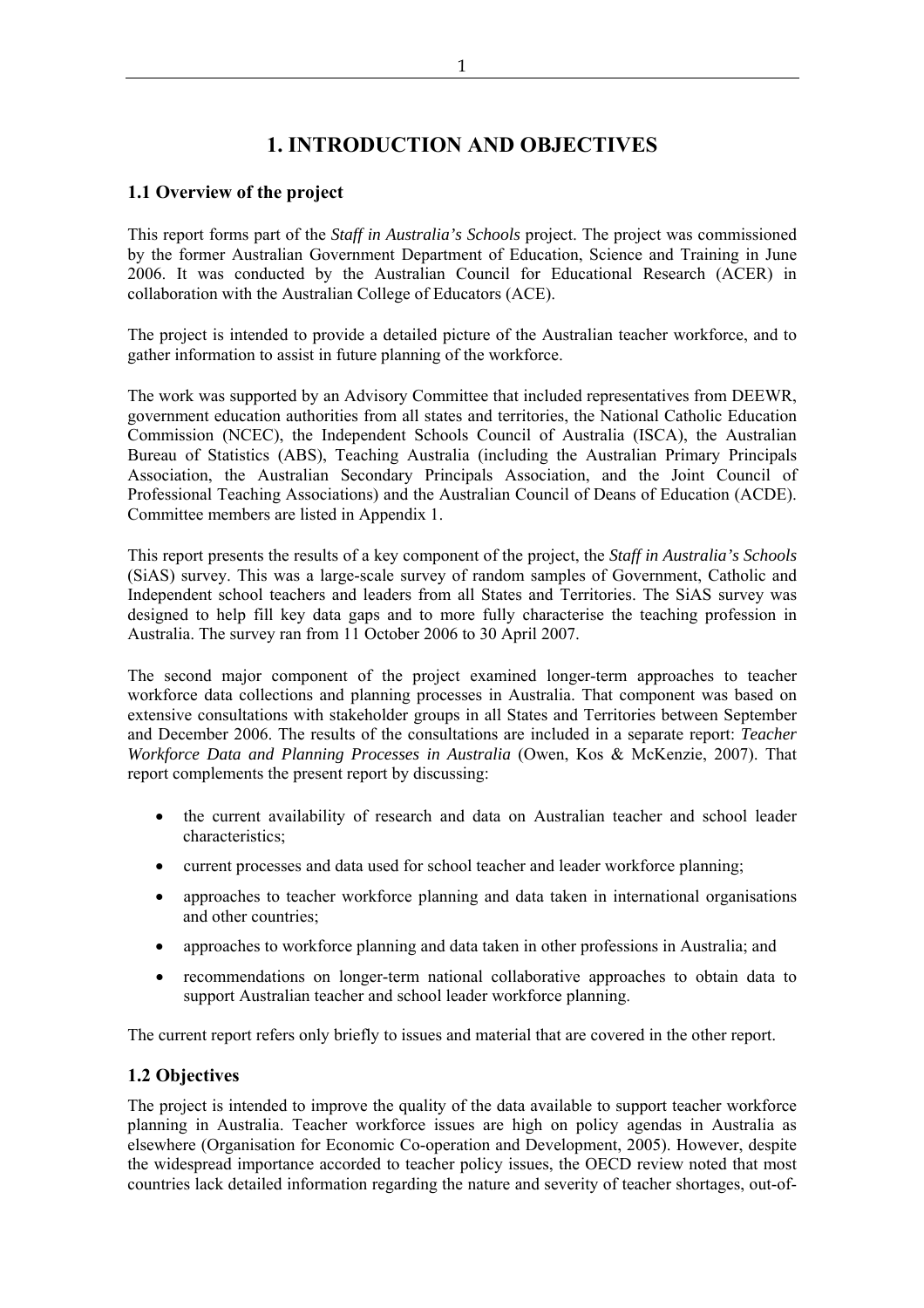field teaching assignments, teacher attrition and retention, reasons for entry and leaving, and the potential supply of graduates, entrants from other careers, or re-entrants to teaching.

Similar concerns about the inadequacy of current data have been expressed by a number of Australian reports (e.g. DEST, 2003; Skilbeck & Connell, 2003; and the Australian Secondary Principals Association, 2003). The 2003 review *Australia's Teachers Australia's Future - Advancing Innovation, Science, Technology and Mathematics* concluded that teacher workforce projections are often based on data at highly aggregated levels and that these can mask areas of particular need:

 *[d]ata limitations and inadequacies make analysis and forecasting supply and demand difficult …* and called for *[c]omprehensive statistics relating to teachers, teacher workforce trends and teacher education [to] be consistently, reliably and regularly collected on a national and collaborative basis* (DEST 2003, Agenda for Action, Action 10).

Similarly, the MCEETYA report (2005) identified areas of data improvement needed for supply and demand analyses, including:

- Recruitment difficulties information including by subject area and location;
- Data about the specialisation of teachers and graduates, including the characteristics of teachers in the non-government sector;
- Inflows and outflows from teaching; and

 $\overline{a}$ 

• Practices used by education systems to adjust to recruitment difficulties.

There have been a number of data collections on different aspects of the Australian teacher and school workforces in recent years. These include surveys and data analyses organised by MCEETYA, DEEWR, the Australian Council of Deans of Science, ASPA, ACDE, and state and territory school authorities.<sup>1</sup> Such data collections have often focused on one part of the teacher workforce or have not been designed to address longer-term workforce planning issues. Some of the surveys have also lacked sufficient size to enable very detailed analyses.

Perhaps the most comprehensive national data collections on the teacher workforce have been the surveys conducted by the Australian College of Educators (formerly Australian College of Education) in 1963, 1979, 1989 and 1999. The 1999 survey *Teachers in Australian Schools* was commissioned by the former Australian Government Department of Education, Training and Youth Affairs (DETYA). The sample comprised primary and secondary schools and teachers from government and non-government schools in all states and territories. About 10 000 teachers completed the survey, which collected data regarding the demographic profile of the teaching profession, current position, professional qualifications, career intentions, further professional development and membership of organisations (ACE, 2001).

The present survey offered an opportunity to update and extend the 1999 ACE data collection, and to provide information at a greater level of disaggregation. For example, the ACE report presented results in terms of the teacher workforce as a whole. However, in a number of aspects of teaching, including demographic background, qualifications and organisation of work, there are likely to be important differences between teachers in primary and secondary schools. Such differences are explored in SiAS, which was structured around four populations: Primary Teachers; Secondary Teachers; Primary Leaders; and Secondary Leaders. For the purposes of the survey, 'Leaders' were defined to comprise Principals, Deputy/Vice Principals, and their equivalents in the different school systems.

<sup>1</sup> The main data collections and analyses are discussed in Chapter 3 of Owen, Kos and McKenzie (2007).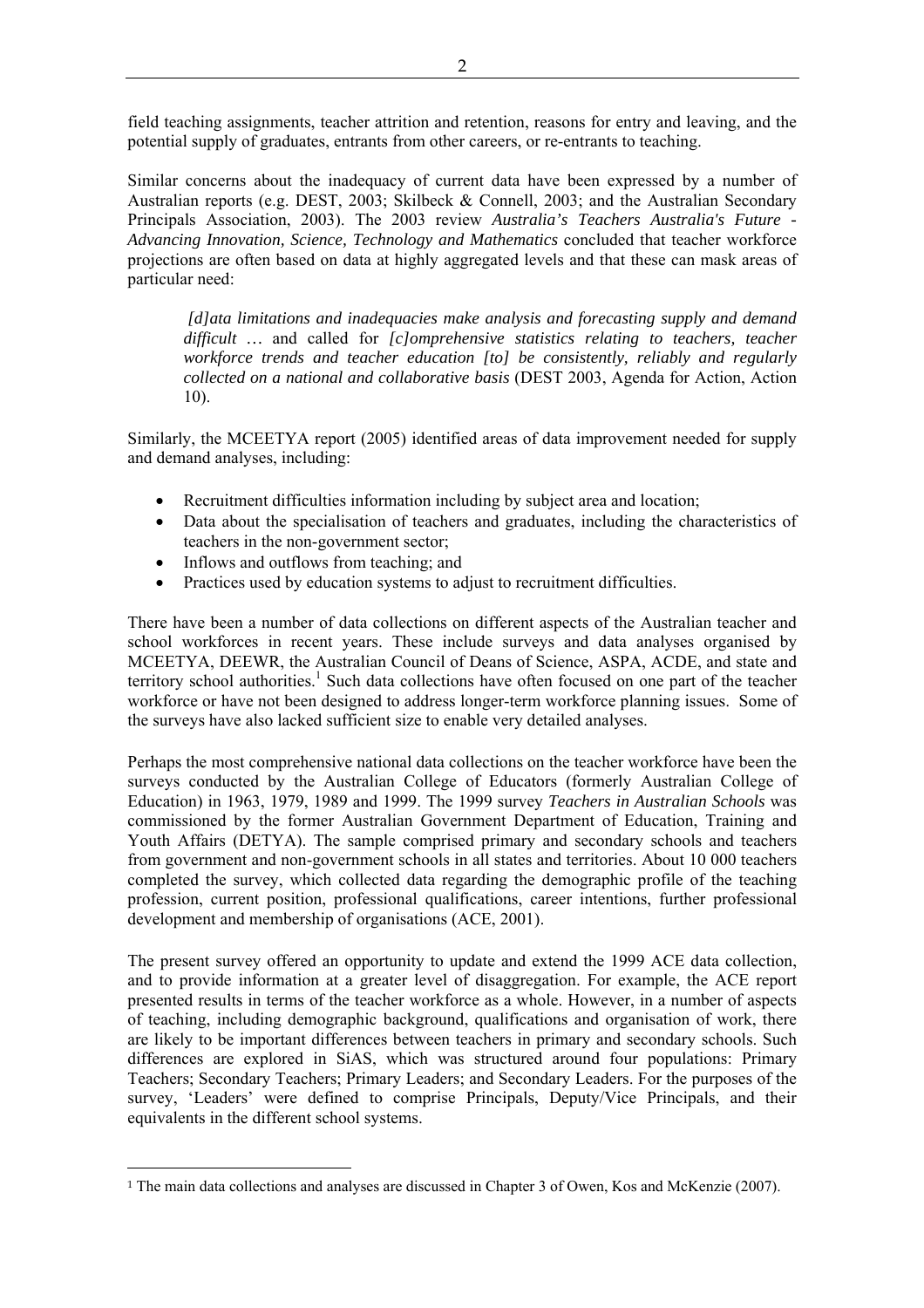This survey also had a separate questionnaire for school leaders (Principals and Deputy/Vice Principals), whereas the ACE surveys had just a few additional questions for Principals (on school organisation), and the workforce issues were not reported separately for teachers and leaders. In the chapters that follow, the survey results for teachers and school leaders are presented and discussed in turn, due to the need for a more fine-grained analysis of the school workforce.

The report does not include all the potential analyses arising from the survey, but rather concentrates on the main findings. The detailed data set is available for further analysis by other analysts.

## **1.3 Organisation of the report**

This report has an Executive Summary and 12 further chapters.

Chapter 2 discusses the methodology used in the SiAS survey, including questionnaire development, sample design, survey administration, and achieved response rates. The response rates, which ranged from 30% (for Primary Teachers) to 37% (Secondary Leaders), were substantially lower than intended. It has therefore been necessary to explore the potential impact of non-response bias, and to detail the cautions needed in interpreting the results. These issues are discussed in the methodological chapter.

Chapters 3 to 12 present the results from the survey. These chapters are organised to follow the main sections of the questionnaires:

- Chapter 3: Demographic Background
- Chapter 4: Qualifications and Current Study
- Chapter 5: Reasons for Joining the Profession
- Chapter 6: Current Position and Work
- Chapter 7: Professional Learning Activities
- Chapter 8: Career Paths in Teaching
- Chapter 9: The Experiences of Early Career Teachers
- Chapter 10: Activities Outside Teaching
- Chapter 11: Future Career Intentions
- Chapter 12: Views on Teaching
- Chapter 13: School Staffing Issues

The appendices provide further information about the study, including copies of the *Teacher* questionnaire (Appendix 2) and the *Leader* questionnaire (Appendix 3).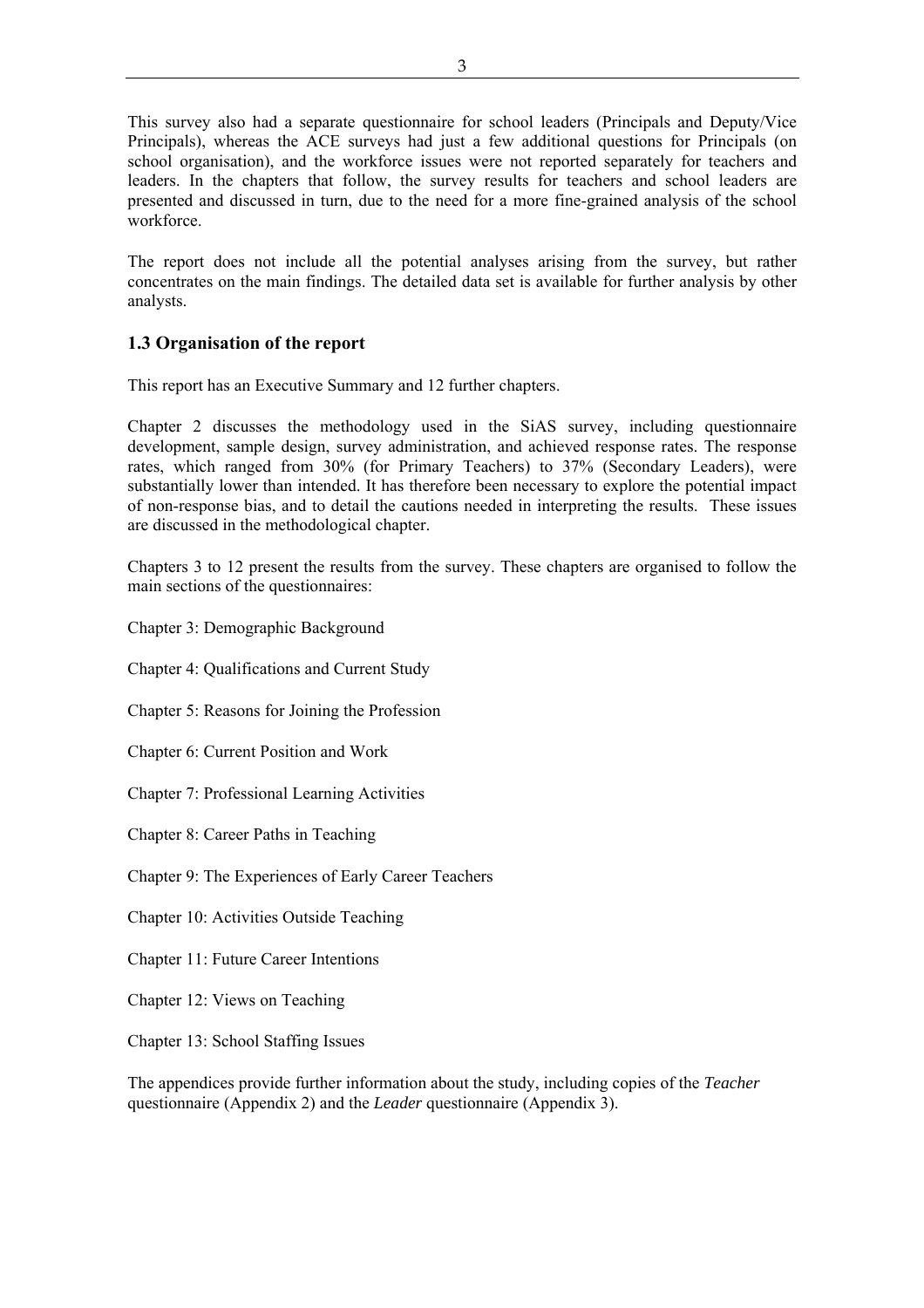## **2. QUESTIONNAIRE DESIGN, SAMPLING AND RESPONSE RATES**

## **2.1 Questionnaire development**

The project commenced in June 2006 and the survey needed to be implemented in schools by October. The project brief indicated that the broad purpose of the surveys was to provide:

- a descriptive picture of current school teachers and leaders, including demographic information such as gender, age, school sector and level, workload and qualifications;
- information to assist governments in planning for the future of the school sector, such as information from current teachers and leaders about their employment intentions and career plans that could inform analysis of future demand and potential shortages; and
- specific workforce data on teachers and leaders, as well as perceptions of initial preparation, professional learning needs, working conditions and job satisfaction. This was intended to enhance understanding of the factors influencing the attraction of the teaching career, and retention and attrition in the teaching profession.

Discussions at the Advisory Committee in July 2006 led to the following decisions about the questionnaire design parameters:

- 1. Provide separate questionnaires for Teachers and School Leaders: although there was intended to be a great deal of commonality in the questionnaire items for the two groups, it was felt that separate questionnaires would be less cumbersome than a single questionnaire that tried to address both groups.
- 2. As far as possible, use questions that would enable comparison with other surveys, especially the 1999 ACE survey, and use definitions and data items consistent with the *ABS Dictionary of Standards for Education and Training Statistics* (ABS, 2004).
- 3. As far as possible, use concepts and definitions that are relevant to teachers and leaders working in different states and territories, and in different school sectors.
- 4. Ensure that the questionnaires could be administered online.
- 5. Ensure that the questionnaires could be completed in less than 30 minutes.

In consultation with DEEWR and the Advisory Committee, the project team developed draft questionnaires for field testing in August and September 2006, along with the operational aspects of the survey. A brief report on the field testing is provided in Appendix 4. The mean time reported for completing the Teacher survey was 28 minutes. The mean time reported for completing the Leader survey by Principals was 31 minutes and by Deputy Principals 21 minutes. These times were judged to be acceptable. Minor modifications were made to the questionnaires, the survey administration and the online system as a result of the field test.

The Teacher survey covered the following topics:

- Basic demographics (including age, sex, country of birth and Indigenous status);
- Qualifications and current study;
- Motivation for becoming a teacher;
- Current teaching position (including basis and length of employment, levels and areas taught, salary and workload);
- Professional learning activities (including number of activities engaged in, the impact of those activities, and desired areas for future development);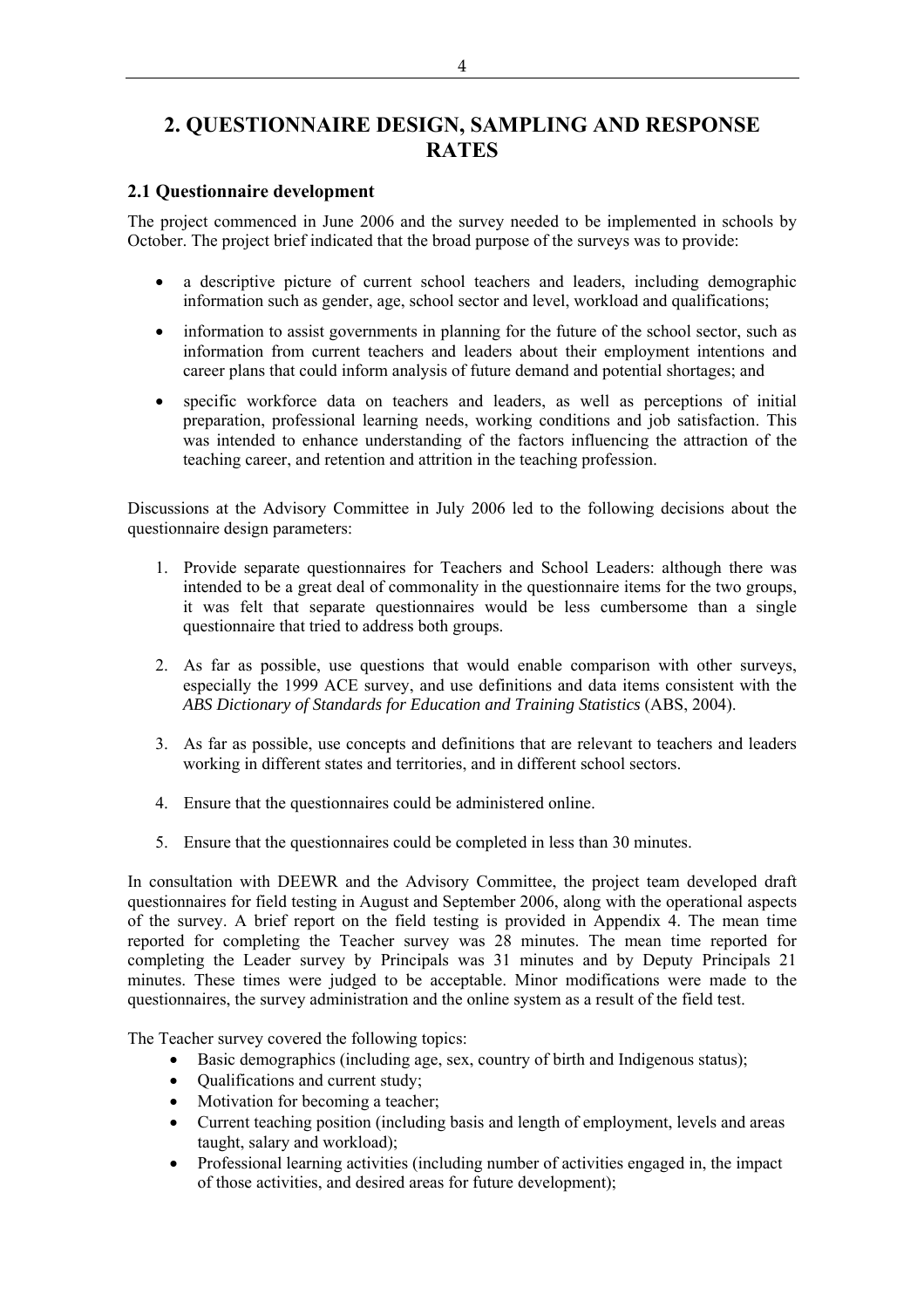- Career in teaching (including pathway to teaching, past occupations, length of time as a teacher, and if relevant, amount of time spent working in different school sectors and jurisdictions);
- Early career teachers were asked questions about their perceived readiness for teaching and the usefulness of the programs that were available to them once commencing work as a teacher;
- Future career intentions (including intentions and motivations for promotion within schools or leaving the profession);
- Job satisfaction; and
- Views on strategies to enhance attracting and retaining teachers.

The Leader survey covered the following:

- Basic demographics (including age, sex, country of birth and Indigenous status);
- Oualifications and current study;
- Motivation for becoming a teacher and a leader;
- Current leadership position (including basis and length of employment, salary and workload);
- Professional learning activities (including number of activities and preparation for the leadership role);
- Career in teaching (including pathway to teaching, past occupations, length of time as a teacher and leader, and if relevant, amount of time spent working in different school sectors and jurisdictions);
- Future career intentions (including intentions and motivations for promotion within schools and leaving the profession);
- Job satisfaction;
- School staffing (including areas of decision-making authority, salary structures, vacancies, retention, and attrition), to be completed by the Principal
- Preparedness of recent graduates;
- Views on attracting and retaining staff.

A copy of the Teacher questionnaire is included in Appendix 2 and the Leader questionnaire in Appendix 3. About 40 per cent of the items are common to the two questionnaires.

## **2.2 Sample design**

 $\overline{a}$ 

It was intended that the sample for the SiAS survey would be representative of primary and secondary teachers in all States and Territories and sectors of schooling (Government, Catholic and Independent) across Australia. The sample design was a two-stage cluster design in which schools were selected with probability proportional to estimated number of teaching staff and then a fixed number of teachers (usually 15) was randomly selected within the school, and invited to take part in the Teacher survey. If a school had fewer than 15 teachers all were invited to take part. Replacement schools were allowed at the first stage of sampling.

The two-stage approach was used for the following reasons: it is not possible to construct a population frame of eligible teachers for some of the sectors and state and territories; a sampling of schools facilitates communication and follow-up of non-respondents; and it reduces the response load on the overall school system since a smaller number of schools will be involved than in a single-stage design. However, the two-stage sampling design required a larger number of teachers to be sampled than if it had been possible to draw a simple random sample from a population frame of teachers. This is because teachers from the same school tend to be similar to each other, relative to teachers as a whole.<sup>2</sup>

 $2^2$  If it had been possible to conduct a one-stage sample, the sample size for the Primary and Secondary Teacher populations would have been around 3000 each rather than about 12 000 each.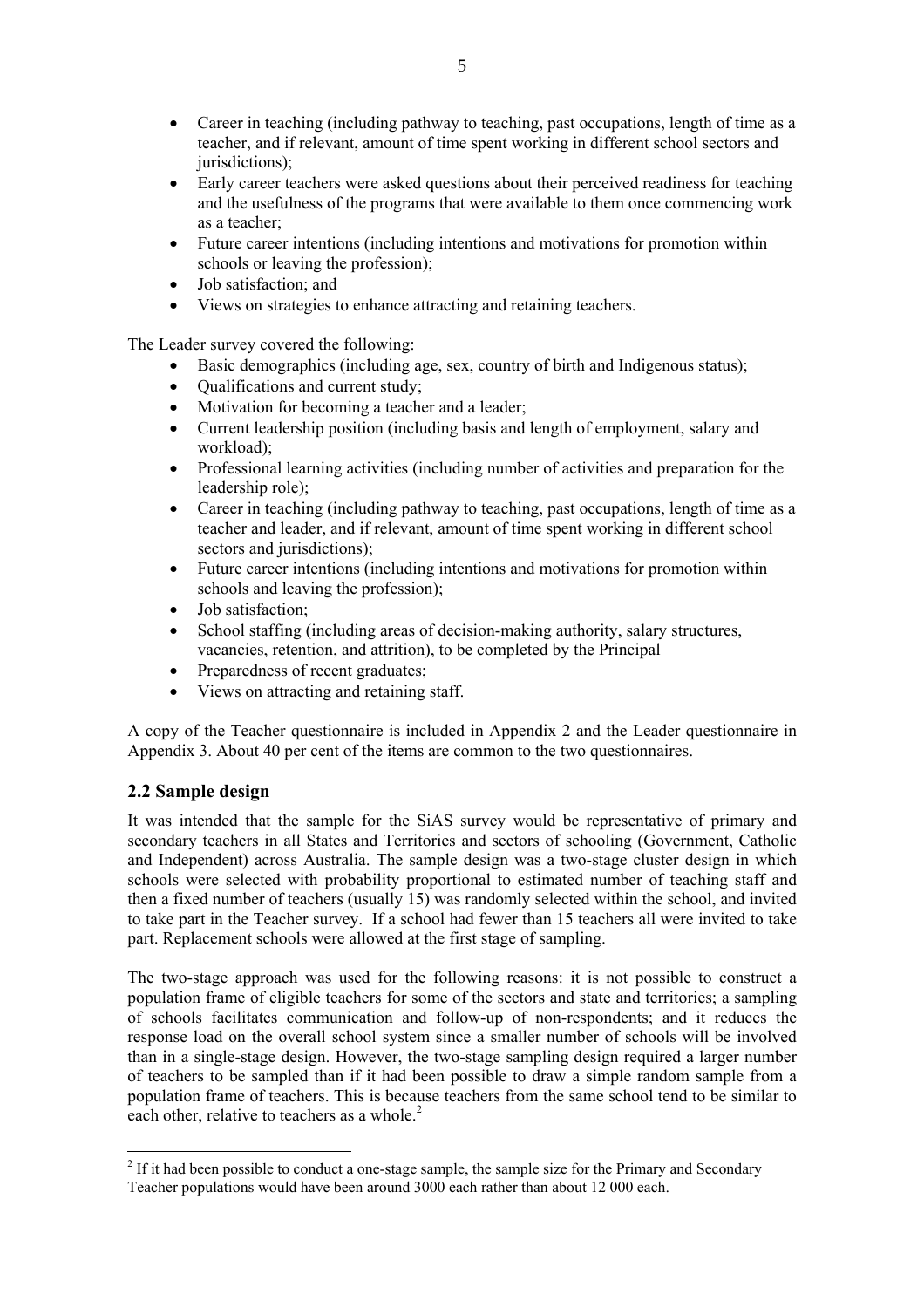The two-stage cluster design meant that all eligible teachers in Australia had an approximately equal probability of selection into the sample.<sup>3</sup>

## *Population definitions*

 $\overline{a}$ 

The within-school selection was conducted by ACER from a list supplied by the Principal of staff who met the following criteria:

- 1. the staff member was qualified and employed as a teacher, including in non-classroom teaching roles;
- 2. the teacher was employed at the school for at least one day per week in the term concerned (either Term 4 in 2006 or Term 1 in 2007); and
- 3. the teacher was not on long-term leave during the term concerned.

Teachers of pre-primary children were specifically excluded from the population definition except in Western Australia (WA), where the pre-primary teachers cannot be readily distinguished from primary teachers. In WA up to 17 teachers were sampled per school.

The criteria for including Leaders were that the staff: (a) satisfied the criteria for inclusion as a Teacher; (b) were members of the school's executive leadership i.e. the Principal and his or her immediate deputies; and (c) were classified as a Principal or Deputy/Vice or Associate Principal.<sup>4</sup> Principals were asked not to identify as leaders for the survey's purposes those teachers in 'middle management' roles, such as heads of year levels or subject departments, unless they met these criteria.

Within each sampled school the Principal and any Deputy Principals were invited to take part in the Leader survey.

The sample was designed to provide appropriate estimates for:

- 1. primary school Teachers within each State and Territory;
- 2. secondary school Teachers within each State and Territory;
- 3. primary school Teachers within each school sector (across Australia);
- 4. secondary school Teachers within each school sector (across Australia);
- 5. primary school Leaders across Australia; and
- 6. secondary school Leaders across Australia.

The required sample sizes of schools and teachers per school were estimated to yield effective sample sizes in excess of 400. This effective sample size leads to 95% confidence bounds of  $\pm 0.1$ standard deviations for means of continuous variables, at most  $\pm 5\%$  for percentage estimates, and  $\pm 0.1$  for correlation coefficients. The major relevant assumptions in making these estimates were: that of the schools approached, 85% would agree to participate; that of the teachers approached, 67% would participate. These assumptions produced an overall minimum target response rate of 57%.

<sup>&</sup>lt;sup>3</sup> With the exception of teachers in very small schools, who were under-sampled as discussed in Appendix

<sup>4.&</sup>lt;br><sup>4</sup> To simplify expression in this report, the senior executive positions equivalent to Deputy/Vice/Associate Principals will be referred to as Deputy Principals.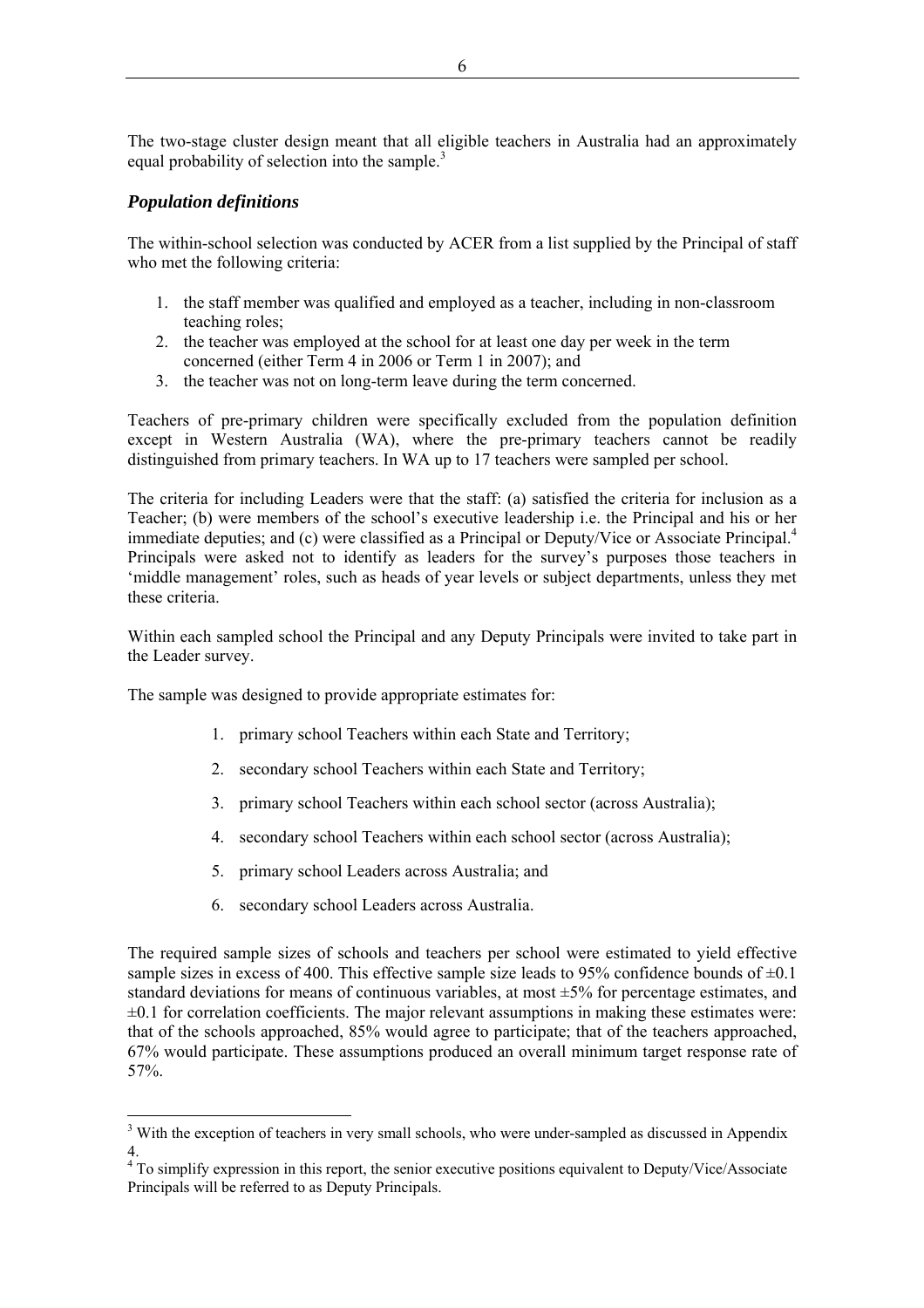## *The sample frames*

The ACER Sampling Frame was used for the selection of schools at the first stage of sampling. ACER maintains an up-to-date data set of all Australian schools by State and Territory and sector, with enrolment numbers by gender and year level, as well as location and contact details. It is developed annually by ACER by coordinating information from multiple sources, including the ABS and Commonwealth, State and Territory education department databases.

Two sampling frames were constructed, one with all schools containing primary students, and the other with all schools containing secondary students. Some schools (e.g. combined primary and secondary schools) appeared on both frames, and a small number of these were independently (i.e. coincidentally) selected for both primary and secondary samples. Combined primarysecondary schools were treated as separate schools for the purposes of drawing the samples: such schools were asked to identify the level of schooling at which the staff members concerned spent the majority of their time. Special Schools were included on the primary schools sample frame, as the Advisory Committee wanted to ensure that some teachers from special schools were sampled.

The sample frames excluded the following types of educational institutions:

- Correctional facilities
- Distance education
- Hospital schools
- Environmental schools
- Language schools
- Mature age institutions
- Immigrant language centres

An estimated number of teachers in each school was calculated using ABS data on studentteacher ratios by state/territory and school sector (government, Catholic and Independent).

Both the primary and secondary school sample frames were initially explicitly stratified by state/territory. An analysis of the proportion of small and very small schools within each explicit stratum was undertaken and extra strata were constructed where necessary (see Appendix 4).

## *Replacement schools*

Up to two replacement schools were designated in the sample frame for each originally sampled school. Where participation could not be secured from the originally sampled school for the teachers to be approached to participate, a designated replacement school was approached. Replacements were schools immediately preceding or following the sampled schools on the school frame within the same explicit stratum, provided that these schools were not themselves sampled. The theory behind replacement is that, since the neighbouring schools on the frame are similar to the original sampled school in terms of those characteristics determining the stratification, the replacement of one by the other should result in only minimal bias.

## **2.3 Survey administration**

The first step involved seeking permission from all government and non-government school authorities in Australia to conduct the survey in their schools. Approval was also required from the ABS Statistical Clearinghouse because the survey involved contacting more than 50 nongovernment schools.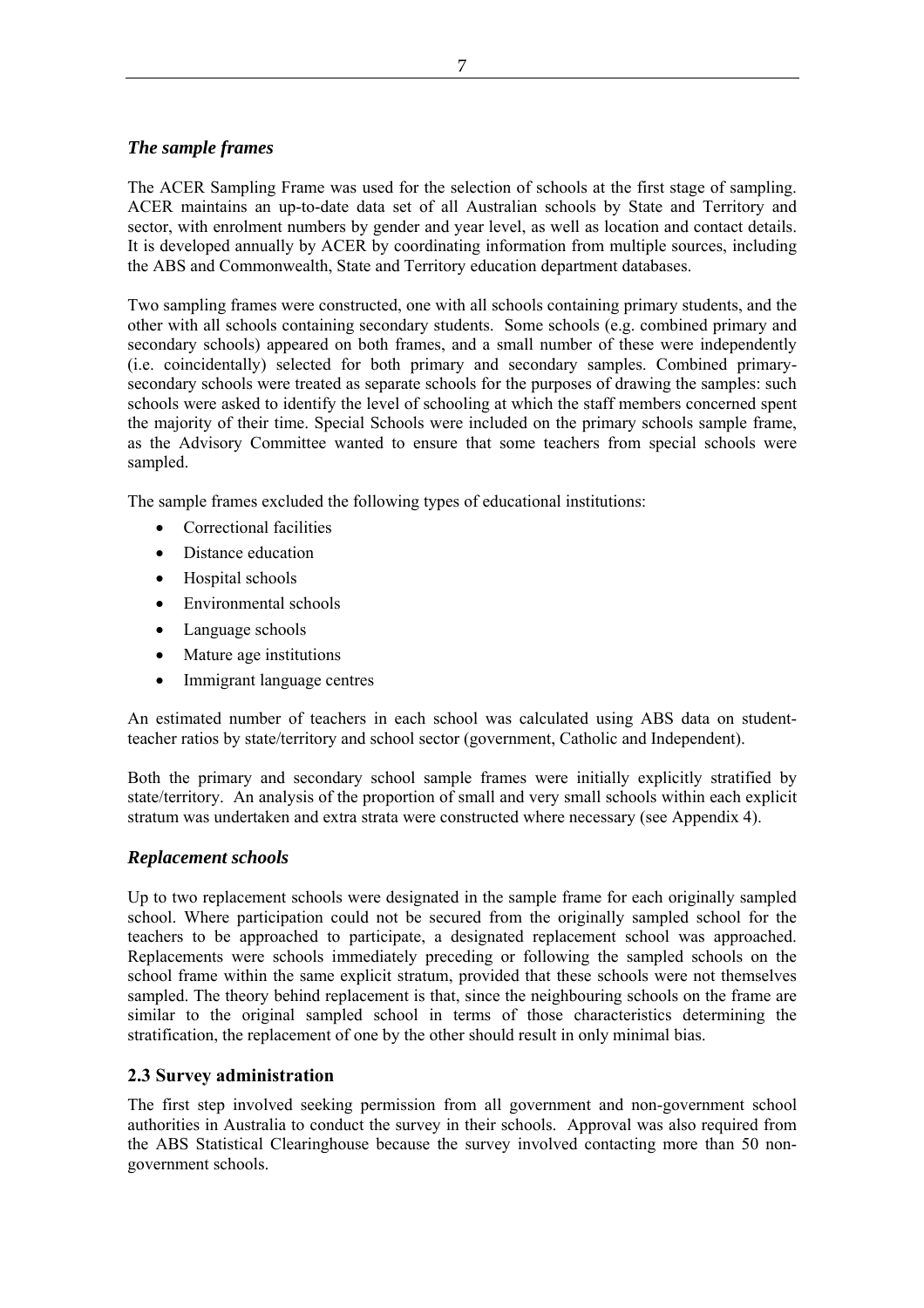Once permission to approach schools was obtained, an invitation package was sent to each school Principal in the sample. The package contained a letter, permission from the relevant authority for ACER to approach schools, an information sheet on the survey, and instructions for completing and returning the list of teachers and school leaders to ACER. Details were also provided on sources for additional assistance: a freecall 1800 number; the SiAS email address; and the SiAS website.<sup>5</sup>

The contacts with schools and teachers emphasised that all responses to the survey are strictly confidential, and that no schools or individuals will be identified in any resulting datasets or reports. Schools were informed that they would be sent a summary of the main results.

Once the school returned the list of teachers and school leaders who met the criteria for inclusion, ACER randomly sampled up to 15 teachers to participate in the survey. All Principals and Deputy Principals were invited to take part.

Following the drawing of the teacher and leader sample, ACER sent an invitation letter via the school to those selected to take part in the survey. The letter included information about the study, a unique identifier, and details on how to log on to the survey website. Participants were also offered the option of contacting ACER for a print copy of the questionnaire for return in a free-post envelope.

The key dates in the survey administration were as follows:

- 11 October 2006: Main Survey went online and first invitations to School Principals posted
- 25 October 2006: first follow-up phone calls start of non-responding schools
- 31 October 2006: first invitations posted to Teachers and Leaders sampled from schools that agreed to take part; first Replacement schools drawn for schools that declined to participate
- 10 November 2006: first follow-up letters to non-responding Teachers and Leaders start
- 15 December 2006: final school and staff follow-up contacts for the 2006 school year; online survey kept open over the summer school holidays
- 22 December 2006: minor changes to the relevant questions in the *Teacher* and *Leader*  surveys agreed with DEEWR in order to reflect responses being provided in Term 1 2007, rather than Term 4, 2006
- 8 January 2007: the updated versions of the questionnaires incorporated on the SiAS website
- 13 February 2007: New rounds of school invitations commenced
- 30 April 2007: online survey closed

 $\overline{a}$ 

Throughout the period there was an on-going process of school and staff contact, follow-up of non-respondents, and drawing of replacement schools when original schools declined to participate or no response was received within a reasonable period. Former school principals were employed for the purposes of telephoning schools to encourage participation and answer any queries about the survey. On average, each non-responding school or staff member received at least two additional communications from ACER.

<sup>5</sup> The SiAS website (*http://sias.acer.edu.au*) enabled participants to complete the survey via a secure ID log-in. The site also provided information about the survey's purposes, operations and outputs. The survey section included a Help Desk component to assist respondents who experienced technical difficulties in completing the questionnaire online. Over 90% of participants used the online option.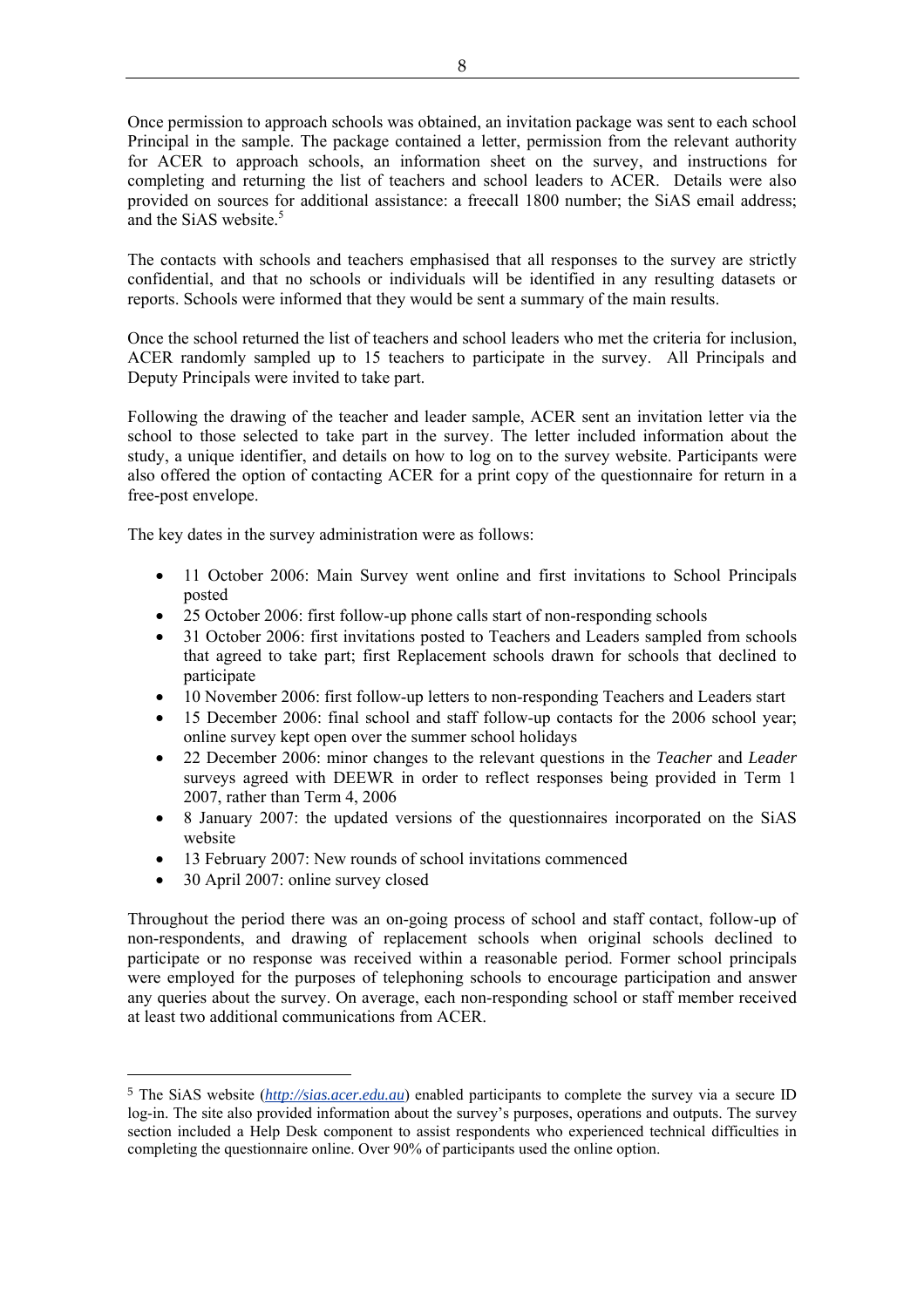The SiAS survey was extensively promoted by ACER and ACE through their own publications, media releases, and information sheets distributed to school authorities in the states and territories, Advisory Committee members, and to professional associations of teachers and school leaders. In addition, a number of authorities and organisations prepared their own promotional materials and distributed them to schools. The promotion of the survey by all these groups is gratefully acknowledged.

## **2.4 Response rates**

## *Teacher response rates*

The overall school response rates for the Teacher survey are reported in Table 2.1 There were 1320 schools containing primary teachers originally sampled. Of these, 460 responded. Following replacement of non-responding sampled schools, a total of 749 schools responded. However, because non-response bias within schools is increasingly likely as the within-school response rate decreases, it was decided to treat all schools where 25% or fewer teachers responded to the survey as a non-responding school. After this reduction, a total of 683 schools participated (the reduction led to the omission of 154 primary teacher responses and 107 primary leader responses). The final school response rate for teachers at the primary level was 52%.

There were 1070 schools containing secondary teachers originally sampled. Of these, 467 responded. Following replacement of non-cooperating sampled schools, a total of 612 secondary schools responded. Using the same process as at the primary level, a reduction to the number of schools participating was made to offset the high likelihood of non-response bias in schools where  $25\%$  or fewer teachers responded to the survey. After this reduction, a total of 589 schools participated (the reduction led to the omission of 54 secondary teacher responses and 48 secondary leader responses). The final school response rate for teachers at the secondary level was 55%.

Table 2.2 records the final school and teacher response rates for Australia. After excluding the responses from teachers where the within-school teacher response rate was less than 25%, 5209 primary teachers were classified as having responded (a within-school response rate of 58%) and 5394 secondary teachers (60%). After multiplying together the school and within-school response rates, Table 2.2 shows that the final response rate for primary teachers was 30% and for secondary teachers 33%.

Table 2.3 presents the final school and teacher response rates by state and territory. The final teacher response rate varies widely. At Primary school level the final teacher response rate ranged from 51% (Victoria) to 19% (ACT and Tasmania). At Secondary school level the Teacher response rates ranged from 46% in Victoria to 18% in the Northern Territory.

In terms of school sector (Table 2.4), the Teacher response rates were highest in the Independent sector (38% for Primary schools and 39% for Secondary) and lowest in the Government sector (29% and 30%, respectively).

#### *Leader response rates*

The final school and leader response rates are shown in Table 2.5. These were calculated by following a similar process to that detailed above for teacher response rates. In the case of the Leader survey, however, the criterion for not including responses was where the within-school Leader response rate was 25% or less. After following this process, the final school response rate for the Leader survey was 47% at Primary level, and 51% at Secondary level. A total of 1116 Primary Leaders were classified as having responded (a within-school response rate of 74%) and 1393 Secondary Leaders (72%).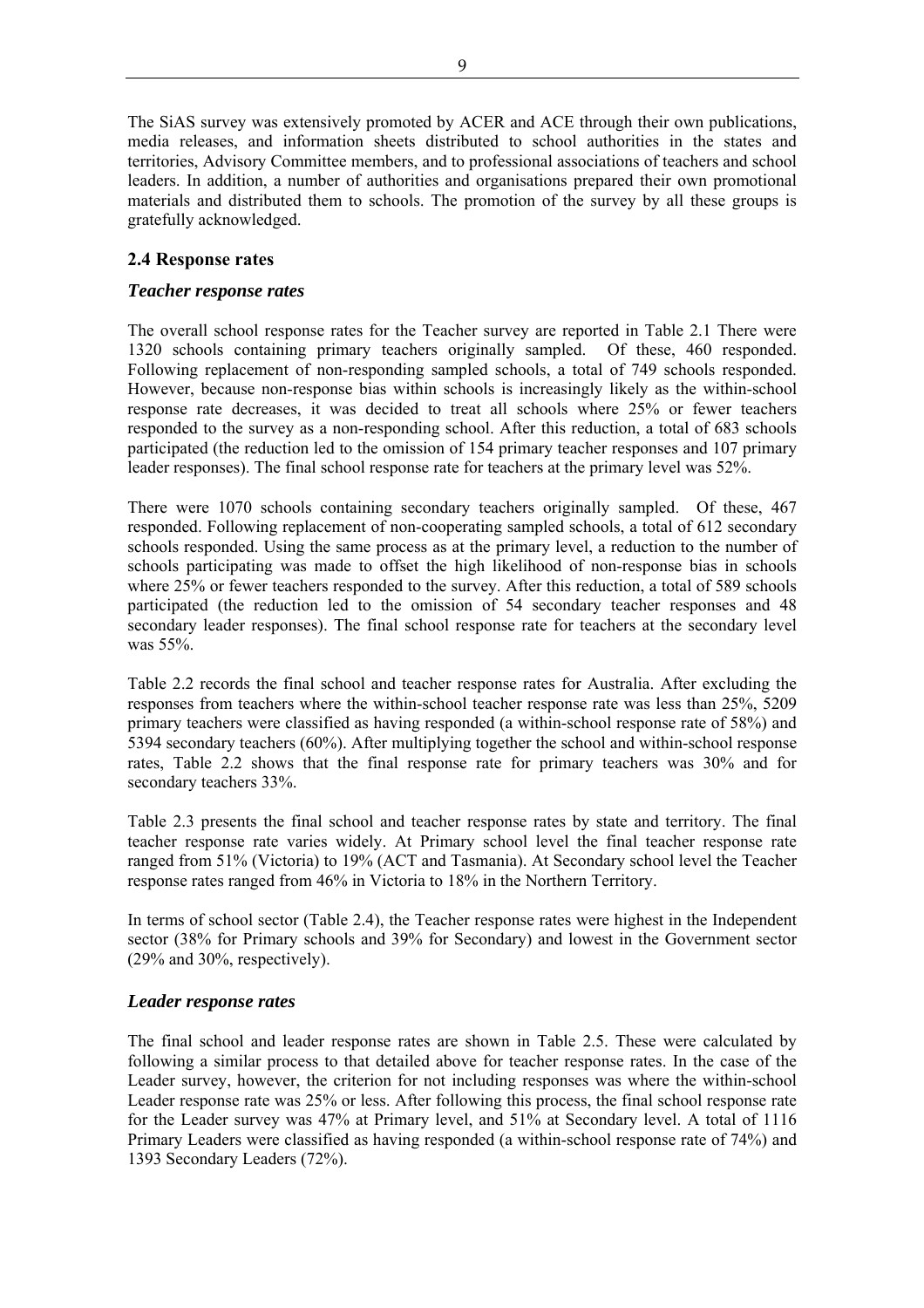By multiplying the school and within-school response rates together, the final Leader response rate was 35% at Primary level and 37% at Secondary level. These were higher than the final Teacher response rates (see Table 2.2). As was the case with teachers, the response rates for Leaders were highest in Victoria and in the Independent sector (the final state and sector response rates for Leaders will be included in the final report.)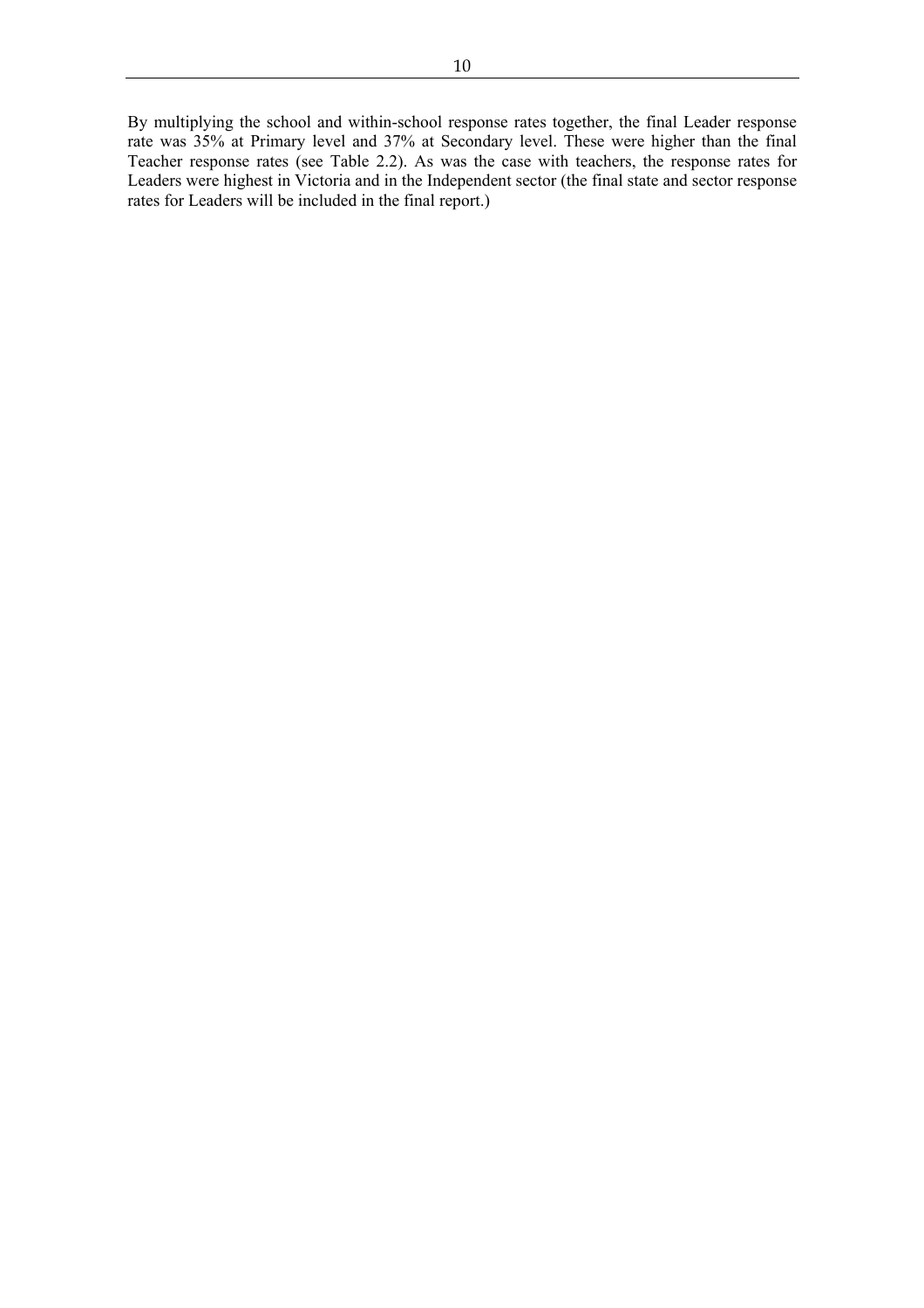| <b>LEVEL</b> | Number of schools<br>sampled | Number of schools<br>responded | School response<br>rate  | Number of schools<br>responded | School response<br>rate | Number of schools<br>responded                         | <b>Final school</b><br>response rate                   |
|--------------|------------------------------|--------------------------------|--------------------------|--------------------------------|-------------------------|--------------------------------------------------------|--------------------------------------------------------|
|              |                              | (before)<br>replacement)       | (before)<br>replacement) | (after replacement)            | (after replacement)     | (after reduction for<br>low-within school<br>response) | (after reduction for<br>low-within school<br>response) |
| Primary      | 1320                         | 460                            | 35%                      | 749                            | 57%                     | 683                                                    | 52%                                                    |
| Secondary    | 1070                         | 467                            | 44%                      | 612                            | 57%                     | 589                                                    | 55%                                                    |

**Table 2.1: School Response Rates for Australia, Before Replacement, After Replacement and After Reduction for Low Within-School Response Rate** 

**Table 2.2: Final School and Teacher Response Rates for Australia** 

| <b>LEVEL</b> | Number of schools<br>sampled | Number of schools<br>responded | School response<br>rate | Number of teachers<br>sampled | Number of teachers<br>responded | Within-school<br>teacher response<br>rate | <b>Final teacher</b><br>response rate |
|--------------|------------------------------|--------------------------------|-------------------------|-------------------------------|---------------------------------|-------------------------------------------|---------------------------------------|
| Primary      | 320                          | 683                            | 52%                     | 9051                          | 5209                            | 58%                                       | $30\%$                                |
| Secondary    | 1070                         | 589                            | 55%                     | 9009                          | 5394                            | 60%                                       | 33%                                   |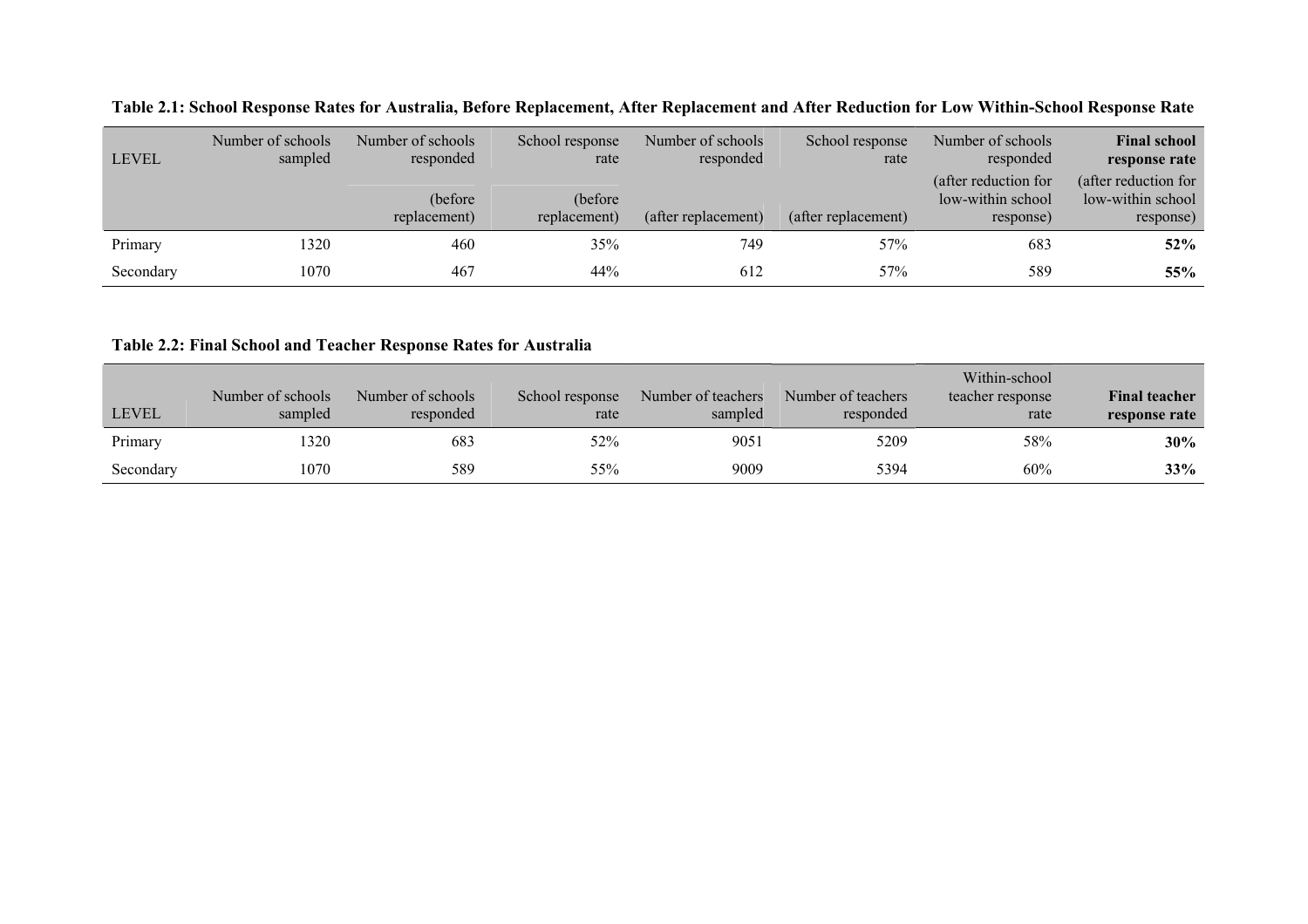| <b>LEVEL</b> | <b>State</b> | Number of<br>schools sampled | Number of<br>schools responded | School response<br>rate | Number of<br>teachers sampled | Number of<br>teachers<br>responded | Within-school<br>teacher response<br>rate | <b>Final teacher</b><br>response rate |
|--------------|--------------|------------------------------|--------------------------------|-------------------------|-------------------------------|------------------------------------|-------------------------------------------|---------------------------------------|
| Primary      | ACT          | 112                          | 35                             | 31%                     | 461                           | 279                                | 61%                                       | 19%                                   |
| Primary      | <b>NSW</b>   | 200                          | 83                             | 42%                     | 1064                          | 543                                | 51%                                       | 21%                                   |
| Primary      | NT           | 85                           | 39                             | 46%                     | 493                           | 259                                | 53%                                       | 24%                                   |
| Primary      | QLD          | 193                          | 99                             | 51%                     | 1339                          | 742                                | 55%                                       | 28%                                   |
| Primary      | <b>SA</b>    | 203                          | 138                            | 68%                     | 1801                          | 1043                               | 58%                                       | 39%                                   |
| Primary      | <b>TAS</b>   | 128                          | 46                             | 36%                     | 543                           | 286                                | 53%                                       | 19%                                   |
| Primary      | <b>VIC</b>   | 198                          | 138                            | 70%                     | 1812                          | 1317                               | 73%                                       | 51%                                   |
| Primary      | <b>WA</b>    | 201                          | 105                            | 52%                     | 1538                          | 737                                | 48%                                       | 25%                                   |
| Secondary    | <b>ACT</b>   | 42                           | 18                             | 43%                     | 296                           | 171                                | 58%                                       | 25%                                   |
| Secondary    | <b>NSW</b>   | 176                          | 108                            | 61%                     | 1586                          | 885                                | 56%                                       | 34%                                   |
| Secondary    | NT           | 45                           | 16                             | 36%                     | 241                           | 124                                | 51%                                       | 18%                                   |
| Secondary    | <b>QLD</b>   | 181                          | 89                             | 49%                     | 1387                          | 802                                | 58%                                       | 28%                                   |
| Secondary    | <b>SA</b>    | 163                          | 100                            | 61%                     | 1605                          | 1002                               | 62%                                       | 38%                                   |
| Secondary    | <b>TAS</b>   | 98                           | 42                             | 43%                     | 604                           | 391                                | 65%                                       | 28%                                   |
| Secondary    | <b>VIC</b>   | 176                          | 120                            | 68%                     | 1821                          | 1216                               | 67%                                       | 46%                                   |
| Secondary    | <b>WA</b>    | 189                          | 96                             | 51%                     | 1469                          | 795                                | 54%                                       | 27%                                   |

# **Table 2.3: Final School and Teacher Response Rates by State and Territory**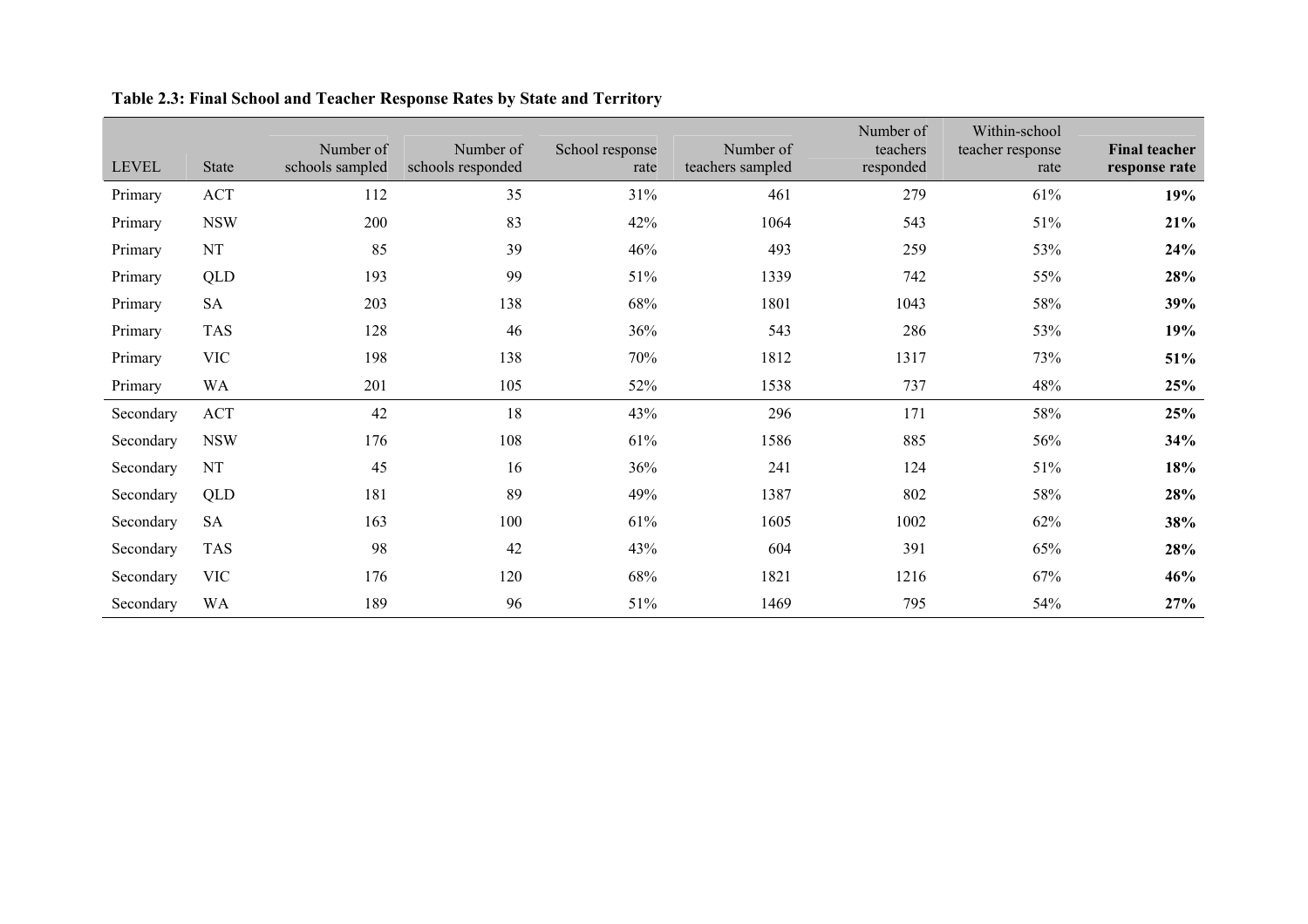| Table 2.4: Final School and Teacher Response Rates by School Sector |  |  |  |  |
|---------------------------------------------------------------------|--|--|--|--|
|---------------------------------------------------------------------|--|--|--|--|

|              |             |                 | Number of |                 |                  | Number of | Within-school    |                      |
|--------------|-------------|-----------------|-----------|-----------------|------------------|-----------|------------------|----------------------|
|              |             | Number of       | schools   | School response | Number of        | teachers  | teacher response | <b>Final teacher</b> |
| <b>LEVEL</b> | Sector      | schools sampled | responded | rate            | teachers sampled | responded | rate             | response rate        |
| Primary      | Government  | 951             | 476       | 50%             | 6389             | 3639      | 57%              | 29%                  |
| Primary      | Independent | 137             | 83        | 61%             | 978              | 609       | 62%              | 38%                  |
| Primary      | Catholic    | 232             | 124       | 53%             | 1684             | 961       | 57%              | 31%                  |
| Secondary    | Government  | 643             | 333       | 52%             | 4857             | 2791      | 57%              | 30%                  |
| Secondary    | Independent | 216             | 128       | 59%             | 2118             | 1381      | 65%              | 39%                  |
| Secondary    | Catholic    | 211             | 128       | 61%             | 2034             | 1222      | 60%              | 36%                  |

**Table 2.5: Final School and Leader Response Rates for Australia, After Reduction for Low Within-School Response** 

| <b>LEVEL</b> | Number of<br>schools sampled | Number of schools<br>responded<br>(after reduction) | Final school<br>response rate<br>(after reduction) | Number of Leaders<br>sampled<br>(after reduction) | Number of Leaders<br>responded<br>(after reduction) | Within-school<br>Leader response rate<br>(after reduction) | <b>Final Leader</b><br>response rate<br>(after reduction) |
|--------------|------------------------------|-----------------------------------------------------|----------------------------------------------------|---------------------------------------------------|-----------------------------------------------------|------------------------------------------------------------|-----------------------------------------------------------|
| Primary      | 1320                         | 615                                                 | 47%                                                | 1505                                              | 1116                                                | 74%                                                        | 35%                                                       |
| Secondary    | 1070                         | 545                                                 | 51%                                                | 1941                                              | 1393                                                | 72%                                                        | 37%                                                       |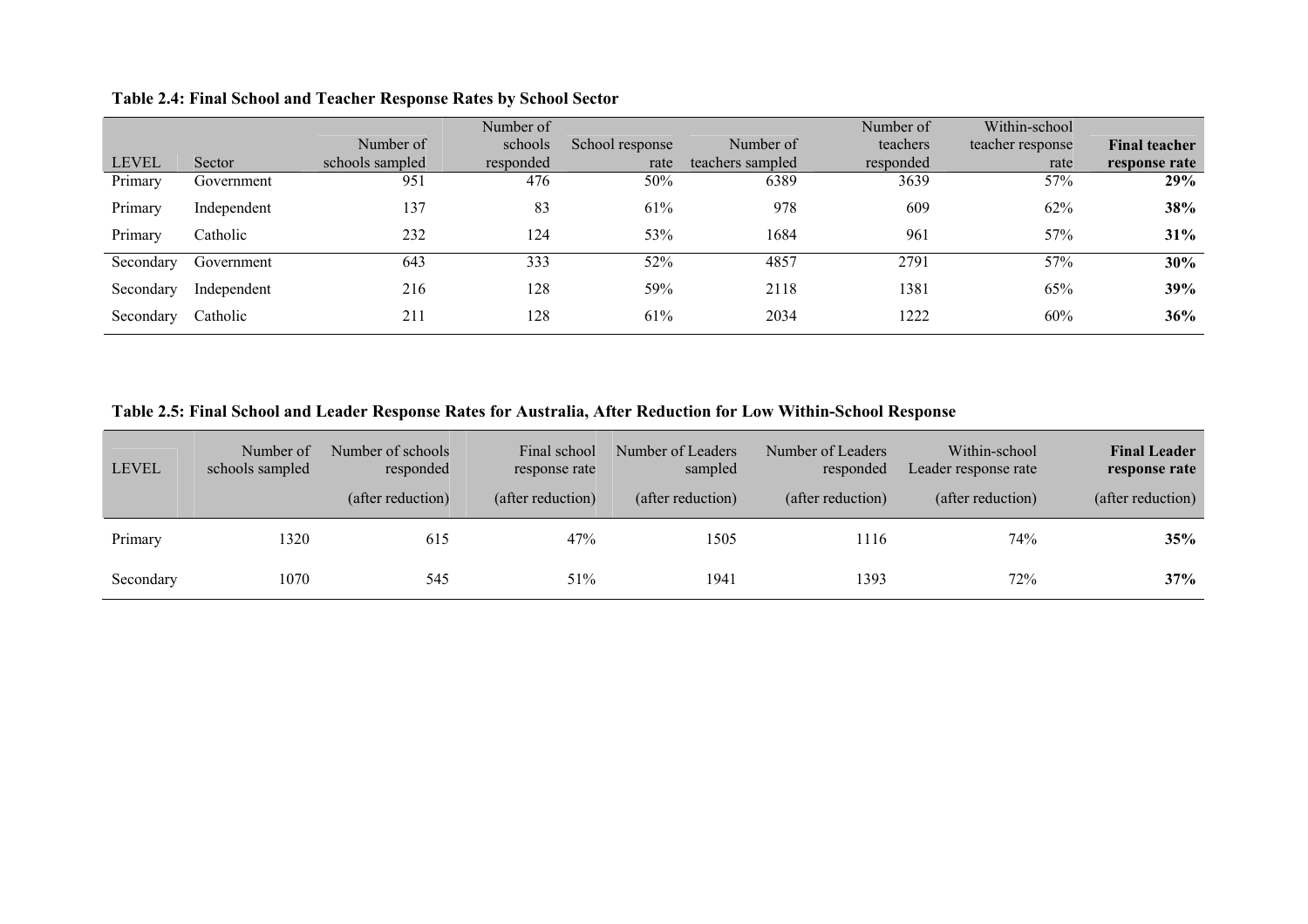## **2.5 Sample weighting**

 $\overline{a}$ 

Sample weighting ensures that the resulting data reflect the design of the sample. Weighting adjustments are made to account for the numeric effects of non-response, and the proportional effect of differential non-response across known populations. However, it should be carefully noted that while weighting the data may ameliorate variations in non-response patterns across subcategories of the population, it does not remove the potential for non-response bias, for example from low response rates.

The details of the sample weighting in SiAS are included in Appendix 4.

## **2.6 Reporting and interpreting the survey data**

While the number of responding Teachers and Leaders across Australia is very substantial, the overall response rates of 30% for Primary Teachers, 33% for Secondary teachers, 35% for Primary Leaders and 37% for Secondary Leaders, while comparable with other Australian surveys<sup>6</sup>, are lower than was intended. The sample design was based on securing a response rate of 57% per survey (85% of schools responding and then 67% of sampled teachers or leaders within schools).

Relatively low response rates were evident at both stages of the sample design: (1) when schools were invited to take part (e.g. 57% of Primary schools and Secondary schools in the Teacher survey responded with valid teacher lists); and (2) when teachers were sampled within schools (e.g. 54% of sampled Primary Teachers responded and 58% of sampled Secondary Teachers). The response rates also varied by gender, state and territory, and school sector.

It is important to make a judgement about the impact of these low and variable response rates on the quality of the survey data.

Low response on its own is not necessarily a problem if there is no response bias, that is, if there are likely to be no differences between responding teachers and non-responding teachers with respect to the outcome variables. However, non-response bias is increasingly likely the more response rates fall below 100%. The likelihood of non-response bias in the SiAS data was examined by analysing the pattern of responses and by comparing the data with other available data on teachers (see Appendix 4). It is not possible to be definitive about the likely potential bias in SiAS due to the low response rates.

Despite excluding data from schools with very low within-school response rates, and calculating non-response adjustments, the risk of non-response bias still calls into question the suitability of making rigorous statistical comparisons among the data. For this reason standard errors and confidence intervals around statistics are not reported, since they require assumptions about nonresponse that may not be met in these data.

The survey was planned and conducted in a rigorous manner designed to yield representative samples of Australian teachers and school leaders at highly disaggregated levels. The steps involved in the survey are fully documented to assist users in reporting and interpreting the data. All possible steps were taken to examine and minimise the potential impact of non-response bias. With the large numbers of responding teachers and leaders at the national level, and the data exclusions and weighting steps detailed in this report, the data quality is likely to be at least equal to the quality of other teacher surveys conducted to date in Australia.

<sup>&</sup>lt;sup>6</sup> Where data are provided on response rates in 'voluntary' (i.e. non-mandated) surveys of teachers and principals in Australia, the reports indicate that response rates are typically in the range from 25% to 45%. See Chapter 3 in Owen, Kos & McKenzie (2007).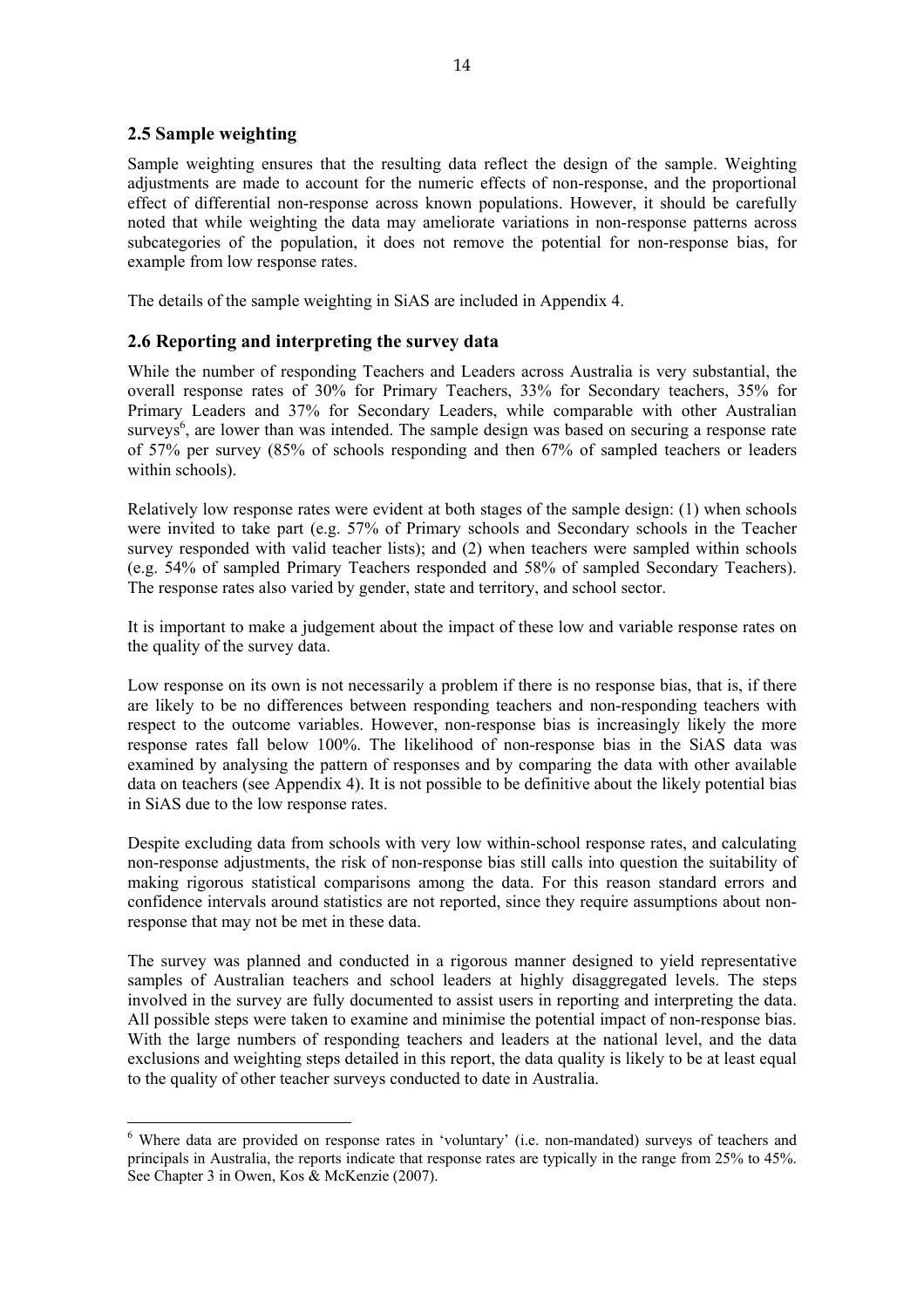The report provides results at the national level, given the greater variability of response rates at state and territory levels. It also includes results for some variables at national level for school sector, and school geographic location (metropolitan, provincial, and remote).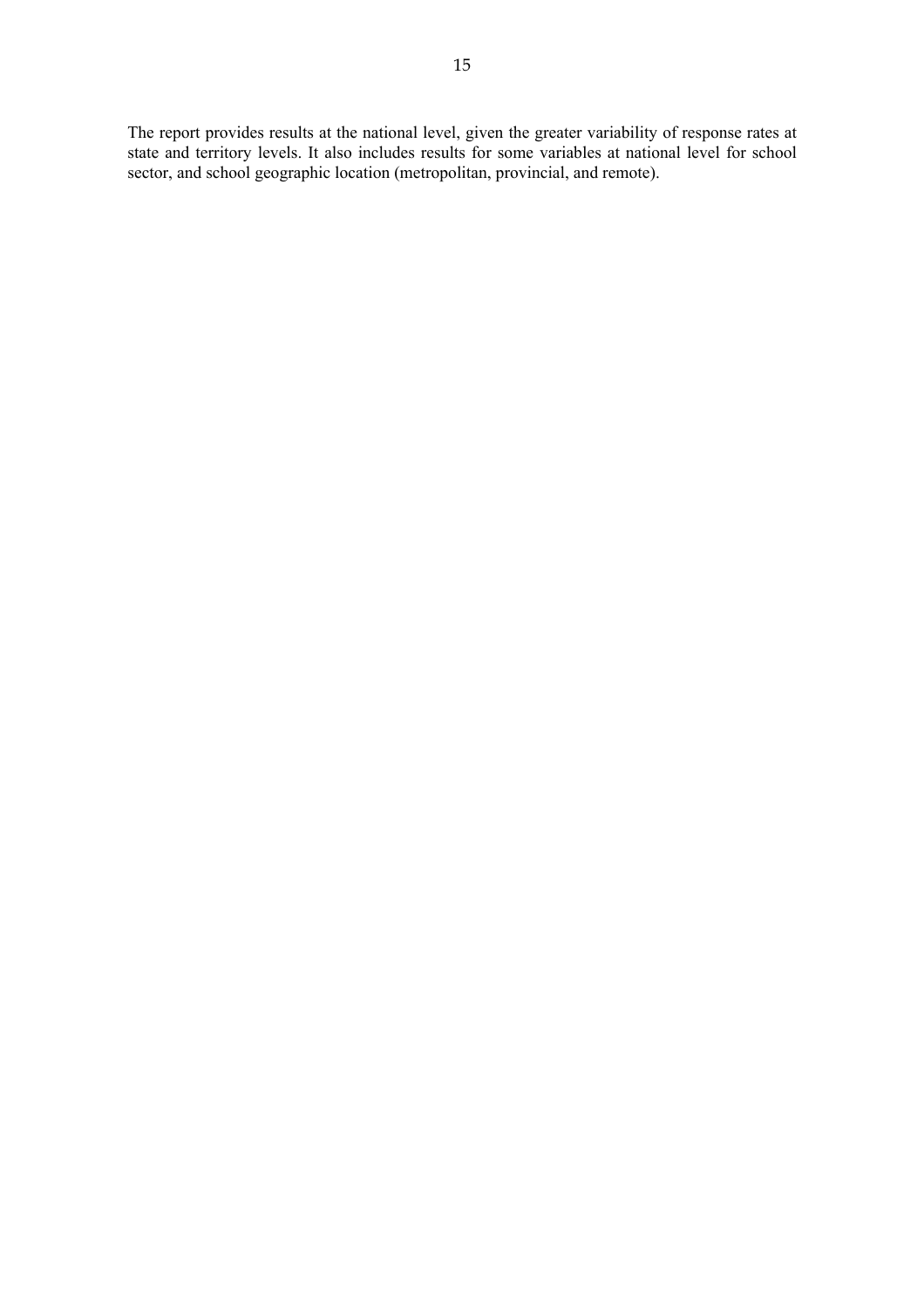# **3. DEMOGRAPHIC BACKGROUND**

# **3.1 Introduction**

This chapter presents the results from Section A of the Teacher and Leader questionnaires, *Your Background*. The section was identical in both questionnaires, and was based on the equivalent questions asked in the 1999 ACE Survey. The data relate to the demographic variables of age, gender, country of birth and Indigenous origin.

To provide a context for the discussion, Table 3.1 summarises the distribution of the teacher sample by school sector, and by school location. At primary level, government school teachers comprised 71% of the final weighted sample, Catholic school teachers 19% and Independent school teachers 10%. Government school teachers were a lower proportion of teachers at secondary school level (61%) and Catholic school teachers (23%) and Independent teachers  $(16%)$  were higher.

One of the innovations of the survey is the reporting of a number of staffing issues according to the geographic location of the school. School postcode was used to classify the location of schools according to the *Australian Standard Geographical Classification* (ABS, 2005), and then to group the geographic locations into three broad classifications based on the *Geographical Location Classification for Reporting Purposes* (MCEETYA, 2001). Three classifications were used; metropolitan; provincial; and remote, and Table 3.1 reports the distribution of teachers in the sample among these locations. The majority of teachers (72% primary and 68% secondary) were teaching in metropolitan schools. Just under one-quarter of the primary teachers (24%) and 30% of secondary teachers were in schools in provincial locations. Only small proportions of teachers were in remote schools (4% primary and 2% secondary).

|                        | <b>Primary</b><br>$\%$ | Secondary<br>$\frac{0}{0}$ |
|------------------------|------------------------|----------------------------|
| <b>School sector</b>   |                        |                            |
| Government             | 71                     | 61                         |
| Catholic               | 19                     | 23                         |
| Independent            | 10                     | 16                         |
|                        | <i><b>100</b></i>      | <i>100</i>                 |
| <b>School</b> location |                        |                            |
| Metropolitan           | 72                     | 68                         |
| Provincial             | 24                     | 30                         |
| Remote                 | 4                      | 2                          |
|                        | 100                    | 100                        |

**Table 3.1: Distribution of the Teacher sample, by school sector and geographic location** 

*Note:* Weighted data.

### **3.2 Age**

The age distribution of the teacher workforce is important information for planning. The higher the proportion of teachers in their 50s, the greater the likely demand for replacement teachers in the near future as teachers retire. The age profile can also have budgetary implications, since there is a broad link between pay and years of teaching experience (although teacher salary scales in Australia do peak relatively early). It can also provide an indication of the range of teachers working in schools, the recency of their pre-service education, the likely demands for professional learning and so on.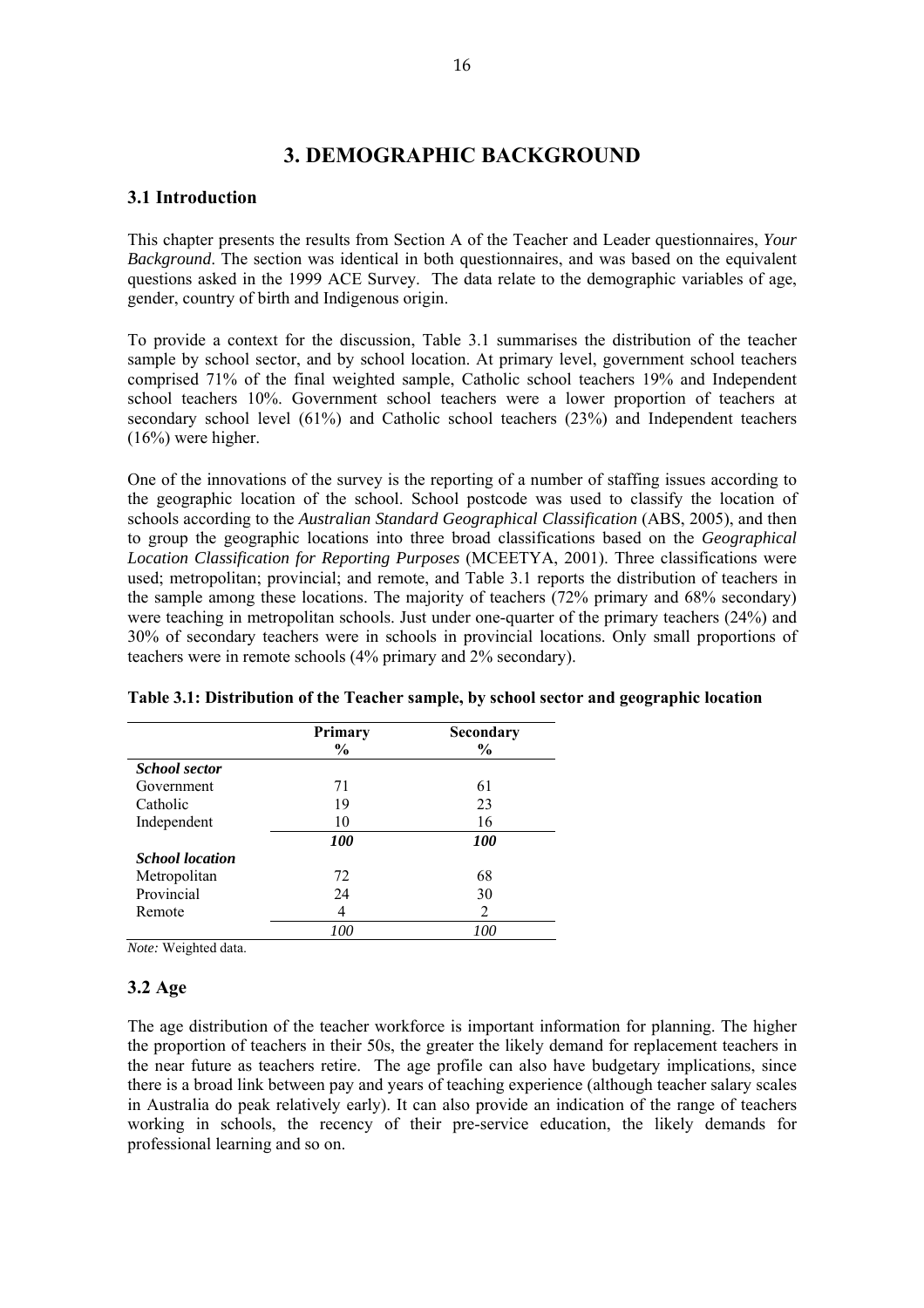Table 3.2 reports the distribution of teachers' age in five-year bands. The age distribution of primary and secondary teachers is quite similar. About 18% of primary teachers are aged less than 30 years, and 16% of secondary teachers. The modal age band is 51-55 years, which includes 19% of primary and secondary teachers. A further 12% of primary teachers are aged more than 55 years, as are 14% of secondary teachers. The relatively large numbers of teachers aged over 50 years suggests that large numbers of teachers will need to be recruited in the next few years to replace teachers who retire.

The age distribution varies somewhat by gender. A higher proportion of female secondary teachers (20%) are aged less than 30 years than are male teachers (9%). Correspondingly, a higher proportion of male teachers are in the older age brackets e.g. 38% of male secondary teachers are aged more than 50 years, compared to 30% of female secondary teachers. Around 90% of the primary teachers aged less than 25 years are female, which implies that the proportion of female teachers is likely to increase over time.

On average, primary teachers are slightly younger (43 years) than secondary teachers (44 years). The data suggest a slight upward increase in the average age of teachers since the 1999 ACE survey, which showed a national mean for all teachers of 41 years.<sup>7</sup> The ACE survey indicated that 18% of teachers were aged more than 50 years in 1999. Table 3.2 shows that this proportion is now substantially higher at about 30% for both primary and secondary teachers.

The fact that the proportion of teachers aged more than 50 has increased markedly since the 1999, and yet the average age of teachers appears to have increased only slightly, suggests the need for caution in assessing the age profile of the teaching workforce and the resulting impact of future teacher retirements, as teachers enter and leave the profession at a wide variety of ages.

|              | <b>Primary teachers</b> |        |                |      | <b>Secondary teachers</b> |                |
|--------------|-------------------------|--------|----------------|------|---------------------------|----------------|
| Age band     | Male                    | Female | <b>Persons</b> | Male | Female                    | <b>Persons</b> |
|              | $\frac{0}{0}$           | $\%$   | $\%$           | $\%$ | $\frac{0}{0}$             | $\%$           |
| $21 - 25$    | 4                       | 6      | 6              | 2    |                           | 5              |
| $26 - 30$    | 14                      | 12     | 12             |      | 13                        | 11             |
| 31-35        | 12                      | 10     | 10             | 10   | 9                         | 10             |
| 36-40        | 11                      | 10     | 11             | 11   | 11                        | 11             |
| 41-45        | 11                      | 12     | 12             | 13   | 14                        | 14             |
| $46 - 50$    | 17                      | 18     | 17             | 17   | 17                        | 16             |
| 51-55        | 19                      | 19     | 19             | 21   | 17                        | 19             |
| 56-60        | 10                      | 8      | 9              | 13   | 10                        | 11             |
| 61-65        | $\overline{2}$          | 3      |                | 3    | 3                         | 3              |
| $66 +$       | < 0.5                   | < 0.5  | < 0.5          |      | < 0.5                     |                |
| Missing data | 2                       |        | 2              |      |                           |                |
|              | 100                     | 100    | 100            | 100  | 100                       | 100            |
| Average age  | 43                      | 43     | 43             | 46   | 43                        | 44             |

**Table 3.2: Proportions of male and female teachers by age** 

*Note:* Weighted data; the proportions may not add to 100 due to rounding

 $\overline{a}$ 

Table 3.3 examines the differences in teachers' average age by school location, and by school sector. On average, teachers working in remote schools are 4-5 years younger than teachers in metropolitan and provincial schools. There are only slight differences in the average age of teachers in the Government, Catholic and Independent sectors. On average, government primary teachers are 2 years older than those in non-government schools, and secondary teachers in Independent schools are 2 years older than those in the other two sectors.

<sup>&</sup>lt;sup>7</sup> The ACE survey results included Principals and Deputy Principals in the estimates of the teacher population. Since the SiAS teacher data exclude these school leaders, the results are only broadly comparable. School leaders are likely to be older on average than other teachers.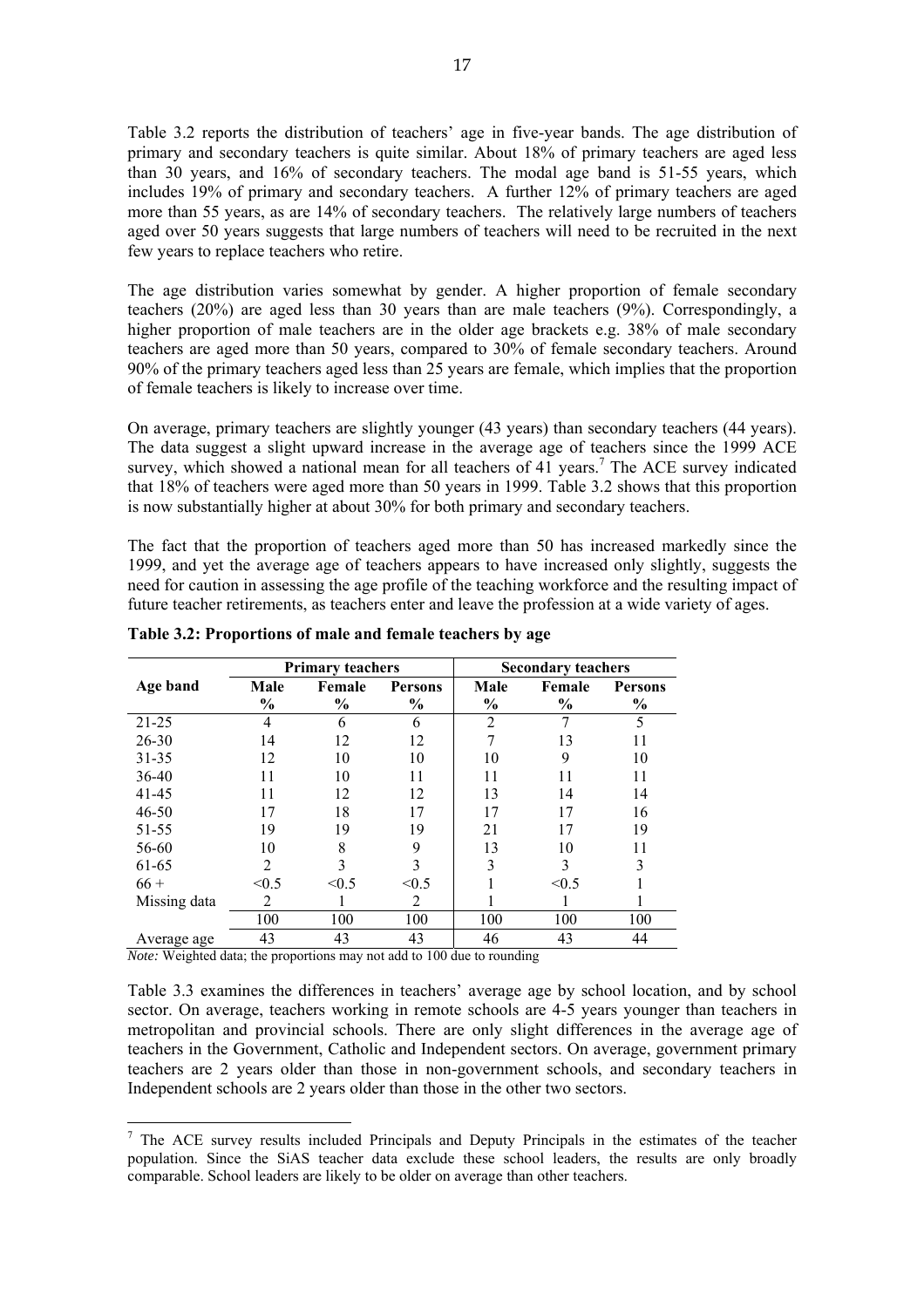|                        | Primary<br>(av. age) | Secondary<br>(av. age) |
|------------------------|----------------------|------------------------|
| <b>School location</b> |                      |                        |
| Metropolitan           | 43                   | 44                     |
| Provincial             | 43                   | 44                     |
| Remote                 | 39                   | 39                     |
| <b>School sector</b>   |                      |                        |
| Government             | 44                   | 44                     |
| Catholic               | 42                   | 46                     |
| Independent            | 42                   | 44                     |

#### **Table 3.3: Teachers' average age, by school location, and school sector**

*Note:* Weighted data.

Table 3.4 reports the distribution of school leaders' age in five-year bands. The modal age band for school leaders is 51-55 years (29% of primary leaders and 31% of secondary leaders). On average, school leaders are aged 50 years, which is about 6-7 years higher than the average age of teachers. Over half the school leaders are aged over 50 years which suggests that large numbers will need to be replaced in the next few as they retire.

A higher proportion of female leaders are aged less than 35 years than are male leaders, and at secondary level a slightly higher proportion of female leaders are aged over 60 years. On average, male school leaders are slightly older than female school leaders.

|              | <b>Primary leaders</b> |               |                |               | <b>Secondary leaders</b> |                |
|--------------|------------------------|---------------|----------------|---------------|--------------------------|----------------|
| Age band     | Male                   | Female        | <b>Persons</b> | Male          | Female                   | <b>Persons</b> |
|              | $\frac{6}{9}$          | $\frac{0}{0}$ | $\frac{0}{0}$  | $\frac{0}{0}$ | $\frac{6}{9}$            | $\frac{6}{6}$  |
| $21 - 25$    |                        |               |                |               | --                       |                |
| $26 - 30$    | < 0.5                  | 3             | $\overline{2}$ |               | 2                        |                |
| $31 - 35$    | 3                      | 7             | 4              | 2             | 6                        |                |
| 36-40        | 8                      | 11            | 9              | 6             |                          | 6              |
| 41-45        | 13                     | 8             | 10             | 9             | 16                       | 12             |
| 46-50        | 19                     | 25            | 23             | 25            | 18                       | 23             |
| 51-55        | 31                     | 27            | 29             | 31            | 30                       | 31             |
| 56-60        | 20                     | 17            | 19             | 20            | 18                       | 20             |
| 61-65        | 5                      | 5             | 5              | 4             | 4                        | $\overline{4}$ |
| $66 +$       | < 0.5                  |               |                | < 0.5         | < 0.5                    | < 0.5          |
| Missing data | < 0.5                  | < 0.5         | < 0.5          | < 0.5         | < 0.5                    | < 0.5          |
|              | 100                    | 100           | 100            | 100           | 100                      | 100            |
| Average      | 50                     | 49            | 50             | 51            | 50                       | 50             |

**Table 3.4: Proportions of primary and secondary leaders by age** 

*Note:* Weighted data; the proportions may not add to 100 due to rounding

### **3.3 Gender**

Teaching has a high proportion of females in the profession. As Table 3.5 indicates, 79% of primary teachers and 56% of secondary teachers are female. The 1999 ACE survey indicated that 65% of all teachers were female, so the SiAS data suggest that the proportion of females in the profession has increased slightly in recent years.<sup>8</sup> The gender composition of teachers is similar across the schooling sectors.

<sup>&</sup>lt;sup>8</sup> Data from ABS *Schools Australia 2006* indicates that the proportion of FTE primary teachers who are female rose from 76% in 1996 to 80% in 2006; the proportion of FTE secondary teachers who are female increased from 53% in 1996 to 56% in 2006 (ABS, 2007b).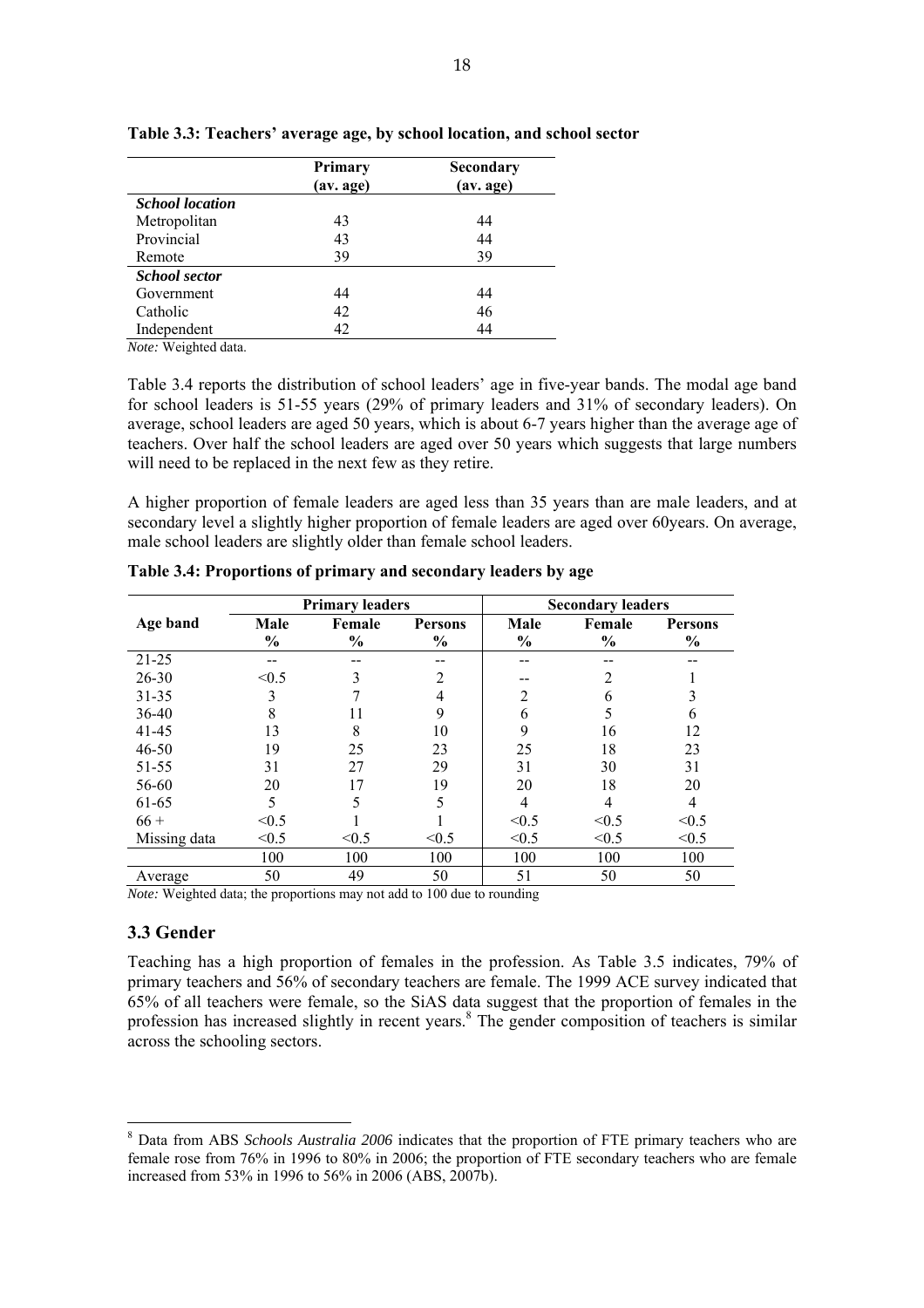|                           | <b>Females</b><br>$\frac{0}{0}$ | <b>Males</b><br>$\frac{0}{0}$ | <b>Missing</b><br>data<br>$\%$ |     |
|---------------------------|---------------------------------|-------------------------------|--------------------------------|-----|
| <b>Primary teachers</b>   |                                 |                               |                                |     |
| Government                | 80                              | 20                            |                                | 100 |
| Catholic                  | 80                              | 20                            |                                | 100 |
| Independent               | 80                              | 20                            |                                | 100 |
|                           | 79                              | 20                            |                                | 100 |
| <b>Secondary teachers</b> |                                 |                               |                                |     |
| Government                | 57                              | 43                            |                                | 100 |
| Catholic                  | 56                              | 44                            |                                | 100 |
| Independent               | 56                              | 44                            |                                | 100 |
|                           | 56                              | 43                            |                                | 100 |

**Table 3.5: Proportions of female and male teachers** 

Table 3.6 provides another perspective on the age and gender composition of the teacher workforce. It expresses the proportion of all teachers by age band and gender. The table indicates that in primary schools there are substantially more female than male teachers in each age band, and that the difference tends to be greater among younger primary teachers. For example, 5% of primary teachers are females aged less than 25 years, whereas only 1% of primary teachers are males aged less than 25. Among secondary teachers there are also more females than males among the younger age bands, although to a lesser extent than in primary schools. There are at least as many male secondary teachers in the 51-60 age band as there are females, which suggests that proportion of female teachers in secondary schools is likely to increase in coming years, presuming that male and female teachers retire or resign at similar rates.

|           | <b>Primary teachers</b>     |                             |                | <b>Secondary teachers</b> |               |                |
|-----------|-----------------------------|-----------------------------|----------------|---------------------------|---------------|----------------|
| Age band  | Male                        | Female                      | <b>Persons</b> | Male                      | Female        | <b>Persons</b> |
|           | $\frac{0}{0}$               | $\frac{0}{0}$               | $\frac{0}{0}$  | $\frac{0}{0}$             | $\frac{6}{9}$ | $\frac{0}{0}$  |
| $21 - 25$ |                             | 5                           | 6              |                           | 4             | 5              |
| $26 - 30$ | 3                           | 10                          | 12             |                           |               |                |
| $31 - 35$ | 2                           | 8                           | 10             | 4                         |               | 10             |
| 36-40     | 2                           | 8                           | 11             | 5                         |               |                |
| 41-45     | 2                           | 10                          | 12             | 6                         | 8             | 14             |
| $46 - 50$ | 3                           | 14                          | 17             |                           | 9             | 16             |
| 51-55     | 4                           | 15                          | 19             | 9                         |               | 19             |
| 56-60     | $\mathcal{D}_{\mathcal{A}}$ |                             | 9              | 6                         |               |                |
| 61-65     | < 0.5                       | $\mathcal{D}_{\mathcal{L}}$ | 3              |                           |               |                |
| $66 +$    | < 0.5                       | < 0.5                       | < 0.5          | < 0.5                     | < 0.5         |                |
| Missing   | < 0.5                       |                             | 2              | < 0.5                     |               |                |
|           | 20                          | 79                          | 100            | 43                        | 56            | 100            |

**Table 3.6: Proportions of teachers by age and gender** 

*Note:* Weighted data; the proportions may not add to 100 due to rounding

Table 3.7 reports the gender composition of school leaders as indicated by the SiAS survey. Females hold 57% of the leadership positions in primary schools, and 41% of leadership posts in secondary schools. These proportions are much lower than the proportions of female teachers at the two levels of schooling (79% and 56%, respectively). At primary school level there are higher proportions of female leaders in non-government schools than in government schools. At secondary level, Independent schools have the highest proportion of female leaders (44%) followed by Government (42%) and Catholic schools (37%).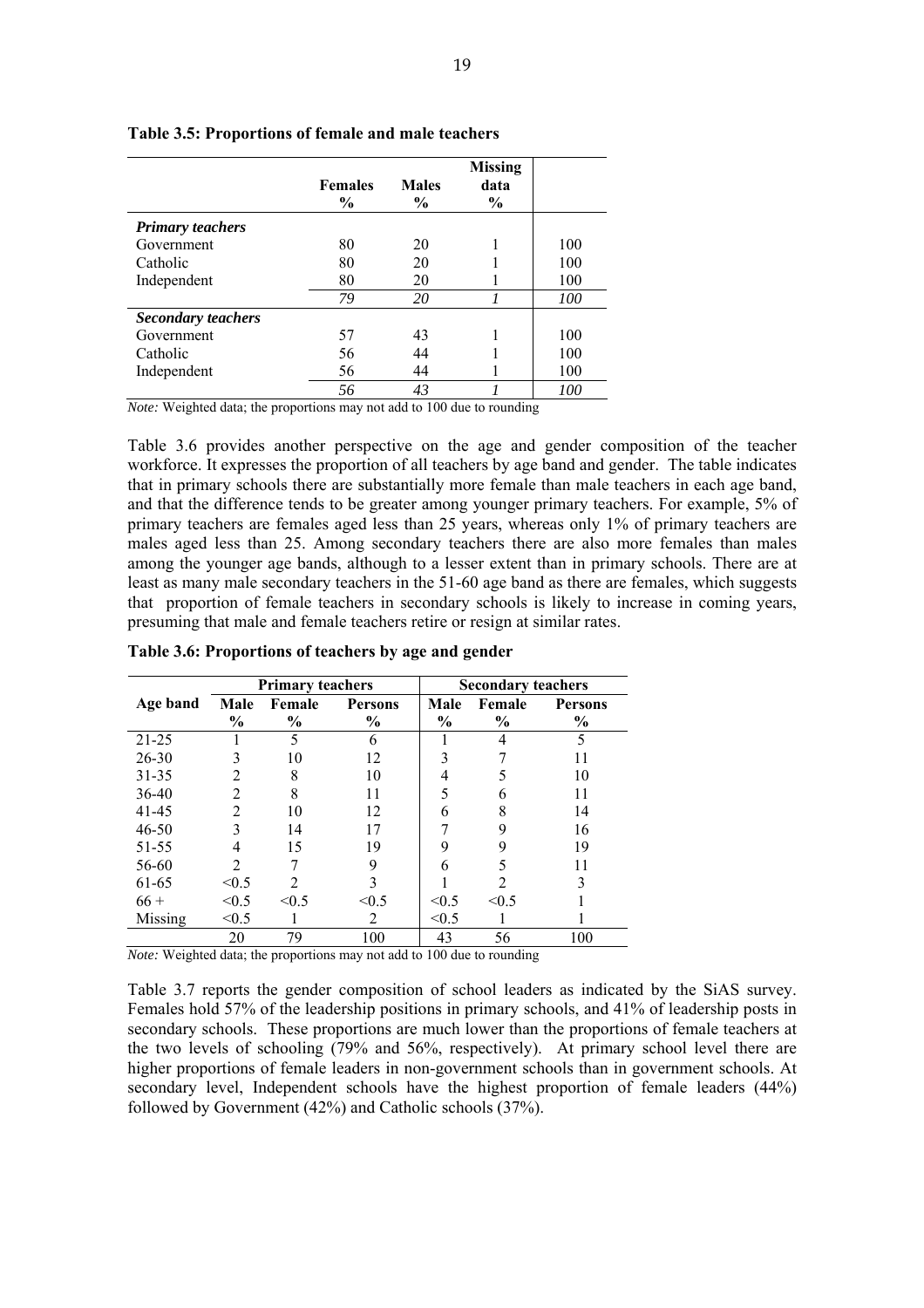|                            | <b>Females</b><br>$\frac{0}{0}$ | <b>Males</b><br>$\frac{6}{9}$ | <b>Missing</b><br>data<br>$\%$ |     |
|----------------------------|---------------------------------|-------------------------------|--------------------------------|-----|
| <b>Primary leaders</b>     |                                 |                               |                                |     |
| Government Schools         | 54                              | 45                            |                                | 100 |
| Catholic Schools           | 60                              | 39                            | 2                              | 100 |
| Independent Schools        | 63                              | 37                            |                                | 100 |
|                            | 57                              | 42                            |                                | 100 |
| <b>Secondary leaders</b>   |                                 |                               |                                |     |
| Government Schools         | 42                              | 58                            | $\leq 0.5$                     | 100 |
| Catholic Schools           | 37                              | 64                            | < 0.5                          | 100 |
| <b>Independent Schools</b> | 44                              | 57                            |                                | 100 |
|                            | 41                              | 59                            | ${<}0.5$                       | 100 |

**Table 3.7: Proportions of female and male school leaders** 

As Table 3.8 shows, females comprise higher proportions of Deputy Principal than Principal posts at school leadership level. In primary schools, although females comprise the majority (57%) of leadership posts they hold a higher proportion of Deputy Principal positions (65%), and than Principal posts (49%). In secondary schools females comprise the minority of both Deputy Principals (46%) and Principals (32%).

|                  | <b>Females</b><br>$\frac{6}{9}$ | <b>Males</b><br>$\frac{6}{6}$ | <b>Missing</b><br>data<br>$\frac{6}{9}$ |     |
|------------------|---------------------------------|-------------------------------|-----------------------------------------|-----|
| <b>Primary</b>   |                                 |                               |                                         |     |
| Principal        | 49                              | 51                            | < 0.5                                   | 100 |
| Deputy Principal | 65                              | 35                            | < 0.5                                   | 100 |
| All Leaders      | 57                              | 43                            | < 0.5                                   | 100 |
| <b>Secondary</b> |                                 |                               |                                         |     |
| Principal        | 32                              | 68                            | < 0.5                                   | 100 |
| Deputy Principal | 46                              | 54                            | < 0.5                                   | 100 |
| All Leaders      | 41                              | 59                            | < 0.5                                   | 100 |

**Table 3.8: Proportions of female and males among Principals and Deputy Principals** 

*Note:* Weighted data; the proportions may not add to 100 due to rounding

# **3.4 Country of Birth**

Almost one-quarter (24%) of the Australian population was born overseas (ABS, 2007a). The teacher workforce has a lower proportion of overseas-born people than the country as a whole.

The country of birth of Australian teachers is detailed in Table 3.9. The countries included are those which have supplied the largest numbers of immigrants to Australia. They are listed in descending order of the numbers of immigrants in the current Australian population.

The large majority of Australian teachers were born in Australia: 86% of primary teachers and 81% of secondary teachers. The next largest group were those born in England (5%), which is close to the proportion of English-born people in the Australian population as a whole. The other countries generally had a lower proportion of teachers born in that country than their respective proportion of the Australian population. The proportion of Australian-born teachers appears to have increased a little from the 1999 ACE survey (81%). Table 3.9 indicates that the Catholic sector has a higher proportion of Australian-born teachers than Government or Independent schools.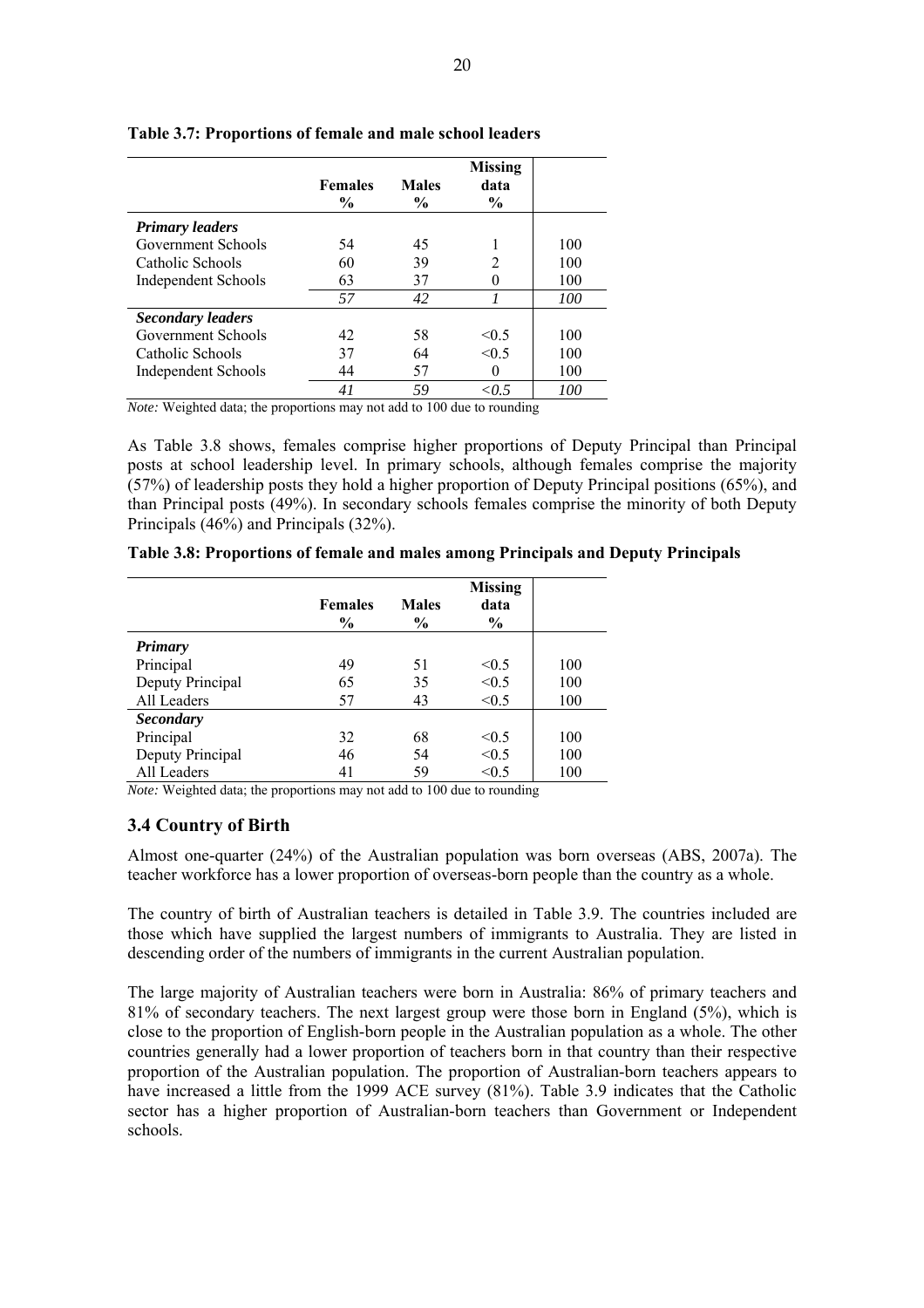|              | Primary $(\% )$ |       |       |              |        | Secondary $(\% )$ |              |              |
|--------------|-----------------|-------|-------|--------------|--------|-------------------|--------------|--------------|
|              | Govern          | Cath  | Indep | <b>Total</b> | Govern | Cath              | Indep        | <b>Total</b> |
| Australia    | 86              | 91    | 79    | 86           | 81     | 84                | 79           | 81           |
| England      |                 | ↑     | h     |              |        |                   | <sub>(</sub> |              |
| New Zealand  |                 |       |       |              |        |                   |              |              |
| Italy        | < 0.5           |       | < 0.5 | < 0.5        |        |                   | $\leq 0.5$   | < 0.5        |
| Scotland     |                 | < 0.5 | < 0.5 |              |        |                   |              |              |
| India        | < 0.5           |       | < 0.5 | < 0.5        |        |                   |              |              |
| Other        |                 | 4     | 13    | $\mathbf{r}$ | 10     | 10                |              | 10           |
| Missing data | < 0.5           |       | < 0.5 | < 0.5        |        |                   | < 0.5        |              |
| <b>Total</b> | 100             | 100   | 100   | 100          | 100    | 100               | 100          | 100          |

**Table 3.9: Proportion of teachers by country of birth, across level and sector of schooling** 

The proportion of Australian-born school leaders was slightly higher than the teacher data: 86% of primary school leaders were born in Australia, as were 87% of secondary school leaders. The proportionate distribution of the country of birth of school leaders (not shown here) was similar to that of teachers. After the Australian-born, the second largest group was those born in England: 5% of primary school leaders and 7% of secondary leaders. Less than 5% of school leaders had been born in a non-English speaking country.

It would appear that the majority of overseas-born teachers had immigrated to Australia as children. Table 3.10 explores the number of years that overseas-born teachers had lived in Australia. Only 20% of the overseas-born primary teachers had lived in Australia for less than 10 years, and 21% of the overseas-born secondary teachers. On average, overseas-born primary teachers had lived in Australia for 28 years, and overseas-born secondary teachers for an average of 26 years.

|               | <b>Primary</b> | Secondary     |
|---------------|----------------|---------------|
| Years         | $\frac{0}{0}$  | $\frac{0}{0}$ |
| $<1-5$        | 11             | 12            |
| $6-10$        | 9              | 9             |
| 11-15         | 6              | 6             |
| $16 - 20$     | 9              | 12            |
| 21-25         | 10             | 10            |
| 26-30         | 87             | 8             |
| 31-35         | 10             | 10            |
| 36-40         | 14             | 12            |
| 41-45         | 10             | 9             |
| 46-50         | 8              | 5             |
| 51-55         | 3              | 4             |
| 56-60         | 3              | 2             |
| Missing data  | < 0.5          | < 0.5         |
| Total         | 100            | 100           |
| Average years | 28             | 26            |

**Table 3.10: Proportion of overseas-born teachers by number of years lived in Australia** 

*Note:* Weighted data; the proportions may not add to 100 due to rounding

The pattern of the length of time spent living in Australia by overseas-born school leaders is similar to that shown in Table 3.9 for overseas-born teachers. Only 2% of overseas-born school leaders had lived in Australia for less than 10 years, which suggests that very few immigrated to Australia and took up a leadership position shortly thereafter. On average, overseas-born primary school leaders had lived in Australia for around 35 years.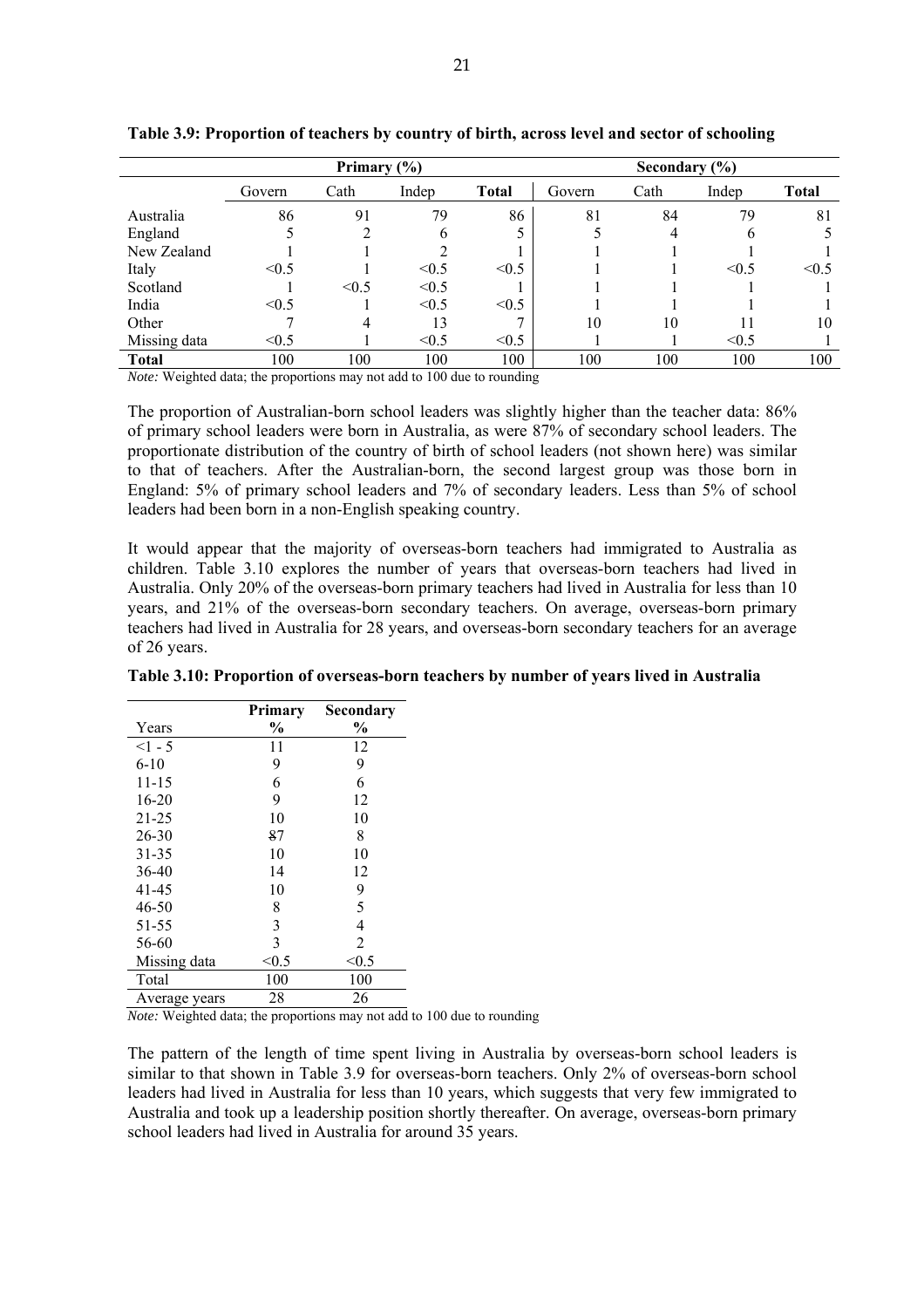# **3.5 Indigenous Origin**

About 3% of the Australian population identifies as being of Aboriginal or Torres Strait Islander origin (ABS, 2006). However, as Table 3.11 indicates, much lower proportions of the SiAS samples identified as of Aboriginal or Torres Strait Islander origin: 1-2% of primary teachers and primary school leaders, and less than 1% of secondary teachers and school leaders.

The 1999 ACE survey had indicated that 2% of teachers identified as an Aborigine or Torres Strait Islander. However, the data in Table 3.11 should not necessarily be interpreted as a decline from 1999 in the proportion of Indigenous teachers since the small numbers of Indigenous teachers and their distribution among schools can make it difficult to obtain a representative sample. The data do suggest, however, that there is unlikely to have been growth in the proportion of Indigenous teachers since 1999, a period in which total teacher numbers have increased by about 10%.

| Table 3.11: Proportions of teachers and school leaders by Indigenous status |  |  |
|-----------------------------------------------------------------------------|--|--|
|-----------------------------------------------------------------------------|--|--|

|                          | <b>Teachers</b> |                  | <b>School leaders</b> |                  |  |
|--------------------------|-----------------|------------------|-----------------------|------------------|--|
|                          | <b>Primary</b>  | <b>Secondary</b> | <b>Primary</b>        | <b>Secondary</b> |  |
| Identification of origin | $\frac{6}{9}$   | $\frac{6}{9}$    | $\frac{6}{9}$         | $\frac{6}{9}$    |  |
| Non-Indigenous           | 98              | 99               | 98                    | 100              |  |
| Aboriginal               |                 | < 0.5            |                       | < 0.5            |  |
| Torres Strait Islander   | $\leq 0.5$      | < 0.5            |                       | < 0.5            |  |
| Missing data             |                 |                  | $\leq 0.5$            | < 0.5            |  |
| Total                    | 0 <sup>0</sup>  |                  | 100                   | 100              |  |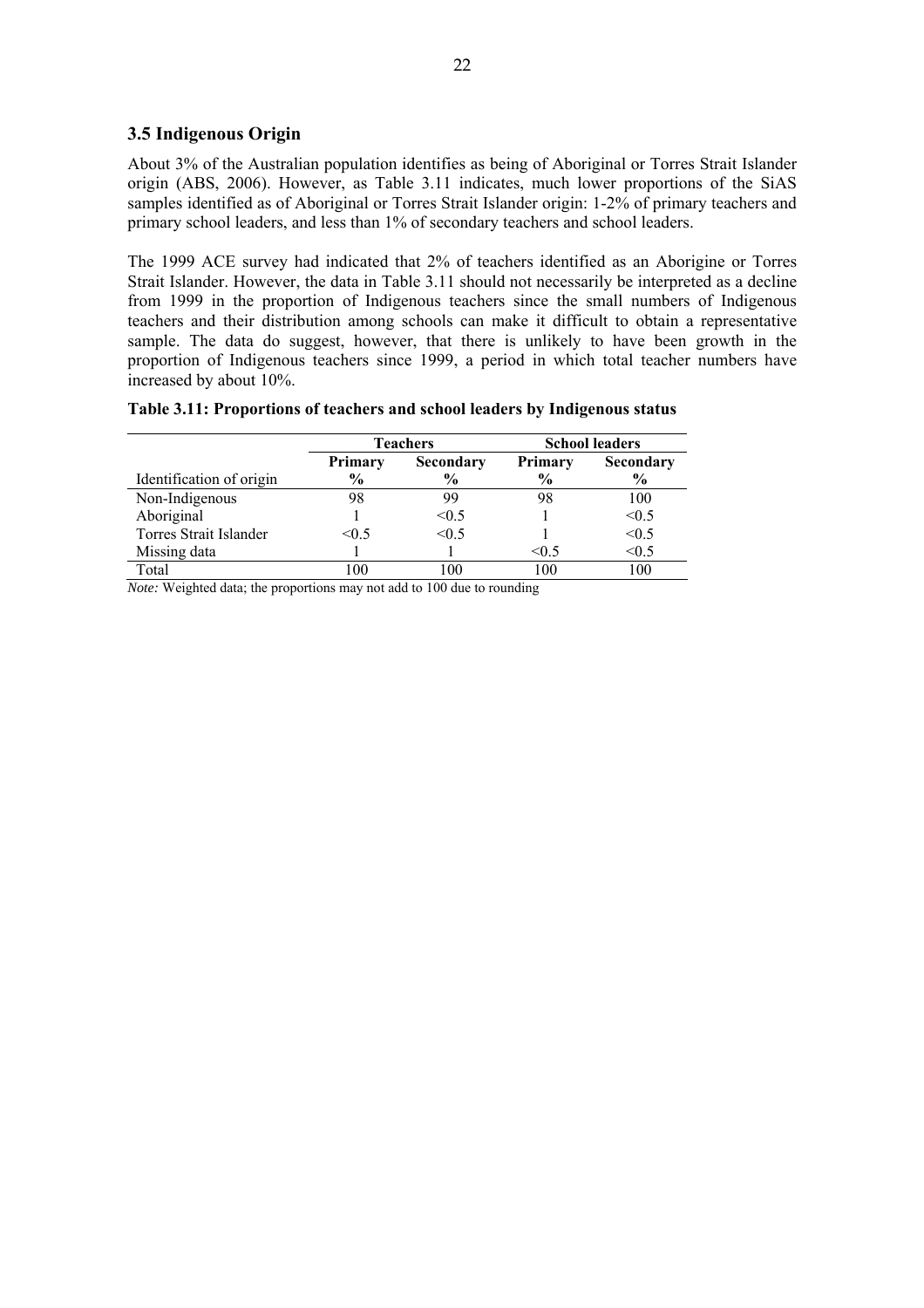# **4. QUALIFICATIONS AND CURRENT STUDY**

# **4.1 Introduction**

This chapter presents the results from Section B of the Teacher and Leader questionnaires, *Your Background*. Around half the questions were identical in both questionnaires, namely those based on formal qualifications, and current study. These questions are similar to those asked in the 1999 ACE Survey. Teachers were then asked a more detailed question about the scope of their tertiary study in terms of curriculum areas and stages of schooling. The intention was to be able to relate such information to their current teaching activities.

# **4.2 Qualifications at Tertiary Level**

Table 4.1 presents information on the qualifications in Education held by teachers and leaders. Respondents were asked to indicate each qualification that they hold. On average, teachers hold 1.5 Education qualifications each. Leaders have 2 Education qualifications each on average.

A Bachelor degree is the most common qualification held by teachers, with 62% of primary teachers holding either a Bachelor degree or honours degree in Education, 57% of secondary teachers, 66% of primary leaders and 61% of secondary leaders (secondary teachers hold proportionately more Bachelor degrees than primary teachers in fields other than Education).

In terms of higher degrees, around 6% of primary teachers either hold a Masters or PhD in Education, as do 9% of secondary teachers. Higher degrees are more frequently held by school leaders, with 26% of primary leaders holding a Masters in Education, and 34% of secondary leaders. Around 1-2% of school leaders hold a PhD in Education.

|                              |                             | <b>Teachers</b> |                | <b>Leaders</b> |
|------------------------------|-----------------------------|-----------------|----------------|----------------|
|                              | <b>Secondary</b><br>Primary |                 | <b>Primary</b> | Secondary      |
|                              | $\frac{6}{9}$               | $\%$            | $\frac{6}{9}$  | $\%$           |
| Certificate (non university) |                             |                 |                |                |
| Diploma (non university)     |                             |                 | 24             |                |
| Certificate (university)     |                             |                 |                |                |
| Diploma (university)         |                             | 25              |                | 35             |
| Bachelor degree              | 59                          | 53              | 64             | 55             |
| Bachelor degree with honours |                             |                 |                |                |
| Graduate certificate         |                             |                 |                |                |
| Graduate diploma             |                             | 31              | 30             | 34             |
| Masters degree               |                             |                 | 26             | 34             |
| Doctoral degree              | $\leq 0.5$                  |                 |                |                |
| Other                        |                             |                 |                |                |

#### **Table 4.1: Percentages of teachers and leaders who hold qualifications in Education**

*Note:* Respondents were asked to indicate all the qualifications they hold in Education, and could indicate more than one qualification. The percentage applies to each cell in the table e.g. 8% of primary teachers hold a certificate (nonuniversity) -- – and therefore 92% do not (not shown). Weighted data.

Table 4.2 presents information on qualifications in fields other than Education. Respondents were asked to indicate each qualification that they hold. A little over 40% of primary teachers hold a qualification in fields other than Education, as do 80% of secondary teachers. The latter reflects the fact that a degree in an area such as Arts, Science or Commerce tends to be a more common part of the initial preparation of secondary teachers than primary teachers.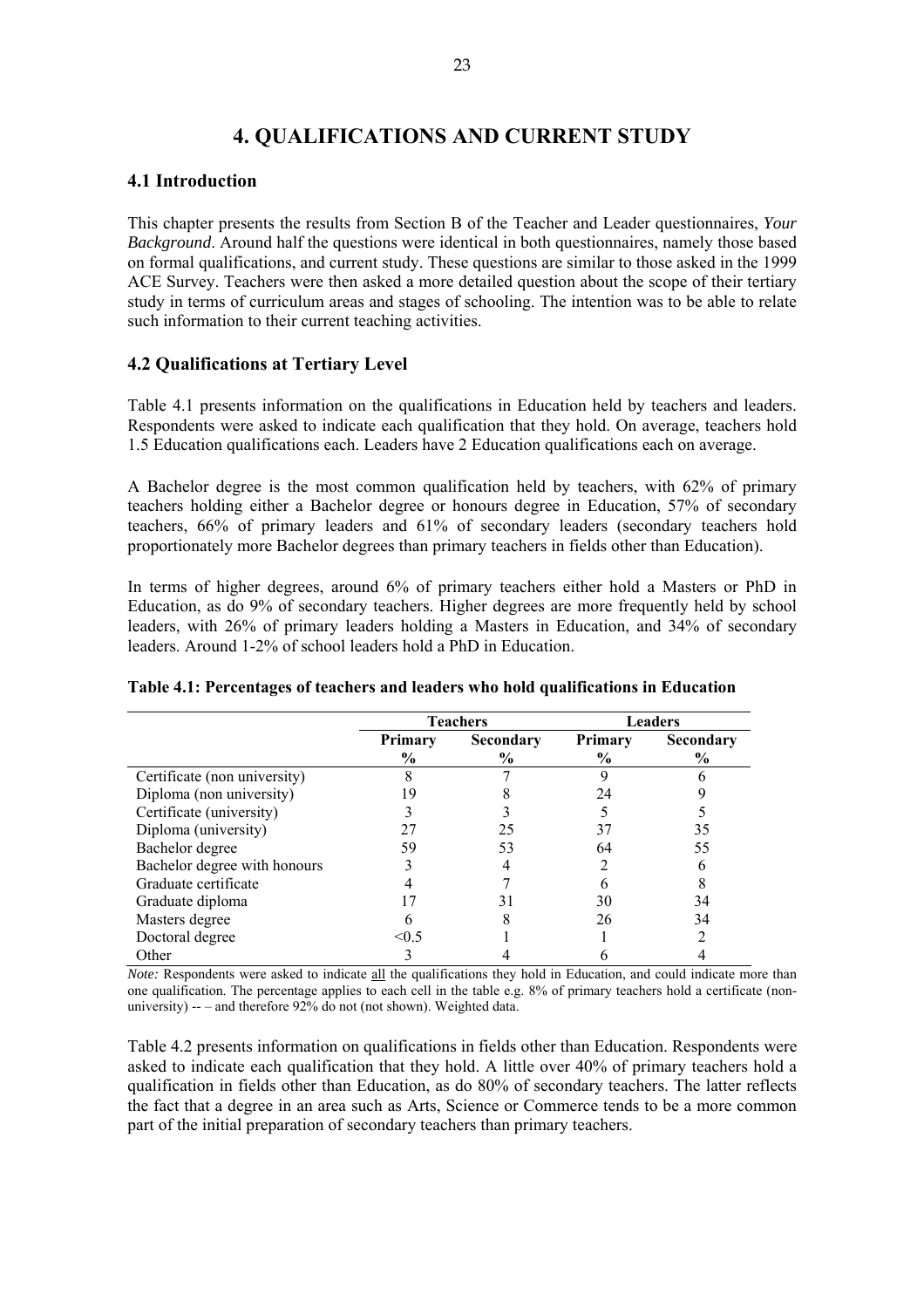However, Table 4.2 indicates that relatively few teachers or leaders hold higher degrees in fields other than Education. It seems that post-graduate work is focused in the Education field itself.

When the data from Tables 4.1 and 4.2 are combined, it seems that primary teachers on average hold around 2 tertiary qualifications each, secondary teachers 2.3, primary leaders 2.4 and secondary leaders 2.7.

The level of qualifications has risen over time: the 1999 ACE survey reported that for 44% of teachers their highest qualification was a Bachelor degree, and 30% held qualifications in a field other than Education. The current survey indicates that around 60% of teachers hold a Bachelor or Honours degree in Education, and that 15% of primary teachers and about 45% of secondary teachers hold a Bachelor or Honours degree in a field other than Education. This growth in the proportion of degree holders reflects the requirement from the late 1970s in most systems that new teachers have a minimum of four years of accredited higher education study, and the introduction of a unified higher education system in the late 1980s that meant that all institutions awarded degrees.

**Table 4.2: Percentages of teachers and leaders who hold qualifications in fields other Education** 

|                              |               | <b>Teachers</b>  |                | <b>Leaders</b> |
|------------------------------|---------------|------------------|----------------|----------------|
|                              | Primary       | <b>Secondary</b> | <b>Primary</b> | Secondary      |
|                              | $\frac{6}{9}$ | $\%$             | $\frac{6}{10}$ | $\%$           |
| Certificate (non university) | 12            | 13               |                |                |
| Diploma (non university)     |               |                  |                |                |
| Certificate (university)     |               |                  |                |                |
| Diploma (university)         |               |                  |                |                |
| Bachelor degree              |               | 36               |                | 29             |
| Bachelor degree with honours |               |                  |                |                |
| Graduate certificate         |               |                  |                |                |
| Graduate diploma             |               |                  |                |                |
| Masters degree               |               |                  |                |                |
| Doctoral degree              | $\leq 0.5$    |                  | $\leq$ () 5    |                |
| Other                        |               |                  |                |                |

*Note:* Respondents were asked to indicate all the qualifications they hold in fields other than Education, and could indicate more than one qualification. The percentage applies to each cell in the table e.g. 12% of primary teachers hold a certificate (non-university) – and therefore 88% do not (not shown). Weighted data.

### **4.3 Location of Pre-service Qualifications**

Respondents were asked to indicate the geographic location of the institution where they gained their main pre-service teacher qualification. The results are reported in Table 4.3.

Just on 7% of secondary teachers reported that their main pre-service qualification was gained overseas, as did 4% of primary teachers. The 1999 ACE survey indicated that about 8% of teachers had gained their main pre-service education in an overseas country.

Table 4.3 also records whether the main pre-service teacher education qualification was gained in an institution located in a capital city. The preparation of primary teachers and leaders looks to be slightly less based in the capital cities, with 35% of primary staff having trained outside a capital city, compared to around one-quarter of secondary staff. There are indications, however, that proportionately more secondary than primary teachers work in non-metropolitan schools, especially in provincial cities (see Table 3.1).

The locations of pre-service education by state and territory (not shown here) are broadly in line with the population distribution of teachers. For example, NSW was the location of the main pre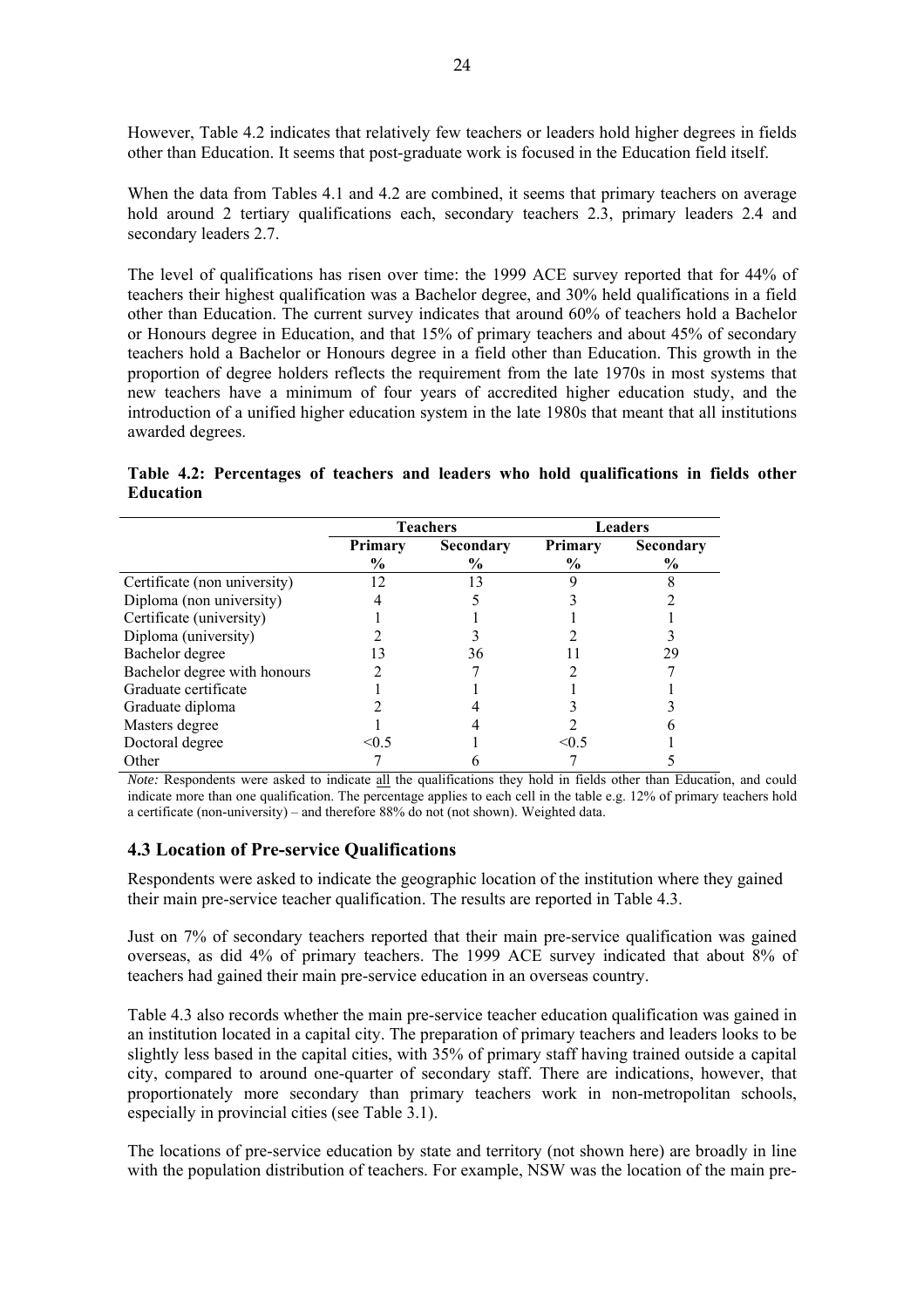service teacher education for 29% of primary teachers and 34% of secondary teachers. It would seem that proportionately smaller numbers of teachers received their training in the Northern Territory or ACT, which implies that reasonably large numbers in those territories are likely to have trained elsewhere (a finding also evident in the 1999 ACE survey).

|                                |         | <b>Teachers</b>  |               | <b>Leaders</b> |  |
|--------------------------------|---------|------------------|---------------|----------------|--|
|                                | Primary | <b>Secondary</b> | Primary       | Secondary      |  |
| <b>Location of institution</b> | $\%$    | $\frac{6}{9}$    | $\frac{6}{9}$ | $\frac{0}{0}$  |  |
| In Australia or overseas?      |         |                  |               |                |  |
| In Australia                   | 93      | 92               | 95            | 96             |  |
| Overseas                       |         |                  | 4             | 4              |  |
| Missing data                   | 2       |                  |               |                |  |
|                                | 100     | 100              | 100           | 100            |  |
| In a capital city?             |         |                  |               |                |  |
| Yes                            | 62      | 71               | 64            | 80             |  |
| N <sub>0</sub>                 | 35      | 27               | 35            | 19             |  |
| Missing data                   | 2       | 2                | 2             |                |  |
|                                | 100     | 100              | 100           | 100            |  |

**Table 4.3: Location of the institution where teachers and leaders gained their main preservice teacher qualification** 

*Note:* Weighted data; the proportions may not add to 100 due to rounding

# **4.4 Qualifications in Areas of Schooling**

 $\overline{a}$ 

In an attempt to better relate teachers' qualifications to the areas in which they are currently working, the survey asked teachers a detailed question about the highest number of years of tertiary study they had completed in a wide range of possible areas, as well as whether they had been trained in teaching methodology in the area(s) concerned.<sup>9</sup> Table 4.4 reports the proportions of primary teachers concerned, and Table 4.5 provides estimates of the numbers of teachers with qualifications in the various areas. Tables  $\overline{4.6}$  and  $\overline{4.7}$  provide corresponding estimates for secondary teachers.

Table 4.4 indicates that 59% of primary teachers reported that they had at least three years of tertiary study relevant to general classroom teaching of Years  $0-3$ , and  $64\%$  for Years  $4-6/7$ .<sup>10</sup> The survey included some pre-primary teachers in the primary sample, especially in Western Australia, and 15% indicated that they had completed at least three years tertiary study in preprimary education. Quite large proportions of primary teachers have completed some tertiary study in specialist teaching areas e.g. 20% in Physical Education, 18% in Literacy and 17% in Numeracy.

It is noteworthy, however, that in the priority area of Languages other than English (LOTE), only 7% of primary teachers report that they have undertaken some LOTE studies at tertiary level, and only 5% have received training in teaching methodology for LOTE. Only 7% have received training in teaching methodology for Computing.

<sup>9</sup> This question, and a similar one in Section D about curriculum teaching areas, was based partly on a survey used by the Queensland Department of Education.

<sup>10</sup> Teachers could indicate more than one area, and it is likely that most primary teachers indicated at least three years of tertiary study for general classroom teaching at both groups of year levels.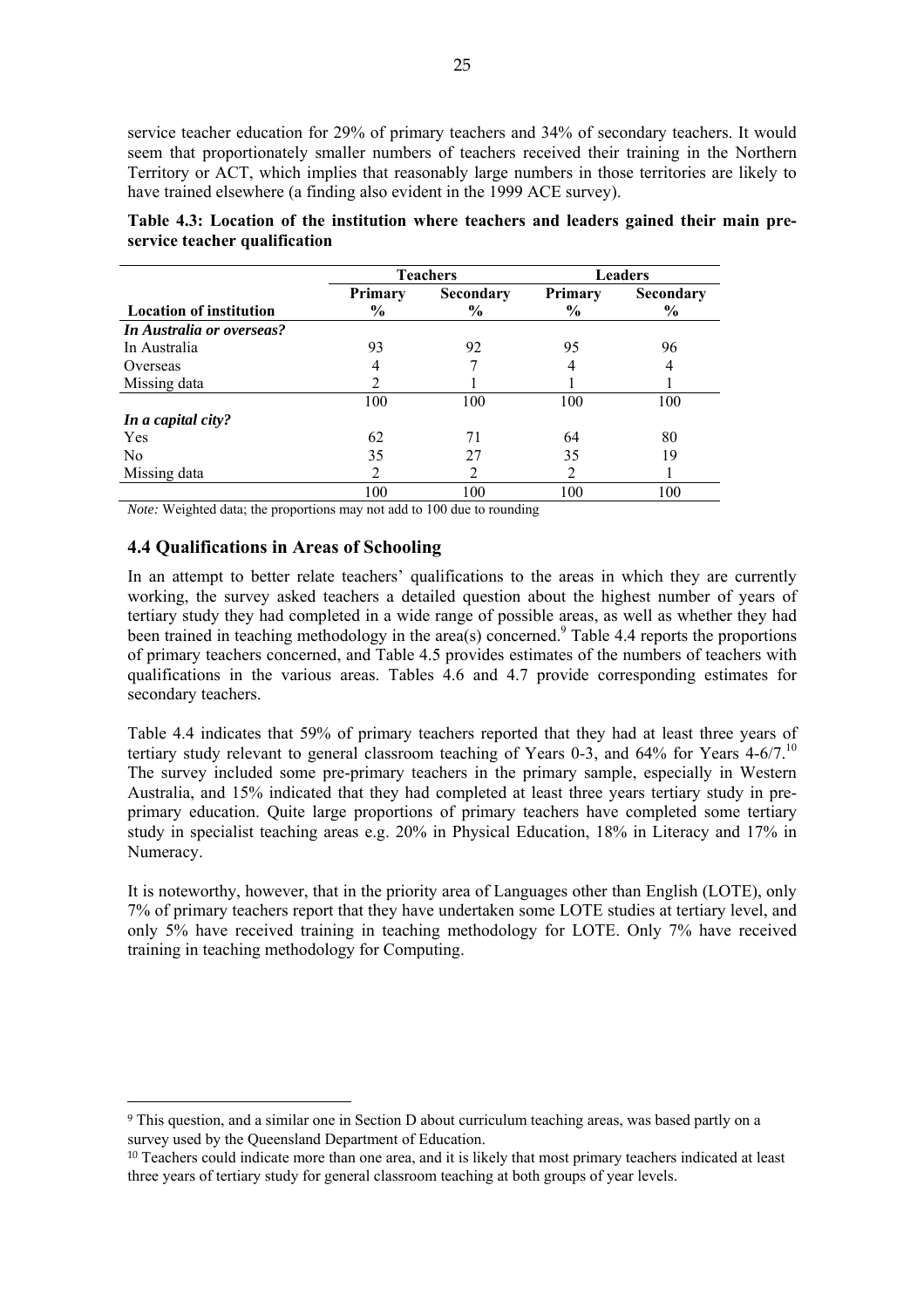|                                      | <b>Total</b><br>with<br>some<br>tertiary | <b>Training in</b><br>teaching         |                         |               |                              |
|--------------------------------------|------------------------------------------|----------------------------------------|-------------------------|---------------|------------------------------|
| Area of schooling                    | 1 year<br>$\frac{0}{0}$                  | tertiary study completed<br>2<br>vears | $3+$<br>vears           | study<br>$\%$ | methodology<br>$\frac{0}{0}$ |
|                                      |                                          | $\frac{0}{0}$                          | $\frac{0}{0}$           |               |                              |
| Pre-primary                          | $\overline{3}$                           | $\overline{2}$                         | 15                      | 19            | 15                           |
| <b>Primary - General Classroom</b>   |                                          |                                        |                         |               |                              |
| Teaching <sup>1</sup>                |                                          |                                        |                         |               |                              |
| Years 0 to 3                         | 3                                        | 3                                      | 59                      | 65            | 55                           |
| Years 4 to $6/7$                     | 4                                        | 3                                      | 64                      | 71            | 59                           |
| <b>Primary - Specialist Teaching</b> |                                          |                                        |                         |               |                              |
| Art                                  | 4                                        | $\overline{2}$                         | 9                       | 16            | 11                           |
| English as a Second Language         | 3                                        | 1                                      | 3                       | 7             | 6                            |
| Languages other than English         |                                          |                                        | 3                       | 5             | 3                            |
| Library                              | 2                                        | 1                                      | $\overline{\mathbf{3}}$ | 6             | 4                            |
| Literacy                             | 3                                        | 2                                      | 13                      | 18            | 15                           |
| Music                                | 5                                        | $\overline{2}$                         | 8                       | 15            | 11                           |
| Numeracy                             | $\overline{c}$                           | $\overline{2}$                         | 13                      | 17            | 14                           |
| Computing                            | 4                                        | $\overline{2}$                         | 6                       | 11            | 7                            |
| Technology                           | 3                                        | 1                                      | 5                       | 9             | 5                            |
| Physical education                   | 5                                        | 3                                      | 13                      | 20            | 15                           |
| Religious studies                    | $\overline{c}$                           |                                        | 6                       | 9             | 7                            |
| Special needs                        | 4                                        |                                        | 8                       | 13            | 10                           |
| Other                                |                                          |                                        | $\overline{4}$          | 6             | 5                            |

### **Table 4.4: Primary teachers: proportions by tertiary study by highest year level completed and teaching methodology**

*Note:* Respondents were asked to indicate all the schooling areas in which they had studied at tertiary level and/or undertaken training in teaching methodology, and could indicate more than one area. The percentage figure in each cell relates just to that cell e.g. 3% of primary teachers have studied pre-primary education at tertiary level for one year only - and therefore 97% have not (either because they have not studied pre-primary education at all, or have studied it for more than one year. Weighted and rounded data.

1. Teachers could indicate qualifications in general classroom teaching in more than one group of year levels of primary schooling.

Some primary teachers are also qualified to teach at secondary level, mainly in Years 7/8-10 e.g. about 3% in English, 3% in General Science, 3% in Music, and 3% in Special Needs. It is possible that some such teachers are located in combined primary-secondary schools and teaching at both levels.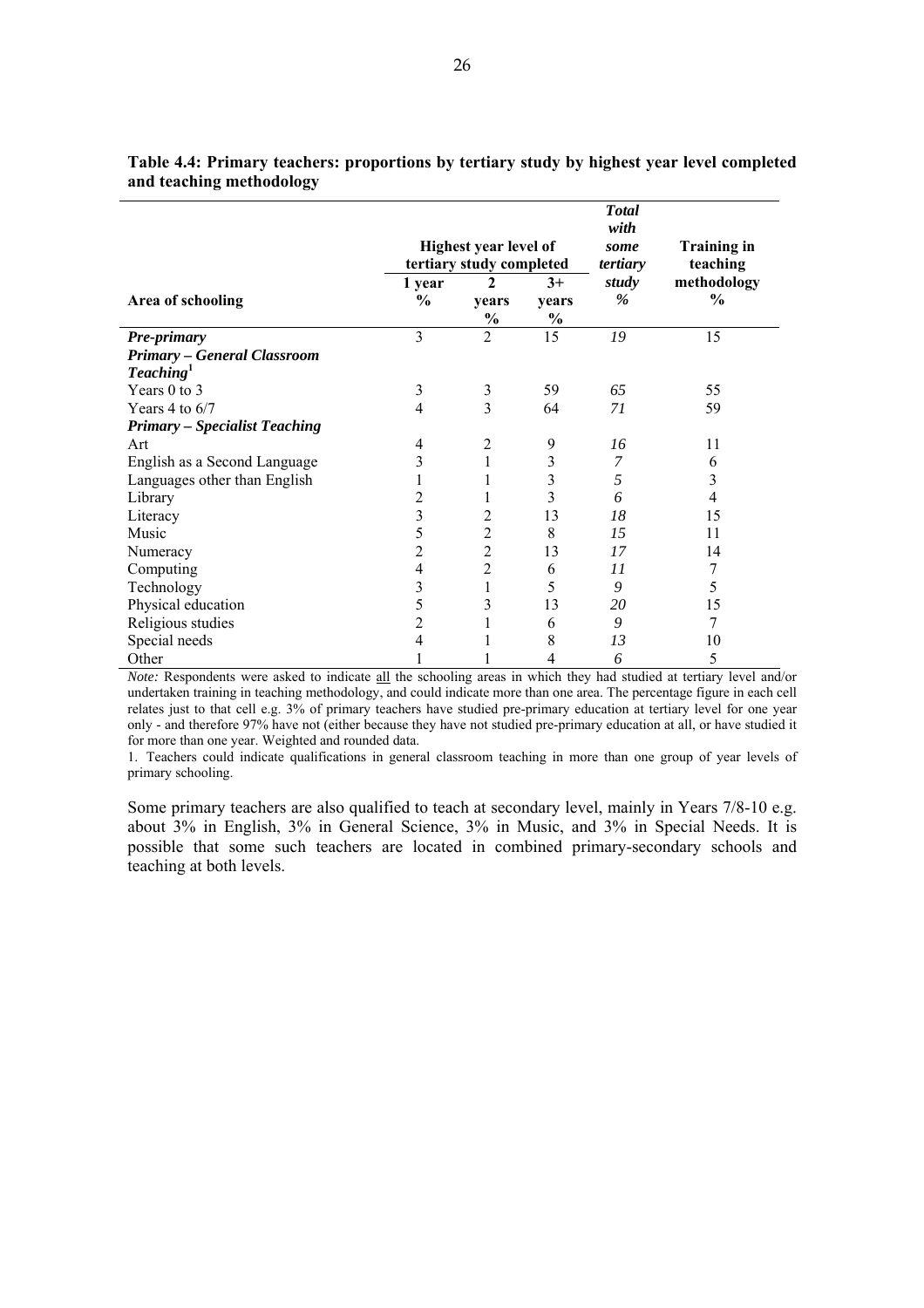|                                      |                         | Highest year level of<br>tertiary study completed | <b>Total</b><br>with |                  |                         |
|--------------------------------------|-------------------------|---------------------------------------------------|----------------------|------------------|-------------------------|
|                                      | 1 year<br>$\frac{6}{9}$ | $\mathbf{2}$<br>years                             | $3+$<br>years        | some<br>tertiary | Training in<br>teaching |
| Area of schooling                    |                         |                                                   |                      | study            | methodology             |
| <b>Pre-primary%</b>                  | 3 600                   | 2400                                              | 18 200               | 23 000           | 18 200                  |
| <b>Primary - General Classroom</b>   |                         |                                                   |                      |                  |                         |
| Teaching <sup>1</sup>                |                         |                                                   |                      |                  |                         |
| Years 0 to 3                         | 3 600                   | 3 600                                             | 71 400               | 78 700           | 66 600                  |
| Years 4 to $6/7$                     | 4 800                   | 3 600                                             | 77400                | 86 000           | 71 400                  |
| <b>Primary - Specialist Teaching</b> |                         |                                                   |                      |                  |                         |
| Art                                  | 4 8 0 0                 | 2400                                              | 10 900               | 19 400           | 13 300                  |
| English as a Second Language         | 3 600                   | 1 200                                             | 3 600                | 8 500            | 7 3 0 0                 |
| Languages other than English         | 1 200                   | 1 200                                             | 3 600                | 6 000            | 3 600                   |
| Library                              | 2400                    | 1 200                                             | 3 600                | 7300             | 4 800                   |
| Literacy                             | 3 600                   | 2400                                              | 14 500               | 21 800           | 18 200                  |
| Music                                | 6 0 0 0                 | 2400                                              | 9 700                | 18 200           | 13 300                  |
| Numeracy                             | 2400                    | 2400                                              | 15 700               | 20 600           | 16 900                  |
| Computing                            | 4 800                   | 2 4 0 0                                           | 7 3 0 0              | 13 300           | 8 5 0 0                 |
| Technology                           | 3 600                   | 1 200                                             | 6 100                | 10 900           | 6 100                   |
| Physical education                   | 6 100                   | 3 600                                             | 15 700               | 24 200           | 18 200                  |
| Religious studies                    | 2 4 0 0                 | 1 200                                             | 7 3 0 0              | 10 900           | 8 5 0 0                 |
| Special needs                        | 4 800                   | 1 200                                             | 9 700                | 15 700           | 12 100                  |
| Other                                | 1 200                   | 1 200                                             | 4 8 0 0              | 7300             | 6 100                   |

**Table 4.5: Primary teachers: estimated number of teachers by tertiary study by highest year level completed and teaching methodology** 

*Note:* Respondents were asked to indicate all the schooling areas in which they had studied at tertiary level and/or undertaken training in teaching methodology, and could indicate more than one area. The estimated numbers of teachers currently teaching in each area was derived by applying the proportions from the SiAS sample separately to the estimated numbers of primary teachers in Australia (i.e. teachers minus those in the Leader sample of Principals and Deputy Principals). On this basis it is estimated that there are 121 000 people working as primary teachers (an estimated 140 000 persons in the primary teacher workforce minus 19 000 defined as Leaders). As the estimates exclude primary Leaders, they underestimate the actual number of teachers with qualifications in the various areas. Weighted and rounded data.

1. Teachers could indicate qualifications in general classroom teaching in more than one group of year levels of primary schooling.

Table 4.6 examines secondary teachers' qualifications in terms of a detailed listing of curriculum areas designed to reflect the programs offered in secondary schools throughout the country, and Table 4.7 estimates the numbers of secondary teachers concerned. In terms of having completed at least three years of tertiary study, the most commonly held qualifications are in English (17% of secondary teachers), History (15%) and Mathematics (14%).

Smaller proportions of secondary teachers have received training in teaching methodology in individual curriculum areas than have studied the subject at tertiary level. For example, while 11% of secondary teachers report some tertiary study in Computing, only 6% indicate that they have been trained in teaching methodology in Computing. This suggests that in Computing and other areas listed in Table 4.6, it may be possible to help overcome shortages by encouraging teachers to undertake or complete training in teaching methodology in the area(s) concerned.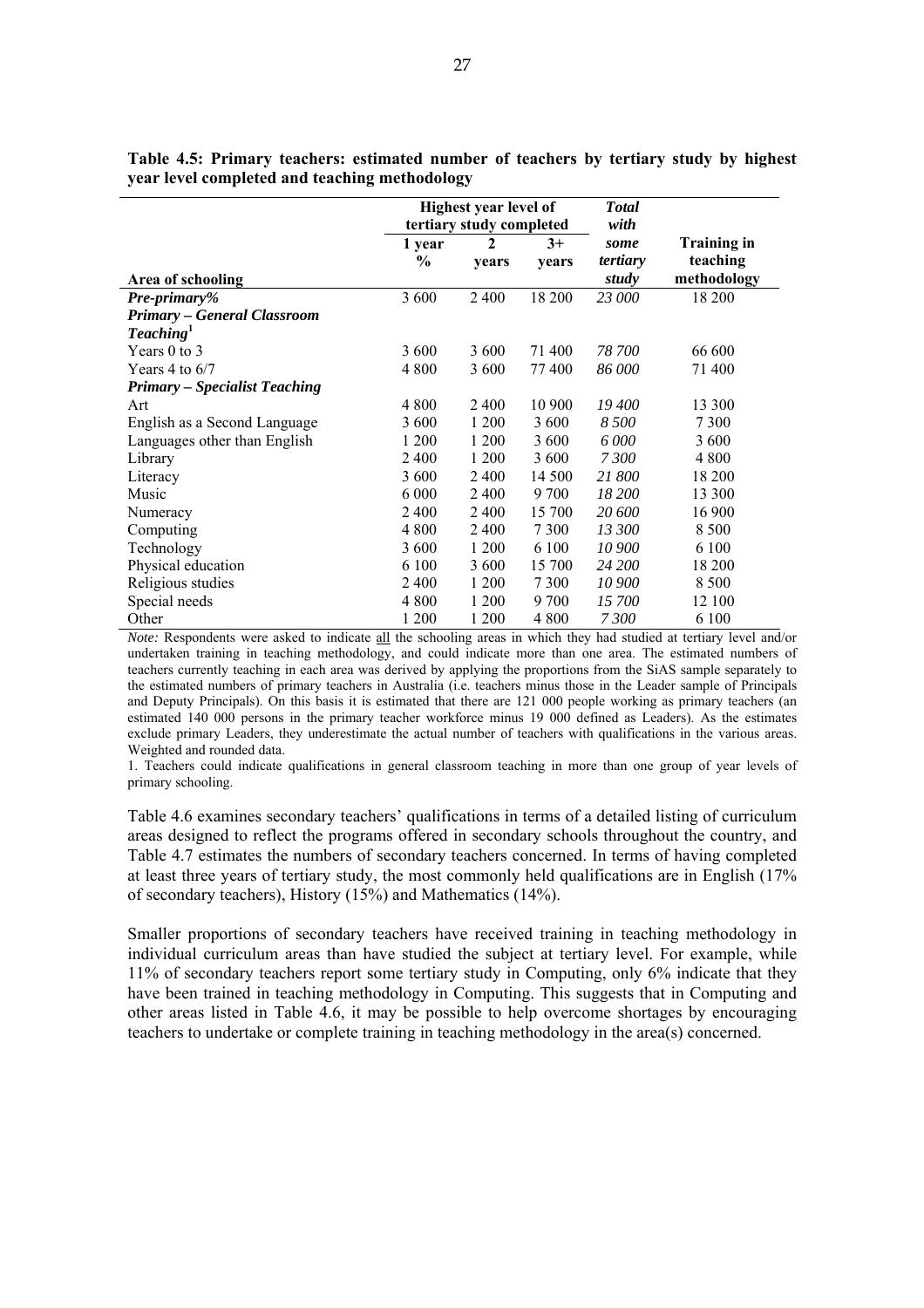|                                                        |                     |                                |                     | <b>Total</b>            |                     |
|--------------------------------------------------------|---------------------|--------------------------------|---------------------|-------------------------|---------------------|
|                                                        |                     |                                |                     | with                    |                     |
|                                                        |                     | Highest year level of tertiary |                     | some                    | <b>Training in</b>  |
|                                                        |                     | study completed                |                     | tertiary                | teaching            |
|                                                        | 1 year              | 2 years                        | $3+ years$          | study                   | methodology         |
| Area of schooling                                      | $\frac{0}{0}$       | $\%$                           | $\frac{0}{0}$       | $\%$                    | $\frac{1}{2}$       |
| English                                                | $\overline{3}$      | $\overline{3}$                 | 17                  | 23                      | 19                  |
| English as a Second Language                           | $\overline{2}$      | < 0.5                          | $\overline{2}$      | 5                       | 5                   |
| <b>Languages other than English</b>                    | 1                   | 1                              | 6                   | 8                       | 6                   |
| <b>Mathematics</b>                                     | 4                   | 4                              | 14                  | 22                      | 16                  |
| <b>Science</b>                                         |                     |                                |                     |                         |                     |
| <b>Biology</b>                                         | 3                   | $\overline{2}$                 | 10                  | 15                      | 10                  |
| Chemistry                                              | 4                   | 3                              | $8\,$               | 16                      | 9                   |
| Earth sciences                                         | $\overline{2}$      | 1                              | 3                   | 6                       | 3                   |
| Environmental sciences                                 | $\mathbf{1}$        | 1                              | $\mathfrak{Z}$      | 5                       | $\overline{c}$      |
| Physics                                                | 5                   | 3                              | 5                   | 13                      | $\boldsymbol{7}$    |
| Psychology/Behavioural studies                         | $\overline{c}$      | 1                              | $\overline{3}$      | $\overline{7}$          | $\overline{c}$      |
| Science – General                                      | $\overline{2}$      | $\overline{2}$                 | 9                   | 13                      | 13                  |
| <b>Society and Environment Studies</b>                 |                     |                                |                     |                         |                     |
| Accounting                                             | 1                   | < 0.5                          | $\mathfrak{Z}$      | 4                       | $\sqrt{2}$          |
| <b>Business studies</b>                                | 1                   | 1                              | $\mathfrak{Z}$      | 5                       | 3                   |
| Economics                                              | $\overline{2}$      | 1                              | 5                   | $\boldsymbol{8}$        | 5                   |
| Geography                                              | $\overline{2}$      | 2                              | $8\,$               | 11                      | $8\,$               |
| History                                                | 3                   | 3                              | 15                  | 20                      | 15                  |
| Legal studies                                          | 1                   | 1                              | $\overline{2}$      | $\overline{4}$          | $\overline{2}$      |
| Politics                                               | $\overline{2}$      | 1                              | $\overline{2}$      | 5                       | $\overline{c}$      |
| Religious studies                                      | $\overline{2}$      | 1                              | 3                   | 5                       | $\overline{4}$      |
| Social studies                                         | $\overline{2}$      | 1                              | 5                   | 8                       | 7                   |
| The Creative and Performing Arts                       |                     |                                |                     |                         |                     |
| Art                                                    | $\mathbf{1}$        | < 0.5                          | 5                   | 6                       | 5                   |
| Dance                                                  | < 0.5               | < 0.5                          | $\mathbf{1}$        | $\boldsymbol{l}$        | $\mathbf{1}$        |
| Drama                                                  | 1                   | $\mathbf{1}$                   | 3                   | 5                       | 3                   |
| Music                                                  | 1                   | < 0.5                          | 4                   | 5                       | 4                   |
| <b>Technology</b>                                      |                     |                                |                     |                         |                     |
| Computing                                              | $\overline{4}$      | $\overline{2}$                 | 5                   | 11                      | 6                   |
| Food technology                                        | < 0.5               | < 0.5                          | 5                   | 5                       | 4                   |
| Graphic communication                                  | 1                   | < 0.5                          | $\mathfrak{Z}$      | $\overline{4}$          | 3                   |
| Information technology                                 | $\overline{2}$      | 1                              | $\mathfrak{Z}$      | 6                       | 4                   |
| Media studies                                          | 1                   | < 0.5                          | 1                   | $\overline{\mathbf{c}}$ | 1                   |
| Textiles                                               | < 0.5               | 1                              | $\overline{4}$      | 5                       | $\overline{4}$      |
| Wood or Metal technology                               | 1                   | 1                              | 5                   | 7                       | 5                   |
| <b>Health and Physical Education</b>                   |                     |                                |                     |                         |                     |
| Health                                                 | 1                   | 1                              | $8\,$               | 10                      | $8\,$               |
| Outdoor education                                      | 1<br>1              | 1<br>1                         | 3                   | 5                       | $\overline{4}$      |
| Physical education                                     |                     |                                | 11                  | 12                      | 10                  |
| <b>Special Needs</b>                                   | 3                   | 1                              | 2                   | 6                       | 4                   |
| <b>Learning Support</b>                                | 1<br>$\overline{2}$ | < 0.5<br>$\mathbf{1}$          | 1<br>$\overline{2}$ | 3<br>5                  | $\overline{c}$<br>4 |
| <b>Behaviour Management</b><br><b>Career Education</b> | 1                   | < 0.5                          | 1                   | $\overline{c}$          | 1                   |
| <b>Vocational Education and Training</b>               | 1                   |                                | 3                   | 5                       | $\mathfrak{Z}$      |
| <b>Other</b>                                           | 1                   | 1<br>1                         | 3                   | $\overline{4}$          | 3                   |
|                                                        |                     |                                |                     |                         |                     |

**Table 4.6: Secondary teachers: proportions by tertiary study by highest year level completed and teaching methodology** 

*Note:* Respondents were asked to indicate all the schooling areas in which they had studied at tertiary level and/or undertaken training in teaching methodology. The percentage figure in each cell relates just to that cell e.g. 3% of primary teachers have studied English at tertiary level for one year only – and therefore 97% have not (either because they have not studied English at all, or have studied it for more than one year. Weighted and rounded data.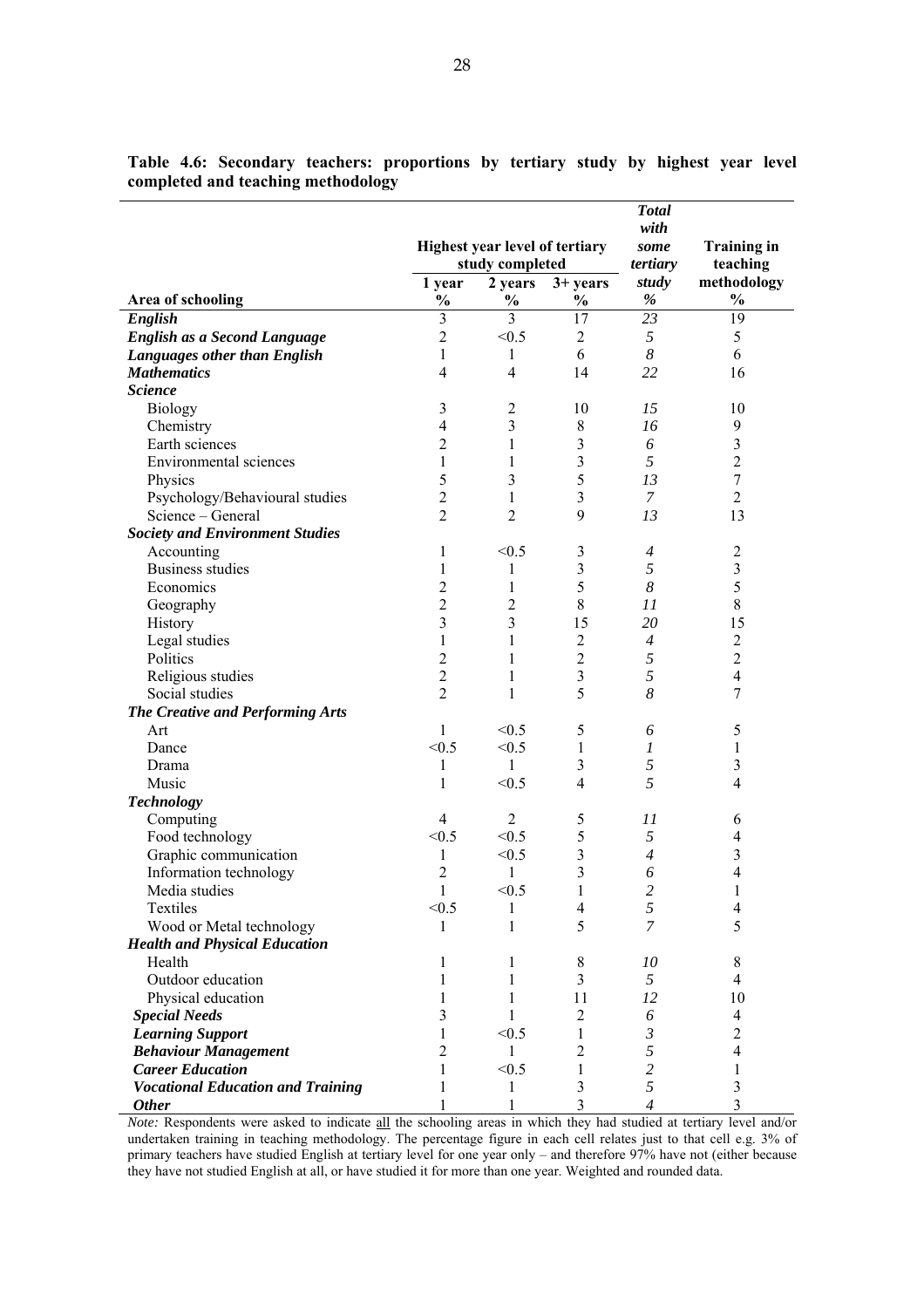|                                          | <b>T</b> otal<br>with<br>some<br>tertiary | <b>Training in</b><br>teaching |            |        |             |
|------------------------------------------|-------------------------------------------|--------------------------------|------------|--------|-------------|
| Area of schooling                        | 1 year                                    | 2 years                        | $3+$ years | study  | methodology |
| English                                  | 3 600                                     | 3 600                          | 20 500     | 27 700 | 22 900      |
| <b>English as a Second Language</b>      | 2 400                                     | 300                            | 2 4 0 0    | 6 000  | 6 0 0 0     |
| Languages other than English             | 1 200                                     | 1 200                          | 7 200      | 9600   | 7 200       |
| <b>Mathematics</b>                       | 4 800                                     | 4 8 0 0                        | 16 900     | 26 500 | 19 300      |
| <b>Science</b>                           |                                           |                                |            |        |             |
| <b>Biology</b>                           | 3 600                                     | 2 4 0 0                        | 12 100     | 18 100 | 12 100      |
| Chemistry                                | 4 800                                     | 3 600                          | 9600       | 19 300 | 10 800      |
| Earth sciences                           | 2 2 0 0                                   | 1 200                          | 3 600      | 7 200  | 3 600       |
| Environmental sciences                   | 1 200                                     | 1 200                          | 3 600      | 6 000  | 2400        |
| Physics                                  | 6 0 0 0                                   | 3 600                          | 6 0 0 0    | 15 700 | 8 4 0 0     |
| Psychology/Behavioural studies           | 2 4 0 0                                   | 1 200                          | 3 600      | 8 400  | 2400        |
| Science – General                        | 2 400                                     | 2 4 0 0                        | 10 800     | 15 700 | 15 700      |
| <b>Society and Environment Studies</b>   |                                           |                                |            |        |             |
| Accounting                               | 1 200                                     | 300                            | 3 600      | 4800   | 2400        |
| Business studies                         | 1 200                                     | 1 200                          | 3 600      | 6 000  | 3 600       |
| Economics                                | 2 4 0 0                                   | 1 200                          | 6 0 0 0    | 9600   | 6 0 0 0     |
| Geography                                | 2 4 0 0                                   | 2 4 0 0                        | 9600       | 13 300 | 9600        |
| History                                  | 3 600                                     | 3 600                          | 18 100     | 24 100 | 18 100      |
| Legal studies                            | 1 200                                     | 1 200                          | 2 4 0 0    | 4 800  | 2400        |
| Politics                                 | 2 4 0 0                                   | 1 200                          | 2 400      | 6 000  | 2400        |
| Religious studies                        | 2 4 0 0                                   | 1 200                          | 3 600      | 6 000  | 4 8 0 0     |
| Social studies                           | 2400                                      | 1 200                          | 6 000      | 9600   | 8 4 0 0     |
| <b>The Creative and Performing Arts</b>  |                                           |                                |            |        |             |
| Art                                      | 1 200                                     | 300                            | 6 0 0 0    | 7 200  | 6 0 0 0     |
| Dance                                    | 300                                       | 300                            | 1 200      | 1 200  | 1 200       |
| Drama                                    | 1 200                                     | 1 200                          | 3 600      | 6 000  | 3 600       |
| Music                                    | 1 200                                     | 300                            | 4 8 0 0    | 6 000  | 4 800       |
| <b>Technology</b>                        |                                           |                                |            |        |             |
| Computing                                | 4 800                                     | 2 4 0 0                        | 6 0 0 0    | 13 300 | 7 200       |
| Food technology                          | 300                                       | 300                            | 6 0 0 0    | 6 000  | 4 8 0 0     |
| Graphic communication                    | 1 200                                     | 300                            | 3 600      | 4800   | 3 600       |
| Information technology                   | 2 4 0 0                                   | 1 200                          | 3 600      | 7 200  | 4 800       |
| Media studies                            | 1 200                                     | 300                            | 1 200      | 2400   | 1 200       |
| Textiles                                 | 300                                       | 1 200                          | 4 800      | 6 000  | 4 800       |
| Wood or Metal technology                 | 1 200                                     | 1 200                          | 6 000      | 8400   | 6 000       |
| <b>Health and Physical Education</b>     |                                           |                                |            |        |             |
| Health                                   | 1 200                                     | 1 200                          | 9600       | 12 100 | 9600        |
| Outdoor education                        | 1 200                                     | 1 200                          | 3 600      | 6 000  | 4 800       |
| Physical education                       | 1 200                                     | 1 200                          | 13 300     | 14 500 | 12 100      |
| <b>Special Needs</b>                     | 3 600                                     | 1 200                          | 2 4 0 0    | 7 200  | 4 8 0 0     |
| <b>Learning Support</b>                  | 1 200                                     | 300                            | 1 200      | 3 600  | 2400        |
| <b>Behaviour Management</b>              | 2 400                                     | 1 200                          | 2 4 0 0    | 6 000  | 4 8 0 0     |
| <b>Career Education</b>                  | 1 200                                     | 300                            | $1\ 200$   | 2 400  | 1 200       |
| <b>Vocational Education and Training</b> | 1 200                                     | 1 200                          | 3 600      | 6 000  | 3 600       |
| <b>Other</b>                             | 1 200                                     | 1 200                          | 3 600      | 4800   | 3 600       |

**Table 4.7: Secondary teachers: estimated numbers by tertiary study by highest year level completed and teaching methodology** 

*Note:* Respondents were asked to indicate all the schooling areas in which they had studied at tertiary level and/or undertaken training in teaching methodology, and could indicate more than one area. The estimated numbers of teachers with qualifications in each area was derived by applying the proportions from the SiAS sample to the estimated number secondary teachers in Australia (i.e. teachers minus those in the Leader sample of Principals and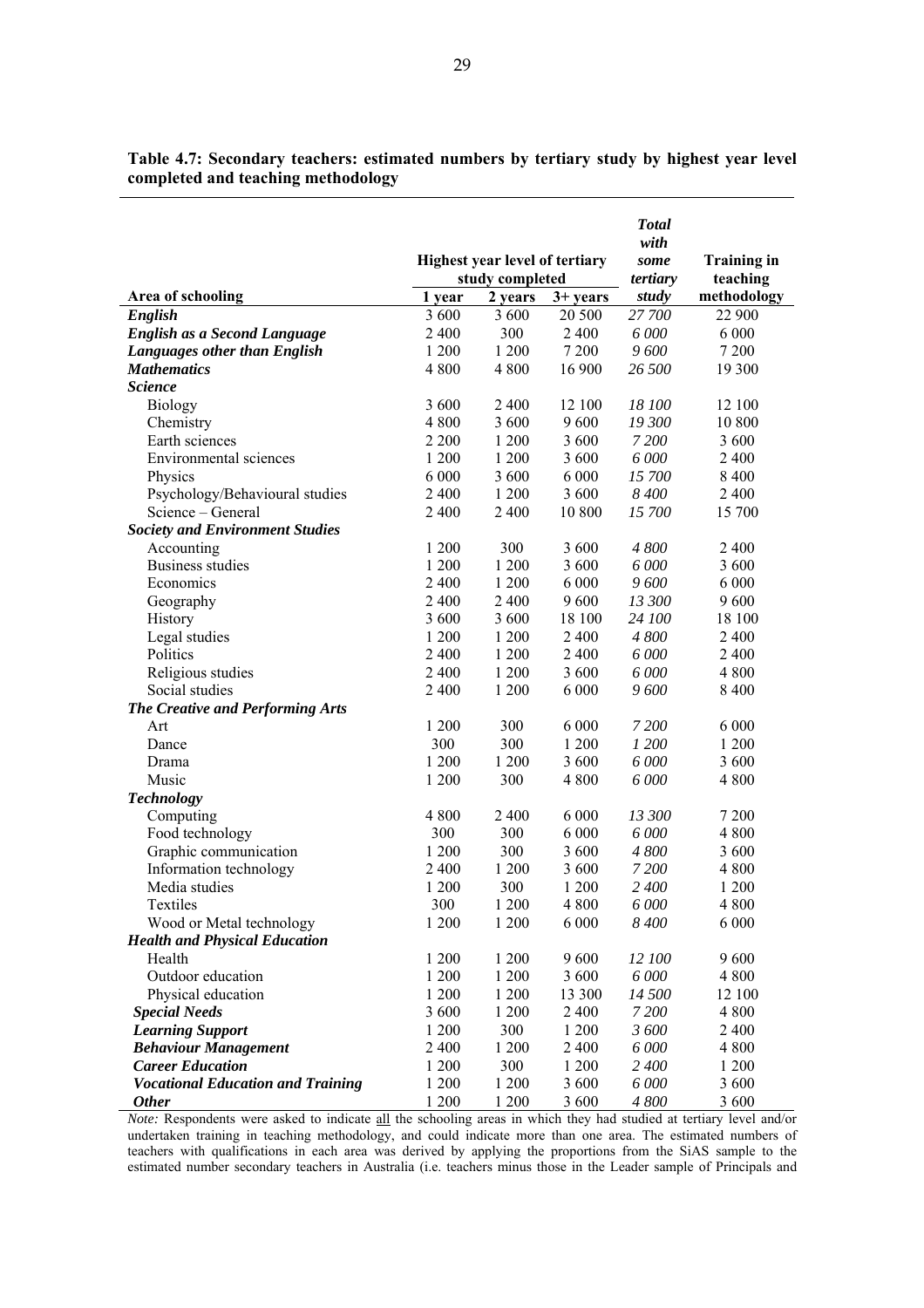Deputy Principals). On this basis it is estimated that there are 120 500 persons working as secondary teachers (130 000 persons in the secondary teacher workforce minus 9 500 defined as Leaders). As the estimates exclude Leaders, they underestimate the actual number of secondary teachers with qualifications in the various areas. Weighted and rounded data.

Some secondary teachers report that they have also studied for primary-level teaching eg 10% for general primary classroom teaching, and 2% in teaching methodology for each of primary literacy, music and numeracy. A number of such staff are likely to be teaching in combined primary-secondary schools, and would be well placed to contribute to the growing interest in provision for the middle years of schooling.

# **4.5 Current Study**

Table 4.8 indicates that 6% of primary teachers are currently studying for a tertiary qualification, as are 8% of secondary teachers, 9% of primary leaders and 13% of secondary leaders. These proportions are broadly comparable with the 1999 ACE survey which indicated that around 10% of teachers had participated in formal study in the previous two years (although that survey did report some concerns with apparent double-counting).

**Table 4.8: Proportions of teachers and leaders currently studying for a tertiary qualification** 

|                                                             |         | <b>Teachers</b>  |         | <b>Leaders</b>   |  |  |  |
|-------------------------------------------------------------|---------|------------------|---------|------------------|--|--|--|
| <b>Current studying</b><br>for a tertiary<br>qualification? | Primary | <b>Secondary</b> | Primary | <b>Secondary</b> |  |  |  |
| Yes                                                         |         |                  |         |                  |  |  |  |
| N <sub>0</sub>                                              |         | 90               | 90      | 86               |  |  |  |
| Missing data                                                |         |                  | < 0.5   |                  |  |  |  |
|                                                             | 00      | 100              | 100     | 00               |  |  |  |

*Note:* Weighted data; the proportions may not add to 100 due to rounding

Over 40% of the teachers who are currently studying and over 70% of the leaders report that they are studying for a Masters or PhD degree (Table 4.9). It should be noted, however, that these are proportions of the relatively small numbers of teachers and leaders who report that they are currently studying for a tertiary qualification.

|               |  |  |  | Table 4.9: Teachers and leaders currently studying for a tertiary qualification, by type of |  |
|---------------|--|--|--|---------------------------------------------------------------------------------------------|--|
| qualification |  |  |  |                                                                                             |  |

|                              |                          | <b>Teachers</b>   | <b>Leaders</b>         |                   |  |
|------------------------------|--------------------------|-------------------|------------------------|-------------------|--|
|                              | Primary<br>$\frac{6}{9}$ | Secondary<br>$\%$ | <b>Primary</b><br>$\%$ | Secondary<br>$\%$ |  |
| Certificate (non university) |                          | 10                |                        |                   |  |
| Diploma (non university)     |                          |                   |                        |                   |  |
| Certificate (university)     |                          |                   |                        |                   |  |
| Diploma (university)         |                          |                   |                        | $\leq 0.5$        |  |
| Bachelor degree              |                          |                   |                        |                   |  |
| Bachelor degree with honours |                          |                   |                        | < 0.5             |  |
| Graduate certificate         |                          |                   |                        |                   |  |
| Graduate diploma             |                          |                   |                        |                   |  |
| Masters degree               | 36                       | 37                | 53                     | 53                |  |
| Doctoral degree              |                          |                   | 18                     | 18                |  |
| Other                        |                          |                   | < 0.5                  | $\leq 0.5$        |  |
|                              | 100                      | 100               | 100                    | 100               |  |

*Note:* These proportions are based on those who are currently studying – see Table 4.6. Weighted data; the proportions may not add to 100 due to rounding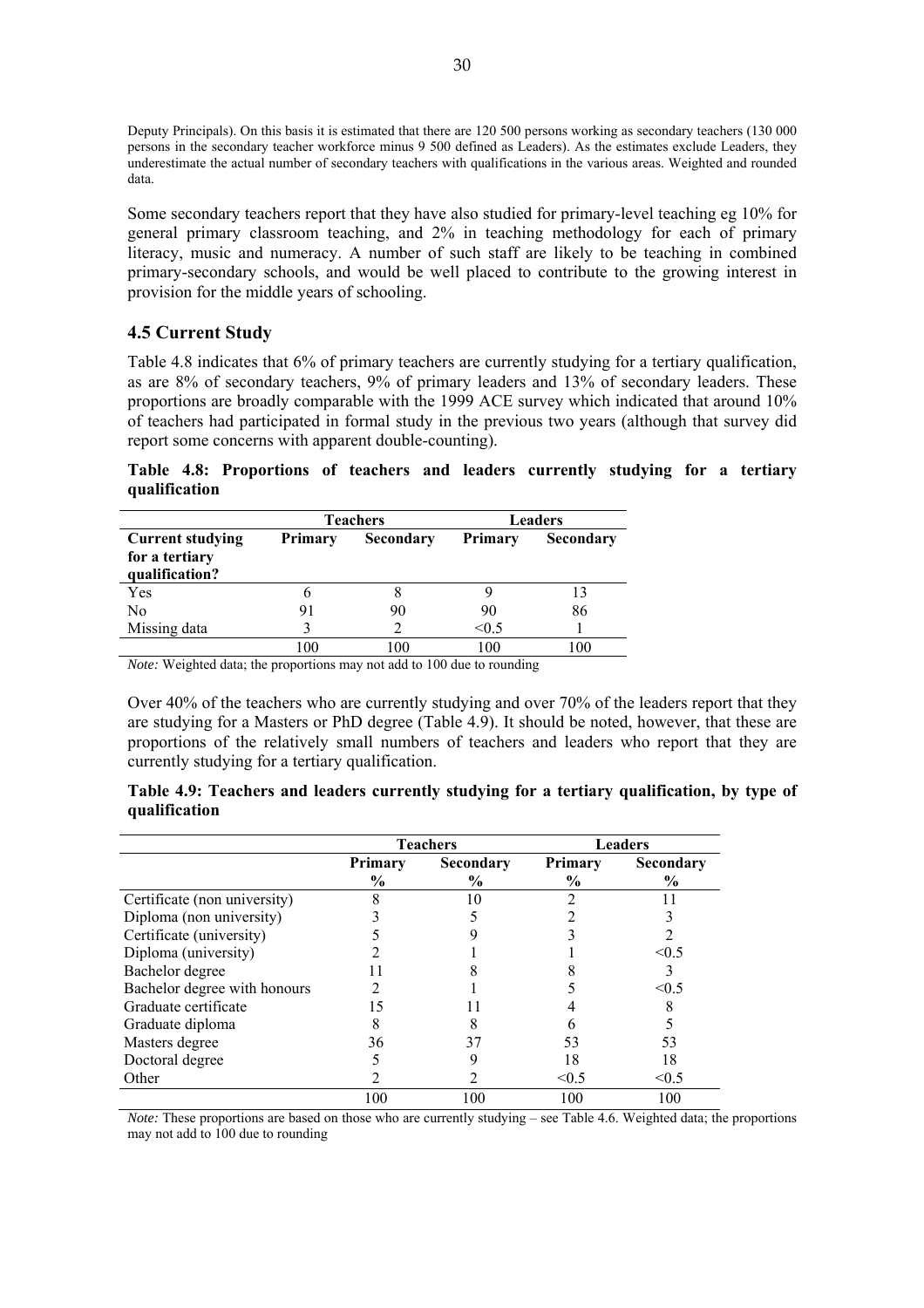As well as the type of current study, respondents were asked to indicate the main focus in terms of level of schooling and curriculum area. The results are reported in Table 4.10. It is noteworthy that quite high proportions (34% of primary teachers and 22% of secondary teachers) indicate that their study is focusing on the Middle Years.

In terms of areas, the most commonly reported fields were Special Needs (14% of primary teachers and 7% of secondary teachers who are currently studying), English (6% of primary and secondary teachers who are studying), along with 8% of secondary teachers involved in each of Computing and Technology.

The largest group of those studying are focusing on Educational Management and Leadership: around 13% of teachers and over 50% of leaders.

|                                              |               | <b>Teachers</b> | <b>Leaders</b> |                             |  |
|----------------------------------------------|---------------|-----------------|----------------|-----------------------------|--|
| Main focus of study                          | Primary       | Secondary       | <b>Primary</b> | Secondary                   |  |
|                                              | $\frac{6}{9}$ | $\frac{6}{9}$   | $\frac{6}{9}$  | $\%$                        |  |
| Level of schooling                           |               |                 |                |                             |  |
| Pre-Primary                                  | 5             |                 | 6              |                             |  |
| Early Primary Years (Years 0-3)              | 25            |                 | 11             |                             |  |
| Middle Years (Years 4-10)                    | 34            | 22              | 25             | 20                          |  |
| Senior Secondary Years (Years 11-12)         | 43            | 31              |                | 19                          |  |
| Curriculum area                              |               |                 |                |                             |  |
| English                                      | 6             | h               | 6              | $\mathcal{D}_{\mathcal{L}}$ |  |
| Languages other than English                 | 3             |                 | < 0.5          | < 0.5                       |  |
| Mathematics                                  |               |                 | 5              | < 0.5                       |  |
| Science                                      |               |                 | 6              |                             |  |
| Society and Environment Studies              | < 0.5         |                 | < 0.5          |                             |  |
| The Creative and Performing Arts             | 4             |                 | 5              |                             |  |
| Computing                                    | 4             |                 | < 0.5          | 2                           |  |
| Technology                                   | 2             |                 |                | 4                           |  |
| Health and Physical Education                | < 0.5         |                 | 5              | < 0.5                       |  |
| Special Needs                                | 14            |                 |                | < 0.5                       |  |
| Vocational Education and Training            |               |                 | < 0.5          | 2                           |  |
| <b>Educational Management and Leadership</b> | 14            |                 | 53             | 53                          |  |
| Other <sup>1</sup>                           | 37            | 39              | 30             | 39                          |  |

| Table 4.10: Teachers and leaders currently studying for a tertiary qualification, by main |  |  |  |  |
|-------------------------------------------------------------------------------------------|--|--|--|--|
| focus of study                                                                            |  |  |  |  |

*Note:* Respondents could indicate more than one focus of their current study. The percentage figure in each cell relates just to that cell e.g. 5% of primary teachers who were currently studying indicated that Pre-Primary Education is a major focus of their study -- and therefore 95% did not. Weighted data.

1. A large number of different areas were listed under 'Other'; the most frequent for teachers were religious education/theology (5%) and psychology (3%), and for leaders religious education/theology (8%), counselling (6%) and psychology (6%).

The reasons that teachers give for undertaking their study are examined in Table 4.11 for primary teachers and Table 4.12 for secondary teachers. The pattern is quite similar for both groups of teachers. The most important reason that the teachers give is 'to do my current job better' (77% of primary teachers and 76% of secondary teachers rate this as either very important or important), followed by 'general interest' (64% of primary teachers and 73% of secondary rating this highly).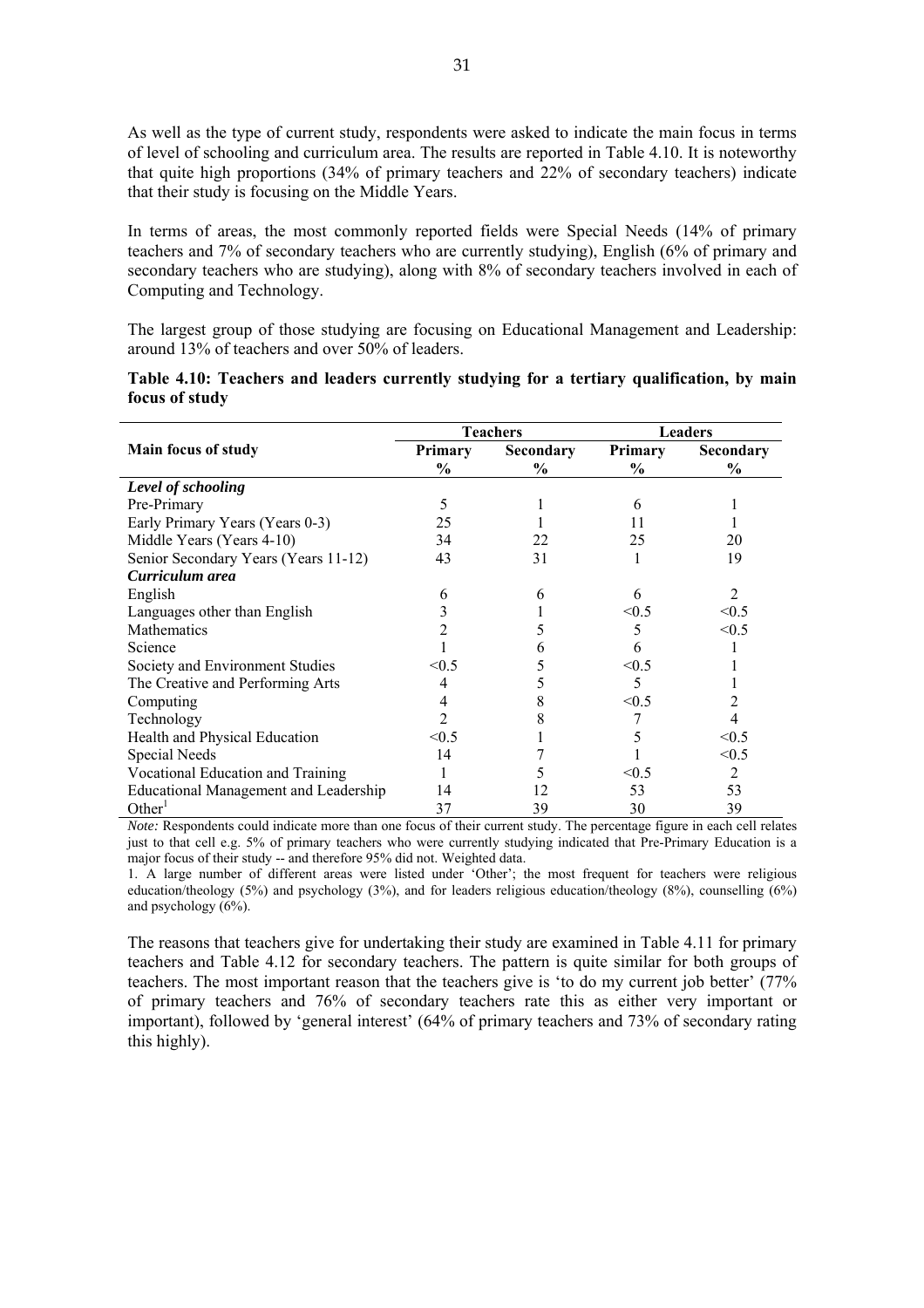| important<br>Not at all<br>importano<br>Of some<br>Missing<br>Import<br>impor<br>Very<br><b>Reason for current study</b>                                                                                                                                                                                                                                                  |  |
|---------------------------------------------------------------------------------------------------------------------------------------------------------------------------------------------------------------------------------------------------------------------------------------------------------------------------------------------------------------------------|--|
| To do my current job better<br>26<br>100<br>8<br>51<br>11                                                                                                                                                                                                                                                                                                                 |  |
| To teach in another subject area or stage of schooling<br>25<br>19<br>100<br>19<br>27<br>11                                                                                                                                                                                                                                                                               |  |
| To prepare for promotion<br>18<br>24<br>30<br>100<br>16<br>11                                                                                                                                                                                                                                                                                                             |  |
| To prepare for Education employment outside of schools<br>12<br>44<br>13<br>100<br>17<br>14                                                                                                                                                                                                                                                                               |  |
| To prepare for employment outside of Education<br>89<br>50<br>12<br>100<br>13<br>16                                                                                                                                                                                                                                                                                       |  |
| General interest<br>37<br>27<br>16<br>10<br>100<br>9                                                                                                                                                                                                                                                                                                                      |  |
| 85<br>Other<br>100<br>$\mathfrak b$<br>$\mathbf{M}$ $\mathbf{M}$ $\mathbf{M}$ $\mathbf{M}$ $\mathbf{M}$ $\mathbf{M}$ $\mathbf{M}$ $\mathbf{M}$ $\mathbf{M}$ $\mathbf{M}$ $\mathbf{M}$ $\mathbf{M}$ $\mathbf{M}$ $\mathbf{M}$ $\mathbf{M}$ $\mathbf{M}$ $\mathbf{M}$ $\mathbf{M}$ $\mathbf{M}$ $\mathbf{M}$ $\mathbf{M}$ $\mathbf{M}$ $\mathbf{M}$ $\mathbf{M}$ $\mathbf{$ |  |

## **Table 4.11: Primary teachers currently studying for a tertiary qualification: reasons for study (% importance)**

*Note:* Weighted data; the proportions may not add to 100 due to rounding

### **Table 4.12: Secondary teachers currently studying for a tertiary qualification: reasons for study (% importance)**

| <b>Reason for current study</b>                        | important<br>Very | Important | 8<br>Of some<br>importano | important<br>ಸ<br>Not at | Missing |     |
|--------------------------------------------------------|-------------------|-----------|---------------------------|--------------------------|---------|-----|
| To do my current job better                            | 52                | 24        | 14                        |                          | 4       | 100 |
| To teach in another subject area or stage of schooling | 24                | 15        | 17                        | 34                       | 11      | 100 |
| To prepare for promotion                               | 18                | 15        | 27                        | 28                       | 12      | 100 |
| To prepare for Education employment outside of schools | 17                | 16        | 18                        | 37                       | 11      | 100 |
| To prepare for employment outside of Education         |                   | 10        | 17                        | 46                       | 10      | 100 |
| General interest                                       | 38                | 35        | 9                         | 9                        | 9       | 100 |
| Other                                                  | 9                 |           |                           |                          | 86      | 100 |

*Note:* Weighted data; the proportions may not add to 100 due to rounding

The reasons that leaders give for undertaking their study are examined in Table 4.13 for primary leaders and Table 4.14 for secondary leaders. The pattern of their responses is similar to that of teachers, with 'to do my current job better' and 'general interest' being rated most highly. Compared to teachers, however, much smaller proportions of leaders report that they are studying to prepare for employment in Education outside of schools, or outside of Education.

## **Table 4.13: Primary leaders currently studying for a tertiary qualification: reasons for study (% importance)**

| <b>Reason for current study</b>                        | Very<br>important | Important | importance<br>Of some | Not at all<br>important | Missing |     |
|--------------------------------------------------------|-------------------|-----------|-----------------------|-------------------------|---------|-----|
| To do my current job better                            | 68                | 17        |                       | 6                       |         | 100 |
| To teach in another subject area or stage of schooling | 13                | 12        | 24                    | 43                      | 8       | 100 |
| To prepare for promotion                               | 24                | 23        | 15                    | 31                      |         | 100 |
| To prepare for Education employment outside of schools | 3                 | 6         | 25                    | 59                      |         | 100 |
| To prepare for employment outside of Education         | 43                | 4         | 26                    | 62                      | 6       | 100 |
| General interest                                       | 32                | 38        | 20                    |                         | 4       | 100 |
| Other                                                  |                   | < 0.5     |                       |                         | 79      | 100 |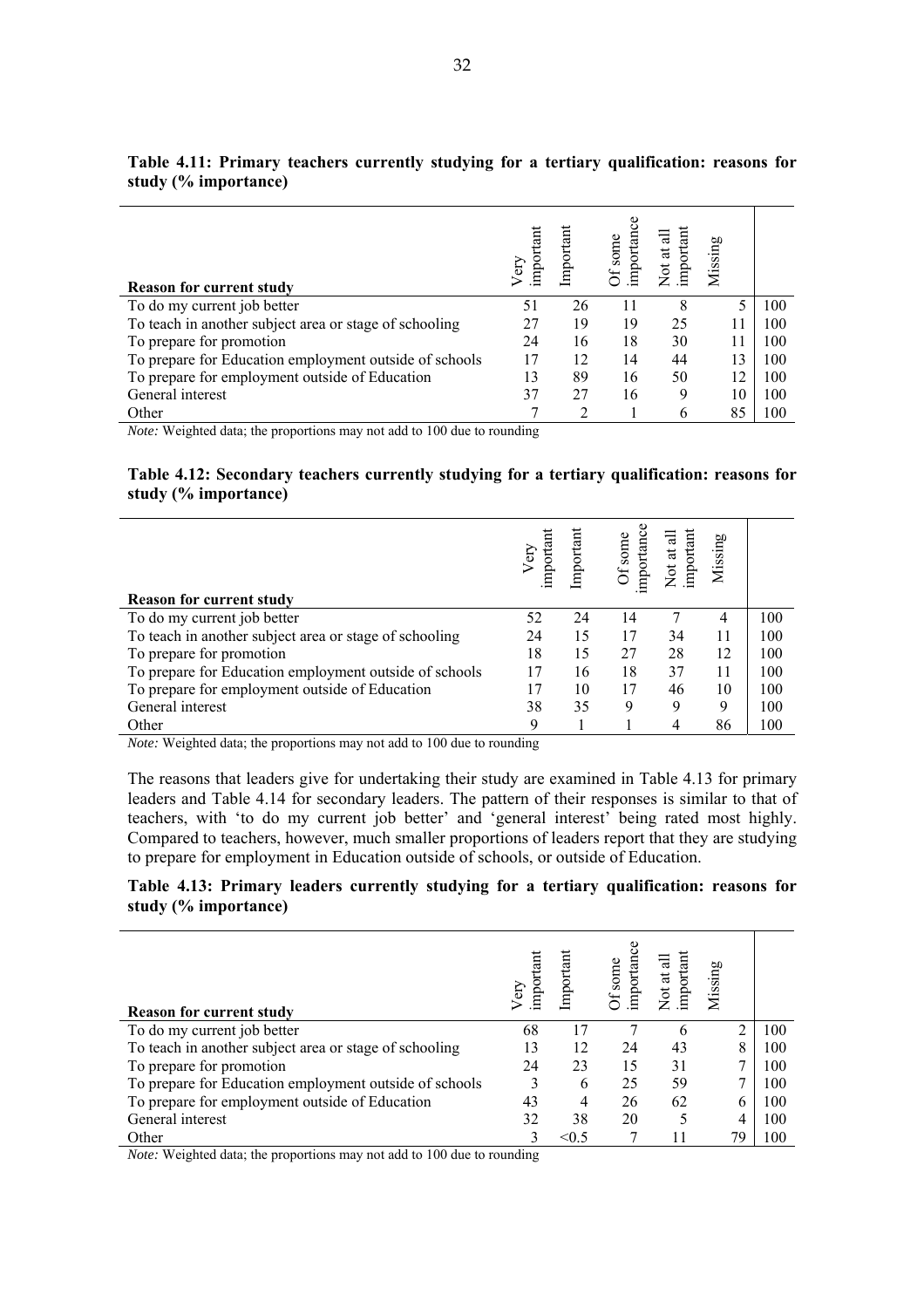| <b>Reason for current study</b>                        | importan<br>G<br>C | mportan | importanc<br>Of some | important<br>Not at al | Missing |     |
|--------------------------------------------------------|--------------------|---------|----------------------|------------------------|---------|-----|
| To do my current job better                            | 67                 | 19      | Q                    | 43                     |         | 100 |
| To teach in another subject area or stage of schooling |                    | 15      | 14                   | 56                     | 8       | 100 |
| To prepare for promotion                               | 24                 | 21      | 13                   | 38                     |         | 100 |
| To prepare for Education employment outside of schools |                    | 10      | 18                   | 59                     | 8       | 100 |
| To prepare for employment outside of Education         |                    | 8       | 13                   | 68                     | 8       | 100 |
| General interest                                       | 28                 | 48      | 15                   | 6                      |         | 100 |
| Other                                                  |                    |         | 16                   | 19                     | 61      | 100 |

**Table 4.14: Secondary leaders currently studying for a tertiary qualification: reasons for study (% importance)**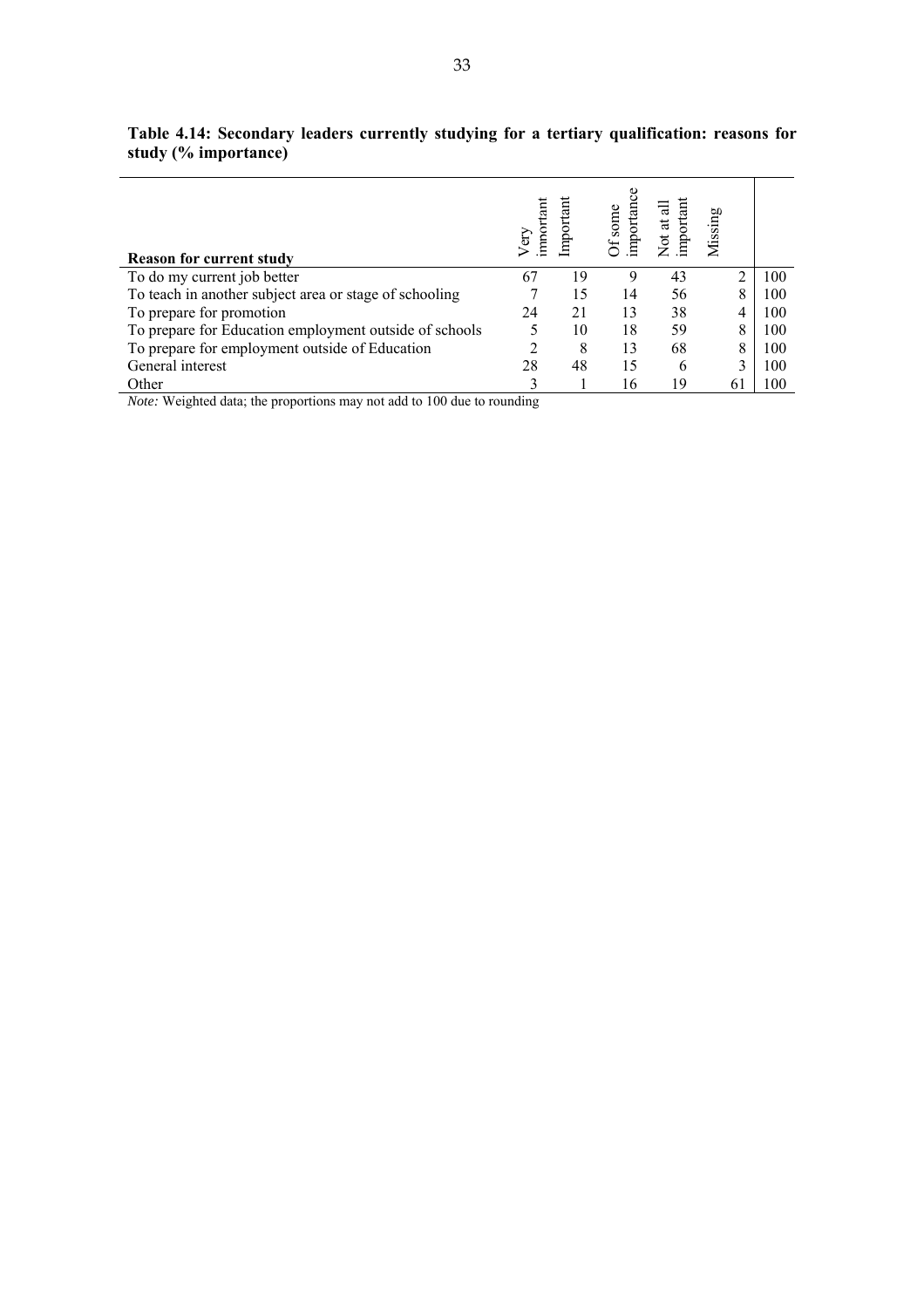# **5. REASONS FOR JOINING THE PROFESSION**

# **5.1 Introduction**

This chapter reports the results from Section C of the Teacher questionnaire, *Reasons Why You Became a Teacher*, and Section C of the Leader questionnaire, *Reasons Why You Became a Teacher and* Leader. Teachers and leaders were asked the same question to ascertain the factors important in their decision to become a teacher. Leaders were also asked a question to determine the factors important in their decision to take up a school leadership role.

# **5.2 Reasons for Becoming a Teacher**

Tables 5.1 to 5.4 present information on the importance of various factors in the respondent's decision to become a teacher. The tables present the information separately for primary and secondary teachers and primary and secondary school leaders, respectively.

Table 5.1 shows that for primary school teachers, the most important factors in the decision to become a teacher were 'personal fulfilment' and 'desire to work with young people' – with 87% and 85% of primary teachers, respectively, rating these factors as very important or important. For secondary school teachers, the most important factors in the decision to become a teacher were 'I enjoy my subject area/s' and 'personal fulfilment' – with 92% and 82% of secondary teachers, respectively, rating these factors as very important or important (see Table 5.2). There were also a number of other factors that over 70% of teachers regarded as very important or important in their decision to become a teacher (see Tables 5.1 and 5.2 for further detail).

| Factor                                          | important<br>Very | Important | importance<br>Of some | Not at all<br>important | Missing |     |
|-------------------------------------------------|-------------------|-----------|-----------------------|-------------------------|---------|-----|
| Personal fulfilment                             | 56                | 31        | $\overline{7}$        | 1                       | 4       | 100 |
| Desire to work with young people                | 52                | 33        | 9                     | $\overline{2}$          | 4       | 100 |
| Teaching makes a worthwhile social contribution | 45                | 36        | 12                    | 3                       | 4       | 100 |
| I enjoy my subject area/s                       | 43                | 38        | 12                    | 3                       | 5       | 100 |
| I am passionate about education                 | 42                | 36        | 14                    | 3                       | 5       | 100 |
| Teaching is suited to my abilities              | 38                | 41        | 11                    | 5                       | 5       | 100 |
| Desire to pass on knowledge                     | 32                | 40        | 19                    | 45                      | 5       | 100 |
| Security of employment                          | 30                | 34        | 19                    | 12                      | 4       | 100 |
| I enjoyed school                                | 24                | 32        | 25                    | 15                      | 4       | 100 |
| High likelihood of gaining employment           | 23                | 29        | 22                    | 20                      | 5       | 100 |
| Influence of past teacher/s                     | 22                | 30        | 29                    | 14                      | 5       | 100 |
| Working conditions (e.g., flexibility, leave)   | 17                | 36        | 29                    | 13                      | 5       | 100 |
| Family role model/s                             | 15                | 26        | 20                    | 34                      | 5       | 100 |
| I was awarded a bursary or scholarship          | 12                | 8         | 8                     | 66                      | 6       | 100 |
| Future opportunities for career advancement     | 7                 | 22        | 35                    | 31                      | 5       | 100 |
| Status of teaching profession in the community  | $\boldsymbol{7}$  | 22        | 34                    | 31                      | 5       | 100 |
| Salary for experienced teachers                 | 6                 | 20        | 33                    | 35                      | 6       | 100 |
| Opportunity to work overseas                    | 5                 | 10        | 25                    | 54                      | 6       | 100 |
| Starting salary                                 | $\overline{4}$    | 17        | 38                    | 36                      | 5       | 100 |
| Other                                           | 3                 | 1         | 1                     | 5                       | 91      | 100 |

#### **Table 5.1: Primary teachers: factors in the decision to become a teacher (% importance)**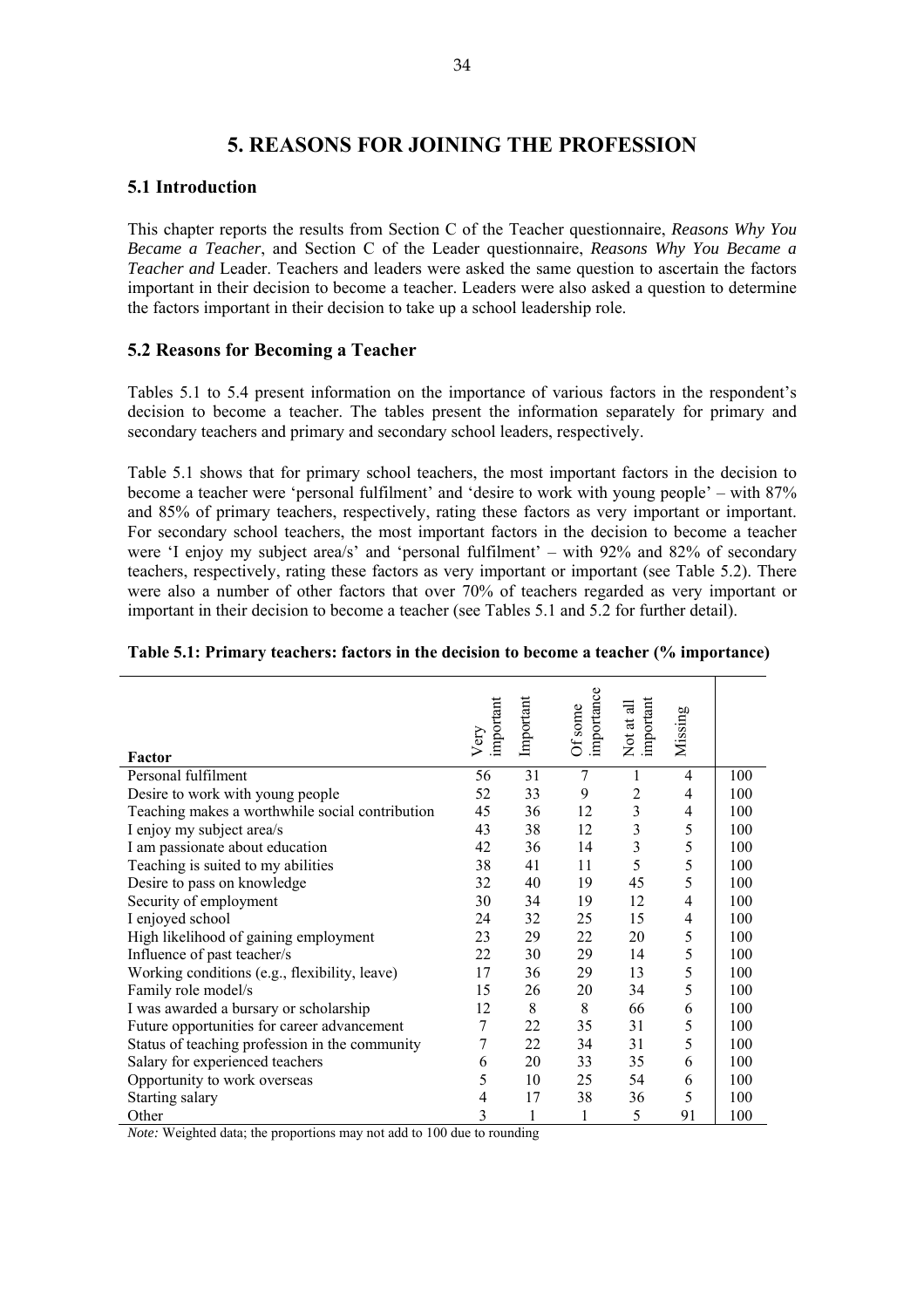| Factor                                          | important<br>Very | Important | importance<br>Of some | Not at all<br>important | Missing        |     |
|-------------------------------------------------|-------------------|-----------|-----------------------|-------------------------|----------------|-----|
| I enjoy my subject area/s                       | 69                | 23        | $\overline{4}$        | 1                       | 3              | 100 |
| Personal fulfilment                             | 47                | 35        | 12                    | $\overline{2}$          | 4              | 100 |
| Teaching makes a worthwhile social contribution | 42                | 37        | 14                    | $\overline{4}$          | 4              | 100 |
| Desire to work with young people                | 36                | 40        | 16                    | 45                      | 4              | 100 |
| Desire to pass on knowledge                     | 37                | 40        | 15                    | $\overline{4}$          | 4              | 100 |
| Teaching is suited to my abilities              | 34                | 43        | 15                    | 5                       | 4              | 100 |
| I am passionate about education                 | 33                | 39        | 19                    | 5                       | 4              | 100 |
| Security of employment                          | 30                | 35        | 20                    | 12                      | 3              | 100 |
| Influence of past teacher/s                     | 26                | 33        | 25                    | 12                      | $\overline{4}$ | 100 |
| High likelihood of gaining employment           | 24                | 33        | 20                    | 19                      | $\overline{4}$ | 100 |
| I enjoyed school                                | 22                | 34        | 24                    | 16                      | 4              | 100 |
| Working conditions (e.g., flexibility, leave)   | 21                | 37        | 24                    | 14                      | 4              | 100 |
| Family role model/s                             | 14                | 22        | 20                    | 39                      | 5              | 100 |
| I was awarded a bursary or scholarship          | 13                | 9         | 8                     | 66                      | 5              | 100 |
| Future opportunities for career advancement     | 7                 | 22        | 33                    | 34                      | 4              | 100 |
| Salary for experienced teachers                 | 7                 | 20        | 33                    | 37                      | 4              | 100 |
| Status of teaching profession in the community  | 6                 | 19        | 33                    | 38                      | 4              | 100 |
| Opportunity to work overseas                    | 6                 | 13        | 23                    | 54                      | 5              | 100 |
| Starting salary                                 | 4                 | 17        | 36                    | 39                      | 4              | 100 |
| Other                                           | 4                 | 1         | 1                     | 7                       | 88             | 100 |

**Table 5.2: Secondary teachers: factors in the decision to become a teacher (% importance)** 

The finding that intrinsic factors played an important role in decisions to become a teacher is consistent with other research (OECD, 2005; MCEETYA, 2005). The finding that more secondary school teachers rated enjoyment of subject area/s as important is noteworthy, and indicates that somewhat different factors are likely to come into play in influencing secondary teachers to be attracted to, and retained in, teaching.

However, when analysed separately by gender, a slightly different pattern emerges, particularly among secondary school teachers. For example, while the most important reasons for both male and female secondary school teachers were the same - 'I enjoy my subject area/s' (90% of males selected very important or important; as did 93% of females), and 'personal fulfilment' (80% of males and 85% of females), other important factors differed between the genders. Male secondary school teachers also reported 'desire to pass on knowledge' as particularly important in their decision, whereas female secondary school teachers noted that 'desire to work with young people' and 'teaching is suited to my abilities' as quite important.

These gender differences in motivation for becoming a teacher were also evident in the findings reported in MCEETYA (2005) and Dinham and Scott (1996). The latter found that teachers' reasons for entering teaching centred on altruism, although women were higher on these reasons than men, whose reasons for entering teaching were more 'calculative'. Men were also more likely to say that teaching was not their first choice of career.

'Starting salary', 'salary for experienced teachers', 'opportunity to work overseas' and 'status of teaching profession in the community' were four factors that both primary and secondary teachers reported as not being highly important in their decision to become a teacher (see Tables 5.1 and 5.2 for further information). This is in line with MCEETYA (2005), which reported that remuneration was ranked as the least important motivation for becoming a teacher. However, this does not necessarily mean that remuneration is not significant in teacher recruitment -- it may be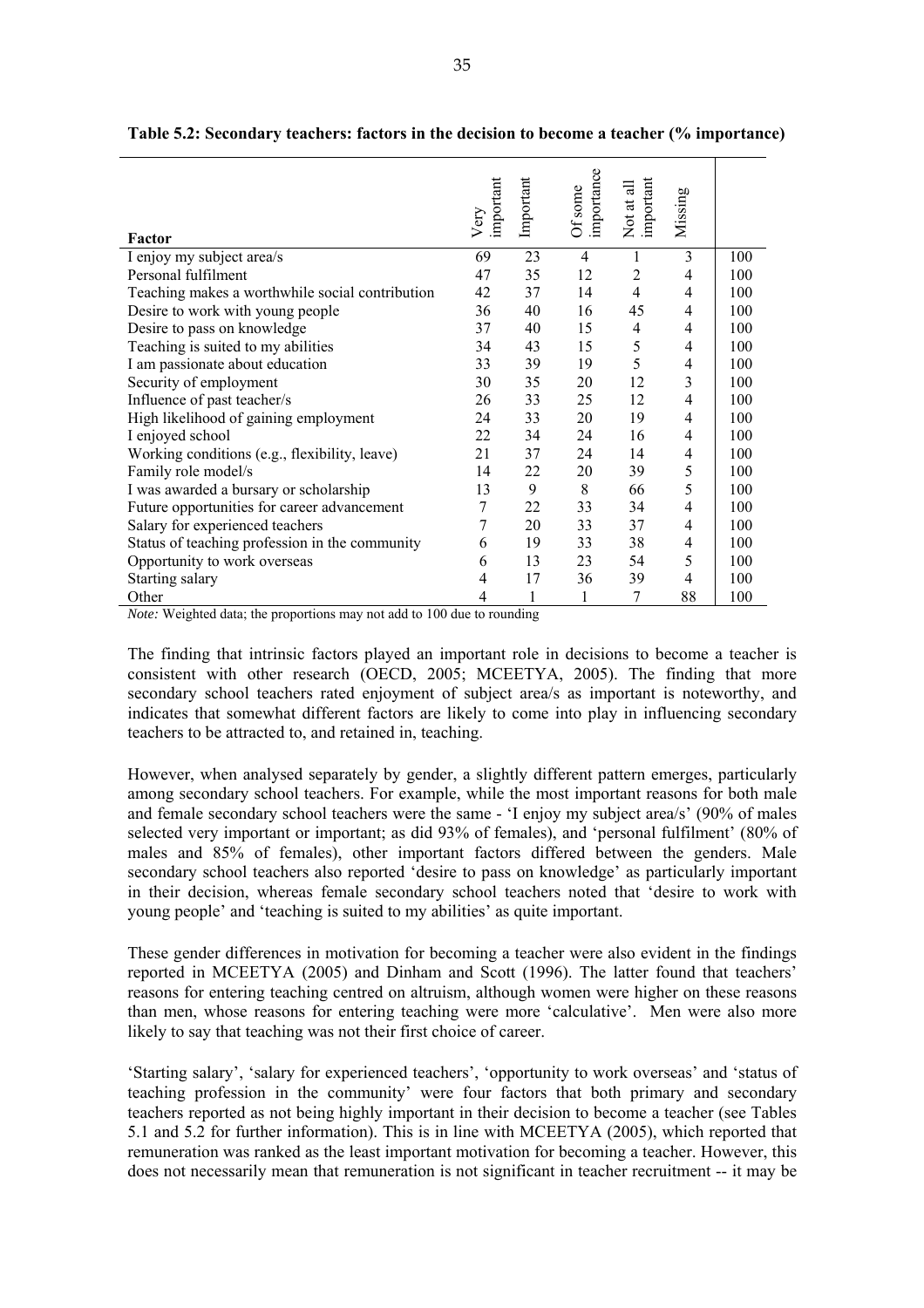an important factor for those who choose not to teach. Dinham and Scott (2002) found that, while salary was not a major factor in attracting teachers to teaching, the status of teachers (which is partly reflected in salary) was a major source of dissatisfaction. A review of research (DEST, 2006) showed that extrinsic factors such as remuneration, workload, employment conditions and status are the most significant factors influencing people not to choose teaching, and to leave the profession.

Table 5.3 shows that for primary school leaders, the four most important (very important or important) factors in the decision to become a teacher were 'personal fulfilment' (90%), 'Desire to work with young people' (86%), 'I am passionate about education' (86%) and 'teaching makes a worthwhile social contribution' (85%). For secondary school leaders, the most important factors were 'I enjoy my subject area/s (89%), 'personal fulfilment' (88%) and 'desire to work with young people' (83%; see Table 5.4).

| Factor                                          | important<br>Very | Important | importance<br>Of some | important<br>Not at all | Missing        |     |
|-------------------------------------------------|-------------------|-----------|-----------------------|-------------------------|----------------|-----|
| Personal fulfilment                             | 58                | 32        | 7                     | $\overline{2}$          | 1              | 100 |
| Desire to work with young people                | 53                | 33        | 11                    | 2                       | 1              | 100 |
| I am passionate about education                 | 52                | 34        | 10                    | 3                       | 1              | 100 |
| Teaching makes a worthwhile social contribution | 51                | 34        | 9                     | 5                       | 1              | 100 |
| Teaching is suited to my abilities              | 41                | 40        | 12                    | 6                       | 2              | 100 |
| I enjoy my subject area/s                       | 39                | 39        | 15                    | 6                       | $\overline{2}$ | 100 |
| Security of employment                          | 28                | 37        | 21                    | 13                      | $\overline{2}$ | 100 |
| I enjoyed school                                | 28                | 33        | 24                    | 14                      | 1              | 100 |
| Influence of past teacher/s                     | 26                | 31        | 27                    | 15                      | $\overline{2}$ | 100 |
| Desire to pass on knowledge                     | 26                | 43        | 22                    | 7                       | $\overline{2}$ | 100 |
| High likelihood of gaining employment           | 22                | 32        | 23                    | 21                      | $\overline{2}$ | 100 |
| I was awarded a bursary or scholarship          | 19                | 16        | 11                    | 52                      | $\overline{2}$ | 100 |
| Working conditions (e.g., flexibility, leave)   | 17                | 37        | 29                    | 16                      | 1              | 100 |
| Family role model/s                             | 13                | 20        | 23                    | 42                      | 2              | 100 |
| Future opportunities for career advancement     | 12                | 27        | 34                    | 26                      | $\overline{2}$ | 100 |
| Status of teaching profession in the community  | 9                 | 24        | 32                    | 34                      | $\overline{2}$ | 100 |
| Opportunity to work overseas                    | 2                 | 9         | 18                    | 68                      | 3              | 100 |
| Salary for experienced teachers                 | $\overline{c}$    | 20        | 35                    | 40                      | 3              | 100 |
| Starting salary                                 | 1                 | 15        | 42                    | 40                      | $\overline{2}$ | 100 |
| Other                                           | 6                 | 1         | < 0.5                 | 8                       | 85             | 100 |

| Table 5.3: Primary leaders: factors in the decision to become a teacher (% importance) |
|----------------------------------------------------------------------------------------|
|----------------------------------------------------------------------------------------|

*Note:* Weighted data; the proportions may not add to 100 due to rounding

As with teachers, primary and secondary leaders reported that 'starting salary', 'salary for experienced teachers', 'opportunity to work overseas' and 'status of teaching profession in the community' were the least likely to be a motivating factor in their decision to become a teacher (see Tables 5.3 and 5.4 for further information).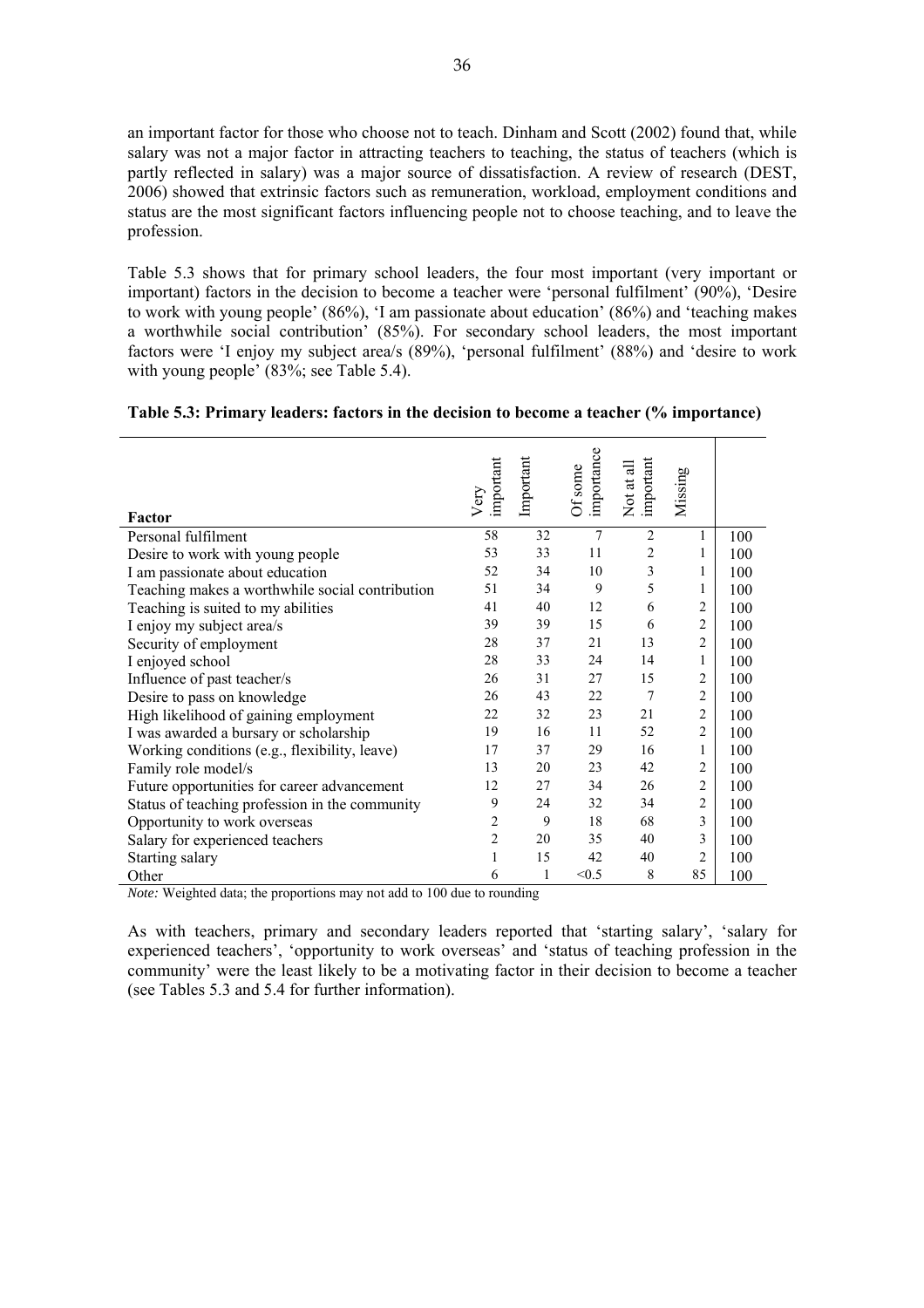| Factor                                          | important<br>Very | Important | importance<br>Of some | important<br>Not at all | Missing        |     |
|-------------------------------------------------|-------------------|-----------|-----------------------|-------------------------|----------------|-----|
| I enjoy my subject area/s                       | 59                | 30        | 7                     | $\overline{c}$          | $\overline{2}$ | 100 |
| Personal fulfilment                             | 52                | 36        | 9                     | $\overline{2}$          | $\overline{c}$ | 100 |
| Desire to work with young people                | 50                | 33        | 13                    | $\overline{c}$          | $\overline{c}$ | 100 |
| I am passionate about education                 | 47                | 34        | 13                    | $\overline{4}$          | 2              | 100 |
| Teaching makes a worthwhile social contribution | 45                | 40        | 11                    | 3                       | $\overline{c}$ | 100 |
| Teaching is suited to my abilities              | 33                | 43        | 15                    | 6                       | 3              | 100 |
| Influence of past teacher/s                     | 31                | 33        | 24                    | 11                      | $\overline{c}$ | 100 |
| I enjoyed school                                | 30                | 32        | 25                    | 12                      | $\overline{2}$ | 100 |
| Desire to pass on knowledge                     | 28                | 44        | 21                    | 5                       | $\overline{2}$ | 100 |
| Security of employment                          | 24                | 34        | 23                    | 17                      | $\overline{2}$ | 100 |
| High likelihood of gaining employment           | 22                | 29        | 22                    | 25                      | $\overline{2}$ | 100 |
| I was awarded a bursary or scholarship          | 21                | 13        | 11                    | 53                      | $\overline{2}$ | 100 |
| Working conditions (e.g., flexibility, leave)   | 13                | 30        | 31                    | 25                      | $\overline{c}$ | 100 |
| Family role model/s                             | 9                 | 16        | 19                    | 53                      | $\overline{2}$ | 100 |
| Future opportunities for career advancement     | 6                 | 25        | 33                    | 34                      | $\overline{c}$ | 100 |
| Status of teaching profession in the community  | 4                 | 21        | 35                    | 38                      | $\overline{c}$ | 100 |
| Salary for experienced teachers                 | 3                 | 12        | 35                    | 48                      | 3              | 100 |
| Opportunity to work overseas                    | 3                 | 6         | 17                    | 72                      | $\overline{c}$ | 100 |
| Starting salary                                 | 1                 | 10        | 37                    | 49                      | $\overline{2}$ | 100 |
| Other                                           | 3                 |           | 1                     | 9                       | 86             | 100 |

| Table 5.4: Secondary leaders: factors in the decision to become a teacher (% importance) |  |  |
|------------------------------------------------------------------------------------------|--|--|
|                                                                                          |  |  |

### **5.3 Reasons for Taking up a School Leadership Role**

Both primary and secondary school leaders indicated that the most important factors in the decision to take up a school leadership role were 'I wanted challenges other than classroom teaching' (87% for primary leaders and 84% for secondary), 'I was encouraged and supported by my school leaders' (83% for both primary and secondary) and 'I was confident in my ability to do the job' 90% and 88%, respectively). Tables 5.5 and 5.6 provide details for primary and secondary school leaders. There were also a number of other factors that were very important or important for over 70% of leaders in their decision to take up a leadership role.

For both primary and secondary school leaders, the factors least likely to be a very important motivating force behind the decision to take on the leadership role were 'salary and other financial benefits' (40% of primary leaders and 35% of secondary leaders) and 'the high standing of school leaders in the community' (33% and 27%, respectively) – see Tables 5.5 and 5.6.

There were no marked differences by school sector in the relative importance of the reasons for taking up a school leadership role.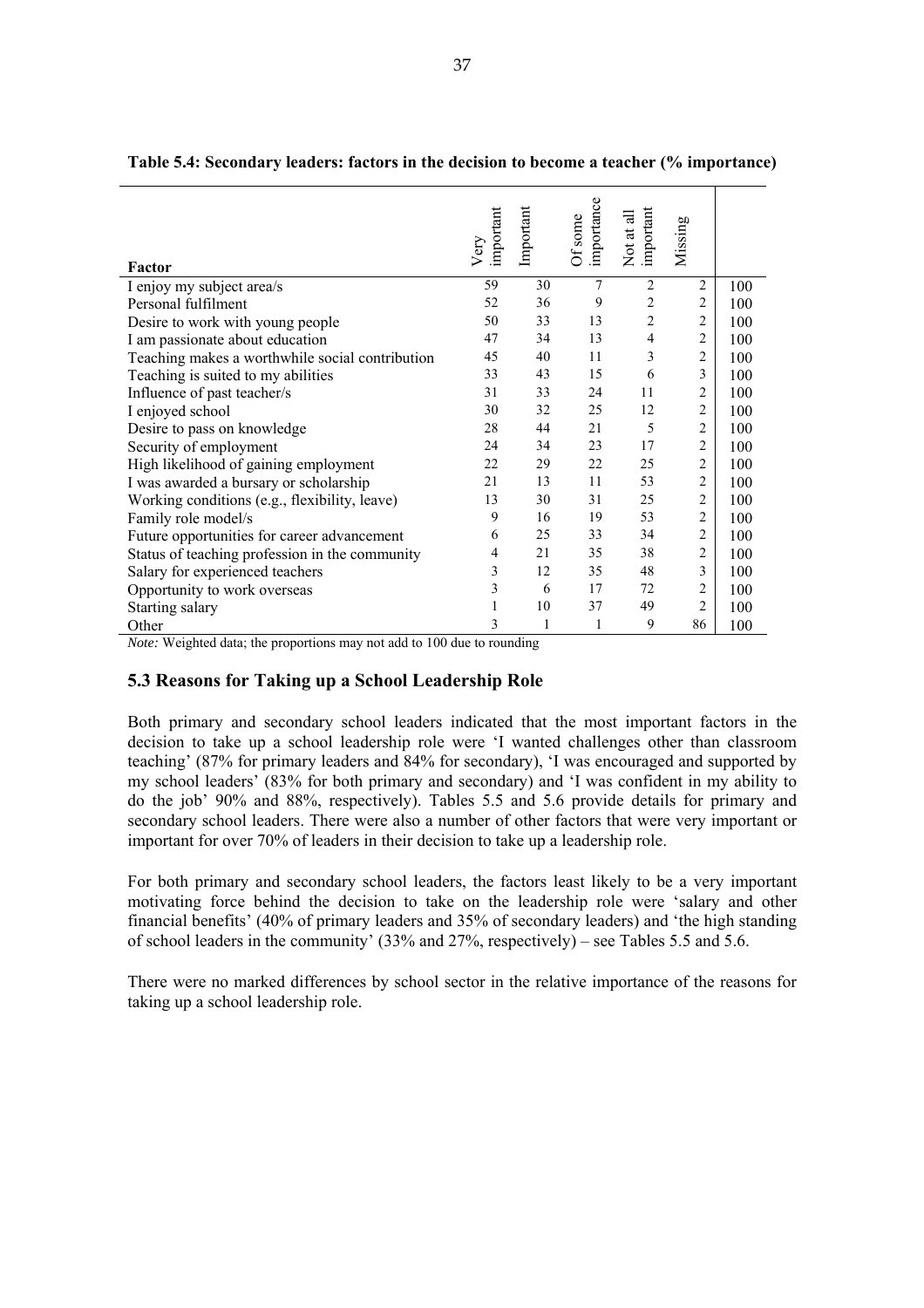| Factor                                               | important<br>Very | Important | importance<br>Of some | Not at all<br>important | Missing        |     |
|------------------------------------------------------|-------------------|-----------|-----------------------|-------------------------|----------------|-----|
| I wanted challenges other than classroom teaching    | 54                | 33        | 9                     | 4                       |                | 100 |
| I was encouraged and supported by my school leaders  | 50                | 33        | 11                    | 5                       | 1              | 100 |
| I was confident in my ability to do the job          | 48                | 42        | 8                     |                         |                | 100 |
| I wanted to lead school development                  | 46                | 34        | 16                    | 2                       | $\overline{c}$ | 100 |
| I was encouraged and supported by colleagues         | 45                | 39        | 11                    | 4                       |                | 100 |
| I was at the right stage of my career to apply       | 40                | 38        | 15                    | 6                       |                | 100 |
| I had successful experience of leadership in other   | 35                | 35        | 19                    | 10                      | 1              | 100 |
| roles                                                |                   |           |                       |                         |                |     |
| I had helpful prior preparation and training         | 16                | 29        | 35                    | 19                      | 2              | 100 |
| The salary and other financial benefits              | 12                | 28        | 37                    | 22                      | $\overline{2}$ | 100 |
| The high standing of school leaders in the community | 8                 | 25        | 39                    | 27                      | $\overline{c}$ | 100 |
| Other                                                |                   |           | < 0.5                 |                         | 88             | 100 |

**Table 5.5: Primary leaders: factors in the decision to take up a school leadership role (% importance)** 

# **Table 5.6: Secondary leaders: factors in the decision to take up a school leadership role (% importance)**

| Factor                                                   | important<br>Very | Important | importance<br>Of some | Not at all<br>important | Missing        |     |
|----------------------------------------------------------|-------------------|-----------|-----------------------|-------------------------|----------------|-----|
| I wanted challenges other than classroom teaching        | 56                | 28        | 12                    | 3                       | $\overline{2}$ | 100 |
| I was encouraged and supported by my school leaders      | 52                | 31        | 11                    | 5                       | 2              | 100 |
| I was confident in my ability to do the job              | 48                | 40        | 10                    |                         | 2              | 100 |
| I wanted to lead school development                      | 45                | 36        | 15                    | 3                       | 2              | 100 |
| I was encouraged and supported by colleagues             | 45                | 36        | 14                    | 4                       | 2              | 100 |
| I was at the right stage of my career to apply           | 34                | 40        | 16                    | 9                       | 2              | 100 |
| I had successful experience of leadership in other roles | 35                | 39        | 16                    | 9                       | 2              | 100 |
| I had helpful prior preparation and training             | 13                | 29        | 34                    | 23                      | 2              | 100 |
| The salary and other financial benefits                  | 8                 | 27        | 37                    | 25                      | 2              | 100 |
| The high standing of school leaders in the community     | 6                 | 21        | 38                    | 33                      | 2              | 100 |
| Other                                                    | 3                 | < 0.5     | < 0.5                 |                         | 89             | 100 |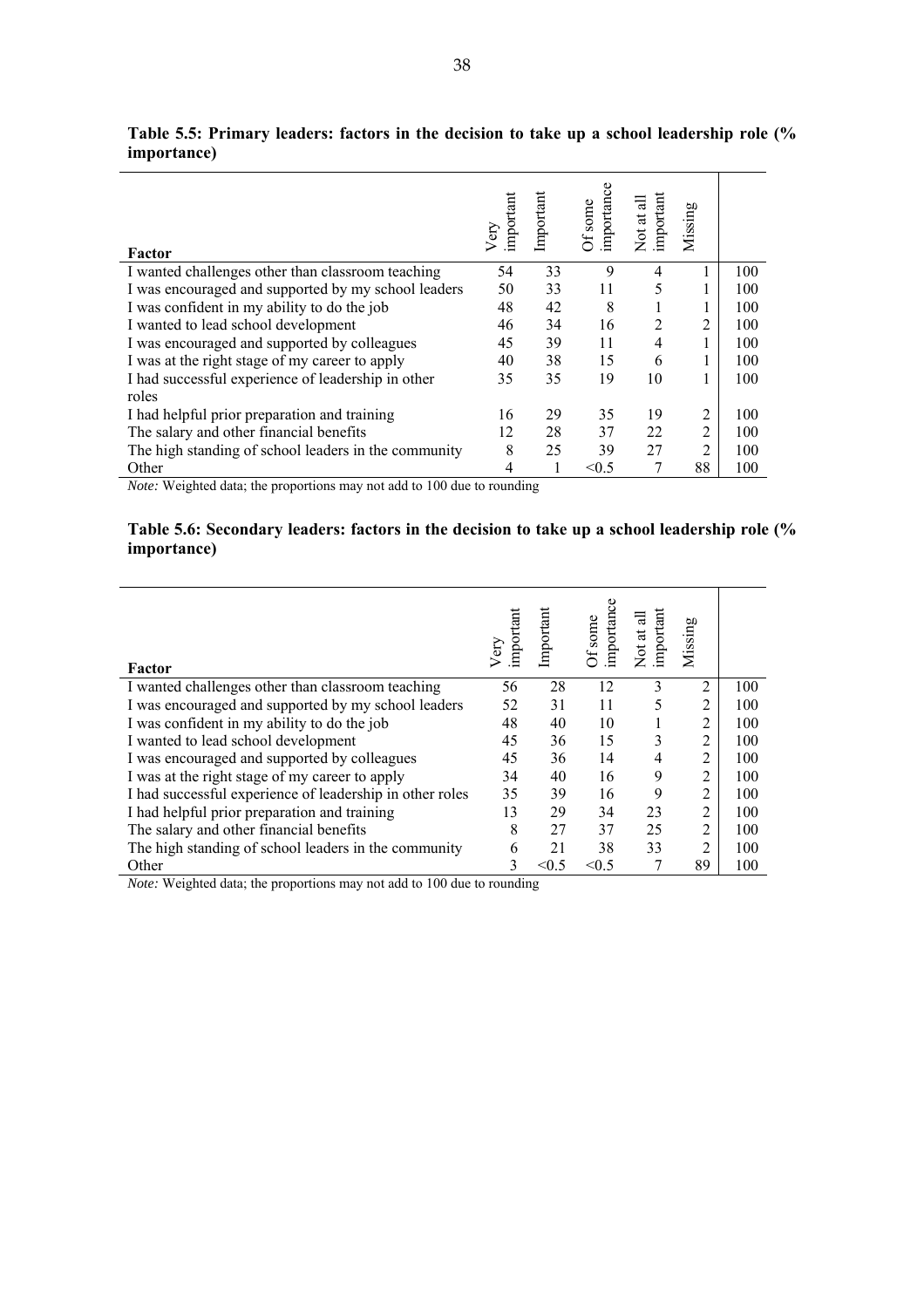# **6. CURRENT POSITION AND WORK**

# **6.1 Introduction**

This chapter reports the results from Section D of both the Teacher and Leaders questionnaires, *Your Current Position*. Teachers and leaders were asked various questions about the basis of their current employment, current salary, and workload.

# **6.2 Basis of current employment**

Table 6.1 provides details on the proportions of teachers on two measures of the basis of their employment: time fraction; and type of position held. Full-time employment is the most common time fraction for both primary teachers (73%) and secondary teachers (82%). However, there are some notable gender differences in time fractions: in both primary and secondary schools females are much more likely to be employed part-time than are male teachers.

Most teachers are employed on an on-going/permanent basis, and this is slightly more common among secondary (81%) than primary teachers (72%). There are no noticeable gender differences in regard to this aspect of teacher employment. It is noteworthy that a higher proportion of primary teachers are employed on contracts of 3 years or less (17%) than are secondary teachers (10%). The greater preponderance of part-time employment and contract work among primary teachers suggests that their career path is likely to be quite different from secondary teachers.

|                                      |                               | Primary                         |                                 |                               | <b>Secondary</b>                |                                 |
|--------------------------------------|-------------------------------|---------------------------------|---------------------------------|-------------------------------|---------------------------------|---------------------------------|
| <b>Basis of employment</b>           | <b>Males</b><br>$\frac{6}{9}$ | <b>Females</b><br>$\frac{0}{0}$ | <b>Persons</b><br>$\frac{0}{0}$ | <b>Males</b><br>$\frac{0}{0}$ | <b>Females</b><br>$\frac{0}{0}$ | <b>Persons</b><br>$\frac{0}{0}$ |
| Time fraction                        |                               |                                 |                                 |                               |                                 |                                 |
| Full-time                            | 86                            | 70                              | 73                              | 91                            | 75                              | 82                              |
| Part-time                            | 9                             | 25                              | 22                              |                               | 22                              | 15                              |
| Missing data                         | 5                             | 5                               | 5                               | 3                             | 3                               | 3                               |
|                                      | 100                           | 100                             | 100                             | 100                           | 100                             | 100                             |
| Type of position                     |                               |                                 |                                 |                               |                                 |                                 |
| On-going/Permanent                   | 73                            | 72                              | 72                              | 82                            | 80                              | 81                              |
| Fixed-term/Contract<br>$\leq$ 1 year | 10                            | 12                              | 12                              | 6                             | 9                               |                                 |
| Fixed-term/Contract $1-3$ years      | 4                             | 5                               | 5                               | 3                             | 4                               | 3                               |
| Fixed-term/Contract $>$ 3 years      | 3                             | 2                               | 2                               |                               |                                 |                                 |
| Casual/Relief                        |                               | 3                               | 2                               |                               | 2                               | $\overline{c}$                  |
| Missing data                         | 10                            | 6                               |                                 | 6                             | 5                               | 6                               |
|                                      | 100                           | 100                             | 100                             | 100                           | 100                             | 100                             |

### **Table 6.1: Teachers: basis of current employment**

*Note:* Weighted data; the proportions may not add to 100 due to rounding

Table 6.2 examines school leaders' employment position. Virtually all Principals and Deputy Principals are employed full-time, with generally only small numbers of Deputies (2-4%) reporting that they are employed part-time. Interestingly, though, lower proportions of leaders are employed on an on-going permanent basis than are teachers. Around 60% of Principals and 70% of Deputies have an on-going position. Around 30% of Principals are employed on a fixedterm contract.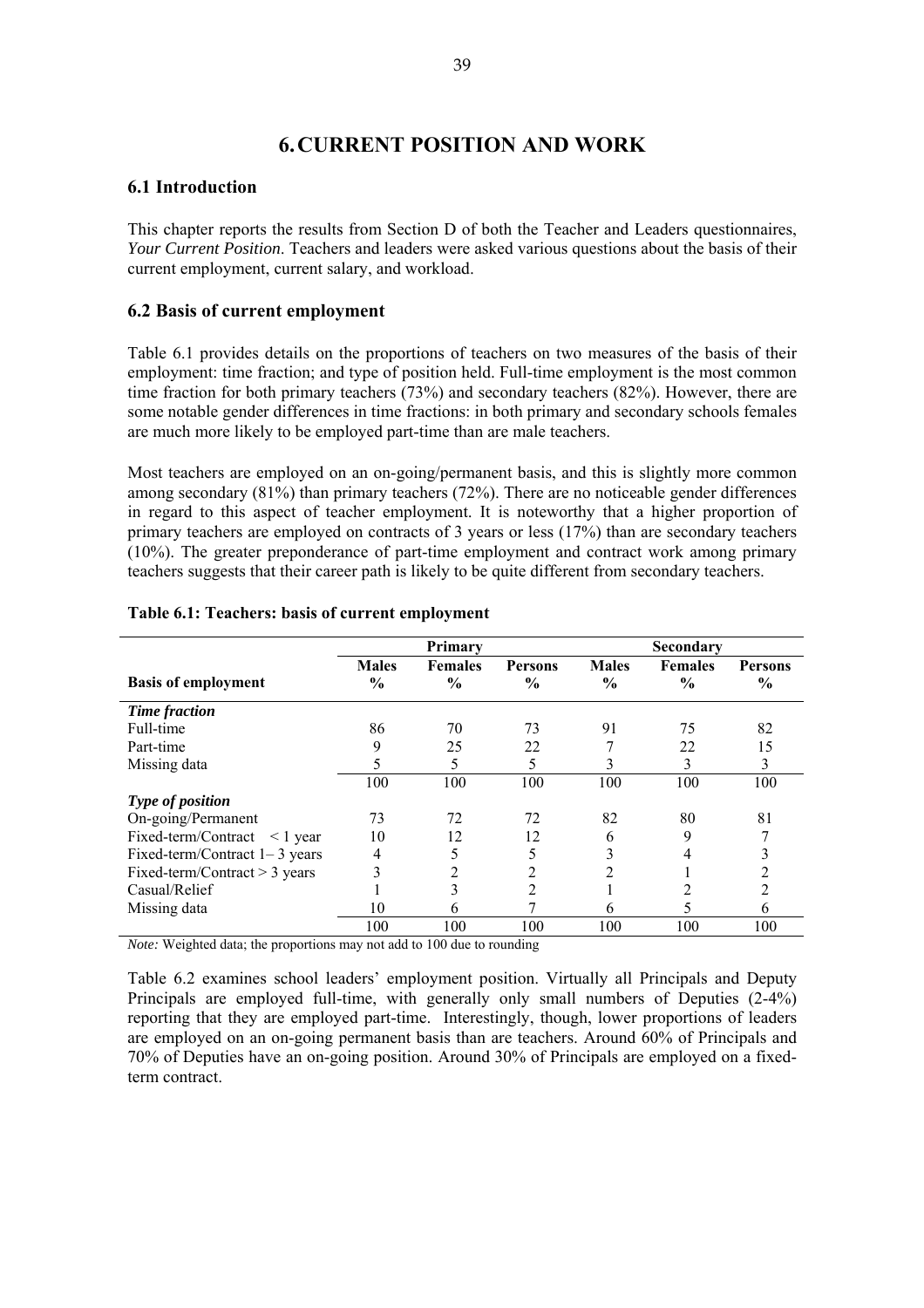|                               | Primary          |                  |                  | Secondary |
|-------------------------------|------------------|------------------|------------------|-----------|
|                               |                  | <b>Deputy</b>    |                  | Deputy    |
|                               | <b>Principal</b> | <b>Principal</b> | <b>Principal</b> | Principal |
| <b>Basis of employment</b>    | $\frac{0}{0}$    | $\frac{0}{0}$    | $\frac{6}{10}$   | $\%$      |
| <b>Time fraction</b>          |                  |                  |                  |           |
| Full-time                     | 100              | 96               | 99               | 97        |
| Part-time                     |                  | 4                |                  | 2         |
| Missing data                  | < 0.5            | < 0.5            | < 0.5            |           |
|                               | 100              | 100              | 100              | 100       |
| Type of position              |                  |                  |                  |           |
| On-going/Permanent            | 61               | 74               | 61               | 71        |
| Temporary/Acting              |                  | 6                | 4                |           |
| Fixed-term/Contract <3 years  |                  | 4                | $\overline{2}$   | 3         |
| Fixed-term/Contract 3-5 years | 13               | 8                | 21               | 11        |
| Fixed-term/Contract >5 years  |                  | 4                | 9                | 5         |
| Missing data                  | 4                | 5                | 3                | 3         |
|                               | 100              | 100              | 100              | 100       |

### **Table 6.2: Leaders: basis of current employment**

*Note:* Weighted data; the proportions may not add to 100 due to rounding

### **6.3 Role in the school**

Table 6.3 indicates that of the primary school leaders as defined by the SiAS survey, 48% are in Principals, as are 36% of the secondary school leaders. On average, the primary schools sampled in the survey had 2.4 leaders per school (i.e. 1 Principal and 1.4 Deputies), whereas the secondary schools were generally larger and had a bigger leadership team – an average of 3.6 leaders per secondary school (1 Principal and 2.6 Deputies).

|                  |                               | Primary                         |                                 |                               | <b>Secondary</b>                |                                 |
|------------------|-------------------------------|---------------------------------|---------------------------------|-------------------------------|---------------------------------|---------------------------------|
|                  | <b>Males</b><br>$\frac{0}{0}$ | <b>Females</b><br>$\frac{0}{0}$ | <b>Persons</b><br>$\frac{6}{9}$ | <b>Males</b><br>$\frac{6}{9}$ | <b>Females</b><br>$\frac{6}{9}$ | <b>Persons</b><br>$\frac{6}{9}$ |
| Deputy Principal | 42                            | 59                              |                                 | 58                            | 70                              | 63                              |
| Principal        |                               | 40                              | 48                              | 41                            | 28                              | 36                              |
| Missing data     |                               |                                 |                                 |                               |                                 |                                 |

100 100 100 100 100 100

#### **Table 6.3: School leaders: proportions holding a Deputy Principal or Principal position**

*Note:* Weighted data.

Table 6.3 indicates that there are some marked gender differences in the extent to which males and females hold Principal and Deputy Principal positions. In both primary and secondary schools male leaders are much more likely to be Principals than are female leaders, whereas females are much more likely to be Deputies. This finding is a further illustration of the gender differences within teaching.

Teachers were asked to indicate the role that best characterises their current position in the school. The findings are provided in Table 6.4, and show that the most common role for both primary and secondary teachers was 'mainly classroom teaching' (66% primary; 57% secondary). Around 14% of primary teachers classify their role as 'mainly providing specialist support to students', and 12% combine classroom teaching and management. The former proportion is lower in secondary schools  $(6\%)$ , but the latter is higher, with 28% of secondary teachers indicating that their position is 'a combination of classroom teaching and management'.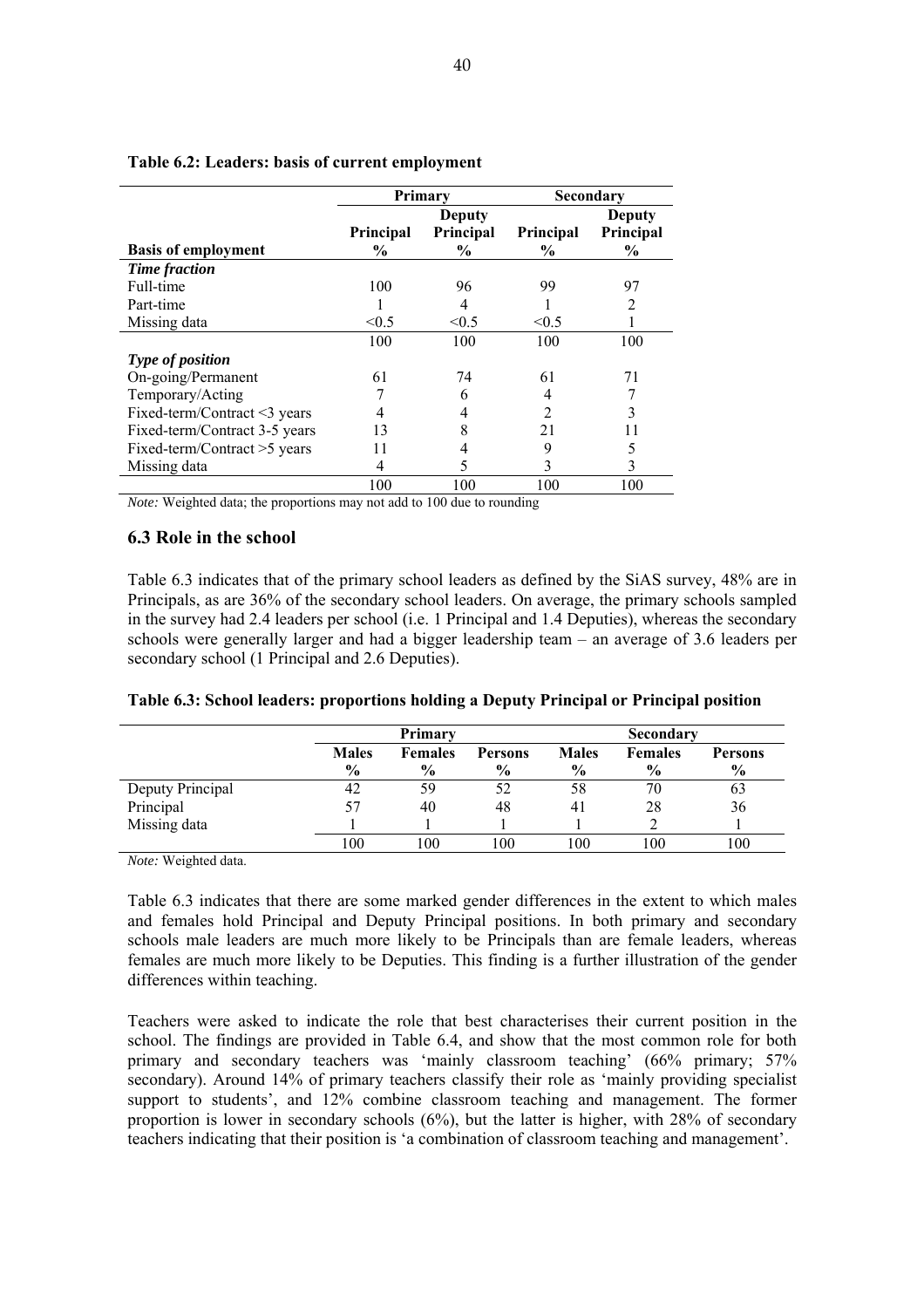|--|

|                                        | Primary      |                |                |              | <b>Secondary</b> |                |  |
|----------------------------------------|--------------|----------------|----------------|--------------|------------------|----------------|--|
|                                        | <b>Males</b> | <b>Females</b> | <b>Persons</b> | <b>Males</b> | <b>Females</b>   | <b>Persons</b> |  |
| <b>Nature of position</b>              | $\%$         | $\frac{6}{10}$ | $\frac{6}{10}$ | $\%$         | $\frac{6}{9}$    | $\%$           |  |
| Mainly classroom teaching              | 62           | 71             | 66             | 55           | 6 I              |                |  |
| Mainly managing an area or department  | 8            |                |                |              |                  |                |  |
| Mainly specialist support for students | 14           | 14             | 14             |              |                  |                |  |
| Classroom teaching $&$ management      | 16           |                | 12             | 32           | 26               | 28             |  |
| Missing data                           |              |                |                |              |                  |                |  |
|                                        | 100          | 100            | 100            | 100          | 100              | 100            |  |

### **Table 6.4: Teachers: nature of current position in the school**

*Note:* Weighted data; the proportions may not add to 100 due to rounding

There are some gender differences evident in the type of role that characterises teachers' work, with higher proportions of females than males reporting that they are mainly involved in classroom teaching, and lower proportions in management roles.

### **6.4 Length of time at the current school**

Table 6.5 shows the proportion of teachers by the length of time at their current school. About one-third of teachers have been at their current school for two years or less (33% of primary teachers and 31% of secondary teachers), while about 20% of teachers have been at their current school for 6-10 years. On average, primary school teachers have been at their current school for 7 years, and secondary school teachers have been at their current school for 8 years.

|                | Primary       | Secondary      |
|----------------|---------------|----------------|
| Years          | $\frac{0}{0}$ | $\frac{0}{0}$  |
| $<$ 1          | 11            | 10             |
| 1              | 12            | 11             |
| 2              | 10            | 9              |
| 3              | 8             | 8              |
| $\overline{4}$ | 7             | 6              |
| 5              |               | 6              |
| $6 - 10$       | 20            | 19             |
| $11 - 15$      | 11            | 10             |
| $16 - 20$      | 6             | 9              |
| $21 - 25$      | 2             | 5              |
| $26 - 30$      |               | $\overline{2}$ |
| 31-35          |               |                |
| Missing data   | 5             | 4              |
|                | 100           | 100            |
| Average years  |               | 8              |

### **Table 6.5: Teachers' length of time at current school, in years**

*Note:* Weighted data; the proportions may not add to 100 due to rounding

The 1999 ACE survey reported that 42% of teachers had been at their current school for 3 years or less. The data in Table 6.4 show that 41% of primary teachers and 39% of secondary teachers have been at their current school for 3 year or less. This suggests that there has been little change in this aspect of teachers' work.

Table 6.6 shows the proportions of principals and deputy principals according to the length of time at their current school, and in their current position at the school. On average, primary principals have been at their current school for 6 years, which is slightly less time than deputy principals (8 years, on average). Secondary principals and deputy principals have been at their current school for slightly longer on average (7 years and 10 years, respectively). The data imply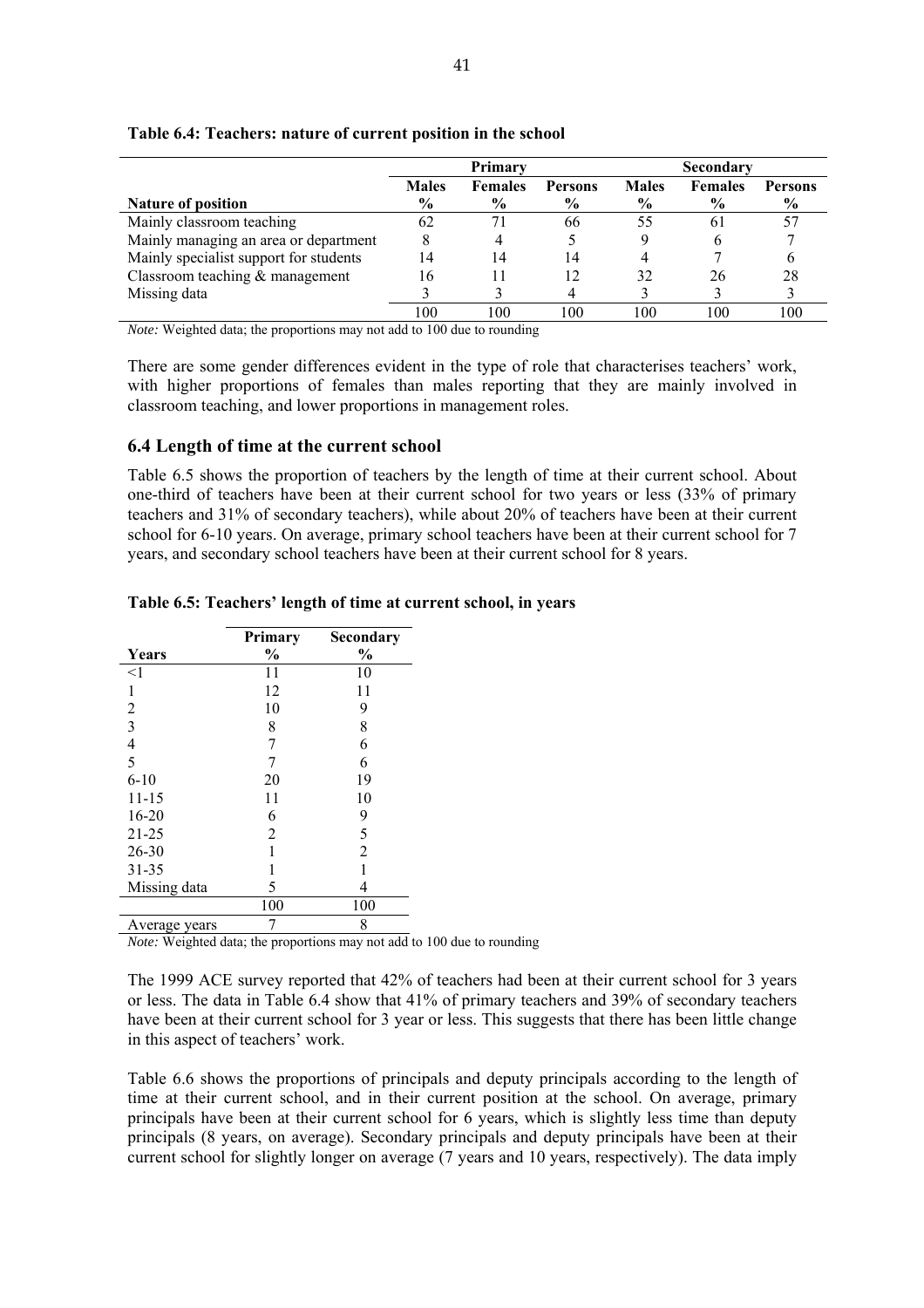that fairly high numbers of principals and deputy principals have been promoted from within the school.<sup>11</sup> Over 40% of school leaders have been in their current position at the school for less than 3 years.

|                  |               | Worked at current school |                  |               |               | Worked in current position at current school |           |                |  |
|------------------|---------------|--------------------------|------------------|---------------|---------------|----------------------------------------------|-----------|----------------|--|
|                  | Primary       |                          | <b>Secondary</b> |               | Primary       |                                              |           | Secondary      |  |
|                  | Principal     | Deputy                   | Principal        | Deputy        | Principal     | Deputy                                       | Principal | Deputy         |  |
| Years            | $\frac{0}{0}$ | $\frac{0}{0}$            | $\frac{0}{0}$    | $\frac{0}{0}$ | $\frac{0}{0}$ | $\%$                                         | $\%$      | $\%$           |  |
| $\leq$ 1         | 12            | 8                        | 7                | 7             | 16            | 18                                           | 13        | 16             |  |
|                  | 16            | 10                       | 9                | 9             | 18            | 15                                           | 12        | 16             |  |
|                  | 13            | 6                        | 17               | 8             | 12            | 11                                           | 19        | 14             |  |
|                  | 7             | 9                        |                  |               | 9             | 14                                           | 8         | 11             |  |
|                  |               | 6                        | 9                | 6             | 9             | 9                                            | 9         | 8              |  |
| 5                | 6             | 12                       | 8                | 6             |               | 11                                           | 8         | 8              |  |
| $6 - 10$         | 22            | 26                       | 24               | 20            | 21            | 14                                           | 20        | 20             |  |
| $11 - 15$        | 9             | 9                        | 9                | 13            |               | 5                                            | 6         | 5              |  |
| $16 - 20$        | 5             | 11                       | 5                | 11            | 2             | 3                                            | 3         |                |  |
| $21 - 25$        | 3             | 2                        | 2                | 8             |               | < 0.5                                        | < 0.5     | < 0.5          |  |
| $26 - 30$        | < 0.5         | 2                        |                  | 4             | < 0.5         | < 0.5                                        | 2         | < 0.5          |  |
| $>30$            | < 0.5         |                          | 2                | 2             | < 0.5         | < 0.5                                        | < 0.5     | < 0.5          |  |
| Missing          |               | < 0.5                    | < 0.5            |               |               | < 0.5                                        | < 0.5     |                |  |
| data             |               |                          |                  |               |               |                                              |           |                |  |
|                  | 100           | 100                      | 100              | 100           | 100           | 100                                          | 100       | 100            |  |
| Average<br>years | 6             | 8                        | 7                | 10            | 5             | $\overline{4}$                               | 5         | $\overline{4}$ |  |

**Table 6.6: Leaders' length of time at current school and length of time in current position at the school** 

*Note:* Weighted data; the proportions may not add to 100 due to rounding

# **6.5 Salary**

 $\overline{a}$ 

Table 6.7 provides information on teachers' current salary. The most common salary ranges are \$60,001– \$70,000 (35% primary, 36%; secondary) and \$50,001– \$60,000 (24% primary, 21%; secondary). Secondary school teachers tend to have higher salaries than primary school teachers, with 22% of secondary teachers and 11% of primary teachers earning above \$70,000.

| Table 6.7: Teachers: current salary |
|-------------------------------------|
|-------------------------------------|

|                   | Primary<br>$\frac{0}{0}$ | Secondary<br>$\frac{0}{0}$ |
|-------------------|--------------------------|----------------------------|
| $<$ \$40,000      | 8                        | 4                          |
| \$40,001-\$50,000 | 17                       | 14                         |
| \$50,001-\$60,000 | 24                       | 21                         |
| \$60,001-\$70,000 | 35                       | 36                         |
| \$70,001-\$80,000 | 10                       | 15                         |
| $>$ \$80,000      |                          |                            |
| Missing data      | 4                        | 3                          |
|                   | 100                      | 100                        |

*Note:* Gross salary; excluding employer superannuation contributions. If teachers worked part-time they were asked to express as full-time equivalent salary. Respondents include those teachers who hold senior positions in schools, other than Principals and Deputy Principals (who are included in the Leader sample). Therefore some respondents have responsibility and promotion supplements in their salaries on top of the classroom teacher salary scales. This is a key reason as to why about 11% of primary teachers and 22% of secondary teachers are recorded as having gross salaries above \$70,000, along with the fact that in late 2006/early 2007 the government schools classroom teaching salary scale ranged to just over \$70,000 in the Northern Territory and NSW. Weighted data; the proportions may not add to 100 due to rounding.

 $11$  Career paths in teaching are explored in more detail in Chapter 8.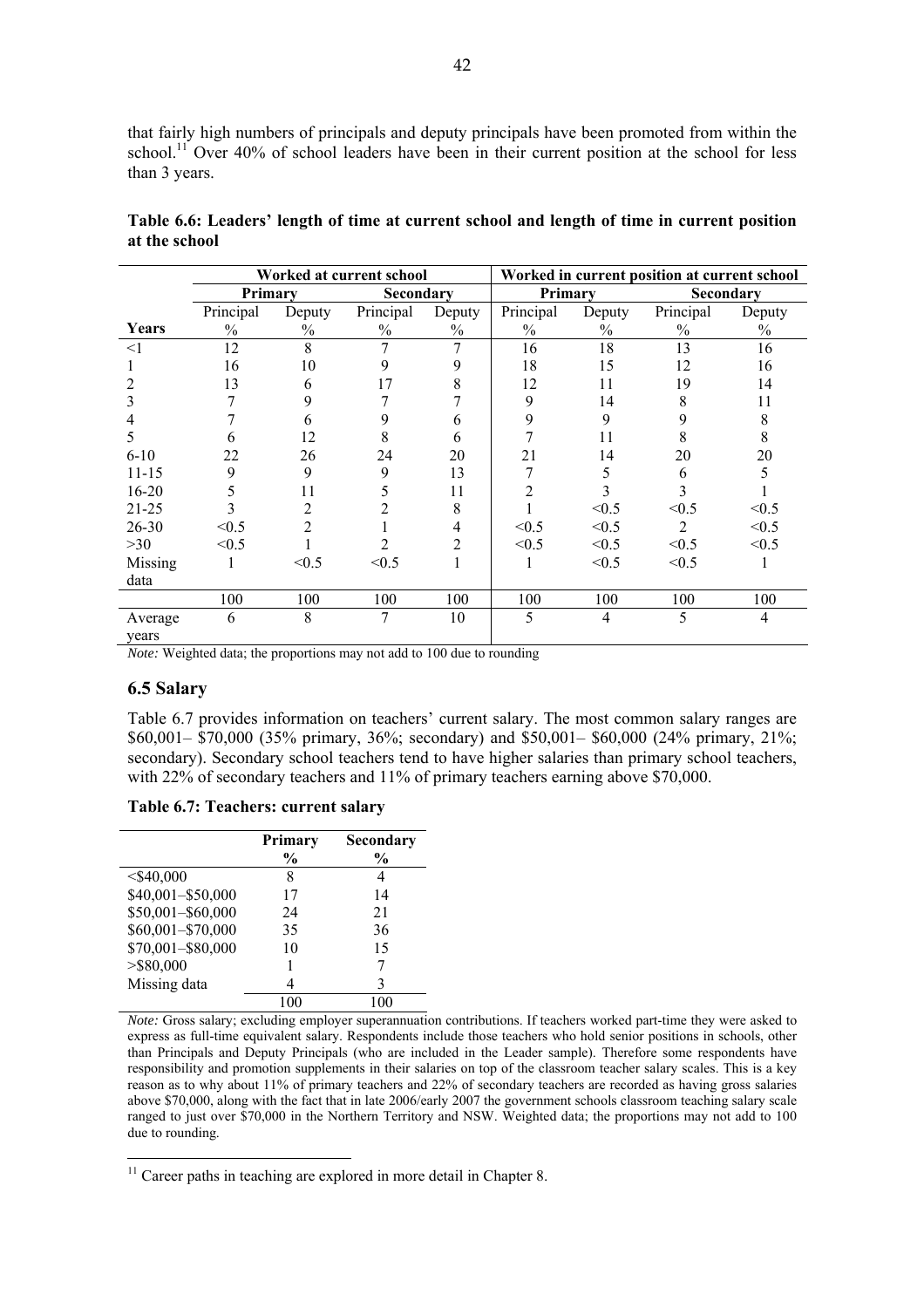There were some differences evident in teacher salary by school sector. Among primary teachers, 6% of those in Independent schools reported earning more than \$80,000 per year, compared to 1% in government and Catholic schools. At secondary school level, there were also higher proportions of Independent teachers (11%) earning more than \$80,000 per year than government (7%) or Catholic teachers (6%).

Table 6.8 provides information on leaders' current salary. Principals usually earn higher salaries than Deputy Principals, and secondary school leaders tend to earn more than primary school leaders. About 90% of primary school deputy principals earn less than \$90,000, with 51% of them earning between \$70,001 and \$80,000. Primary school principals more commonly earn between \$90,001 and \$110,000 (48%). The majority (76%) of secondary school deputy principals earn between \$70,001 and \$100,000, and 56% of secondary school principals earn between \$100,001 and \$140,000.

#### **Table 6.8: Leaders: current salary**

|                       | Primary        |                | <b>Secondary</b> |                |  |
|-----------------------|----------------|----------------|------------------|----------------|--|
|                       | $\frac{0}{0}$  |                | $\frac{6}{9}$    |                |  |
|                       | Principal      | Deputy         | Principal        | Deputy         |  |
|                       |                | Principal      |                  | Principal      |  |
| $<$ \$70,000          | 4              | 15             |                  | 9              |  |
| \$70,001-\$80,000     | 16             | 51             | 3                | 24             |  |
| \$80,001-\$90,000     | 19             | 23             | 7                | 22             |  |
| \$90,001-\$100,000    | 24             | 6              | 14               | 30             |  |
| \$100,001-\$110,000   | 24             | 3              | 23               | 9              |  |
| \$110,001-\$120,000   | 5              | < 0.5          | 20               | 3              |  |
| $$120,001 - $140,000$ | 4              |                | 13               | $\overline{2}$ |  |
| \$140,001-\$160,000   | < 0.5          | $\mathfrak{D}$ | 3                |                |  |
| \$160,001-\$180,000   | 2              |                | 3                | < 0.5          |  |
| > \$180,000           | $\overline{c}$ | < 0.5          | 8                | < 0.5          |  |
| Missing data          | < 0.5          | < 0.5          | < 0.5            | < 0.5          |  |
|                       | 100            | 100            | 100              | 100            |  |

*Note:* Gross salary; if leaders worked part-time they were asked to express as full-time equivalent salary. Weighted data; the proportions may not add to 100 due to rounding.

### **6.6 Supervision of pre-service trainee teachers**

 $\overline{a}$ 

Table 6.9 provides information about those teachers who supervised a pre-service trainee teacher during the past 12 months. Thirty per cent of teachers had supervised a pre-service trainee teacher. The number of days engaged in this supervision activity varied from 1 to more than 60 days, with an average of 27 days for both primary and secondary teachers. The vast majority of teachers (98%) reported that they did not have their regular workload reduced to allow for their time spent supervising. $^{12}$ 

<sup>&</sup>lt;sup>12</sup> This finding needs some care in interpretation. It is possible that some teachers may have time allowances for supervision already built into their regular workload.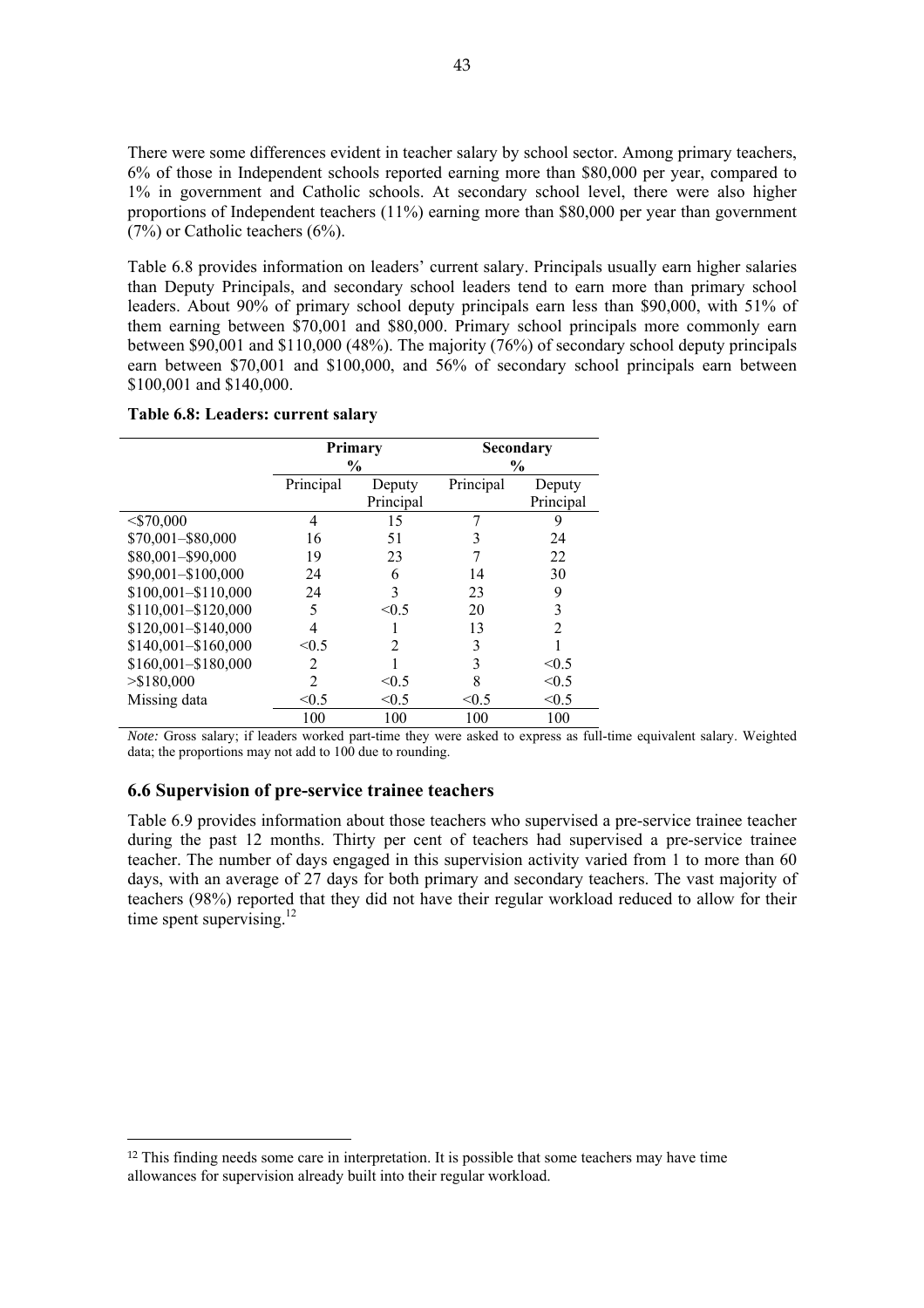|                                        | Primary        | Secondary      |
|----------------------------------------|----------------|----------------|
| <b>Aspect of supervision</b>           | $\frac{0}{0}$  | $\frac{0}{0}$  |
| Have you supervised a pre-service      |                |                |
| trainee teacher this year?*            |                |                |
| Yes                                    | 30             | 30             |
| N <sub>0</sub>                         | 67             | 67             |
| Missing data                           | $\overline{4}$ | 3              |
|                                        | 100            | 100            |
| If 'yes', how many days were involved  |                |                |
| in this supervision activity?          |                |                |
| $1 - 5$                                | 6              | 6              |
| $6 - 10$                               | 10             | 10             |
| $11 - 15$                              | 15             | 15             |
| $16 - 20$                              | 19             | 18             |
| 21-25                                  | 12             | 13             |
| 26-30                                  | 13             | 15             |
| $31 - 35$                              | 3              | $\sqrt{2}$     |
| 36-40                                  | 8              | $\overline{7}$ |
| 40-45                                  | $\overline{2}$ | $\overline{c}$ |
| 46-50                                  | 6              | 5              |
| 51-55                                  | $\mathbf 1$    | < 0.5          |
| 56-60                                  | 3              | $\mathfrak{Z}$ |
| >60                                    | $\overline{4}$ | $\overline{3}$ |
| Missing                                | < 0.5          | < 0.5          |
| Average days spent supervising in year | 27             | 27             |
|                                        | 100            | 100            |
| Did your school reduce your regular    |                |                |
| workload to allow for the time you     |                |                |
| spent supervising?                     |                |                |
| Yes                                    | $\overline{2}$ | $\overline{2}$ |
| No                                     | 98             | 98             |
| Missing data                           | < 0.5          | < 0.5          |
|                                        | 100            | 100            |

**Table 6.9: Teachers: supervision of pre-service teacher trainees** 

*Note:* \*Respondents in the 2007 survey wave were asked *'Did you supervise a pre-service trainee teacher last year?'* Weighted data; the proportions may not add to 100 due to rounding.

# **6.7 Workload**

Information on teachers' and leaders' workloads is shown in Table 6.10. The data are only reported only for full-time staff because the time fractions worked by part-time teachers vary so widely.

On average, full-time primary school teachers report that they spent 48 hours per week on all schoolrelated activities, and secondary teachers an average of 49 hours per week. Full-time primary teachers report an average of 24 hours per week of face-to-face teaching, and secondary teachers 20 hours.

On average, full-time primary leaders reported spending an average of 55 hours per week on all schoolrelated activities, and secondary leaders 59 hours. Over half the school leaders report that they have regular face-to-face teaching each week, for an average of 7 hours in primary schools and 4 hours in secondary schools.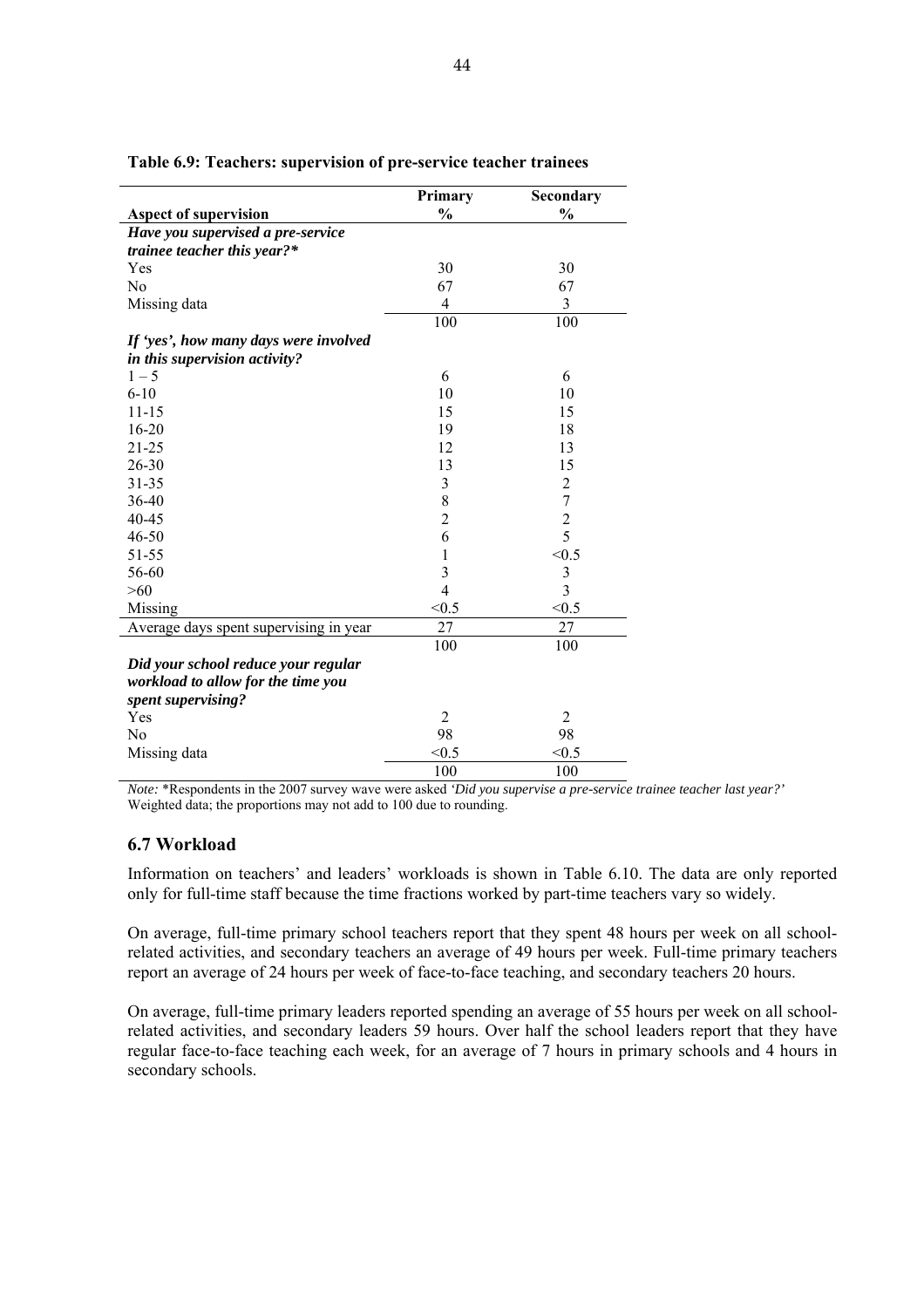|                                                                                           |                 | <b>Teachers</b>            | <b>Leaders</b>                  |                   |  |
|-------------------------------------------------------------------------------------------|-----------------|----------------------------|---------------------------------|-------------------|--|
| In a typical week how<br>many hours do you<br>spend on all school-<br>related activities? | Primary<br>$\%$ | Secondary<br>$\frac{6}{9}$ | <b>Primary</b><br>$\frac{6}{9}$ | Secondary<br>$\%$ |  |
| $1 - 30$                                                                                  | 10              | 8                          | 5                               | $\overline{2}$    |  |
| 31-35                                                                                     | 2               | 2                          |                                 | < 0.5             |  |
| 36-40                                                                                     | 9               | 9                          | 5                               |                   |  |
| 41-45                                                                                     | 14              | 17                         | 5                               | 4                 |  |
| 46-50                                                                                     | 29              | 25                         | 20                              | 16                |  |
| 51-55                                                                                     | 13              | 13                         | 19                              | 17                |  |
| 56-60                                                                                     | 14              | 16                         | 24                              | 29                |  |
| 61-65                                                                                     | 4               | 3                          | 9                               | 10                |  |
| >65                                                                                       | 6               | 6                          | 11                              | 21                |  |
| Missing data                                                                              | < 0.5           | < 0.5                      | < 0.5                           | < 0.5             |  |
|                                                                                           | 100             | 100                        | 100                             | 100               |  |
| Average total hours                                                                       | 48              | 49                         | 55                              | 59                |  |
| Average hours on face-<br>to-face teaching                                                | 24              | 20                         | $7^{\mathrm{a}}$                | 4 <sup>b</sup>    |  |

**Table 6.10: Teachers and leaders: hours per week on all school-related activities by fulltime staff** 

*Note:* Includes only full-time staff. Weighted data; the proportions may not add to 100 due to rounding.

*a*. The average hours refers to all primary leaders. In the survey 60% of primary leaders reported that they have timetabled face-to-face teaching responsibilities, for an average of 13 hours per week.

*b.* The average hours refers to all secondary leaders. In the survey 61% of secondary leaders reported that they have timetabled face-to-face teaching responsibilities, for an average of 7 hours per week.

### **6.8 Teaching areas, teaching experience and professional learning**

Table 6.11 provides detailed information on primary teachers' teaching experience, current areas of teaching, and professional learning across various year levels and curriculum areas.

Most primary teachers are engaged in general classroom teaching  $-41\%$  are teaching in Years 0-3, 41% in Years 3-6/7, and that overall 69% are general classroom teachers (i.e. only counting once those who are teaching in both the lower and upper primary year levels). The data indicate that a slightly higher proportion of primary teachers have more than 5 years teaching experience in General Classroom Teaching than are currently teaching in that aspect of primary schooling. This suggests that there is a depth of experience in primary schools. Around one-third of primary teachers report that they have engaged in professional learning activities related to General Classroom Teaching in the past 12 months.

There were some sectoral differences in the proportions of primary teachers with more than 5 years teaching experience in general classroom teaching. In Catholic schools, 49% of primary teachers reported at least 5 years experience in general classroom teaching at Years 0-3, and 49% at Years 4-6/7. The equivalent proportions among government primary teachers were a little lower (45% and 43%, respectively) and lower still in Independent primary schools (30% and 33%). A lower proportion of teachers in Independent primary schools also reported that they had engaged in professional learning activities related to general classroom teaching in the previous 12 months (20% at Years 0-3 and a similar proportion at Years 4-6/7) than in either government or Catholic primary schools (35% at each of the year level groupings).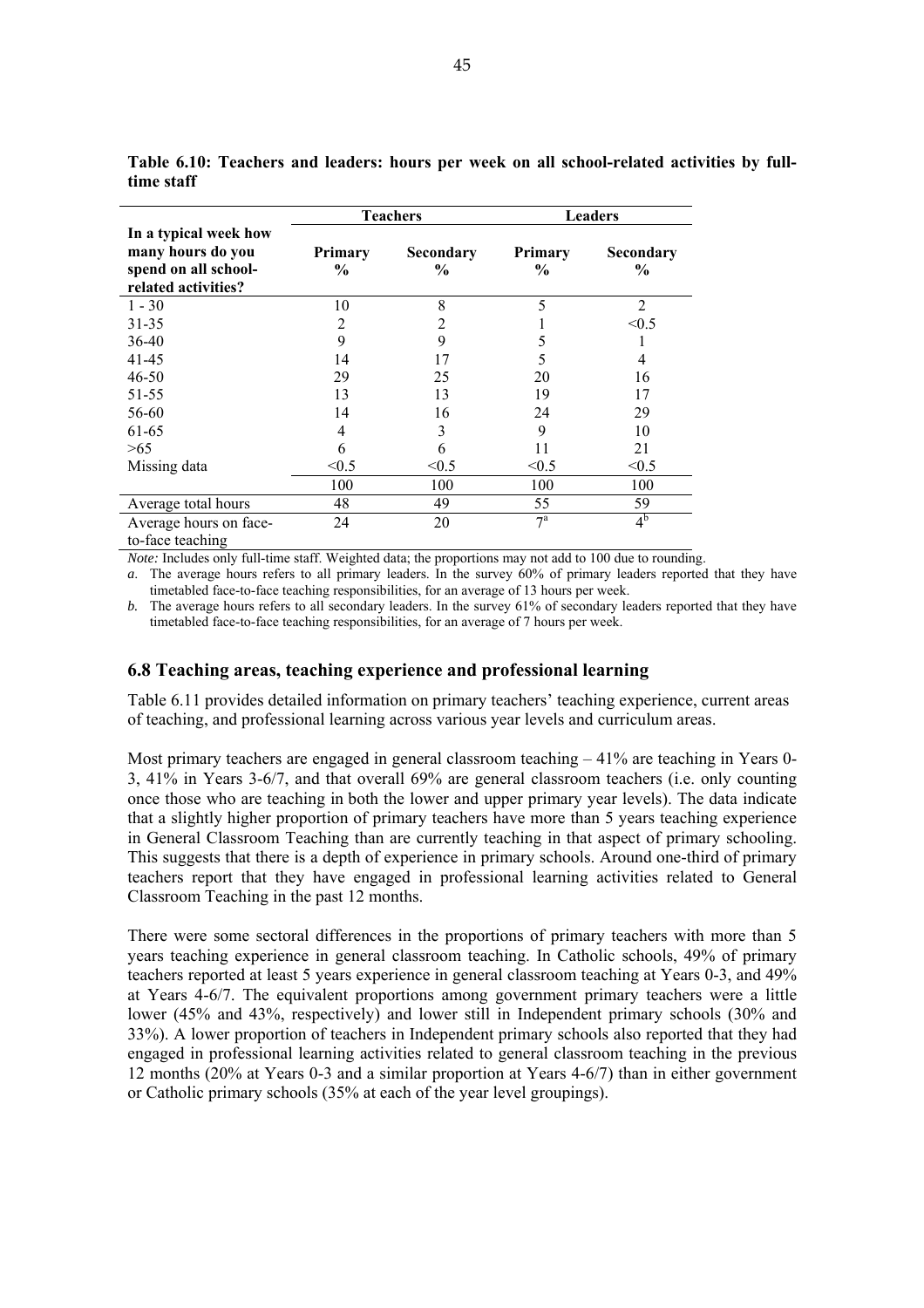|                                             | Have > 5 years<br>teaching<br>experience | Currently<br>teaching | <b>Engaged</b> in<br>professional<br>learning activities<br>in past 12 months |
|---------------------------------------------|------------------------------------------|-----------------------|-------------------------------------------------------------------------------|
| Area of schooling                           | $\frac{6}{9}$                            | $\%$                  | $\frac{6}{9}$                                                                 |
| <b>Pre-Primary</b>                          | 11                                       | 6                     | 6                                                                             |
| <b>Primary - General Classroom Teaching</b> |                                          |                       |                                                                               |
| Years $0$ to $3$                            | 45                                       | 41                    | 33                                                                            |
| Years 4 to $6/7$                            | 43                                       | 41                    | 33                                                                            |
| <b>Primary - Specialist Teaching</b>        |                                          |                       |                                                                               |
| Art                                         | 6                                        | 6                     | 3                                                                             |
| English as a Second Language                | 4                                        | 3                     | 23                                                                            |
| Languages other than English                | 3                                        | 3                     | $\overline{c}$                                                                |
| Library                                     | 5                                        | 5                     | 3                                                                             |
| Literacy                                    | 11                                       | 15                    | 20                                                                            |
| Music                                       | 6                                        |                       | 4                                                                             |
| Numeracy                                    | 9                                        | 13                    | 16                                                                            |
| Computing                                   |                                          | 10                    | 12                                                                            |
| Technology                                  | 6                                        | 8                     | 7                                                                             |
| Physical education                          | 8                                        | 9                     | 5                                                                             |
| Religious studies                           | 4                                        | 4                     |                                                                               |
| Special needs                               | 8                                        | 10                    | 11                                                                            |
| Other                                       | 3                                        | 4                     | 5                                                                             |

**Table 6.11: Primary teachers: proportions by teaching experience, current teaching, and professional learning, by area** 

*Note:* Respondents were asked to indicate all the schooling areas in which they had more than 5 years teaching experience, or were currently teaching, or had engaged in professional learning in the past 12 months; respondents could indicate more than one area in each column. The percentage figure in each cell relates just to that cell e.g. 11% of primary teachers have more than 5 years of teaching experience in Pre-Primary Education – and therefore 89% do not (either because they have not taught Pre-Primary or have done so for <5 years). Those who report having teaching experience or having engaged in professional learning are not necessarily also currently teaching in the area concerned. Weighted data.

There were also differences in teachers' experience in different geographic locations. For example, a smaller proportion of primary teachers in remote locations (34%) had more than 5 years experience in general classroom teaching at Years 0-3 than in metropolitan (43%) or provincial locations (53%). On the other hand, primary teachers in remote and provincial schools were more likely (about 40%) to report participation in professional learning activities related to general classroom teaching in Years 0-3 in the past 12 months than teachers in metropolitan schools (30%).

The most common area of specialist teaching among primary teachers is Literacy, with 15% reporting that they are currently teaching in this field. It is also a high priority for professional learning, with 20% of primary teachers reporting that they have engaged in professional learning on Literacy in the past 12 months. On the other hand, only 11% of primary teachers report that that they have more than 5 years experience in teaching Literacy as a specialist area. Numeracy is the next most commonly taught specialist area, with 13% of primary teachers reporting that they currently have some specialist teaching in this field. Numeracy is another area of priority for professional learning, with 16% of primary teachers reporting that they have engaged in professional learning activities in Numeracy in the past 12 months. However, only 9% of primary teachers report that they have more than 5 years teaching experience in Numeracy as a specialist area. Computing (10%) and Special Needs (10%) are other areas in which reasonably large numbers of primary teachers report that they currently have specialist teaching responsibilities. Overall, an estimated 40% of primary teachers are currently teaching in at least one specialist area.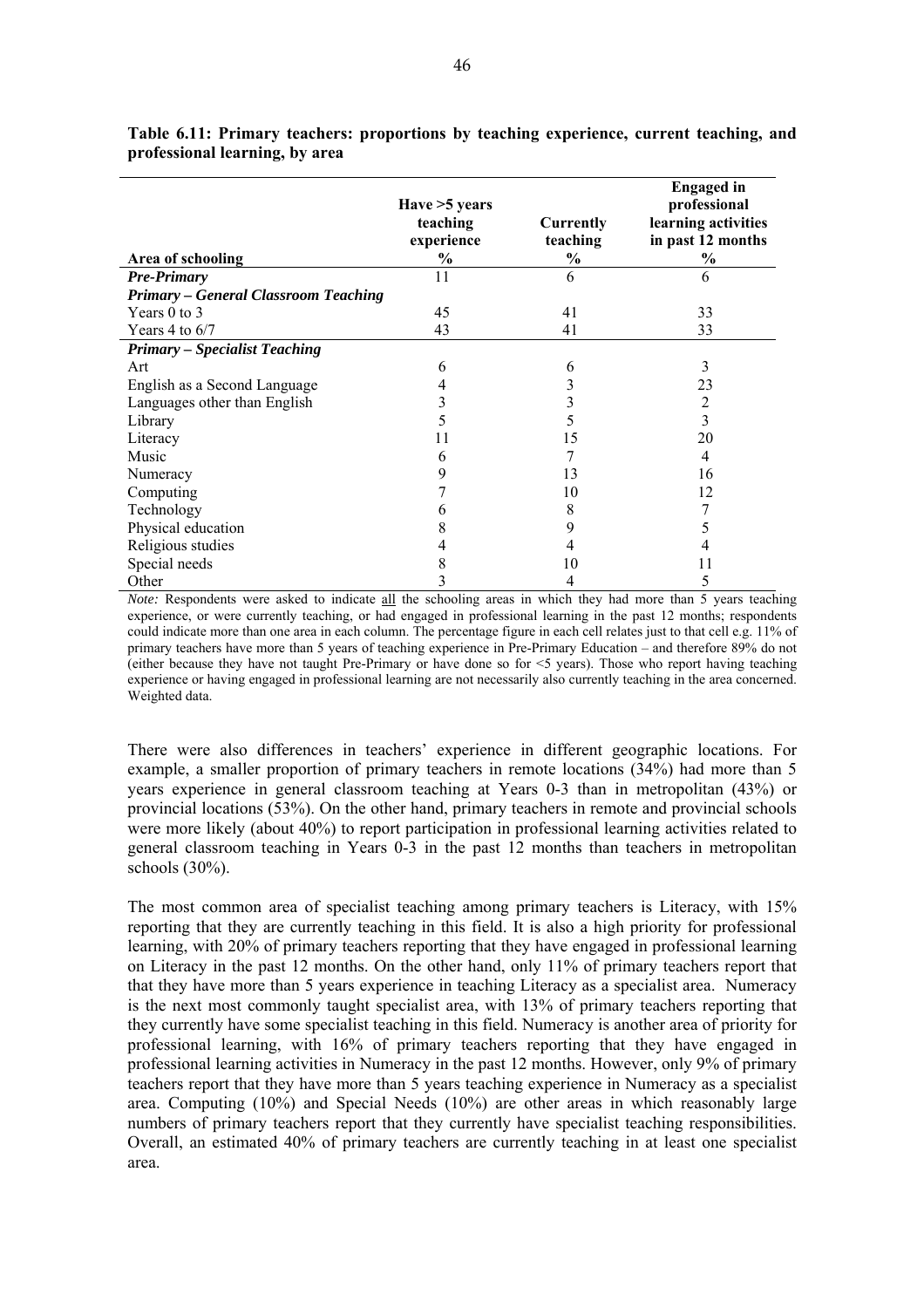Table 6.12 provides detailed information on secondary teachers' teaching experience, current teaching areas and professional learning activities over the past 12 months. A large range of different curriculum areas are evident in secondary teachers' work.

The largest single areas in which secondary teachers are currently teaching are Mathematics (18% of secondary teachers report that they are teaching Mathematics in Years 7/8-10, and 13% in Years 11-12) and English (18% and 12%, respectively). In most of the secondary curriculum areas in Table 6.12, the proportion of with more than 5 years teaching experience is close to or larger than the proportion currently teaching in the area concerned. This suggests that there is considerable depth of teaching experience in secondary schools. The final column of Table 6.12 also indicates that participation in professional learning activities over the past 12 months is closely related to the areas in which secondary teachers are currently teaching. (The relationship between qualifications, experience and current teaching responsibilities is explored in more detail in Box 6.1 for selected curriculum areas.)

There were no sectoral differences in the proportions of secondary teachers with more than 5 years teaching experience in the two largest areas of English or Mathematics, or in the proportions who had engaged in professional learning activities in these subject areas over the past 12 months, and only slight differences among schools in different locations -- e.g. a smaller proportion of teachers in remote schools had more than 5 years teaching Mathematics (12%) than in metropolitan or provincial schools (17%). In general, it would seem that there are fewer differences among secondary schools in the extent of teaching experience and participation in professional learning activities than there are among primary schools.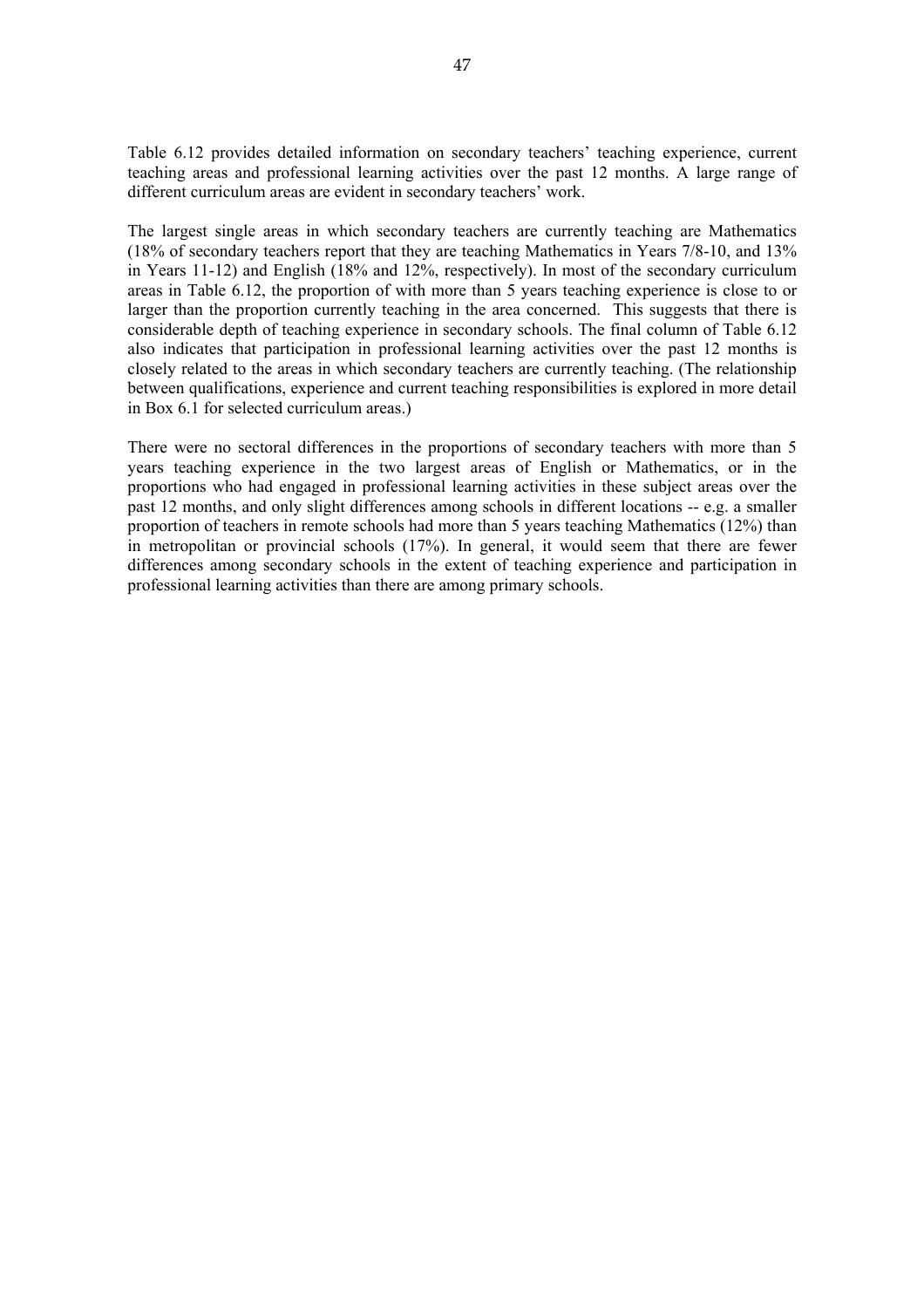|                                          | Have $>5$      |                           |                           | <b>Engaged</b> in<br>professional<br>learning |
|------------------------------------------|----------------|---------------------------|---------------------------|-----------------------------------------------|
|                                          | years          |                           |                           | activities in                                 |
|                                          | teaching       |                           | <b>Currently teaching</b> | past 12                                       |
|                                          | experience     | Years 7/8 -10 Years 11-12 |                           | months                                        |
| Area of schooling                        | $\%$           | $\frac{0}{0}$             | $\frac{0}{0}$             | $\frac{0}{0}$                                 |
| English                                  | 16             | 18                        | 12                        | 13                                            |
| English as a Second Language             | 3              | $\overline{2}$            | $\overline{2}$            | $\overline{2}$                                |
| Languages other than English             | 5              | $\overline{4}$            | 3                         | 3                                             |
| <b>Mathematics</b>                       | 17             | 18                        | 13                        | 13                                            |
| <b>Science</b>                           |                |                           |                           |                                               |
| <b>Biology</b>                           | 6              | 4                         | $\overline{4}$            | $\mathfrak{Z}$                                |
| Chemistry                                | 6              | 3                         | $\overline{4}$            | 3                                             |
| Earth sciences                           | $\overline{2}$ | $\overline{c}$            | < 0.5                     | 1                                             |
| Environmental sciences                   | $\overline{2}$ | 3                         | 1                         | 1                                             |
| Physics                                  | 5              | 3                         | 3                         | 3                                             |
| Psychology/Behavioural studies           | 1              | 1                         | $\overline{2}$            | 1                                             |
| Science - General                        | 12             | 13                        | 3                         | 6                                             |
| <b>Society and Environment Studies</b>   |                |                           |                           |                                               |
| Accounting                               | $\overline{2}$ | 1                         | 1                         | 1                                             |
| <b>Business studies</b>                  | $\overline{4}$ | 2                         | 3                         | 2                                             |
| Economics                                | 3              | 1                         | 1                         | $\mathbf{1}$                                  |
| Geography                                | 8              | 8                         | $\overline{c}$            | 3                                             |
| History                                  | 10             | 10                        | 5                         | 5                                             |
| Legal studies                            | 3              | 1                         | $\overline{2}$            | $\overline{2}$                                |
| Politics                                 | 1              | 1                         | < 0.5                     | < 0.5                                         |
| Religious studies                        | 5              | 5                         | 3                         | 4                                             |
| Social studies                           | 6              | 6                         | 1                         | 3                                             |
| The Creative and Performing Arts         |                |                           |                           |                                               |
| Art                                      | 4              | 4                         | 3                         | $\mathfrak{Z}$                                |
| Dance                                    | 1              | 1                         | 1                         | 1                                             |
| Drama                                    | 3              | 3                         | $\overline{c}$            | 2                                             |
| Music                                    | 3              | 3                         | $\overline{2}$            | $\overline{2}$                                |
| <b>Technology</b>                        |                |                           |                           |                                               |
| Computing                                | 8              | 6                         | 4                         | 6                                             |
| Food technology                          | 4              | 5                         | 3                         | $\overline{c}$                                |
| Graphic communication                    | 3              | 3                         | $\overline{2}$            | $\overline{c}$                                |
| Information technology                   | 5              | 4                         | 3                         | 5                                             |
| Media studies                            | 1              | 1                         | 1                         | 1                                             |
| Textiles                                 | 3              | 3                         | 1                         | 1                                             |
| Wood or Metal technology                 | 5              | 5                         | 3                         | $\overline{2}$                                |
| <b>Health and Physical Education</b>     |                |                           |                           |                                               |
| Health                                   | 6              | $8\,$                     | 3                         | 4                                             |
| Outdoor education                        | 3              | 3                         | $\overline{c}$            | 1                                             |
| Physical education                       | 8              | 9                         | 5                         | 5                                             |
| <b>Special Needs</b>                     | 3              | 4                         | $\overline{\mathbf{3}}$   | 5                                             |
| <b>Learning Support</b>                  | $\overline{2}$ | 3                         | $\overline{2}$            | 4                                             |
| <b>Behaviour Management</b>              | 3              | 3                         | $\overline{2}$            | 7                                             |
| <b>Career Education</b>                  | 3              | $\overline{2}$            | $\overline{\mathbf{3}}$   | 3                                             |
| <b>Vocational Education and Training</b> | 5              | 1                         | 6                         | 5                                             |
| <b>Other</b>                             | 5              | 5                         | 5                         | 5                                             |

**Table 6.12: Secondary teachers: proportions by teaching experience, current teaching, and professional learning, by area** 

*Note:* Respondents were asked to indicate all the schooling areas in which they had more than 5 years teaching experience, or were currently teaching, or had engaged in professional learning in the past 12 months; respondents could indicate more than one area in each column. Weighted data.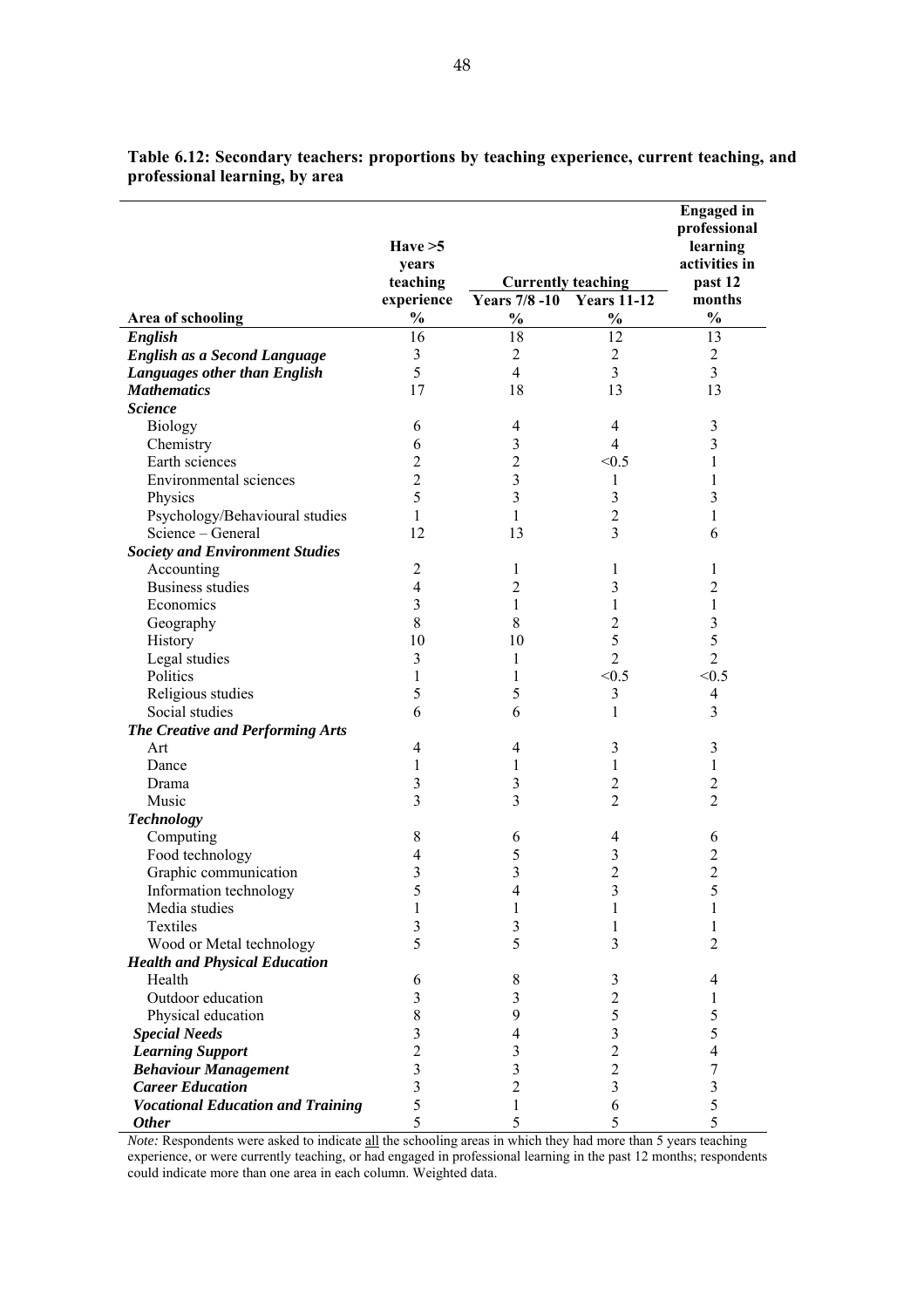Table 6.13 uses the proportions from Tables 6.11 and 6.12 of those teaching in various areas of schooling to estimate the total numbers of teachers currently working in those fields. These estimates are approximations only, and as teachers commonly teach in more than one area, the total numbers in Table 6.13 exceed the size of the primary and secondary teacher workforces. However, the estimated numbers per area provide information useful for planning future workforce needs, including the provision of places in teacher education, and professional learning activities.

|                                           | <b>Proportion of</b><br>teachers currently<br>teaching in the area | <b>Estimated number of</b><br>teachers currently |
|-------------------------------------------|--------------------------------------------------------------------|--------------------------------------------------|
| Area of schooling                         | $\%$                                                               | teaching in the area                             |
| Primary                                   |                                                                    |                                                  |
| Pre-primary                               | 6                                                                  | 7 0 0 0                                          |
| <b>Primary General Classroom Teaching</b> |                                                                    |                                                  |
| In Years 0-3 only                         | 28                                                                 | 33 800                                           |
| In Years 4-6/7 only                       | 27                                                                 | 33 100                                           |
| In both Years 0-3 and 4-6/7               | 13                                                                 | 16 200                                           |
| <b>Total General Classroom Teaching</b>   | $\overline{69}$                                                    | 83 100                                           |
| <b>Primary Specialist Teaching</b>        |                                                                    |                                                  |
| Art                                       | 6                                                                  | 7400                                             |
| English as a Second Language              | 3                                                                  | 3 3 0 0                                          |
| Languages other than English              | 3                                                                  | 3 1 0 0                                          |
| Library                                   | 5                                                                  | 6 300                                            |
| Literacy                                  | 15                                                                 | 17 500                                           |
| Music                                     | $\overline{7}$                                                     | 7800                                             |
| Numeracy                                  | 13                                                                 | 15 100                                           |
| Computing                                 | 10                                                                 | 12 000                                           |
| Technology                                | 8                                                                  | 9 3 0 0                                          |
| Physical education                        | 9                                                                  | 10 800                                           |
| Religious studies                         | 4                                                                  | 4 8 0 0                                          |
| Special needs                             | 10                                                                 | 12 600                                           |
| Other                                     | $\overline{4}$                                                     | 5 0 0 0                                          |
| Teaching at least one specialist area     | 40                                                                 | 48 400                                           |
| <b>Secondary</b>                          |                                                                    |                                                  |
| English                                   | 20                                                                 | 24 000                                           |
| English as a Second Language              | 3                                                                  | 3 3 0 0                                          |
| Languages other than English              | 5                                                                  | 5 700                                            |
| Mathematics                               | 21                                                                 | 24 700                                           |
| Science                                   | 19                                                                 | 22 700                                           |
| Society and Environment Studies           | 23                                                                 | 28 200                                           |
| The Creative and Performing Arts          | 12                                                                 | 13 900                                           |
| Technology                                | 18                                                                 | 22 200                                           |
| Health and Physical Education             | 12                                                                 | 14 100                                           |
| Special Needs                             | 5                                                                  | 5 800                                            |
| Learning Support                          | 3                                                                  | 3 900                                            |
| <b>Behaviour Management</b>               | $\overline{3}$                                                     | 3700                                             |
| Career Education                          | 4                                                                  | 4 200                                            |
| Vocational Education and Training         | 6                                                                  | 7600                                             |
| Other                                     | 7                                                                  | 7800                                             |
| Total no. secondary teachers              |                                                                    | 120 500                                          |

| Table 6.13: Estimated numbers of teachers currently teaching by area |  |  |  |  |  |  |  |
|----------------------------------------------------------------------|--|--|--|--|--|--|--|
|----------------------------------------------------------------------|--|--|--|--|--|--|--|

*Note:* The proportion is based on the number of teachers in the primary and secondary samples who indicated that they are currently teaching in the area concerned. The individual subjects that comprise the secondary curriculum areas are listed in Table 6.11. Double-counting was avoided e.g. if a teacher indicated that they are teaching English at both Years 7/8-10 and Years 11-12 they are only counted once as teaching English for the purposes of this table. Similarly, a teacher was only counted once as teaching in Science if they indicated that they are teaching both Biology and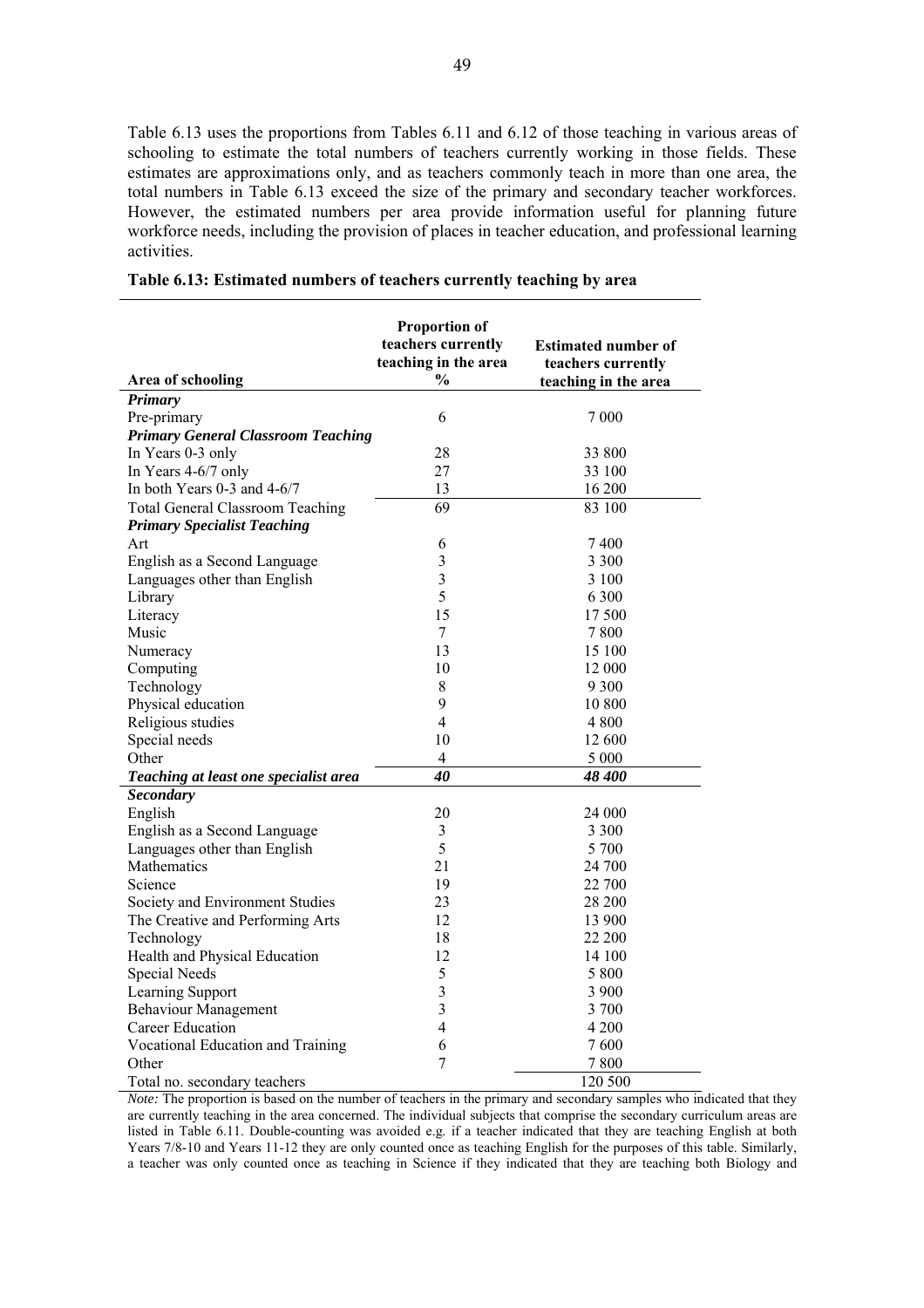Chemistry. Teachers could indicate that they are teaching in more than one curriculum area, and so the proportions sum to more than 100%. On average, secondary teachers indicated that they are currently teaching in 1.5 broad curriculum areas. The estimated numbers of teachers currently teaching in each area was derived by applying the proportions from the SiAS sample separately to the estimated numbers of primary and secondary teachers in Australia (i.e. teachers minus those in the Leader sample of Principals and Deputy Principals). On this basis it is estimated that there are 121 000 people working as primary teachers (an estimated 140 000 persons in the primary teacher workforce minus 19 000 defined as Leaders), and 120 500 persons working as secondary teachers (130 000 persons in the secondary teacher workforce minus 9 500 defined as Leaders). As the estimates exclude Leaders who have classroom teaching responsibilities they slightly underestimate the actual number of people teaching in the various areas. Weighted and rounded data.

At primary school level, an estimated 83 100 teachers are currently engaged in General Classroom Teaching. Among the primary specialist teaching areas, the largest numbers of teachers are currently teaching in Literacy (an estimated 17 500 teachers), Numeracy (15 100), Special Needs (12 600) and Computing (12 000). To put these numbers into perspective, Australia has around 7 700 primary schools (including the primary component of combined primary-secondary schools) which suggests that on average each primary school has around 11 general classroom teachers, 2 teachers who do some specialist teaching in Literacy and so on. Of course, behind these averages lies a very wide range of staffing provision as primary schools vary so widely in enrolment size.

At secondary school level, the areas in which the largest number of teachers are currently working are Society and Environment Studies (an estimated 28 200 teachers), Mathematics (an estimated 24 700 teachers), English (24 000) and Science (22 700). As Australia has around 2 700 secondary schools (including the secondary component of combined primary-secondary schools), these estimates suggest that on average secondary schools have around 11 teachers currently teaching SOSE, 9 teaching Mathematics and so on. However, a very wide range of school sizes and levels of staffing provision lie behind these averages. Furthermore, the actual amount and focus of specialist teaching is likely to vary substantially among teachers – some teachers may have only a small proportion of their teaching in a particular field while for others the area would be all of their teaching load.

### *Box 6.1: Teaching Areas, Qualifications and Experience*

This section examines in more detail selected curriculum areas and the qualifications and experience of the teachers currently teaching in those fields. Six areas have been selected for analysis because of concerns about the difficulties of filling vacancies and therefore needing to rely on teachers who are either not fully qualified or have extensive experience. The areas selected for analysis are Special Needs and LOTE at primary school, and Chemistry, Information Technology (IT), Mathematics and Physics at secondary school. The analyses for IT and Mathematics are presented separately for Years 7/8-10 and Years 11-12 since these areas are generally taught throughout the secondary school years, whereas Chemistry and Physics are usually taught as separate subjects only in Years 11-12.

The analyses are reported in Table 6.14. At primary school level, only 39% of those teaching LOTE have 3 or more years of tertiary education in the area, and only 37% have undertaken teaching methodology in LOTE. On the other hand, over half (56%) of the primary LOTE teachers have more than 5 years teaching experience in the area, and 55% have undertaken professional learning in LOTE in the past 12 months. A smaller proportion (31%) of the primary teachers specialising in teaching Special Needs have at least 3 years tertiary education in the area, which may partially reflect the lack of courses in this field. Over half the teachers (53%) have been teaching Special Needs for more than 5 years, and two-thirds (66%) have undertaken professional learning in the past 12 months.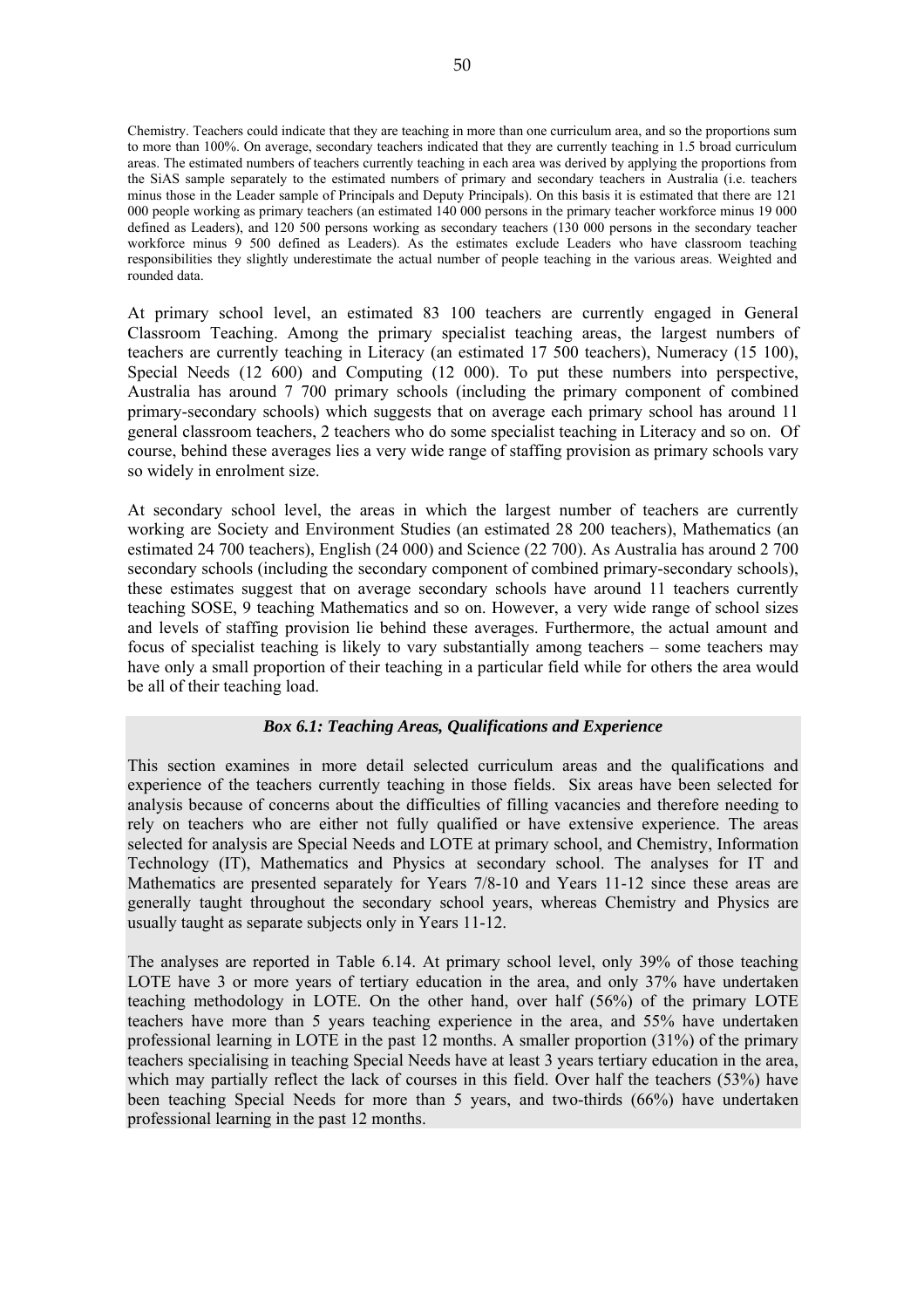| Area                  |    |              | the area $(\% )$ | Years of tertiary education in             | Methodology<br>training in the<br>area? | $>5$ years<br>teaching<br>experience in<br>the area? | <b>Professional</b><br>learning in<br>past 12<br>months in the<br>area? |
|-----------------------|----|--------------|------------------|--------------------------------------------|-----------------------------------------|------------------------------------------------------|-------------------------------------------------------------------------|
| currently<br>teaching | 1  | $\mathbf{2}$ | $3+$             | <b>Total</b><br>with at<br>least 1<br>year | Yes $(\% )$                             | Yes $(\% )$                                          | Yes $(\% )$                                                             |
| <b>Primary</b>        |    |              |                  |                                            |                                         |                                                      |                                                                         |
| LOTE                  | 6  | 4            | 39               | 52                                         | 37                                      | 56                                                   | 55                                                                      |
| Special Needs         | 9  | 4            | 31               | 44                                         | 37                                      | 53                                                   | 66                                                                      |
| <b>Secondary</b>      |    |              |                  |                                            |                                         |                                                      |                                                                         |
| Chemistry 11-12       | 8  | 14           | 73               | 94                                         | 74                                      | 70                                                   | 58                                                                      |
| IT $7/8-10$           | 12 | 7            | 24               | 42                                         | 26                                      | 52                                                   | 56                                                                      |
| $IT 11-12$            | 7  | 13           | 40               | 60                                         | 46                                      | 60                                                   | 64                                                                      |
| Maths 7/8-10          | 9  | 11           | 53               | 73                                         | 60                                      | 67                                                   | 58                                                                      |
| <b>Maths 11-12</b>    | 6  | 13           | 68               | 87                                         | 75                                      | 77                                                   | 72                                                                      |
| Physics 11-12         | 19 | 16           | 60               | 94                                         | 72                                      | 72                                                   | 55                                                                      |

**Table 6.14: Teachers teaching in selected areas: qualifications, experience and professional learning activities** 

*Note:* Weighted data.

At secondary school level, the majority of teachers teaching in the selected areas have at least 3 years of tertiary education in the area concerned, with the exception of Information Technology. As Table 6.14 indicates, only 24% of those teaching IT in Years 7/8-10 have at least 3 years tertiary education in IT, and 40% of those teaching IT in Years 11-12. As well, unlike Chemistry, Mathematics and Physics, only a minority of IT teachers have more than 5 years teaching experience in the field. By contrast, at least 70% of Years 11-12 Chemistry teachers have at least 3 years tertiary education in Chemistry, have received training in teaching methodology in Chemistry and have more than 5 years teaching experience in the field.

Table 6.14 indicates that those teaching IT or Mathematics at Years 11-12 have completed more years of tertiary study, and have more teaching experience, than those teaching Years 7/8-10. Almost 70% of teachers who are currently teaching Mathematics in Years 11-12 have at least three years tertiary education in Mathematics, as do 53% of those teaching Mathematics at Years 7/8-10. The large majority (87%) of Years 11-12 Mathematics teachers have completed at least one year of tertiary study in mathematics, compared to 73% of those teaching Mathematics in Years 7/8-10. A relatively high proportion of secondary school Mathematics teachers have greater than 5 years experience in teaching Mathematics (77% of those teaching in Years 11-12 and 67% of those in Years 7/8-10). Well over one-half of current Mathematics teachers have engaged in professional learning activities in Mathematics in the past 12 months, especially those teaching in Years 11-12 (72%).

Sixty per cent of the teachers who are currently teaching Physics in Years 11-12 have undertaken at least 3 years tertiary study in the field, and 94% have completed at least one year of tertiary education in Physics. Of those secondary school teachers who are current teaching Physics in Years 11-12, 72% have undertaken training in the methodology of teaching Physics. A high proportion of those teaching Physics in Years 11-12 have more than five years teaching experience in the field (72%), and professional learning activities in Physics have been undertaken by 55% of the Years 11-12 Physics teachers in the past 12 months.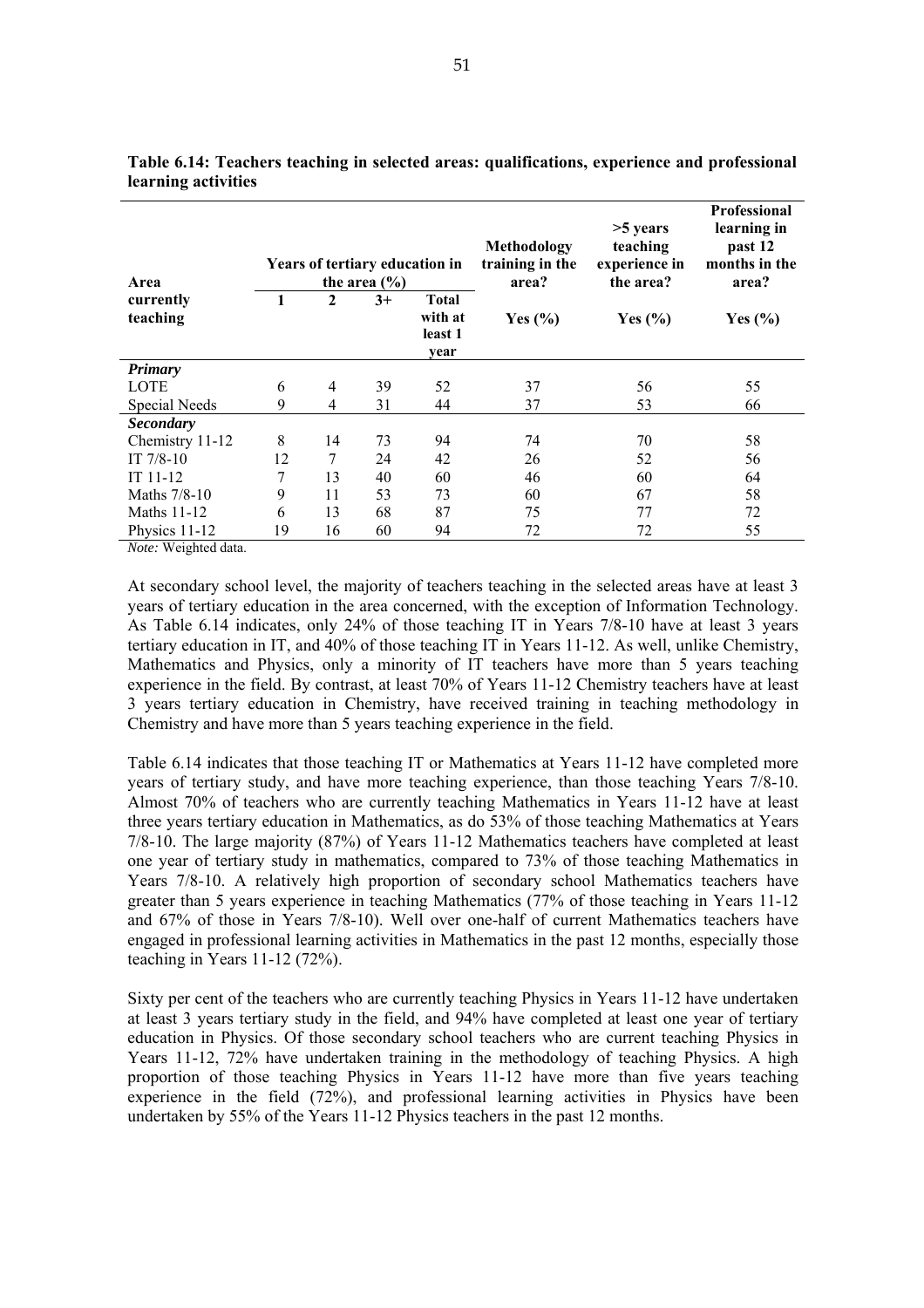Based on the data for selected areas in Table 6.14, it would seem that high proportions of those teaching LOTE and Special Needs in primary schools do not have either extensive tertiary qualifications or teaching experience in those fields. In secondary schools high proportions of those teaching Information Technology, and to a lesser extent Years 7/8-10 Mathematics, seem to lack extensive qualifications or experience in the fields.

Nevertheless, even those teachers currently teaching in areas such as Mathematics and Physics – areas where high proportions of teachers seem to be well qualified and experienced -- quite high proportions of teachers feel that they need more opportunities for professional learning in content or subject matter and methods for engaging students in the subject matter (see Table 6.15).<sup>13</sup> Around 35% of those currently teaching Mathematics feel that they have either a moderate or major need for professional learning in the content or subject matter knowledge they are expected to teach, as do 28% of those currently teaching Physics.

Furthermore, just over 60% of those teaching Mathematics and Physics indicated that they feel a major or moderate need for more opportunities for professional learning in effective methods for engaging students in the subject matter. About 25-30% of these teachers felt they had a minor need for such development and only a small proportion of teachers felt they had no need.

|                                                   | Currently teaching in: |                |
|---------------------------------------------------|------------------------|----------------|
|                                                   | <b>Mathematics</b>     | <b>Physics</b> |
| I need professional learning in <sup>1</sup> :    |                        |                |
| Knowledge of content area or subject matter       |                        |                |
| I am excepted to teach                            |                        |                |
| Major need                                        | 10                     | 8              |
| Moderate need                                     | 26                     | 20             |
| Minor need                                        | 36                     | 41             |
| No need                                           | 27                     | 28             |
| Missing data                                      | 2                      | 3              |
|                                                   | 100                    | 100            |
| <i>Effective methods for engaging students in</i> |                        |                |
| the subject matter                                |                        |                |
| Major need                                        | 22                     | 16             |
| Moderate need                                     | 40                     | 45             |
| Minor need                                        | 29                     | 24             |
| No need                                           | 8                      | 13             |
| Missing data                                      |                        | $\overline{2}$ |
|                                                   | 100                    | 100            |

|  |                       |  | Table 6.15: Secondary teachers of Mathematics and Physics: perceived needs for |  |  |  |
|--|-----------------------|--|--------------------------------------------------------------------------------|--|--|--|
|  | professional learning |  |                                                                                |  |  |  |

*Note:* Weighted data; the proportions may not add to 100 due to rounding.

 $\overline{a}$ 

1. It should be noted that many teachers teach in different subject areas, and the data do not allow for a differentiation of perceived need by subject area.

 $13$  These data relate to the analysis of professional learning in Chapter 7. It should be noted that many teachers teach in different subject areas, and the current data do not allow for a differentiation of perceived need by subject area.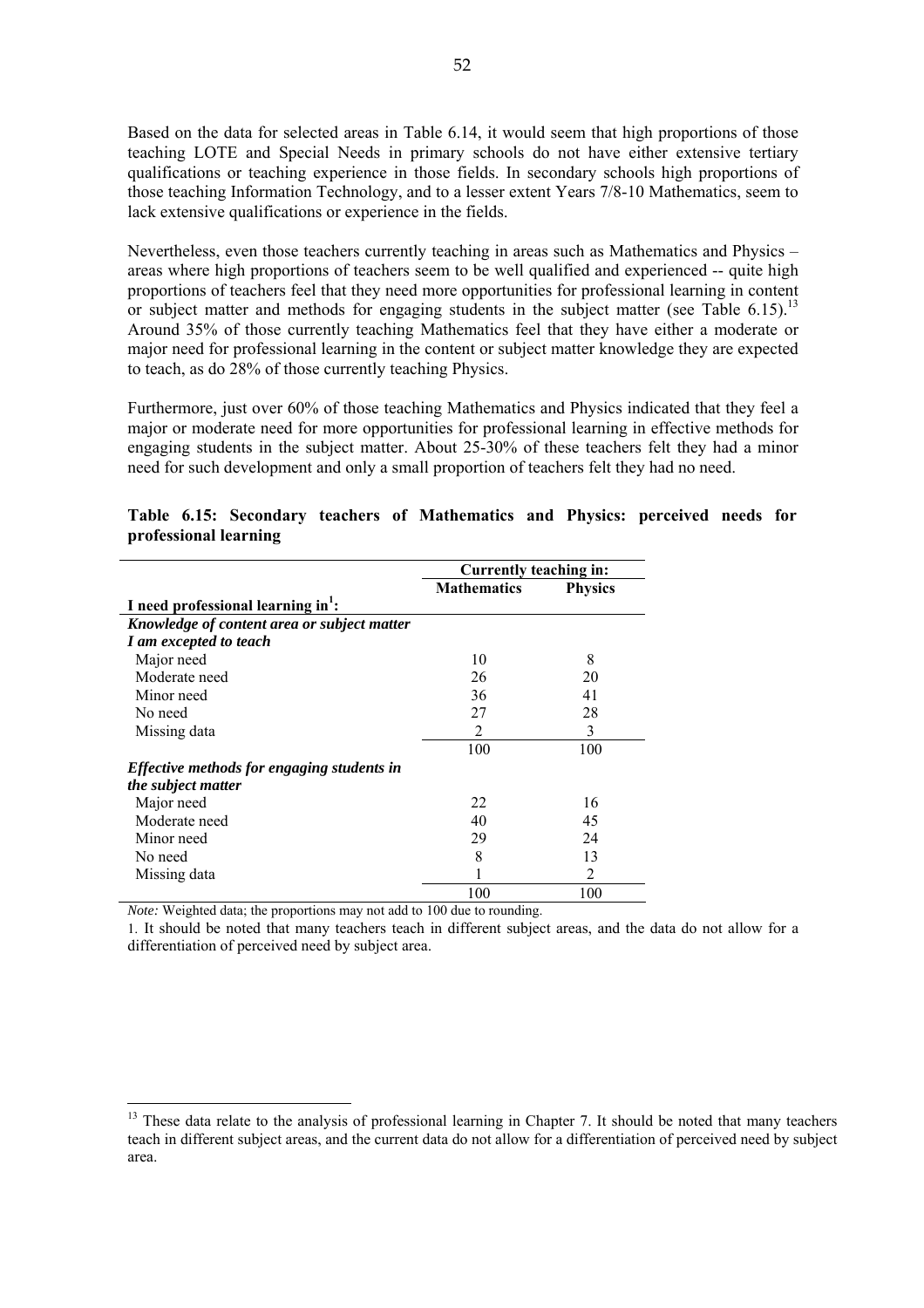# **7. PROFESSIONAL LEARNING ACTIVITIES**

# **7.1 Introduction**

This chapter reports the results from the Teacher questionnaire Section E (*Professional Learning Activities)* and the Leader questionnaire Section E (*Professional Learning and Preparation for the Leadership Role).* The questions examined the extent of participation in professional learning activities over the past 12 months, perceived benefits, and areas of need for future professional learning. Leaders were also asked specific questions about how well prepared they felt they were for the school leadership role.

# **7.2 Extent of participation in professional learning**

Teachers and leaders were asked how many days that they had spent in professional learning activities in the past 12 months. The results are recorded in Table 7.1. On average, teachers reported that they spent 9-10 days in professional learning, and leaders spent an average of 12-13 days. The responses from those in primary and secondary schools were very similar. Around 20% of primary and secondary teachers spent 3 days or less on professional learning activities in the past 12 months, and only around 2% reported that they spent more than 30 days. The responses were largely bunched in the range 5-15 days.

Analyses by school sector and location indicated that there were no differences among primary teachers in the average number of days spent in professional learning activities over the past 12 months: primary teachers in government and non-government schools, and in metropolitan and non-metropolitan locations all averaged 10 days. Among secondary teachers there were only slight differences in the average number of professional learning by school sector (10 in Catholic secondary schools, 9 in government and 8 in Independent) and no differences in the average number of days among teachers in different geographic locations.

|              | Primary        | Secondary      | Primary | <b>Secondary</b> |
|--------------|----------------|----------------|---------|------------------|
| Days         | $\%$           | $\%$           | $\%$    | $\%$             |
| $\leq$ 1     | $\overline{2}$ | $\overline{c}$ | < 0.5   | < 0.5            |
|              | 2              | 3              | < 0.5   | < 0.5            |
| 2            |                | 8              |         | 3                |
|              | 8              | 9              |         | 4                |
|              |                | 10             | 5       | 5                |
| 5            | 13             | 15             |         | 11               |
| $6-10$       | 36             | 32             | 39      | 39               |
| $11 - 15$    | 10             | 8              | 21      | 17               |
| $16 - 20$    | 6              |                | 13      | 11               |
| $21 - 25$    | າ              |                | 4       | 3                |
| 26-30        |                |                | 3       | 2                |
| $>30$        | 2              |                |         |                  |
| Missing data | 5              |                |         | 2                |
|              | 100            | 100            | 100     | 100              |
| Average days | 10             | 9              | 13      | 12               |

| Table 7.1: Teachers and leaders: number of days engaged in professional learning activities |  |  |  |
|---------------------------------------------------------------------------------------------|--|--|--|
| over the past 12 months                                                                     |  |  |  |

*Note*: Professional learning activities were defined as structured learning activities intended to develop the respondent's knowledge and skills as a teacher and leader. They include formal and informal activities provided out-of-school and at school. Weighted data; the proportions may not add to 100 due to rounding.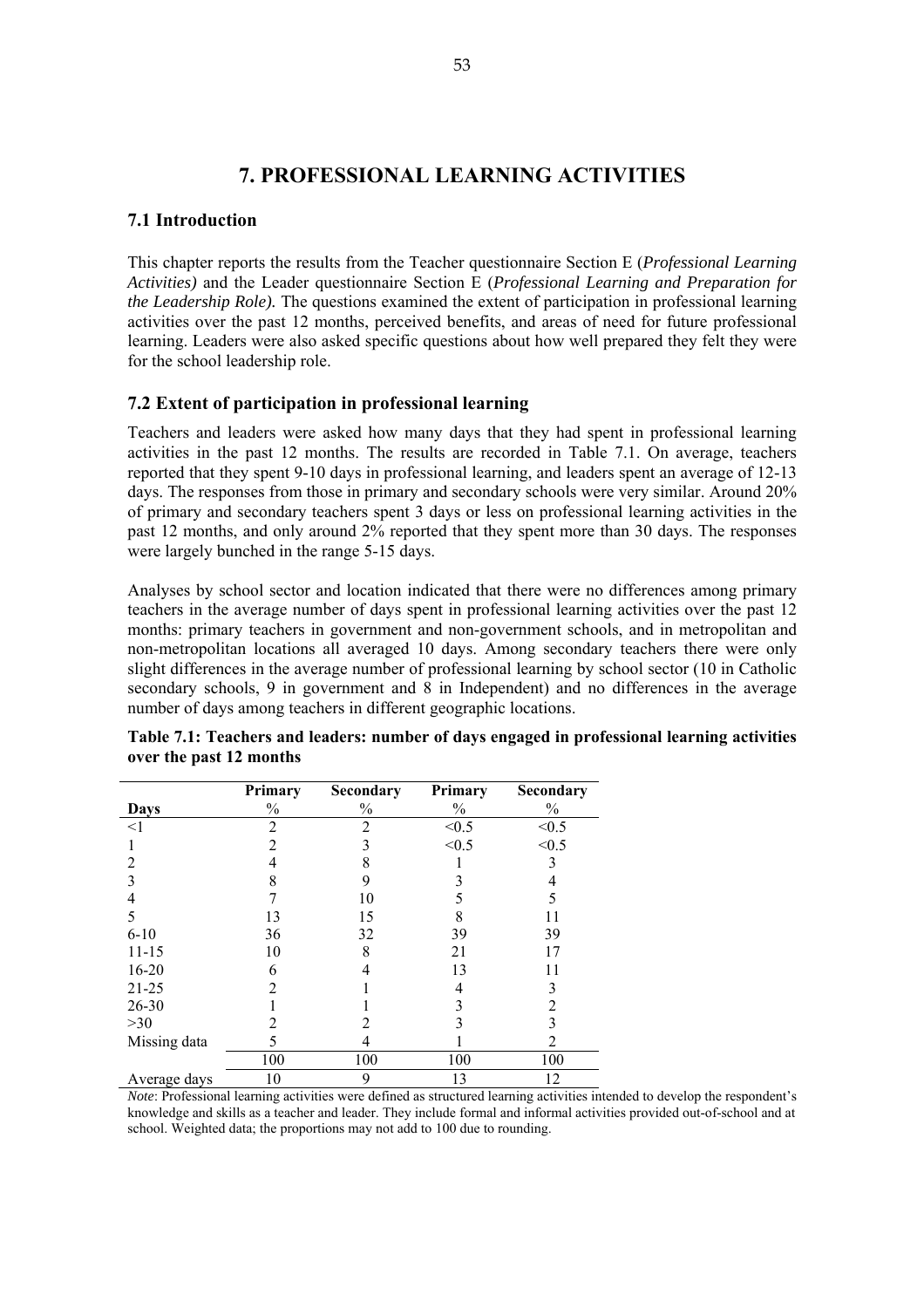The 1999 ACE survey reported that over 80% of respondents had spent 4 or more days in inservice education over the two-year period 1997 and 1998, and 13% had participated in 2-3 days. That survey focused on in-service education rather than professional learning more broadly defined, so the results are not strictly comparable, although they show a similar spread of participation among teachers.

The 1999 national survey of professional development, *PD 2000* (McRae *et al*., 2001) used a conception of professional development that was closer to the definition used in the current survey. That survey reported that 60% of teachers participated in 2-5 days of professional development within school hours in 1999, and nearly 50% participated in more than 4 days in out-of-school professional development activities. These numbers suggest that, if anything, there has been some overall increase in the extent of participation in professional learning since 1999.

# **7.3 Perceived benefits of professional learning**

The majority of teachers reported that the professional learning activities that they engaged in over the past 12 months had been beneficial in improving their skills and knowledge. As Table 7.2 shows for primary teachers, and Table 7.3 for secondary teachers, around 60-70% indicated that the professional learning had increased their skills and capacity to perform their role at the school to a major or moderate extent. On most items less than 5% of primary teachers and 10% of secondary teachers felt that their skills and knowledge had not been improved at all.

| To what extent have the professional learning<br>activities you have engaged in over the past 12<br>months increased: | Major<br>extent | Moderat<br>extent | Minor<br>extent | Not at all     | Missing |     |
|-----------------------------------------------------------------------------------------------------------------------|-----------------|-------------------|-----------------|----------------|---------|-----|
| The effectiveness of the methods you use to<br>promote student learning                                               | 28              | 48                | 15              | $\overline{2}$ | 8       | 100 |
| Your capacity to meet the learning needs of your<br>students                                                          | 27              | 48                | 14              | 2              | 8       | 100 |
| Your capacity to provide effective feedback to<br>your students                                                       | 15              | 43                | 28              | 6              | 8       | 100 |
| Your access to useful teaching materials and<br>resources                                                             | 22              | 43                | 23              | $\overline{4}$ | 9       | 100 |
| Your capacity to engage students in worthwhile<br>learning activities                                                 | 32              | 44                | 13              | 2              | 8       | 100 |
| Your capacity to perform your role at school                                                                          | 27              | 44                | 18              | 3              | 8       | 100 |

**Table 7.2: Primary teachers: perceived benefits of professional learning activities (% rating)** 

*Note*: Professional learning activities are defined in the note to Table 7.1. Weighted data; the proportions may not add to 100 due to rounding.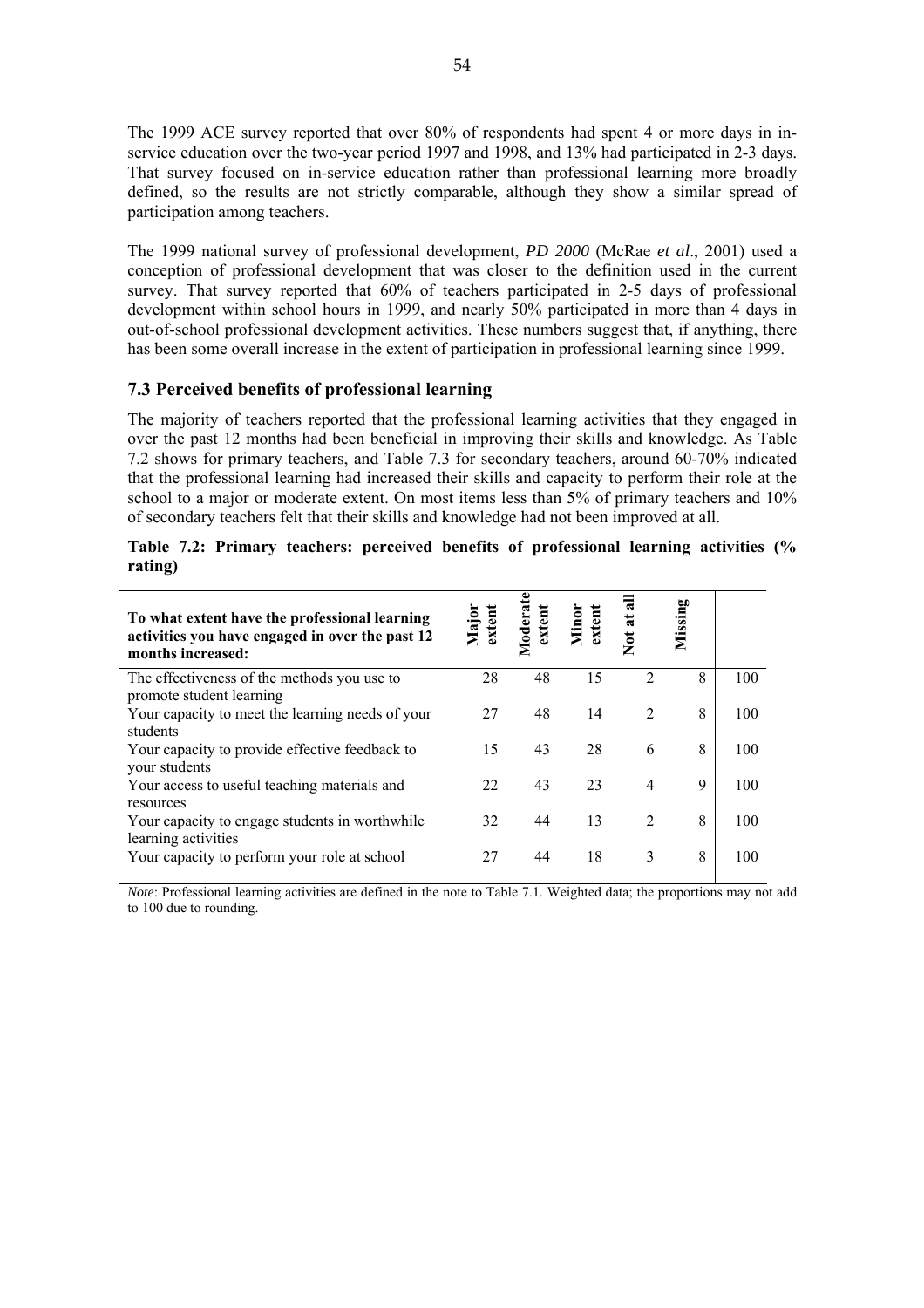| To what extent have the professional learning<br>activities you have engaged in over the past 12<br>months increased: | Major<br>extent | Moderate<br>extent | Minor<br>extent | Not at all | Missing |     |
|-----------------------------------------------------------------------------------------------------------------------|-----------------|--------------------|-----------------|------------|---------|-----|
| The effectiveness of the methods you use to promote<br>student learning                                               | 18              | 47                 | 23              | 6          | 6       | 100 |
| Your capacity to meet the learning needs of your<br>students                                                          | 19              | 47                 | 22              | 5          | 7       | 100 |
| Your capacity to provide effective feedback to your<br>students                                                       | 14              | 38                 | 31              | 10         | 7       | 100 |
| Your access to useful teaching materials and resources                                                                | 25              | 40                 | 21              |            | 7       | 100 |
| Your capacity to engage students in worthwhile learning<br>activities                                                 | 23              | 45                 | 20              | 5          | 7       | 100 |
| Your capacity to perform your role at school                                                                          | 24              | 40                 | 23              |            | 7       | 100 |

**Table 7.3: Secondary teachers: perceived benefits of professional learning activities (% rating)** 

*Note*: Professional learning activities are defined in the note to Table 7.1. Weighted data; the proportions may not add to 100 due to rounding.

One possible response to teacher shortages is to encourage current teachers to develop expertise in teaching in different areas of the curriculum and in different levels of schooling. Table 7.4 indicates that 20% of primary teachers and 16% of secondary teachers engaged in professional learning over the past 12 months that involved developing their capacity to teach in a different curriculum area from their regular teaching.<sup>14</sup>

Among primary teachers, the most common such areas were English (33% of those who did professional learning in a different area), Mathematics (28%) and Computing (26%). These proportions represent about 5-6% of all primary teachers. Among secondary teachers the most common such areas for professional learning were Computing (19%), Technology (16%), English (15%) and SOSE (15%). These proportions represent about 3% of all secondary teachers.

Table 7.4 indicates that slightly smaller proportions of teachers engaged in professional learning during the past 12 months that involved developing their capacity to teach in a different stage of schooling from their regular teaching: 18% of primary teachers and 14% of secondary teachers. The area of the Middle Years (Years 4-10) was nominated most frequently by both primary teachers (69% of those who did professional learning to develop their capacity to teach in a different stage of schooling) and secondary (65%), which presumably reflects growing interest in this phase of schooling. These proportions indicate that about 12% of all primary teachers, and 8% of secondary teachers, engaged in some form of professional learning over the past 12 months that involved developing their capacity to teach in the Middle Years.

 $\overline{a}$ 

<sup>&</sup>lt;sup>14</sup> These proportions are will be discussed further in Chapter 13 in light of the numbers of schools reporting teacher shortages in different curriculum areas.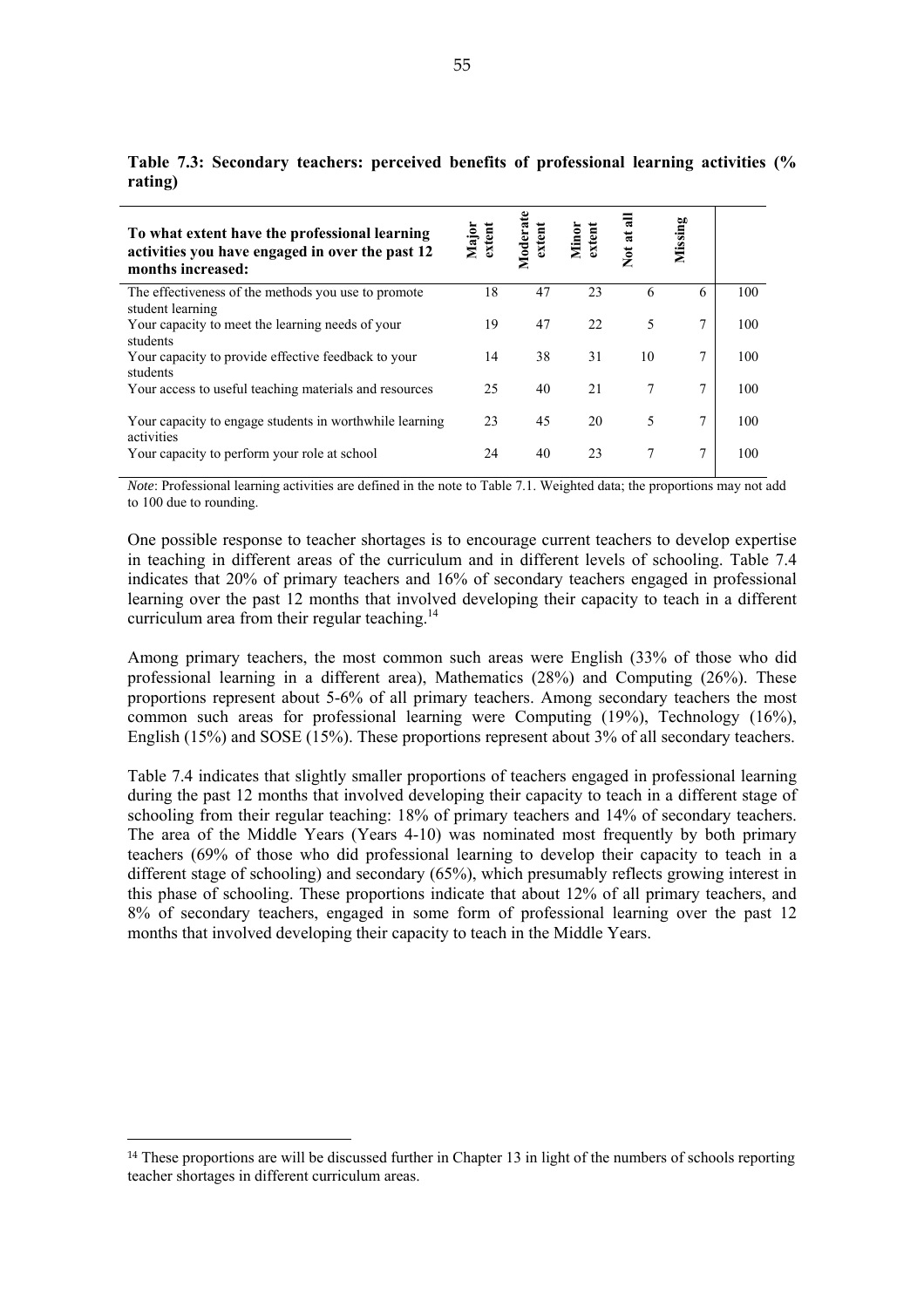| <b>Focus of professional learning</b><br>Did any of the professional learning activities you engaged in over<br>the past 12 months involve developing your capacity to teach in a | $\frac{0}{0}$  | $\frac{0}{0}$  |
|-----------------------------------------------------------------------------------------------------------------------------------------------------------------------------------|----------------|----------------|
|                                                                                                                                                                                   |                |                |
|                                                                                                                                                                                   |                |                |
|                                                                                                                                                                                   |                |                |
| different curriculum area from your regular teaching?                                                                                                                             |                |                |
| Yes                                                                                                                                                                               | 20             | 16             |
| No                                                                                                                                                                                | 73             | 78             |
| Missing data                                                                                                                                                                      | 7              | 6              |
|                                                                                                                                                                                   | 100            | 100            |
| If 'Yes', indicate the area/s involved <sup>1</sup>                                                                                                                               |                |                |
| English                                                                                                                                                                           | 33             | 15             |
| Languages other than English                                                                                                                                                      | 2              | 3              |
| Mathematics                                                                                                                                                                       | 28             | 10             |
| Science                                                                                                                                                                           | 9              | 7              |
| Society and Environment Studies                                                                                                                                                   | 10             | 15             |
| The Creative and Performing Arts                                                                                                                                                  | 12             | 5              |
| Computing                                                                                                                                                                         | 26             | 19             |
| Technology                                                                                                                                                                        | 18             | 16             |
| Health and Physical Education                                                                                                                                                     | 10             | 6              |
| <b>Special Needs</b>                                                                                                                                                              | 17             | 14             |
| Vocational Education and Training                                                                                                                                                 | $\overline{2}$ | 14             |
| Other                                                                                                                                                                             | 18             | 19             |
| Did any of the professional learning activities you engaged in over                                                                                                               |                |                |
| the past 12 months involve developing your capacity to teach in a                                                                                                                 |                |                |
| different stage of schooling from your regular teaching?                                                                                                                          |                |                |
| Yes                                                                                                                                                                               | 18             | 14             |
| N <sub>0</sub>                                                                                                                                                                    | 75             | 80             |
| Missing data                                                                                                                                                                      | 7              | 6              |
|                                                                                                                                                                                   | 100            | 100            |
| If 'Yes', indicate the stage/s of schooling involved <sup>2</sup>                                                                                                                 |                |                |
| Pre-Primary                                                                                                                                                                       | 13             | $\overline{2}$ |
| Early Primary Years (Years 0-3)                                                                                                                                                   | 45             | $\tau$         |
| Middle Years (Years 4-10)                                                                                                                                                         | 69             | 65             |
| Senior Secondary Years (Years 11-12)                                                                                                                                              | 6              | 48             |
| Other                                                                                                                                                                             | 5              | 6              |

**Table 7.4: Teachers: extent to which professional learning activities involved developing capacity to teach in different curriculum areas or stages of schooling** 

*Note*: Professional learning activities are defined in the note to Table 7.1. Weighted data; the proportions may not add to 100 due to rounding.

1. Respondents could indicate more than one curriculum area. The percentage figure in each cell in this section relates just to that cell e.g. 33% of the primary teachers who had engaged in professional learning to develop their capacity in a different area from their regular teaching did so in English.

2. Respondents could indicate more than one stage of schooling. The percentage figure in each cell in this section relates just to that cell e.g. 13% of the primary teachers who had engaged in professional learning to develop their capacity in a different stage from their regular teaching did so in Pre-Primary Education.

# **7.4 Perceived needs for professional learning**

Table 7.5 reports on the areas in which primary teachers feel that they need more professional development. In most areas at least one-third of primary teachers and more commonly more than half, expressed either a moderate or major need for professional learning. The areas of greatest need appear to be in 'making more effective use of computers in student learning' (66% indicated either a major or moderate need), 'methods for assessing student learning and development' (65%), and 'developing activities relevant to my students' (57%).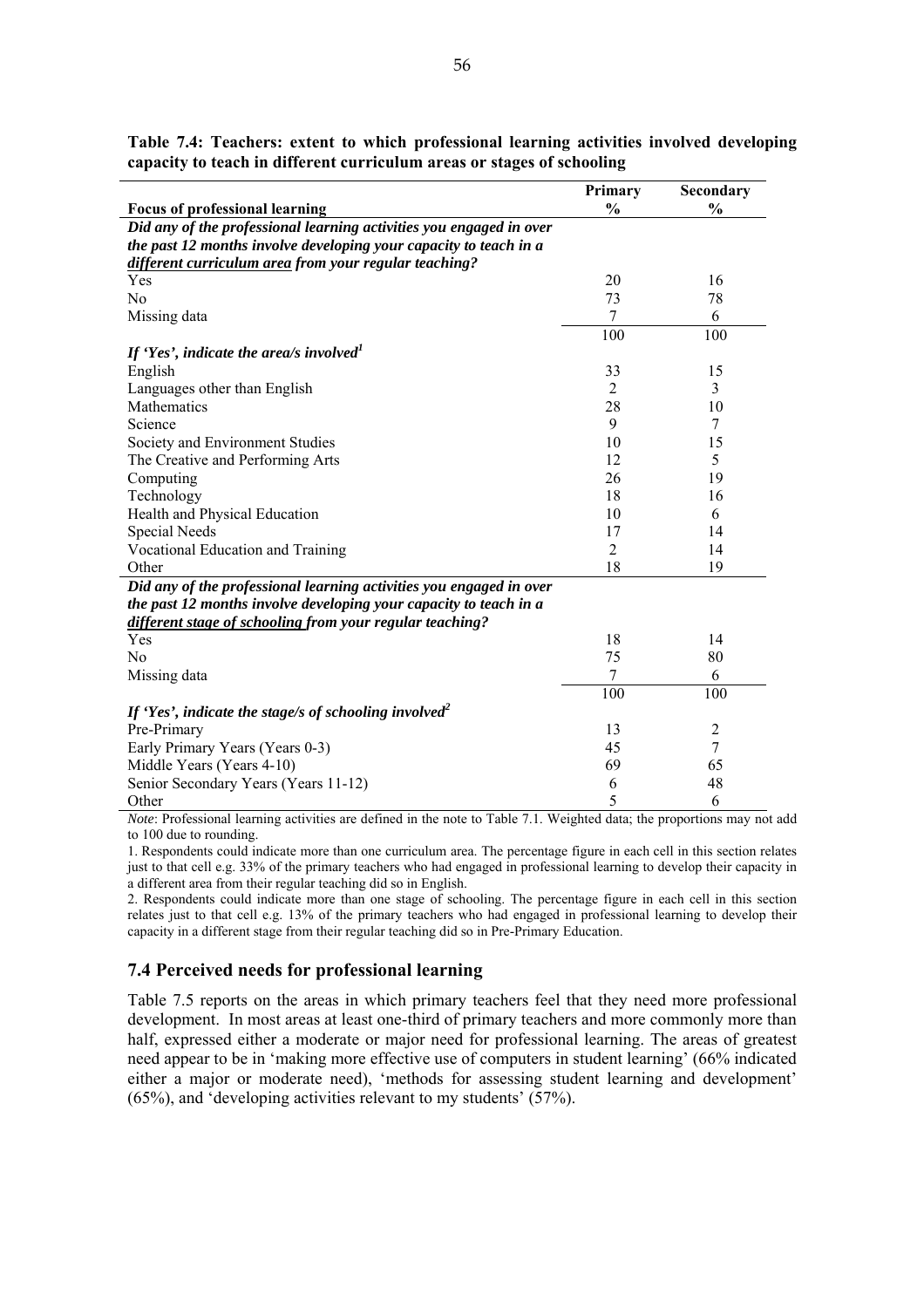| In which of the following areas do you feel you<br>need more opportunities for professional<br>learning? | Major<br>need | Moderate<br>need | Minor<br>need | No need        | Missing        |     |
|----------------------------------------------------------------------------------------------------------|---------------|------------------|---------------|----------------|----------------|-----|
| Knowledge of the content or subject matter I am<br>expected to teach                                     | 9             | 31               | 37            | 15             | $\overline{7}$ | 100 |
| Effective methods for engaging students in the<br>subject matter                                         | 14            | 40               | 30            | 9              | 7              | 100 |
| Planning worthwhile learning goals for my students                                                       | 11            | 42               | 31            | 9              | 7              | 100 |
| Developing learning activities relevant to my<br>students                                                | 17            | 40               | 29            | 7              | 7              | 100 |
| Broadening the range of areas I am able to teach                                                         | 12            | 32               | 33            | 16             | 7              | 100 |
| Knowledge of the cultural heritage of my students                                                        | 7             | 26               | 42            | 18             | 7              | 100 |
| Knowledge about how my students learn                                                                    | 14            | 37               | 35            | 8              | $\overline{7}$ | 100 |
| Managing student behaviour                                                                               | 15            | 31               | 35            | 13             | 7              | 100 |
| Methods for assessing student learning and<br>development                                                | 23            | 42               | 24            | $\overline{4}$ | 7              | 100 |
| Communicating with parents/guardians                                                                     | 5             | 21               | 44            | 22             | 7              | 100 |
| Reporting to parents/guardians                                                                           | 11            | 30               | 36            | 15             | 7              | 100 |
| Analysing and reflecting on feedback about my<br>teaching                                                | 7             | 35               | 41            | 11             | 7              | 100 |
| Building a collaborative professional work culture<br>with colleagues                                    | 10            | 28               | 38            | 17             | 7              | 100 |
| Making more effective use of computers in student<br>learning                                            | 29            | 37               | 21            | 6              | 7              | 100 |
| Providing educational leadership to colleagues                                                           | 13            | 28               | 37            | 15             | 7              | 100 |
| Other                                                                                                    | 1             | 1                | 1             | $\overline{4}$ | 92             | 100 |

**Table 7.5: Primary teachers: perceived needs for more professional learning (% rating)** 

*Note:* Weighted data; the proportions may not add to 100 due to rounding.

Table 7.6 reports the equivalent information for secondary teachers. In most areas there were fewer secondary teachers than primary teachers who expressed either a moderate or major need for professional learning, although the proportions are still quite substantial. The three areas of greatest need among secondary teachers are the same three areas as for primary teachers, although in a different order: 'developing activities relevant to my students' (72%); 'making more effective use of computers in student learning' (60%); and 'methods for assessing student learning and development' (55%).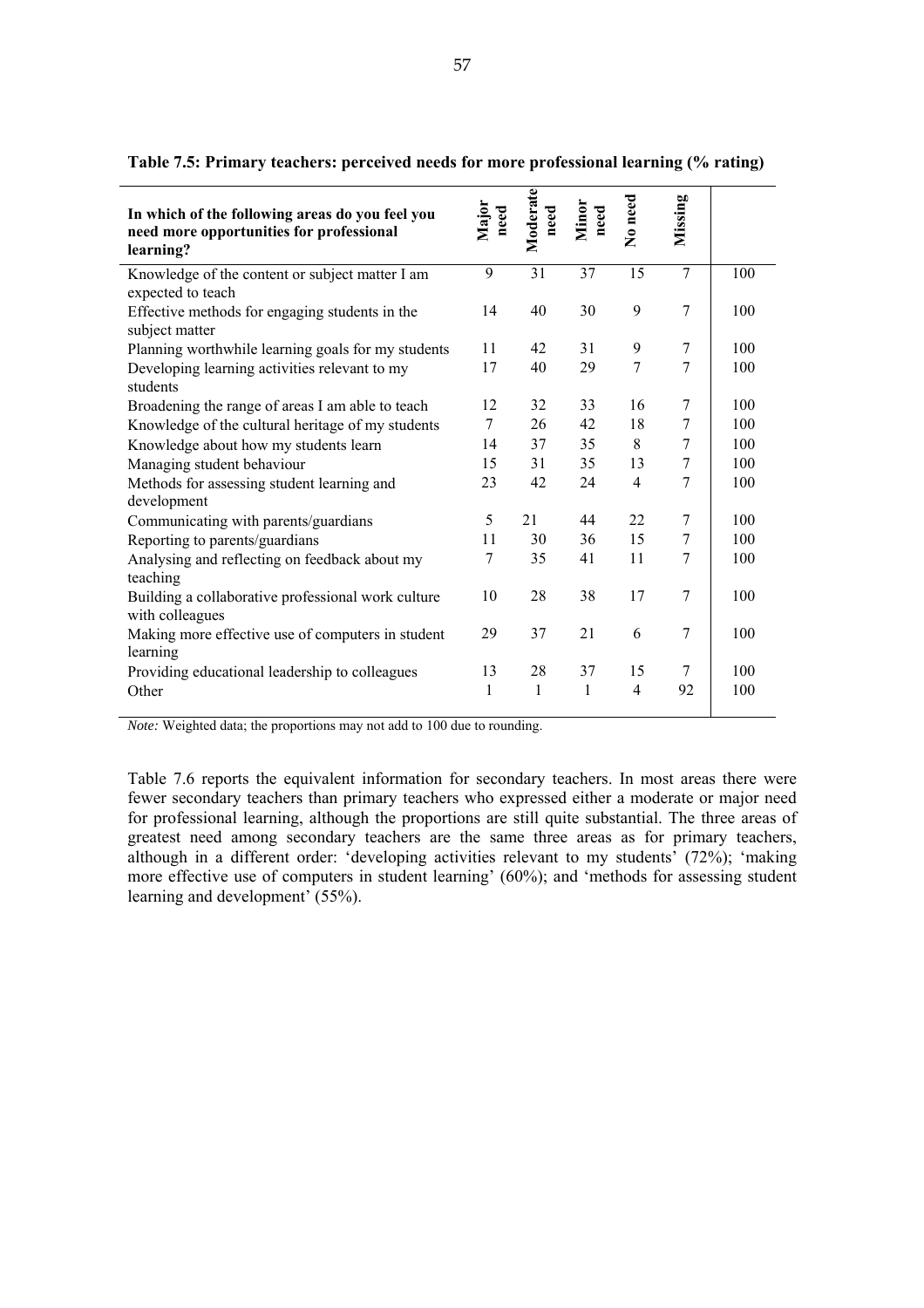| In which of the following areas do you feel you<br>need more opportunities for professional<br>learning? | Major<br>need | Moderate<br>need | Minor<br>$_{\rm need}$ | No need        | Missing |     |
|----------------------------------------------------------------------------------------------------------|---------------|------------------|------------------------|----------------|---------|-----|
| Knowledge of the content or subject matter I am<br>expected to teach                                     | 12            | 28               | 35                     | 19             | 56      | 100 |
| Effective methods for engaging students in the<br>subject matter                                         | 19            | 40               | 28                     | 8              | 5       | 100 |
| Planning worthwhile learning goals for my<br>students                                                    | 13            | 37               | 33                     | 12             | 5       | 100 |
| Developing learning activities relevant to my<br>students                                                | 20            | 42               | 26                     | $\overline{7}$ | 5       | 100 |
| Broadening the range of areas I am able to teach                                                         | 12            | 25               | 30                     | 28             | 5       | 100 |
| Knowledge of the cultural heritage of my students                                                        | 7             | 22               | 40                     | 26             | 5       | 100 |
| Knowledge about how my students learn                                                                    | 15            | 38               | 32                     | 10             | 5       | 100 |
| Managing student behaviour                                                                               | 15            | 26               | 36                     | 18             | 5       | 100 |
| Methods for assessing student learning and<br>development                                                | 16            | 39               | 32                     | 8              | 5       | 100 |
| Communicating with parents/guardians                                                                     | 5             | 20               | 43                     | 27             | 5       | 100 |
| Reporting to parents/guardians                                                                           | 7             | 23               | 41                     | 24             | 6       | 100 |
| Analysing and reflecting on feedback about my<br>teaching                                                | 7             | 29               | 44                     | 15             | 5       | 100 |
| Building a collaborative professional work culture<br>with colleagues                                    | 12            | 27               | 38                     | 19             | 5       | 100 |
| Making more effective use of computers in student<br>learning                                            | 24            | 36               | 25                     | 11             | 5       | 100 |
| Providing educational leadership to colleagues                                                           | 13            | 30               | 34                     | 17             | 5       | 100 |
| Other                                                                                                    | 3             | 1                | 1                      | 4              | 91      | 100 |

**Table 7.6: Secondary teachers: perceived needs for more professional learning (% rating)** 

*Note:* Weighted data; the proportions may not add to 100 due to rounding.

# **7.5 Preparation of school leaders**

Tables 7.7 and 7.8 indicate that 16% of primary leaders and 16% of secondary leaders report that they have not undertaken any preparatory training for the leadership role. The most common form of leadership preparation (for 67% of primary leaders and 59% of secondary leaders) was a leadership development program organised by their employer. Around 75% of the participants in such programs found that preparation to be helpful or very helpful. The next most common preparation was a regional/district program with other new principals (participated in by 57% of primary leaders and 49% of secondary leaders), which was reported as helpful or very helpful by about 60-65% of participants. The activity that was generally rated as the least helpful was leadership orientation programs with colleagues at the same school.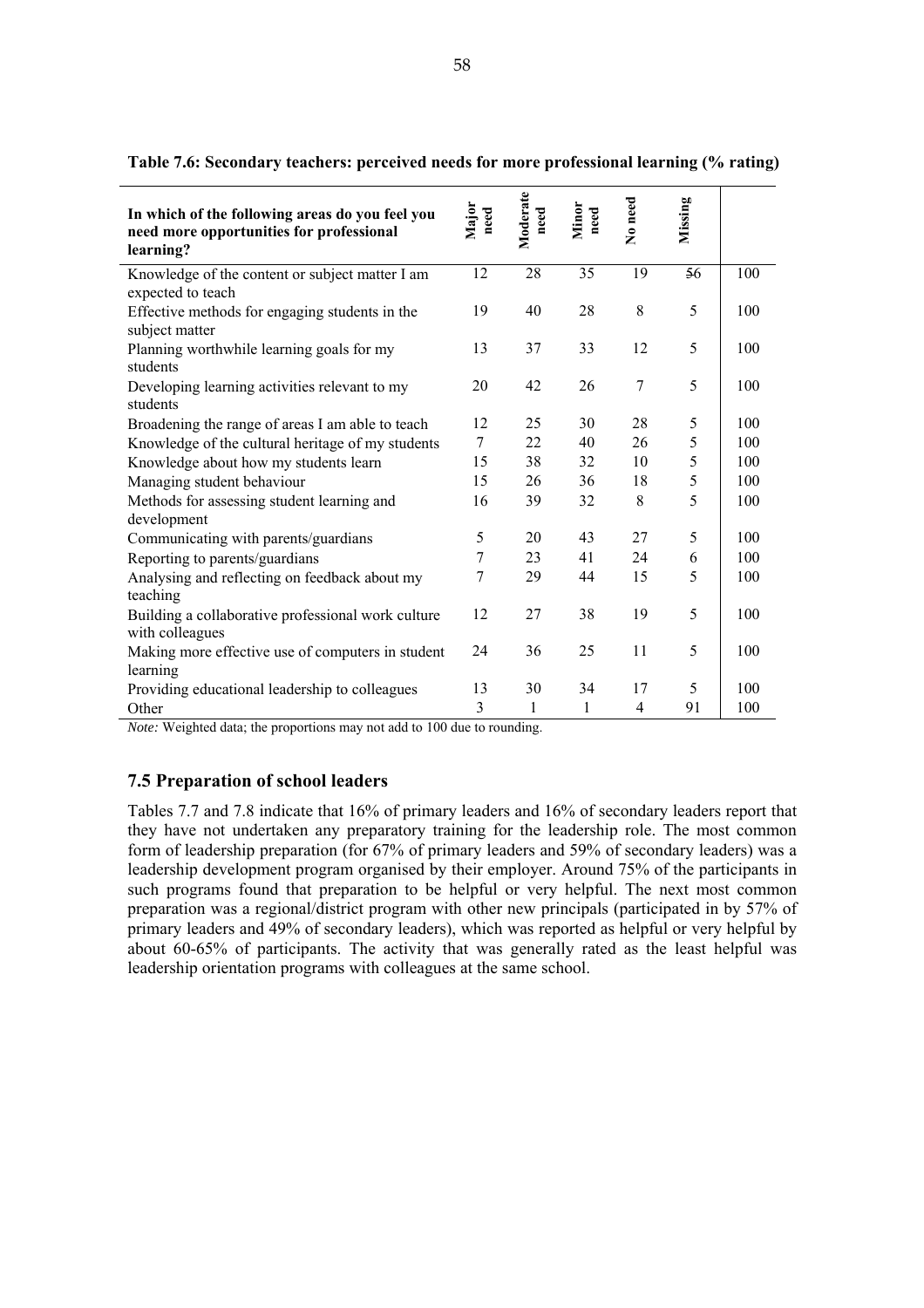| Which of the following did you undertake to prepare or<br>help you early in your career as a school leader, and | Undertaken    | helpful<br>Very | Helpful       | help<br>some  | ₹<br>Ξ<br>Not at<br>helpfi |               |
|-----------------------------------------------------------------------------------------------------------------|---------------|-----------------|---------------|---------------|----------------------------|---------------|
| how helpful was it?                                                                                             | $\frac{9}{6}$ | $\frac{0}{0}$   | $\frac{0}{0}$ | $\frac{0}{0}$ | $\frac{0}{0}$              | $\frac{1}{2}$ |
| Leadership development program organised by your employer                                                       | 67            | 35              | 40            | 21            | 6                          | 100           |
| Structured mentoring by an experienced colleague                                                                | 47            | 40              | 26            | 26            | 8                          | 100           |
| Regional/District program with other new leaders                                                                | 57            | 24              | 43            | 23            | 11                         | 100           |
| Leadership orientation program with colleagues at your school                                                   | 40            | 14              | 36            | 30            | 20                         | 100           |
| Leadership program organised by a professional association                                                      | 48            | 29              | 36            | 22            | 13                         | 100           |
| Post-graduate study in education                                                                                | 44            | 32              | 29            | 20            | 20                         | 100           |
| Other assistance <sup>1</sup>                                                                                   | 13            | 57              | 23            | 8             | 12                         | 100           |
| I have not undertaken any preparatory training                                                                  | 16            |                 |               |               |                            |               |

**Table 7.7: Primary leaders: professional learning for the leadership role (% participation and rating)** 

*I have not undertaken any preparatory training 16* 

*Note:* Weighted data; the proportions may not add to 100 due to rounding.

1. A large number and variety of 'other' forms of other assistance were reported, none of which involved more than 1% of primary leaders.

#### **Table 7.8: Secondary leaders: professional learning for the leadership role (% participation and rating)**

| Which of the following did you undertake to prepare or<br>help you early in your career as a school leader, and | Undertaken | helpful<br>Very | Helpful       | help<br>some  | Ξ<br>ā<br>ಷ<br><u>fel</u><br>$\sum_{i=1}^{n}$ |               |
|-----------------------------------------------------------------------------------------------------------------|------------|-----------------|---------------|---------------|-----------------------------------------------|---------------|
| how helpful was it?                                                                                             | $\%$       | $\frac{0}{0}$   | $\frac{0}{0}$ | $\frac{6}{9}$ | $\frac{0}{0}$                                 | $\frac{6}{9}$ |
| Leadership development program organised by your employer                                                       | 59         | 32              | 40            | 22            | 6                                             | 100           |
| Structured mentoring by an experienced colleague                                                                | 43         | 37              | 28            | 20            | 15                                            | 100           |
| Regional/District program with other new leaders                                                                | 49         | 20              | 40            | 28            | 13                                            | 100           |
| Leadership orientation program with colleagues at your school                                                   | 38         | 2.1             | 37            | 25            | 16                                            | 100           |
| Leadership program organised by a professional association                                                      | 47         | 28              | 42            | 19            | 12                                            | 100           |
| Post-graduate study in education                                                                                | 46         | 39              | 30            | 17            | 15                                            | 100           |
| Other assistance <sup>1</sup>                                                                                   | 12         | 66              | 18            | 4             | 13                                            | 100           |
| I have not undertaken any preparatory training                                                                  | 15         |                 |               |               |                                               |               |

*Note:* Weighted data; the proportions may not add to 100 due to rounding.

1. A large number and variety of 'other' forms of other assistance were reported, none of which involved more than 1% of secondary leaders.

Table 7.9 indicates that around 40% of leaders hold some form of formal leadership accreditation or qualification. The most commonly held such accreditation or qualifications are those issued by a university (24% of secondary leaders and 16% of primary leaders) or by their employing authority (18% of primary leaders and 11% of secondary leaders). Around 6-7% of leaders report that they hold leadership accreditation or a qualification issued by a professional association.

#### **Table 7.9: Formal leadership accreditation or qualification**

| Do you have a formal leadership<br>accreditation or qualification? | <b>Primary</b><br>leaders<br>$\frac{0}{0}$ | <b>Secondary</b><br>leaders<br>$\frac{6}{9}$ |
|--------------------------------------------------------------------|--------------------------------------------|----------------------------------------------|
| $Yes - issued by your employer$                                    | 18                                         | 11                                           |
| Yes – issued by a professional association                         | 6                                          |                                              |
| $Yes - issued by a university$                                     | 16                                         | 24                                           |
| Yes – another form of qualification                                |                                            |                                              |
| N <sub>0</sub>                                                     |                                            | 60                                           |

*Note:* Leaders could indicate that they hold more than one form of leadership accreditation or qualification, and therefore the responses do not add to 100%. Weighted data.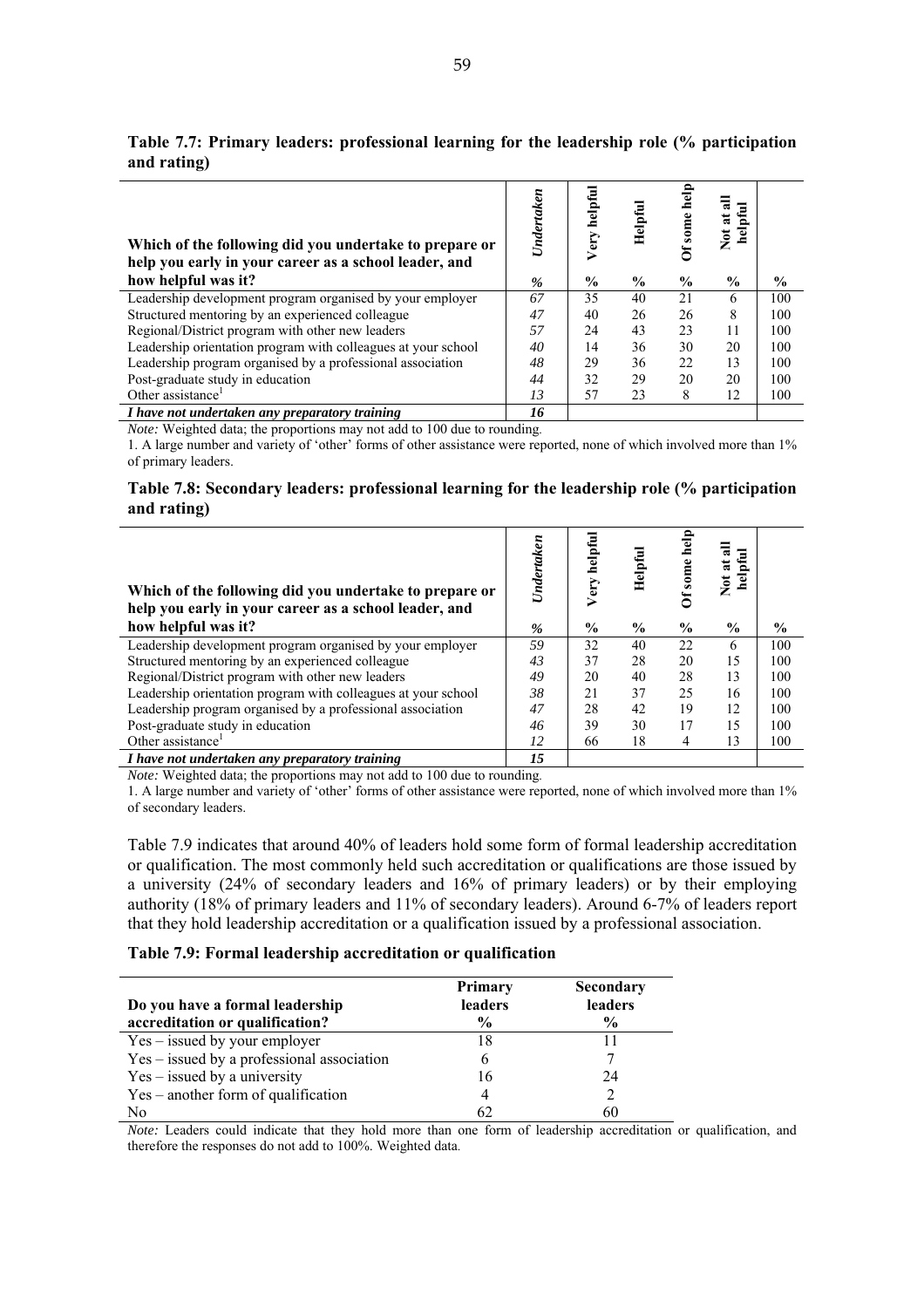Despite the generally high levels of participation in leadership development programs, and that they were generally seen as helpful, the majority of leaders did not feel well prepared for their first leadership post (Table 7.10). Among primary leaders, 55% reported that they felt only somewhat prepared or poorly prepared, as did 52% of secondary leaders. These findings were also reflected in the case study work reported by Dinham et al. (2000).

| Overall, how well prepared did you<br>feel for your first post in a school<br><b>Primary</b><br>Secondary |               |      |  |  |  |  |  |
|-----------------------------------------------------------------------------------------------------------|---------------|------|--|--|--|--|--|
| leadership role?                                                                                          | $\frac{0}{0}$ | $\%$ |  |  |  |  |  |
| Very well prepared                                                                                        | g             | 10   |  |  |  |  |  |
| Well prepared                                                                                             | 35            | 36   |  |  |  |  |  |
| Somewhat prepared                                                                                         | 43            | 42   |  |  |  |  |  |
| Poorly prepared                                                                                           | 12            | 10   |  |  |  |  |  |
| Missing data                                                                                              |               |      |  |  |  |  |  |

**Table 7.10: Leaders: perceptions of how well prepared for first leadership post** 

*Note:* Weighted data; the proportions may not add to 100 due to rounding.

In terms of how well primary leaders currently feel prepared for different aspects of the job, the large majority feeling either well prepared or very well prepared (Table 7.11). The areas of greatest need appear to be in 'managing school budgets and resources' (48% feel only somewhat prepared or poorly prepared) and 'stress management' (46%). Dinham et al (2000) also reported that leaders were least well prepared for inter-personal and people management issues.

# **Table 7.11: Primary leaders: perceptions of how well prepared for different aspects of the school leadership role**

| How well prepared do you currently feel in the    | prepared<br>Very wel | prepared<br>Well | Somewhat<br>prepared | repared<br>Poorly | Missing       |     |
|---------------------------------------------------|----------------------|------------------|----------------------|-------------------|---------------|-----|
| following aspects of the school leadership role?  | $\frac{0}{0}$        | $\frac{6}{9}$    | $\frac{6}{6}$        | $\frac{0}{0}$     | $\frac{0}{0}$ | వి  |
| School goal-setting and development               | 32                   | 49               | 17                   | $\overline{2}$    |               | 100 |
| School curriculum and assessment                  | 34                   | 49               | 16                   |                   |               | 100 |
| Change management                                 | 26                   | 45               | 26                   | 3                 |               | 100 |
| Managing human resources                          | 32                   | 50               | 17                   |                   |               | 100 |
| Managing physical resources                       | 28                   | 42               | 25                   | 5                 |               | 100 |
| Managing school budgets and finances              | 18                   | 34               | 36                   | 12                |               | 100 |
| School accountability requirements                | 18                   | 48               | 30                   | 4                 |               | 100 |
| Student welfare and pastoral care                 | 47                   | 43               | 9                    | < 0.5             |               | 100 |
| Relationships with families $\&$ school community | 51                   | 39               | 8                    |                   |               | 100 |
| Assessing teacher performance                     | 25                   | 48               | 23                   | 3                 |               | 100 |
| Conflict resolution                               | 21                   | 47               | 27                   | 4                 |               | 100 |
| Time management                                   | 24                   | 45               | 26                   | 4                 |               | 100 |
| Stress management                                 | 12                   | 41               | 36                   | 10                |               | 100 |

*Note:* Weighted data; the proportions may not add to 100 due to rounding.

Table 7.12 reveals a similar pattern of responses among secondary principals, with the large majority feeling either well prepared or very well prepared for most aspects of the leadership role. As was the case with primary leaders, the greatest needs among secondary principals appear to be in 'managing school budgets and resources' (46% feel only somewhat prepared or poorly prepared) and 'stress management' (41%).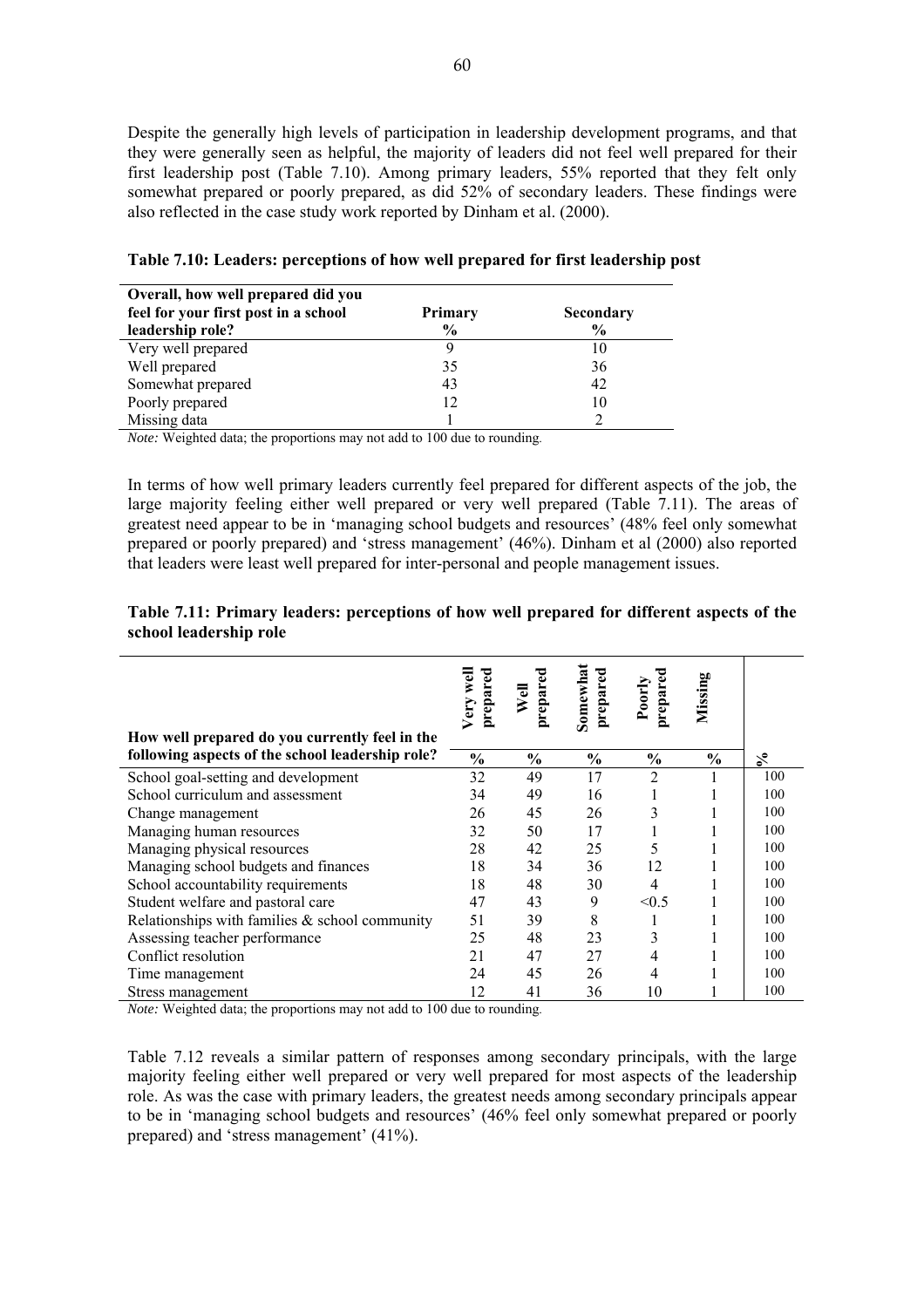|                                                                                                    | Very well<br>prepared | prepared<br>Well | Somewhat<br>prepared | prepared<br>Poorly | Missing        |     |
|----------------------------------------------------------------------------------------------------|-----------------------|------------------|----------------------|--------------------|----------------|-----|
| How well prepared do you currently feel in the<br>following aspects of the school leadership role? | $\frac{6}{6}$         | $\frac{6}{6}$    | $\frac{0}{0}$        | $\frac{6}{6}$      | $\frac{0}{0}$  | న   |
| School goal-setting and development                                                                | 32                    | 49               | 17                   |                    | 2              | 100 |
| School curriculum and assessment                                                                   | 36                    | 49               | 13                   |                    | 2              | 100 |
| Change management                                                                                  | 30                    | 46               | 20                   | $\overline{c}$     | $\overline{2}$ | 100 |
| Managing human resources                                                                           | 35                    | 45               | 18                   | 1                  | $\overline{2}$ | 100 |
| Managing physical resources                                                                        | 29                    | 42               | 23                   | 5                  | 2              | 100 |
| Managing school budgets and finances                                                               | 18                    | 34               | 32                   | 14                 | 2              | 100 |
| School accountability requirements                                                                 | 20                    | 46               | 27                   | 4                  | $\overline{2}$ | 100 |
| Student welfare and pastoral care                                                                  | 54                    | 36               | 8                    | < 0.5              | $\overline{2}$ | 100 |
| Relationships with families $\&$ school community                                                  | 52                    | 36               | 10                   | < 0.5              | $\overline{2}$ | 100 |
| Assessing teacher performance                                                                      | 25                    | 48               | 22                   | 3                  | $\overline{2}$ | 100 |
| Conflict resolution                                                                                | 28                    | 47               | 19                   | 4                  | $\overline{2}$ | 100 |
| Time management                                                                                    | 28                    | 42               | 24                   | 4                  | $\overline{c}$ | 100 |
| Stress management                                                                                  | 18                    | 39               | 32                   | 9                  | $\overline{c}$ | 100 |

**Table 7.12: Secondary leaders: perceptions of how well prepared for different aspects of the school leadership role** 

*Note:* Weighted data; the proportions may not add to 100 due to rounding.

Overall the findings reported in Tables 7.11 and 7.12 suggest that there is great diversity in school leaders' professional learning needs, and that a tailored approach is needed -- 'one-size fits all' leadership development programs are unlikely to be effective.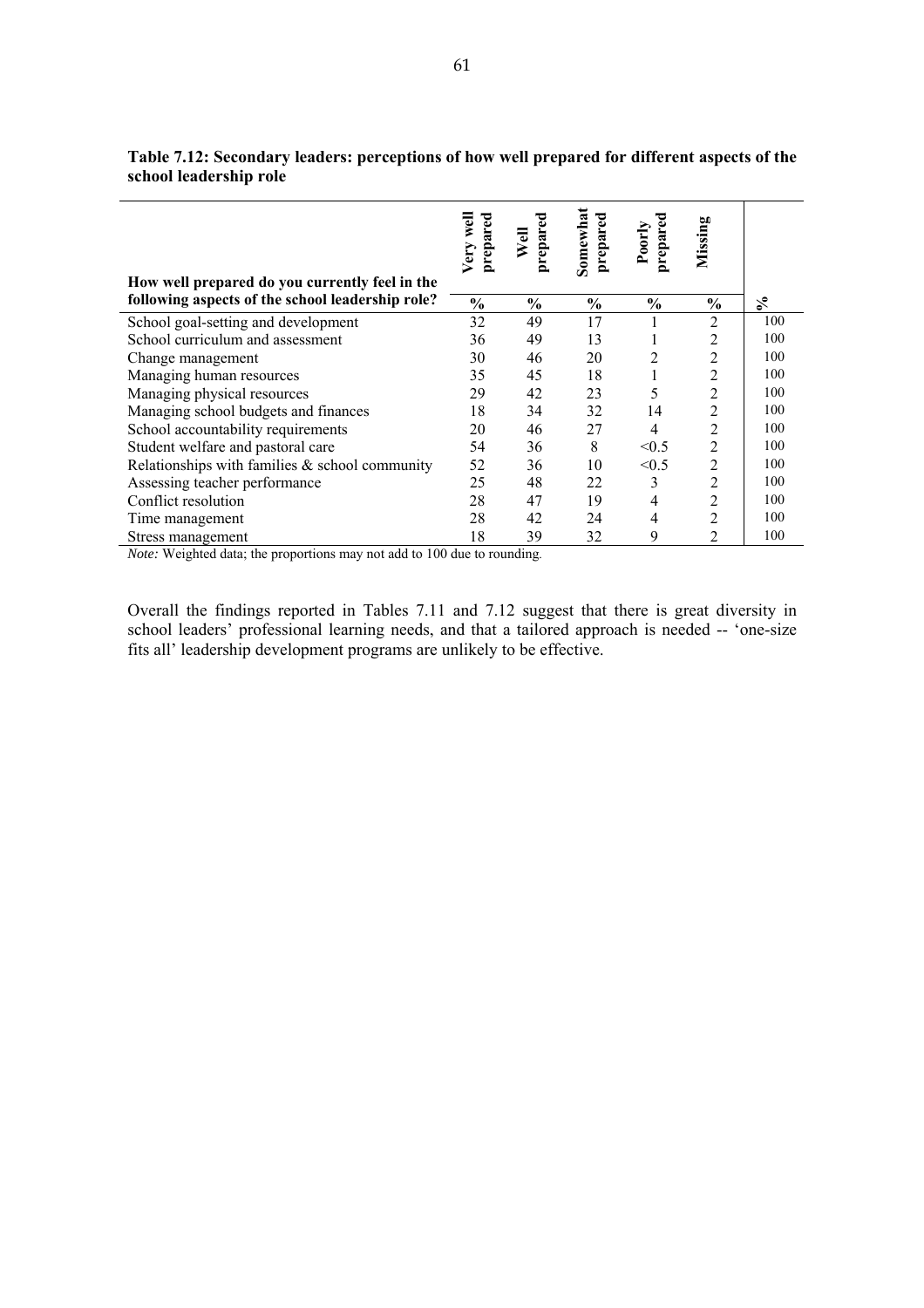# **8.CAREER PATHS IN TEACHING**

# **8.1 Introduction**

This chapter reports responses to the *Your Career in Teaching* section of the Teacher questionnaire (Section F) and *Your Career in Schools* of the Leader questionnaire (Section F). Most of the questions are the same for both groups, with additional questions focusing on school leaders' movement into leadership positions. The issues addressed include the age at which people started teaching, the number of different schools worked in, movement between states and territories and school sectors, and reasons behind the decision to join their current school.

# **8.2 Age of Starting Teaching**

Table 8.1 records the age at which teachers and leaders reported that they had started teaching. There was a very wide range reported – from 18 to 62 years among teachers, and from 18 to 52 years among school leaders. The majority started teaching in the age band 21-25 years: 58% of primary teachers and 63% of secondary teachers. School leaders commenced their careers in slightly greater numbers when they were in the 21-25 age range: 59% of primary leaders and 76% of secondary leaders.

The fact that reasonably large proportions reported that they commenced teaching at age 20 or earlier (e.g. 20% of primary teachers and 27% of primary leaders) presumably reflects the numbers among older groups of teachers who may have counted their start from having taken on a teaching scholarship. Alternatively, they may have done a relatively short teaching course at that time.

Overall, among the current teacher and school leader workforce groups, people started their teaching career quite young, with the average starting age of between 22 (primary leaders) and 25 years (secondary teachers). Only around 6-7% of teachers and 4-5% of leaders commenced teaching after the age of 35 years.

This question was not asked in the 1999 ACE survey, but it is likely that in recent years the proportions of beginning teachers aged in their thirties and beyond has grown (ACDE, 2006).

|              | <b>Teachers</b> |               |               | <b>Leaders</b> |
|--------------|-----------------|---------------|---------------|----------------|
|              | Primary         | Secondary     | Primary       | Secondary      |
| Age          | $\frac{6}{9}$   | $\frac{0}{0}$ | $\frac{6}{9}$ | $\frac{6}{9}$  |
| 18-20        | 20              | 8             | 27            | 13             |
| $21 - 25$    | 58              | 63            | 59            | 76             |
| 26-30        | 8               | 12            | 8             |                |
| $31 - 35$    |                 |               |               | 2              |
| 36-40        |                 |               |               | 2              |
| 41-45        | 2               | 2             | < 0.5         | < 0.5          |
| $46 - 50$    |                 |               | < 0.5         | < 0.5          |
| $50+$        | < 0.5           | < 0.5         | < 0.5         | < 0.5          |
| Missing data | 6               | 5             |               | 2              |
|              | 100             | 100           | 100           | 100            |
| Average      | 24              | 25            | 22            | 23             |

**Table 8.1: Proportions of teachers and school leaders by age commenced teaching** 

*Note:* Weighted data; the proportions may not add to 100 due to rounding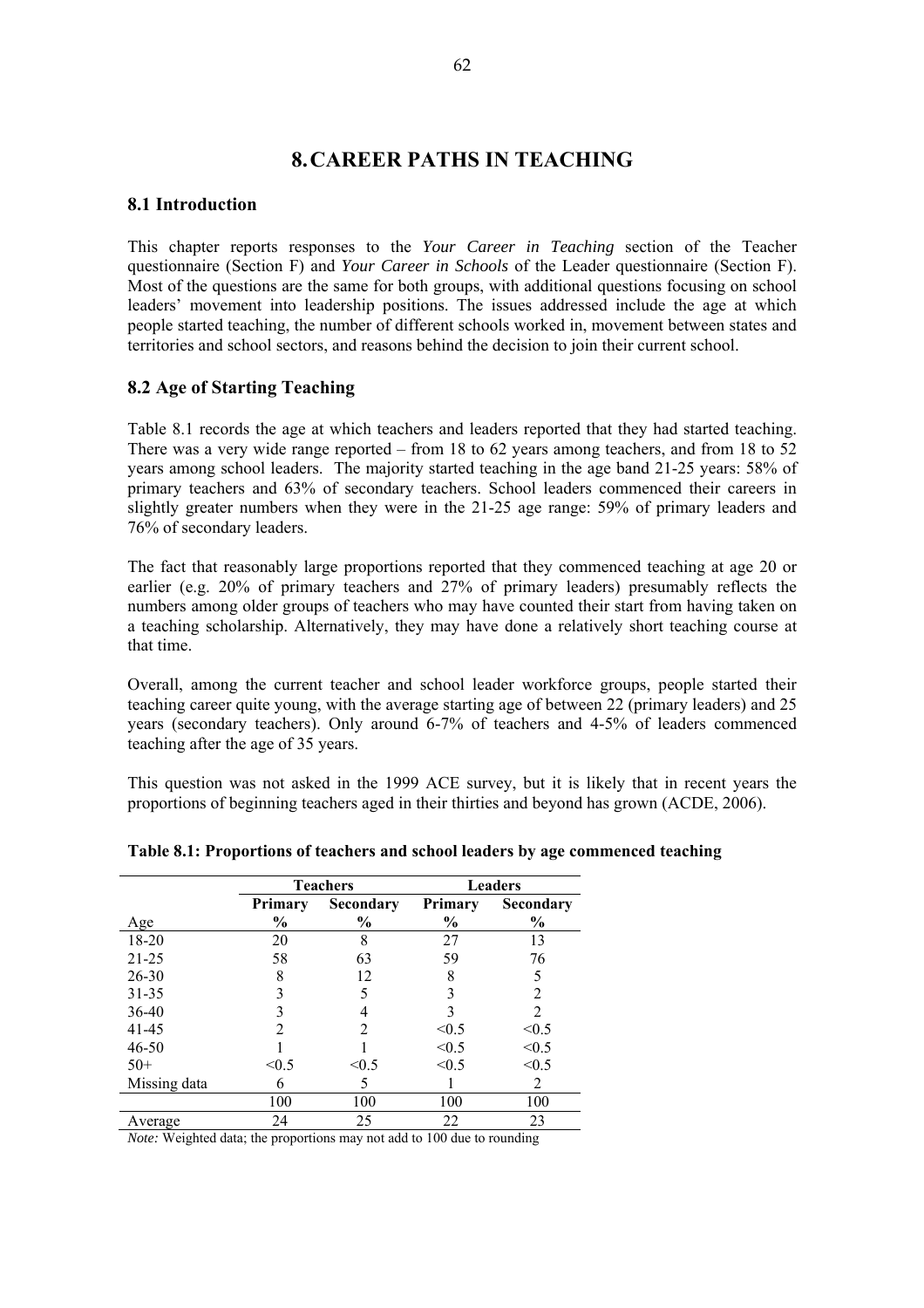# **8.3 Length of Teaching Experience**

Table 8.2 reports the total number of years that current teachers and school leaders have been teaching (including working in a leadership position for the latter group). On average, primary and secondary teachers have been teaching for 17 years. The survey indicated that 6% and 8% of secondary teachers were in their first year of teaching, and that between 30-35% of teachers have been teaching for 10 years or less. Around one in ten primary teachers (9%) and one in six secondary teachers (16%) had been teaching for more than 30 years.

On average, leaders have been teaching for longer than teachers, namely 25 years. Only 5% of current school leaders have been teaching for less than 10 years. The majority of primary leaders (57%) have been teaching for over 25 years, as have half the secondary leaders.

|              | <b>Teachers</b> |               |               | <b>Leaders</b> |
|--------------|-----------------|---------------|---------------|----------------|
|              | Primary         | Secondary     | Primary       | Secondary      |
| Years        | $\frac{6}{9}$   | $\frac{0}{0}$ | $\frac{6}{9}$ | $\%$           |
| $0-1$        | 6               | 8             |               |                |
| $2 - 5$      | 15              |               |               |                |
| $6 - 10$     | 14              | 13            |               |                |
| $11 - 15$    | 12              | 10            | 6             |                |
| $16 - 20$    | 13              | 13            | 19            | 11             |
| $21 - 25$    | 12              | 13            | 24            | 23             |
| 26-30        | 13              | 12            | 28            | 25             |
| $>30$        | 9               | 16            | 19            | 25             |
| Missing data | 6               | 5             | < 0.5         | 2              |
|              | 100             | 100           | 100           | 100            |
| Average      | 17              | 17            | 25            | 25             |

**Table 8.2: Proportions of teachers and school leaders by years of teaching experience** 

*Note:* Weighted data; the proportions may not add to 100 due to rounding

 $\overline{a}$ 

This question was not asked in the 1999 ACE survey in this form, so it is not possible to indicate any trends in the length of overall teaching experience. However, as noted in Section 3.2 of the present report, there does appear to have been a slight increase in the average age of teachers since the 1999 survey, which suggests that there may have also been an increase in the length of teaching experience. $<sup>1</sup>$ </sup>

It was reported in Chapter 3 that teachers in non-metropolitan schools are younger on average than teachers in other schools, especially at secondary school level. This difference by school location is also evident in terms of average teaching experience. Table 8.3 examines the differences in teachers' average length of teaching experience by school location, and by school sector.

<sup>&</sup>lt;sup>15</sup> The average age of beginning teachers also appears to have increased in recent years (ACDE, 2006), and the average length of teaching experience has probably increased by a smaller amount than the increase in teachers' average age.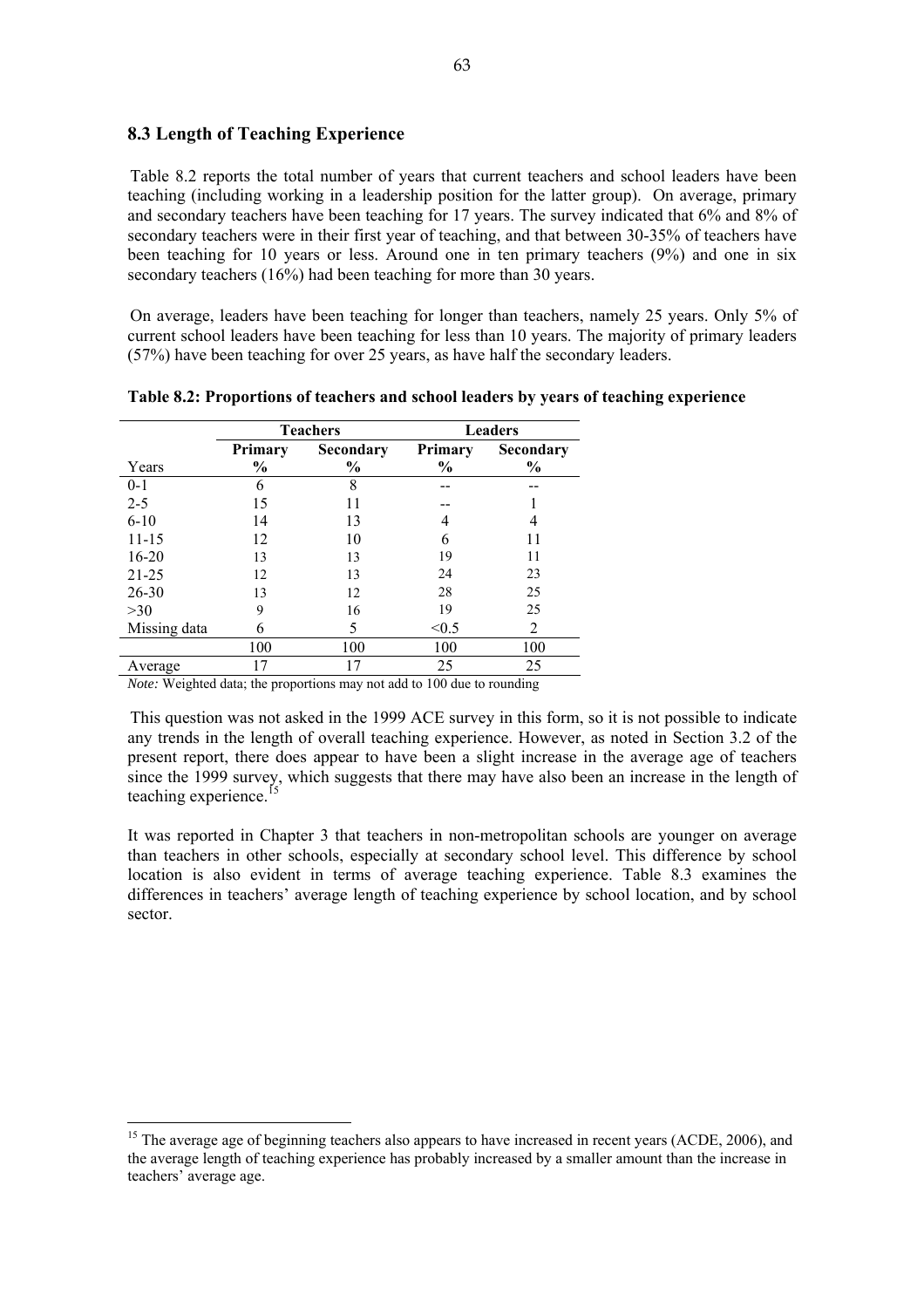|                        | <b>Primary</b><br>(av. teaching<br>experience in<br>years) | Secondary<br>(av. teaching)<br>experience in<br>years) |
|------------------------|------------------------------------------------------------|--------------------------------------------------------|
| <b>School</b> location |                                                            |                                                        |
| Metropolitan           | 17                                                         | 17                                                     |
| Provincial             | 17                                                         | 16                                                     |
| Remote                 | 11                                                         | 12                                                     |
| <b>School sector</b>   |                                                            |                                                        |
| Government             | 17                                                         | 17                                                     |
| Catholic               | 17                                                         | 17                                                     |
| Independent            | 14                                                         | 17                                                     |
| Note: Weighted data.   |                                                            |                                                        |

**Table 8.3: Teachers' average length of teaching experience, by school location, and school sector** 

On average, teachers working in remote schools have 5-6 years less teaching experience than teachers in metropolitan and provincial schools. Table 8.3 indicates that there is little difference in the average length of teachers' experience in the Government, Catholic and Independent sectors, except that primary teachers in Independent schools have 3 years less experience on average than primary teachers in the other sectors.

# **8.4 Schools worked in**

#### **Is this the first school?**

Teachers and leaders were asked whether their current school was the first school they had worked in. Table 8.4 reports the results. Among primary teachers 16% reported that they were currently teaching in their first school; among secondary teachers the proportion was slightly higher (21%). Not surprisingly, much lower proportions of school leaders (7%) were currently in the school where they first started teaching. Those who become school leaders have predominantly taught in more than one school.

# **Table 8.4: Proportions of teachers and school leaders who are currently teaching in their first school**

|                      | <b>Teachers</b><br>Primary<br>Secondary<br>$\frac{6}{9}$<br>$\frac{0}{0}$ |    | <b>Leaders</b>                  |                            |  |
|----------------------|---------------------------------------------------------------------------|----|---------------------------------|----------------------------|--|
| <b>First school?</b> |                                                                           |    | <b>Primary</b><br>$\frac{6}{9}$ | Secondary<br>$\frac{0}{0}$ |  |
| Yes                  | 16                                                                        | 21 |                                 |                            |  |
| No                   | 78                                                                        | 75 | 92                              |                            |  |
| Missing data         |                                                                           |    |                                 |                            |  |
|                      |                                                                           |    |                                 |                            |  |

*Note:* Weighted data; the proportions may not add to 100 due to rounding

This question was not asked in the 1999 ACE survey so it is not possible to indicate any trends.

# **Length of time in the first school**

The teachers and leaders who were not currently working at their first school were asked how long they had taught at their first school (Table 8.5). The typical experience seems to have involved spending only a short time at their first school. Among primary teachers 42% spent less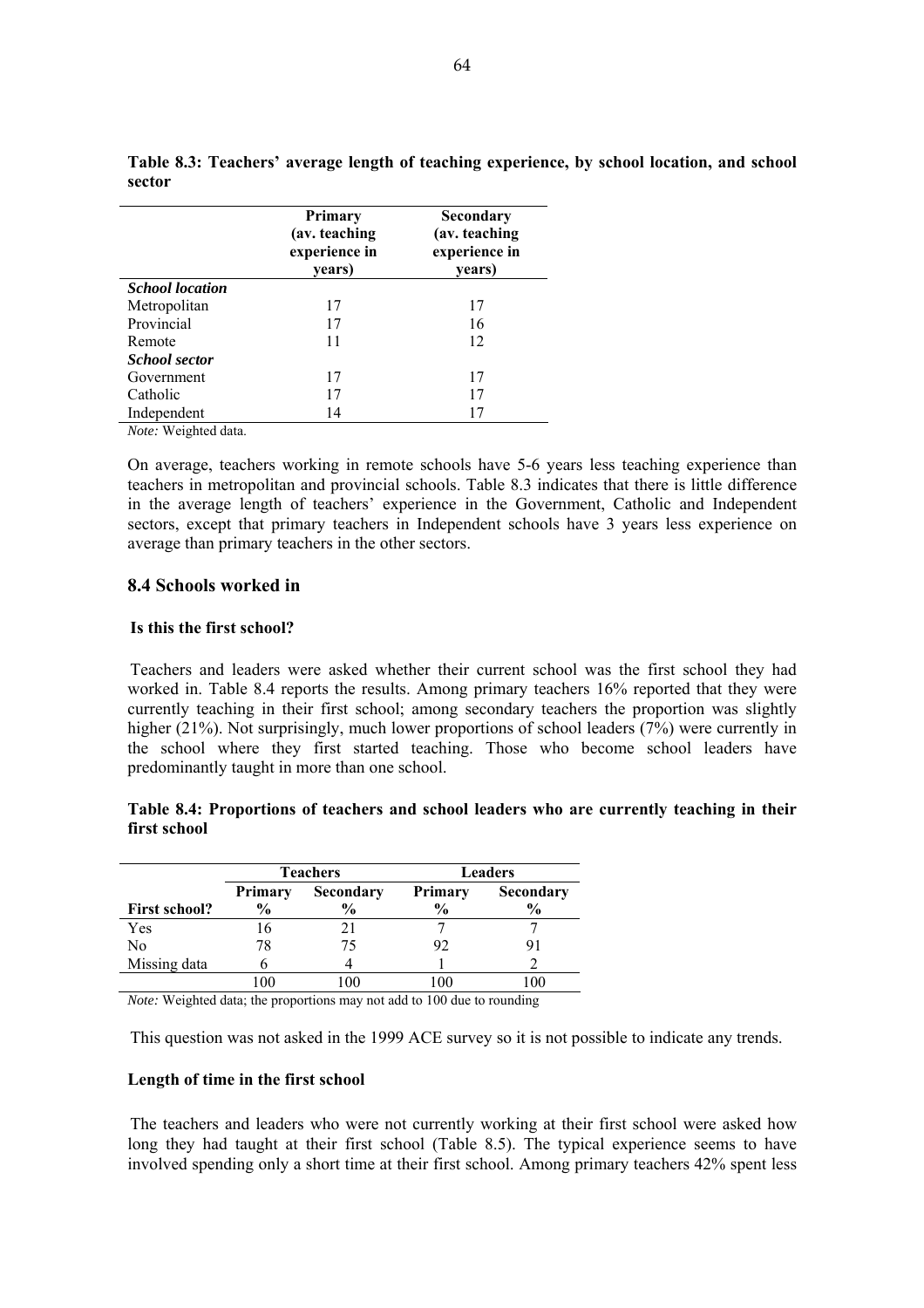than two years at their first school, as did 40% of secondary teachers. The proportions among those who are currently school leaders were slightly lower (27% of primary leaders and 22% of secondary leaders). On average, teachers who have worked in more than one school spent 3 years at their first school. Only around 5% of teachers and leaders who had moved schools had spent more than 10 years at their first school.

|              |               | <b>Teachers</b> | <b>Leaders</b> |               |  |
|--------------|---------------|-----------------|----------------|---------------|--|
|              | Primary       | Secondary       | Primary        | Secondary     |  |
| Years        | $\frac{0}{0}$ | $\frac{0}{0}$   | $\frac{6}{9}$  | $\frac{1}{2}$ |  |
| $<$ 1        | 14            | 16              |                |               |  |
|              | 28            | 24              | 23             | 18            |  |
|              | 19            | 18              | 20             | 19            |  |
|              | 14            | 14              | 16             |               |  |
| $4 - 5$      | 12            | 13              | 15             |               |  |
| $6 - 10$     | 8             | 9               | 13             | 16            |  |
| >10          |               | h               |                |               |  |
| Missing data |               |                 |                |               |  |
|              | 100           | 100             | 100            | 100           |  |
| Average      | 3             |                 |                |               |  |

**Table 8.5: Proportions of teachers and leaders who had worked in more than one school by number of years taught in their first school** 

*Note:* Weighted data; the proportions may not add to 100 due to rounding

This question was not asked in the 1999 ACE survey so trend data are not available.

#### **Sector and Location of the First School**

Another perspective on teacher mobility was provided by questions that asked whether teachers' current school was in the same school sector and state and territory as their first school, and whether it was located in a capital city. The results are recorded in Table 8.6.

The data in Table 8.6 indicate considerable movement of teachers and school leaders between school sectors, and to a lesser extent between states and territories. Of those primary school teachers who have worked in more than one school, 29% are currently working in a different school sector from their first school, as are 40% of secondary teachers who have worked in more than one school. The most marked movement has been from the government to the nongovernment school sector, accounting for about 70% of those teachers who have moved sectors.

Movement across school sectors is also evident among those who are currently working as school leaders, although to a slightly smaller extent than among teachers. As Table 8.6 indicates, 26% of current school primary leaders are working in a different sector to their first school, as are 37% of current secondary school leaders. Around three-quarters of this inter-sectoral mobility was from government to non-government schools. Note that most of this mobility does not seem to have involved moving from a leadership position in a government school to an equivalent position in a non-government school (see Section 8.5 below).

Table 8.6 shows that at least 80% of teachers and leaders who have moved schools are currently teaching in the same state or territory as their first school. Around 10% of teachers have changed state or territory. The more detailed data (not shown here) suggest that interstate mobility is most evident for teachers currently working in the smaller states and territories.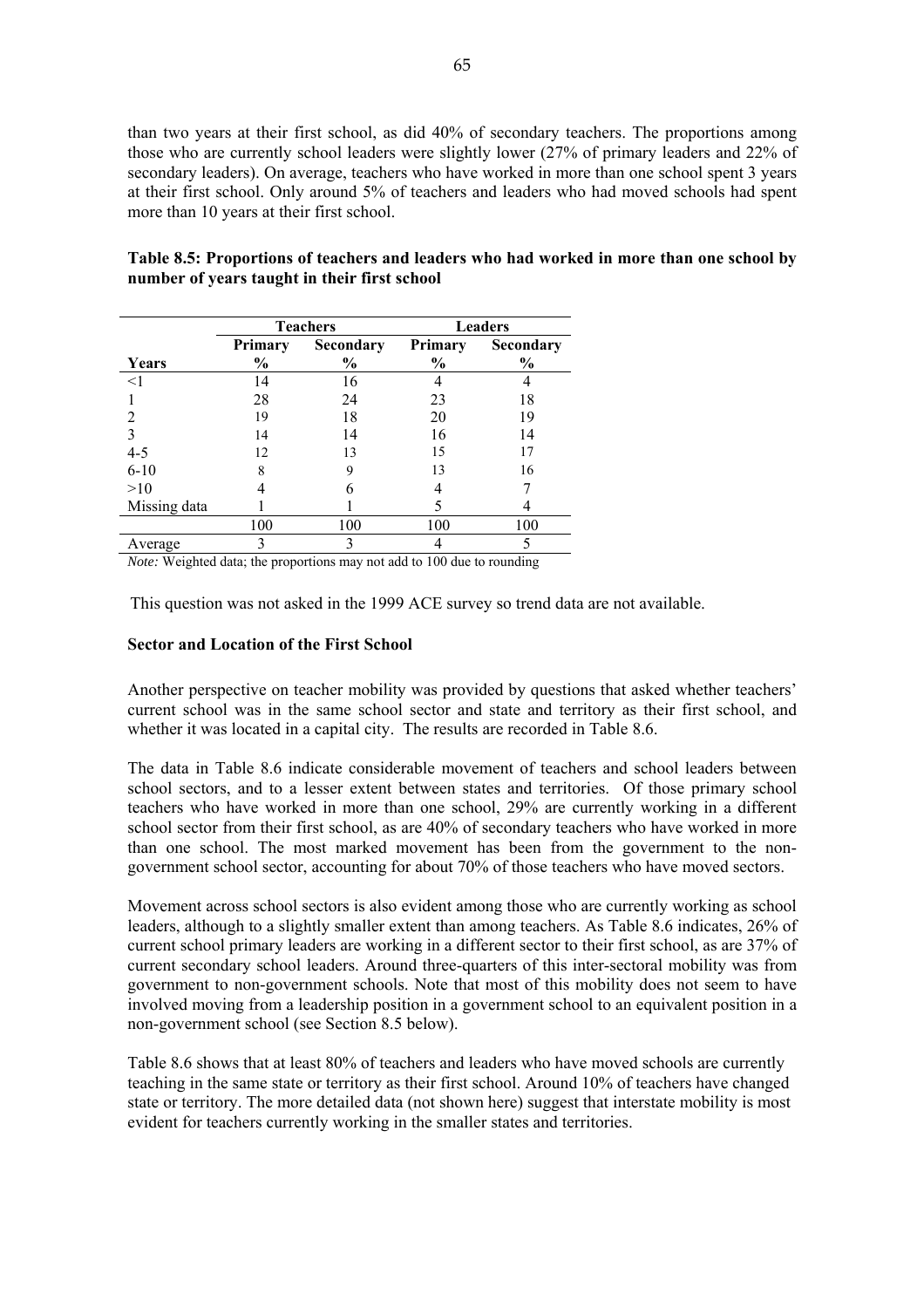It appears that for around 6-9% of the teachers who are working in a different school from their first school, their first school was in another country.

Table 8.6 indicates that for just over 50% of the teachers and leaders who have worked in more one school, their first school was located outside a capital city.

| Table 8.6: Proportions of teachers and school leaders who had worked in more than one |  |  |  |  |  |  |  |
|---------------------------------------------------------------------------------------|--|--|--|--|--|--|--|
| school, by the sector and location of their current and first schools                 |  |  |  |  |  |  |  |

|                             | <b>Teachers</b> |           |         | <b>Leaders</b> |
|-----------------------------|-----------------|-----------|---------|----------------|
|                             | Primary         | Secondary | Primary | Secondary      |
| Was the first school in:    | $\%$            | $\%$      | $\%$    | $\frac{6}{9}$  |
| The same school sector?     |                 |           |         |                |
| Yes                         | 71              | 60        | 74      | 63             |
| No: a Government school     | 20              | 28        | 19      | 29             |
| No: a Catholic school       | 5               | 6         | 5       | 6              |
| No: an Independent school   | 4               | 6         | 2       | $\overline{c}$ |
| Missing data                | < 0.5           | < 0.5     | < 0.5   | < 0.5          |
|                             | 100             | 100       |         |                |
| The same state/territory?   |                 |           |         |                |
| <b>Yes</b>                  | 85              | 81        | 88      | 80             |
| No: another state/territory | 9               | 10        |         | 15             |
| No: another country         | 6               | 9         | 5       | 5              |
| Missing data                | < 0.5           | < 0.5     |         | < 0.5          |
|                             | 100             | 100       | 100     | 100            |
| A capital city?             |                 |           |         |                |
| Yes                         | 45              | 48        | 47      | 48             |
| N <sub>0</sub>              | 55              | 52        | 54      | 52             |
| Missing data                | < 0.5           |           | < 0.5   | < 0.5          |
|                             | 100             | 100       | 100     | 100            |

*Note:* Weighted data; the proportions may not add to 100 due to rounding

#### **Number of schools worked in**

Table 8.7 records the average number of different schools worked in by those who have taught at more than one school. For primary teachers the average is 5 schools, and secondary teachers 4 schools. School leaders have taught in a slightly larger number of schools on average, which reflects the fact that they generally have more teaching experience: an average of 6 schools per primary school leader and 5 schools for secondary leaders.

#### **Table 8.7: Average number of schools worked in by teachers and leaders who have worked in more than one school**

|         | <b>Teachers</b> |         | Leaders   |
|---------|-----------------|---------|-----------|
| Primary | Secondary       | Primarv | Secondary |
|         |                 |         |           |

*Note:* Excludes periods of relief or short-term contract teaching of less than one month duration; weighted data

#### **Reasons for Joining Current School**

Table 8.8 indicates that among primary teachers who have worked in more than one school, the most important factors in joining their current school were 'a more convenient school location' (47% rated this as very important or important), 'positive school ethos and values' (39%),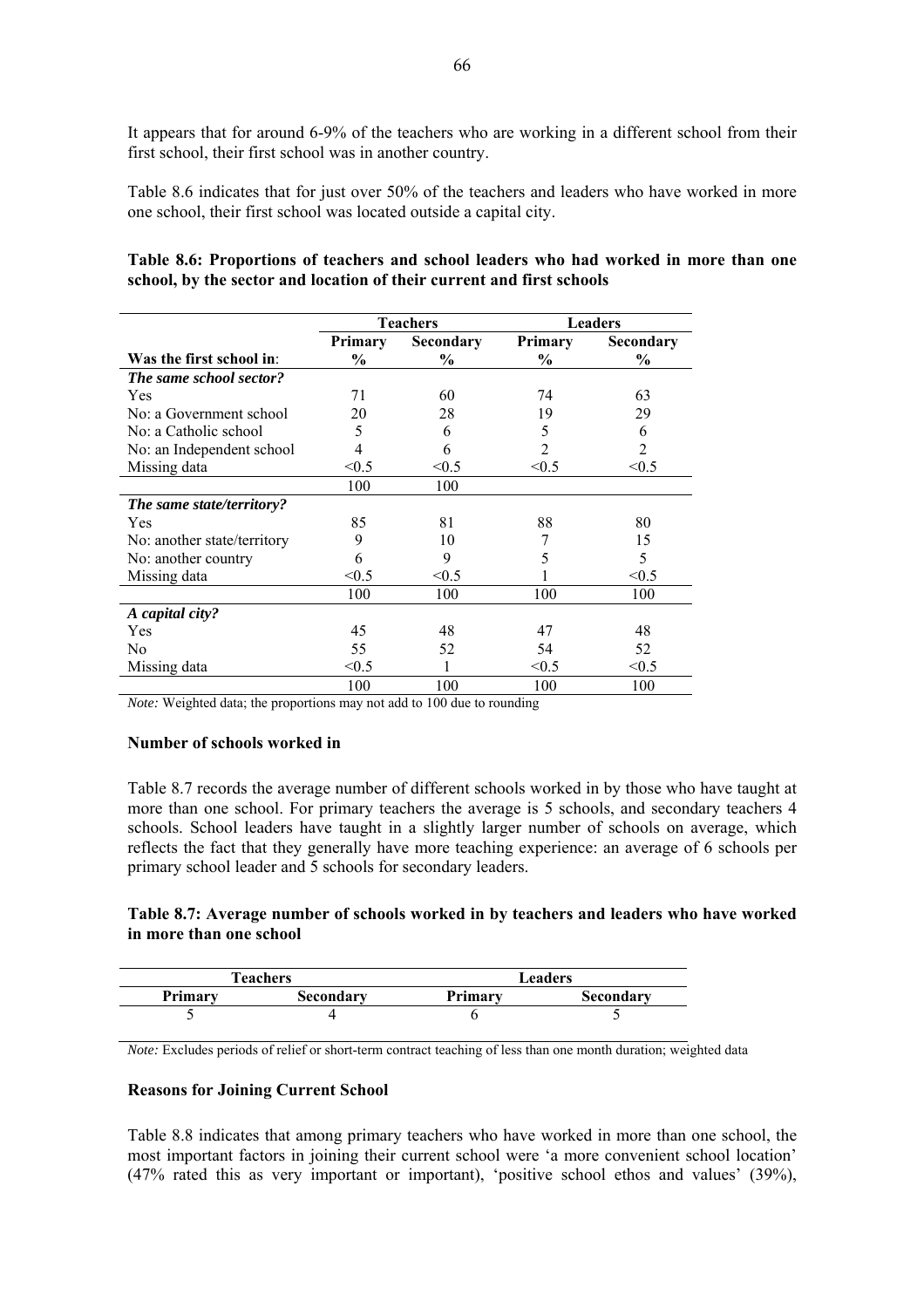'professional learning opportunities' (29%), and 'more opportunities to teach in my preferred areas' (26%). One in five primary teachers who had changed schools indicated that 'end of contract at the former school' (20%) was a very important or important factor, as was 'dissatisfaction with my former school' (19%). Extrinsic factors such as 'better pay and conditions' (7%) or 'taking up a promotion' (7%) were rated as very important or important by relatively few of those who had changed schools.

#### **Table 8.8: Primary teachers: factors in the decision to join their current school among teachers who have worked in more than one school (%)**

|                                                 |      | mportant | Of some        | ನ        |                  | Missing         |     |
|-------------------------------------------------|------|----------|----------------|----------|------------------|-----------------|-----|
|                                                 | Very |          | mportan        | mpor     | $\sum_{i=1}^{n}$ |                 |     |
|                                                 |      |          |                | Not at : | applicab         |                 |     |
|                                                 |      |          |                |          |                  |                 |     |
| Dissatisfaction with my former school           | 12   |          | 10             | 23       | 49               | $\overline{2}$  | 100 |
| End of contract at the former school            | 15   | 5        | $\overline{4}$ | 11       | 66               | $\overline{c}$  | 100 |
| Better pay and conditions                       | 3    | 4        | 5              | 20       | 67               | $\overline{2}$  | 100 |
| Taking up a promotion                           |      | 3        | 3              | 18       | 72               | 2               | 100 |
| More opportunity to teach in my preferred areas | 15   | 11       | 9              | 15       | 51               | $\overline{2}$  | 100 |
| Positive school ethos and values                | 22   | 17       | 15             | 12       | 34               | $\overline{2}$  | 100 |
| Professional learning opportunities             | 12   | 17       | 16             | 19       | 37               | $\mathfrak{D}$  | 100 |
| A more convenient school location               | 31   | 16       | 13             | 14       | 26               | $\overline{2}$  | 100 |
| Mandated school mobility requirements           |      | 3        | 5              | 17       | 68               | 3               | 100 |
| Other factors                                   | 9    |          | < 0.5          |          | 9                | 81 <sup>a</sup> | 100 |

*Note:* Weighted data; the proportions may not add to 100 due to rounding

a. This indicates that relatively few teachers provided a response to the 'Other factors' category.

Table 8.9 records the responses for secondary teachers who have changed schools. The pattern is similar to that for primary teachers. Secondary teachers who have worked in more than one school rated the most important reasons for joining their current school as 'a more convenient school location' (46% indicated this as a very important or important factor), 'positive school ethos and values' (43%), 'more opportunities to teach in my preferred areas' (32%), and 'professional learning opportunities' (26%). 'Dissatisfaction with the former school' (21%) or 'the end of contract at the school' (18%) were rated as very important or important by about one in five secondary teachers who had changed schools, and 'better pay and conditions' (12%) or 'taking up a promotion' (11%) by about one in ten.

| Table 8.9: Secondary teachers: factors in the decision to join their current school among |  |  |  |  |  |
|-------------------------------------------------------------------------------------------|--|--|--|--|--|
| teachers who have worked in more than one school (%)                                      |  |  |  |  |  |

|                                                 | mporta<br>$V$ ery |    | Of some<br>mportan | importan<br>ಷ<br>Not at | applicabl<br>š | Missing         |     |
|-------------------------------------------------|-------------------|----|--------------------|-------------------------|----------------|-----------------|-----|
| Dissatisfaction with my former school           | 13                | 8  | 13                 | 22                      | 44             |                 | 100 |
| End of contract at the former school            | 13                | 5  | 3                  | 10                      | 69             |                 | 100 |
| Better pay and conditions                       | 6                 | 6  | 8                  | 20                      | 61             |                 | 100 |
| Taking up a promotion                           | 7                 | 4  | 4                  | 18                      | 67             | 1               | 100 |
| More opportunity to teach in my preferred areas | 19                | 13 | 10                 | 14                      | 44             |                 | 100 |
| Positive school ethos and values                | 22                | 21 | 15                 | 12                      | 30             |                 | 100 |
| Professional learning opportunities             | 10                | 16 | 18                 | 20                      | 37             | 1               | 100 |
| A more convenient school location               | 29                | 17 | 12                 | 16                      | 27             |                 | 100 |
| Mandated school mobility requirements           | 6                 | 3  | 5                  | 17                      | 70             | $\mathfrak{D}$  | 100 |
| Other factors                                   | 9                 | 2  | < 0.5              | < 0.5                   | 8              | 81 <sup>a</sup> | 100 |

*Note:* Weighted data; the proportions may not add to 100 due to rounding.

a. This indicates that relatively few teachers provided a response to the 'Other factors' category.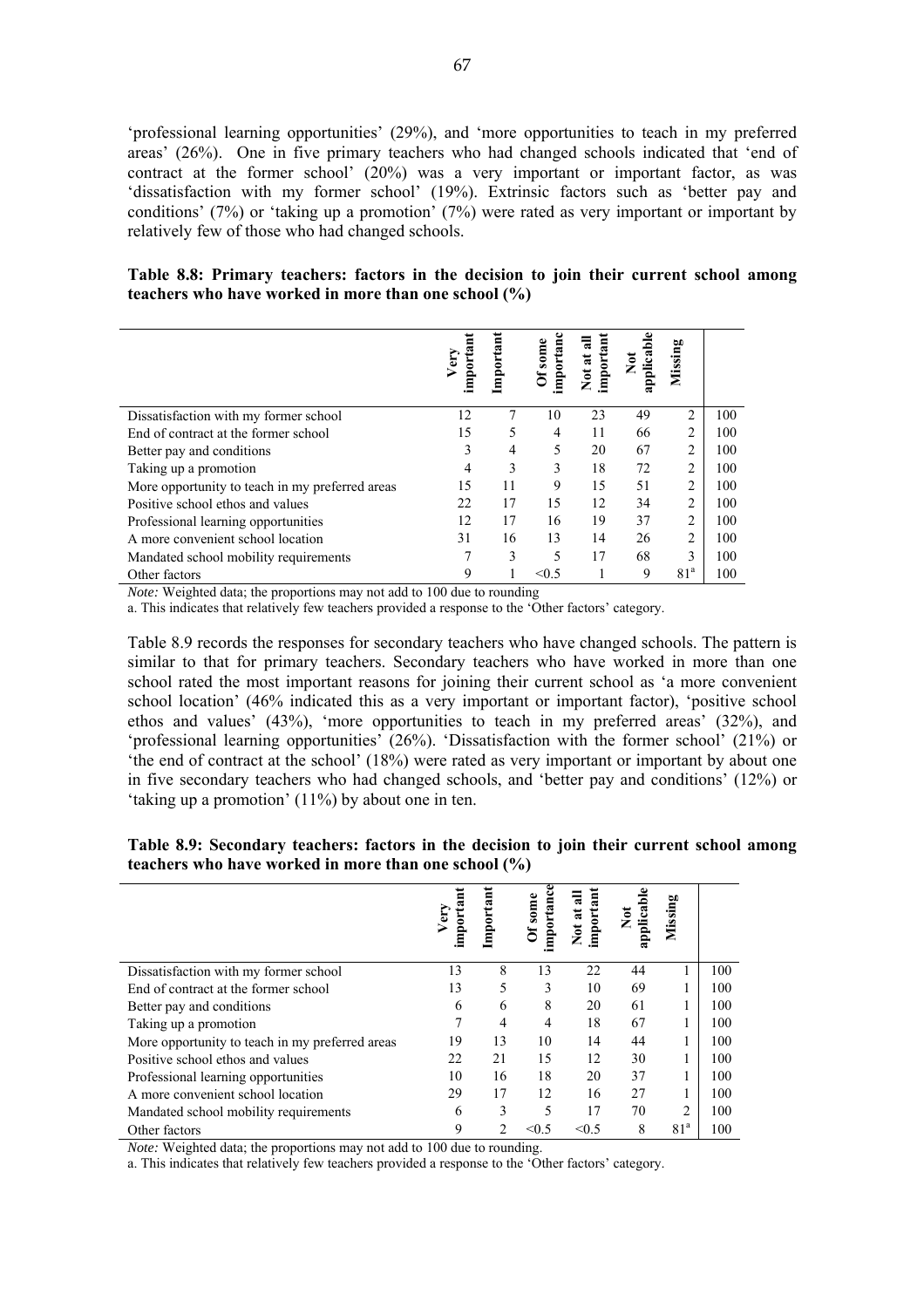# **8.5 School leaders' careers**

Some aspects of school leaders' career paths have been discussed earlier in this chapter: the age at which they started teaching (Section 8.2); length of teaching experience (Section 8.3); and the time spent in their first school, the sector and location of their first school, and the number of schools they have worked in (Section 8.4). This section focuses more directly on school leaders by analysing the period from when they first obtained their leadership position.

#### **Age at First Appointment to a Leadership Position**

School leaders tend to be in their late 30s and early 40s when first appointed to formal leadership positions (Table 8.10). On average, primary Deputy Principals are first appointed to that position when aged 39 years, and primary Principals are first appointed at age 41 years. On average, secondary leaders are first appointed at a slightly greater age: 41 years for Deputy Principals and 44 years for Principals.

School leaders typically start their teaching career in their early 20s (see Table 8.1), and so on average it takes school leaders around 15-20 years to first gain a Deputy Principal or Principal position in schools.

|                                |         | <b>Deputy Principal</b> | Principal     |               |  |  |
|--------------------------------|---------|-------------------------|---------------|---------------|--|--|
|                                | Primary | Secondary               | Primary       | Secondary     |  |  |
|                                | $\%$    | $\frac{6}{6}$           | $\frac{0}{0}$ | $\frac{0}{0}$ |  |  |
| $\frac{\text{Age (years)}}{1}$ |         | < 0.5                   |               |               |  |  |
| 25-29                          | 13      |                         |               |               |  |  |
| 30-34                          | 16      | 13                      |               |               |  |  |
| 35-39                          | 15      | 16                      | 16            | 18            |  |  |
| 40-44                          | 20      | 25                      | 20            | 35            |  |  |
| 45-49                          | 20      | 25                      | 25            | 29            |  |  |
| $50+$                          | 13      | 14                      | 14            | 13            |  |  |
| Missing data                   |         |                         |               |               |  |  |
|                                | 100     | 100                     | 100           | 100           |  |  |
| Average age                    | 39      | 41                      | 41            | 44            |  |  |

#### **Table 8.10: School leaders: age of first appointment to their current leadership level**

*Note:* Weighted data; proportions may not add to 100 due to rounding.

#### **Currently in the First Leadership Position?**

School leaders were asked whether their current position is the first time that they have been either a Deputy Principal or Principal. Their responses are recorded in Table 8.11. In this sample just over half of the primary school leaders (53%) and two-thirds of the secondary leaders (67%) were holding the level of their current position for the first time.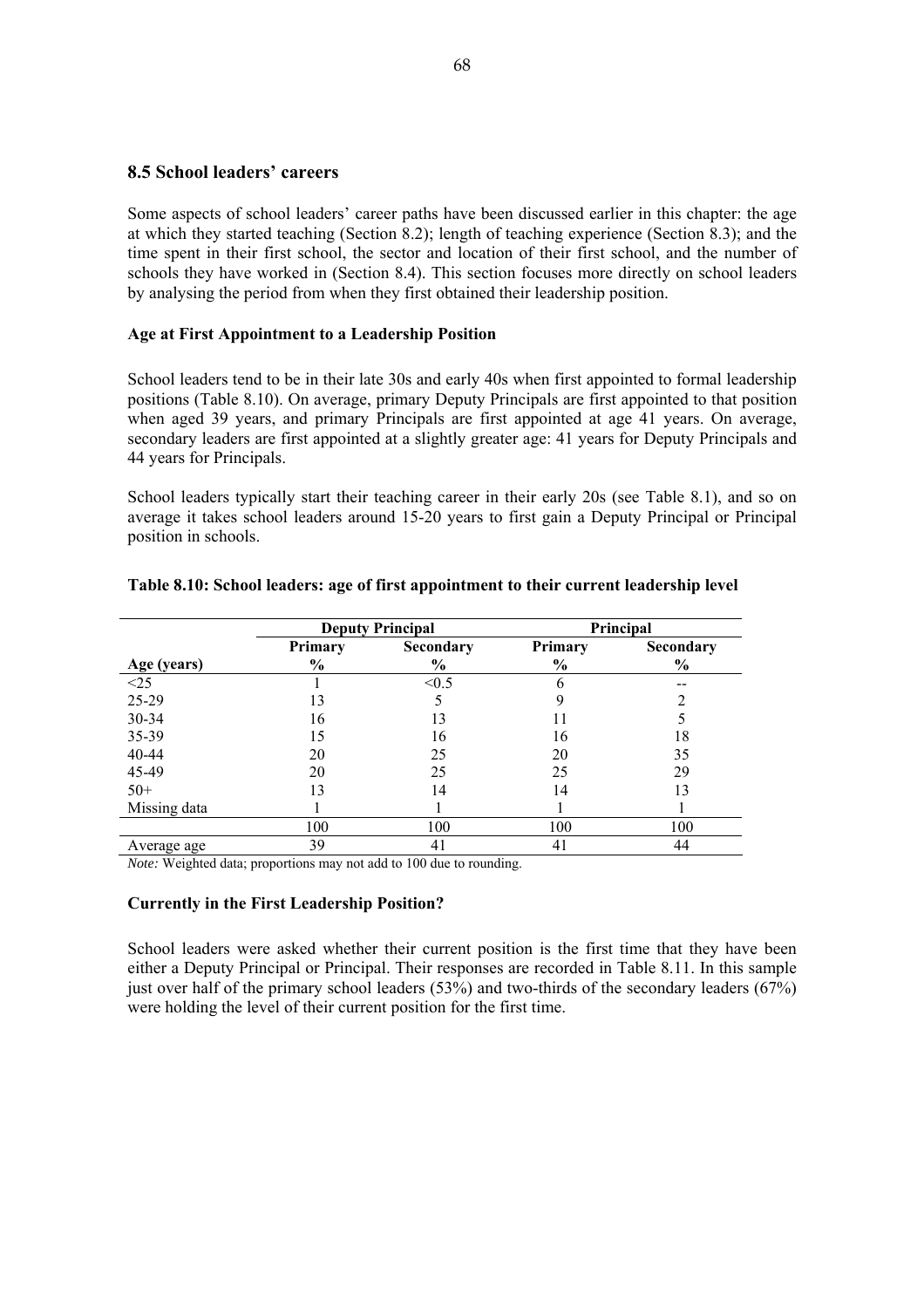| Current leadership  |               |               |
|---------------------|---------------|---------------|
| position is for the | Primary       | Secondary     |
| first time?         | $\frac{6}{9}$ | $\frac{0}{0}$ |
| Yes                 | 53            | 67            |
| No                  | 46            | 31            |
| Missing data        |               |               |
|                     |               |               |

#### **Table 8.11: School leaders: proportion currently in their first position**

*Note:* Weighted data; proportions may not add to 100 due to rounding.

#### **Length of Time in First Leadership Appointment at Current Level**

Among those school leaders who have held more than one appointment at their current level (i.e. one-half of primary leaders and one-third of secondary leaders) the average time spent in their first appointment was 5 years (Table 8.12). Around one-third of such leaders (30% in primary schools and 35% in secondary) spent less than 3 years in their first appointment at their current level. Only around 10% of the leaders who had held more than one appointment at their current level spent more than 10 years in the first position.

|       |  |  |  |  |  | Table 8.12: School leaders: length of time spent in the first appointment at their current |  |  |
|-------|--|--|--|--|--|--------------------------------------------------------------------------------------------|--|--|
| level |  |  |  |  |  |                                                                                            |  |  |

| <b>Years in first</b> |                |                          |
|-----------------------|----------------|--------------------------|
| position at           | Primary        | Secondary                |
| current level         | $\frac{1}{2}$  | $\frac{1}{2}$            |
| $\leq$ 2              | 19             | 23                       |
| $\overline{2}$        | 11             | 12                       |
| $\overline{3}$        | 13             | 16                       |
| $\frac{4}{5}$         | 10             | 10                       |
|                       | 13             | 10                       |
| 6                     | 11             | 6                        |
|                       | 5              | 3                        |
| 8                     | 4              | $\overline{\mathcal{L}}$ |
| 9                     | $\overline{2}$ | $\overline{2}$           |
| $10 - 14$             | 7              | 6                        |
| 15-19                 | 2              | 3                        |
| $20+$                 | $\overline{2}$ |                          |
| Missing data          | 3              |                          |
|                       | 100            | 100                      |
| Average               | 5              | 5                        |

*Note:* The data only apply to school leaders who have held more than one appointment at their current level. Weighted data; proportions may not add to 100 due to rounding.

The next two sections focus on leaders who have held more than one position at their current level.

#### **Leadership Mobility between School Sectors and States and Territories**

Those school leaders who had held more than one appointment at their current level were asked to compare their current school's sector and location with the school where they first held an appointment at their current level. The results are recorded in Table 8.13.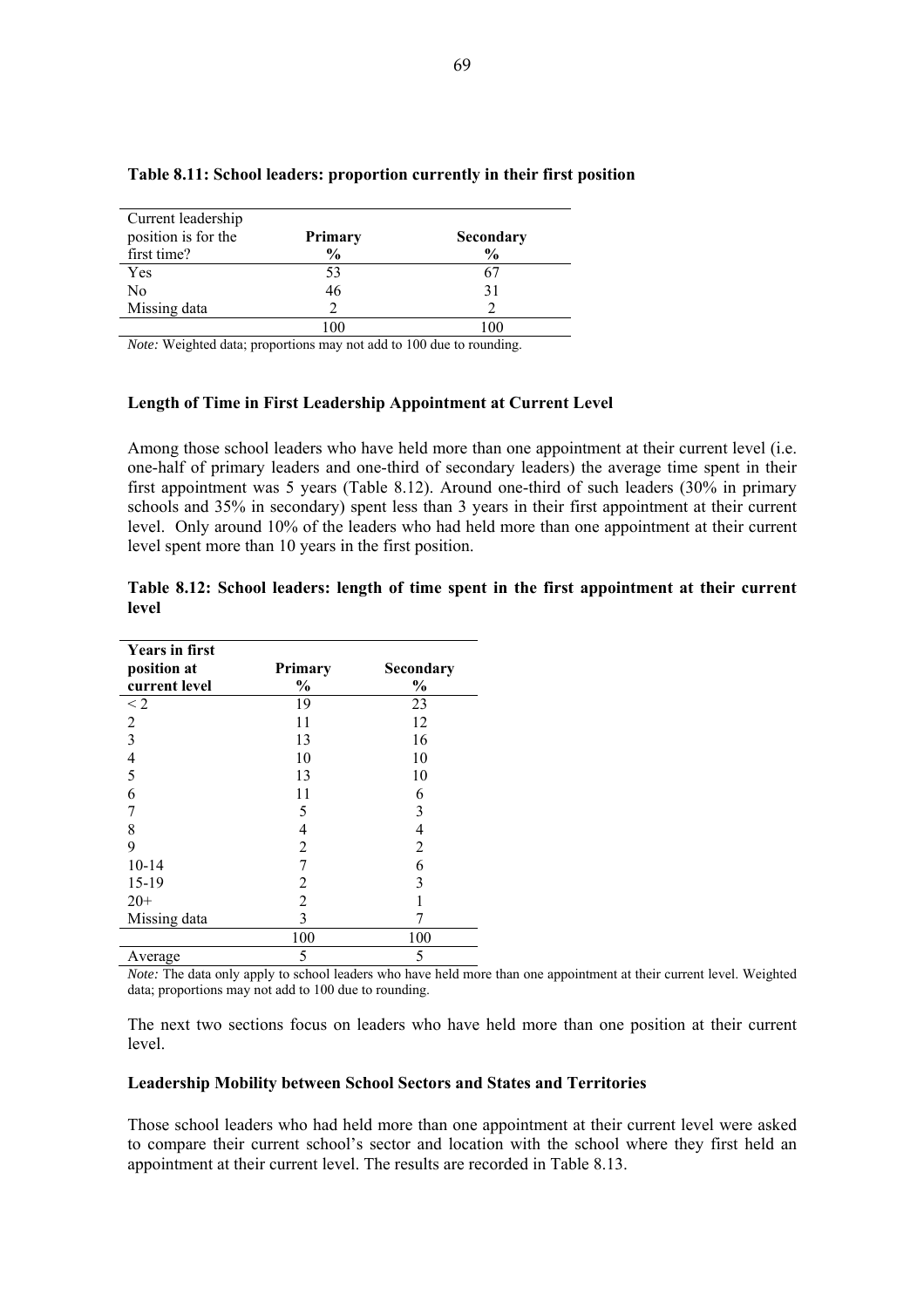Most leaders who have held more than one post at their current level are working in the same school sector as their first appointment: 90% among primary leaders and 86% among secondary leaders. It was noted earlier in this chapter (Table 8.5) that 27% of the current primary school leaders and 37% of current secondary leaders were working in a different school sector from where they were first appointed as a teacher; most such movement seemed to be from the government to the non-government sector. However, the data in Table 8.13 indicate that relatively few school leaders transfer between school sectors once they have been appointed to a leadership post: inter-sectoral mobility generally happens earlier in the career.

Table 8.13 shows that at least 90% of leaders who have held more than one post at their current level are currently working in the same state or territory where they were first appointed to that level. Only small numbers report that the first school where they held the level of appointment was in another state or territory (4% of primary leaders and 6% of secondary leaders) or in another country (3% and 4%, respectively).

Table 8.13 indicates that for just over one half of the leaders who have held more than one post at their current level, their first school at that level was located outside a capital city (53% for primary and 54% for secondary). This suggests that an initial appointment to a leadership position in a non-metropolitan school is a common feature of leaders' career paths.

|                             | <b>Primary</b> | Secondary |
|-----------------------------|----------------|-----------|
| Was the first school in:    | $\frac{6}{9}$  | $\%$      |
| The same school sector?     |                |           |
| Yes                         | 90             | 86        |
| No: a Government school     | 6              | 6         |
| No: a Catholic school       | 2              | 5         |
| No: an Independent school   | 2              | 3         |
| Missing data                | 2              | < 0.5     |
|                             | 100            | 100       |
| The same state/territory?   |                |           |
| Yes                         | 94             | 90        |
| No: another state/territory | 4              | 6         |
| No: another country         | 3              | 4         |
| Missing data                | < 0.5          | < 0.5     |
|                             | 100            | 100       |
| A capital city?             |                |           |
| Yes                         | 48             | 45        |
| No                          | 53             | 54        |
| Missing data                | < 0.5          |           |
|                             | 100            | 100       |

# **Table 8.13: Proportions of school leaders who have held more than one appointment at their current level, by the sector and location of their current and first schools at that level**

*Note:* The data only apply to school leaders who have held more than one appointment at their current level. Weighted data; proportions may not add to 100 due to rounding.

#### **Pathway to their Current Position**

School leaders were asked about the pathway to their current position. The results are reported in Table 8.14. The most common pathway was promotion (77% for primary leaders and 80% for secondary) rather than movement from a similar position at the same level (22% for primary leaders and 18% for secondary). Among primary leaders, 36% were promoted from another school in the same sector in the same state or territory, and 33% were promoted from within the same school. Among secondary leaders it was more common to be promoted from within the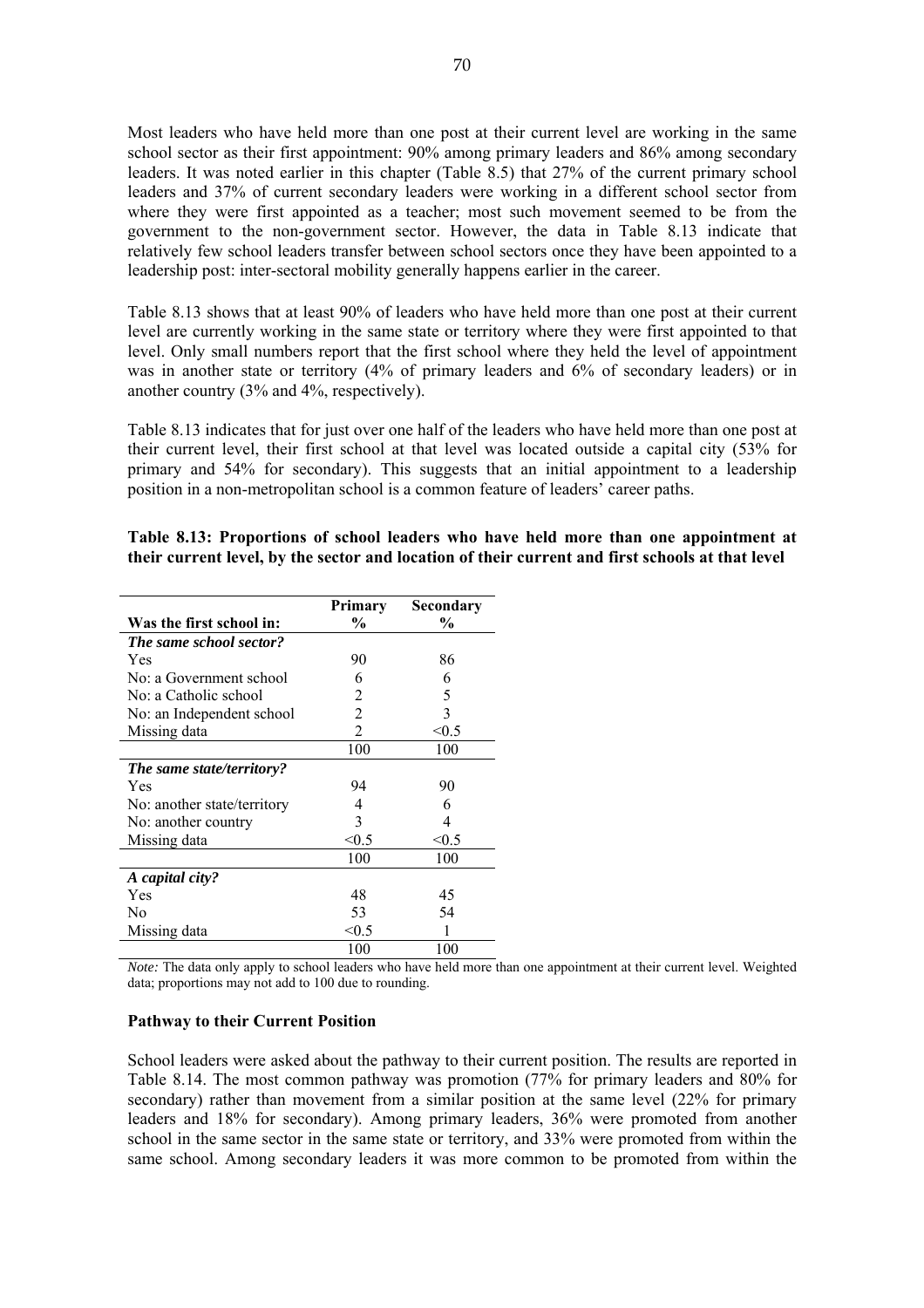same school (41%) than from another school in the same school system (29%). This difference may reflect the fact that secondary schools are generally larger than primary schools, and hence a greater number of leadership posts are likely to be available for internal applicants.

For those leaders who have moved from a position at a similar level, the most common path was from within the same school system: 17% of primary leaders and 14% of secondary leaders. Only very small proportions of current school leaders had moved to their current position from another school sector or state/territory.

|                                                                     | <b>Primary</b> | Secondary |
|---------------------------------------------------------------------|----------------|-----------|
| Pathway to current leadership position                              | $\%$           | $\%$      |
| Promoted from                                                       |                |           |
| Within the same school                                              | 33             | 41        |
| Another school in the same school sector and state/territory        | 36             | 29        |
| Another school in the same sector in a different state/territory    | 2              | 4         |
| Another school in a different sector in the same state/territory    | 3              | 2         |
| Another school in a different sector in a different state/territory | < 0.5          |           |
| Other                                                               | 2              | 3         |
|                                                                     | 77             | 80        |
| Moved from a similar position in                                    |                |           |
| The same school sector and state/territory                          | 17             | 14        |
| The same school sector in a different state/territory               |                |           |
| A different school sector in the same state/territory               |                | 2         |
| A different school sector in a different state/territory            | < 0.5          | < 0.5     |
| Other                                                               | 2              | 2         |
|                                                                     | 39             | 18        |
| Missing data                                                        |                | 2         |
|                                                                     | 100            | 100       |

# **Table 8.14: School leaders: pathway to their current position**

Weighted data; proportions may not add to 100 due to rounding.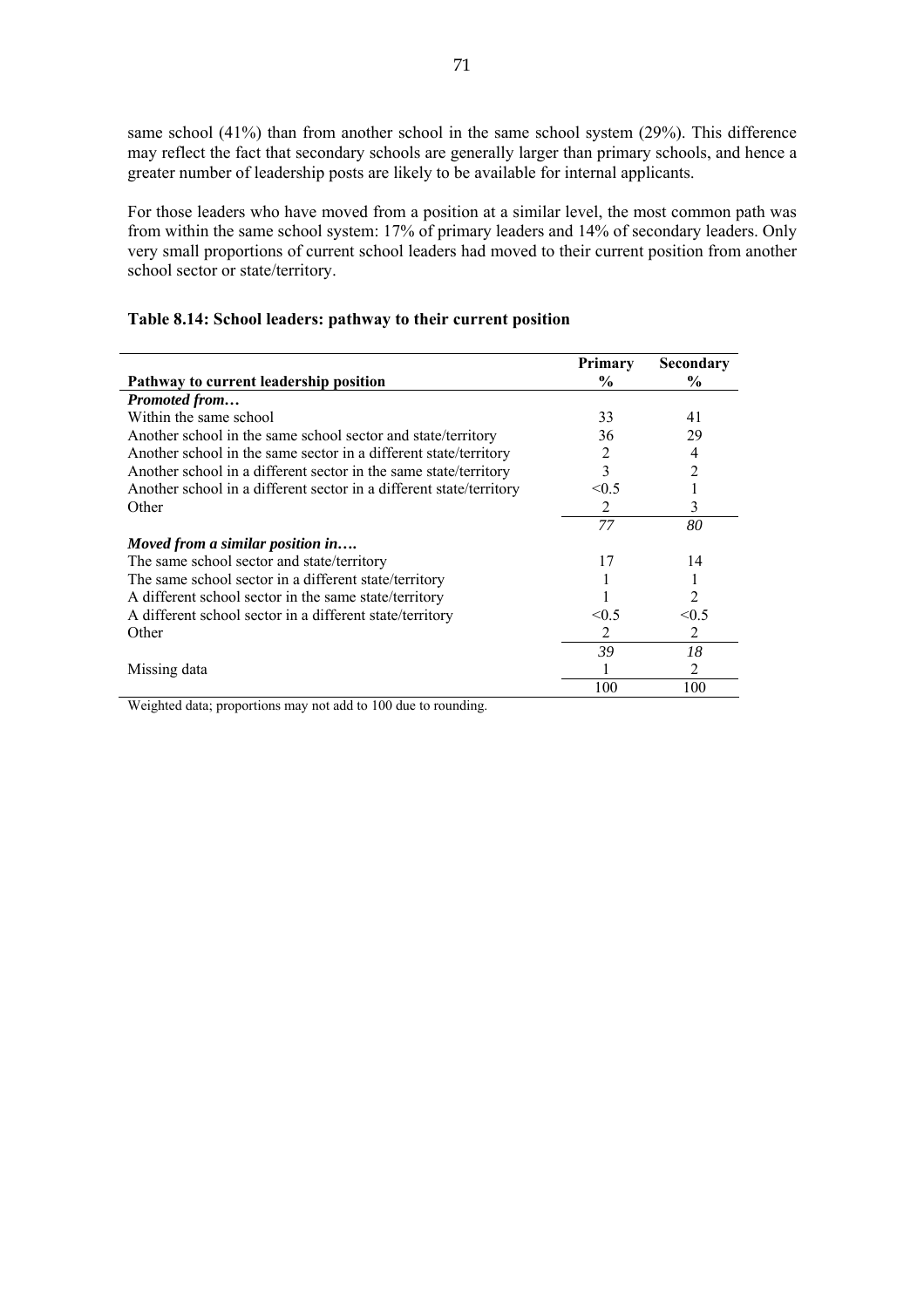# **9. EARLY CAREER TEACHERS**

# **9.1 Introduction**

 $\overline{a}$ 

This chapter reports the results from Section G of the Teacher questionnaire, *Early Career Teachers.* For the purposes of the survey, early career teachers were defined as those who had been teaching for less than 5 years. In the primary school teacher sample, 17% had been teaching for less than 5 years. Among secondary school teachers, 19% were in this category.

The questions asked for respondents' perceptions on the helpfulness of their pre-service teacher education course, the types of assistance they have received early in their career, and how helpful that assistance has been.

# **9.2 Helpfulness of pre-service teacher education**

The questions sought early career teachers' perceptions of the helpfulness of their pre-service teacher education course in preparing them for a range of different aspects of teaching.16 Teacher education courses vary widely in structure and length and this needs to be borne in mind when interpreting the results.

# **Table 9.1: Early career primary teachers: perceptions of the helpfulness of their pre-service teacher education course**

|                                                      | helpful<br>Very | Helpful       | Of some<br>help | Not at all<br>helpful | Missing       |               |
|------------------------------------------------------|-----------------|---------------|-----------------|-----------------------|---------------|---------------|
| How helpful was your pre-service teacher             |                 |               |                 |                       |               |               |
| education course in preparing you for:               | $\frac{0}{0}$   | $\frac{0}{0}$ | $\frac{0}{0}$   | $\frac{0}{0}$         | $\frac{0}{0}$ | $\frac{0}{0}$ |
| Reflecting on my own teaching practices              | 22              | 48            | 24              | 5                     | 1             | 100           |
| Working effectively with other teachers              | 16              | 37            | 33              | 12                    | 1             | 100           |
| Developing students' numeracy skills                 | 13              | 43            | 32              | 11                    | 1             | 100           |
| Developing students' literacy skills                 | 11              | 39            | 36              | 13                    | 1             | 100           |
| Teaching the subject matter I am expected to teach   | 11              | 35            | 36              | 17                    | 1             | 100           |
| Handling a range of classroom management             | 11              | 35            | 37              | 15                    | 2             | 100           |
| situations                                           |                 |               |                 |                       |               |               |
| Using teaching standards to improve my teaching      | 10              | 34            | 39              | 16                    | 1             | 100           |
| practices                                            |                 |               |                 |                       |               |               |
| Using a variety of instructional methods for diverse | 9               | 37            | 43              | 10                    | 1             | 100           |
| student needs                                        |                 |               |                 |                       |               |               |
| Selecting and adapting curriculum and instructional  | 8               | 33            | 46              | 12                    | 1             | 100           |
| materials                                            |                 |               |                 |                       |               |               |
| Assessing students' performance                      | 7               | 31            | 46              | 15                    | 1             | 100           |
| Working effectively with parents/guardians           | 7               | 22            | 38              | 32                    | 1             | 100           |
| Teaching students with learning difficulties         | 7               | 22            | 44              | 26                    | 1             | 100           |
| Teaching students from different cultural            | 6               | 25            | 46              | 23                    | 1             | 100           |
| backgrounds                                          |                 |               |                 |                       |               |               |
| Teaching students from Indigenous backgrounds        | 5               | 20            | 43              | 31                    | 1             | 100           |

*Note*: Early career teachers are those with  $\leq$  years teaching experience (17% of the primary sample). Weighted data: the proportions may not add to 100 due to rounding.

<sup>16</sup> In Chapter 13, principals' views on the preparation of recent teacher education graduates in a number of these areas are discussed.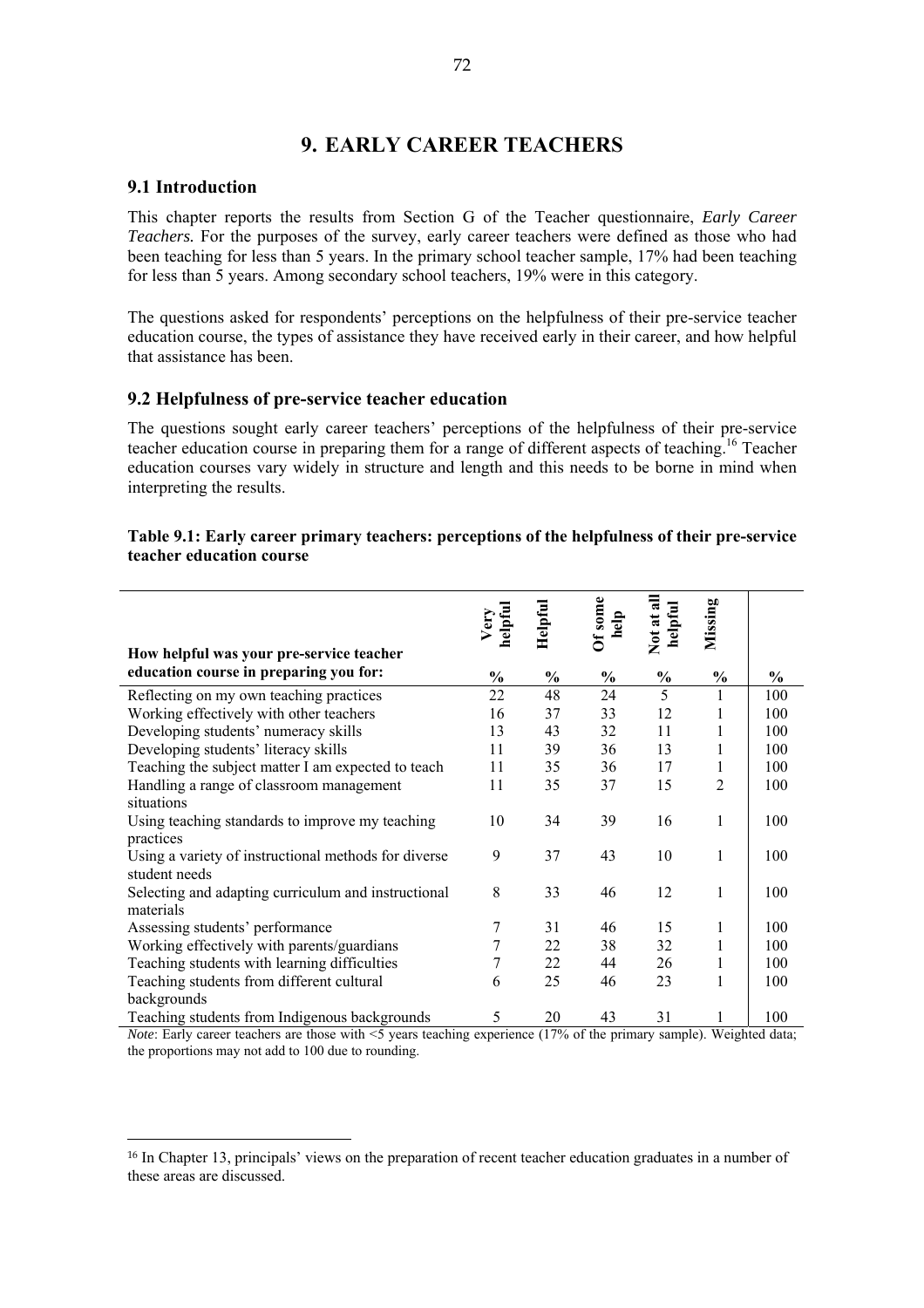There were 14 different aspects of teaching canvassed in the survey. As Table 9.1 shows, early career primary teachers rated 'reflecting on my own teaching practice' as the aspect that preservice teacher education was most helpful in preparing them for (70% indicated either helpful or very helpful). The next two most highly ranked aspects were 'developing students' numeracy skills' (56%), and 'working effectively with other teachers' (53%). Early career primary teachers felt that their pre-service course had been least helpful in preparing them for 'teaching students from Indigenous backgrounds' (25%) and 'teaching students with learning difficulties' (29%). Overall, less than half of the early career primary teachers felt that their course had been helpful or very helpful in preparing them for 10 of the 14 aspects of teaching canvassed by the survey.

Table 9.2 records the perceptions of early career secondary teachers on the helpfulness of their pre-service teacher education course in preparing them for the same 14 aspects of teaching. Overall, the pattern of responses was similar to that for primary teachers, although generally the secondary teachers appeared to rate their pre-service teacher education a little more highly. More than half of the early career secondary teachers felt that their course had been helpful or very helpful in preparing them for 6 of the 14 aspects canvassed by the survey (compared to 4 for primary teachers). The most helpful aspects were in preparing for 'reflecting on my own teaching practice' (72%), 'teaching the subject matter I am expected to teach' (65%), and 'working effectively with other teachers' (55%).

| Table 9.2: Early career secondary teachers: perceptions of the helpfulness of their pre- |  |  |  |  |
|------------------------------------------------------------------------------------------|--|--|--|--|
| service teacher education course                                                         |  |  |  |  |

|                                                                       | helpful<br>Very | Helpful | Of some<br>help | Not at all<br>helpful | Missing        |               |
|-----------------------------------------------------------------------|-----------------|---------|-----------------|-----------------------|----------------|---------------|
| How helpful was your pre-service teacher                              |                 |         |                 |                       |                |               |
| education course in preparing you for:                                | $\frac{0}{0}$   | $\%$    | $\%$            | $\frac{1}{2}$         | $\frac{0}{0}$  | $\frac{6}{9}$ |
| Teaching the subject matter I am expected to teach                    | 30              | 35      | 27              | 8                     | $\mathbf{1}$   | 100           |
| Reflecting on my own teaching practices                               | 29              | 43      | 22              | 6                     | 1              | 100           |
| Working effectively with other teachers                               | 21              | 34      | 29              | 15                    | 1              | 100           |
| Using a variety of instructional methods for diverse<br>student needs | 16              | 38      | 35              | 11                    | 1              | 100           |
| Selecting and adapting curriculum and instructional<br>materials      | 13              | 39      | 36              | 10                    | $\overline{2}$ | 100           |
| Handling a range of classroom management<br>situations                | 14              | 30      | 36              | 19                    | 1              | 100           |
| Assessing students' performance                                       | 12              | 40      | 35              | 13                    | 1              | 100           |
| Using teaching standards to improve my teaching<br>practices          | 10              | 39      | 35              | 15                    | 1              | 100           |
| Teaching students with learning difficulties                          | 9               | 19      | 46              | 25                    | $\mathbf{1}$   | 100           |
| Teaching students from different cultural                             | 7               | 19      | 49              | 24                    | $\mathbf{1}$   | 100           |
| backgrounds                                                           |                 |         |                 |                       |                |               |
| Developing students' literacy skills                                  | 6               | 26      | 40              | 28                    | 1              | 100           |
| Working effectively with parents/guardians                            | 6               | 19      | 37              | 37                    | 1              | 100           |
| Developing students' numeracy skills                                  | 6               | 18      | 38              | 38                    | 1              | 100           |
| Teaching students from Indigenous backgrounds                         | 6               | 15      | 38              | 40                    |                | 100           |

*Note*: Early career teachers are those with <5 years teaching experience (19% of the secondary sample). Weighted data; the proportions may not add to 100 due to rounding.

An interesting difference between early career primary and secondary teachers is that primary teachers rated the helpfulness of pre-service teacher education in developing students' literacy and numeracy skills much more highly than did secondary teachers.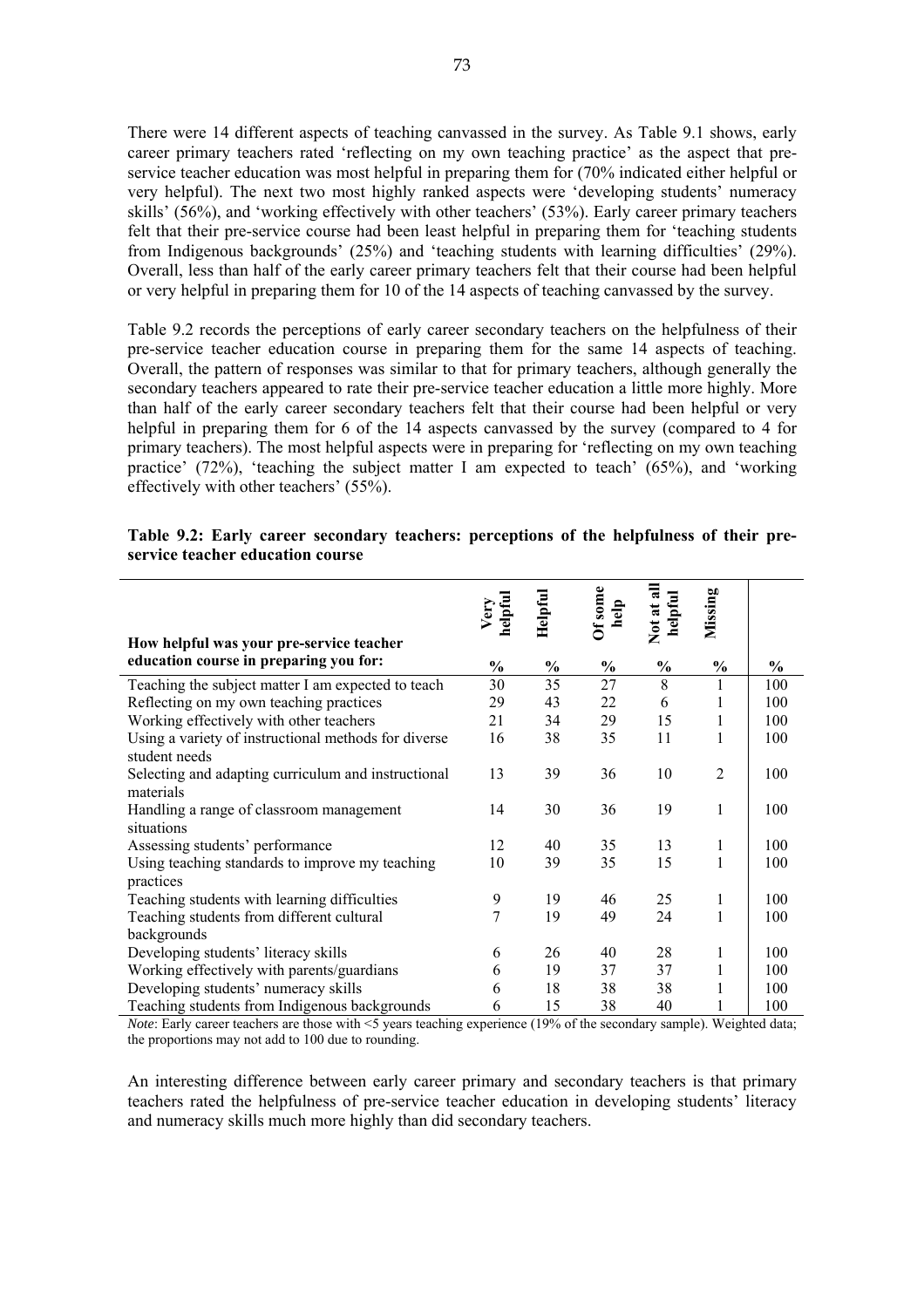# **9.3 Types of assistance provided**

The survey asked early career teachers whether they had been provided with any of six different forms of assistance, and how helpful they had been. Table 9.3 records the results for early career primary school teachers, and Table 9.4 for secondary school teachers.

Among primary early career teachers the most commonly provided form of assistance was 'a designated mentor' (67%), and the second most common was 'an orientation program designed for new teachers' (64%). Both forms of assistance were rated highly, with around 70% reporting that they had been either helpful or very helpful. The least commonly experienced form of assistance was 'follow up from your teacher education institution' (29%). Such assistance was rated as helpful or very helpful by about 30% of those to whom it had been provided.

Three-quarters (76%) of the early career primary teachers indicated that they had been provided with at least one of the forms of assistance surveyed.

# **Table 9.3: Early career primary teachers: types of assistance provided and perceptions of their helpfulness**

| Which of the following types of assistance have<br>you been provided with and how helpful was | Been<br>provided | Very<br>helpful | Helpful       | Of some<br>help | 뒴<br>Not at<br>helpfi |               |
|-----------------------------------------------------------------------------------------------|------------------|-----------------|---------------|-----------------|-----------------------|---------------|
| it?                                                                                           | %                | $\%$            | $\frac{6}{9}$ | $\frac{6}{9}$   | $\frac{0}{0}$         | $\frac{6}{9}$ |
| A designated mentor                                                                           | 67               | 49              | 26            | 15              | 10                    | 100           |
| An orientation program designed for new teachers                                              | 64               | 27              | 41            | 23              | 9                     | 100           |
| Structured opportunities to discuss your<br>experiences with other new teachers               | 45               | 30              | 31            | 25              | 13                    | 100           |
| A reduced face-to-face teaching workload                                                      | 40               | 41              | 28            | 16              | 15                    | 100           |
| Follow-up from your teacher education institution                                             | 29               | 10              | 19            | 22              | 49                    | 100           |
| Other assistance                                                                              | $\overline{4}$   | 42              | 24            | 16              | 18                    | 100           |
| Total provided with at least one such form of                                                 | 76               |                 |               |                 |                       |               |
| assistance                                                                                    |                  |                 |               |                 |                       |               |

*Note*: Early career teachers are those with <5 years teaching experience (17% of the primary sample). Respondents were asked to focus on activities provided by their school or employer, rather than those initiated themselves. Weighted data; the proportions may not add to 100 due to rounding.

Table 9.4 indicates that assistance for early career secondary teachers seems to be more commonly provided than for primary teachers. The large majority (86%) of secondary teachers indicated that they had been provided with at least one of the forms of assistance canvassed. The two most common forms of assistance provided to early career secondary teachers were 'an orientation program designed for new teachers' (77%), and 'a designated mentor' (73%). Both were rated as either helpful or very helpful by two-thirds of the participants. All of the forms of assistance were rated positively, with the exception of 'follow-up from your teacher education institution' (which was experienced by 32% of the early career secondary teachers, and rated as helpful or very helpful by 27% of the participants).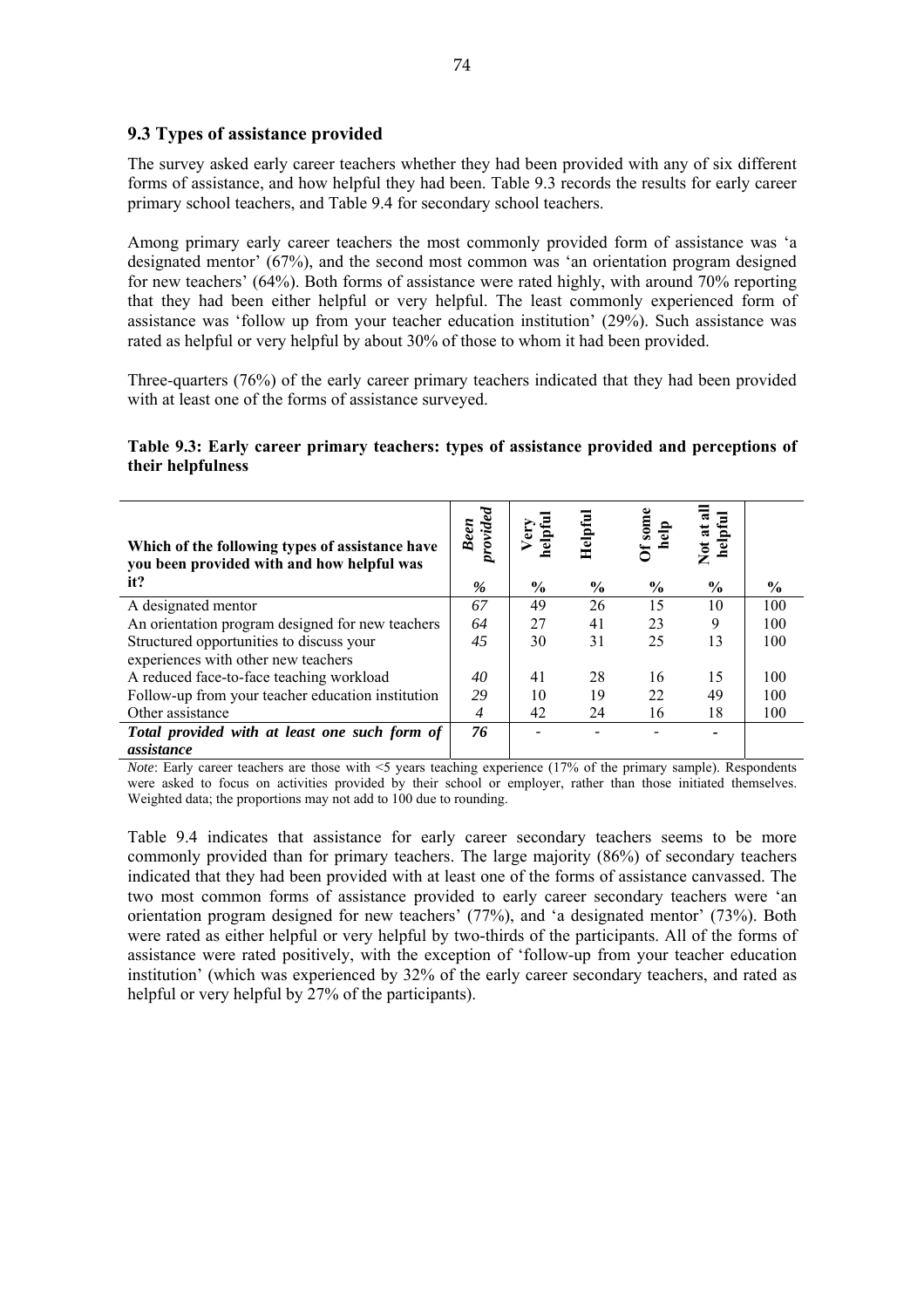|                                                                                               | provided<br><b>Been</b> |               | Helpful       | $Of$ some<br>dp | $\overline{e}$<br>$\overline{\mathbf{z}}$ |               |
|-----------------------------------------------------------------------------------------------|-------------------------|---------------|---------------|-----------------|-------------------------------------------|---------------|
| Which of the following types of assistance have<br>you been provided with and how helpful was |                         |               |               |                 |                                           |               |
| it?                                                                                           | $\%$                    | $\frac{0}{0}$ | $\frac{0}{0}$ | $\%$            | $\frac{0}{0}$                             | $\frac{0}{0}$ |
| An orientation program designed for new teachers                                              | 77                      | 31            | 37            | 28              | 5                                         | 100           |
| A designated mentor                                                                           | 73                      | 39            | 27            | 27              | 7                                         | 100           |
| Structured opportunities to discuss your<br>experiences with other new teachers               | 55                      | 25            | 37            | 28              | 10                                        | 100           |
| A reduced face-to-face teaching workload                                                      | 52                      | 43            | 27            | 21              | 9                                         | 100           |
|                                                                                               |                         |               |               |                 |                                           |               |
| Follow-up from your teacher education institution                                             | 32                      | 9             | 18            | 24              | 49                                        | 100           |
| Other assistance                                                                              |                         | 51            | 9             | 10              | 30                                        | 100           |
| Total provided with at least one such form of                                                 | 86                      |               |               |                 |                                           |               |
| assistance                                                                                    |                         |               |               |                 |                                           |               |

**Table 9.4: Early career secondary teachers: types of assistance provided and perceptions of their helpfulness** 

*Note*: Early career teachers are those with <5 years teaching experience (19% of the secondary sample). Respondents were asked to focus on activities provided by their school or employer, rather than those initiated themselves. Weighted data; the proportions may not add to 100 due to rounding.

Further analyses of early career teachers as a group are provided in Chapter 10 (activities outside teaching) and Chapter 11 (career intentions).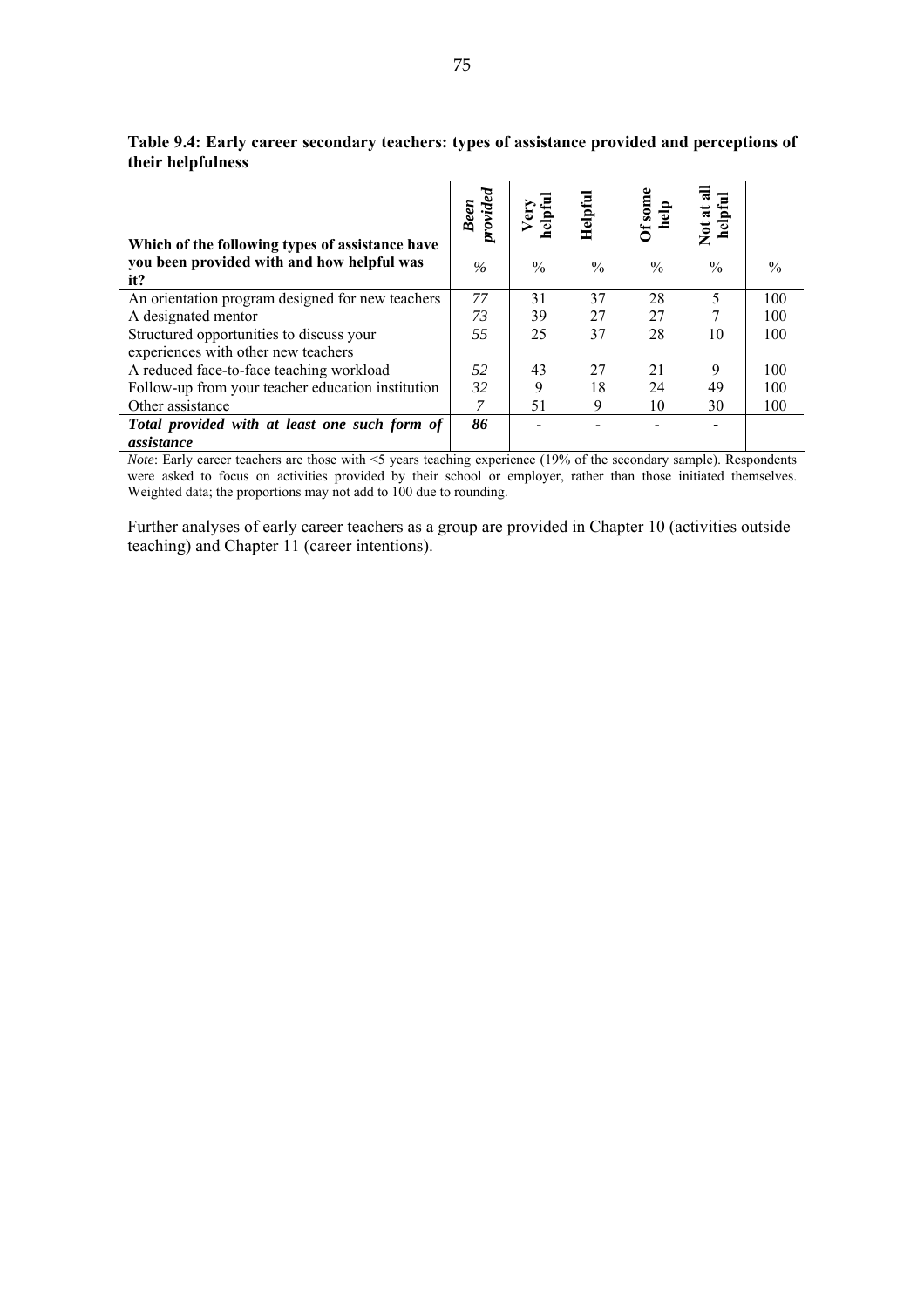# **10. ACTIVITIES OUTSIDE TEACHING**

#### **10.1 Introduction**

This chapter reports the results from the Teacher questionnaire Section H (*Your Activities Outside Schools),* and the Leader questionnaire Section G (*Your Activities Outside Schools).*  These questions are intended to provide some further background information on the people who join the teaching profession, as well as those who have returned to teaching after having either resigned or taken long-term leave.

# **10.2 Main activity at the time of deciding to become a teacher**

Table 10.1 records the main activity (study, employment or home duties) that people were engaged in at the time they decided to become a teacher. The single most common activity was that of secondary school student, comprising 62% of primary teachers and 39% of secondary teachers. There were more secondary teachers (24%) than primary teachers (10%) who indicated that they made this decision when they were a tertiary student or recent tertiary graduate (6% and 2%, respectively). Overall, the impression from Table 10.1 is that most teachers decided to become teachers when studying: only 11% of primary teachers and 17% of secondary teachers indicated that their main activity was employment at the time they made the decision. On average, most such people had been employed for 5-10 years when they made the decision to become a teacher.

| Which of the following best describes       |          | Primary        | Secondary |                |  |
|---------------------------------------------|----------|----------------|-----------|----------------|--|
| your main activity at the time you          | Main     | Average        | Main      | Average        |  |
| decided to become a teacher? For how        | activity | no.            | activity  | no.            |  |
| long was it your main activity?             | $\%$     | vears          | $\%$      | vears          |  |
| School student                              | 62       | 12             | 39        | 12             |  |
| Tertiary student                            | 10       | 4              | 24        | 4              |  |
| Recent tertiary graduate                    | 2        | 5              | 6         |                |  |
| Home duties (including caring for children) | 4        | 8              | 3         | 8              |  |
| Unemployed                                  | < 0.5    | $\overline{c}$ |           | $\mathfrak{D}$ |  |
|                                             | 78       |                | 72        |                |  |
| Working as a:                               |          |                |           |                |  |
| Manager                                     |          | 10             |           | 9              |  |
| Professional                                |          | 8              | 6         | 8              |  |
| Associate professional                      |          | 6              | 2         | 8              |  |
| Tradesperson                                |          | 10             | 3         | 13             |  |
| Clerical or service worker                  |          | 5              | 4         | 5              |  |
| Production or transport worker              | < 0.5    | 6              | < 0.5     | 3              |  |
| Labourer                                    | 1        | 6              | 1         | 3              |  |
|                                             | 11       |                | 17        |                |  |
| Other activity <sup>a</sup>                 | 4        | 5              | 5         | 6              |  |
| Missing data                                |          |                | 6         |                |  |
|                                             | 100      |                | 100       |                |  |

#### **Table 10.1: Teachers' main activity at the time they decided to become a teacher**

*Note:* Weighted data; the proportions may not add to sub-totals and to 100 due to rounding.

a. The majority of activities recorded under 'other' were various forms of employment.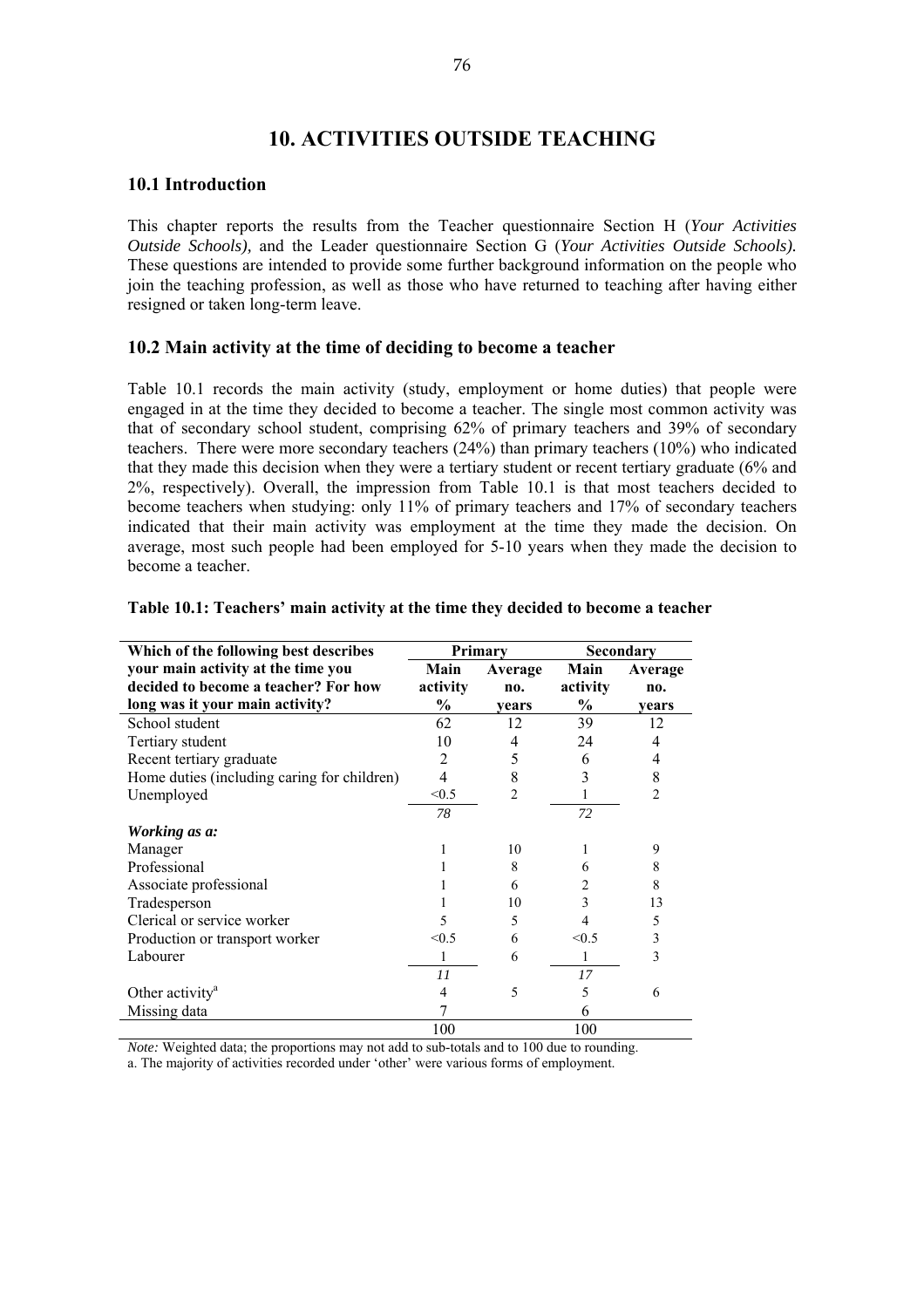Such questions were not asked in the 1999 ACE survey. However, similar questions were asked of the 2000 teachers in the 2002 national survey conducted by DETYA (MCEETYA, 2003). Among that group, 81% reported that they did not have another career before entering teaching, which is broadly comparable to the data in Table 10.1. That survey also found that secondary teachers were more likely (24%) to have had another career than primary teachers (15%), which also reflects the general pattern in Table 10.1.

Table 10.2 presents the equivalent data for those who are now leaders in schools. The pattern is broadly similar to that for teachers: the majority of leaders made the decision to become a teacher when they were either school students (63% among primary leaders and 58% among secondary) or tertiary students (15% and 23%, respectively). If anything, the leaders were more likely to have made this career decision at an earlier age than teachers, and with less experience working in other areas.

|  | Table 10.2: Leaders' main activity at the time they decided to become a teacher |
|--|---------------------------------------------------------------------------------|
|  |                                                                                 |

| Which of the following best describes       |                | <b>Primary Leader</b> | <b>Secondary Leader</b> |                |  |
|---------------------------------------------|----------------|-----------------------|-------------------------|----------------|--|
| your main activity at the time you          | Main           | Average               | Main                    | Average        |  |
| decided to become a teacher? For how        | activity       | no.                   | activity                | no.            |  |
| long was it your main activity?             | $\frac{1}{2}$  | vears                 | $\%$                    | vears          |  |
| School student                              | 63             | 13                    | 58                      | 13             |  |
| Tertiary student                            | 15             | 4                     | 23                      | 4              |  |
| Recent tertiary graduate                    | 2              | 3                     | 3                       | 3              |  |
| Home duties (including caring for children) | 3              | 7                     | 3                       |                |  |
| Unemployed                                  | < 0.5          | $\overline{2}$        | < 0.5                   |                |  |
|                                             | 83             |                       | 87                      |                |  |
| Working as a:                               |                |                       |                         |                |  |
| Manager                                     |                | 6                     |                         | 4              |  |
| Professional                                | $\overline{c}$ | 3                     |                         | 5              |  |
| Associate professional                      | $\mathfrak{D}$ | 3                     |                         | 3              |  |
| Tradesperson                                | < 0.5          | 8                     |                         |                |  |
| Clerical or service worker                  | 6              | 4                     |                         | 2              |  |
| Production or transport worker              |                | 2                     | < 0.5                   | $\overline{c}$ |  |
| Labourer                                    |                | $\mathfrak{D}$        |                         | $\mathfrak{D}$ |  |
|                                             | 11             |                       | 9                       |                |  |
| Other activity                              | 5              | 3                     | 2                       | 3              |  |
| Missing data <sup>a</sup>                   | 2              |                       | 2                       |                |  |
|                                             | 100            |                       | 100                     |                |  |

*Note:* Weighted data; the proportions may not add to sub-totals and to 100 due to rounding.

a. The majority of activities recorded under 'other' were various forms of employment.

Part of the difference between the teacher and leader responses may be due to the fact that leaders have typically been working longer in education than teachers, and therefore entered the profession when the most common route was direct from tertiary study. Table 10.3 provides another perspective on the backgrounds of teachers by looking just at those teachers in the early parts of their careers (i.e. teaching for <5 years). It seems that the most recent entrants to the profession are more likely than earlier generations to have been working in other jobs when they first decided to become a teacher. As Table 10.3 shows, 22% of early career primary teachers and 29% of early career secondary teachers were working in other occupations when they made this decision, compared to 10% and 16% respectively of teachers as a whole (Table 10.1). Although the numbers are not large, the early career teachers on average reported considerable periods in those other occupations e.g. an average of 10-12 years for those who have been working as managers, and 12-20 years for those who had been a tradesperson.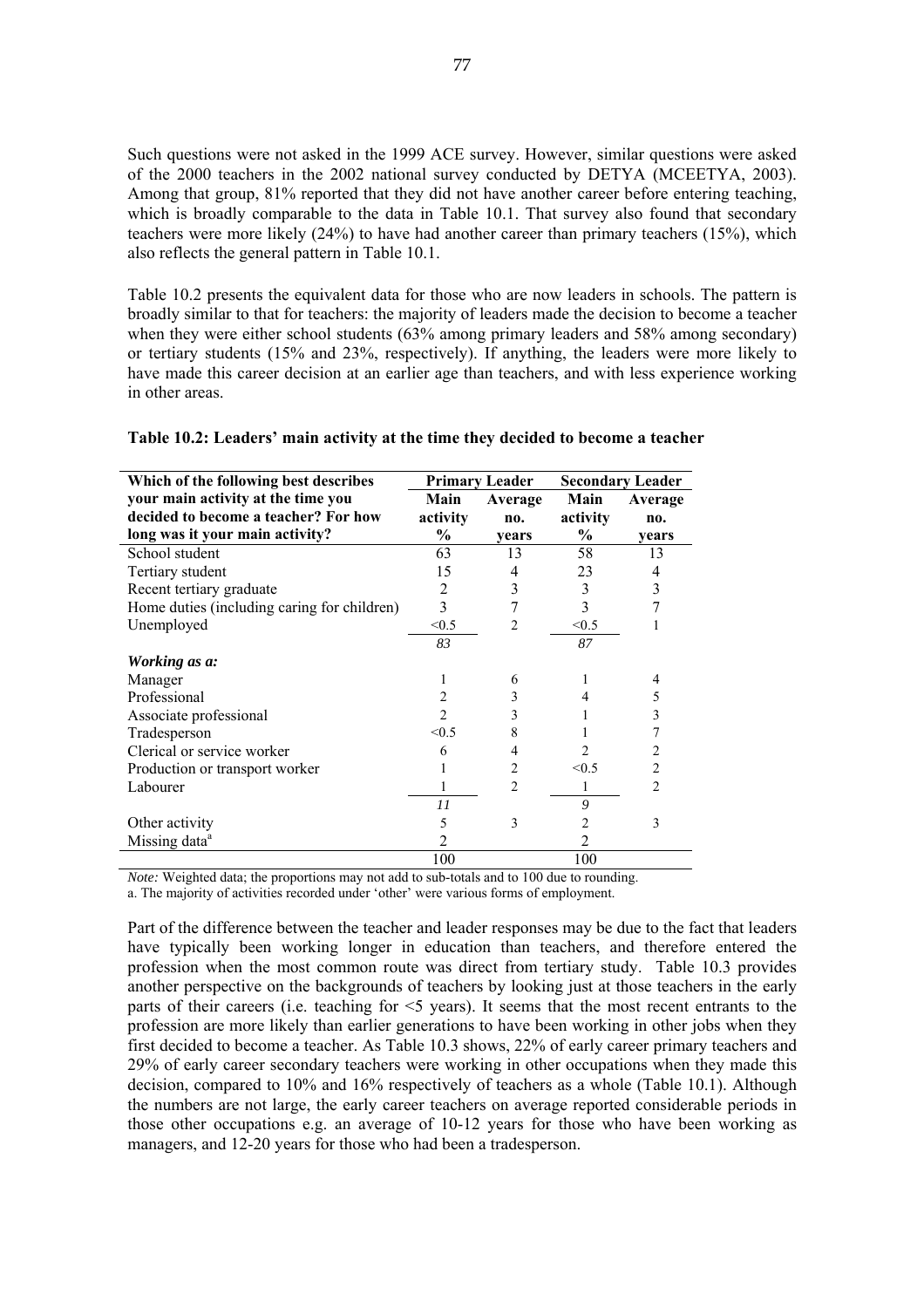| Which of the following best describes       |          | <b>Primary</b> | Secondary       |       |  |
|---------------------------------------------|----------|----------------|-----------------|-------|--|
| your main activity at the time you          | Main     | Average        | Main            | Mean  |  |
| decided to become a teacher? For how        | activity | no.            | <b>Activity</b> | Years |  |
| long was it your main activity?             | $\%$     | vears          | $\frac{6}{9}$   |       |  |
| School student                              | 44       | 11             | 23              | 11    |  |
| Tertiary student                            | 13       | 3              | 25              |       |  |
| Recent tertiary graduate                    | 4        | 3              | 6               | 3     |  |
| Home duties (including caring for children) | 6        | 8              | 4               | 8     |  |
| Unemployed                                  | 1        |                | 2               | 4     |  |
|                                             | 68       |                | 60              |       |  |
| Working as a:                               |          |                |                 |       |  |
| Manager                                     | 4        | 12             | $\mathfrak{D}$  | 10    |  |
| Professional                                | 4        | 9              | 10              | 10    |  |
| Associate professional                      |          | 8              | 3               | 7     |  |
| Tradesperson                                | 2        | 12.            | 5               | 20    |  |
| Clerical or service worker                  | 10       | 6              |                 | 6     |  |
| Production or transport worker              | < 0.5    | 7              |                 | 3     |  |
| Labourer                                    | 1        | 9              |                 | 4     |  |
|                                             | 22       |                | 29              |       |  |
| Other activity                              | 9        | 6              | 9               | 6     |  |
| Missing data <sup>a</sup>                   | 2        |                | 3               |       |  |
|                                             | 100      |                | 100             |       |  |

**Table 10.3: Early career teachers' main activity at the time they decided to become a teacher** 

*Note:* Early careers teachers are those who have been teaching <5 years: 17% of primary teachers in the sample, and 19% of secondary teachers. Weighted data; the proportions may not add to sub-totals and to 100 due to rounding. a. The majority of activities recorded under 'other' were various forms of employment.

# **10.3 Teachers who have ever taken extended leave or resigned from teaching**

Movement back into teaching is a potentially important source of recruits to the profession. Those who have been teaching but have left the job form part of the reserve pool which could be potentially tapped to help fill vacancies. To help better understand this area, the survey asked current teachers and leaders about whether they had ever taken extended leave or resigned and, if so, the reasons for their return.

Table 10.4 shows that quite large numbers in the current workforce have taken extended leave (of more than 12 months) from teaching: around 30% of primary teachers and 25% of secondary teachers. The proportions of those who are currently leaders and who have taken extended leave are slightly lower, but still substantial: 22% of primary leaders and 20% of secondary leaders.

The data in Table 10.4 also indicate that around one in five current teachers (19% of primary teachers and 18% of secondary teachers) have actually resigned at some stage and returned to teaching. The proportions for current school leaders are slightly lower at about one in six (17% of primary leaders and 16% of secondary leaders), but still considerable. The data suggest that there is substantial movement out of and back into teaching.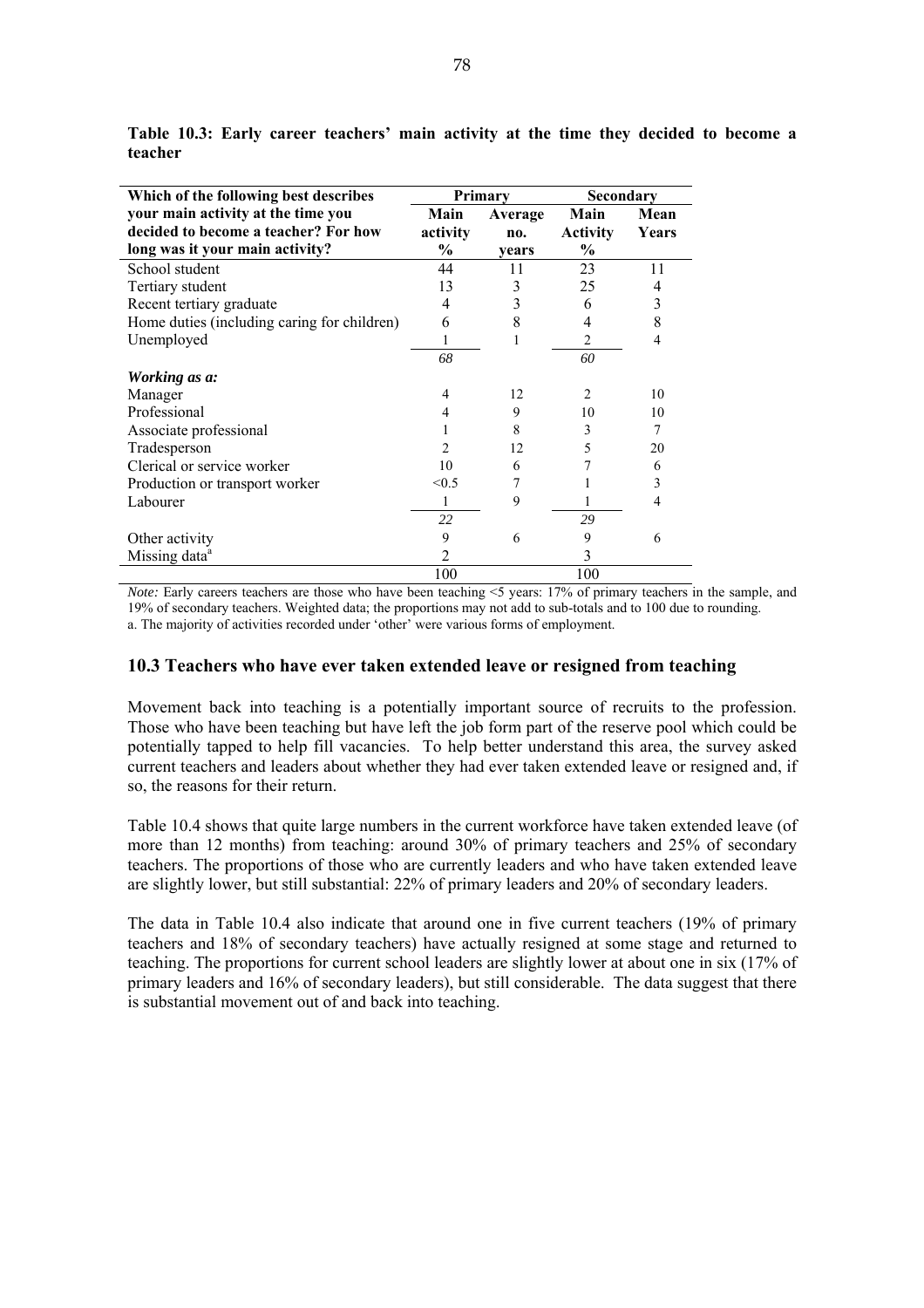|                                                                                |                                 | <b>Teachers</b>                   |                          | <b>Leaders</b>                    |
|--------------------------------------------------------------------------------|---------------------------------|-----------------------------------|--------------------------|-----------------------------------|
|                                                                                | <b>Primary</b><br>$\frac{6}{9}$ | <b>Secondary</b><br>$\frac{6}{9}$ | Primary<br>$\frac{6}{9}$ | <b>Secondary</b><br>$\frac{6}{9}$ |
| Have you ever taken extended                                                   |                                 |                                   |                          |                                   |
| leave $(>12$ months) from school<br>teaching?                                  |                                 |                                   |                          |                                   |
| Yes                                                                            | 29                              | 24                                | 22                       | 20                                |
| N <sub>0</sub>                                                                 | 65                              | 71                                | 76                       | 78                                |
| Missing data                                                                   |                                 | 5                                 | $\overline{2}$           | 3                                 |
|                                                                                | 100                             | 100                               | 100                      | 100                               |
| Have you ever resigned from<br>school teaching to take up<br>another activity? |                                 |                                   |                          |                                   |
| Yes                                                                            | 19                              | 18                                | 17                       | 16                                |
| N <sub>0</sub>                                                                 | 75                              | 78                                | 82                       | 82                                |
| Missing data                                                                   | 6                               | 5                                 | 2                        | $\overline{2}$                    |
|                                                                                | 100                             | 100                               | 100                      | 100                               |

**Table 10.4: Proportions of teachers and leaders who have ever taken extended leave or resigned from school teaching** 

*Note:* Weighted data; the proportions may not add to sub-totals and to 100 due to rounding.

Table 10.5 examines in detail the group that had resigned, and the reasons they gave for returning to teaching. Across the four populations in the survey, the most common reason was 'changed personal or family circumstances', which was nominated by 70% of primary teachers, 61% of secondary teachers, 50% of primary leaders and 41% of secondary leaders. The large number of returning teachers who nominated this reason implies that it may be quite difficult to plan for recruitment from former teachers, except to the extent of providing flexible employment opportunities that enable people to come back to teaching when their circumstances change.

It is also noteworthy that the intrinsic aspects of teaching that were noted in Chapter 5 as key aspects of the job's appeal when people first start teaching were also important in the decision to return. Between 32% and 37% nominated 'I missed teaching' as a reason for the decision to return, and between 23% and 27% nominated 'I missed the students'. Only relatively small proportions of the teachers who had returned nominated that teaching's relative salary or working conditions were factors in the decision to return.

#### **Table 10.5: Teachers and leaders who had resigned: reasons for their return to school teaching**

|                                                         | Teacher |                  | Leader        |           |
|---------------------------------------------------------|---------|------------------|---------------|-----------|
| Why did you return to teaching? (tick all that          | Primary | <b>Secondary</b> | Primary       | Secondary |
| <i>apply</i> )                                          | $\%$    | $\frac{0}{0}$    | $\frac{6}{9}$ | $\%$      |
| I missed teaching                                       | 37      | 32               | 32            | 38        |
| I missed the students                                   | 27      | 23               | 24            | 26        |
| I returned from extended travel                         | 12      | 16               | 27            | 16        |
| The other job/activity was not what I had expected      | 13      | 14               | 13            | 18        |
| Teaching salary is higher than the salary I was getting | 12      | 14               |               | 12        |
| Teaching working conditions are better                  | 8       | 13               | 8             | 9         |
| Teaching gives more opportunity for personal growth     | 14      | 15               |               | 15        |
| Changed personal or family circumstances                | 70      | 61               | 50            | 41        |
| Other                                                   | 10      | 10               | 15            | 20        |

*Note:* Respondents could indicate more than one reason and so the percentages do not sum to 100. Weighted data.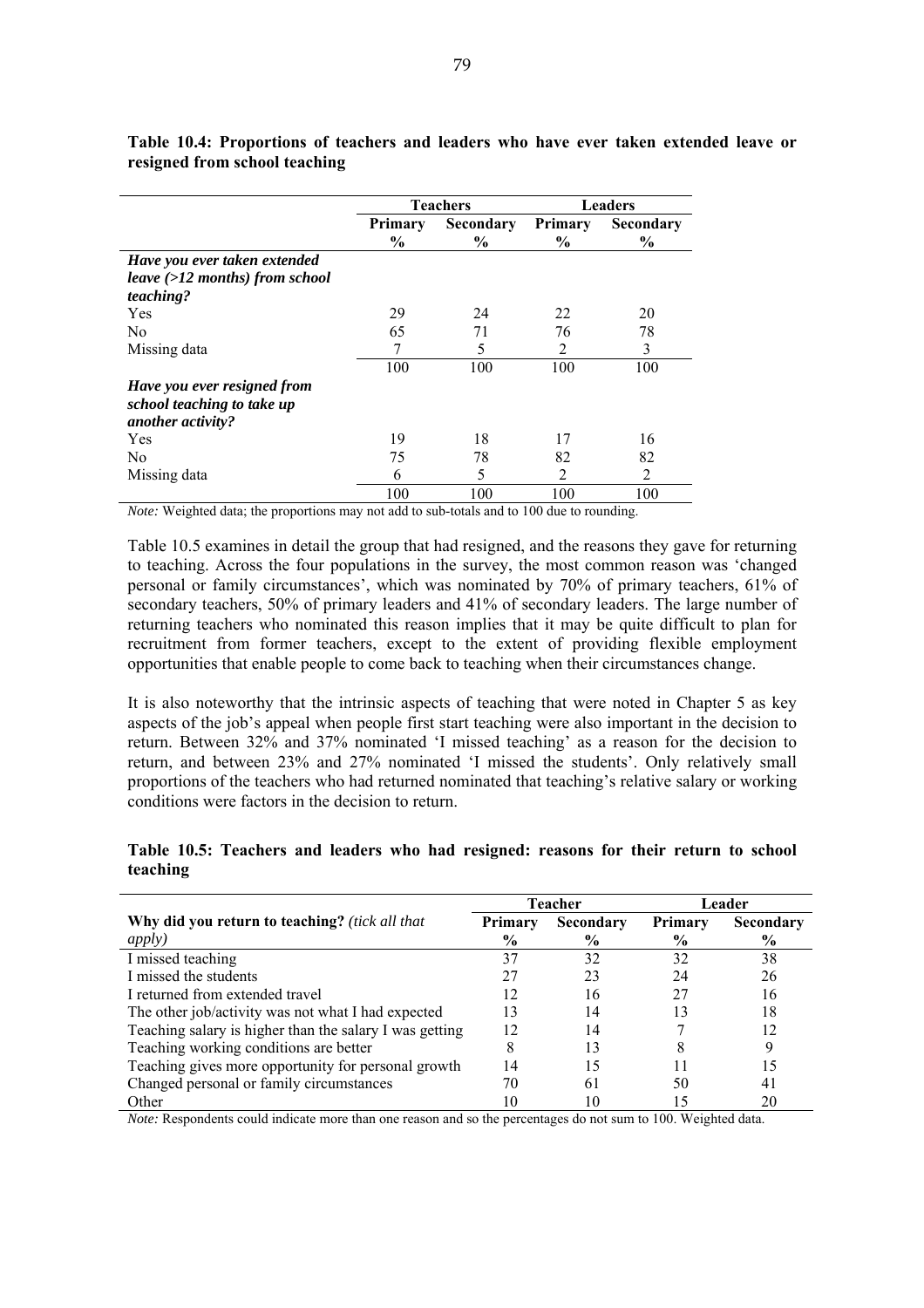# **11. FUTURE CAREER INTENTIONS**

# **11.1 Introduction**

This chapter reports the results from Section I of the Teacher questionnaire, *Future Career Intentions* and Section H of the Leader questionnaire, *Your Future Career Intentions.* 

The questions canvassed how likely teachers and school leaders were to remain in teaching, and the factors influencing their decisions. Teachers were also asked about their interest in applying for leadership positions, and how well prepared they feel for such roles. Deputy Principals were asked about their likelihood of applying for a Principal post, and the factors in their decision. The questions were intended to inform decisions about the numbers of teachers and leaders who will need to be replaced in schools in coming years, and to improve understanding of the factors involved.

# **11.2 Intentions to leave teaching**

Table 11.1 indicates that 9% of primary teachers and 11% of secondary teachers intend to leave teaching permanently prior to retirement. Around half the teachers indicated that they do not intend to leave teaching prior to retirement. Of note is that about one-third of primary and secondary teachers are unsure about their intentions in this regard. Among primary teachers, males are more likely (16%) to indicate that they intend to leave teaching than females (7%) but there are no marked gender differences in intentions to leave among secondary teachers.

| Do you plan to                                           | Primary                       |                                 |                        | <b>Secondary</b>              |                                 |                                 |  |  |
|----------------------------------------------------------|-------------------------------|---------------------------------|------------------------|-------------------------------|---------------------------------|---------------------------------|--|--|
| leave teaching<br>permanently<br>prior to<br>retirement? | <b>Males</b><br>$\frac{6}{9}$ | <b>Females</b><br>$\frac{6}{9}$ | <b>Persons</b><br>$\%$ | <b>Males</b><br>$\frac{6}{9}$ | <b>Females</b><br>$\frac{0}{0}$ | <b>Persons</b><br>$\frac{6}{9}$ |  |  |
| Yes                                                      | 16                            |                                 |                        | 12                            | 11                              |                                 |  |  |
| No                                                       | 48                            | 58                              | 52                     | 54                            | 50                              | 49                              |  |  |
| Unsure                                                   | 32                            | 35                              | 33                     | 35                            | 39                              | 35                              |  |  |
| Missing data                                             |                               |                                 |                        |                               |                                 |                                 |  |  |
|                                                          | 100                           | 100                             | 100                    | 100                           | 100                             | 100                             |  |  |

#### **Table 11.1: Proportions of teachers who intend to leave teaching permanently prior to retirement**

*Note:* Weighted data; the proportions may not add to 100 due to rounding.

As Table 11.2 indicates, younger teachers are more likely to indicate that they intend to leave teaching permanently before retirement, or that they are unsure about their career intentions. Only about one-third of primary teachers and one-quarter of secondary teachers aged 35 years or less indicate that they do not intend to leave teaching permanently before retirement. Around one-half of the teachers in this age band are unsure of their career intentions, which implies difficulties in projecting the number of replacement teachers that will be needed. On the other hand, by the time teachers reach their 50s it appears that few intend to leave before retirement or are unsure of their intentions.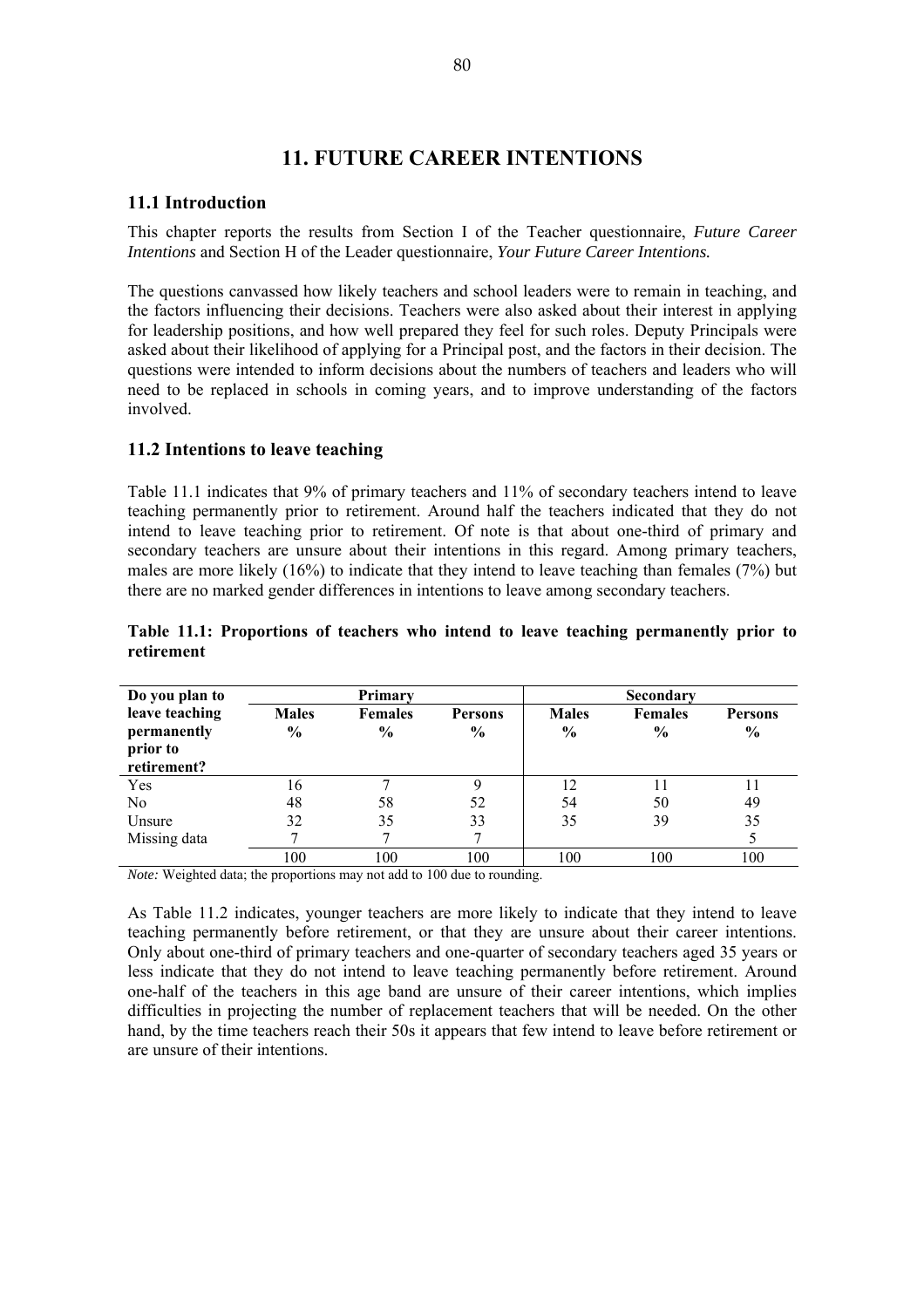| Do you plan to |                 | Primary       |                 |                 | Secondary     |                 |
|----------------|-----------------|---------------|-----------------|-----------------|---------------|-----------------|
| leave teaching | $\leq$ 35 years | $36 - 50$     | $\geq 51$ years | $\leq$ 35 years | 36-50         | $\geq 51$ years |
| permanently    | $\frac{6}{9}$   | $\frac{6}{9}$ | $\frac{6}{9}$   | $\%$            | $\frac{6}{9}$ | $\frac{6}{9}$   |
| prior to       |                 |               |                 |                 |               |                 |
| retirement?    |                 |               |                 |                 |               |                 |
| Yes            |                 |               |                 | 17              | 10            |                 |
| No             | 34              | 52            | 70              | 27              | 47            | 69              |
| Unsure         | 46              | 34            | 18              | 50              | 38            | 19              |
| Missing data   |                 |               | 8               | b               | 6             | 6               |
|                | 100             | 100           | 100             | 100             | 100           | 100             |

**Table 11.2: Proportions of teachers who intend to leave teaching permanently prior to retirement, by age band** 

*Note:* Weighted data; the proportions may not add to 100 due to rounding.

There are few differences among sectors in the proportions who indicate that they intend to leave before retirement, or to stay in teaching, or who are unsure about their intentions (see Table 11.3). If anything, the proportions who indicate that they are unsure are a little lower in government schools, but the differences are small. The various school sectors seem to face similar issues in regard to the intentions of the teacher workforce.

| Table 11.3: Proportions of teachers who intend to leave teaching permanently prior to |  |  |  |  |
|---------------------------------------------------------------------------------------|--|--|--|--|
| retirement, by school sector                                                          |  |  |  |  |

| Do you plan to leave                         | Primary              |                       |                      | <b>Secondary</b>     |              |                      |  |
|----------------------------------------------|----------------------|-----------------------|----------------------|----------------------|--------------|----------------------|--|
| teaching permanently<br>prior to retirement? | Gov<br>$\frac{6}{6}$ | Cath<br>$\frac{6}{9}$ | Ind<br>$\frac{6}{9}$ | Gov<br>$\frac{6}{9}$ | Cath<br>$\%$ | Ind<br>$\frac{6}{6}$ |  |
| Yes                                          | 8                    | 9                     | 10                   |                      | 10           |                      |  |
| No                                           | 54                   | 48                    | 47                   | 51                   | 48           | 44                   |  |
| Unsure                                       | 31                   | 36                    | 38                   | 34                   | 36           | 39                   |  |
| Missing data                                 |                      |                       |                      |                      | 6            |                      |  |
|                                              | 100                  | 100                   | 100                  | 100                  | 100          | 100                  |  |

*Note:* Weighted data; the proportions may not add to 100 due to rounding.

Table 11.4 indicates that teachers in remote schools are slightly more likely than other teachers to intend to resign, or are unsure about their career intentions.<sup>17</sup> This may be related to the fact that teachers in remote locations are younger on average than those working in metropolitan areas or provincial cities (see Chapter 3). The proportions or primary teachers who indicate that they are unsure about their career intentions are similar in the three geographic locations. Among secondary teachers, those working in remote locations appear to be less likely to indicate that they will leave teaching or are unsure about their intentions.

**Table 11.4: Proportions of teachers who intend to leave teaching permanently prior to retirement, by school location** 

| Do you plan to leave                         |                               | Primary               |                         |     | <b>Secondary</b> |                |
|----------------------------------------------|-------------------------------|-----------------------|-------------------------|-----|------------------|----------------|
| teaching permanently<br>prior to retirement? | <b>Metro</b><br>$\frac{6}{9}$ | Prov<br>$\frac{6}{6}$ | Remote<br>$\frac{6}{6}$ |     | Prov<br>$\%$     | Remote<br>$\%$ |
| Yes                                          |                               |                       | 18                      | 10  | 12               |                |
| N <sub>0</sub>                               | 53                            | 51                    | 36                      | 49  | 51               | 40             |
| Unsure                                       | 32                            | 36                    | 39                      | 36  | 32               | 44             |
| Missing data                                 |                               |                       |                         |     |                  |                |
|                                              | 100                           | 100                   | 100                     | 100 | 100              | 100            |

*Note:* Weighted data; the proportions may not add to 100 due to rounding.

 $\overline{a}$ 

<sup>17</sup> These estimates need to be treated with caution due to the small numbers teaching in remote locations.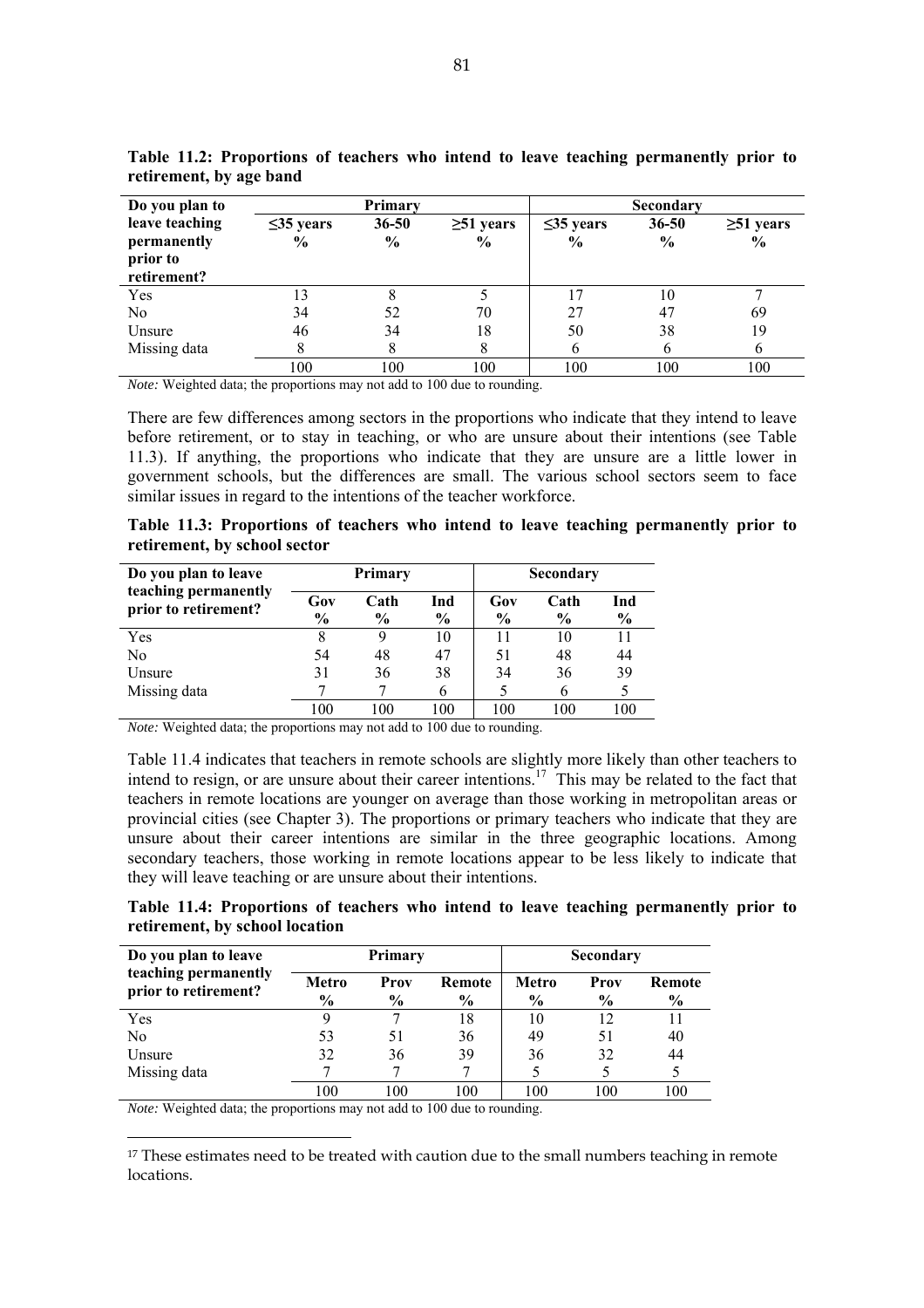Of those teachers who are sure that they will leave teaching permanently prior to retirement, the most important factors are 'dissatisfaction with teaching' (rated as either important or very important by 64% of primary teachers in this category – see Table 11.5, and 59% of secondary teachers – see Table 11.6), and 'better opportunities outside of schools' (59% of primary teachers and 64% of secondary teachers). 'I never intended teaching to be a long-term career' was rated as either important or very important by only 30% of the primary teachers and 26% of the secondary teachers who intend to leave, which implies that the most influential factors came into play after they had started teaching.

#### **Table 11.5: Primary teachers who intend to leave teaching permanently prior to retirement: main factors: importance of different factors**

| How important are the following factors in your<br>decision to leave teaching permanently prior to | Very<br>important | Important | importance<br>Of some | important<br>듾<br>Not at | Missing         |               |
|----------------------------------------------------------------------------------------------------|-------------------|-----------|-----------------------|--------------------------|-----------------|---------------|
| retirement?                                                                                        | $\frac{6}{9}$     | $\%$      | $\frac{6}{9}$         | $\%$                     | $\frac{1}{2}$   | $\frac{6}{6}$ |
| Dissatisfaction with teaching                                                                      | 40                | 24        | 16                    | 12                       | 8               | 100           |
| Better opportunities outside of schools                                                            | 33                | 26        | 14                    | 20                       | 7               | 100           |
| Family reasons                                                                                     | 23                | 20        | 17                    | 33                       | 6               | 100           |
| I never intended teaching to be a long-term career                                                 | 12                | 18        | 14                    | 48                       | 8               | 100           |
| Superannuation benefits from leaving teaching early                                                | 10                | 10        | 14                    | 57                       | 10              | 100           |
| Other                                                                                              | 10                | < 0.5     | < 0.5                 |                          | 87 <sup>a</sup> | 100           |

*Note:* Only those respondents who answered 'Yes' about whether they intended to leave teaching permanently prior to retirement (9% of the primary sample) are included in this table, and therefore the estimates need to be treated with caution Weighted data; the proportions may not add to 100 due to rounding.

a. This indicates that relatively few teachers provided a response to the 'Other factors' category.

#### **Table 11.6: Secondary teachers who intend to leave teaching permanently prior to retirement: importance of different factors**

| How important are the following factors in your<br>decision to leave teaching permanently prior to<br>retirement? | Very<br>$_{\rm{app}}^{\rm o}$ | Importan      | mportanc<br>Of some | Not at all<br>$\overline{\mathbf{a}}$<br>import | Missing         |               |
|-------------------------------------------------------------------------------------------------------------------|-------------------------------|---------------|---------------------|-------------------------------------------------|-----------------|---------------|
|                                                                                                                   | $\frac{6}{9}$                 | $\frac{6}{9}$ | $\frac{6}{9}$       | $\frac{6}{9}$                                   | $\frac{6}{9}$   | $\frac{0}{0}$ |
| Better opportunities outside of schools                                                                           | 37                            | 27            | 10                  | 20                                              | 6               | 100           |
| Dissatisfaction with teaching                                                                                     | 37                            | 22            | 20                  |                                                 | 4               | 100           |
| Family reasons                                                                                                    | 15                            | 17            | 22                  | 40                                              | O               | 100           |
| I never intended teaching to be a long-term career                                                                | 11                            | 15            | 21                  | 47                                              |                 | 100           |
| Superannuation benefits from leaving teaching early                                                               | 6                             | 4             | 14                  | 69                                              | 6               | 100           |
| Other                                                                                                             |                               |               | $\leq 0.5$          |                                                 | 82 <sup>a</sup> | 100           |

*Note:* Only those respondents who answered 'Yes' about whether they intended to leave teaching permanently prior to retirement (11% of the secondary sample) are included in this table, and therefore the estimates need to be treated with caution Weighted data; the proportions may not add to 100 due to rounding.

a. This indicates that only 18% of the eligible teachers provided a response to the 'Other factors' category.

There were some gender differences in the importance accorded to different factors associated with the intention to leave teaching. For example, among secondary teachers who intended to leave, 'family reasons' were rated as either very important or important by more female teachers (39%) than male teachers (23%). On the other hand, 'better opportunities outside of schools' were rated as very important or important by higher proportions of male secondary teachers who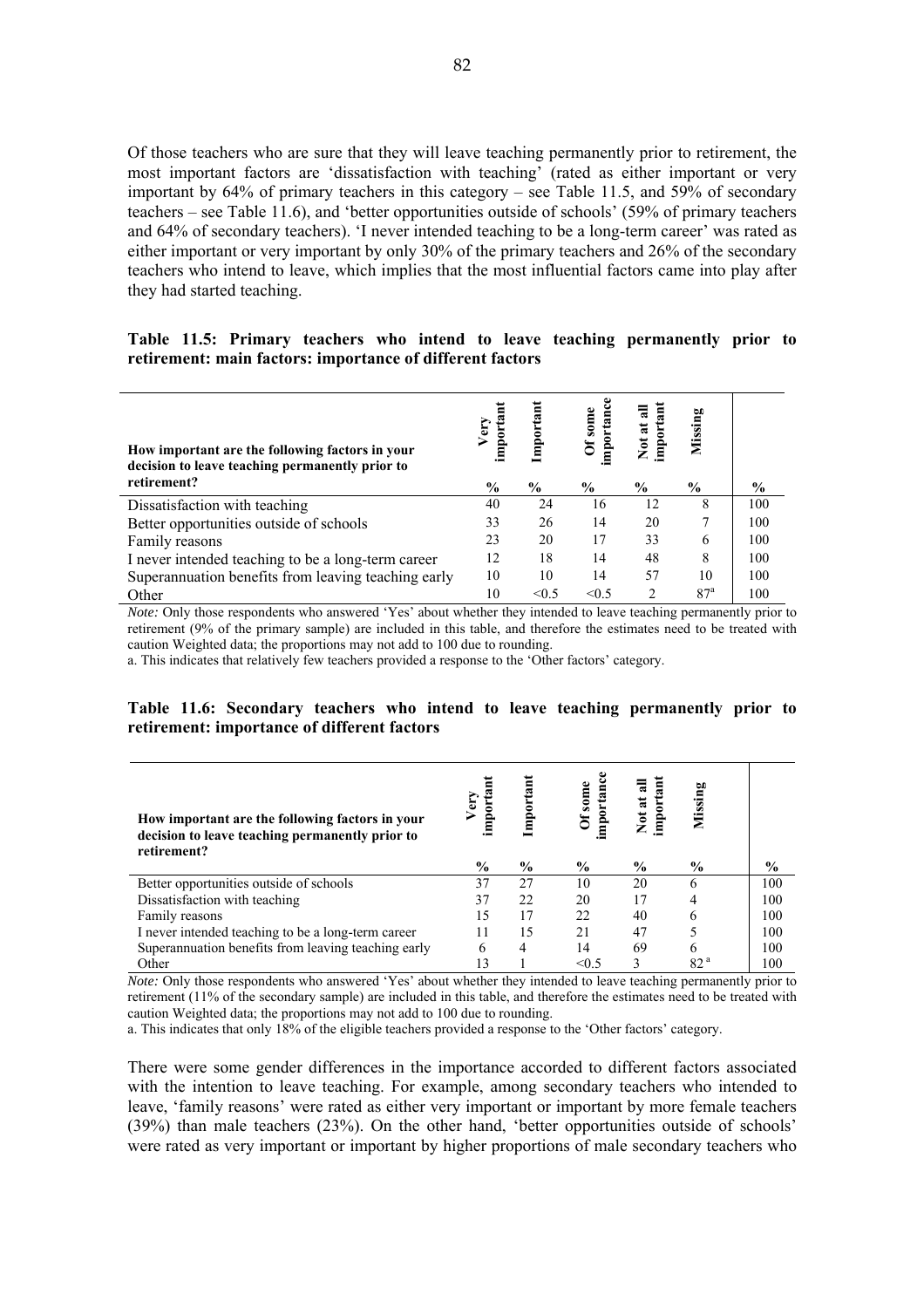intend to leave (71%) than by female teachers (58%). Similar gender differences in the weighting of different factors are evident among primary teachers.

Table 11.7 examines the relationship between primary teachers' age and the relative importance of factors in the intention to leave teaching.<sup>18</sup> Among teachers aged 35 years and under, 'better opportunities outside of schools' and 'I never intended teaching to be a long-term career' are more important factor than for older teachers, whereas 'dissatisfaction with teaching' seems to be a particularly important factor among teachers aged 36-50 years who intend to leave. Among teachers aged 51 and over, the superannuation benefits from leaving teaching early are rated more highly than for younger teachers, but almost half of the older teachers also indicate that 'dissatisfaction with teaching' is an important factor in their intention to leave.

**Table 11.7: Primary teachers who intend to leave teaching permanently prior to retirement: proportions who rate factors as 'very important' or 'important', by age band** 

| How important are the following factors in your<br>decision to leave teaching permanently prior to<br>retirement? (% rating as either 'very important' or<br>' <i>important</i> ') | $\leq$ 35<br>vears | 36-50<br>years | >51<br>years  | All<br>teachers |
|------------------------------------------------------------------------------------------------------------------------------------------------------------------------------------|--------------------|----------------|---------------|-----------------|
|                                                                                                                                                                                    | $\frac{0}{0}$      | $\frac{0}{0}$  | $\frac{6}{9}$ | $\frac{6}{9}$   |
| Dissatisfaction with teaching                                                                                                                                                      | 59                 | 68             | 48            | 64              |
| Better opportunities outside of schools                                                                                                                                            | 67                 | 55             | 39            | 59              |
| Family reasons                                                                                                                                                                     | 44                 | 41             | 37            | 43              |
| I never intended teaching to be a long-term career                                                                                                                                 | 34                 | 28             | 15            | 30              |
| Superannuation benefits from leaving teaching early                                                                                                                                | 18                 | 15             | 39            | 20              |

*Note:* Only those respondents who answered 'Yes' about whether they intended to leave teaching permanently prior to retirement (9% of the primary sample) are included in this table, and therefore the estimates need to be treated with caution Weighted data; the proportions may not add to 100 due to rounding.

On average, primary and secondary teachers intend to continue working in schools for another 12 years, primary leaders for 9 years, and secondary leaders for 11 years (Table 11.8). Given the average age of teachers discussed in Chapter 3 (around 43-44 years for teachers and 50 years for leaders) this implies that most teachers and leaders intend to remain working in schools until retirement. However, of note in Table 11.8 is that around one-half of the teachers and one-third of the leaders are unsure as to how much longer they intend to continue working in schools. This suggests that teachers' career intentions are somewhat fluid, and difficult to predict with certainty.

There were only small differences among the school sectors in the average number of years that teachers intend to keep teaching (e.g., 12 years for Government primary teachers, and 13 years for primary teachers in the Catholic and Independent sectors). There were no marked differences by school geographic location in the number of years that teachers intend to keep teaching.

Table 11.8 indicates that around 6% of primary teachers intend to leave within 3 years, as do 8% of secondary teachers. These proportions were slightly higher among male teachers (9% primary and 10% secondary) than female teachers (6% and 7%, respectively), which suggest that teaching has more difficulties in retaining males in the profession. Interestingly, only 2-3% of teachers aged less than 35 years indicated that they intended to work in schools for 3 more years or less (compared to 15-20% of those aged 51 and over), although much higher proportions of the younger teachers (around 70%) indicated that they were unsure about how much longer than intended to work in schools, and even about 35-40% of the teachers aged 51 and over were unsure of their career intentions.

 $\ddot{\phantom{a}}$ 

<sup>&</sup>lt;sup>18</sup> The relationship between career intentions and age is similar for secondary teachers.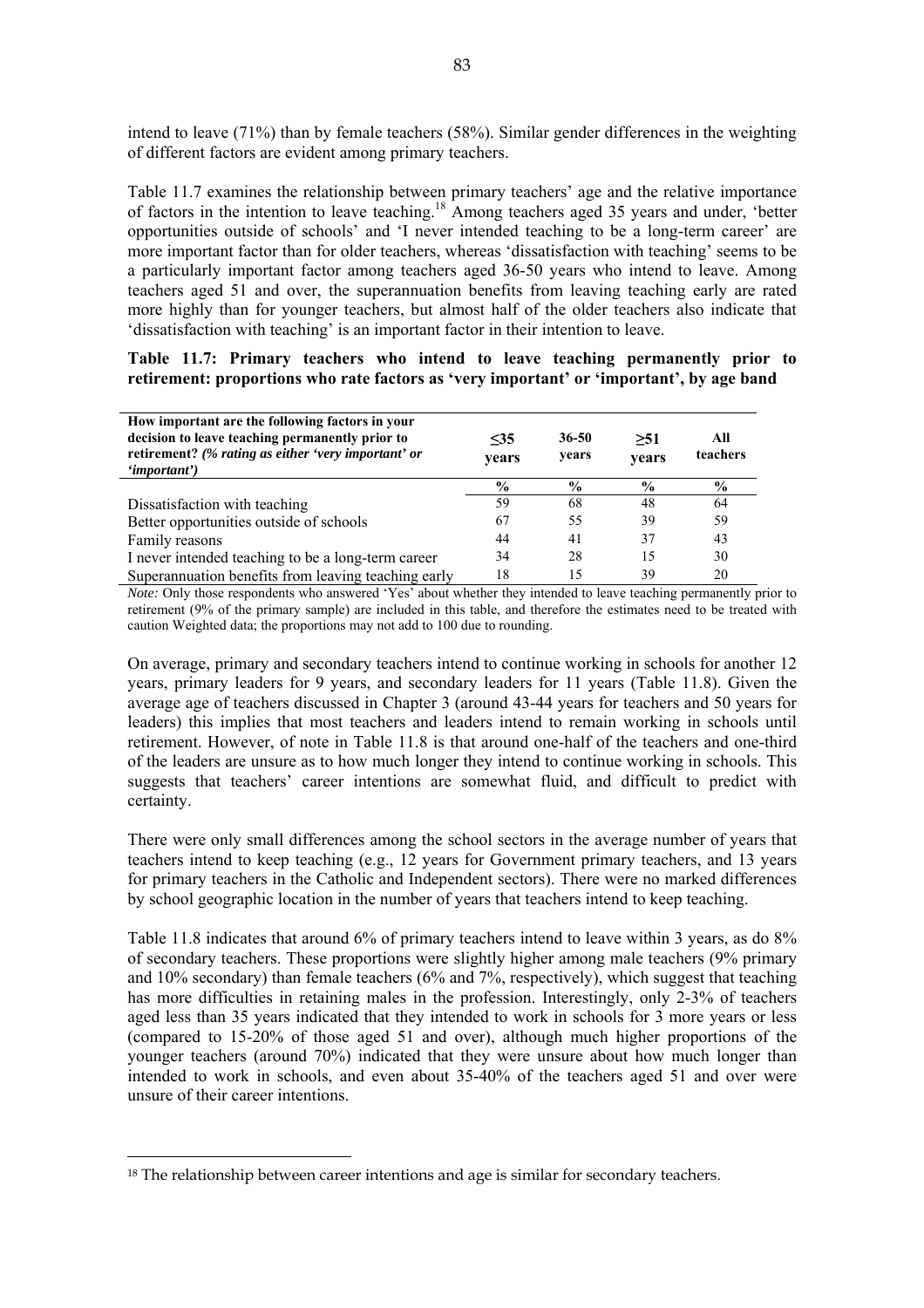Higher proportions of leaders intend to leave teaching within three years: 13% of primary leaders and 11% of secondary leaders (Table 11.12), which may well reflect the fact that leaders are closer to retirement age, on average. This is also reflected in the fact that a lower proportion of leaders (about 35%) are unsure about how much longer they will continue working in schools than are teachers (50%).

**Table 11.8: Teachers and leaders: number of years they intend to continue working in schools** 

|                                                                     |                                 | <b>Teachers</b>   | <b>Leaders</b>                  |                                   |  |
|---------------------------------------------------------------------|---------------------------------|-------------------|---------------------------------|-----------------------------------|--|
| How much longer do you intend to<br>work in schools? (No. of years) | <b>Primary</b><br>$\frac{6}{9}$ | Secondary<br>$\%$ | <b>Primary</b><br>$\frac{6}{9}$ | <b>Secondary</b><br>$\frac{0}{0}$ |  |
| $\leq$ 1                                                            |                                 |                   |                                 |                                   |  |
| $1 - 3$                                                             |                                 |                   |                                 |                                   |  |
| $4-6$                                                               |                                 |                   | 16                              |                                   |  |
| $7-9$                                                               |                                 |                   |                                 |                                   |  |
| $10-15$                                                             | 12                              |                   | 16                              | 22                                |  |
| $16 - 20$                                                           |                                 |                   |                                 |                                   |  |
| >20                                                                 |                                 | 10                |                                 |                                   |  |
| Unsure                                                              | 53                              | 49                | 36                              | 35                                |  |
| Missing data                                                        | 8                               | n                 |                                 |                                   |  |
|                                                                     | 100                             | 100               | 100                             | 100                               |  |
| Average number of years <sup>a</sup>                                | 12                              | 12                |                                 |                                   |  |

*Note*: Weighted data; the proportions may not add to 100 due to rounding.

*a:* Excluding those who indicated they were unsure about how much longer they intended to continue teaching.

On average, primary leaders intend to continue working in schools for another 9 years and secondary leaders for another 11 years. There were no marked gender differences in leaders' intentions except that a slightly higher proportion of female leaders were unsure about how much longer they would continue working in schools. There was a clear relationship between leaders' age and the number of years that they intend to keep working: for example, only around 2% of the leaders aged 36-50 years intend to leave teaching within the next 3 years compared to about 20% of those aged over 50. A higher proportion of leaders in government schools (12-15%) indicated that they were likely to leave teaching within the next 3 years than leaders in nongovernment schools (5-8%), which suggests that government schools will have a proportionately greater need for replacement leaders in the next few years. There were only small differences in leaders' intentions in terms of the geographic location of their school.

Box 11.1 analyses the career intentions of early career teachers in detail.

#### *Box 11.1: Early Career Teachers: Career Intentions*

This section reports on the career intentions of those early in their teaching career. This is clearly an important group for the future of the teaching workforce; whether they are likely to stay in teaching, and for how long, indicates much about the attractiveness of teaching.

'Early career teachers' were defined as those who had been teaching for five years or less. In the survey this group comprised 17% of primary teachers and 19% of secondary teachers. Table 11.9 reports on whether they intend to leave teaching permanently prior to retirement. It indicates that only a slightly higher proportion of early career teachers intend to leave teaching permanently prior to retirement (11% of primary early career teachers, and 15% of secondary early career teachers) than do teachers as a whole (9% and 11%, respectively – see Table 11.1). However, higher proportions of early career teachers are unsure about their plans in this regard  $(43\%$ primary, 48% secondary) than were teachers overall (33% and 35%, respectively.) This suggests that a large number of early career teachers have not yet committed to teaching as a career.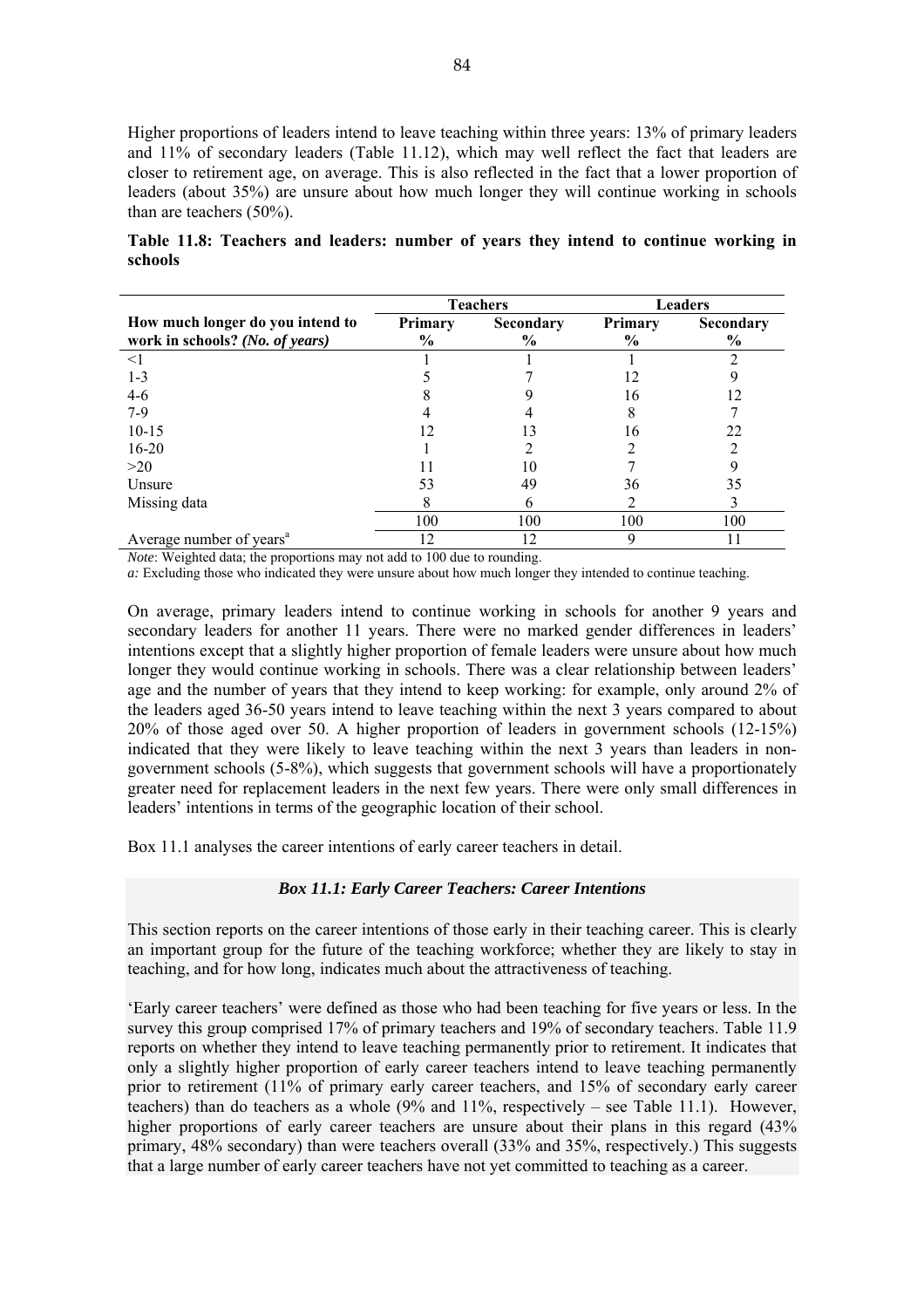The data indicate some gender differences in career intentions. At primary school level, higher proportions of male early career teachers indicate that they are likely to leave teaching, and a lower proportion are unsure about their intentions. At secondary level, a slightly higher proportion of female teachers indicate either that they are likely to leave teaching, or they are unsure about their career intentions.

| Table 11.9: Proportions of early career teachers who intend to leave teaching permanently |  |  |
|-------------------------------------------------------------------------------------------|--|--|
| prior to retirement                                                                       |  |  |

| Do you plan to                                           |                               | Primary                         |                                 |                               | <b>Secondary</b>                |                                 |
|----------------------------------------------------------|-------------------------------|---------------------------------|---------------------------------|-------------------------------|---------------------------------|---------------------------------|
| leave teaching<br>permanently<br>prior to<br>retirement? | <b>Males</b><br>$\frac{6}{9}$ | <b>Females</b><br>$\frac{6}{9}$ | <b>Persons</b><br>$\frac{6}{9}$ | <b>Males</b><br>$\frac{6}{9}$ | <b>Females</b><br>$\frac{0}{0}$ | <b>Persons</b><br>$\frac{6}{9}$ |
| Yes                                                      | 16                            |                                 |                                 | 13                            | 16                              | 15                              |
| No                                                       | 44                            | 44                              | 44                              | 41                            | 33                              | 36                              |
| Unsure                                                   | 38                            | 45                              | 43                              | 45                            | 50                              | 48                              |
| Missing data                                             |                               |                                 |                                 |                               |                                 |                                 |
|                                                          | 100                           | 100                             | 100                             | 100                           | 100                             | 100                             |

*Note:* 'Early career teachers' are those who have been teaching for 5 years or less – 17% of primary teachers and 19% of secondary teachers in the sample. Weighted data; the proportions may not add to 100 due to rounding.

Table 11.10 examines the importance of various factors among early career primary teachers who indicated that they are likely to leave teaching permanently prior to retirement; Table 11.11 provides equivalent information for early career secondary teachers. The most significant factors seem to be 'better career opportunities outside of schools' (rated as very important or important by over 70% of the teachers concerned) and 'dissatisfaction with teaching' (around 60%). The relative importance of these factors is similar to those for teachers as a whole (Tables 11.5 and 11.6).

#### **Table 11.10: Early career primary teachers who intend to leave teaching permanently prior to retirement: importance of different factors**

| How important are the following factors in your<br>decision to leave teaching permanently prior to | Very<br>importanı | Important      | importance<br>Of some | Not at all<br>important | Missing         |      |
|----------------------------------------------------------------------------------------------------|-------------------|----------------|-----------------------|-------------------------|-----------------|------|
| retirement?                                                                                        | $\frac{6}{9}$     | $\frac{6}{10}$ | $\frac{6}{9}$         | $\frac{6}{9}$           | $\frac{6}{9}$   | $\%$ |
| Dissatisfaction with teaching                                                                      | 35                | 25             | 23                    | 12                      | 5               | 100  |
| Better opportunities outside of schools                                                            | 44                | 27             | 15                    | 8                       | 6               | 100  |
| Family reasons                                                                                     | 20                | 23             | 20                    | 31                      | 7               | 100  |
| I never intended teaching to be a long-term career                                                 | 14                | 21             | 25                    | 33                      | 7               | 100  |
| Superannuation benefits from leaving teaching early                                                | $\overline{c}$    | 9              | 19                    | 60                      | 9               | 100  |
| Other                                                                                              | 10                |                | $\leq 0.5$            |                         | 87 <sup>a</sup> | 100  |

*Note:* 'Early career teachers' are those who have been teaching for 5 years or less – 17% of primary teachers in the sample. Only those respondents who answered 'Yes' about whether they intended to leave teaching permanently prior to retirement (11% of the primary early career teachers) are included in this table, and therefore the estimates need to be treated with caution Weighted data; the proportions may not add to 100 due to rounding.

a. This indicates that relatively few teachers provided a response to the 'Other factors' category.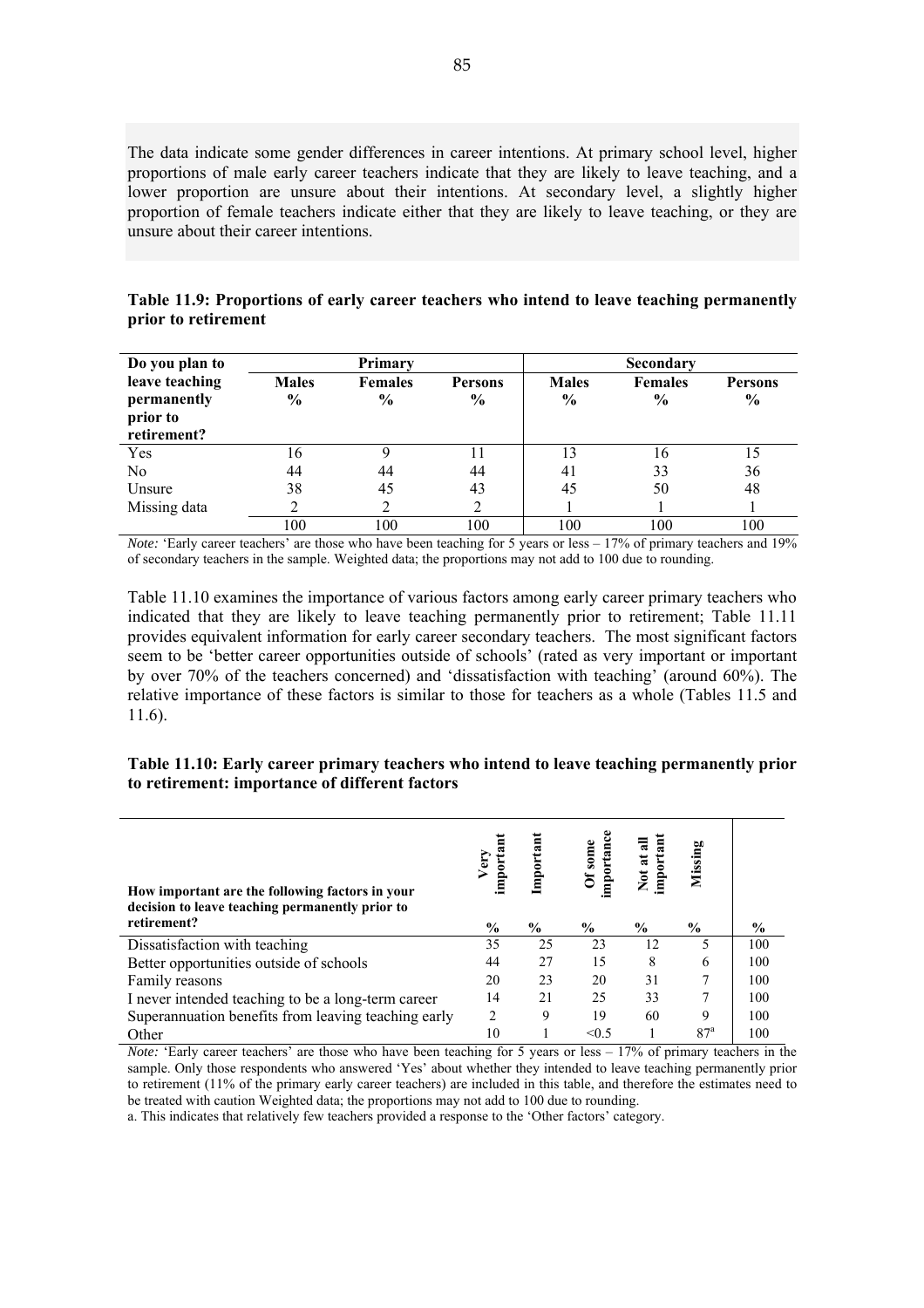| How important are the following factors in your                | <b>Ery</b><br>impo; | Import        | tan<br>some<br>mpor | 픦<br>Not at   | Missing         |               |
|----------------------------------------------------------------|---------------------|---------------|---------------------|---------------|-----------------|---------------|
| decision to leave teaching permanently prior to<br>retirement? | $\%$                | $\frac{6}{9}$ | $\frac{6}{9}$       | $\frac{6}{9}$ | $\frac{6}{9}$   | $\frac{6}{9}$ |
| Better opportunities outside of schools                        | 37                  | 41            | 10                  |               |                 | 100           |
| Dissatisfaction with teaching                                  | 34                  | 23            | 19                  | 21            |                 | 100           |
| Family reasons                                                 | 19                  | 18            | 25                  | 37            |                 | 100           |
| I never intended teaching to be a long-term career             | 18                  | 23            | 28                  | 30            |                 | 100           |
| Superannuation benefits from leaving teaching early            |                     | 4             | 16                  | 74            |                 | 100           |
| Other                                                          | 14                  |               | $\leq 0.5$          |               | 83 <sup>a</sup> | 100           |

**Table 11.11: Early career secondary teachers who intend to leave teaching permanently prior to retirement: importance of different factors** 

*Note:* 'Early career teachers' are those who have been teaching for 5 years or less – 19% of primary teachers in the sample. Only those respondents who answered 'Yes' about whether they intended to leave teaching permanently prior to retirement (15% of the secondary early career teachers) are included in this table, and therefore the estimates need to be treated with caution Weighted data; the proportions may not add to 100 due to rounding.

a. This indicates that relatively few teachers provided a response to the 'Other factors' category.

Table 11.12 reports on the number of years that early career teachers intend to work in schools. A wide range of responses were reported, from 1-2% who intend to leave almost immediately to around 4% who intend to keep teaching for over 20 year. Only 4% of the primary early career teachers indicated that they intend to leave within 3 years, which is similar to primary teachers as a whole (6%, see Table 11.8). However, 17% of secondary early career teachers intend to leave within 3 years, which is much higher than for secondary teachers overall (8%). This suggests that secondary schools are likely to experience more staff turnover than primary schools in the next few years. Among those who nominated a period of time, on average early career primary teachers indicate that they intend to keep teaching for 9 years, and early career secondary teachers for an average of 7 years. Both figures are lower than for teachers as a whole (12 years).

It is noticeable that high proportions of early career teachers are unsure about how long they will keep teaching (68% primary and 59% secondary). This indicates a lot of uncertainty among this group of teachers, and that the quality of their early experiences is likely to have major implications for the number of replacement teachers who will need to be recruited in coming years.

| Table 11.12: Early career teachers: number of years they intend to continue working in |  |  |  |  |  |  |
|----------------------------------------------------------------------------------------|--|--|--|--|--|--|
| schools                                                                                |  |  |  |  |  |  |

|                                                                     |                          | <b>Teachers</b>            |
|---------------------------------------------------------------------|--------------------------|----------------------------|
| How much longer do you intend to<br>work in schools? (No. of years) | Primary<br>$\frac{6}{9}$ | Secondary<br>$\frac{6}{9}$ |
| <1                                                                  |                          |                            |
| $1 - 3$                                                             |                          | 13                         |
| $4 - 6$                                                             | 10                       | 9                          |
| $7-9$                                                               |                          |                            |
| $10-15$                                                             | 10                       | 8                          |
| $16 - 20$                                                           | < 0.5                    | < 0.5                      |
| >20                                                                 |                          |                            |
| Unsure                                                              | 68                       | 59                         |
| Missing data                                                        | 3                        | < 0.5                      |
|                                                                     | 100                      | 100                        |
| Average number of years <sup>a</sup>                                |                          |                            |

*Note*: 'Early career teachers' are those who have been teaching for 5 years or less – 17% of primary teachers and 19% of secondary teachers in the sample. Weighted data; the proportions may not add to 100 due to rounding.

a. Excluding those who indicated they were unsure about how much longer they intended to continue teaching.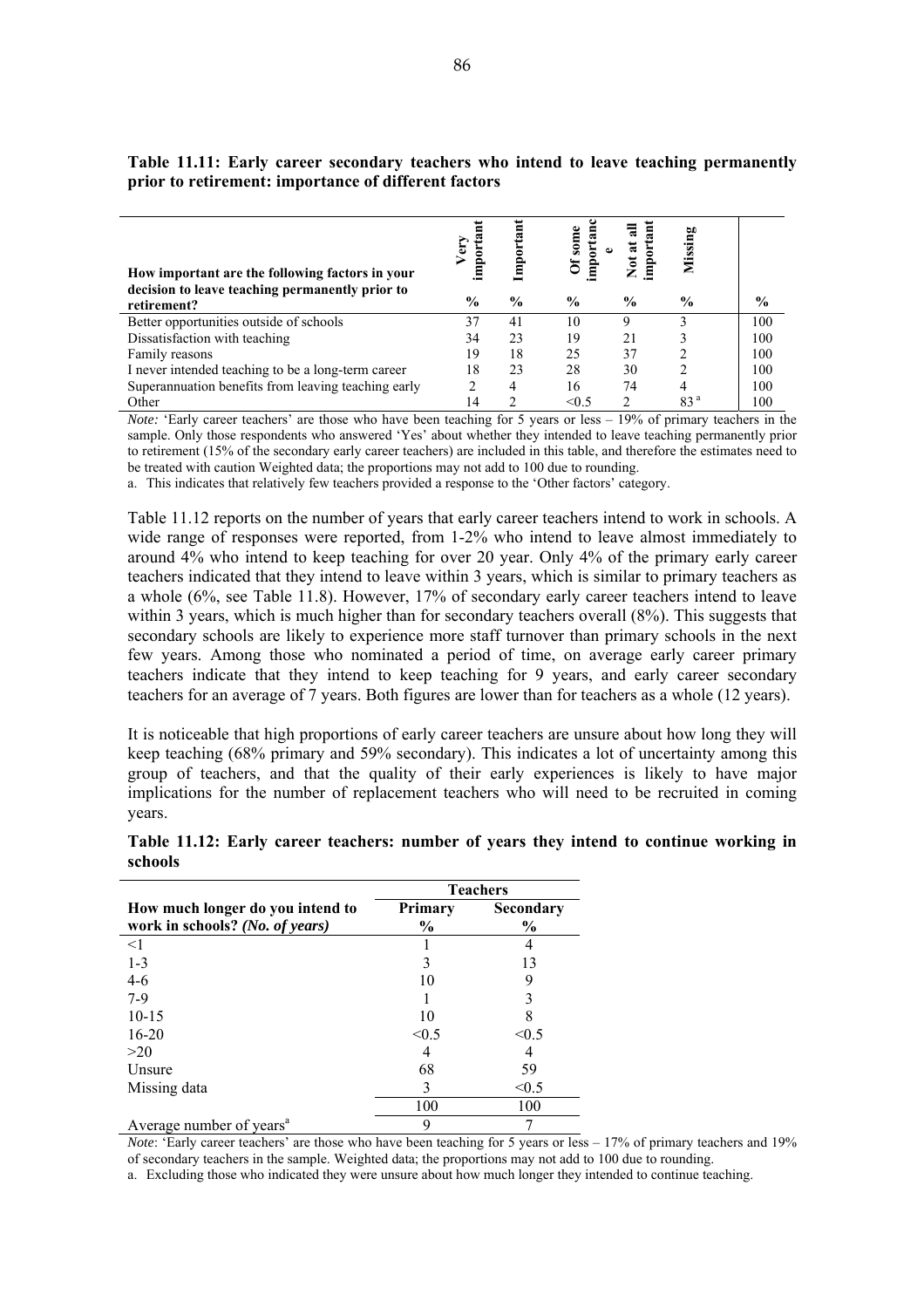#### **11.3 Intentions of those who intend to stay in teaching**

Those who intend to stay in teaching for more than 3 years, or who are unsure about their intentions, were asked about their intentions in schools within the next 3 years. The results are reported in Table 11.13 for primary and secondary teachers.

Table 11.13 indicates that of those teachers who intend to work in schools for more than 3 years, around three-quarters intend to continue in their current position at their current school. Further, around 20% of primary teachers and 30% of secondary teachers intend to seek promotion within their current school. About 25% of those who intend to keep teaching indicate that intend to move to another school, with less than 10% intending to change school sectors. Around 10% of teachers report that they intend to train within the next 3 years to enable them to teach in either another subject area or another stage of schooling. A further 10% intend to change from full-time to part-time employment, and a slightly lower proportion to change from part-time to full-time employment, The data in Table 11.13 indicate quite a deal of change and movement within the profession, although this is more evident for a minority of teachers; the majority indicate that they intend to stay in their current school within the next 3 years.

| Table 11.13: Career intentions of teachers who intend to work in school for more than three |  |
|---------------------------------------------------------------------------------------------|--|
| vears                                                                                       |  |

|                                                  | Primary       |                |                |               | <b>Secondary</b> |                |
|--------------------------------------------------|---------------|----------------|----------------|---------------|------------------|----------------|
|                                                  | <b>Yes</b>    | N <sub>0</sub> | <b>Missing</b> | Yes           | No               | <b>Missing</b> |
| Within the next 3 years do you intend to:        | $\frac{6}{9}$ | $\%$           | data %         | $\frac{6}{9}$ | $\frac{6}{9}$    | data %         |
| Continue in your current position at this school | 76            | 20             | 4              | 77            | 19               |                |
| Seek promotion in this school                    | 19            | 71             | 9              | 30            | 64               |                |
| Move to a similar position at another school     | 26            | 65             | 9              | 26            | 67               |                |
| Seek promotion to another school                 | 16            | 75             | 9              | 21            | 71               | 8              |
| Train to enable you to teach in another subject  | 12            | 79             | 9              | 15            | 77               | 8              |
| area                                             |               |                |                |               |                  |                |
| Change from full-time to part-time employment    | 13            | 78             | 10             | 12            | 80               | 8              |
| Train to enable you to teach in another stage of | 10            | 81             | 10             | 8             | 83               | 8              |
| schooling                                        |               |                |                |               |                  |                |
| Change from part-time to full-time employment    | 8             | 82             | 10             |               | 84               |                |
| Move to work in another school sector (eg. govt) |               | 84             | 10             | 10            | 82               | 8              |
| to Catholic)                                     |               |                |                |               |                  |                |
| Take extended leave (12 months or more)          |               | 79             | 10             | 12            | 80               | 8              |

*Note:* This table includes those respondents who indicated that they intended to teach for >3 years or who were unsure about their intentions (94% of the primary teacher sample and 92% of the secondary sample). Respondents were asked to answer 'Yes' or 'No' to each question, and so the responses sum to 100 across the page. The data indicate that some respondents have several career intentions within the next 3 years. Weighted data; the proportions may not add to 100 due to rounding.

Among primary teachers there are gender differences evident in the career intentions of those who intend to continue teaching. Male teachers indicate that they are more likely to seek promotion either in their current school (24%) or to another school (25%) than were female primary teachers (18% and 14%, respectively). Female primary teachers indicated that they were more likely (14%) to change from full-time to part-time employment than were male primary teachers (6%). Gender differences in such intentions were not evident among secondary teachers, which implies that male and female secondary teachers are more similar in their career intentions than are male and female primary teachers.

Table 11.14 examines differences in career intentions among those in different age bands. Among those who intend to continue teaching, younger teachers indicate higher levels of prospective career mobility than do older teachers. Teachers aged 35 years or less indicate that they are more likely to seek promotion, train to enable them to teach in another subject area or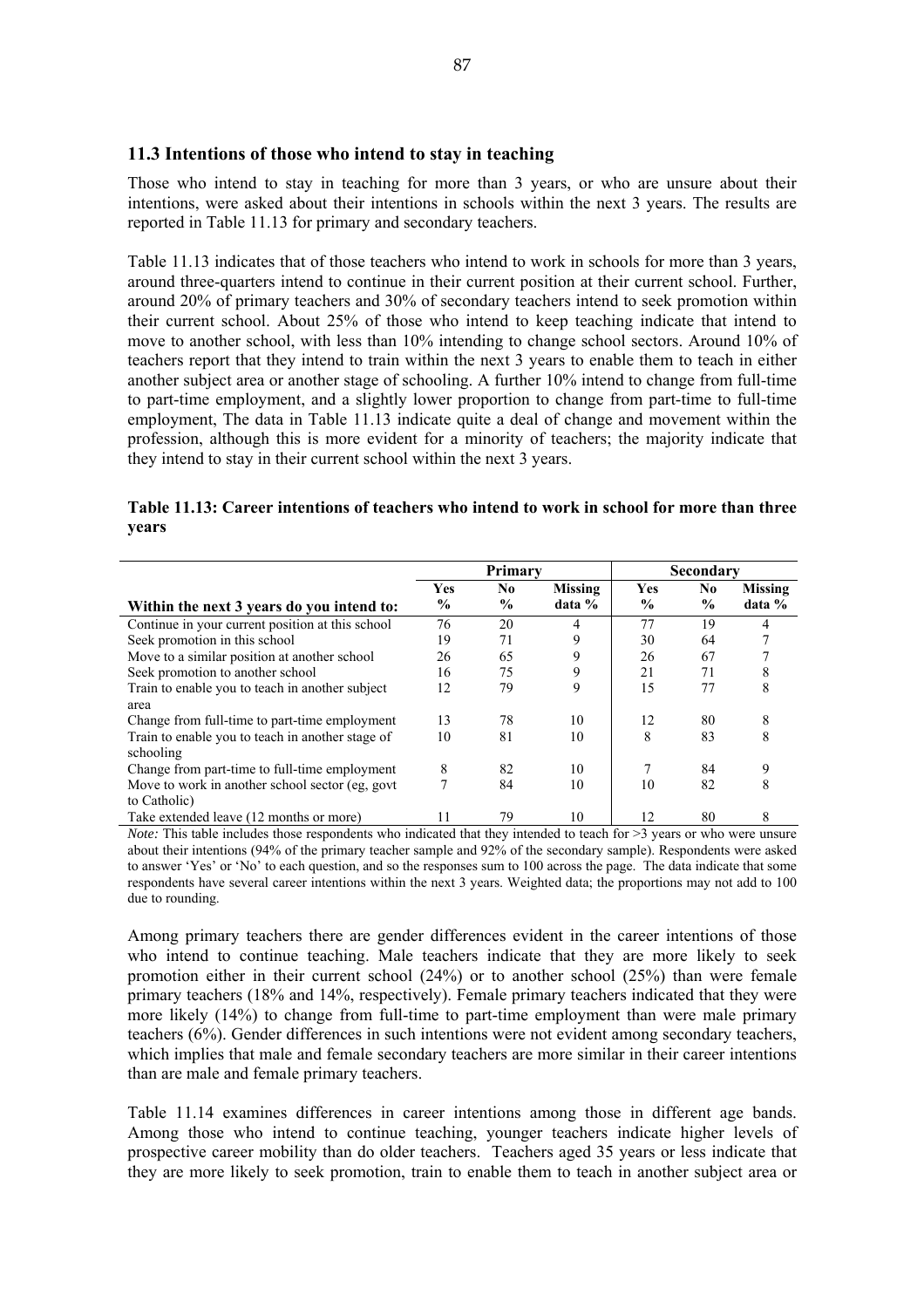level of schooling, or to change schools or sectors than are older teachers, especially those aged 51 and over.

|                                       |           | Primary   |           |           | Secondary      |                |
|---------------------------------------|-----------|-----------|-----------|-----------|----------------|----------------|
|                                       | $\leq$ 35 | $36 - 50$ | $\geq 51$ | $\leq$ 35 | $36 - 50$      | $\geq 51$      |
| Within the next 3 years do you        | vears     | years     | years     | vears     | years          | years          |
| intend to:                            | $Yes'$ %  | $Yes'$ %  | $Yes'$ %  | $Yes'$ %  | $Yes'$ %       | $Yes'$ %       |
| Continue in your current position at  | 70        | 76        | 83        | 70        | 78             | 84             |
| this school                           |           |           |           |           |                |                |
| Seek promotion in this school         | 27        | 21        | 8         | 41        | 30             | 16             |
| Move to a similar position at another | 33        | 28        | 15        | 36        | 26             | 15             |
| school                                |           |           |           |           |                |                |
| Seek promotion to another school      | 21        | 17        | 8         | 28        | 22             | 12             |
| Train to enable you to teach in       | 17        | 11        | 6         | 25        | 14             | 7              |
| another subject area                  |           |           |           |           |                |                |
| Change from full-time to part-time    | 17        | 9         | 14        | 14        | 9              | 17             |
| employment                            |           |           |           |           |                |                |
| Train to enable you to teach in       | 14        | 11        | 5         | 13        | $\overline{7}$ | $\overline{4}$ |
| another stage of schooling            |           |           |           |           |                |                |
| Change from part-time to full-time    | 8         | 11        | 3         | 8         | 8              | 3              |
| employment                            |           |           |           |           |                |                |
| Move to work in another school        | 11        | 7         | 3         | 17        | 9              | 4              |
| sector (eg, govt to Catholic)         |           |           |           |           |                |                |
| Take extended leave (12 months or     | 18        | 7         | 8         | 20        | 11             | 6              |
| more)                                 |           |           |           |           |                |                |

| Table 11.14: Career intentions of teachers who intend to work in school for more than three |  |  |  |
|---------------------------------------------------------------------------------------------|--|--|--|
| years, by age band                                                                          |  |  |  |

*Note:* This table includes those respondents who indicated that they intended to teach for  $\geq$ 3 years or who were unsure about their intentions (94% of the primary teacher sample and 92% of the secondary sample). The data indicate that some respondents have several career intentions within the next 3 years. Weighted data; the proportions may not add to 100 due to rounding.

Table 11.15 indicates that 70% of primary leaders and 80% of secondary leaders who intend to work in schools for more than 3 years intend to continue in their current position at the school for at least the next 3 years. A little over 25% intend to move to a similar position at another school, and around 33% to seek promotion at another school. Very few leaders (2% primary, and 4% secondary) indicate that they intend to move to work in another school sector.

It is noteworthy that 10% of the primary leaders and 6% of secondary leaders who responded to this question intend to step down from a leadership post but continue teaching, 8% of primary and 6% of secondary leaders intend to move from full-time to part-time employment, and around 7% of each group to take extended leave. Thus, although such leaders are not necessarily leaving the profession, their positions would need to be filled in whole or part within the next 3 years. The relatively large numbers of leaders in these categories suggest that without their inclusion in planning scenarios, the replacement demand leadership for leadership posts is likely to be underestimated.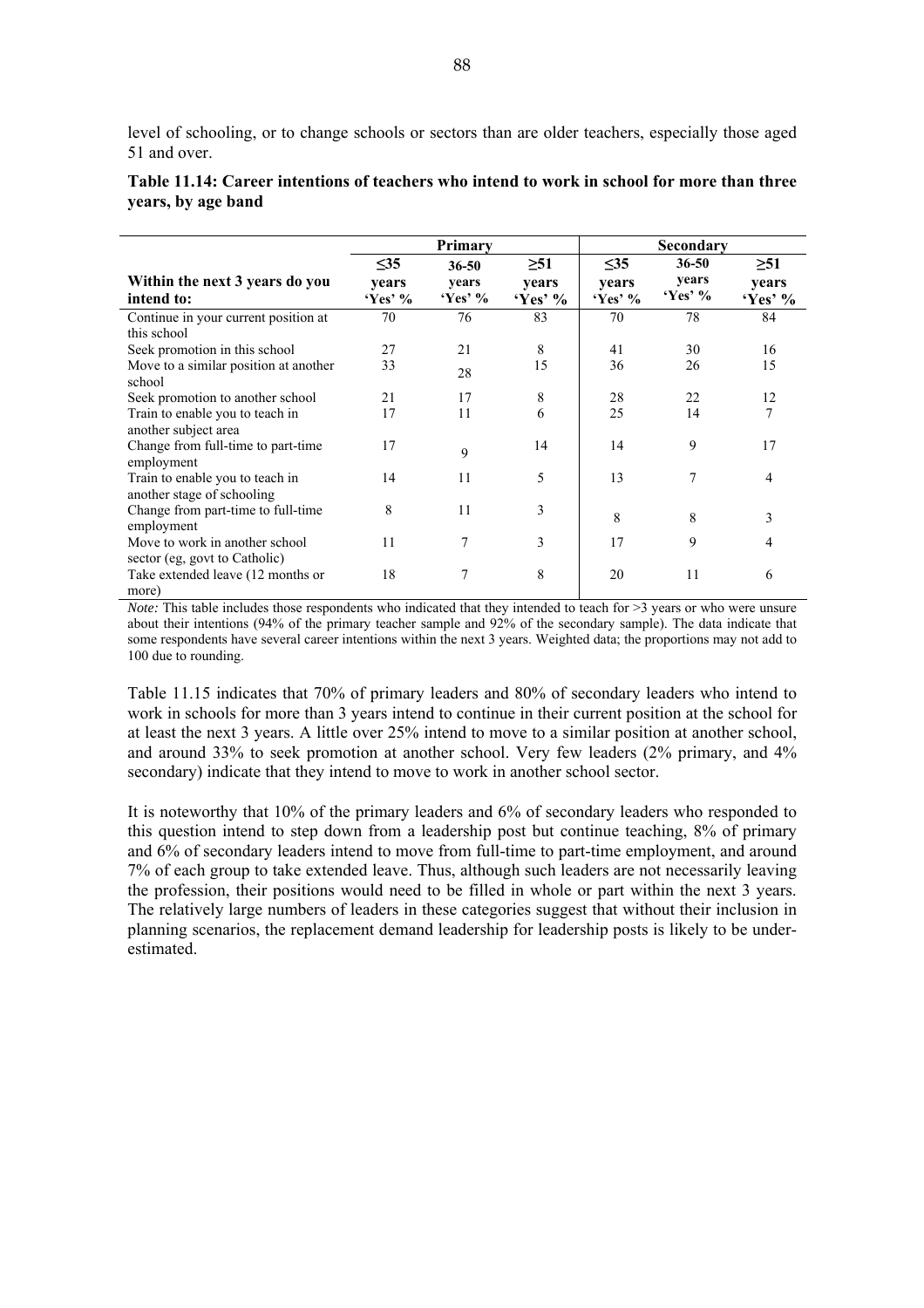|                                                                 | Primary        |               |                |               | Secondary     |                |
|-----------------------------------------------------------------|----------------|---------------|----------------|---------------|---------------|----------------|
| Within the next 3 years do you                                  | <b>Yes</b>     | No.           | <b>Missing</b> | <b>Yes</b>    | No.           | <b>Missing</b> |
| intend to:                                                      | $\frac{0}{0}$  | $\frac{0}{0}$ | data %         | $\frac{0}{0}$ | $\frac{6}{9}$ | data %         |
| Continue in your current position at this<br>school             | 70             | 21            | 8              | 80            | 15            | 5              |
| Seek promotion to another school                                | 33             | 52            | 15             | 32            | 56            | 12             |
| Move to a similar position at another<br>school                 | 28             | 57            | 15             | 26            | 62            | 13             |
| Seek promotion in this school                                   | 12             | 70            | 18             | 18            | 69            | 13             |
| Step down from the leadership post but<br>continue teaching     | 10             | 72            | 18             | 6             | 80            | 14             |
| Change from full-time to part-time<br>employment                | 8              | 73            | 19             | 4             | 83            | 14             |
| Take extended leave (12 months or more)                         |                | 74            | 19             | 6             | 79            | 15             |
| Move to work in another school sector<br>(eg. govt to Catholic) | $\mathfrak{D}$ | 79            | 19             | 4             | 82            | 14             |
| Change from part-time to full-time<br>employment                |                | 80            | 19             | < 0.5         | 85            | 15             |

**Table 11.15: Career intentions of leaders who intend to work in school for more than three years** 

*Note:* This table includes those respondents who indicated that they intended to teach for >3 years or who were unsure about their intentions (87% of the primary leader sample and 89% of the secondary sample). Respondents were asked to answer 'Yes' or 'No' to each question, and so the responses sum to 100 across the page. The data indicate that some respondents have several career intentions within the next 3 years. Weighted data; the proportions may not add to 100 due to rounding.

There were no marked gender differences in the intentions of leaders who intend to remain in teaching, apart from higher proportions of female primary leaders indicating that they intended to either step down from their leadership post but continue teaching (13% of female leaders compared to 10% of male leaders) or change from full-time to part-time employment (11% and 4%, respectively). Interestingly, such intentions were more likely to be expressed by leaders aged less than 35 years than those in older age groups.

#### **11.4 Teachers' intentions regarding leadership positions**

Only around 10% of teachers intend to apply for either a Deputy Principal or Principal position within the next 3 years (Table 11.16). The proportions who intend to apply are slightly higher in the primary sector (12%) than among secondary teachers (9%). The relatively high proportion of missing data on this question (13-14%) may suggest some uncertainty about leadership aspirations.

#### **Table 11.16: Teachers' intentions to apply for a leadership position during the next three years**

|                                |               | Primary        |                | <b>Secondary</b> |                |                |  |
|--------------------------------|---------------|----------------|----------------|------------------|----------------|----------------|--|
| Within the next 3 years do you | <b>Males</b>  | <b>Females</b> | <b>Persons</b> | <b>Males</b>     | <b>Females</b> | <b>Persons</b> |  |
| intend to:                     | $\frac{6}{9}$ | $\frac{6}{6}$  | $\frac{6}{9}$  | $\frac{6}{9}$    | $\frac{6}{9}$  | $\frac{6}{9}$  |  |
| Apply for a Deputy Principal   | 18            |                | 10             | 12               |                |                |  |
| position                       |               |                |                |                  |                |                |  |
| Apply for a Principal position |               |                |                |                  |                |                |  |
| Not apply for either position  | 60            | 78             | 75             | 72               | 80             |                |  |
| Missing data                   |               |                | 13             | 14               | 14             | 14             |  |

*Note:* This table includes those respondents who indicated that they intended to teach for >3 years or who were unsure about their intentions (94% of the primary teacher sample and 92% of the secondary sample). Weighted data.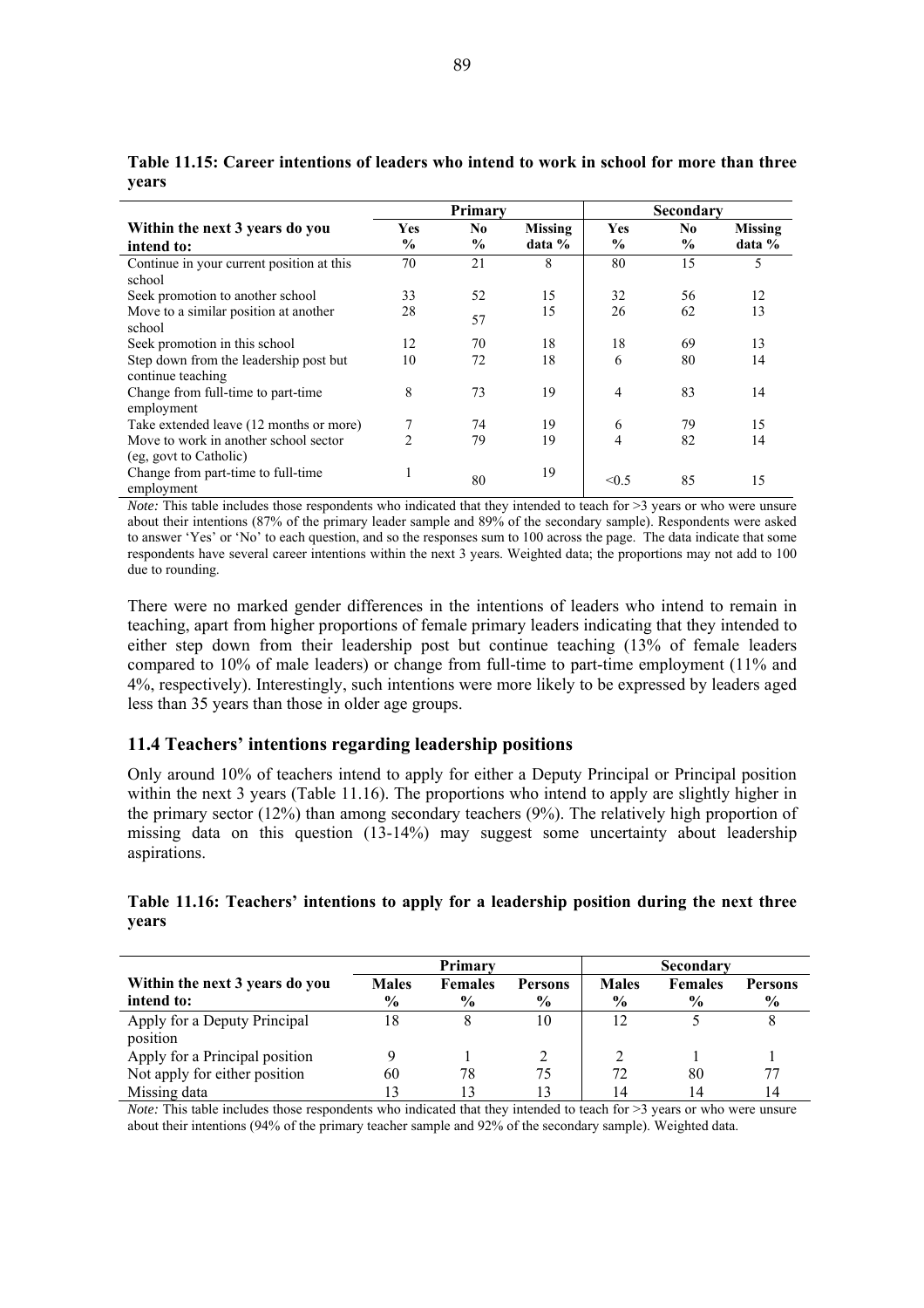There are noticeable gender differences among teachers in regard to their intentions about applying for leadership positions within the next 3 years, with much higher proportions of male teachers indicating such intentions (Table 11.16).

There were no marked differences between teachers' intentions towards applying for leadership posts in terms of either the school sector in which they worked or the geographic location of the school.

Among the small proportion of teachers who do intend to apply for a leadership position within the next 3 years, a wide range of factors was rated as important or very important in their decision (Table 11.17).<sup>19</sup> The pattern was similar for primary and secondary teachers. Almost all such teachers (97%) indicated that confidence in their own ability to do the job was an important or very important factor, as was 'I want to lead school development' (over 90%). Only 35-40% indicated that 'the high standing of school leaders in the community' was an important or very important factor.

**Table 11.17: Teachers who intend to apply for a leadership position in the next three years: factors influencing the decision** 

|                                                                                                              | Primary           |               |                      |                         |                 |                   |               | Secondary           |                         |                     |
|--------------------------------------------------------------------------------------------------------------|-------------------|---------------|----------------------|-------------------------|-----------------|-------------------|---------------|---------------------|-------------------------|---------------------|
| How important are the following<br>factors in your intention to apply<br>for a Deputy Principal or Principal | important<br>Very | Important     | importanc<br>Of some | important<br>Not at all | Missing         | important<br>Very | Important     | importan<br>Of some | important<br>Not at all | <b>b</b><br>Missing |
| position?                                                                                                    | $\frac{0}{0}$     | $\frac{0}{0}$ | $\frac{0}{0}$        | $\frac{0}{0}$           | $\frac{0}{0}$   | $\frac{0}{0}$     | $\frac{6}{6}$ | $\frac{0}{0}$       | $\frac{0}{0}$           | $\frac{0}{0}$       |
| I am confident in my ability to do the<br>job                                                                | 61                | 36            | $\overline{2}$       | < 0.5                   | $\mathbf{1}$    | 65                | 32            | $\mathbf{1}$        | < 0.5                   | $\mathbf{1}$        |
| I want to lead school development                                                                            | 53                | 38            | 8                    | 1                       | < 0.5           | 52                | 40            | 6                   | 1                       | 2                   |
| I want challenges other than<br>classroom teaching                                                           | 54                | 34            | 8                    | 3                       | < 0.5           | 53                | 32            | 10                  | 5                       | $\mathbf{1}$        |
| I have had successful experience in<br>other leadership roles                                                | 53                | 30            | 14                   | 3                       | < 0.5           | 58                | 35            | $\overline{4}$      | $\mathbf{1}$            | $\overline{2}$      |
| I have had encouragement and<br>support from my school leaders                                               | 41                | 37            | 13                   | 9                       | < 0.5           | 38                | 34            | 18                  | 8                       | $\overline{c}$      |
| I am at the right stage of my career to<br>apply                                                             | 40                | 37            | 16                   | 7                       | < 0.5           | 46                | 32            | 17                  | 3                       | $\overline{2}$      |
| I have had encouragement and<br>support from colleagues                                                      | 37                | 38            | 16                   | 8                       | < 0.5           | 36                | 41            | 16                  | 6                       | $\overline{2}$      |
| The salary and other financial benefits                                                                      | 34                | 31            | 24                   | 10                      | < 0.5           | 31                | 32            | 26                  | 9                       | 2                   |
| I have had helpful prior preparation                                                                         | 23                | 37            | 26                   | 14                      | < 0.5           | 27                | 30            | 29                  | 12                      | $\overline{2}$      |
| and training                                                                                                 |                   |               |                      |                         |                 |                   |               |                     |                         |                     |
| The high standing of school leaders in<br>the community                                                      | 12                | 27            | 28                   | 31                      | $\mathbf{1}$    | 14                | 21            | 39                  | 24                      | $\overline{2}$      |
| Other                                                                                                        | 2                 | 1             | < 0.5                | 3                       | 95 <sup>a</sup> | 3                 |               |                     | $\mathfrak{D}$          | 93 <sup>a</sup>     |

*Note:* Weighted data; the proportions may not add to 100 due to rounding.

 $\overline{a}$ 

a. This reflects the fact that few teachers responded to the 'Other factors' category.

In the main, teachers who intend to apply for a leadership position in the next 3 years feel well prepared for the job. The survey assessed feelings of preparedness across 13 different aspects of leadership, and generally over 70% of teachers in this category feel that they are either well prepared or very well prepared (Table 11.18).20 The major exception was in regard to 'managing school budgets and finances', where only 40% of the primary teachers and 60% of the secondary teachers felt well prepared or very well prepared.

<sup>&</sup>lt;sup>19</sup> These estimates need to be treated with caution due to the small numbers of teachers involved.<br><sup>20</sup> These estimates need to be treated with caution due to the small numbers of teachers involved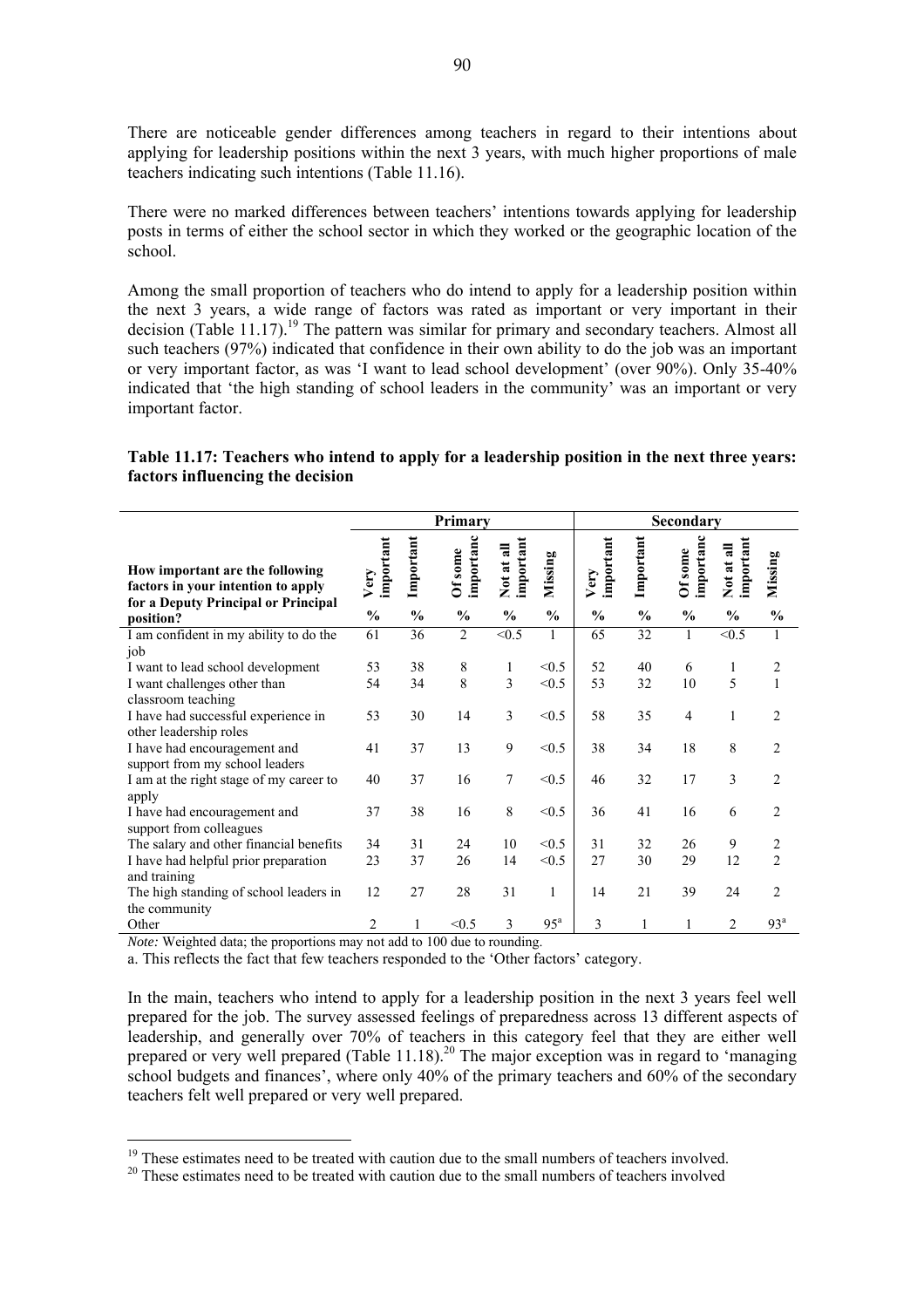|                                         |                  |                  | Primary              |                    |               |                  |                  | Secondary            |                    |                |
|-----------------------------------------|------------------|------------------|----------------------|--------------------|---------------|------------------|------------------|----------------------|--------------------|----------------|
|                                         |                  |                  |                      |                    |               |                  |                  |                      |                    |                |
|                                         | prepared<br>Very | prepared<br>Well | Somewhat<br>prepared | prepared<br>Poorly | Missing       | prepared<br>Very | prepared<br>Well | Somewhat<br>prepared | prepared<br>Poorly | Missing        |
| How well prepared do you feel in the    |                  |                  |                      |                    |               |                  |                  |                      |                    |                |
| following aspects of school leadership? | $\%$             | $\frac{0}{0}$    | $\frac{0}{0}$        | $\frac{0}{0}$      | $\frac{0}{0}$ | $\frac{0}{0}$    | $\frac{0}{0}$    | $\frac{0}{0}$        | $\frac{0}{0}$      | $\frac{0}{0}$  |
| School goal-setting and development     | 24               | 49               | 25                   | $\overline{2}$     | < 0.5         | 30               | 46               | 20                   | $\overline{c}$     | $\overline{2}$ |
| School curriculum and assessment        | 25               | 52               | 21                   | $\overline{c}$     | < 0.5         | 34               | 48               | 14                   | 2                  | $\overline{2}$ |
| Change management                       | 22               | 48               | 26                   | 3                  | < 0.5         | 33               | 45               | 18                   | $\overline{c}$     | $\overline{2}$ |
| Managing human resources                | 29               | 43               | 25                   | 3                  | < 0.5         | 38               | 42               | 16                   | 2                  | $\overline{c}$ |
| Managing physical resources             | 20               | 46               | 29                   | 5                  | < 0.5         | 38               | 36               | 19                   | 5                  | $\overline{2}$ |
| Managing school budgets and finances    | 16               | 25               | 39                   | 21                 | < 0.5         | 27               | 33               | 31                   | $\overline{7}$     | $\overline{2}$ |
| School accountability requirements      | 16               | 31               | 41                   | 10                 | 2             | 18               | 42               | 34                   | 5                  | $\overline{2}$ |
| Student welfare and pastoral care       | 44               | 39               | 16                   | 1                  | < 0.5         | 47               | 41               | 9                    | $\overline{c}$     | $\overline{c}$ |
| Relationships with families and the     | 51               | 37               | 11                   | 1                  | < 0.5         | 41               | 44               | 12                   | $\mathbf{1}$       | $\overline{2}$ |
| school community                        |                  |                  |                      |                    |               |                  |                  |                      |                    |                |
| Assessing teacher performance           | 26               | 46               | 25                   | 2                  | < 0.5         | 31               | 49               | 15                   | 2                  | 2              |
| Conflict resolution                     | 30               | 41               | 25                   | 4                  | < 0.5         | 33               | 48               | 16                   | $\mathbf{1}$       | $\overline{2}$ |
| Time management                         | 33               | 47               | 17                   | 3                  | < 0.5         | 41               | 44               | 13                   |                    |                |
| Stress management                       | 29               | 40               | 25                   | 7                  | < 0.5         | 26               | 44               | 25                   | $\overline{2}$     | 3              |

**Table 11.18: Teachers who intend to apply for a leadership position in the next three years: perceptions of how well they feel prepared**

*Note:* Weighted data; the proportions may not add to 100 due to rounding.

The large majority of teachers did not intend to apply for a leadership position within the next 3 years, and the factors involved are examined in Table 11.19. The pattern of responses is similar for primary and secondary teachers. Among the factors canvassed, 'I would have difficulty maintaining a satisfactory work/life balance' was rated as important or very important by 70% of primary teachers and 66% of secondary teachers, and 'the time demands of the job' by 67% of primary teachers and 64% of secondary teachers. Leadership positions are clearly seen as very demanding. There was also a large group of teachers for whom continuing to work in the classroom was an important or very important factor in their intention not to apply (75% of primary teachers and 66% of secondary teachers).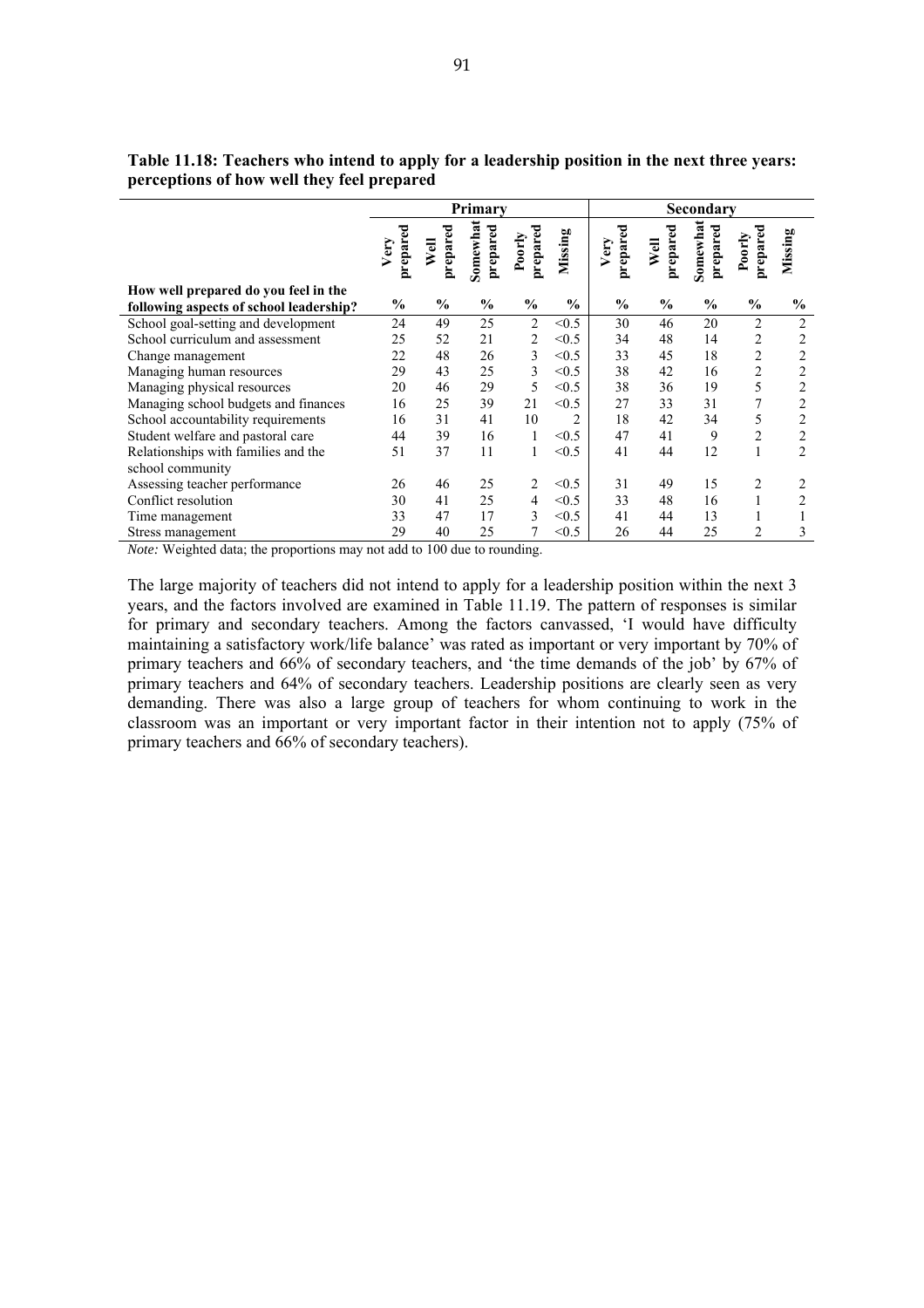|                                                                                 |                   |                 | Primary              |                         |                 |                   |                 | Secondary            |                         |                         |
|---------------------------------------------------------------------------------|-------------------|-----------------|----------------------|-------------------------|-----------------|-------------------|-----------------|----------------------|-------------------------|-------------------------|
| How important are the following factors<br>in your intention not to apply for a | important<br>Very | Important       | importanc<br>Of some | important<br>Not at all | Missing         | important<br>Very | Important       | importanc<br>Of some | important<br>Not at all | Missing                 |
| <b>Deputy Principal or Principal position</b><br>in the next 3 years?           | $\frac{0}{0}$     | $\frac{0}{0}$   | $\frac{0}{0}$        | $\frac{0}{0}$           | $\frac{0}{0}$   | $\frac{0}{0}$     | $\frac{0}{0}$   | $\frac{0}{0}$        | $\frac{0}{0}$           | $\frac{0}{0}$           |
| I would have difficulty maintaining a<br>satisfactory work/life balance         | 48                | $\overline{22}$ | 13                   | 15                      | $\overline{2}$  | 44                | $\overline{22}$ | 13                   | 18                      | $\overline{2}$          |
| The time demands of the job are too high                                        | 48                | 19              | 14                   | 17                      | $\overline{2}$  | 44                | 20              | 13                   | 22                      | $\overline{c}$          |
| I want to remain working mainly in the<br>classroom                             | 51                | 24              | 11                   | 12                      | $\overline{2}$  | 40                | 26              | 17                   | 16                      | $\overline{c}$          |
| I am not at the right stage of my career to<br>apply                            | 34                | 14              | 11                   | 39                      | $\overline{2}$  | 34                | 15              | 12                   | 38                      | $\overline{2}$          |
| My personal or family circumstances                                             | 34                | 16              | 11                   | 35                      | 3               | 29                | 17              | 14                   | 38                      | $\mathfrak z$           |
| The position requires too much<br>responsibility                                | 32                | 22              | 21                   | 23                      | 3               | 26                | 21              | 21                   | 30                      | $\overline{2}$          |
| I do not have appropriate prior preparation<br>and training                     | 27                | 19              | 18                   | 33                      | 3               | 27                | 19              | 19                   | 32                      | $\overline{2}$          |
| The salary is not sufficient for the<br>responsibilities                        | 29                | 18              | 20                   | 31                      | $\overline{2}$  | 25                | 17              | 20                   | 35                      | $\overline{2}$          |
| I have a lack of prior leadership experience                                    | 27                | 21              | 20                   | 30                      | $\overline{c}$  | 25                | 19              | 20                   | 34                      | $\overline{\mathbf{c}}$ |
| I do not feel confident in my ability to do<br>the job                          | 20                | 17              | 21                   | 39                      | 3               | 17                | 16              | 23                   | 42                      | $\overline{3}$          |
| I have concerns with the selection process                                      | 13                | 11              | 18                   | 56                      | 3               | 11                | 11              | 17                   | 58                      | 3                       |
| I have not had encouragement and support<br>from my school leaders              | 9                 | 10              | 17                   | 61                      | 3               | 8                 | 10              | 18                   | 61                      | 3                       |
| I have not had encouragement and support<br>from colleagues                     | 7                 | 10              | 17                   | 63                      | 3               | 7                 | 10              | 18                   | 62                      | 3                       |
| I have applied unsuccessfully in the past                                       | 2                 | $\overline{c}$  | 3                    | 90                      | 4               | 1                 | 2               | $\overline{4}$       | 90                      | 3                       |
| Other                                                                           | $\overline{3}$    | $\mathbf{1}$    | $\mathbf{1}$         | 7                       | 89 <sup>a</sup> | 5                 | $\mathbf{1}$    | 1                    | 8                       | 86 <sup>a</sup>         |

**Table 11.19: Teachers who do not intend to apply for a leadership position in the next three years: factors influencing the decision**

*Note:* Weighted data; the proportions may not add to 100 due to rounding.

a. This reflects the fact that few teachers responded to the 'Other factors' category.

#### **11.5 Intentions of those who intend to leave teaching**

Around half of those who intend to leave teaching in the next 3 years plan to retire from active employment (Table 11.20). Around 20% intend to seek employment outside of Education, and 10% to seek employment elsewhere in Education but not directly in schools. About 5% intend to take extended leave. However, there are marked gender differences in these intentions. Male teachers who intend to leave teaching are much more likely than female teachers to indicate that they intend to seek employment outside Education and, among primary teachers at least, to indicate that they will seek employment elsewhere in Education but not directly in schools or to take study leave. Among primary teachers females who intend to leave are more likely to indicate that they will retire from active employment.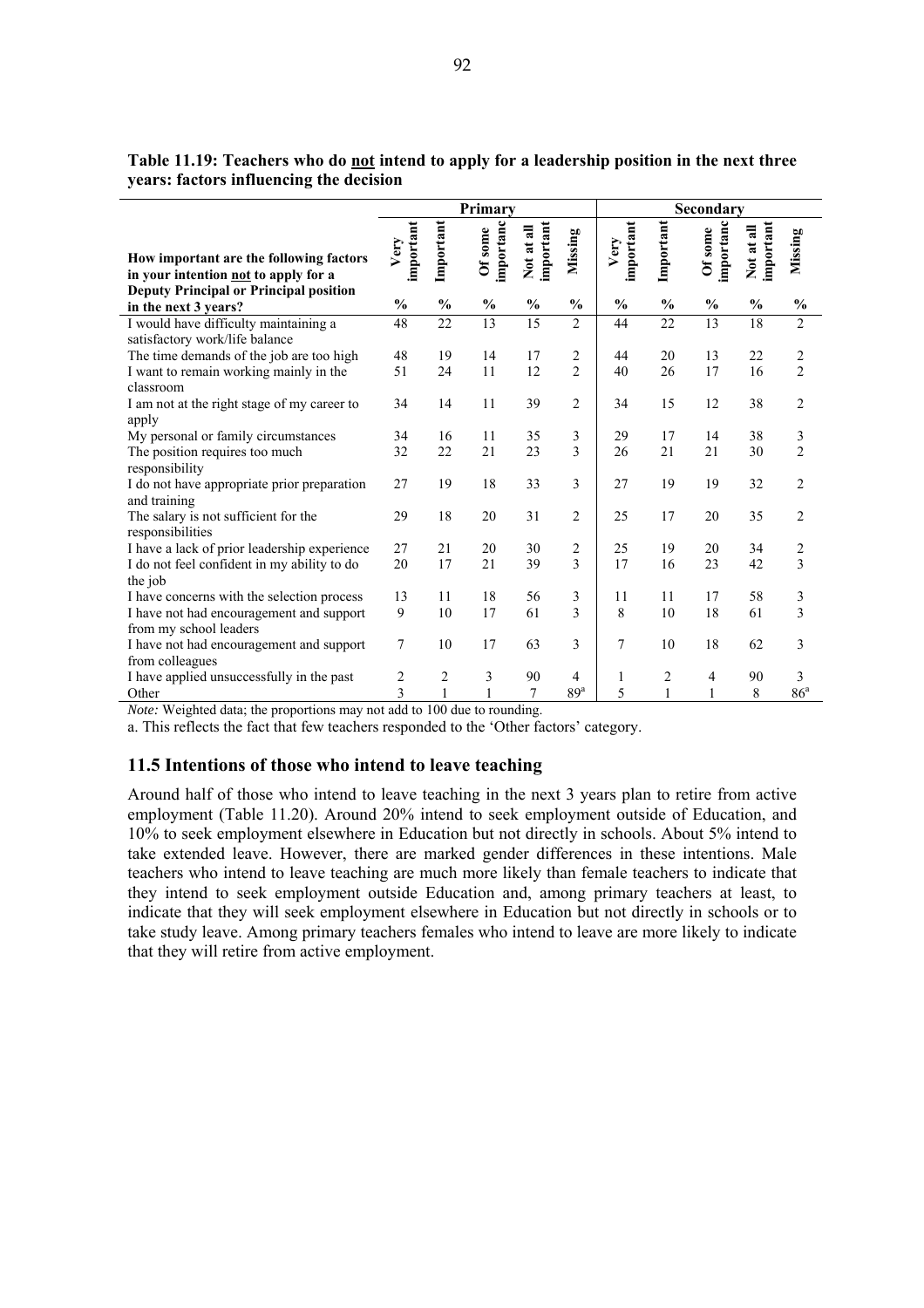| If you intend to leave                                                                                   |                               | Primary                         |                                 |                               | Secondary              |                                 |  |  |  |
|----------------------------------------------------------------------------------------------------------|-------------------------------|---------------------------------|---------------------------------|-------------------------------|------------------------|---------------------------------|--|--|--|
| schools within the next 3<br>years, what do you<br>intend to do? (more than<br>one response is possible) | <b>Males</b><br>$\frac{0}{0}$ | <b>Females</b><br>$\frac{6}{9}$ | <b>Persons</b><br>$\frac{6}{9}$ | <b>Males</b><br>$\frac{6}{9}$ | <b>Females</b><br>$\%$ | <b>Persons</b><br>$\frac{6}{9}$ |  |  |  |
| Seek employment<br>elsewhere in Education,<br>but not directly in schools                                | 27                            | 7                               | 11                              | 10                            | 16                     | 11                              |  |  |  |
| Seek employment outside<br>of Education                                                                  | 36                            | 18                              | 19                              | 23                            | 16                     | 17                              |  |  |  |
| Take study leave                                                                                         | 13                            | 2                               | $\overline{4}$                  | 4                             | 2                      | 3                               |  |  |  |
| Take extended leave from<br>teaching (12 months or<br>more)                                              | 7                             | 6                               | 5                               | 3                             | 11                     | 6                               |  |  |  |
| Retire from active<br>employment                                                                         | 29                            | 72                              | 48                              | 63                            | 54                     | 50                              |  |  |  |
| Other                                                                                                    | 5                             | 11                              |                                 | 13                            | 18                     | 13                              |  |  |  |

**Table 11.20: Teachers who intend to leave schools within the next three years: career intentions** 

*Note:* Respondents could indicate more than one activity. Weighted data.

Table 11.21 analyses the career intentions of those who intend to leave teaching in the next 3 years plan by age band. Among both primary and secondary teachers, those in the youngest age band (35 years or less) are more likely than the older groups to intend seeing employment elsewhere in Education outside of schools, to seek study leave, or to take extended leave from teaching. On the other hand, those in the 36-50 age bracket who intend to leave teaching are more likely than either the younger or older teachers to seek employment outside of Education. Not surprisingly, teachers over the age of 51 years who intend to leave within the next 3 years are much more likely than other teachers to intend to retire from active employment.

|            | Table 11.21: Teachers who intend to leave schools within the next three years: career |  |  |  |  |  |  |
|------------|---------------------------------------------------------------------------------------|--|--|--|--|--|--|
| intentions |                                                                                       |  |  |  |  |  |  |

| If you intend to leave      |                 | Primary       |                 | Secondary       |               |                 |  |
|-----------------------------|-----------------|---------------|-----------------|-----------------|---------------|-----------------|--|
| schools within the next 3   | $\leq$ 35 years | $36 - 50$     | $\geq 51$ years | $\leq$ 35 years | $36 - 50$     | $\geq 51$ years |  |
| years, what do you          | $\frac{6}{9}$   | $\frac{6}{9}$ | $\frac{6}{9}$   | $\frac{6}{9}$   | $\frac{0}{0}$ | $\frac{6}{9}$   |  |
| intend to do? (more than    |                 |               |                 |                 |               |                 |  |
| one response is possible)   |                 |               |                 |                 |               |                 |  |
| Seek employment             | 40              | 36            | 6               | 45              | 28            | 7               |  |
| elsewhere in Education,     |                 |               |                 |                 |               |                 |  |
| but not directly in schools |                 |               |                 |                 |               |                 |  |
| Seek employment outside     | 38              | 60            | 15              | 47              | 59            | 12              |  |
| of Education                |                 |               |                 |                 |               |                 |  |
| Take study leave            | 45              | 8             | < 0.5           | 15              | 10            |                 |  |
| Take extended leave from    | 27              | 11            | 3               | 21              | 18            | 4               |  |
| teaching (12 months or      |                 |               |                 |                 |               |                 |  |
| more)                       |                 |               |                 |                 |               |                 |  |
| Retire from active          | $\overline{2}$  | 15            | 73              | < 0.5           | 3             | 72              |  |
| employment                  |                 |               |                 |                 |               |                 |  |
| Other                       | 14              | 17            |                 | 22              | 19            | 15              |  |

*Note:* Respondents could indicate more than one activity. Weighted data.

There were no marked differences across school sectors in the career intentions of those who intend to leave teaching within the next 3 years with the exception that teachers in nongovernment schools were more likely to indicate that they intended to seek employment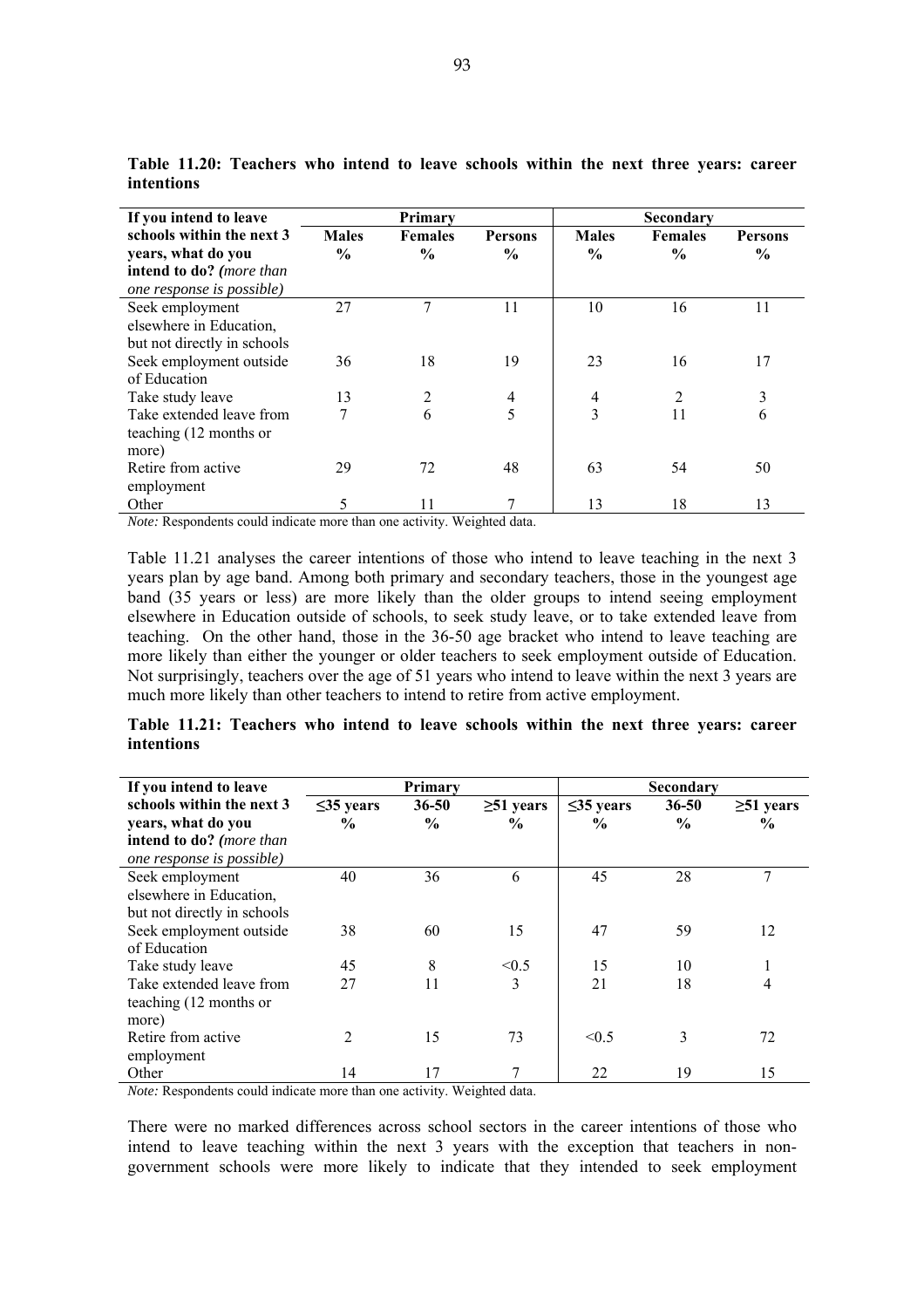elsewhere in Education but not directly in schools. This was also more evident among teachers working in remote schools, although the small number of teachers concerned suggests caution in interpreting the results. Those in remote schools were also more likely to indicate that they intended to seek either study leave or extended leave than were teachers working in metropolitan or provincial schools.

# **11.6 Intentions of Deputy Principals**

Table 11.22 examines whether current Deputies who intend to work in schools for 3 years or more (or who are unsure about the length of time) intend to apply to become a Principal within the next 3 years. A little over one in five Deputies (22% primary and 21% secondary) express this intention, with just under one-half (47%) indicating that they will not apply. Around 20% are unsure of their intentions in this regard. Male Deputies indicate that they are more likely to apply than are female Deputies.

There is a clear relationship between age and Deputies' intentions about applying for a Principal post. Deputies in the 36-50 age band indicate a higher likelihood of applying than either older or younger Deputies. Among primary Deputies 29% of those aged 36-50 indicate an intention to apply for a Principal post within 3 years, compared to 12% of those aged less than 35 years, and 14% of those aged 51 and over. Among secondary Deputies, the equivalent proportions are 25%, 10% and 17%.

School sector is also related to Deputies' intentions, with higher proportions in government schools indicating an intention to apply for a Principal position in the next 3 years than in nongovernment schools. There was no apparent relation between school geographic location and Deputies' likelihood to apply for promotion.

| Table 11.22: Deputy Principals: intentions to apply for a Principal position within the next |  |  |  |  |
|----------------------------------------------------------------------------------------------|--|--|--|--|
| three years                                                                                  |  |  |  |  |

| Within the next 3 years do you |               | <b>Primary Deputies</b> |                |               | <b>Secondary Deputies</b> |                |
|--------------------------------|---------------|-------------------------|----------------|---------------|---------------------------|----------------|
| intend to apply to become a    | <b>Males</b>  | <b>Females</b>          | <b>Persons</b> | <b>Males</b>  | <b>Females</b>            | <b>Persons</b> |
| Principal?                     | $\frac{6}{9}$ | $\frac{6}{9}$           | $\frac{6}{9}$  | $\frac{6}{9}$ | $\frac{0}{0}$             | $\frac{6}{9}$  |
| Yes                            | 33            | 16                      | 22             | 24            |                           | 21             |
| N <sub>0</sub>                 | 32            | 55                      | 47             | 43            | 53                        | 47             |
| Unsure                         | 22            | 16                      | 18             | 24            | 20                        | 22             |
| Missing data                   | 13            | 13                      | 13             | 10            | 10                        | 10             |
|                                | 100           | 100                     | 100            | 100           | 100                       | 100            |

*Note:* The question was answered by Deputies who intend to work in schools for 3 years or more, or who are unsure about how long they intend to continue teaching. Weighted data; the proportions may not add to 100 due to rounding.

Table 11.23 examines the factors in the decision of primary Deputy Principals who do not intend to apply for a Principal position in the next 3 years; Table 11.24 provides equivalent information for secondary Deputies. Few Deputy Principals report that a lack of encouragement and support from either their colleagues or Principal is an important factor in their decision not to apply: only 12-15% rate this as an important or very important consideration. Only about one-third felt that they were not at the right time of their career to apply. The most important considerations seemed to be 'the time demands of the job are too high' (77% of primary Deputies indicated this was an important or very important factor, and 74% of secondary Deputies), 'I would have difficulty maintaining a satisfactory work/life balance' (76% primary, 72% secondary), 'I want to remain working mainly in my current role' (71%), and 'my personal or family circumstances' (68%) primary and 63% secondary).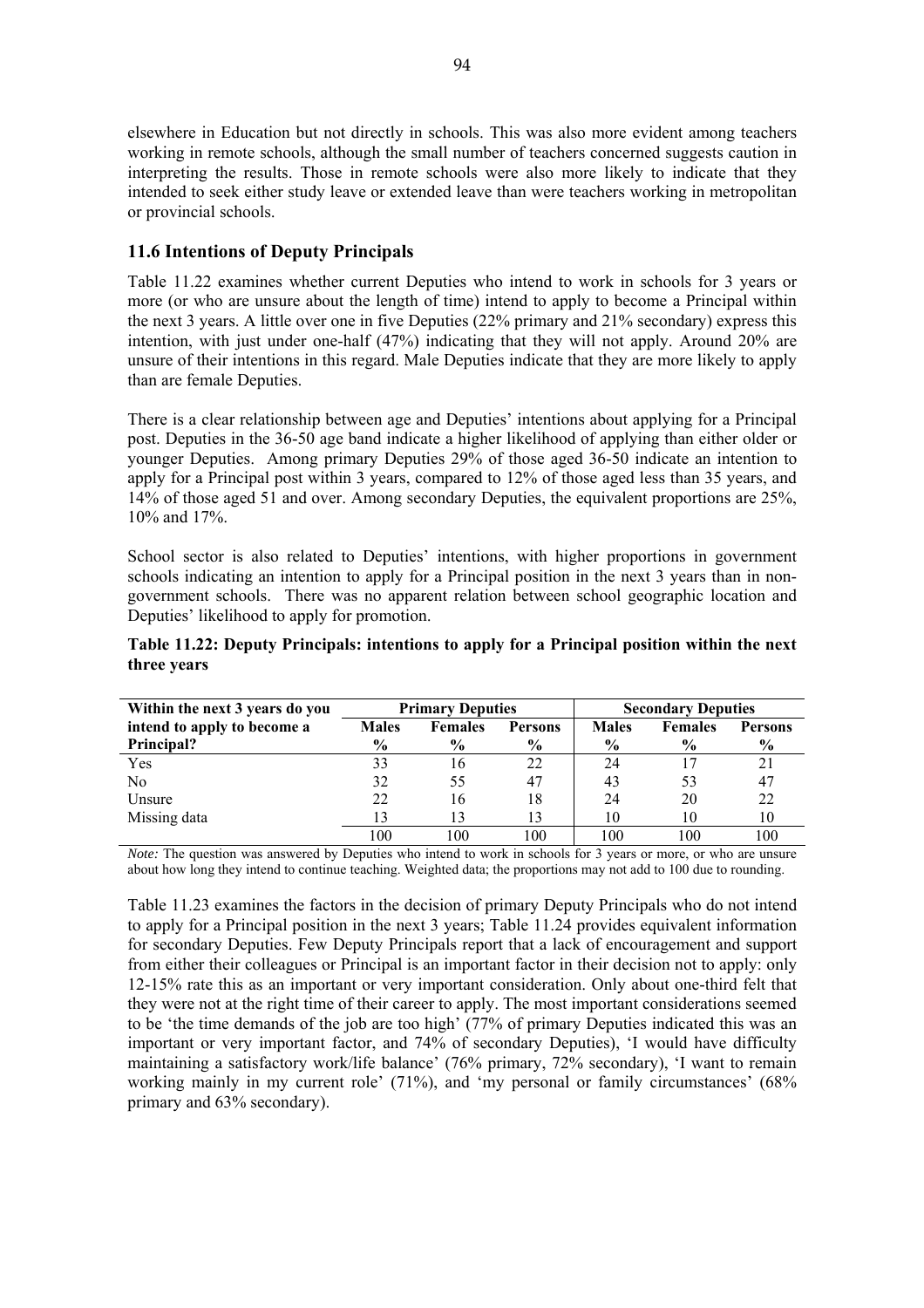| How important are the following factors in your intention not | important<br>Very | Important     | importanc<br>Of some | important<br>Not at all | Missing         |               |
|---------------------------------------------------------------|-------------------|---------------|----------------------|-------------------------|-----------------|---------------|
| to apply for a Principal decision in the next 3 years?        | $\frac{0}{0}$     | $\frac{0}{0}$ | $\frac{0}{0}$        | $\frac{0}{0}$           | $\frac{0}{0}$   | $\frac{1}{2}$ |
| I would have difficulty maintaining a satisfactory work/life  | 58                | 18            | 15                   | 6                       | 1               | 100           |
| balance                                                       |                   |               |                      |                         |                 |               |
| The time demands of the job are too high                      | 56                | 21            | 15                   | 6                       | 1               | 100           |
| I want to remain working mainly in my current role            | 47                | 27            | 11                   | 14                      | 1               | 100           |
| My personal or family circumstances                           | 44                | 24            | 11                   | 20                      | $\overline{2}$  | 100           |
| The position requires too much responsibility                 | 39                | 30            | 18                   | 11                      | $\overline{2}$  | 100           |
| The salary is not sufficient for the responsibilities         | 24                | 21            | 19                   | 35                      | 1               | 100           |
| I have a lack of experience acting in the principal role      | 24                | 23            | 24                   | 27                      | 2               | 100           |
| Dealing with the demands of authorities outside the school    | 19                | 29            | 22                   | 28                      | $\overline{2}$  | 100           |
| I am not at the right stage of my career to apply             | 23                | 8             | 19                   | 48                      | $\overline{2}$  | 100           |
| I do not feel confident in my ability to do the job           | 21                | 12            | 22                   | 43                      | $\overline{2}$  | 100           |
| I do not have appropriate prior preparation and training      | 15                | 22            | 24                   | 37                      | $\overline{2}$  | 100           |
| Positions are often located in areas I do not want to work in | 10                | 15            | 14                   | 57                      | $\overline{2}$  | 100           |
| Difficulties with managing staff at school                    | 8                 | 18            | 33                   | 39                      | $\overline{2}$  | 100           |
| I have concerns with the selection process                    | 7                 | 13            | 18                   | 60                      | $\overline{2}$  | 100           |
| I have not had encouragement and support from my principal    | 6                 | 6             | 19                   | 67                      | $\overline{2}$  | 100           |
| I have not had encouragement and support from colleagues      | 6                 | 5             | 19                   | 69                      | $\overline{2}$  | 100           |
| I have applied unsuccessfully in the past                     | < 0.5             |               | 9                    | 87                      | $\overline{2}$  | 100           |
| Other                                                         |                   | < 0.5         | < 0.5                | 3                       | 94 <sup>a</sup> | 100           |

Table 11.23: Primary deputy principals who do **not** intend to apply for a principal position **within the next three years: factors in the decision** 

*Note:* Weighted data; the proportions may not add to 100 due to rounding.

a. This reflects the fact that few Deputies responded to the 'Other factors' category.

#### **Table 11.24: Secondary deputy principals who do not intend to apply for a principal position within the next three years: factors in the decision**

| How important are the following factors in your intention not<br>to apply for a Principal decision in the next 3 years? | important<br>Very | Important     | importance<br>Of some | important<br>Not at all | Missing         |               |
|-------------------------------------------------------------------------------------------------------------------------|-------------------|---------------|-----------------------|-------------------------|-----------------|---------------|
|                                                                                                                         | $\frac{0}{0}$     | $\frac{0}{0}$ | $\frac{0}{0}$         | $\frac{0}{0}$           | $\frac{0}{0}$   | $\frac{0}{0}$ |
| I would have difficulty maintaining a satisfactory work/life balance                                                    | 54                | 18            | 14                    | 12                      | $\mathbf{1}$    | 100           |
| The time demands of the job are too high                                                                                | 52                | 22            | 11                    | 14                      | 1               | 100           |
| I want to remain working mainly in my current role                                                                      | 41                | 30            | 15                    | 14                      | 1               | 100           |
| My personal or family circumstances                                                                                     | 40                | 23            | 15                    | 21                      | 1               | 100           |
| The position requires too much responsibility                                                                           | 30                | 21            | 28                    | 19                      | $\overline{c}$  | 100           |
| The salary is not sufficient for the responsibilities                                                                   | 25                | 15            | 23                    | 36                      | $\overline{c}$  | 100           |
| I have a lack of experience acting in the principal role                                                                | 22                | 24            | 20                    | 33                      | 2               | 100           |
| I am not at the right stage of my career to apply                                                                       | 19                | 15            | 11                    | 53                      | $\overline{2}$  | 100           |
| Dealing with the demands of authorities outside the school                                                              | 16                | 19            | 21                    | 41                      | $\overline{c}$  | 100           |
| I do not have appropriate prior preparation and training                                                                | 14                | 17            | 22                    | 45                      | $\overline{c}$  | 100           |
| I do not feel confident in my ability to do the job                                                                     | 15                | 12            | 27                    | 45                      | $\overline{2}$  | 100           |
| Positions are often located in areas I do not want to work in                                                           | 14                | 17            | 12                    | 55                      | $\overline{c}$  | 100           |
| I have concerns with the selection process                                                                              | 9                 | 7             | 15                    | 67                      | $\overline{c}$  | 100           |
| Difficulties with managing staff at school                                                                              | 6                 | 19            | 27                    | 46                      | $\overline{c}$  | 100           |
| I have not had encouragement and support from my principal                                                              | 4                 | 9             | 16                    | 69                      | $\overline{c}$  | 100           |
| I have not had encouragement and support from colleagues                                                                | 5                 | 5             | 18                    | 70                      | $\overline{c}$  | 100           |
| I have applied unsuccessfully in the past                                                                               |                   | 3             | 4                     | 89                      | 3               | 100           |
| Other                                                                                                                   | 4                 | 2             | < 0.5                 | 5                       | 90 <sup>a</sup> | 100           |

*Note:* Weighted data; the proportions may not add to 100 due to rounding.

a. This reflects the fact that few Deputies responded to the 'Other factors' category.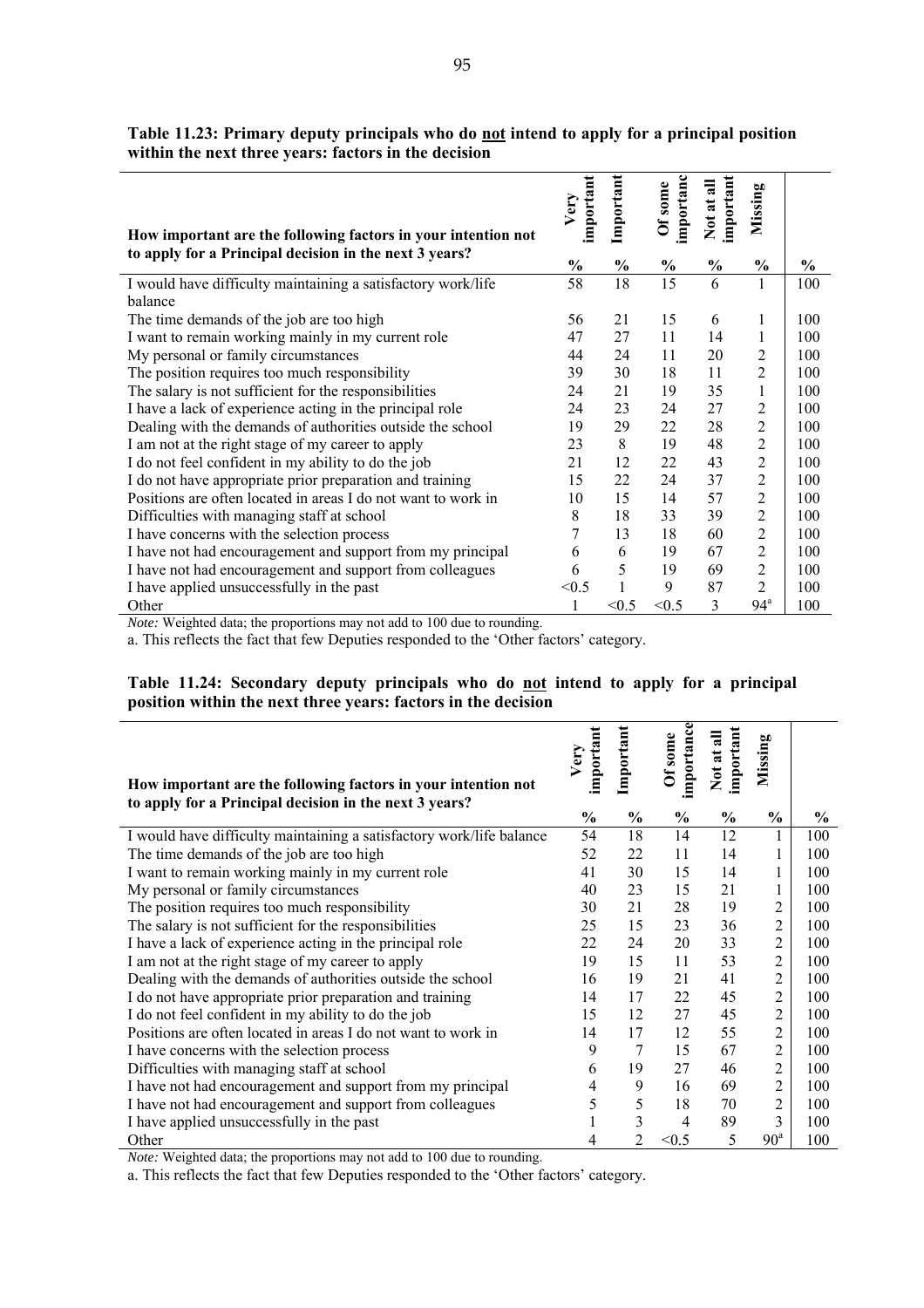# **12. VIEWS ON TEACHING AND LEADERSHIP**

#### **12.1 Introduction**

This chapter reports the results from Section J of the Teacher questionnaire, *Your Views on Teaching* and Section I of the Leader questionnaire, *Your Views on the Leadership Role.* The questions assessed teachers' satisfaction with various aspects of their job, their views on strategies to attract and retain teachers in the profession, and their views on the use of professional teaching standards. School leaders were asked about their job satisfaction, their views on the attractiveness of school leadership positions, and strategies to help retain leaders in the profession.

# **12.2 Teachers' job satisfaction**

Teachers were asked about the extent of their satisfaction with 15 different aspects of their job, and for an overall satisfaction rating. The results for primary teachers are reported in Table 12.1, and for secondary teachers in Table 12.2.

Overall, about 80% of teachers indicated that they were either satisfied (60%) or very satisfied (20%0 with their job. Of the 15 areas canvassed, over two-thirds of teachers indicated that they were either satisfied or very satisfied with 10 of them. The highest ratings (with over 80% of primary and secondary teachers reporting that they were either satisfied or very satisfied) were 'your working relationships with your colleagues', and 'your working relationships with parents/guardians'. The areas of least satisfaction were 'the value society places on teachers' work' (29% for primary, 28% for secondary) and 'the amount of non-teaching work you are expected to do' (39% primary, 44% secondary).

|                                                                  | atisfie<br>Very | Satisfied     | Dissatisfied   | dissatisfied<br>Very | Unsure         | Missing       |               |
|------------------------------------------------------------------|-----------------|---------------|----------------|----------------------|----------------|---------------|---------------|
|                                                                  |                 |               |                |                      |                |               |               |
| How satisfied are you with the following aspects<br>of your job? | $\frac{6}{9}$   | $\frac{0}{0}$ | $\frac{6}{6}$  | $\frac{6}{9}$        | $\frac{0}{0}$  | $\frac{6}{6}$ | $\frac{0}{0}$ |
| Your working relationships with your colleagues                  | 38              | 48            | 5              | 1                    | < 0.5          | 8             | 100           |
| Your working relationships with your Principal                   | 32              | 48            | $\,$ 8 $\,$    | 4                    | 1              | 8             | 100           |
| Your working relationships with parents/guardians                | 28              | 58            | $\overline{4}$ | 1                    |                | 8             | 100           |
| What you are currently accomplishing with students               | 24              | 58            | 9              | 1                    |                | 8             | 100           |
| The amount of teaching you are expected to do                    | 23              | 57            | 8              | 4                    | < 0.5          | 8             | 100           |
| Your freedom to decide how to do your job                        | 23              | 51            | 14             | 5                    | 1              | 8             | 100           |
| Your opportunities for professional learning                     | 19              | 51            | 16             | 5                    |                | 8             | 100           |
| The resources at your school                                     | 16              | 48            | 22             | 6                    | < 0.5          | 8             | 100           |
| Student behaviour                                                | 11              | 50            | 21             | 10                   | < 0.5          | 8             | 100           |
| Your opportunities for career advancement                        | 10              | 56            | 15             | 6                    | 6              | 8             | 100           |
| Feedback on your performance                                     | 9               | 56            | 19             | 6                    | $\overline{2}$ | 8             | 100           |
| The balance between working time and $&$ private                 | 8               | 43            | 27             | 14                   | 1              | 8             | 100           |
| life                                                             |                 |               |                |                      |                |               |               |
| The amount of non-teaching work expected to do                   | 7               | 32            | 31             | 20                   | 1              | 8             | 100           |
| Your salary                                                      | 6               | 46            | 28             | 11                   | 1              | 8             | 100           |
| The value society places on teachers' work                       | 3               | 26            | 39             | 23                   | $\overline{2}$ | 8             | 100           |
| Overall, how satisfied are you with your current<br>job?         | 20              | 58            | 10             | 3                    | $\mathcal{I}$  | 8             | 100           |

#### **Table 12.1: Primary teachers' job satisfaction**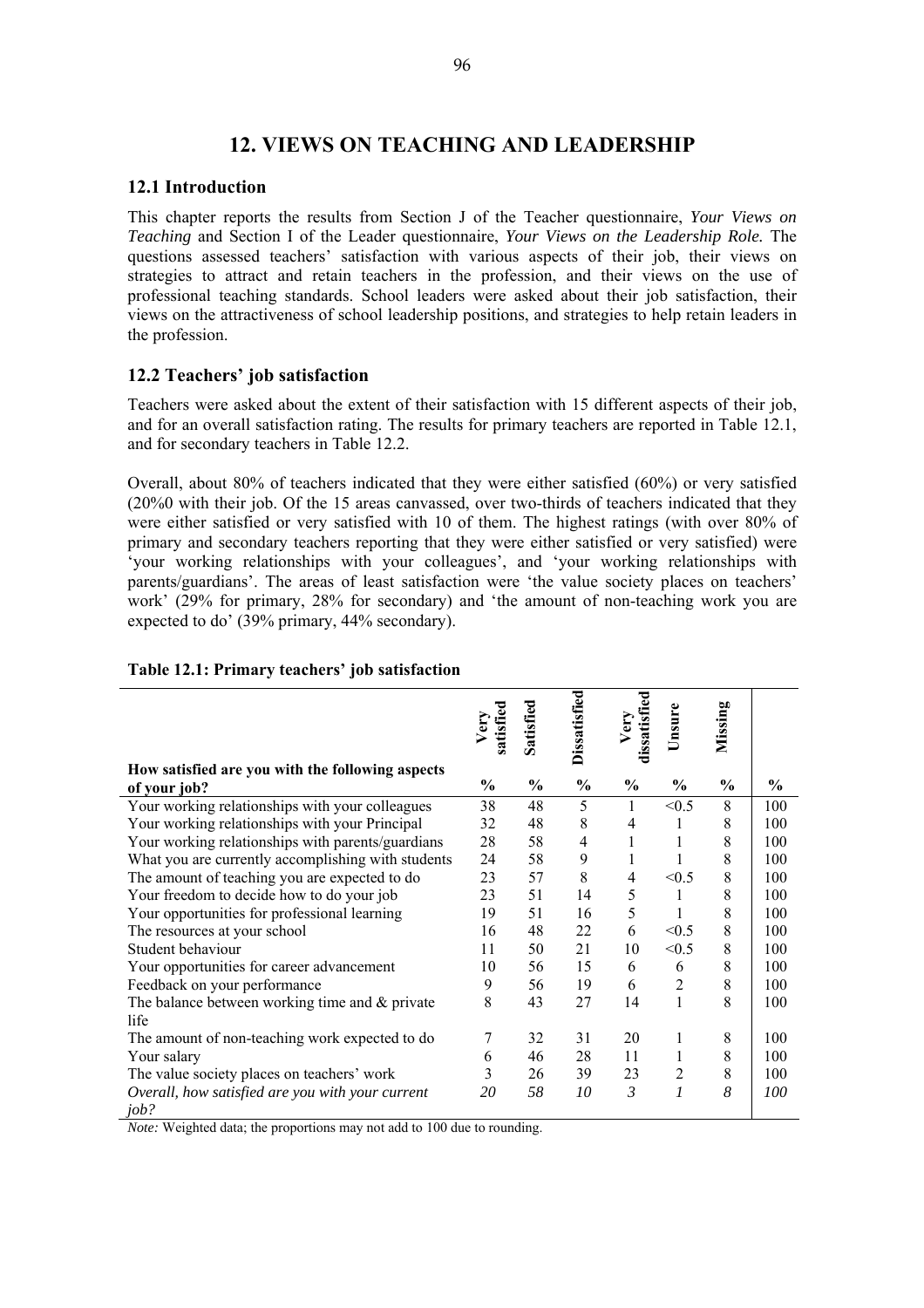|                                                                                                                                      | Very satisfied | Satisfied     | <b>Dissatisfied</b> | dissatisfied<br>Very | Unsure         | Missing       |               |
|--------------------------------------------------------------------------------------------------------------------------------------|----------------|---------------|---------------------|----------------------|----------------|---------------|---------------|
| How satisfied are you with the following aspects<br>of your job?                                                                     | $\frac{0}{0}$  | $\frac{0}{0}$ | $\frac{0}{0}$       | $\frac{6}{9}$        | $\frac{0}{0}$  | $\frac{6}{6}$ | $\frac{0}{0}$ |
| Your working relationships with your colleagues                                                                                      | 36             | 51            | 5                   | $\mathbf{1}$         | < 0.5          | 6             | 100           |
| Your working relationships with your Principal                                                                                       | 28             | 51            | 9                   | 4                    | $\overline{2}$ | 6             | 100           |
| Your freedom to decide how to do your job                                                                                            | 23             | 55            | 10                  | 6                    | 1              | 6             | 100           |
| Your working relationships with parents/guardians                                                                                    | 20             | 66            | 6                   | 1                    | $\overline{2}$ | 6             | 100           |
| What you are currently accomplishing with students                                                                                   | 19             | 59            | 13                  | 2                    |                | 6             | 100           |
| Your opportunities for professional learning                                                                                         | 19             | 51            | 18                  | 6                    |                | 6             | 100           |
| The resources at your school                                                                                                         | 13             | 48            | 24                  | 9                    |                | 6             | 100           |
| Your opportunities for career advancement                                                                                            | 11             | 54            | 16                  | 8                    | 4              | 6             | 100           |
| Student behaviour                                                                                                                    | 11             | 47            | 23                  | 12                   | 1              | 6             | 100           |
| The balance between working time and $\&$ private<br>life                                                                            | 9              | 46            | 26                  | 12                   | 1              | 6             | 100           |
| Feedback on your performance                                                                                                         | 8              | 58            | 20                  | 6                    | 3              | 6             | 100           |
| The amount of non-teaching work expected to do                                                                                       | 7              | 37            | 29                  | 20                   | 1              | 6             | 100           |
| Your salary                                                                                                                          | 5              | 44            | 31                  | 14                   | 1              | 6             | 100           |
| The value society places on teachers' work                                                                                           | 3              | 25            | 39                  | 26                   | 2              | 6             | 100           |
| The amount of teaching you are expected to do                                                                                        | 20             | 59            | 12                  | $\mathfrak{Z}$       |                | 6             | 100           |
| Overall, how satisfied are you with your current<br>job?<br>Mater Waighted data; the proportional may not add to 100 due to reunding | 18             | 60            | 12                  | 3                    | 2              | 6             | 100           |

#### **Table 12.2: Secondary teachers' job satisfaction**

*Note:* Weighted data; the proportions may not add to 100 due to rounding.

Teachers' job satisfaction varied slightly according to the sector and location of the school they worked in. Table 12.3 reports these differences for secondary teachers on their overall assessment of job satisfaction. Secondary teachers in Government schools were less likely to report that they were very satisfied (14%) than teachers in non-government schools (21% in Catholic schools and 25% in Independent schools). Secondary teachers working in remote locations were less likely to report that they were very satisfied with their job (9%) than teachers in provincial (18%) or metropolitan (19%) schools.

#### **Table 12.3: Secondary teachers' job satisfaction, by school sector and location**

|                                          | satisfi<br>$V$ er | Satisfied     | <b>Dissatisfied</b> | dissatisfied<br>Very | Unsure        | Missing       |                |
|------------------------------------------|-------------------|---------------|---------------------|----------------------|---------------|---------------|----------------|
| Overall, how satisfied are you with your |                   |               |                     |                      |               |               |                |
| current job?                             | $\frac{0}{0}$     | $\frac{0}{0}$ | $\frac{0}{0}$       | $\frac{0}{0}$        | $\frac{0}{0}$ | $\frac{0}{0}$ | $\frac{6}{10}$ |
| <b>School sector</b>                     |                   |               |                     |                      |               |               |                |
| Government                               | 14                | 62            | 13                  | 3                    | 2             | 6             | 100            |
| Catholic                                 | 21                | 57            | 11                  | 2                    | 2             | 7             | 100            |
| Independent                              | 25                | 59            | 9                   | $\overline{2}$       |               | 5             | 100            |
| <b>School location</b>                   |                   |               |                     |                      |               |               |                |
| Metropolitan                             | 19                | 61            | 11                  | 3                    | 2             | 6             | 100            |
| Provincial                               | 18                | 59            | 12                  | 3                    |               | 6             | 100            |
| Remote                                   | 9                 | 70            | 13                  | 3                    |               | 6             | 100            |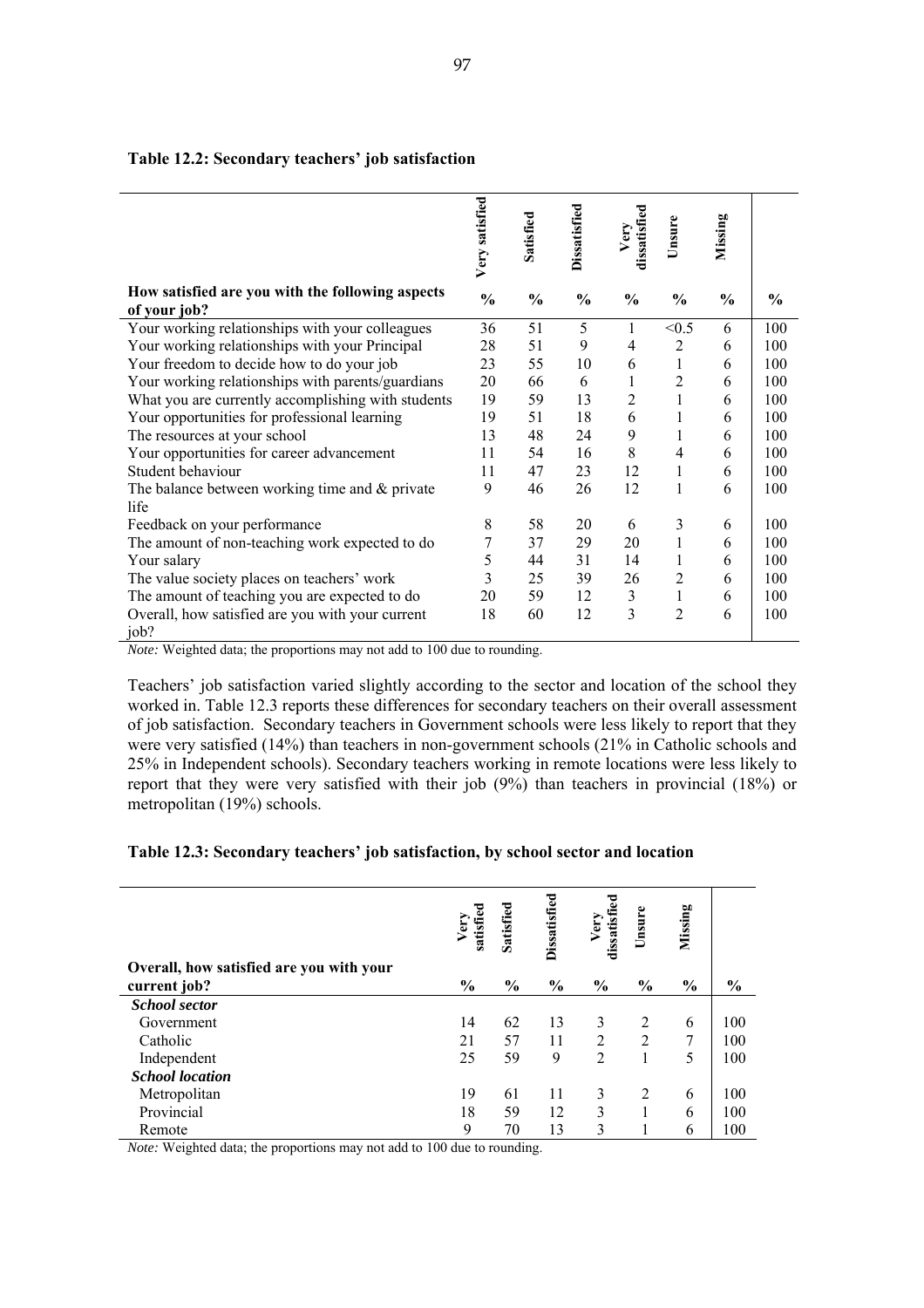### **12.3 Retaining teachers in the profession**

The majority of teachers believe that schools as a whole have difficulty in retaining teachers in the profession – 66% of primary teachers and 73% of secondary teachers (Table 3.4).

| Table 12.4: Proportion of teachers who perceive that schools currently have difficulty in |  |  |  |
|-------------------------------------------------------------------------------------------|--|--|--|
| retaining teachers in the profession                                                      |  |  |  |

| In your opinion do schools as a<br>whole currently have difficulty<br>in retaining teachers in the<br>profession? | <b>Primary</b><br>$\frac{6}{9}$ | Secondary<br>$\frac{0}{0}$ |
|-------------------------------------------------------------------------------------------------------------------|---------------------------------|----------------------------|
| Yes                                                                                                               | 66                              | 73                         |
| No                                                                                                                | 27                              | 21                         |
| Missing data                                                                                                      |                                 |                            |
|                                                                                                                   | 100                             |                            |

*Note:* Weighted data; the proportions may not add to 100 due to rounding.

Teachers who felt that schools have difficulty in retaining teachers in the profession are clear in the strategies that they feel would help to retain teachers: over 90% either agree or strongly agree that more support staff, smaller class sizes, fewer student management issues, and a more positive public image of teachers would help to retain people in the profession (see Tables 12.5 and 12.6). Among the strategies canvassed in the survey, 'higher pay for teachers whose students achieve specified goals' was the least well supported: 25% of the responding primary teachers and 30% of the secondary teachers agreed or strongly agreed that this would help to retain teachers.

| Table 12.5: Primary teachers' views on strategies to help retain teachers in the profession |  |
|---------------------------------------------------------------------------------------------|--|
|                                                                                             |  |

| To what extent do you agree that the following<br>would help retain teachers in the profession? | Strong<br>agree | gree          | Disagree      | disagree<br>Strong | Unsure         | Missing       |               |
|-------------------------------------------------------------------------------------------------|-----------------|---------------|---------------|--------------------|----------------|---------------|---------------|
|                                                                                                 | $\frac{0}{0}$   | $\frac{6}{9}$ | $\frac{0}{0}$ | $\frac{0}{0}$      | $\frac{0}{0}$  | $\frac{0}{0}$ | $\frac{6}{9}$ |
| Smaller class sizes                                                                             | 69              | 27            | 3             | < 0.5              | < 0.5          | 1             | 100           |
| Fewer student management issues                                                                 | 66              | 27            | 5             | < 0.5              | 1              | 1             | 100           |
| A more positive public image of teachers                                                        | 65              | 30            | 4             | 1                  | 1              | 1             | 100           |
| More support staff                                                                              | 60              | 35            | 4             | < 0.5              | 1              | 1             | 100           |
| Fewer changes imposed on schools                                                                | 56              | 34            | 6             | < 0.5              | 2              | 1             | 100           |
| Reduced workload                                                                                | 52              | 36            | 8             | 1                  | $\overline{2}$ | 1             | 100           |
| Higher pay for teachers who demonstrate advanced<br>competence                                  | 39              | 28            | 20            | 9                  | 3              | $\mathbf{1}$  | 100           |
| Higher pay for teachers who gain extra qualifications                                           | 36              | 35            | 20            | 6                  | 2              | $\mathbf{1}$  | 100           |
| Amendments to superannuation to encourage teachers<br>to work longer                            | 27              | 27            | 26            | 5                  | 13             | 1             | 100           |
| Higher pay for teachers whose students achieve<br>specified goals                               | 13              | 11            | 34            | 37                 | 3              | 1             | 100           |
| Other changes                                                                                   | 9               |               | < 0.5         | < 0.5              | 3              | 87            | 100           |

*Note:* This question was directed to the 66% of primary teachers who felt that schools currently have difficulty in retaining teachers in the profession. Weighted data; the proportions may not add to 100 due to rounding.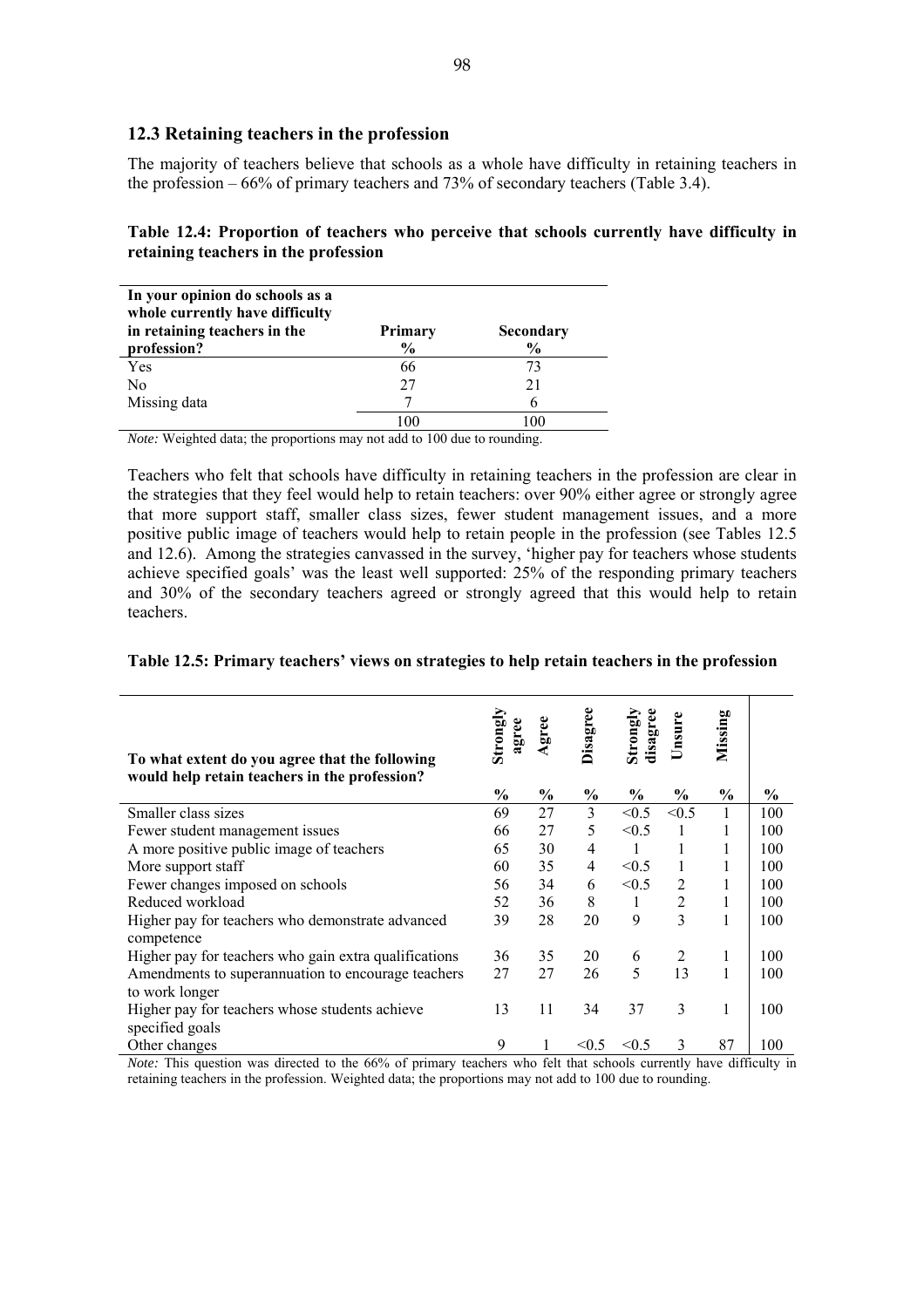| To what extent do you agree that the following<br>would help retain teachers in the profession? | Strongly<br>agree | gree          | Disagree       | disagree<br>Strongly | Jnsure         | Missing       |      |
|-------------------------------------------------------------------------------------------------|-------------------|---------------|----------------|----------------------|----------------|---------------|------|
|                                                                                                 | $\frac{6}{9}$     | $\frac{0}{0}$ | $\frac{0}{0}$  | $\frac{6}{6}$        | $\frac{0}{0}$  | $\frac{6}{9}$ | $\%$ |
| Smaller class sizes                                                                             | 61                | 33            | $\overline{4}$ | < 0.5                | 1              | < 0.5         | 100  |
| Fewer student management issues                                                                 | 62                | 32            | 5              | < 0.5                | 1              | < 0.5         | 100  |
| A more positive public image of teachers                                                        | 59                | 35            | 4              | < 0.5                | 1              | < 0.5         | 100  |
| Fewer changes imposed on schools                                                                | 51                | 36            | 9              | 1                    | 4              | < 0.5         | 100  |
| Higher pay for teachers who demonstrate advanced<br>competence                                  | 44                | 26            | 16             | 10                   | $\overline{4}$ | 1             | 100  |
| More support staff                                                                              | 44                | 45            | 8              | < 0.5                | 3              | 1             | 100  |
| Reduced workload                                                                                | 44                | 42            | 11             | $\mathbf{1}$         | 2              |               | 100  |
| Higher pay for teachers who gain extra                                                          | 35                | 30            | 22             | 9                    | $\overline{4}$ | < 0.5         | 100  |
| qualifications<br>Amendments to superannuation to encourage<br>teachers to work longer          | 24                | 29            | 28             | 7                    | 12             | 1             | 100  |
| Higher pay for teachers whose students achieve<br>specified goals                               | 13                | 14            | 35             | 32                   | $\overline{4}$ | 1             | 100  |
| Other changes                                                                                   | 11                |               | < 0.5          | < 0.5                | 3              | 85            | 100  |

**Table 12.6: Secondary teachers' views on strategies to help retain teachers in the profession** 

*Note:* This question was directed to the 73% of secondary teachers who felt that schools currently have difficulty in retaining teachers in the profession. Weighted data; the proportions may not add to 100 due to rounding.

## **12.4 Views on professional teaching standards**

l.

Over 80% of teachers either agreed or strongly agreed that teacher professional standards should be used to guide initial teacher education and in-service teacher education, and around 75% that standards should be used in any performance appraisal process. The details are provided in Table 12.7 for primary and secondary teachers separately. Using teacher professional standards as the basis for teachers' pay was less widely supported – by 43% of primary teachers and 46% of secondary teachers. There were no noticeable differences in the pattern of teachers' responses on the potential role of teaching standards by either school sector or school geographic location. The relatively high proportions of 'unsure' responses and missing data on these questions suggest that this is a policy area in which there is some uncertainty among teachers.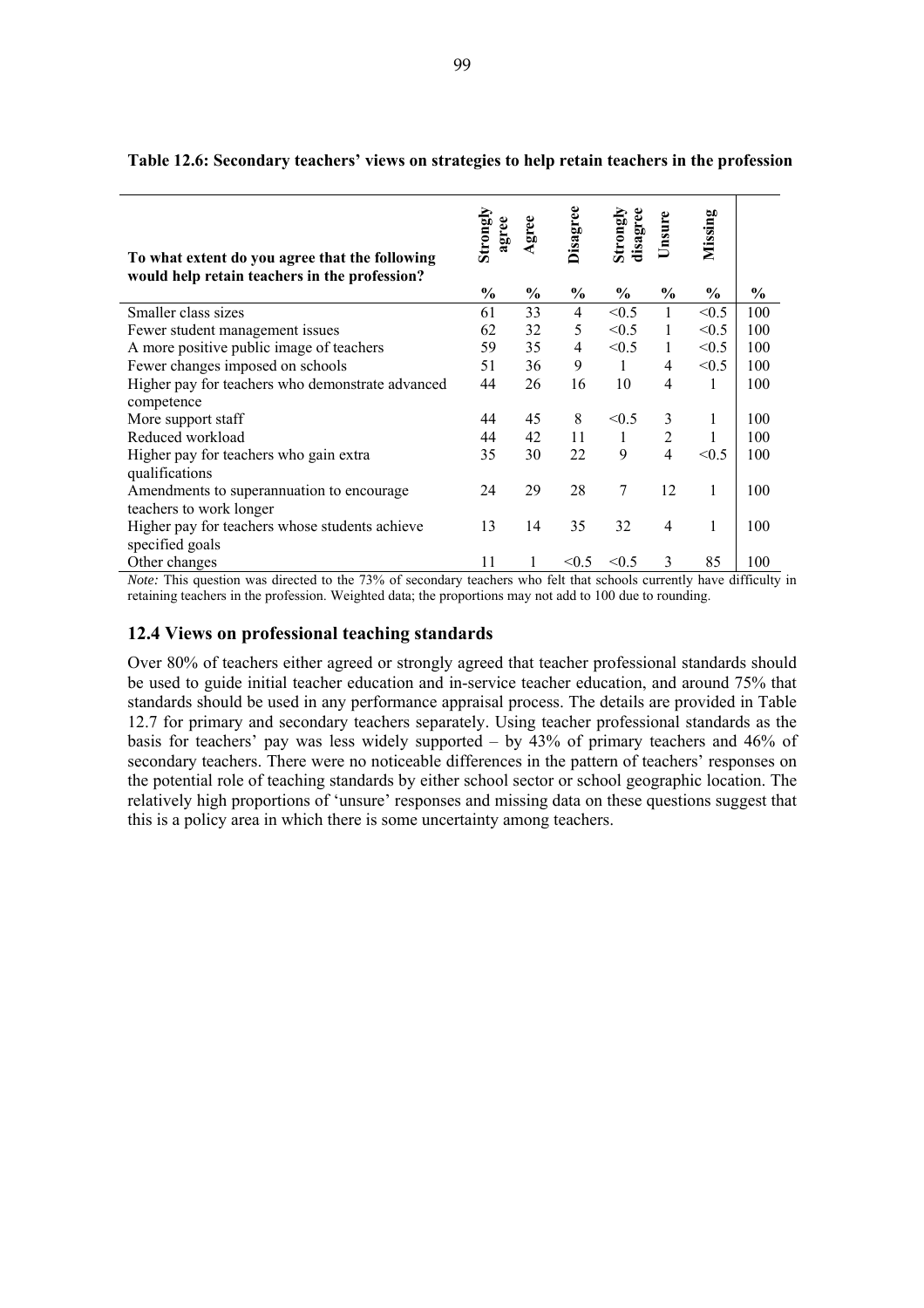#### **Table 12.7: Teachers' views on professional teaching standards**

| Do what extent do you agree with the following<br>statements about professional teaching standards? | Strongly<br>agree | Agree         | Disagree       | disagree<br>Strongly | Unsure        | Missing       |               |
|-----------------------------------------------------------------------------------------------------|-------------------|---------------|----------------|----------------------|---------------|---------------|---------------|
|                                                                                                     | $\frac{0}{0}$     | $\frac{0}{0}$ | $\frac{0}{0}$  | $\frac{0}{0}$        | $\frac{0}{0}$ | $\frac{6}{9}$ | $\frac{0}{0}$ |
| <b>Primary teachers</b>                                                                             |                   |               |                |                      |               |               |               |
| Teacher professional standards should be used to<br>guide initial teacher education                 | 32                | 52            | $\overline{2}$ | 1                    | 5             | 8             | 100           |
| Teacher professional standards should be used to<br>guide in-service teacher education              | 30                | 52            | 4              | 1                    | 5             | 8             | 100           |
| Teacher professional standards should be used in any<br>performance appraisal process               | 24                | 50            | 8              | 3                    | 7             | 8             | 100           |
| Teacher professional standards should provide the<br>basis for teachers' pay                        | 13                | 30            | 24             | 15                   | 11            | 8             | 100           |
| <b>Secondary teachers</b>                                                                           |                   |               |                |                      |               |               |               |
| Teacher professional standards should be used to<br>guide initial teacher education                 | 32                | 52            | 3              | $\mathbf{1}$         | 7             | 6             | 100           |
| Teacher professional standards should be used to<br>guide in-service teacher education              | 29                | 53            | $\overline{4}$ | 1                    | 7             | 6             | 100           |
| Teacher professional standards should be used in any<br>performance appraisal process               | 24                | 50            | 9              | 3                    | 8             | 6             | 100           |
| Teacher professional standards should provide the<br>basis for teachers' pay                        | 14                | 32            | 22             | 15                   | 11            | 6             | 100           |

*Note:* Teacher professional standards were defined as specifying the skills and behaviours expected of beginning/graduate, experienced/competent and accomplished/advanced teachers. Weighted data; the proportions may not add to 100 due to rounding.

# **12.5 Leaders' job satisfaction**

Over 80% of school leaders report that they are either satisfied or very satisfied with their jobs. Tables 12.8 and 12.9 provide the details for primary and secondary leaders, respectively. As was discussed earlier in the chapter for teachers, leaders report high levels of job satisfaction with most of the aspects canvassed in the survey. The major exceptions were in regard to 'the balance between working time and private life' (less than 50% indicated that they were either satisfied or very satisfied with this aspect), 'the value society places on the leadership position' (55-60%), and 'your salary' (55-65%).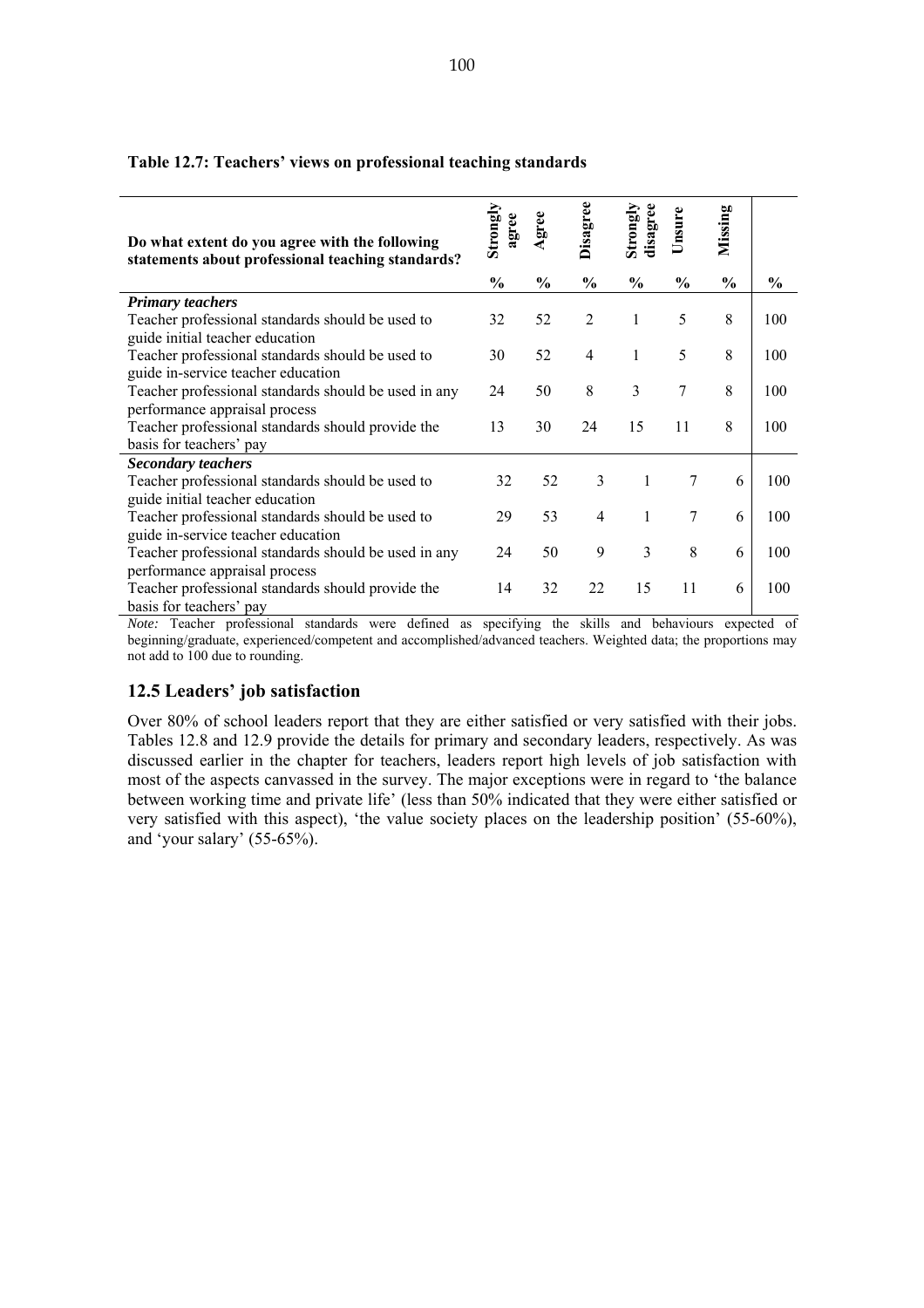| How satisfied are you with the following aspects                  | satisfied<br>Ver | Satisfied     | Dissatisfied   | dissatisfied<br>Very | Unsure         | Missing        |      |
|-------------------------------------------------------------------|------------------|---------------|----------------|----------------------|----------------|----------------|------|
| of your job?                                                      |                  |               |                |                      |                |                |      |
|                                                                   | $\frac{0}{0}$    | $\frac{0}{0}$ | $\frac{0}{0}$  | $\frac{0}{0}$        | $\frac{0}{0}$  | $\frac{0}{0}$  | $\%$ |
| Your working relationships with your teaching<br>colleagues       | 44               | 51            | 3              | < 0.5                | < 0.5          | $\overline{2}$ | 100  |
| Your opportunity to influence student learning and<br>development | 37               | 54            | 6              | < 0.5                | < 0.5          | $\overline{2}$ | 100  |
| Your working relationships with parents/guardians                 | 35               | 60            | $\overline{2}$ | < 0.5                | < 0.5          | $\overline{c}$ | 100  |
| Your opportunities for professional learning                      | 28               | 54            | 15             | 2                    | < 0.5          | $\overline{c}$ | 100  |
| Currently accomplishing with the school                           | 27               | 63            | 8              | 1                    | 1              | $\overline{c}$ | 100  |
| Your freedom to decide how to do your job                         | 27               | 57            | 12             | < 0.5                | < 0.5          | $\overline{c}$ | 100  |
| The clarity of your responsibilities and authority                | 26               | 60            | 9              | $\overline{c}$       | 1              | $\overline{c}$ | 100  |
| Your opportunities for further career advancement                 | 18               | 60            | 14             | $\overline{4}$       | 2              | $\overline{c}$ | 100  |
| Feedback on your performance                                      | 18               | 59            | 17             | 3                    | 1              | $\overline{c}$ | 100  |
| The support you receive from your employer                        | 17               | 52            | 19             | 8                    | 2              | $\overline{2}$ | 100  |
| The physical resources at your school                             | 12               | 45            | 30             | 11                   | 1              | $\overline{c}$ | 100  |
| The staffing resources at your school                             | 10               | 47            | 33             | 7                    |                | $\overline{2}$ | 100  |
| The value society places on the leadership position               | 8                | 45            | 29             | 13                   | 3              | $\overline{c}$ | 100  |
| Your salary                                                       | 8                | 49            | 31             | 9                    |                | $\overline{c}$ | 100  |
| The balance between working time $\&$ private life                | 6                | 40            | 35             | 17                   | 1              | $\overline{c}$ | 100  |
| Overall, how satisfied are you with your current<br>job?          | 26               | 63            | 7              | $\mathcal{I}$        | $\overline{c}$ | $\overline{2}$ | 100  |

# **Table 12.8: Primary leaders' job satisfaction**

*Note:* Weighted data; the proportions may not add to 100 due to rounding.

# **Table 12.9: Secondary leaders' job satisfaction**

| How satisfied are you with the following aspects         | satisfied<br>Very | Satisfied     | Dissatisfied  | dissatisfied<br>Very | Unsure         | Missing                 |               |
|----------------------------------------------------------|-------------------|---------------|---------------|----------------------|----------------|-------------------------|---------------|
| of your job?                                             | $\frac{0}{0}$     | $\frac{0}{0}$ | $\frac{0}{0}$ | $\frac{0}{0}$        | $\frac{0}{0}$  | $\frac{0}{0}$           | $\frac{6}{9}$ |
| Your working relationships with your teaching            | 42                | 52            | 3             | < 0.5                |                | 3                       | 100           |
| colleagues<br>Your freedom to decide how to do your job  | 38                | 49            | 9             | $\overline{2}$       | < 0.5          | 3                       | 100           |
| Your opportunities for professional learning             | 36                | 51            | 9             | $\mathbf{1}$         | < 0.5          | 3                       | 100           |
| Your working relationships with parents/guardians        | 34                | 59            | 3             | 1                    | $\overline{2}$ | 3                       | 100           |
| Your opportunity to influence student learning and       | 33                | 57            | 7             | 1                    | < 0.5          | $\overline{3}$          | 100           |
| development                                              |                   |               |               |                      |                |                         |               |
| The clarity of your responsibilities and authority       | 31                | 55            | 10            | 1                    | < 0.5          | 3                       | 100           |
| The support you receive from your employer               | 28                | 46            | 16            | 6                    | 1              | $\mathfrak{Z}$          | 100           |
| Currently accomplishing with the school                  | 26                | 62            | 8             | 1                    |                | 3                       | 100           |
| Your opportunities for further career advancement        | 21                | 58            | 11            | 3                    | 4              | 3                       | 100           |
| Feedback on your performance                             | 17                | 55            | 20            | $\overline{4}$       | 2              | 3                       | 100           |
| The physical resources at your school                    | 17                | 42            | 25            | 12                   | $\mathbf{1}$   | 3                       | 100           |
| The staffing resources at your school                    | 14                | 47            | 28            | 7                    |                | 3                       | 100           |
| Your salary                                              | 9                 | 54            | 25            | 8                    | < 0.5          | 3                       | 100           |
| The value society places on the leadership position      | 10                | 50            | 25            | 8                    | 3              | $\overline{\mathbf{3}}$ | 100           |
| The balance between working time $\&$ private life       | 6                 | 41            | 35            | 15                   | 1              | 3                       | 100           |
| Overall, how satisfied are you with your current<br>job? | 30                | 61            | 6             | 1                    | $\mathcal{I}$  | 3                       | 100           |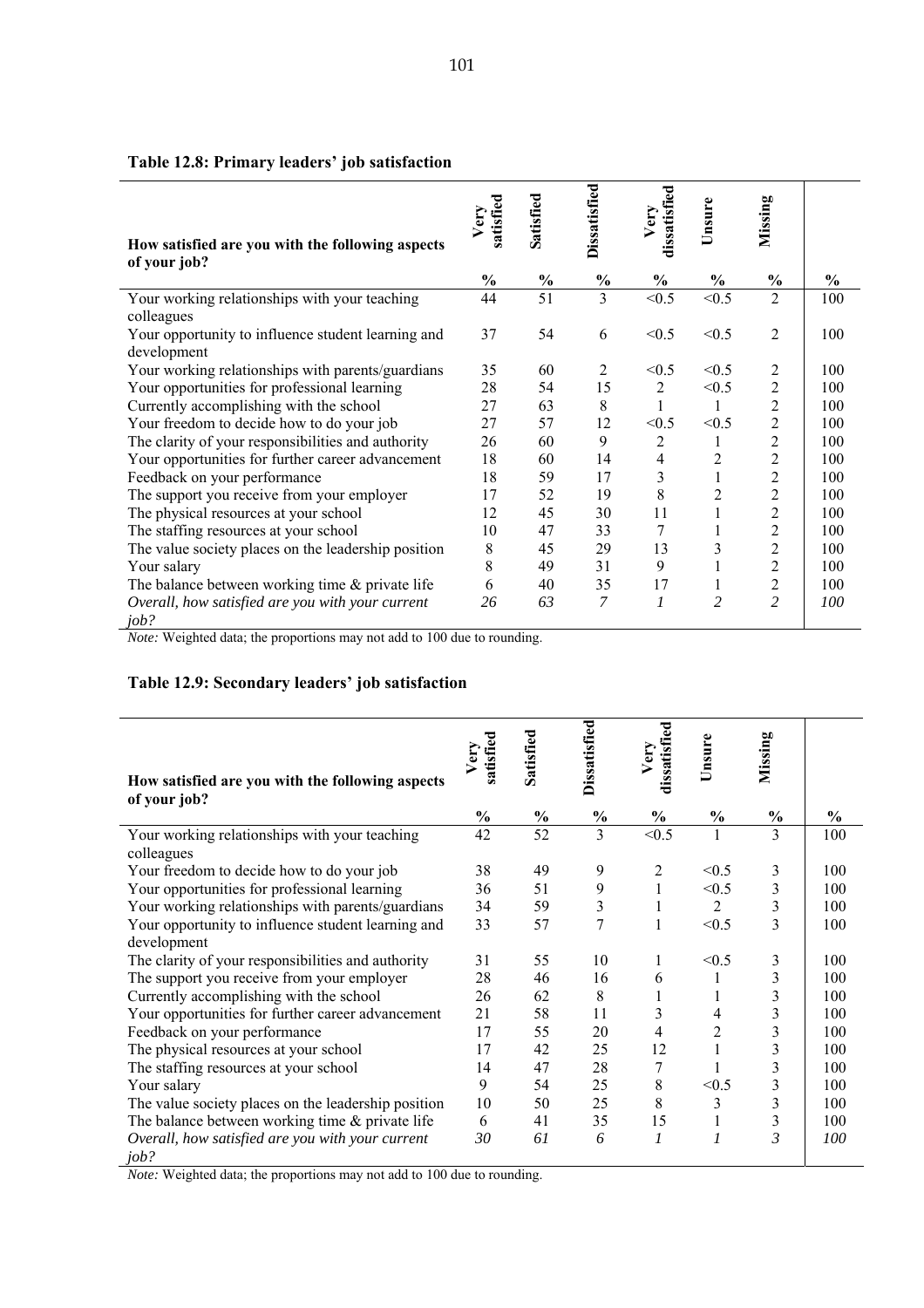#### **12.6 The attractiveness of school leadership positions**

Despite the fact that most school leaders express a high level of job satisfaction, only about 50% believe that school leadership positions are attractive to qualified applicants (Table 12.10). Around 35-40% of leaders believe that such positions are unattractive, and about 5% that the positions are very unattractive.

| Table 12.10: Leaders' perceptions of the attractiveness of school leadership positions |
|----------------------------------------------------------------------------------------|
|----------------------------------------------------------------------------------------|

| How attractive do you think school    |                |               |
|---------------------------------------|----------------|---------------|
| leadership positions are to qualified | <b>Primary</b> | Secondary     |
| applicants?                           | $\frac{6}{9}$  | $\frac{6}{9}$ |
| Very attractive                       |                | 4             |
| Attractive                            | 51             | 49            |
| Unattractive                          | 34             | 39            |
| Very Unattractive                     |                | 3             |
| Other                                 |                | 3             |
| Missing                               |                |               |
|                                       | 100            |               |

*Note:* Weighted data; the proportions may not add to 100 due to rounding.

The survey canvassed leaders' views on 10 possible changes that would help to retain leaders in the profession (see Tables 12.11 and 12.12 for primary and secondary leaders). The strategies that were most strongly supported were similar to those reported for teachers earlier in the chapter: reduced workload, more support staff, a more positive public image of the leadership position, and fewer changes imposed on schools. Around 50% of the leaders felt that amendments to superannuation arrangements would help to retain leaders. Only around 20% of primary leaders and 30% of secondary leaders agreed or strongly agreed that providing higher pay for leaders whose students achieve specified goals would help to retain leaders in the profession.

|  | Table 12.11: Primary leaders' views on strategies to help retain leaders in the profession |  |
|--|--------------------------------------------------------------------------------------------|--|
|  |                                                                                            |  |

| To what extent do you agree that the following<br>changes would help to retain quality leaders in<br>the profession? | Strongly<br>agree | gree<br>ď.    | Disagree       | disagree<br>Strongly | Unsure         | Missing        |               |
|----------------------------------------------------------------------------------------------------------------------|-------------------|---------------|----------------|----------------------|----------------|----------------|---------------|
|                                                                                                                      | $\frac{0}{0}$     | $\frac{0}{0}$ | $\frac{0}{0}$  | $\frac{0}{0}$        | $\frac{0}{0}$  | $\frac{0}{0}$  | $\frac{0}{0}$ |
| More support staff                                                                                                   | 53                | 38            | 5              | < 0.5                | 1              | 2              | 100           |
| Fewer changes imposed on schools                                                                                     | 49                | 39            | 8              | < 0.5                | $\mathbf{1}$   | $\overline{c}$ | 100           |
| A more positive public image of the leadership<br>position                                                           | 51                | 39            | $\overline{7}$ |                      | 1              | $\overline{3}$ | 100           |
| Reduced workload                                                                                                     | 45                | 43            | 9              | 1                    | 1              | $\overline{2}$ | 100           |
| Fewer student management issues                                                                                      | 39                | 45            | 12             | $\mathbf{1}$         | $\mathbf{1}$   | $\overline{2}$ | 100           |
| Higher pay for leaders who demonstrate<br>advanced competence                                                        | 40                | 33            | 17             | 45                   | 3              | $\overline{2}$ | 100           |
| Higher pay for leaders who gain extra<br>qualifications                                                              | 26                | 33            | 31             | 6                    | 3              | $\overline{2}$ | 100           |
| Greater autonomy                                                                                                     | 20                | 53            | 21             | 1                    | 3              | $\overline{c}$ | 100           |
| Amendments to superannuation to encourage<br>leaders to work longer                                                  | 21                | 32            | 30             | 4                    | 11             | $\overline{2}$ | 100           |
| Higher pay for leaders whose students achieve<br>specified goals                                                     | 6                 | 15            | 43             | 31                   | $\overline{2}$ | $\overline{2}$ | 100           |
| Other changes                                                                                                        | 4                 | < 0.5         | < 0.5          | 4                    | 8              | 92             | 100           |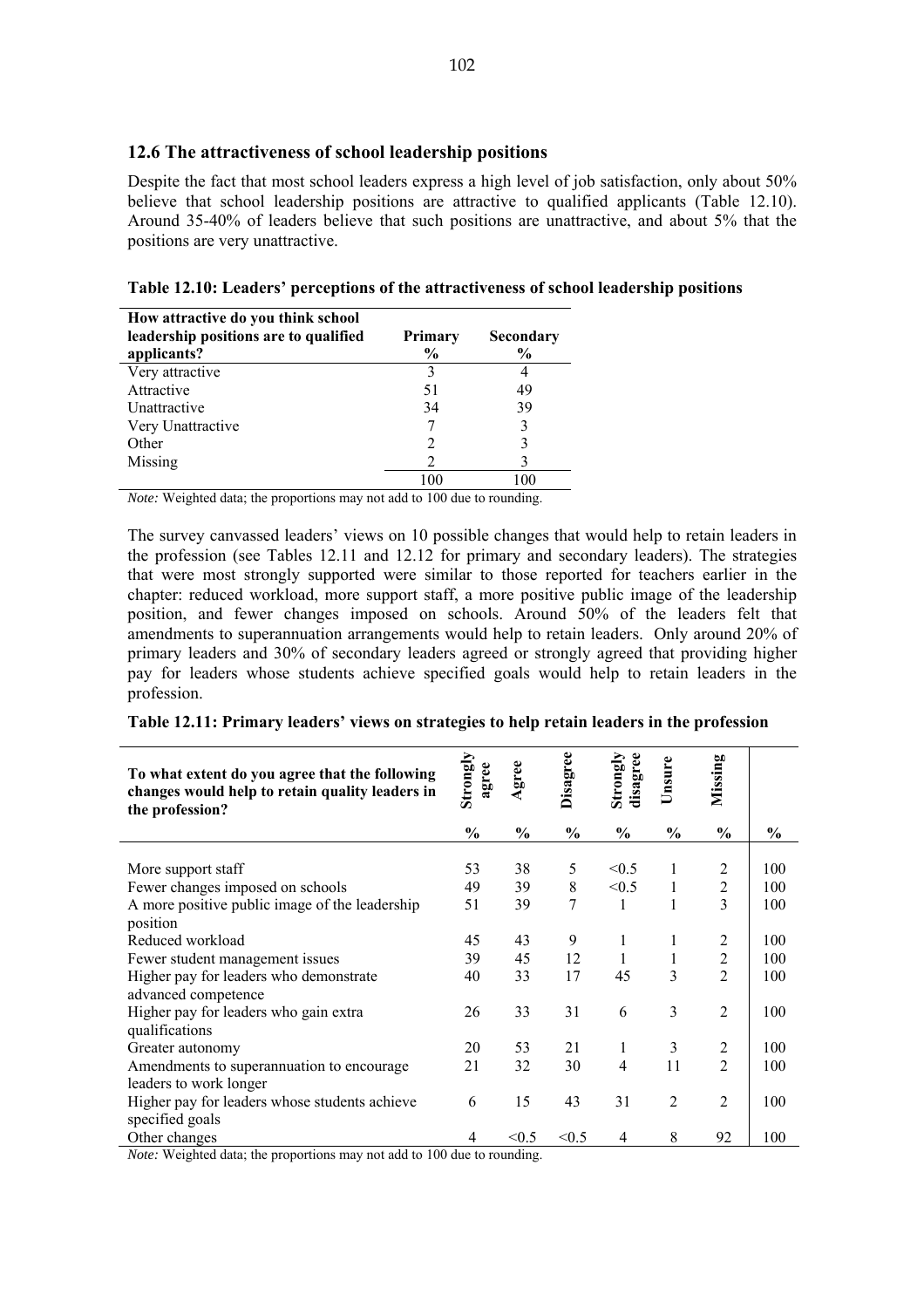| To what extent do you agree that the following<br>changes would help to retain quality leaders in<br>the profession? | Strongly<br>agree | Agree         | Disagree | disagree<br>Strong | Unsure                   | Missing       |               |
|----------------------------------------------------------------------------------------------------------------------|-------------------|---------------|----------|--------------------|--------------------------|---------------|---------------|
|                                                                                                                      | $\frac{0}{0}$     | $\frac{0}{0}$ | $\%$     | $\frac{0}{0}$      | $\frac{0}{0}$            | $\frac{0}{0}$ | $\frac{0}{0}$ |
| More support staff                                                                                                   | 44                | 46            | 6        | < 0.5              | 2                        | 3             | 100           |
| A more positive public image of the leadership                                                                       | 42                | 42            | 10       | 1                  | $\overline{2}$           | 3             | 100           |
| position                                                                                                             |                   |               |          |                    |                          |               |               |
| Fewer changes imposed on schools                                                                                     | 42                | 41            | 11       | 1                  | 3                        | 3             | 100           |
| Higher pay for leaders who demonstrate                                                                               | 40                | 34            | 16       | $\overline{4}$     | $\overline{4}$           | 3             | 100           |
| advanced competence                                                                                                  |                   |               |          |                    |                          |               |               |
| Reduced workload                                                                                                     | 39                | 46            | 10       | 1                  | 2                        | 3             | 100           |
| Fewer student management issues                                                                                      | 32                | 39            | 22       | $\overline{2}$     | $\overline{2}$           | 3             | 100           |
| Greater autonomy                                                                                                     | 20                | 49            | 23       | $\mathbf{1}$       | $\overline{\mathcal{A}}$ | 3             | 100           |
| Higher pay for leaders who gain extra                                                                                | 21                | 29            | 33       | 8                  | 5                        | 3             | 100           |
| qualifications                                                                                                       |                   |               |          |                    |                          |               |               |
| Amendments to superannuation to encourage                                                                            | 20                | 31            | 30       | 6                  | 12                       | 3             | 100           |
| leaders to work longer                                                                                               |                   |               |          |                    |                          |               |               |
| Higher pay for leaders whose students achieve                                                                        | 9                 | 19            | 42       | 23                 | 5                        | 3             | 100           |
| specified goals                                                                                                      |                   |               |          |                    |                          |               |               |
| Other changes                                                                                                        | 5                 |               | < 0.5    | < 0.5              | 4                        | 90            | 100           |
| $\cdot$<br>(11/1001)<br>37.777771711777<br>$\cdot$ 1                                                                 |                   | $1^{\circ}$   |          |                    |                          |               |               |

# **Table 12.12: Secondary leaders' views on strategies to help retain leaders in the profession**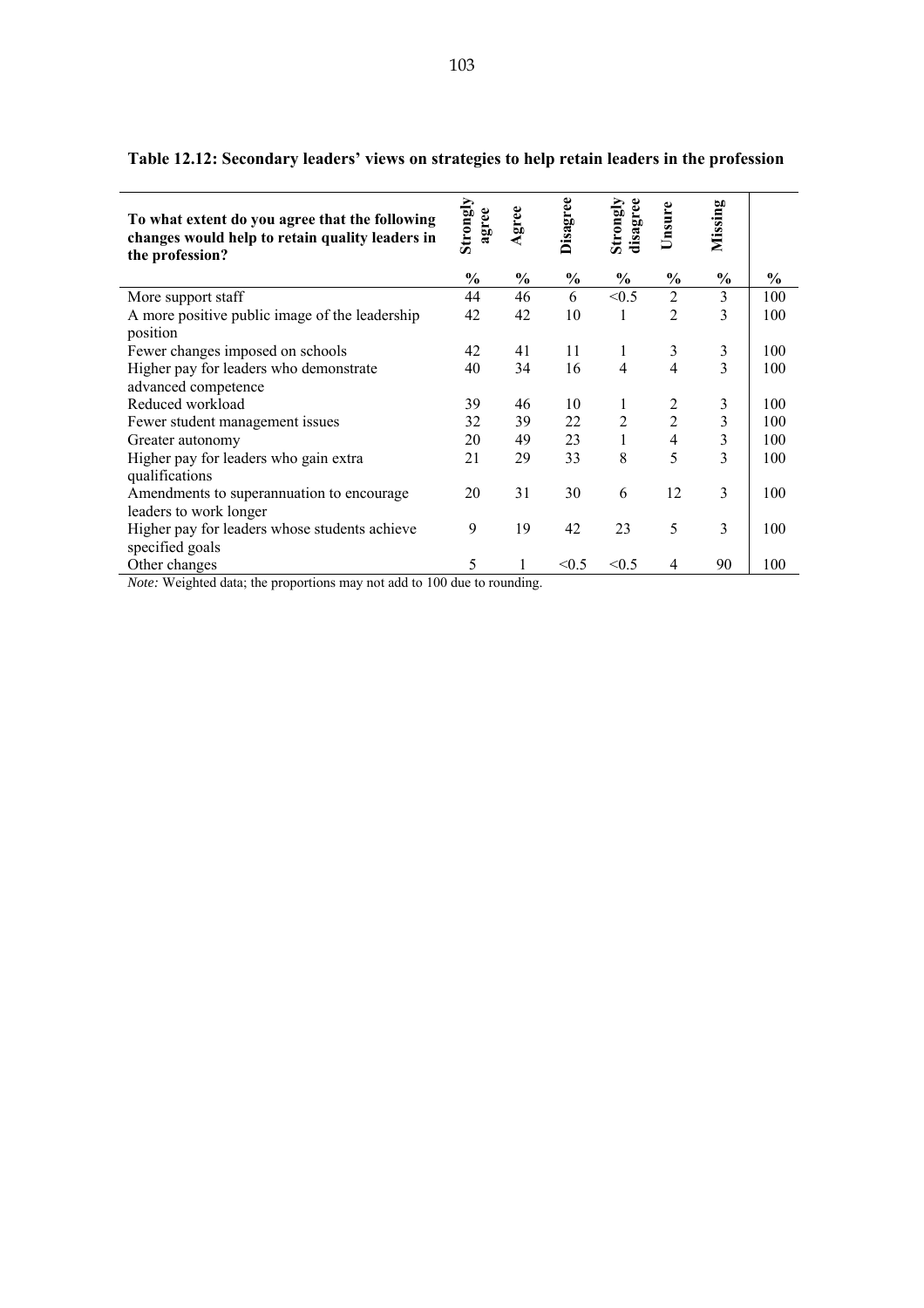# **13. SCHOOL STAFFING ISSUES**

#### **13.1 Introduction**

This chapter reports the results from the Leader questionnaire Section J (*Staffing Your School).*  This section was completed by school Principals only.

The chapter examines a variety of issues to do with school staffing: principals' authority for staffing issues; staffing vacancies and any difficulties faced in filling vacancies or retaining teachers; strategies for responding to teacher shortages; the numbers and types of teachers leaving or joining the school; perceptions of how well prepared are recent teacher graduates; the nature and effectiveness of the school's salary structure; and principals' views on different approaches to financial rewards for teachers. As school governance and funding arrangements differ so much across school sectors, a number of the analyses are presented separately for Government, Catholic and Independent schools.

## **13.2 Principals' authority for school staffing**

Table 13.1 reports on the extent to which principals in Government schools report that they have authority for different aspects of school staffing. Table 13.2 reports the equivalent data for Catholic schools, and Table 13.3 for Independent schools. The discussion concentrates on the proportions who indicated that they had 'extensive authority' in the various staffing aspects, since this seems to be the clearest indicator of autonomy. Table 13.4 summarises those data.

| To what extent do you as the Principal have authority<br>for the following aspects of school staffing? | Extensive<br>authority | authority<br>Some | authority<br>Little | authority<br>$\mathbf{\hat{z}}$ | Missing        |               |
|--------------------------------------------------------------------------------------------------------|------------------------|-------------------|---------------------|---------------------------------|----------------|---------------|
|                                                                                                        | $\frac{0}{0}$          | $\frac{0}{0}$     | $\frac{0}{0}$       | $\frac{0}{0}$                   | $\frac{0}{0}$  | $\frac{0}{0}$ |
| Government primary principals                                                                          |                        |                   |                     |                                 |                |               |
| Determining the school staffing profile                                                                | 18                     | 22                | 33                  | 26                              | 1              | 100           |
| Reviewing teachers' performance                                                                        | 47                     | 48                | 4                   | < 0.5                           | 1              | 100           |
| Recruiting teachers                                                                                    | 23                     | 31                | 32                  | 13                              | $\mathbf{1}$   | 100           |
| Recruiting non-teaching staff                                                                          | 39                     | 42                | 13                  | 6                               | $\mathbf{1}$   | 100           |
| Acting as the direct employer of teachers                                                              | 14                     | 25                | 24                  | 37                              | $\mathbf{1}$   | 100           |
| Acting as the direct employer of non-teaching staff                                                    | 21                     | 35                | 17                  | 24                              | 3              | 100           |
| Determining length of employment contract for teachers                                                 | 14                     | 25                | 20                  | 41                              | $\mathbf{1}$   | 100           |
| Varying salary/conditions to recruit teachers in short supply                                          | 3                      | 5                 | 23                  | 69                              | $\mathbf{1}$   | 100           |
| Determining priorities for teachers' professional learning                                             | 24                     | 60                | 12                  | $\overline{4}$                  | $\mathbf{1}$   | 100           |
| Financially rewarding high performing teachers                                                         | 1                      | 5                 | 20                  | 73                              | 1              | 100           |
| Dismissing teachers                                                                                    | $\overline{2}$         | 11                | 37                  | 48                              | $\overline{2}$ | 100           |
| Government secondary principals                                                                        |                        |                   |                     |                                 |                |               |
| Determining the school staffing profile                                                                | 24                     | 28                | 34                  | 13                              | 1              | 100           |
| Reviewing teachers' performance                                                                        | 39                     | 50                | 9                   | $\mathbf{1}$                    | 1              | 100           |
| Recruiting teachers                                                                                    | 25                     | 33                | 28                  | 13                              | 1              | 100           |
| Recruiting non-teaching staff                                                                          | 35                     | 37                | 22                  | $\overline{4}$                  | 2              | 100           |
| Acting as the direct employer of teachers                                                              | 12                     | 21                | 20                  | 45                              | $\mathbf{1}$   | 100           |
| Acting as the direct employer of non-teaching staff                                                    | 22                     | 30                | 17                  | 30                              | $\mathbf{1}$   | 100           |
| Determining length of employment contract for teachers                                                 | 14                     | 26                | 21                  | 38                              | $\mathbf{1}$   | 100           |
| Varying salary/conditions to recruit teachers in short supply                                          | < 0.5                  | 9                 | 18                  | 71                              | 2              | 100           |
| Determining priorities for teachers' professional learning                                             | 30                     | 53                | 12                  | $\overline{4}$                  | $\mathbf{1}$   | 100           |
| Financially rewarding high performing teachers                                                         |                        | 7                 | 19                  | 73                              | 1              | 100           |
| Dismissing teachers                                                                                    | 1                      | 10                | 39                  | 48                              | $\overline{c}$ | 100           |

#### **Table 13.1: Government school principals' authority for school staffing**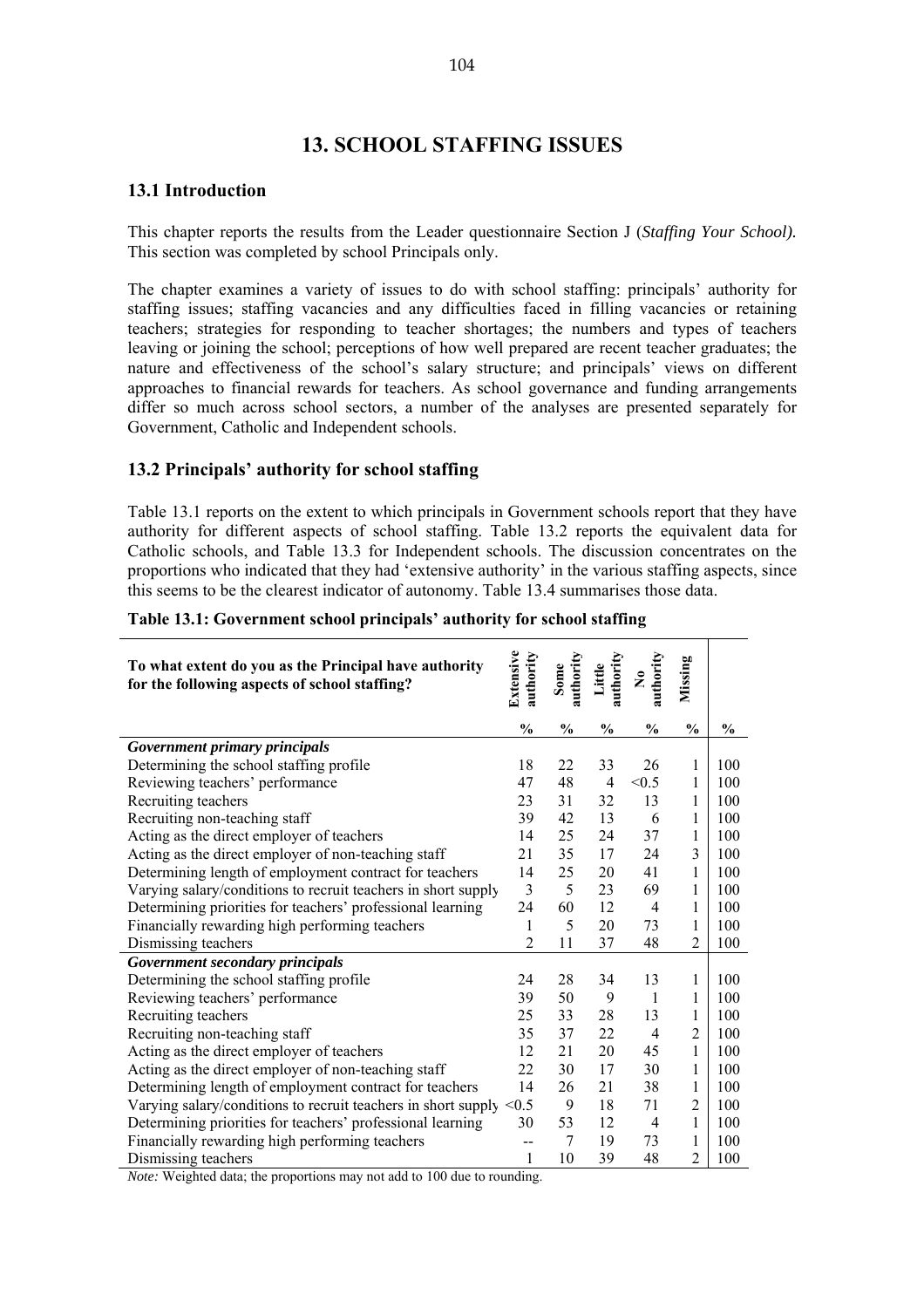In general, the pattern of responses from primary school principals within each of the three sectors was similar to that of secondary principals. However, secondary principals generally reported more authority for staffing matters than primary principals. For example, 24% of Government secondary principals reported that they had extensive authority for determining the school staffing profile, compared to 18% of Government primary principals. In the Catholic sector, 87% of secondary principals reported extensive authority for recruiting teachers compared to 69% of primary principals. The apparently higher levels of staffing authority reported by secondary principals may reflect the generally larger and more varied staffing complements of secondary schools, as well as the possibility that in combined primary-secondary schools the principal of the secondary component is responsible for staffing across the whole school.

Table 13.1 indicates that 24% of Government school secondary principals have extensive authority for determining the school staffing profile (the numbers, type and level of staff). This proportion is higher (59%) in Catholic secondary schools (Table 13.2), and higher still (74%) in Independent secondary schools (Table 13.3). These marked sectoral differences are evident in almost all aspects of staffing examined in the survey. For example, 25% of Independent secondary principals report that they have extensive authority for varying salary or conditions to recruit teachers in short supply, compared to 12% of Catholic principals and almost no Government principals.

| To what extent do you as the Principal have authority for<br>the following aspects of school staffing? | Extensive<br>authority | authority<br>Some | authority<br>Little      | authority<br>$\tilde{\mathbf{z}}$ | Missing        |               |
|--------------------------------------------------------------------------------------------------------|------------------------|-------------------|--------------------------|-----------------------------------|----------------|---------------|
|                                                                                                        | $\frac{0}{0}$          | $\%$              | $\%$                     | $\frac{0}{0}$                     | $\frac{0}{0}$  | $\frac{0}{0}$ |
| Catholic primary principals                                                                            |                        |                   |                          |                                   |                |               |
| Determining the school staffing profile                                                                | 23                     | 40                | 20                       | 14                                | 3              | 100           |
| Reviewing teachers' performance                                                                        | 57                     | 33                | 8                        | $\overline{a}$                    | $\overline{2}$ | 100           |
| Recruiting teachers                                                                                    | 69                     | 27                | $\overline{2}$           | --                                | $\overline{2}$ | 100           |
| Recruiting non-teaching staff                                                                          | 89                     | 8                 | $-$                      | $\overline{a}$                    | $\overline{2}$ | 100           |
| Acting as the direct employer of teachers                                                              | 56                     | 21                | 9                        | 12                                | $\overline{2}$ | 100           |
| Acting as the direct employer of non-teaching staff                                                    | 61                     | 20                | 6                        | 11                                | $\overline{2}$ | 100           |
| Determining length of employment contract for teachers                                                 | 21                     | 26                | 24                       | 27                                | $\overline{2}$ | 100           |
| Varying salary/conditions to recruit teachers in short supply                                          | $\overline{2}$         | 6                 | 15                       | 75                                | $\overline{2}$ | 100           |
| Determining priorities for teachers' professional learning                                             | 31                     | 58                | 8                        | $\overline{1}$                    | $\overline{2}$ | 100           |
| Financially rewarding high performing teachers                                                         | 1                      | 6                 | 14                       | 77                                | $\overline{2}$ | 100           |
| Dismissing teachers                                                                                    | 7                      | 25                | 34                       | 31                                | 3              | 100           |
| Catholic secondary principals                                                                          |                        |                   |                          |                                   |                |               |
| Determining the school staffing profile                                                                | 59                     | 15                | 13                       | 12                                | $-$            | 100           |
| Reviewing teachers' performance                                                                        | 60                     | 28                | 12                       | $-$                               | $-$            | 100           |
| Recruiting teachers                                                                                    | 87                     | 12                | $\overline{2}$           | --                                | $- -$          | 100           |
| Recruiting non-teaching staff                                                                          | 92                     | 8                 | $\overline{\phantom{a}}$ | $-$                               | --             | 100           |
| Acting as the direct employer of teachers                                                              | 60                     | 16                | 6                        | 17                                | --             | 100           |
| Acting as the direct employer of non-teaching staff                                                    | 67                     | 16                | $\overline{2}$           | 15                                | $-$            | 100           |
| Determining length of employment contract for teachers                                                 | 36                     | 26                | 23                       | 16                                | --             | 100           |
| Varying salary/conditions to recruit teachers in short supply                                          | 12                     | 17                | 18                       | 54                                | $\overline{a}$ | 100           |
| Determining priorities for teachers' professional learning                                             | 41                     | 53                | 5                        | $\overline{\phantom{a}}$          | --             | 100           |
| Financially rewarding high performing teachers                                                         | 5                      | 9                 | 18                       | 68                                | $-$            | 100           |
| Dismissing teachers                                                                                    | 20                     | 32                | 20                       | 24                                | 4              | 100           |

#### **Table 13.2: Catholic school principals' authority for school staffing**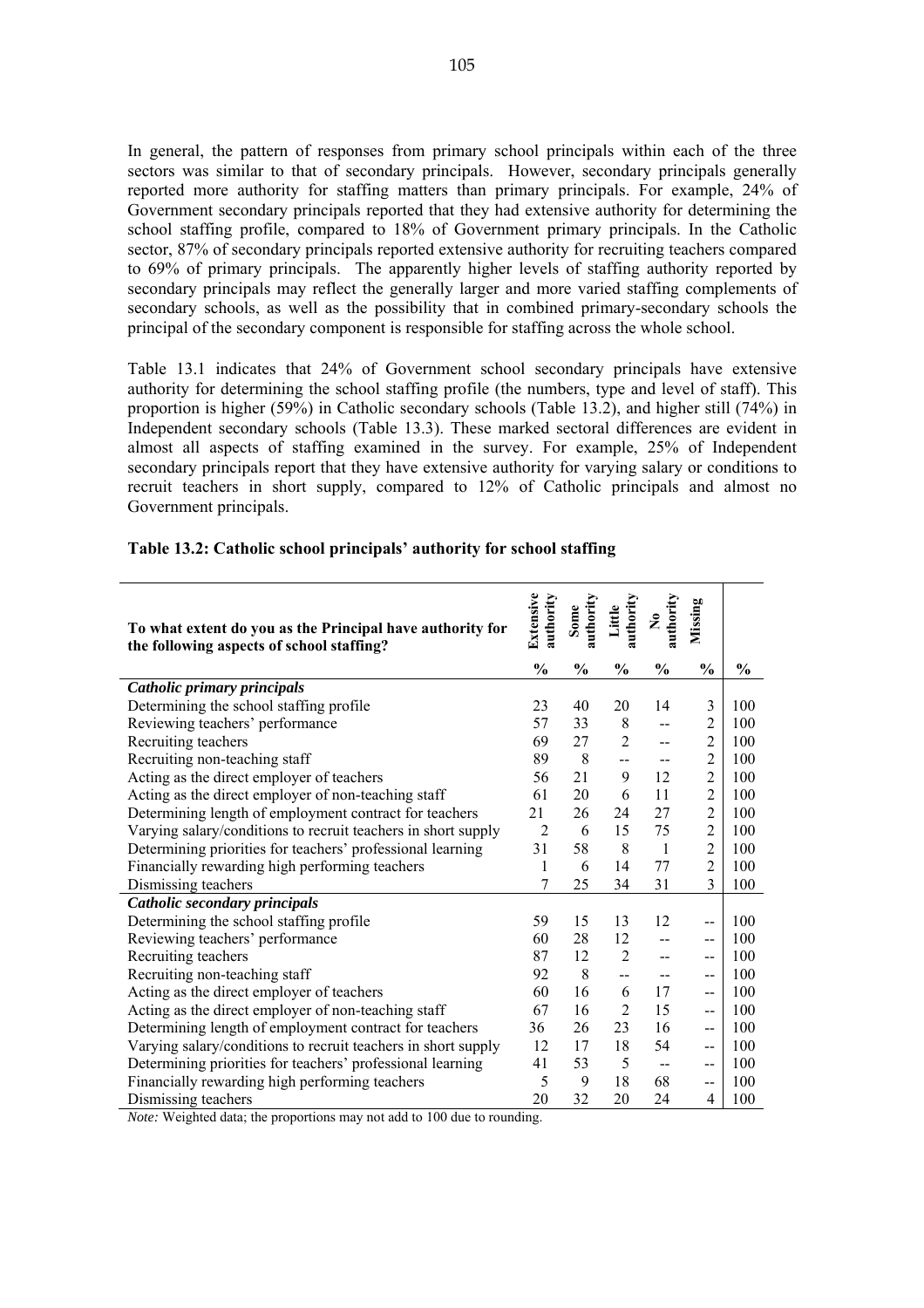The data in Tables 13.1 to 13.3 indicate that the labour market for teachers is differentiated, as are the basic terms of teachers' employment. In Government schools, about 12-14% of principals report that they have extensive authority as the direct employer of teaching staff, compared to 56- 60% of Catholic principals and 58-82% of Independent principals. The varying extent of principal autonomy is particularly evident in regard to dismissing teachers: 53% of Independent secondary principals report that they have extensive authority in this regard, compared to 20% of Catholic secondary principals and less than 0.5% of Government secondary principals. Smaller, although still substantial, sectoral differences are also evident in regard to principals' authority for reviewing teachers' performance and determining priorities for teachers' professional learning.

# **Table 13.3: Independent school principals' authority for school staffing**

| To what extent do you as the Principal have<br>authority for the following aspects of school | Extensive<br>authority | authority<br>Some | authority<br>Little | authority<br>$\tilde{\mathbf{z}}$ | Missing        |               |
|----------------------------------------------------------------------------------------------|------------------------|-------------------|---------------------|-----------------------------------|----------------|---------------|
| staffing?                                                                                    |                        |                   |                     |                                   |                |               |
|                                                                                              | $\frac{0}{0}$          | $\frac{0}{0}$     | $\frac{0}{0}$       | $\frac{0}{0}$                     | $\frac{0}{0}$  | $\frac{0}{0}$ |
| <b>Independent primary principals</b><br>Determining the school staffing profile             | 73                     | 13                | 14                  |                                   |                | 100           |
| Reviewing teachers' performance                                                              | 83                     | 17                |                     |                                   | $-$            | 100           |
| Recruiting teachers                                                                          | 83                     | 17                | --<br>< 0.5         |                                   | $-$            | 100           |
| Recruiting non-teaching staff                                                                | 76                     | 21                | 4                   | < 0.5                             | --<br>$-$      | 100           |
| Acting as the direct employer of teachers                                                    | 58                     | 31                | $\mathbf{1}$        | 9                                 | $\overline{a}$ | 100           |
| Acting as the direct employer of non-teaching staff                                          | 47                     | 31                | 5                   | 17                                | $-$            | 100           |
| Determining length of employment contract for teachers                                       | 47                     | 40                | 5                   | 9                                 | $-$            | 100           |
| Varying salary/conditions to recruit teachers in short supp                                  | 19                     | 29                | 33                  | 19                                | $-$            | 100           |
| Determining priorities for teachers' professional learning                                   | 67                     | 30                | 3                   | $-$                               | $-$            | 100           |
| Financially rewarding high performing teachers                                               | 13                     | 12                | 37                  | 37                                | 1              | 100           |
| Dismissing teachers                                                                          | 41                     | 37                | 8                   | 13                                | --             | 100           |
| <b>Independent secondary principals</b>                                                      |                        |                   |                     |                                   |                |               |
| Determining the school staffing profile                                                      | 74                     | 24                | $\overline{2}$      |                                   | < 0.5          | 100           |
| Reviewing teachers' performance                                                              | 83                     | 16                | $\mathbf{1}$        | --                                | < 0.5          | 100           |
| Recruiting teachers                                                                          | 86                     | 13                | 1                   | $\mathbf{1}$                      | < 0.5          | 100           |
| Recruiting non-teaching staff                                                                | 85                     | 9                 | $\overline{4}$      | $\mathbf{1}$                      | < 0.5          | 100           |
| Acting as the direct employer of teachers                                                    | 82                     | 9                 | $\overline{7}$      | $\overline{2}$                    | < 0.5          | 100           |
| Acting as the direct employer of non-teaching staff                                          | 71                     | 17                | 10                  | $\overline{2}$                    | < 0.5          | 100           |
| Determining length of employment contract for teachers                                       | 67                     | 16                | 14                  | $\overline{2}$                    | < 0.5          | 100           |
| Varying salary/conditions to recruit teachers in short supp                                  | 25                     | 44                | 20                  | 11                                | < 0.5          | 100           |
| Determining priorities for teachers' professional learning                                   | 73                     | 26                | 2                   | --                                | < 0.5          | 100           |
| Financially rewarding high performing teachers                                               | 20                     | 32                | 19                  | 29                                | < 0.5          | 100           |
| Dismissing teachers                                                                          | 53                     | 44                | $\overline{2}$      | 1                                 | < 0.5          | 100           |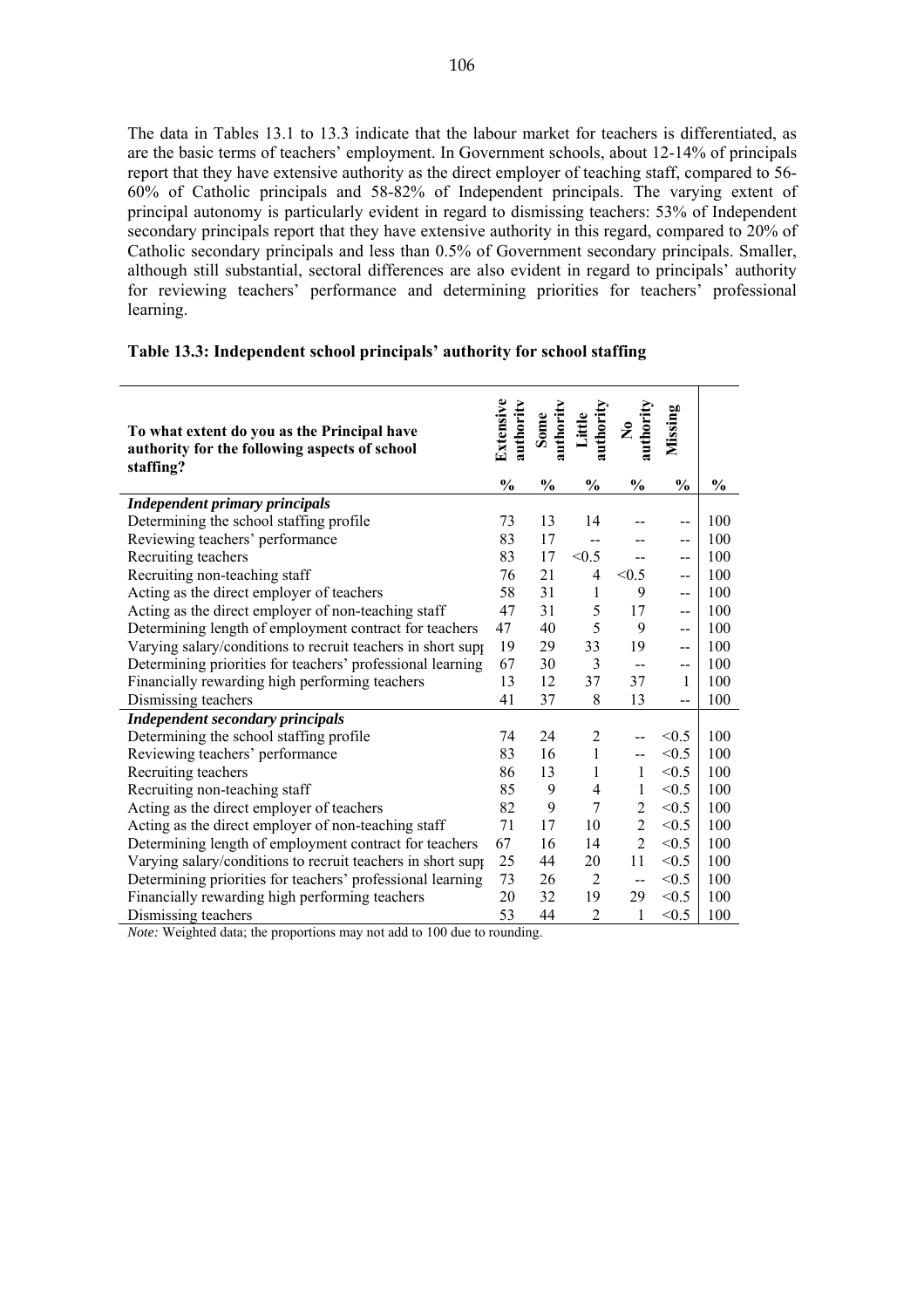| To what extent do you as the Principal have          |               | Primarv       |               | <b>Secondary</b> |       |      |  |
|------------------------------------------------------|---------------|---------------|---------------|------------------|-------|------|--|
| authority for the following aspects of school        | Govt          | Cath.         | Ind.          | Govt             | Cath. | Ind. |  |
| staffing? (% who report 'Extensive authority)        | $\frac{6}{9}$ | $\frac{6}{9}$ | $\frac{0}{0}$ | $\frac{6}{9}$    | $\%$  | $\%$ |  |
| Determining the school staffing profile              | 18            | 23            | 73            | 24               | 59    | 74   |  |
| Reviewing teachers' performance                      | 47            | 57            | 83            | 39               | 60    | 83   |  |
| Recruiting teachers                                  | 23            | 69            | 83            | 25               | 87    | 86   |  |
| Recruiting non-teaching staff                        | 39            | 89            | 76            | 35               | 92    | 85   |  |
| Acting as the direct employer of teachers            | 14            | 56            | 58            | 12               | 60    | 82   |  |
| Acting as the direct employer of non-teaching staff  | 21            | 61            | 47            | 22               | 67    | 71   |  |
| Determining length of employment contract for        | 14            | 21            | 47            | 14               | 36    | 67   |  |
| teachers                                             |               |               |               |                  |       |      |  |
| Varying salary/conditions to recruit teachers in sho | 3             | 2             | 19            | < 0.5            | 12    | 25   |  |
| supply                                               |               |               |               |                  |       |      |  |
| Determining priorities for teachers' professional    | 24            | 31            | 67            | 30               | 41    | 73   |  |
| learning                                             |               |               |               |                  |       |      |  |
| Financially rewarding high performing teachers       |               |               | 13            |                  | 5     | 20   |  |
| Dismissing teachers                                  | 2             |               | 41            |                  | 20    | 53   |  |
| 11.1001                                              |               | $\cdot$       |               |                  |       |      |  |

**Table 13.4: Areas in which principals report extensive authority for school staffing, by school level and sector** 

*Note:* Weighted data; the proportions may not add to 100 due to rounding.

#### **13.3 Teacher vacancies**

 $\overline{a}$ 

One of the main objectives of the survey was to document the extent of unfilled teacher vacancies in schools at as disaggregated a level as possible. Principals were asked three questions in this regard: the number of unfilled teacher positions at the beginning of the 2006 school year; the number of unfilled vacancies mid-way through the final term of 2006; and the number of readvertised vacancies.<sup>21</sup> Tables 13.5 and 13.6 report the results from primary and secondary principals, respectively.

Table 13.5 indicates that 10% of primary school principals indicated that they had at least one unfilled vacancy for a General Classroom Teacher at the beginning of 2006. Around 9% of primary principals reported that they had at least one unfilled General Classroom Teacher in late 2006, which suggests that across primary schools as a whole the staffing position did not improve greatly during  $2006^{22}$ 

<sup>&</sup>lt;sup>21</sup> An *unfilled position* was defined as any position vacant for 10 consecutive weeks or more which was not filled by a permanent teacher or long-term reliever. *A re-advertised vacancy* was defined as any position which had been advertised more than once during 2006, with no appointment made after the first time advertised.

 $22$  The schools that reported unfilled vacancies in late 2006 are not necessarily the same schools that had unfilled vacancies at the start of 2006 – the proportions refer to primary principals as a whole.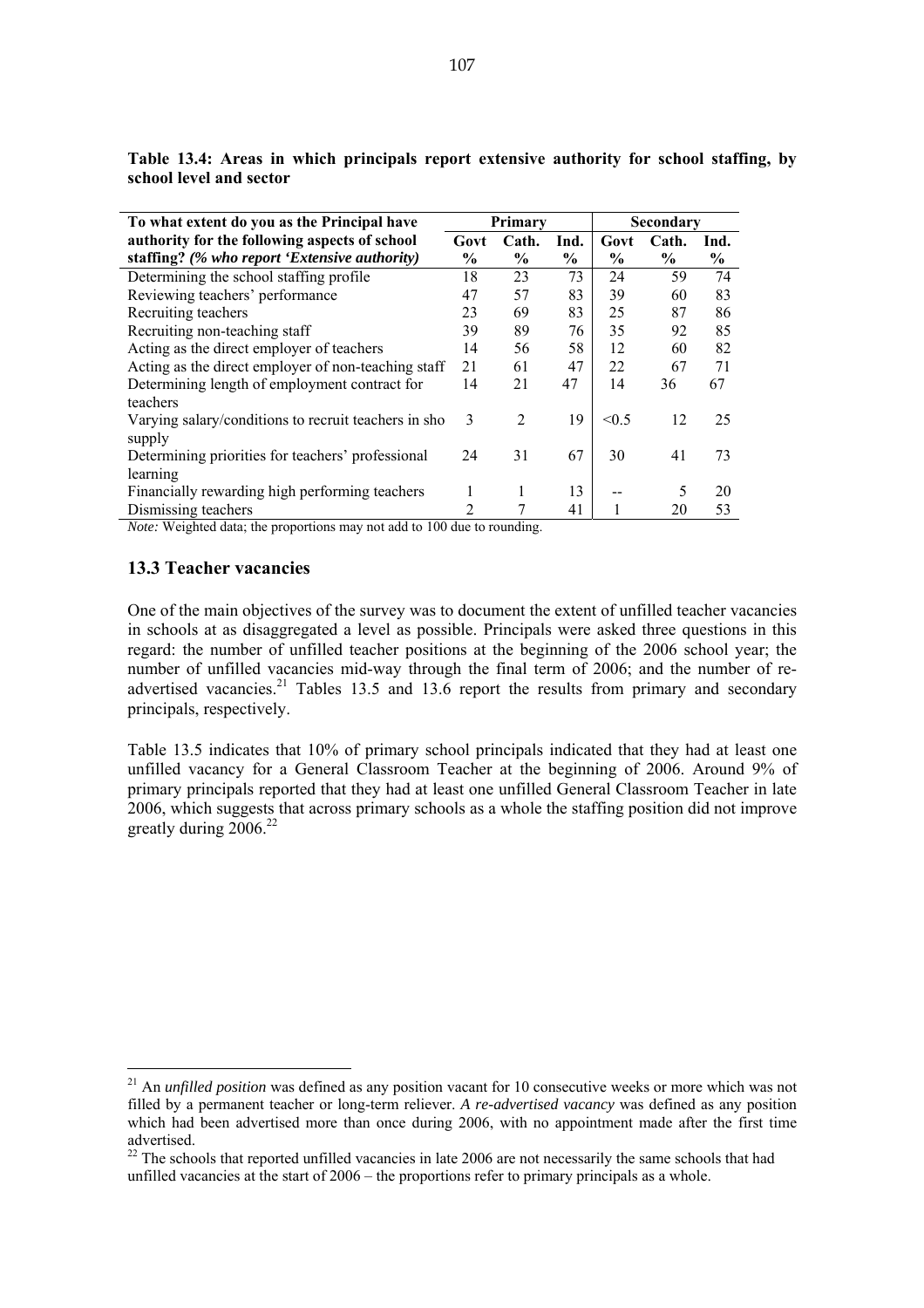|                                      | At least one<br>Term 1, 2006 | At least one<br>unfilled position unfilled position<br>on First Day of in mid-Last Term<br>2006 | At least one<br>re-advertised<br>vacancy during<br>2006 |
|--------------------------------------|------------------------------|-------------------------------------------------------------------------------------------------|---------------------------------------------------------|
| <b>Staffing position</b>             | $\%$                         | $\%$                                                                                            | $\%$                                                    |
| Principal                            | < 0.5                        |                                                                                                 |                                                         |
| Deputy Principal                     |                              |                                                                                                 |                                                         |
| Early Childhood                      |                              |                                                                                                 |                                                         |
| Primary – General Classroom Teaching | 10                           | 9                                                                                               | 5                                                       |
| Primary – Specialist Teaching        |                              |                                                                                                 |                                                         |
| Art                                  | < 0.5                        |                                                                                                 |                                                         |
| English as a Second Language         | < 0.5                        |                                                                                                 |                                                         |
| Computing                            | < 0.5                        |                                                                                                 |                                                         |
| Technology                           | < 0.5                        |                                                                                                 |                                                         |
| Literacy                             |                              | < 0.5                                                                                           | < 0.5                                                   |
| Languages other than English         | 4                            | 5                                                                                               | 3                                                       |
| Music                                |                              |                                                                                                 |                                                         |
| Physical Education                   |                              |                                                                                                 |                                                         |
| Special Needs                        |                              |                                                                                                 |                                                         |
| Library                              |                              |                                                                                                 | < 0.5                                                   |

**Table 13.5: Primary school Principals who indicate at least one unfilled teacher position and re-advertised vacancies** 

*Note:* The table records the percentages of primary school Principals who indicated that their school experienced the staffing issue concerned e.g. 3% of Principals indicated an unfilled vacancy for a Deputy Principal on the first day of Term 1, 2006 – and therefore 97% did not. Weighted data.

Given that Australia has around 7 700 primary schools (including the primary component of combined primary-secondary schools) this suggests that about 700 primary schools had at least one unfilled vacancy for a General Classroom Teacher in late 2006. About 150 of the schools reported at least 3 unfilled vacancies for General Classroom Teachers. Based on the number of unfilled vacancies indicated by each school, there were around 1 300 unfilled vacancies for General Classroom Teachers across Australia in late 2006. Around 5% of primary principals reported that they had at least one re-advertised vacancy for a General Classroom Teacher during 2006.

In terms of specialist teaching areas in primary schools, Table 13.5 indicates that the highest unfilled teacher vacancies in late 2006 were in Special Needs (6% of primary schools indicated at least one unfilled vacancy, for a total of about 600 teachers), Languages Other than English (5% of primary schools for about 400 teachers), and Library (5% of schools for about 400 teachers).

Table 13.6 reports the unfilled vacancy data for secondary schools in terms of the curriculum areas provided by secondary schools. The highest rates of unfilled vacancy were reported in Mathematics, with 10% of secondary principals reporting at least one unfilled teacher vacancy at the beginning of 2006, 13% at the end of 2006, and 18% reporting that they had re-advertised vacancies in Mathematics during 2006.<sup>23</sup> As Australia has around 2 700 secondary schools (including the secondary component of combined primary-secondary schools), this suggests that around 350 schools had at least one unfilled vacancy for a secondary Mathematics teacher in late 2006 (for an estimated 400 teachers), and that almost 500 secondary schools had re-advertised vacancies for Mathematics teachers during 2006.

 $\overline{a}$ 

<sup>&</sup>lt;sup>23</sup> The schools that reported unfilled vacancies in the various subject areas in late 2006 are not necessarily the same schools that had unfilled vacancies at the start of 2006 – the proportions refer to secondary principals as a whole.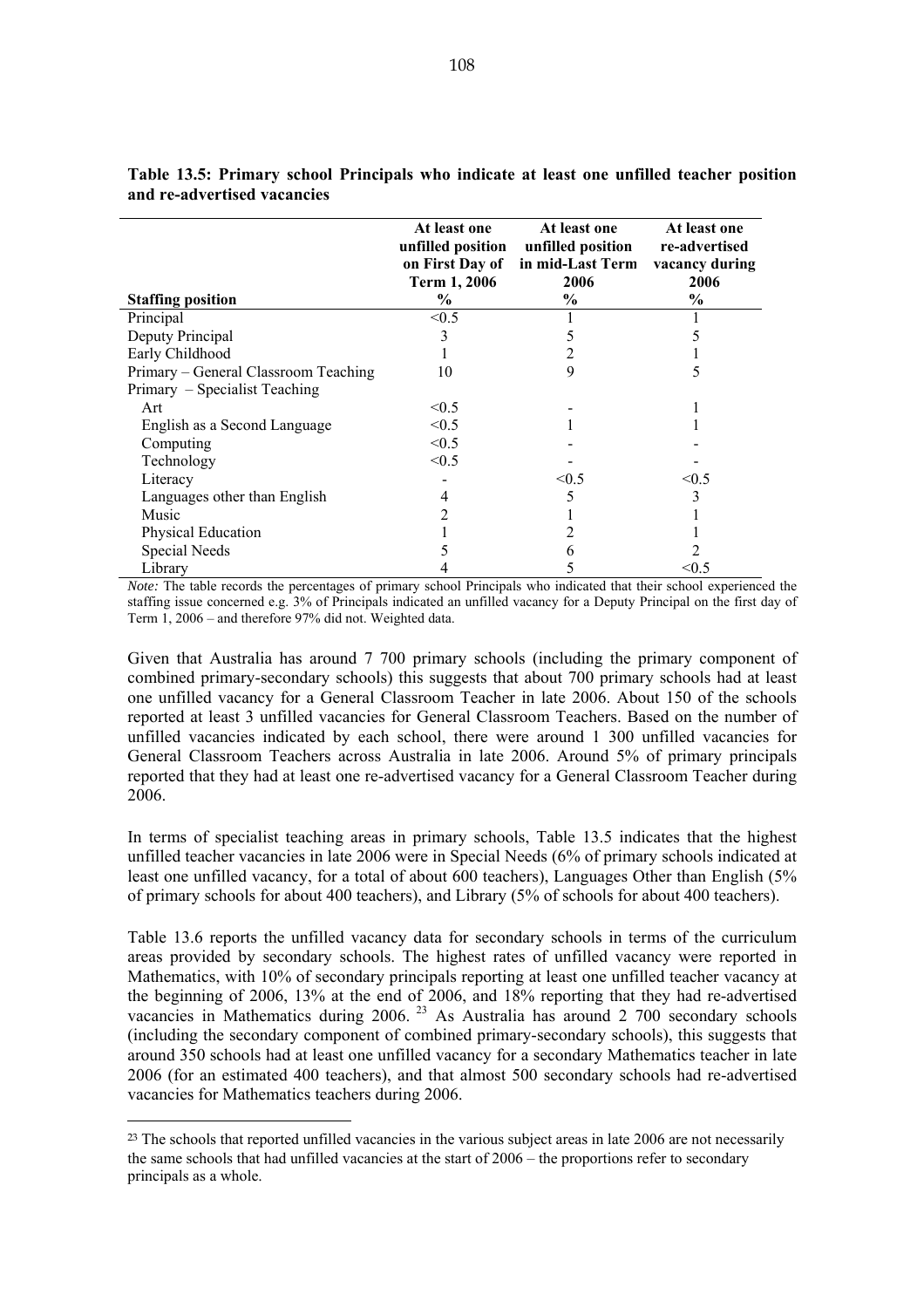|                                   | At least one<br>unfilled position<br>on First Day of<br>Term 1, 2006 | At least one<br>unfilled position<br>in mid-Last Term<br>2006 | At least one re-<br>advertised<br>vacancy during<br>2006 |
|-----------------------------------|----------------------------------------------------------------------|---------------------------------------------------------------|----------------------------------------------------------|
| <b>Staffing position</b>          | $\%$                                                                 | $\frac{6}{9}$                                                 | $\frac{6}{9}$                                            |
| Principal                         | < 0.5                                                                |                                                               |                                                          |
| Deputy Principal                  | 2                                                                    |                                                               | 5                                                        |
| Secondary teaching                |                                                                      |                                                               |                                                          |
| English                           | 8                                                                    | 6                                                             | 12                                                       |
| English as a Second Language      |                                                                      | < 0.5                                                         |                                                          |
| Health and Physical Education     |                                                                      |                                                               |                                                          |
| Languages other than English      |                                                                      |                                                               | 9                                                        |
| <b>Mathematics</b>                | 10                                                                   | 13                                                            | 18                                                       |
| Science                           |                                                                      |                                                               | 8                                                        |
| Society and Environment Studies   |                                                                      |                                                               |                                                          |
| Computing                         |                                                                      |                                                               |                                                          |
| Technology                        |                                                                      |                                                               | 6                                                        |
| The Creative and Performing Arts  |                                                                      |                                                               | 8                                                        |
| Vocational Education and Training |                                                                      |                                                               |                                                          |

**Table 13.6: Secondary school Principals who indicate at least one unfilled teacher position and re-advertised vacancies** 

*Note:* The table records the percentages of secondary school Principals who indicated that their school experienced the staffing issue concerned e.g. 2% of Principals indicated an unfilled vacancy for a Deputy Principal on the first day of Term 1, 2006 – and therefore 98% did not. Weighted data.

Other curriculum areas in which secondary principals reported relatively high unfilled vacancy rates in late 2006 were Science (11% of secondary schools had at least one unfilled vacancy, for a an estimated total of 300 teachers), English (6% of schools for an estimated 200 teachers), LOTE (5% of schools for an estimated 150 teachers), and SOSE (5% of schools for an estimated 150 teachers).

The general conclusion from comparing Tables 13.5 and 13.6 is that unfilled teacher vacancies are more common in secondary schools than primary schools. However, because there are three times more primary schools than secondary schools, the total number of schools reporting at least one unfilled vacancy is higher in the primary sector.

Table 13.7 summarises the overall estimated number of vacancies in the areas in which the highest proportions of vacancies were reported in primary and secondary schools at the beginning of the 20006 school year, and mid-way through the final term in 2006. In most areas the estimated number of vacancies declined during the year, but generally only by a relatively small number. In two areas in primary schools (special needs and library) and two in secondary schools (mathematics and science) the number of vacancies is estimated to have increased slightly during the year.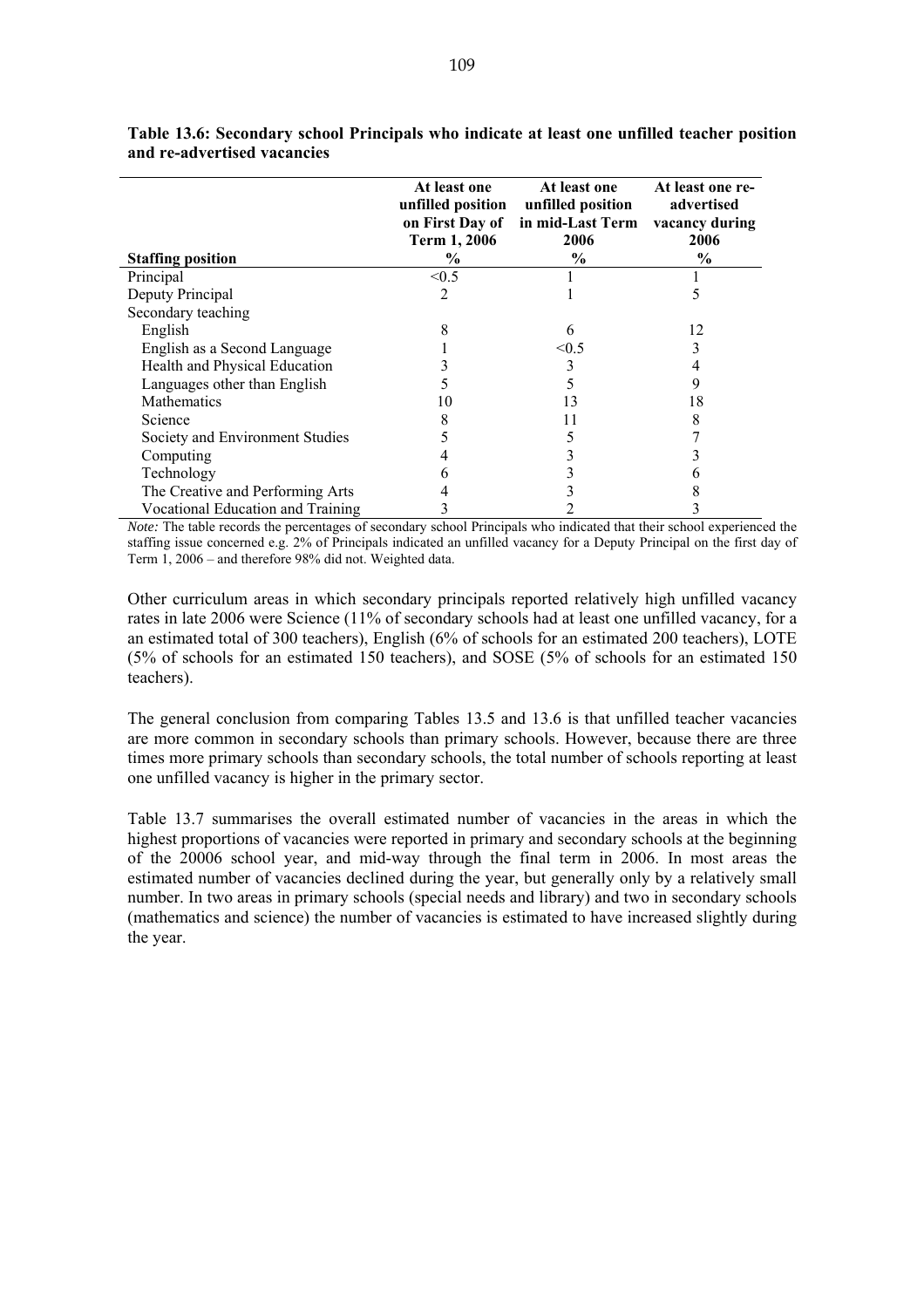|                                      | No. vacancies in<br>schools with at<br>least one unfilled<br>position on First<br>Day of Term 1, | No. vacancies in<br>schools with at<br>least one unfilled<br>position in mid-<br><b>Last Term 2006</b> |
|--------------------------------------|--------------------------------------------------------------------------------------------------|--------------------------------------------------------------------------------------------------------|
| <b>Staffing position</b>             | 2006                                                                                             |                                                                                                        |
| <b>Primary schools</b>               |                                                                                                  |                                                                                                        |
| Primary – General Classroom Teaching | 1 500                                                                                            | 1 300                                                                                                  |
| Primary – Specialist Teaching        |                                                                                                  |                                                                                                        |
| Languages other than English         | 500                                                                                              | 400                                                                                                    |
| Special Needs                        | 500                                                                                              | 600                                                                                                    |
| Library                              | 300                                                                                              | 400                                                                                                    |
| <b>Secondary schools</b>             |                                                                                                  |                                                                                                        |
| English                              | 300                                                                                              | 200                                                                                                    |
| Languages other than English         | 150                                                                                              | 150                                                                                                    |
| Mathematics                          | 300                                                                                              | 400                                                                                                    |
| Science                              | 200                                                                                              | 300                                                                                                    |
| Society and Environment Studies      | 150                                                                                              | 150                                                                                                    |

**Table 13.7: Indicative number of teacher vacancies in areas of schooling with the highest proportions of vacancies** 

*Note:* The table records the estimated numbers of teacher vacancies per area based on the percentages of principals who indicated that their school experienced the staffing issue concerned, and the number of vacancies per school. Weighted and rounded data.

# **13.4 Principals' perceptions of staffing difficulties**

To help provide another perspective on the vacancy rate data, principals were asked for a global assessment of the extent to which they had experienced difficulty during the past 12 months in filling staff vacancies across all areas of curriculum, and in retaining suitable staff. The results are reported in Table 13.8.

Table 13.8 indicates that 5% of primary principals and 9% of secondary principals reported major difficulty in suitably filling staff vacancies during the past 12 months. These proportions are broadly in line with the unfilled vacancy rates discussed in the previous section, and confirm that recruitment difficulties are generally more acute in secondary schools. A further 18% of primary principals reported a moderate difficulty in recruiting staff as did 31% of secondary principals.

There seem to be relatively fewer difficulties in retaining suitable staff than in recruiting staff in the first place. Around 15% of primary principals and 21% of secondary principals reported a major or moderate difficulty in retaining suitable staff during the past 12 months. Once again, the difficulties of retaining suitable staff seem to be more evident in secondary schools than primary schools.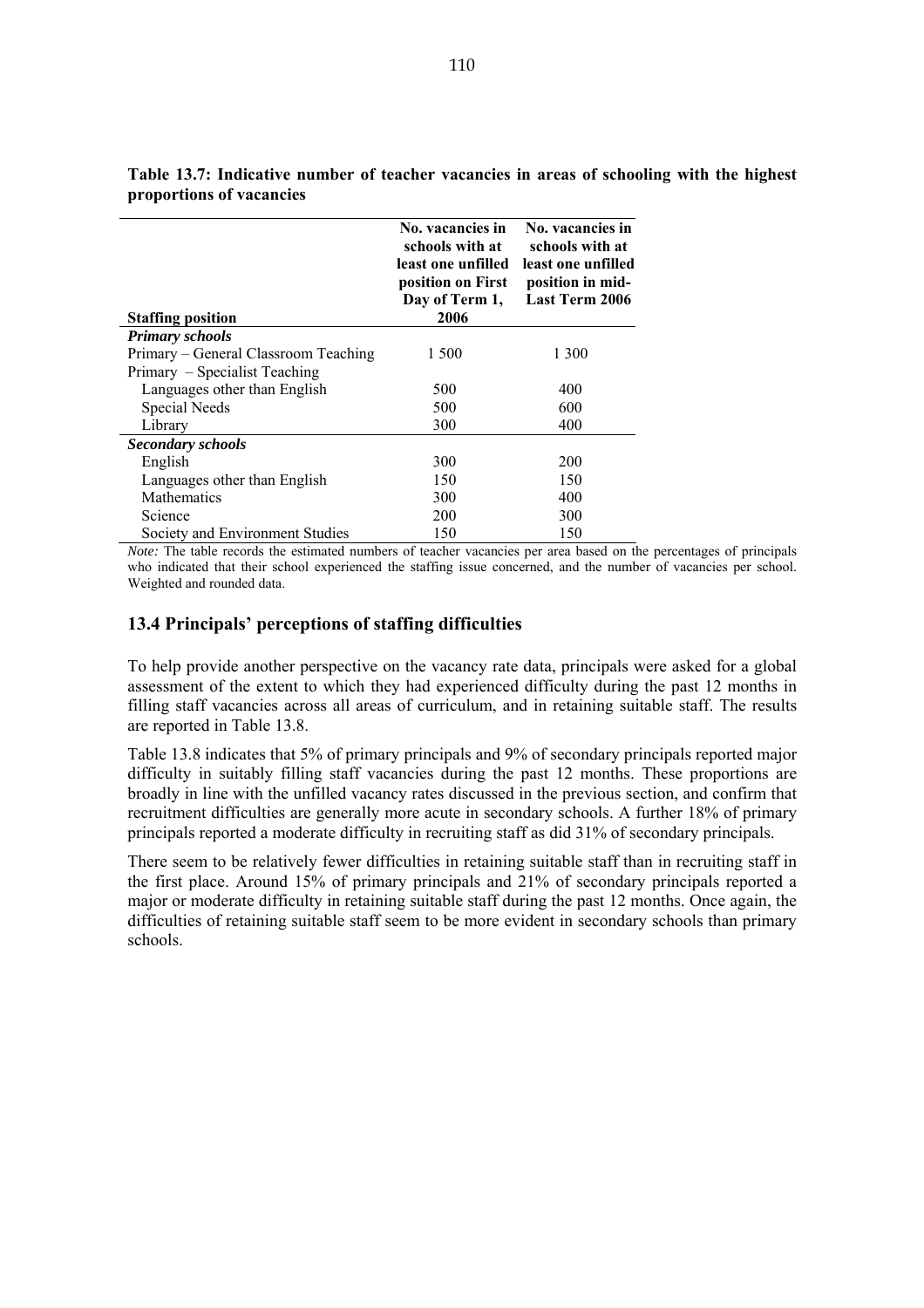|                                                             | Primary        | Secondary     |
|-------------------------------------------------------------|----------------|---------------|
| <b>Staffing concern</b>                                     | $\frac{0}{0}$  | $\frac{6}{9}$ |
| What degree of difficulty have you had in the past 12       |                |               |
| months in suitably filling staff vacancies across all areas |                |               |
| of curriculum?                                              |                |               |
| Major difficulty                                            | 5              | 9             |
| Moderate difficulty                                         | 18             | 31            |
| Minor difficulty                                            | 29             | 37            |
| No difficulty                                               | 46             | 23            |
| Missing data                                                |                |               |
|                                                             | 100            | 100           |
| What degree of difficulty have you had in the past 12       |                |               |
| months in retaining suitable staff across all areas of      |                |               |
| curriculum?                                                 |                |               |
| Major difficulty                                            | $\overline{4}$ | 3             |
| Moderate difficulty                                         | 11             | 18            |
| Minor difficulty                                            | 23             | 41            |
| No difficulty                                               | 60             | 37            |
| Missing data                                                | 2              |               |
|                                                             | 100            | 100           |

#### **Table 13.8: Principals' perceptions of staffing difficulties**

*Note:* Weighted data; the proportions may not add to 100 due to rounding.

Table 13.9 examines the extent to which principals' perceptions of staffing difficulties differ by school sector. Higher proportions of principals in the Government sector reported staffing difficulties than in the other two sectors. For example, 52% of Government secondary principals reported either a major or moderate difficulty in suitably filling staff vacancies in the past 12 months, compared to 29% of Catholic secondary principals and 22% of principals in Independent schools. The sectoral differences in staffing difficulties were smaller among primary schools. Around one in three (33%) Government secondary principals reported major or moderate difficulties in retaining suitable staff, compared to 13% of Catholic principals and just 5% of Independent school principals. Among primary schools, 18% of Government school principals reported major or moderate difficulties in retaining suitable staff, compared to 10% of Catholic primary principals and 5% of Independent primary principals.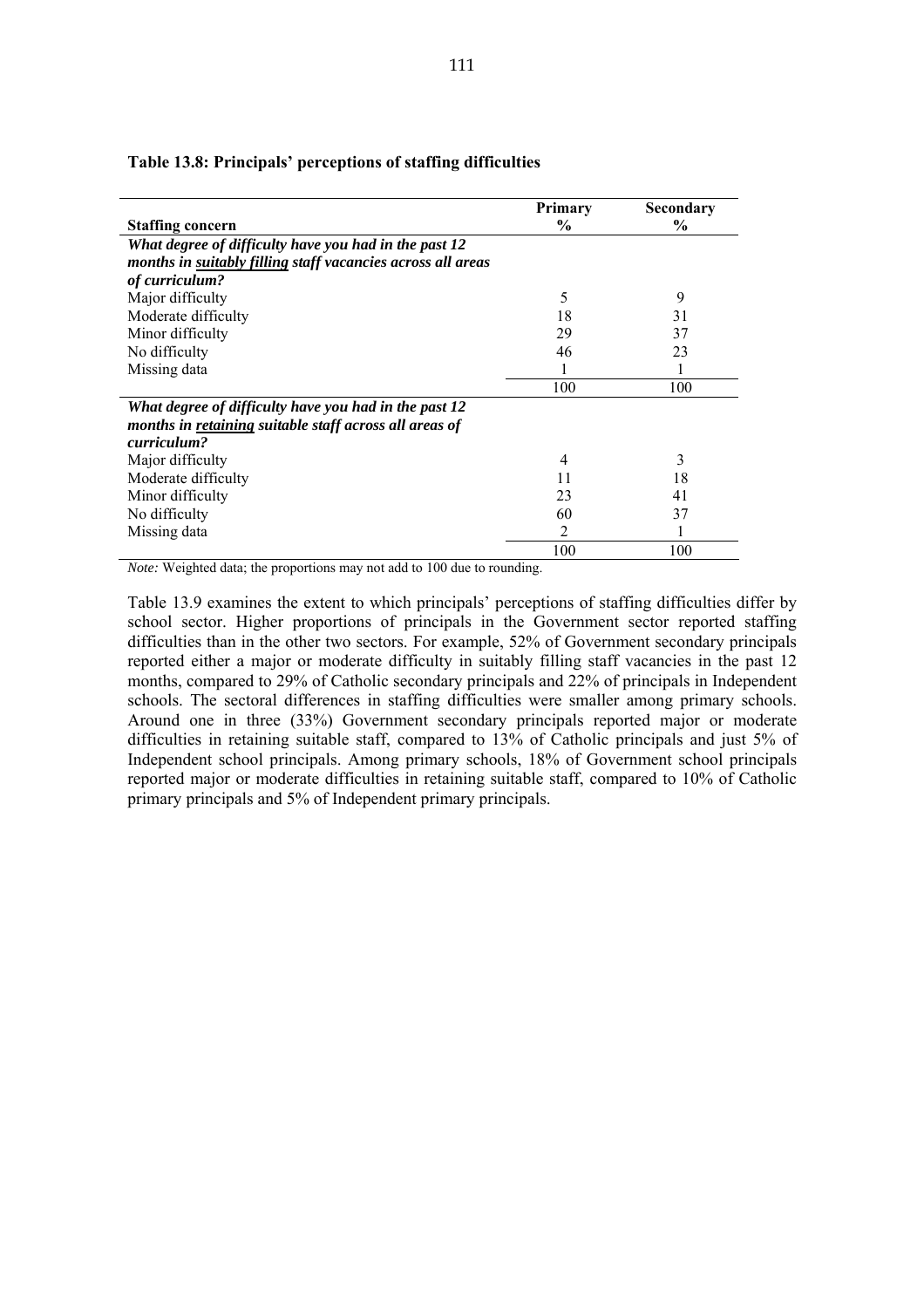|                                                             | Government     | Catholic      | Independent   |
|-------------------------------------------------------------|----------------|---------------|---------------|
| <b>Staffing concern</b>                                     | $\frac{0}{0}$  | $\frac{0}{0}$ | $\frac{0}{0}$ |
| <b>Primary principals</b>                                   |                |               |               |
| What degree of difficulty have you had in the past 12       |                |               |               |
| months in suitably filling staff vacancies across all areas |                |               |               |
| of curriculum?                                              |                |               |               |
| Major difficulty                                            | 6              | 6             | < 0.5         |
| Moderate difficulty                                         | 19             | 14            | 18            |
| Minor difficulty                                            | 28             | 33            | 29            |
| No difficulty                                               | 46             | 45            | 53            |
| Missing data                                                | 1              | 2             | < 0.5         |
|                                                             | 100            | 100           | 100           |
| What degree of difficulty have you had in the past 12       |                |               |               |
| months in retaining suitable staff across all areas of      |                |               |               |
| curriculum?                                                 |                |               |               |
| Major difficulty                                            | 4              | 5             | 1             |
| Moderate difficulty                                         | 14             | 5             | 4             |
| Minor difficulty                                            | 23             | 28            | 17            |
| No difficulty                                               | 57             | 56            | 79            |
| Missing data                                                | $\mathbf{1}$   | 5             | < 0.5         |
|                                                             | 100            | 100           | 100           |
| <b>Secondary principals</b>                                 |                |               |               |
| What degree of difficulty have you had in the past 12       |                |               |               |
| months in suitably filling staff vacancies across all areas |                |               |               |
| of curriculum?                                              |                |               |               |
| Major difficulty                                            | 14             | 6             | < 0.5         |
| Moderate difficulty                                         | 38             | 23            | 22            |
| Minor difficulty                                            | 35             | 43            | 38            |
| No difficulty                                               | 12             | 28            | 40            |
| Missing data                                                | $\overline{2}$ | < 0.5         | < 0.5         |
|                                                             | 100            | 100           | 100           |
| What degree of difficulty have you had in the past 12       |                |               |               |
| months in retaining suitable staff across all areas of      |                |               |               |
| curriculum?                                                 |                |               |               |
| Major difficulty                                            | 5              | 1             | 1             |
| Moderate difficulty                                         | 28             | 12            | 4             |
| Minor difficulty                                            | 41             | 40            | 43            |
| No difficulty                                               | 25             | 47            | 53            |
| Missing data                                                | $\overline{2}$ | < 0.5         | < 0.5         |
|                                                             | 100            | 100           | 100           |

## **Table 13.9: Principals' perceptions of staffing difficulties, by school sector**

*Note:* Weighted data; the proportions may not add to 100 due to rounding.

Differences in the extent of staffing difficulties are also evident for schools in different locations, although to a lesser extent than the differences among school sectors. Table 13.10 indicates that a lower proportion of principals in primary and secondary metropolitan schools report either major or moderate difficulties in filling staff vacancies (21% primary, 35% secondary) than in schools in provincial (25% primary, 45% secondary) or remote (35% primary, 50%) secondary areas. It appears that the major staffing issue faced by non-metropolitan schools is in attracting suitable staff, rather than in retaining them once they have arrived.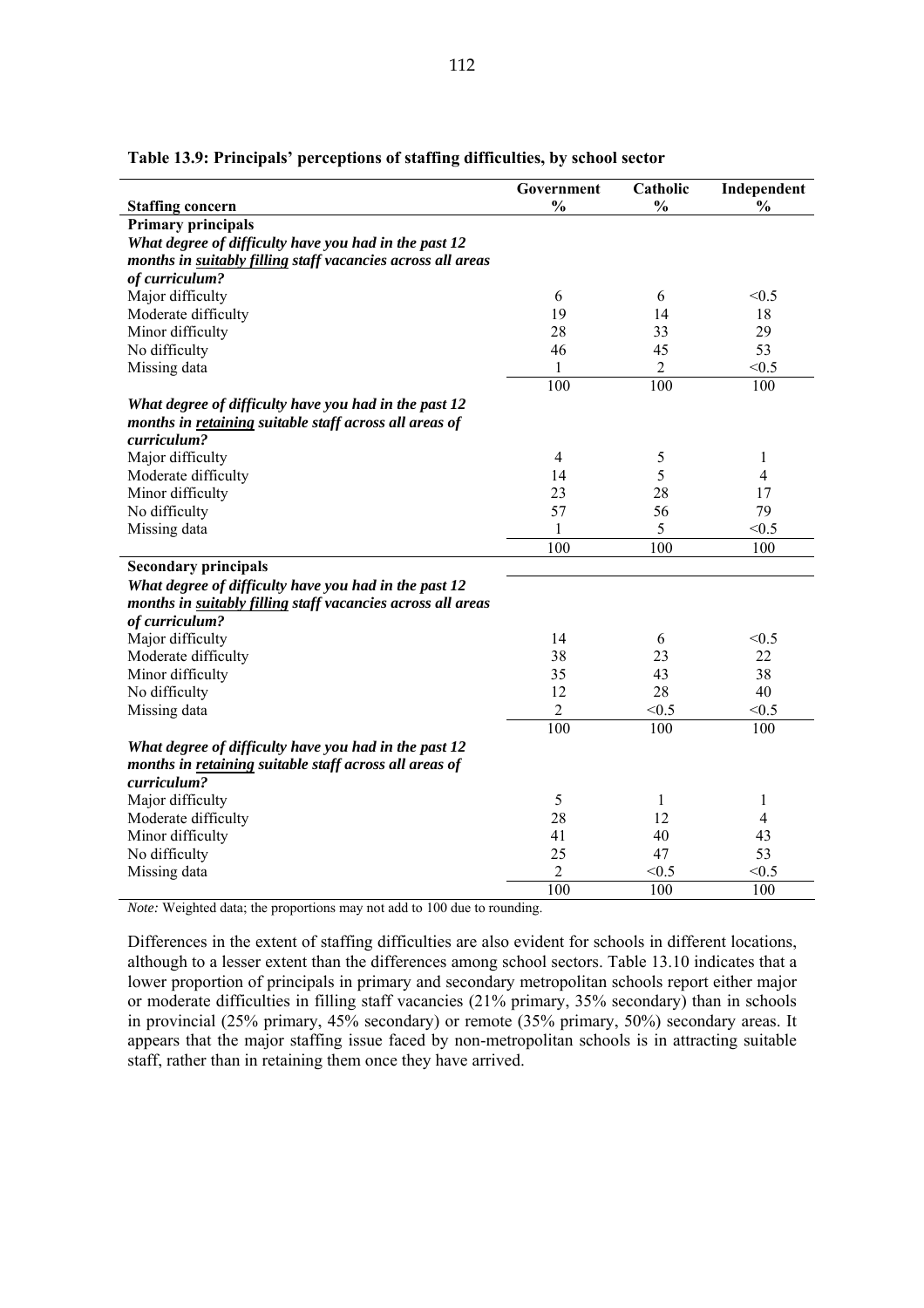| <b>Staffing concern</b>                                     | <b>Metro</b><br>$\frac{0}{0}$ | Provincial<br>$\frac{0}{0}$ | <b>Remote</b><br>$\frac{0}{0}$ |
|-------------------------------------------------------------|-------------------------------|-----------------------------|--------------------------------|
| <b>Primary principals</b>                                   |                               |                             |                                |
| What degree of difficulty have you had in the past 12       |                               |                             |                                |
| months in suitably filling staff vacancies across all areas |                               |                             |                                |
| of curriculum?                                              |                               |                             |                                |
| Major difficulty                                            | 3                             | 8                           | 11                             |
| Moderate difficulty                                         | 18                            | 17                          | 24                             |
| Minor difficulty                                            | 33                            | 23                          | 26                             |
| No difficulty                                               | 46                            | 50                          | 37                             |
| Missing data                                                | < 0.5                         | 2                           | $\mathfrak{Z}$                 |
|                                                             | 100                           | 100                         | 100                            |
|                                                             |                               |                             |                                |
| What degree of difficulty have you had in the past 12       |                               |                             |                                |
| months in retaining suitable staff across all areas of      |                               |                             |                                |
| curriculum?                                                 |                               |                             |                                |
| Major difficulty                                            | 3                             | 5                           | 5                              |
| Moderate difficulty                                         | 9                             | 12                          | 21                             |
| Minor difficulty                                            | 26                            | 17                          | 28                             |
| No difficulty                                               | 62                            | 62                          | 44                             |
| Missing data                                                | < 0.5                         | $\overline{4}$              | $\overline{3}$                 |
|                                                             | 100                           | 100                         | 100                            |
| <b>Secondary principals</b>                                 |                               |                             |                                |
| What degree of difficulty have you had in the past 12       |                               |                             |                                |
| months in suitably filling staff vacancies across all areas |                               |                             |                                |
| of curriculum?                                              |                               |                             |                                |
| Major difficulty                                            | 5                             | 14                          | $\,8\,$                        |
| Moderate difficulty                                         | 30                            | 31                          | 42                             |
| Minor difficulty                                            | 42                            | 30                          | 27                             |
| No difficulty                                               | 23                            | 23                          | 13                             |
| Missing data                                                | 1                             | 1                           | 10                             |
|                                                             | 100                           | 100                         | 100                            |
| What degree of difficulty have you had in the past 12       |                               |                             |                                |
| months in retaining suitable staff across all areas of      |                               |                             |                                |
| curriculum?                                                 |                               |                             |                                |
| Major difficulty                                            | 3                             | 3                           | 4                              |
| Moderate difficulty                                         | 16                            | 21                          | 9                              |
| Minor difficulty                                            | 40                            | 44                          | 37                             |
| No difficulty                                               | 41                            | 31                          | 40                             |
|                                                             | 1                             | 1                           | 10                             |
| Missing data                                                | $\overline{100}$              |                             |                                |
|                                                             |                               | 100                         | 100                            |

### **Table 13.10: Principals' perceptions of staffing difficulties, by school location**

*Note:* Weighted data; the proportions may not add to 100 due to rounding.

#### **13.5 Strategies for dealing with staffing shortages**

Teacher shortages are often 'hidden' and hard to measure in the sense that schools and school systems use a variety of strategies to ensure that classes are not left without a teacher, including reducing the curriculum on offer, employing less qualified teachers, or increasing class sizes (OECD, 2005). Table 13.11 reports on the strategies used by primary and secondary principals in the survey to deal with staffing shortages. Teacher shortages have qualitative as well as quantitative dimensions.

As reported by primary principals, the most common strategies are to combine classes across year levels (16% of principals), require teachers to teach outside their field of expertise (14%), recruit less qualified teachers (11%), share programs with other schools (10%), or reduce the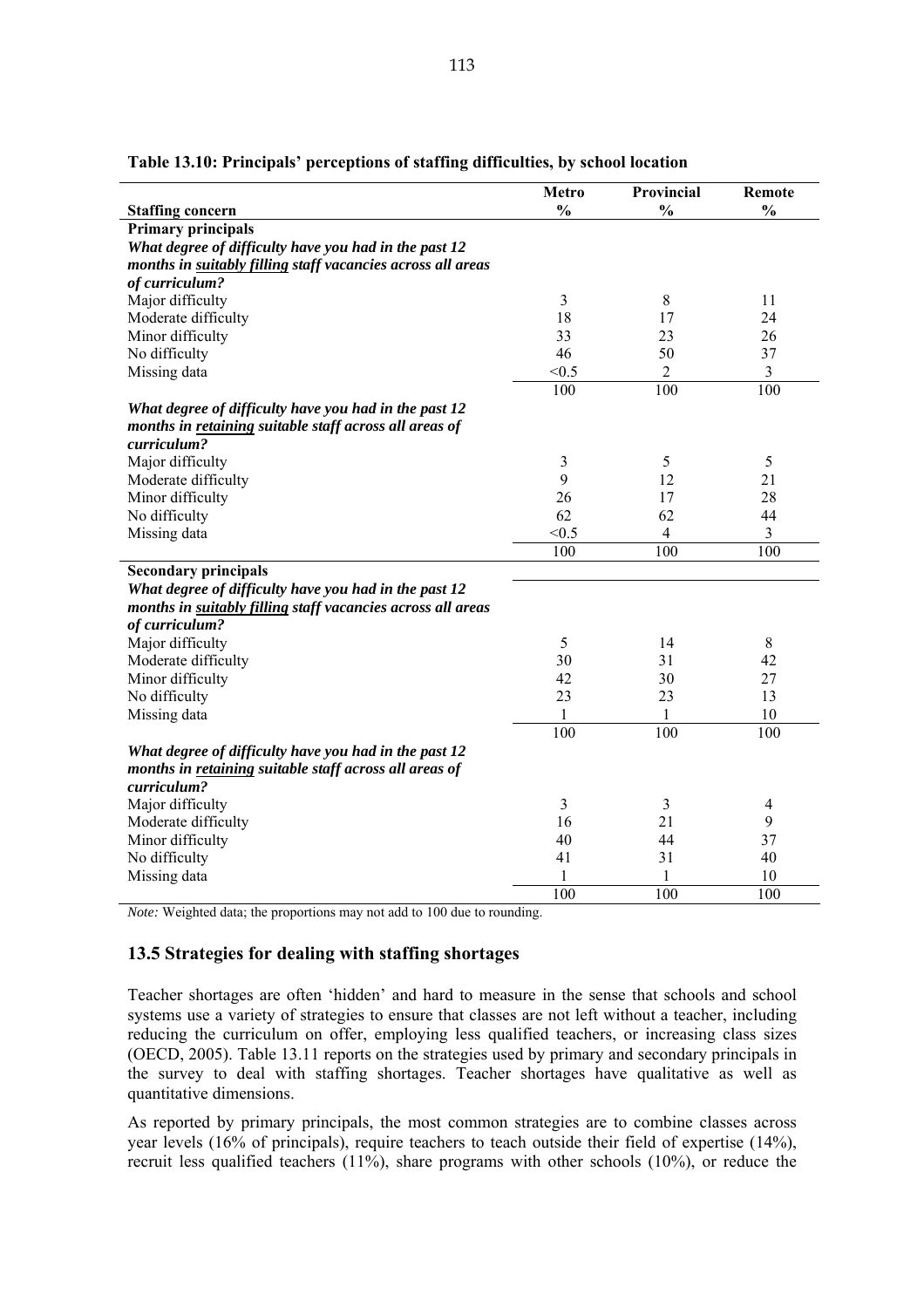curriculum offered (9%). These strategies are also commonly used by secondary school principals, although to a much greater extent. For example, 43% of secondary principals indicate that they ask teachers to teach outside their field of expertise in response to shortages, and 22% recruit less qualified teachers, and 19% reduce the curriculum offered.

| Which of the following strategies do you use to                                                                         |         |               |
|-------------------------------------------------------------------------------------------------------------------------|---------|---------------|
| deal with teacher shortages at your school? $(>l)$                                                                      | Primary | Secondary     |
| <i>response possible</i> )                                                                                              | $\%$    | $\frac{6}{9}$ |
| Reduce the curriculum offered                                                                                           | Q       | 19            |
| Reduce the length of classroom time for a subject                                                                       |         |               |
| Combine classes within subject areas                                                                                    |         | 18            |
| Combine classes across subject areas                                                                                    |         | 2             |
| Combine classes across year levels                                                                                      | 16      | 15            |
| Require teachers to teach outside their field of expert                                                                 | 14      | 43            |
| Recruit less qualified teachers                                                                                         | 11      | 22            |
| Share programs with other schools                                                                                       | 10      | 16            |
| Other                                                                                                                   |         |               |
| Not relevant – no recent teacher shortages                                                                              | 60      | 48            |
| $\mathbf{v}$ and $\mathbf{v}$ and $\mathbf{v}$ are the set of $\mathbf{v}$ and $\mathbf{v}$ are the set of $\mathbf{v}$ |         |               |

#### **Table 13.11: Principals' strategies to deal with staffing shortages**

*Note:* Principals could indicate >1 strategy. Weighted data.

Overall, and consistent with other data reported in this chapter, staffing difficulties seem to be more evident in secondary than primary schools. Just under half (48%) of the secondary principals report that the various strategies are not relevant because they have no recent teacher shortages, whereas 60% of primary principals report that this is the case. On average, principals in government schools, and in non-metropolitan locations, were more likely to report a need to use various strategies to deal with staffing shortages.

#### **13.6 Teacher departures and arrivals**

 $\overline{a}$ 

Table 13.12 reports data on the proportions of schools in which teachers left for different reasons in the past 12 months. Overall, about 42% of primary principals (about 3300 schools involving around 5000 teachers) indicated that teachers retired in the past 12 months and 35% (about 2700 schools, involving about 3800 teachers) that teachers resigned from teaching. Staff turnover in these regards seems to be higher in secondary schools, with 74% of secondary principals (about 2000 schools, involving about 4400 teachers) indicating that teachers retired and 60% (1600 schools, involving about 3000 teachers) that teachers resigned.<sup>24</sup> The majority of schools experienced teachers relocating to another school in the same sector in the same state/territory (61% of primary schools and 68% of secondary schools). Such relocations involved an estimated 8300 primary teachers and 5400 secondary teachers.

About 21% of primary principals reported that teachers relocated to another school sector in the same state/territory (involving an estimated 2300 teachers), 13% had at least one teacher move to teach interstate (1200 teachers) and 20% to teach overseas (an estimated 1900 teachers). These proportions were all higher for secondary schools: 45% of secondary principals reported at least one teacher changing school sector (involving an estimated 2000 teachers), 27% had teachers moving to teach interstate (1200 teachers), and 44% moving overseas to work as a teacher (involving an estimated 1600 teachers). Part of this would be due to the fact that secondary schools on average employ more teachers than primary schools, but part may also be related to a greater propensity of secondary teachers to change schools or leave the profession.

<sup>&</sup>lt;sup>24</sup> As secondary schools employ more teachers on average than primary schools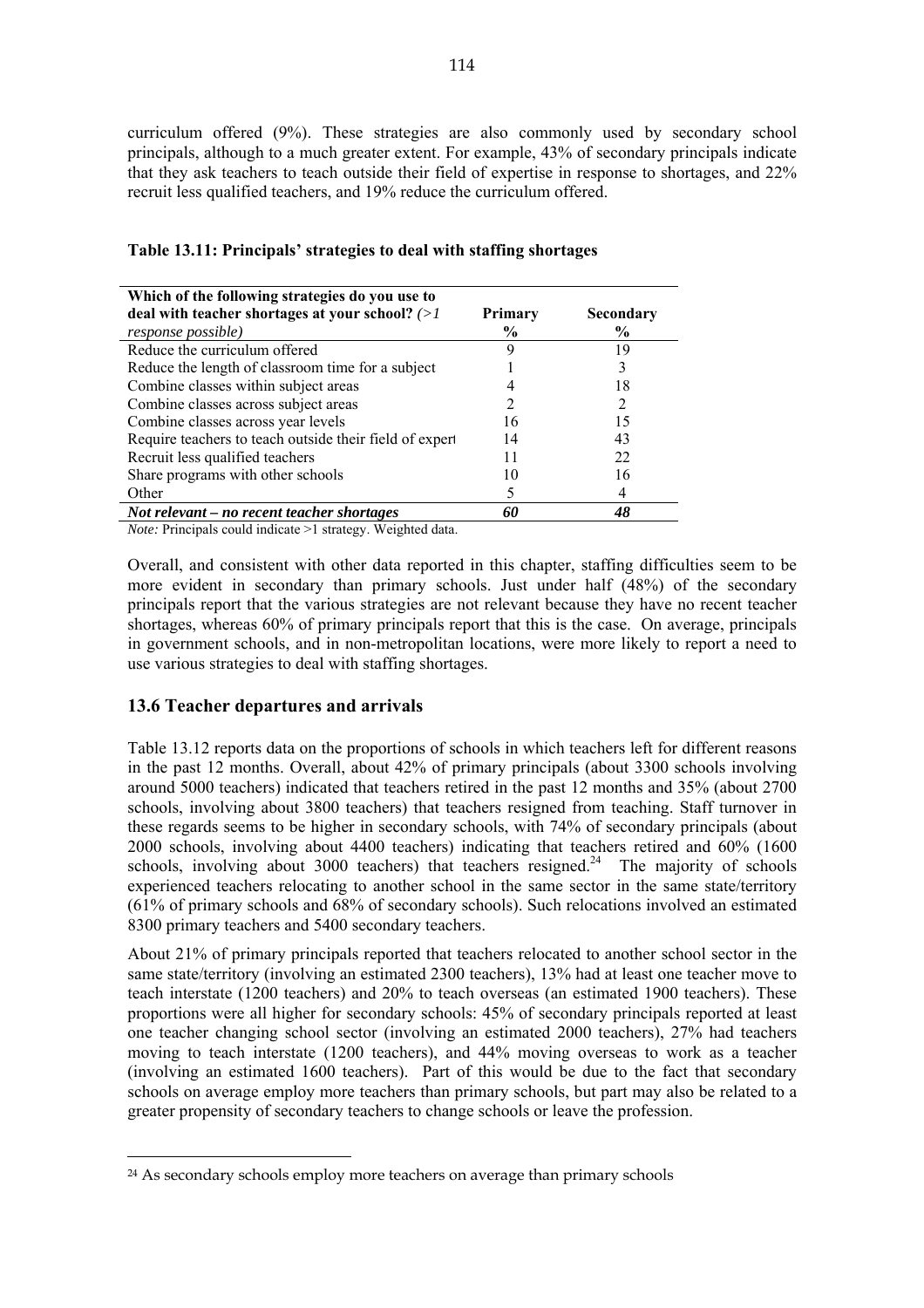|                                                    | Primary %       |         |                          | Secondary %     |         |            |
|----------------------------------------------------|-----------------|---------|--------------------------|-----------------|---------|------------|
|                                                    | No. of teachers |         |                          | No. of teachers |         |            |
| Type of teacher departure                          |                 | $2 - 5$ | >5                       |                 | $2 - 5$ | >5         |
| Retirement                                         | 28              | 14      | < 0.5                    | 26              | 47      |            |
| Resignation from teaching                          | 26              | 9       | $\overline{\phantom{a}}$ | 35              | 25      | $\leq 0.5$ |
| Relocation to another school in the same school se | 37              | 24      | 2                        | 21              | 47      | 8          |
| in the same State/Territory                        |                 |         |                          |                 |         |            |
| Relocation to another school sector in the same    | 17              |         |                          | 30              | 15      |            |
| State/Territory                                    |                 |         |                          |                 |         |            |
| Relocation to teach interstate                     | 11              |         | < 0.5                    |                 | 10      |            |
| Moved overseas to work as a teacher                | 17              |         | $\overline{\phantom{0}}$ | 35              | 9       |            |
| Leave of $>12$ months                              | 33              | 14      |                          | 34              | 37      |            |

**Table 13.12: Proportion of principals who indicated that at least one teacher left the school in the past 12 months** 

*Note:* The table records the percentages of Principals who indicated that their school had at least one teacher departure in the category concerned e.g. 28% of primary Principals indicated that 1 teacher retired during the past 12 months, and 14% of primary schools had 2-5 teachers retire. It only includes those teachers who were on-going or appointed for at least 12 months. Weighted data.

Table 13.12 also indicates that quite high proportions of principals indicate that at least one teacher took leave of more than 12 months: 48% of primary principals and 74% of secondary principals.

Table 13.13 looks in detail at the areas in which primary teachers who either retired or resigned were teaching. These data give a broad indication of the areas in which the stock of teachers needs to be replaced. As expected, the most commonly reported field was General Classroom Teaching, in which 41% of schools indicated at least one teacher had retired or resigned (for an estimated total of 5500 teachers). Among the more specialist teaching areas, the departures due to retirement or resignation were most common in Early Childhood (9% of schools and about 1000 teachers) and Special Needs (5% of schools or about 400 teachers).

| Areas taught by primary teachers who | <b>No. of teachers</b> |               |               |
|--------------------------------------|------------------------|---------------|---------------|
| retired or resigned in the past 12   |                        | 2             | >2            |
| months                               | $\frac{6}{9}$          | $\frac{6}{9}$ | $\frac{6}{9}$ |
| Early Childhood                      | 7                      |               |               |
| Primary - General Classroom Teaching | 26                     | 9             | 6             |
| Primary – Specialist Teaching        |                        |               |               |
| Art                                  |                        |               |               |
| English as a Second Language         |                        |               | < 0.5         |
| Computing                            | < 0.5                  |               |               |
| Technology                           | < 0.5                  |               |               |
| Literacy                             | < 0.5                  |               |               |
| Languages other than English         |                        |               |               |
| Music                                | 2                      |               |               |
| Physical Education                   |                        |               |               |
| Special Needs                        | 4                      | < 0.5         | $\leq 0.5$    |
| Library                              | $\mathfrak{D}$         |               |               |
| Other areas                          |                        |               | < 0.5         |

**Table 13.13: Primary teacher retirements or resignations in the past 12 months by area taught, as indicated by principals** 

*Note:* The table records the percentages of primary Principals who indicated that teachers from their school had either retired or resigned in the past 12 months, and the areas they taught in. For example, 7% of primary Principals indicated that 1 teacher retired or resigned who taught Early Childhood Education, and 1% had 2 such teachers retire or resign. Weighted data.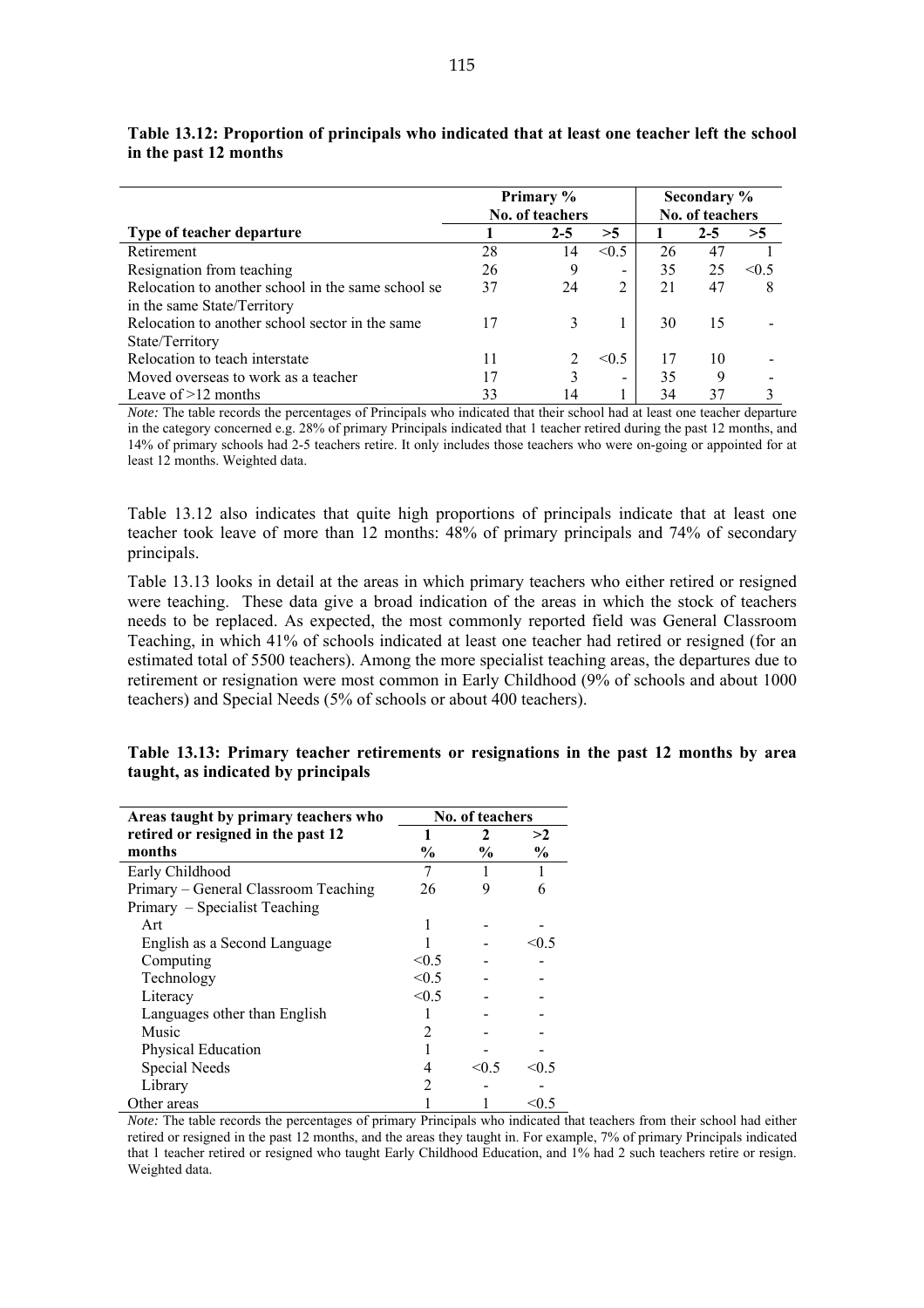Table 13.14 presents data on the areas taught by secondary teachers who either retired or resigned in the past 12 months. The largest areas concerned were English (37% of secondary principals reported that at least one teacher retired or resigned from this area, for an estimated total of 1300 teachers), Mathematics (36% of schools for about 1200 teachers), Science (26% of schools for about 900 teachers) and Society and Environment Studies (22% of schools for about 700 teachers). Such data can help to determine priorities in the preparation and recruitment of new teachers.

| Table 13.14: Secondary teacher retirements or resignations in the past 12 months by area |  |  |  |
|------------------------------------------------------------------------------------------|--|--|--|
| taught, as indicated by principals                                                       |  |  |  |

| Areas taught by secondary teachers     | No. of teachers |               |                |  |  |
|----------------------------------------|-----------------|---------------|----------------|--|--|
| who retired or resigned in the past 12 |                 | 2             | >2             |  |  |
| months                                 | $\frac{6}{9}$   | $\frac{0}{0}$ | $\frac{0}{0}$  |  |  |
| Secondary                              |                 |               |                |  |  |
| English                                | 28              |               | $\mathfrak{D}$ |  |  |
| English as a Second Language           | 2               |               |                |  |  |
| Health and Physical Education          | 10              |               | א ()>          |  |  |
| Languages other than English           | 6               |               |                |  |  |
| <b>Mathematics</b>                     | 27              | 8             |                |  |  |
| Science                                | 20              |               |                |  |  |
| Society and Environment Studies        | 16              |               | 2              |  |  |
| Computing                              | 5               |               |                |  |  |
| Technology                             | 9               |               | $\leq 0.5$     |  |  |
| The Creative and Performing Arts       | 13              |               |                |  |  |
| Vocational Education and Training      | 3               | < 0.5         |                |  |  |
| Other areas                            |                 |               |                |  |  |

*Note:* The table records the percentages of secondary Principals who indicated that teachers from their school had either retired or resigned in the past 12 months, and the areas they taught in e.g. 28% of secondary Principals indicated that 1 teacher retired or resigned who taught English, and 7% had 2 such teachers retire or resign. Weighted data.

Table 13.15 indicates that arrivals in schools come from a wide range of sources. New graduates from teacher education represent the most frequent type of arrival (56% of primary principals and 82% of secondary principals indicate at least one teacher joined as a new graduate from teacher education). The new graduates comprised an estimated 8800 primary teachers and 5500 secondary teachers. It is noteworthy that 10% of secondary schools and 2% of primary schools indicated that they had more than 5 new graduates join the school in the past 12 months. Such schools are likely to need to devote substantial resources to induction.

The second most common source of new arrivals was teachers transferring from another school in the same sector and state/territory (47% of primary schools, involving an estimated 7700 teachers and 69% of secondary schools, involving about 3600 teachers). There were also fairly large numbers moving from another school sector in the same state/territory (in 13% or primary schools, involving about 1500 teachers and 30% of secondary schools, involving about 1600 teachers), from interstate (6% of schools or about 600 teachers and 22%of schools or about 900 teachers, respectively) or from overseas (9% of primary schools involving about 1000 teachers, and 17% of secondary schools, involving about 800 teachers). Overall, there seemed to be proportionately much more movement of teachers into secondary schools than primary schools.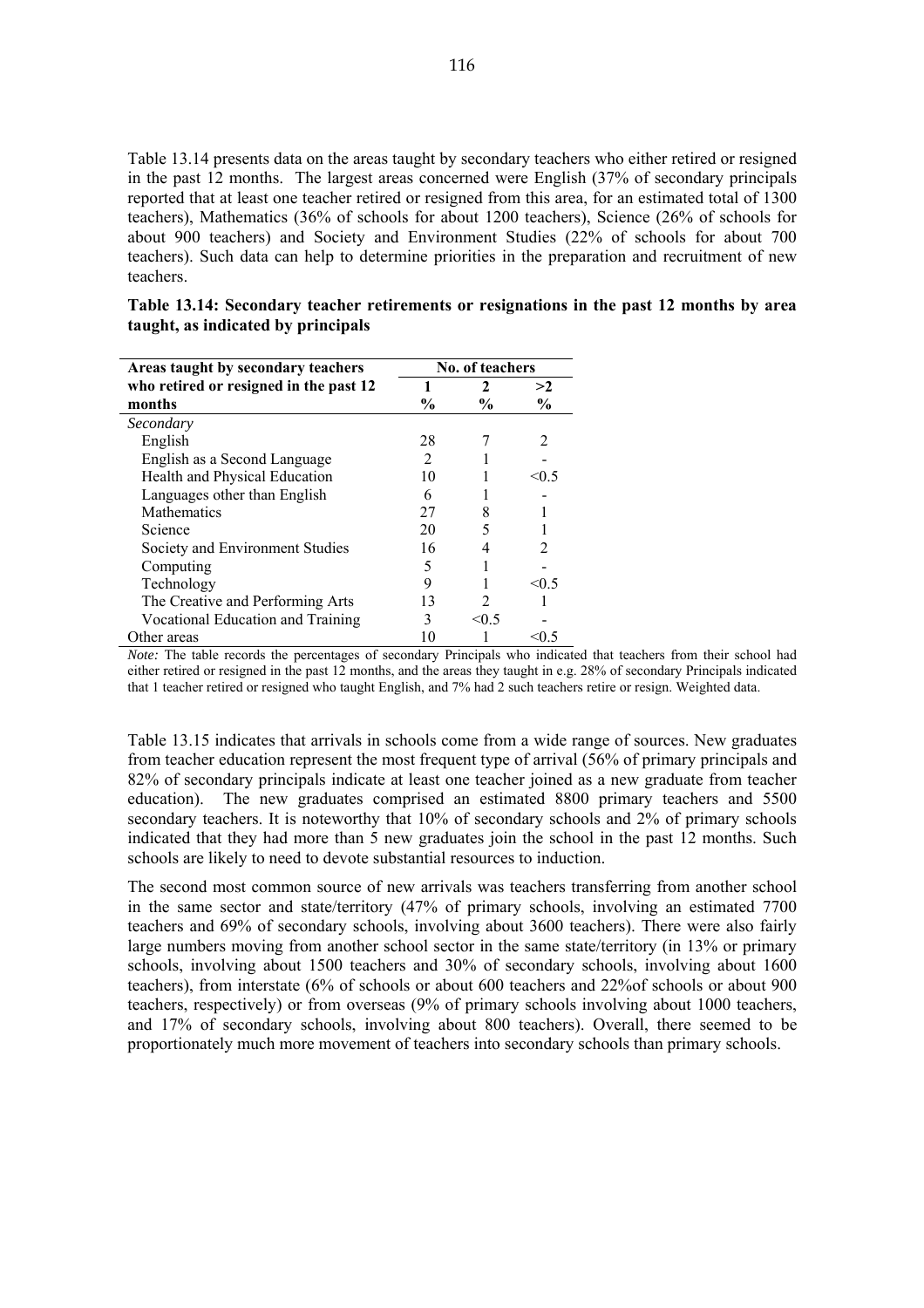|                                                             | Primary %       |         | Secondary %              |                             |         |            |
|-------------------------------------------------------------|-----------------|---------|--------------------------|-----------------------------|---------|------------|
|                                                             | No. of teachers |         |                          | No. of teachers             |         |            |
| Type of teacher arrival                                     |                 | $2 - 5$ | >5                       |                             | $2 - 5$ | >5         |
| New graduate from teacher education                         | 29              | 25      | 2                        | 24                          | 46      | 9          |
| Re-entry by a teacher who had formerly resigned from        | 11              |         | $\overline{\phantom{0}}$ | 17                          | 6       |            |
| teaching                                                    |                 |         |                          |                             |         |            |
| Relocation from another school in the same school sector in | 23              | 22      | 2                        | 18                          | 38      | 10         |
| the same State/Territory                                    |                 |         |                          |                             |         |            |
| Relocation from another school sector in the same           | 10              | 3       | $\leq 0.5$               | 16                          | 13      |            |
| State/Territory                                             |                 |         |                          |                             |         |            |
| Relocation from teaching interstate                         |                 |         | $\overline{\phantom{0}}$ | 16                          | 6       | $\leq$ 6.5 |
| Moved from overseas                                         |                 |         |                          | 11                          | 6       |            |
| Other                                                       | $\mathcal{D}$   |         | < 0.5                    | $\mathcal{D}_{\mathcal{L}}$ |         | <∩ 5       |

**Table 13.15: Proportion of principals who indicated that at least one teacher joined the school in the past 12 months** 

*Note:* The table records the percentages of Principals who indicated that their school had at least one teacher arrive in the category concerned e.g. 29% of primary Principals indicated that 1 teacher was a new graduate from teacher education, and 25% of primary schools had 2-5 teachers join from this source. It only includes those teachers who were on-going or appointed for at least 12 months. Weighted data.

It is also noteworthy that 23% of secondary principals and 12% of primary principals reported that at least one teacher was a re-entrant to teaching after having formerly resigned. The data in Table 13.13 provide another indication of a mobile profession, although the lack of comparable data from earlier surveys makes it difficult to judge whether such mobility has changed over time.

# **13.7 Perceptions of the preparation of recent teacher graduates**

Principals were asked to assess how well recent teacher graduates were prepared in a range of aspects of teaching and other work in schools. Their responses are reported in Table 13.16.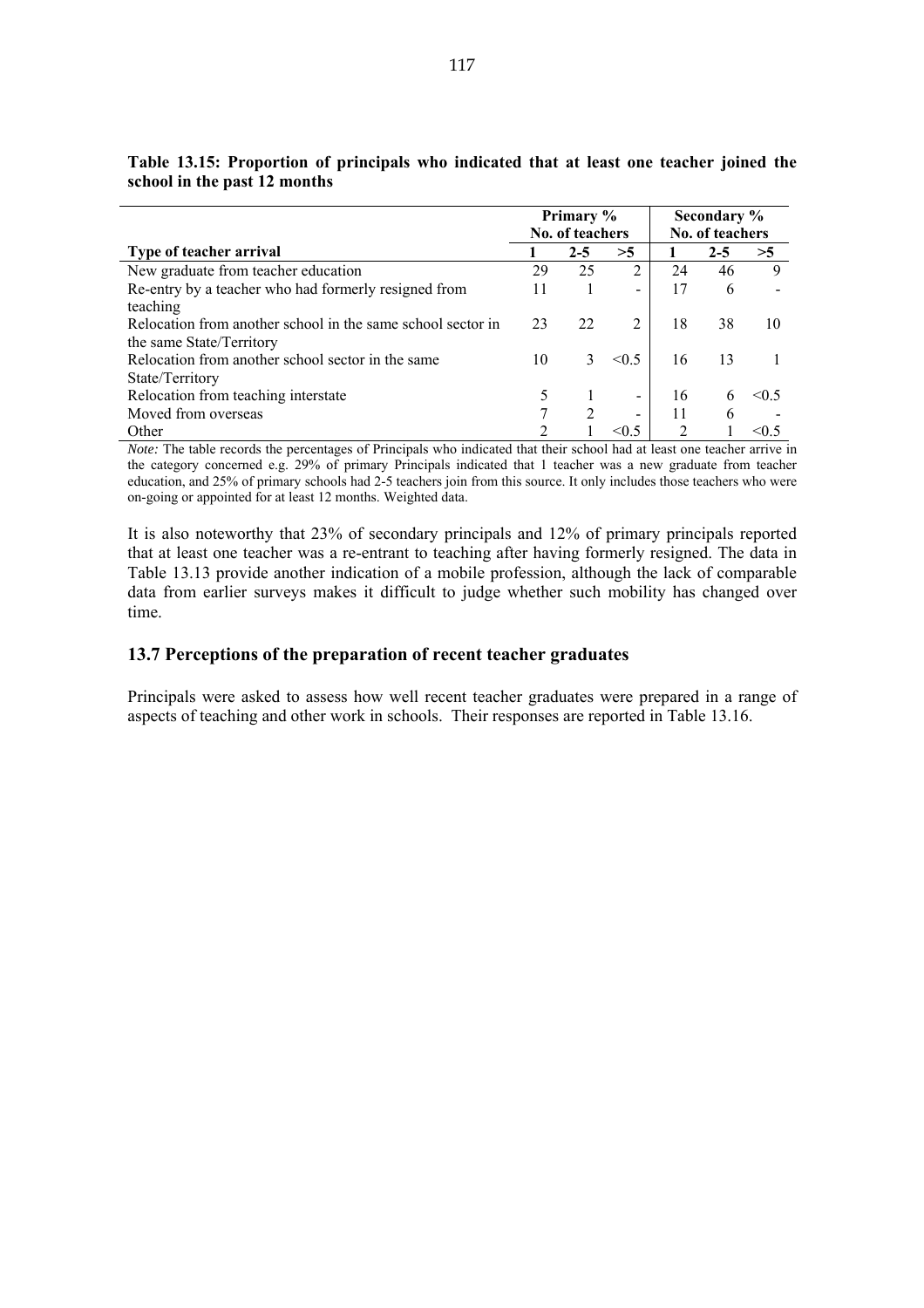| In your experience, how well prepared are recent teacher<br>graduates in regard to: | Very well<br>prepared | prepared<br>Well | Somewhat<br>prepared | prepared<br>Poorly | Missing        |               |
|-------------------------------------------------------------------------------------|-----------------------|------------------|----------------------|--------------------|----------------|---------------|
|                                                                                     | $\frac{0}{0}$         | $\frac{0}{0}$    | $\frac{0}{0}$        | $\frac{0}{0}$      | $\frac{0}{0}$  | $\frac{0}{0}$ |
| Primary principals' perceptions                                                     |                       |                  |                      |                    |                |               |
| Understanding the subject matter they are expected to teach                         | 7                     | 42               | 43                   | $\overline{4}$     | 4              | 100           |
| Using effective strategies to help students learn                                   | $\overline{7}$        | 39               | 43                   | $\tau$             | $\overline{4}$ | 100           |
| Knowing about how students learn and understand new<br>concepts                     | 7                     | 40               | 42                   | 6                  | $\overline{4}$ | 100           |
| Understanding the differences among students and how to cater<br>for them           | $\overline{4}$        | 21               | 57                   | 14                 | $\overline{4}$ | 100           |
| Managing classroom activities effectively                                           | 5                     | 28               | 50                   | 13                 | $\overline{4}$ | 100           |
| Providing effective feedback to students to support their                           | $\overline{4}$        | 33               | 51                   | 8                  | $\overline{4}$ | 100           |
| learning                                                                            |                       |                  |                      |                    |                |               |
| Accessing and using teaching materials and resources                                | 7                     | 45               | 41                   | $\overline{4}$     | $\overline{4}$ | 100           |
| effectively                                                                         |                       |                  |                      |                    |                |               |
| Engaging students in learning activities                                            | 7                     | 42               | 44                   | $\overline{c}$     | 4              | 100           |
| Collaborating with teaching colleagues                                              | 9                     | 47               | 33                   | 3                  | $\overline{4}$ | 10            |
| Communicating with parents/guardians                                                | 4                     | 22               | 53                   | 17                 | 5              | 100           |
| Secondary principals' perceptions                                                   |                       |                  |                      |                    |                |               |
| Understanding the subject matter they are expected to teach                         | 18                    | 59               | 19                   | 1                  | $\overline{c}$ | 100           |
| Using effective strategies to help students learn                                   | 8                     | 49               | 37                   | $\overline{4}$     | $\overline{c}$ | 100           |
| Knowing about how students learn and understand new                                 | $\overline{7}$        | 51               | 33                   | $\overline{7}$     | $\overline{2}$ | 100           |
| concepts                                                                            |                       |                  |                      |                    |                |               |
| Understanding the differences among students and how to cater                       | $\overline{4}$        | 34               | 47                   | 13                 | $\overline{2}$ | 100           |
| for them                                                                            |                       |                  |                      |                    |                |               |
| Managing classroom activities effectively                                           | $\overline{4}$        | 33               | 51                   | 10                 | $\overline{2}$ | 100           |
| Providing effective feedback to students to support their                           | 3                     | 43               | 46                   | 6                  | $\overline{2}$ | 100           |
| learning                                                                            |                       |                  |                      |                    |                |               |
| Accessing and using teaching materials and resources                                | 13                    | 54               | 29                   | 1                  | $\overline{2}$ | 100           |
| effectively                                                                         |                       |                  |                      |                    |                |               |
| Engaging students in learning activities                                            | 6                     | 57               | 34                   | $\overline{2}$     | $\overline{2}$ | 100           |
| Collaborating with teaching colleagues                                              | 13                    | 59               | 23                   | $\overline{2}$     | $\overline{2}$ | 10            |
| Communicating with parents/guardians                                                | 3                     | 23               | 53                   | 19                 | 3              | 100           |

#### **Table 13.16: Principals' perceptions of the preparation of recent teacher graduates**

*Note:* Weighted data; the proportions may not add to 100 due to rounding.

About half the primary principals responded that recent teacher graduates were either very well prepared or well prepared in 'understanding the subject matter they are expected to teach' (49%), 'knowing about how students learn and understand new concepts' (49%), and 'using effective strategies to help students learn' (46%). Secondary principals rated recent graduates as better prepared in these regards (77%, 57% and 58%, respectively).

Overall, primary principals rated recent graduates as best prepared in regard to 'collaborating with teaching colleagues' (56%), and least well prepared in 'communicating with parents/guardians' (26% indicated either well prepared or very well prepared). This pattern was also evident in the responses from secondary principals, although overall secondary principals gave more positive assessments of graduates' preparation than did primary principals. In most of the aspects surveyed, less than 10% of both groups of principals indicated that recent teacher graduates were poorly prepared.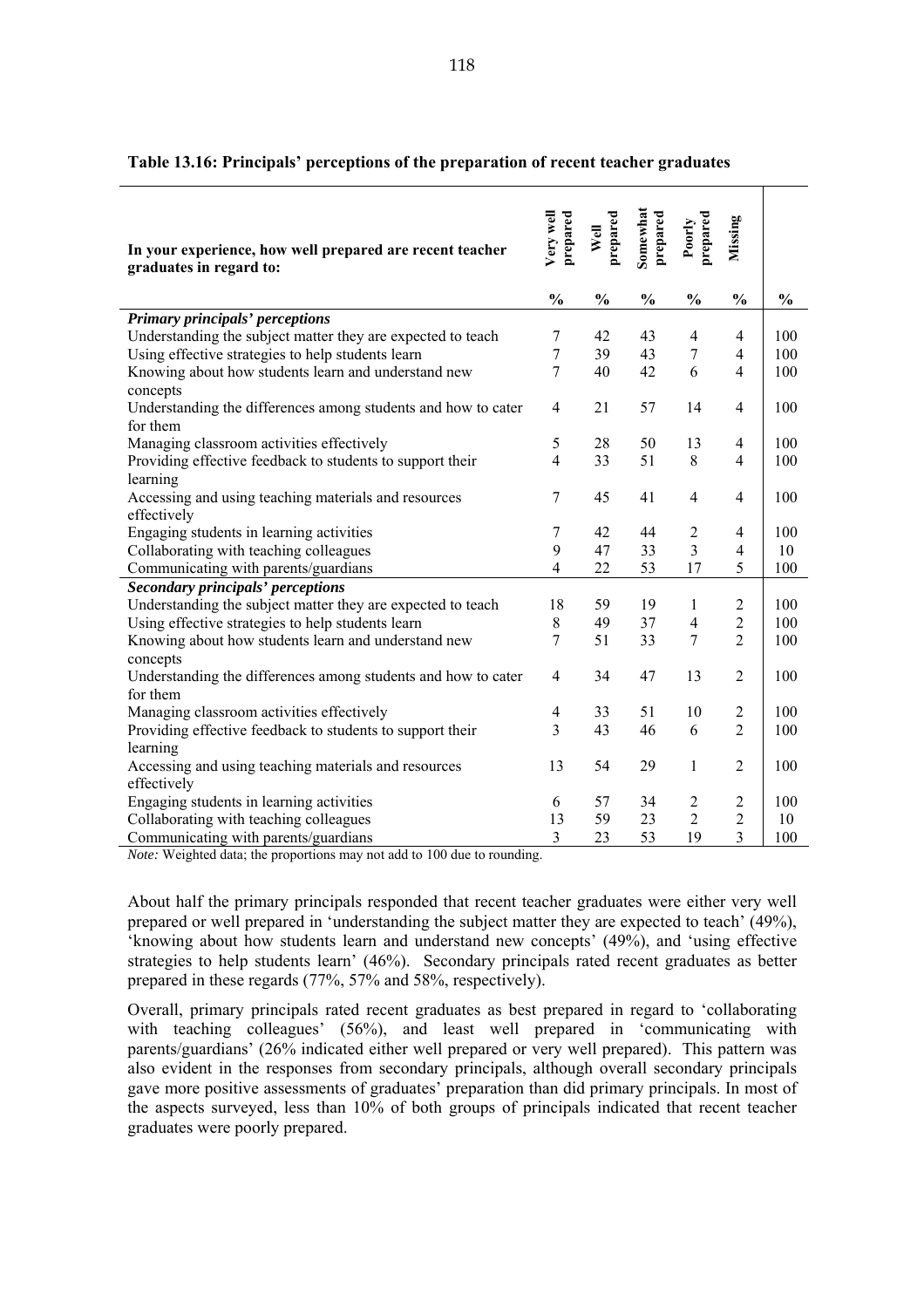#### **13.8 Salary structures**

Principals indicated that classroom teachers are most commonly employed on a salary structure that is an incremental scale with progression based largely on years of experience. As Table 13.17 records, 76% of primary principals felt that this best described the salary structure for the majority of classroom teachers, as did 78% of secondary principals. Just under 10% of principals indicated that the majority of classroom teachers are paid according to a fixed salary (i.e. no increments) and around 5-8% according to a scale with increments largely subject to performance assessment.

## **Table 13.17: Type of salary structure**

|                                                                             | Type of teacher  |               |  |
|-----------------------------------------------------------------------------|------------------|---------------|--|
| Which category best describes the current salary structure for the          | <b>Classroom</b> | Leadership    |  |
| majority of teachers?                                                       | $\frac{0}{0}$    | $\frac{6}{9}$ |  |
| <b>Primary</b>                                                              |                  |               |  |
| Fixed salary ( <i>i.e.</i> , no increments)                                 | 9                | 31            |  |
| Incremental salary scale with progression based largely on years of service | 76               | 35            |  |
| Incremental salary scale with progression largely subject to performance    | 8                | 9             |  |
| assessment                                                                  |                  |               |  |
| Salary bonus for high performance or specified tasks                        | 1                | 4             |  |
| Salary specified in an individual agreement                                 | 3                |               |  |
| Other salary structure                                                      | < 0.5            | 3             |  |
| Missing data                                                                | 3                | 11            |  |
|                                                                             | 100              | 100           |  |
| <b>Secondary</b>                                                            |                  |               |  |
| Fixed salary (i.e., no increments)                                          | 9                | 37            |  |
| Incremental salary scale with progression based largely on years of service | 78               | 32            |  |
| Incremental salary scale with progression largely subject to performance    | 6                | 8             |  |
| assessment                                                                  |                  |               |  |
| Salary bonus for high performance or specified tasks                        | 2                | 5             |  |
| Salary specified in an individual agreement                                 |                  | 11            |  |
| Other salary structure                                                      | < 0.5            |               |  |
| Missing data                                                                | 2                | 6             |  |
|                                                                             | 100              | 100           |  |

*Note:* Weighted data; the proportions may not add to 100 due to rounding.

Table 13.17 indicates that there is greater variety in the salary structures for teachers in leadership positions, with only 35% of primary principals and 32% of secondary principals reporting that an incremental scale based largely years of service applies to the majority of such posts.

Principals were also asked to rate the effectiveness of their school's salary structure in attracting and retaining teachers and leaders. The results are reported in Table 13.18.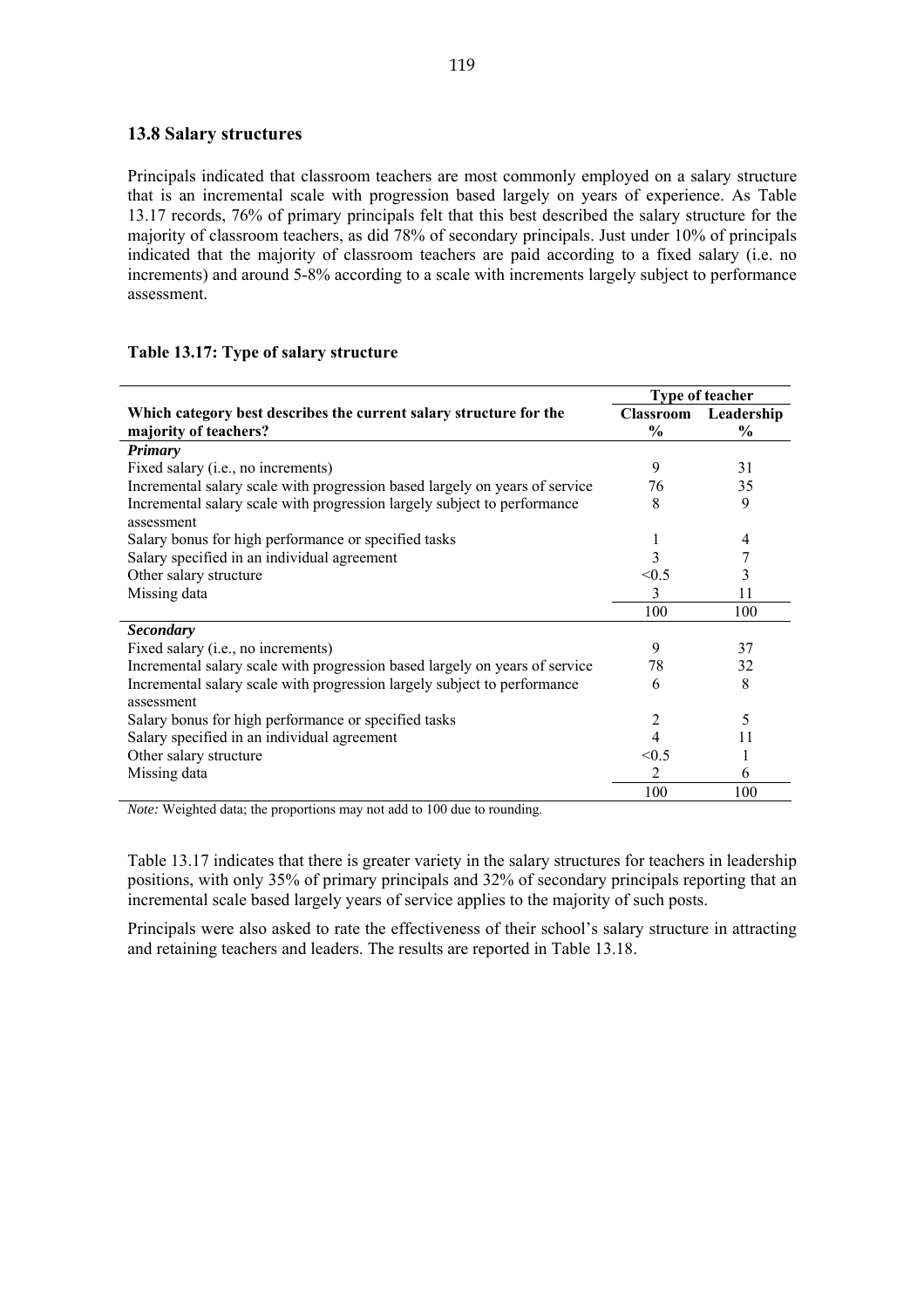| How effective is your school's salary structure in:        | Very<br>Hecti  | Effective     | effectivenes<br>Of some | Not<br>ffectiv | Missing        |               |
|------------------------------------------------------------|----------------|---------------|-------------------------|----------------|----------------|---------------|
|                                                            | $\frac{0}{0}$  | $\frac{6}{9}$ | $\frac{0}{0}$           | $\frac{6}{9}$  | $\frac{0}{0}$  | $\frac{6}{9}$ |
| <b>Primary principals</b>                                  |                |               |                         |                |                |               |
| Attracting teachers to mainly classroom teaching positions | 5              | 26            | 41                      | 22             | 6              | 100           |
| Retaining teachers in mainly classroom teaching positions  | 6              | 23            | 42                      | 23             | 6              | 100           |
| Attracting teachers to leadership positions                | 4              | 15            | 39                      | 35             | 7              | 100           |
| Retaining teachers in leadership positions                 | 4              | 20            | 37                      | 33             | 6              | 100           |
| <b>Secondary principals</b>                                |                |               |                         |                |                |               |
| Attracting teachers to mainly classroom teaching positions | 3              | 32            | 46                      | 18             | 2              | 100           |
| Retaining teachers in mainly classroom teaching positions  | $\overline{2}$ | 30            | 47                      | 18             | $\overline{2}$ | 100           |
| Attracting teachers to leadership positions                | 4              | 20            | 44                      | 31             | $\overline{2}$ | 100           |
| Retaining teachers in leadership positions                 | 5              | 23            | 43                      | 28             | $\overline{2}$ | 100           |

# **Table 13.18: Principals' perceptions of the effectiveness of the school's salary structure in attracting and retaining teachers**

*Note:* Weighted data; the proportions may not add to 100 due to rounding.

Fewer than one in three primary principals rated their school's salary structure as either effective or very effective in 'attracting teachers to mainly classroom teaching positions' (31%). These positive ratings were slightly lower among Government primary school principals (29% for attracting classroom teachers) than Catholic principals (31%), and both were lower than among Independent principals  $(48\%)$ <sup>25</sup> A lower proportion of Catholic primary principals rated their salary structure as either effective or very effective in retaining teachers in classroom positions (24%) than did Government primary principals (28%); both were substantially lower than Independent primary principals (43%).

Table 13.18 indicates that only 19% of primary principals rated their school salary structure as effective or very effective in attracting teachers to leadership positions, as did 24% in retaining leaders. Only 35% of secondary principals felt that the salary structure was effective in attracting classroom teachers and 32% in retaining them. A higher proportion of secondary principals in both the Catholic sector (53%) and Independent sector (49%) rated the school's salary structure as effective or very effective in attracting classroom teachers than in the Government sector  $(23%)$ .

Principals were also invited to comment on the likely effectiveness of various financial strategies in attracting and retaining teachers. The results are presented in Table 13.19 for primary principals, and in Table 13.20 for secondary principals. The pattern was broadly similar for primary and secondary principals.

 $\overline{a}$ 

<sup>&</sup>lt;sup>25</sup> The detailed responses from principals in the three school sectors are not included in the report.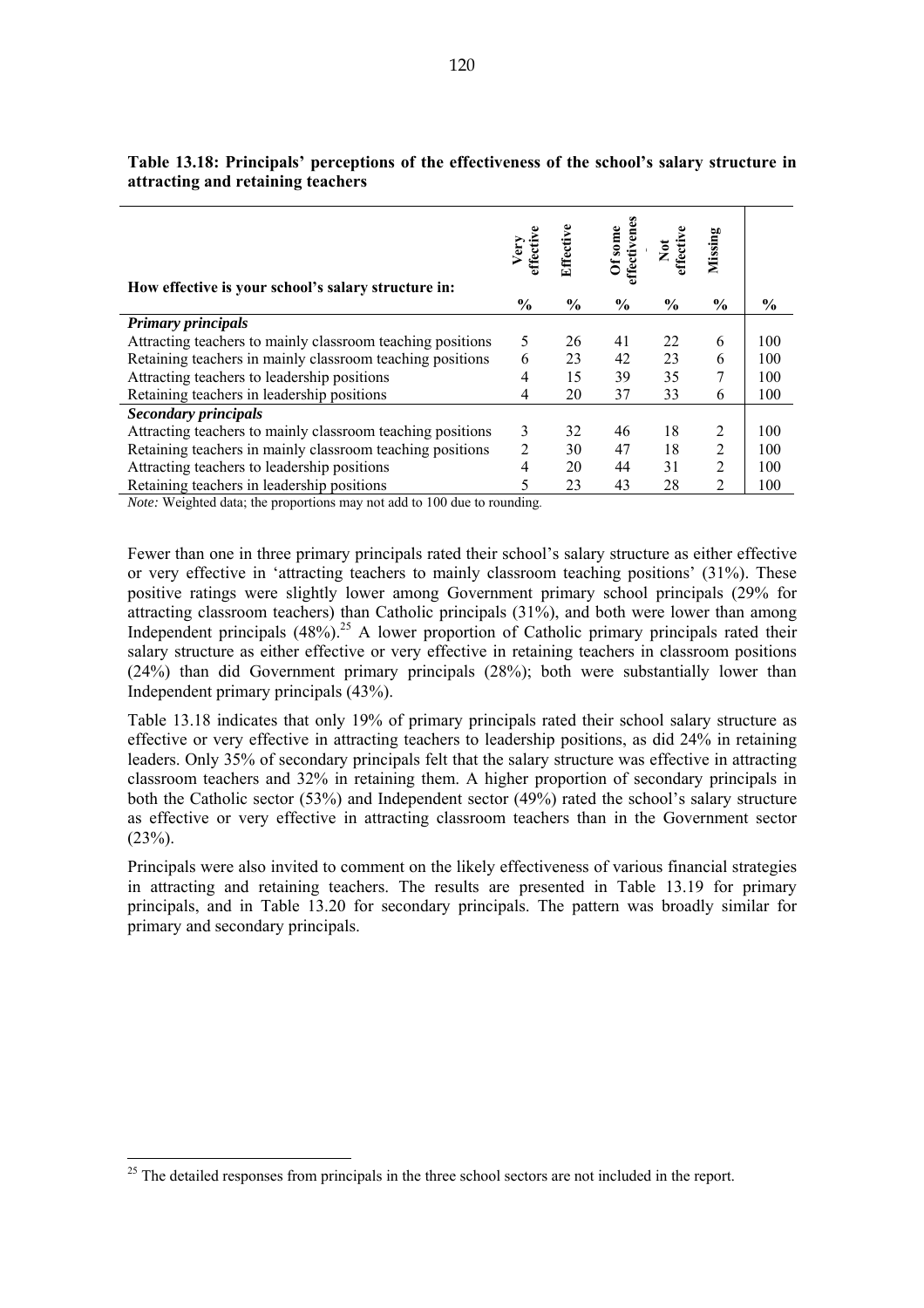|                                                                                   | <b>Attracting teachers?</b> |                      |                | <b>Retaining teachers?</b>  |                      |                         |  |
|-----------------------------------------------------------------------------------|-----------------------------|----------------------|----------------|-----------------------------|----------------------|-------------------------|--|
| In your opinion, would these be effective in<br>attracting or retaining teachers? | Yes<br>$\frac{6}{6}$        | No.<br>$\frac{6}{6}$ | Unsure<br>$\%$ | <b>Yes</b><br>$\frac{6}{9}$ | No.<br>$\frac{6}{9}$ | Unsure<br>$\frac{6}{9}$ |  |
| Extra pay based on:                                                               |                             |                      |                |                             |                      |                         |  |
| Years of teaching service                                                         | 61                          | 19                   | 16             | 71                          | 13                   | 11                      |  |
| Higher qualifications                                                             | 69                          | 13                   | 14             | 63                          | 20                   | 11                      |  |
| Successful completion of professional learning<br>activities                      | 59                          | 18                   | 19             | 64                          | 14                   | 17                      |  |
| Performance against specified professional standar 43                             |                             | 33                   | 21             | 44                          | 33                   | 18                      |  |
| Gains in students' learning                                                       | 10                          | 66                   | 21             | 9                           | 72                   | 14                      |  |
| Individual performance against specified school or 23<br>system goals             |                             | 45                   | 28             | 24                          | 48                   | 23                      |  |

**Table 13.19: Primary principals' perceptions of the likely effectiveness of various financial strategies in attracting and retaining teachers** 

*Note:* Missing data is 3-5% per item. Weighted data; the proportions may not add to 100 due to rounding.

Among the six financial strategies considered for attracting teachers, the three most highly ranked were extra pay based on higher qualifications, which 69% of primary principals and 54% of secondary principals felt would be effective, extra pay based on years of teaching service (61% of primary principals and 53% of secondary principals) and successful completion of professional learning activities (59% of primary principals and 45% of secondary principals). The lowest ranked was extra pay based on gains in student learning, which only 10% of primary principals and 13% of secondary principals felt would be effective in attracting teachers.

In terms of financial strategies for retaining teachers, the pattern of responses was similar. The financial strategies that principals felt would be most effective for retaining teachers were extra pay based on years of service (71% of primary principals and 67% of secondary principals), successful completion of professional learning activities (64% of primary principals and 60% of secondary principals) and higher qualifications (63% of primary principals and 46% of secondary principals).

Of note is that around 15-25% of principals indicated that they were unsure about whether the financial strategy concerned would be effective in either attracting or retaining teachers. This suggests that this is a policy area in which there is considerable uncertainty among school principals.

**Table 13.20: Secondary principals' perceptions of the likely effectiveness of various financial strategies in attracting and retaining teachers** 

|                                                                                   | <b>Attracting teachers?</b> |                                 |                       |                             | <b>Retaining teachers?</b>      |                         |  |  |
|-----------------------------------------------------------------------------------|-----------------------------|---------------------------------|-----------------------|-----------------------------|---------------------------------|-------------------------|--|--|
| In your opinion, would these be effective in<br>attracting or retaining teachers? | <b>Yes</b><br>$\frac{6}{9}$ | N <sub>0</sub><br>$\frac{0}{0}$ | <b>Unsure</b><br>$\%$ | <b>Yes</b><br>$\frac{6}{9}$ | N <sub>0</sub><br>$\frac{6}{9}$ | Unsure<br>$\frac{6}{9}$ |  |  |
| <b>Extra pay based on:</b>                                                        |                             |                                 |                       |                             |                                 |                         |  |  |
| Years of teaching service                                                         | 53                          | 25                              | 19                    | 67                          | 14                              | 14                      |  |  |
| Higher qualifications                                                             | 54                          | 22                              | 20                    | 46                          | 28                              | 22                      |  |  |
| Successful completion of professional learning                                    | 45                          | 29                              | 23                    | 60                          | 18                              | 19                      |  |  |
| activities                                                                        |                             |                                 |                       |                             |                                 |                         |  |  |
| Performance against specified professional standare 35                            |                             | 38                              | 24                    | 39                          | 33                              | 24                      |  |  |
| Gains in students' learning                                                       | 13                          | 59                              | 24                    | 18                          | 58                              | 21                      |  |  |
| Individual performance against specified school or 24<br>system goals             |                             | 46                              | 26                    | 30                          | 43                              | 23                      |  |  |

*Note:* Missing data is 3-5% per item. Weighted data; the proportions may not add to 100 due to rounding.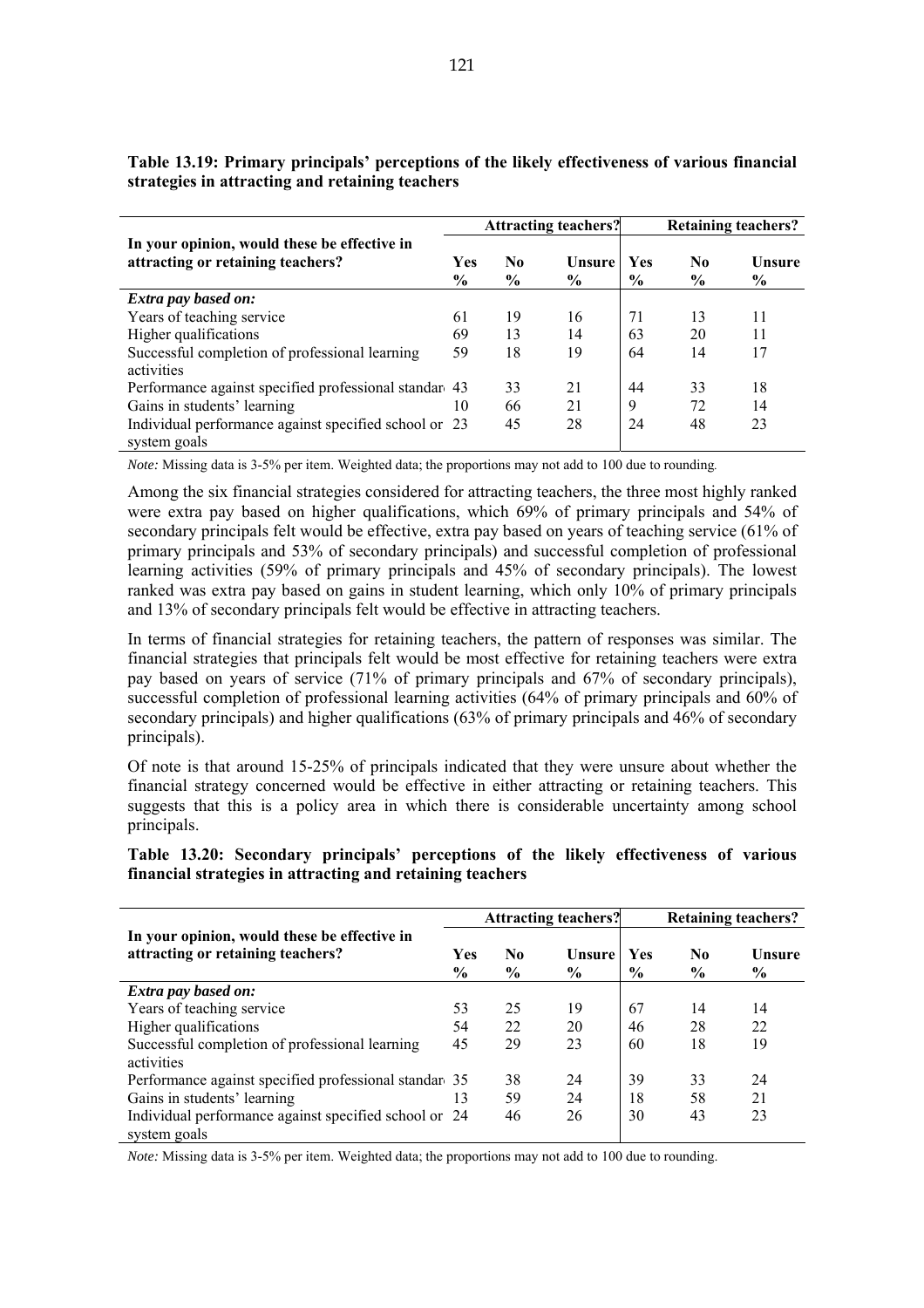#### **REFERENCES**

(Accessed 3/12/06).

- Australian Bureau of Statistics. (2004). *Measuring Learning in Australia: Dictionary of Standards for Education and Training Statistics*. Cat. No. 4232.0.55.001. Canberra: ABS.
- Australian Bureau of Statistics. (2005). *Australian Standard Geographical Classification*. Cat. No. 1216.0. Canberra: ABS.

Australian Bureau of Statistics (2006). *Year Book Australia, 2006*. Cat. No. 1301.0. Canberra: ABS.

Australian Bureau of Statistics (2007a). *Migration, Australia, 2005-06*. Cat. No. 3412.0. Canberra: ABS.

Australian Bureau of Statistics (2007b). *Schools Australia 2006*. Cat. No. 4221.0. Canberra: ABS.

Australian Secondary Principals' Association (ASPA). (2003). *Survey of Beginning Teachers (1st, 2nd, 3rd years).* [online]. URL: http://66.102.7.104/search?q=cache:uZ0sPehyLYkJ:www.aspa.asn.au/surveys/2003%2520Beginning% 2520Teach%2520Analysis.pdf+aspa+beginning+teacher+survey+2003&hl=en&gl=au&ct=clnk&cd=1.

- Dempster, N., Sim, C., Beere, D., & Logan, L. (2000). *Teachers in Australian schools: A report from the 1999 national survey (final report).* Canberra: Australian College of Education.
- Dinham, S., Brenna, K., Collier, J., Deece, A. & Mulford, D. (2000). The secondary head of department: key link in the quality teaching and learning chain. *Quality Teaching Series, No. 2*. Canberra: Australian College of Educators.
- Dinham, S. & Scott, C. (2002). *The Teacher 2000 Project: A Study of Teacher Satisfaction, Motivation and Health.* Penrith, NSW: University of Western Sydney.
- Department of Education Science and Training (DEST). (2003). *Australia's Teachers: Australia's Future Advancing Innovation, Science, Technology and Mathematics*. Canberra; Commonwealth of Australia. [online]. URL: http://www.dest.gov.au/sectors/school\_education (Accessed 23/3/06).
- Department of Education, Science and Training (DEST). (2006). *Attitudes to Teaching as a Career: A Synthesis of Attitudinal Research.* Canberra: DEST. URL: http://www.dest.gov.au/sectors/school\_education
- McRae, D., Ainsworth, G., Groves, R. & Rowland, M. (2001). *PD 2000 Australia: A national mapping of school teacher professional development.* Melbourne: National Curriculum Services.
- Ministerial Council on Education Employment Training and Youth (MCEETYA). (2001). *Geographical Location Classification for Reporting Purposes*. Melbourne: MCEETYA.
- Ministerial Council on Education Employment Training and Youth (MCEETYA). (2003). *Demand and Supply of Primary and Secondary School Teachers in Australia.* Melbourne: MCEETYA.
- Ministerial Council on Education Employment Training and Youth (MCEETYA). (2005). *Demand and Supply of Primary and Secondary School Teachers in Australia.* Melbourne: MCEETYA.
- Organisation for Economic Co-operation and Development. (2005*). Teachers Matter: Attracting, Developing and Retaining Effective Teachers.* Paris: OECD*.*
- Owen, S., Kos, J. & McKenzie, P. (2007). *Teacher Workforce Data and Planning Processes in Australia*. A report to the Australian Government Department of Education, Science and Training. Melbourne: ACER.
- Skilbeck, M. & Connell, H. (2003). *Attracting Developing and Retaining Effective Teachers.* Canberra: Commonwealth of Australia.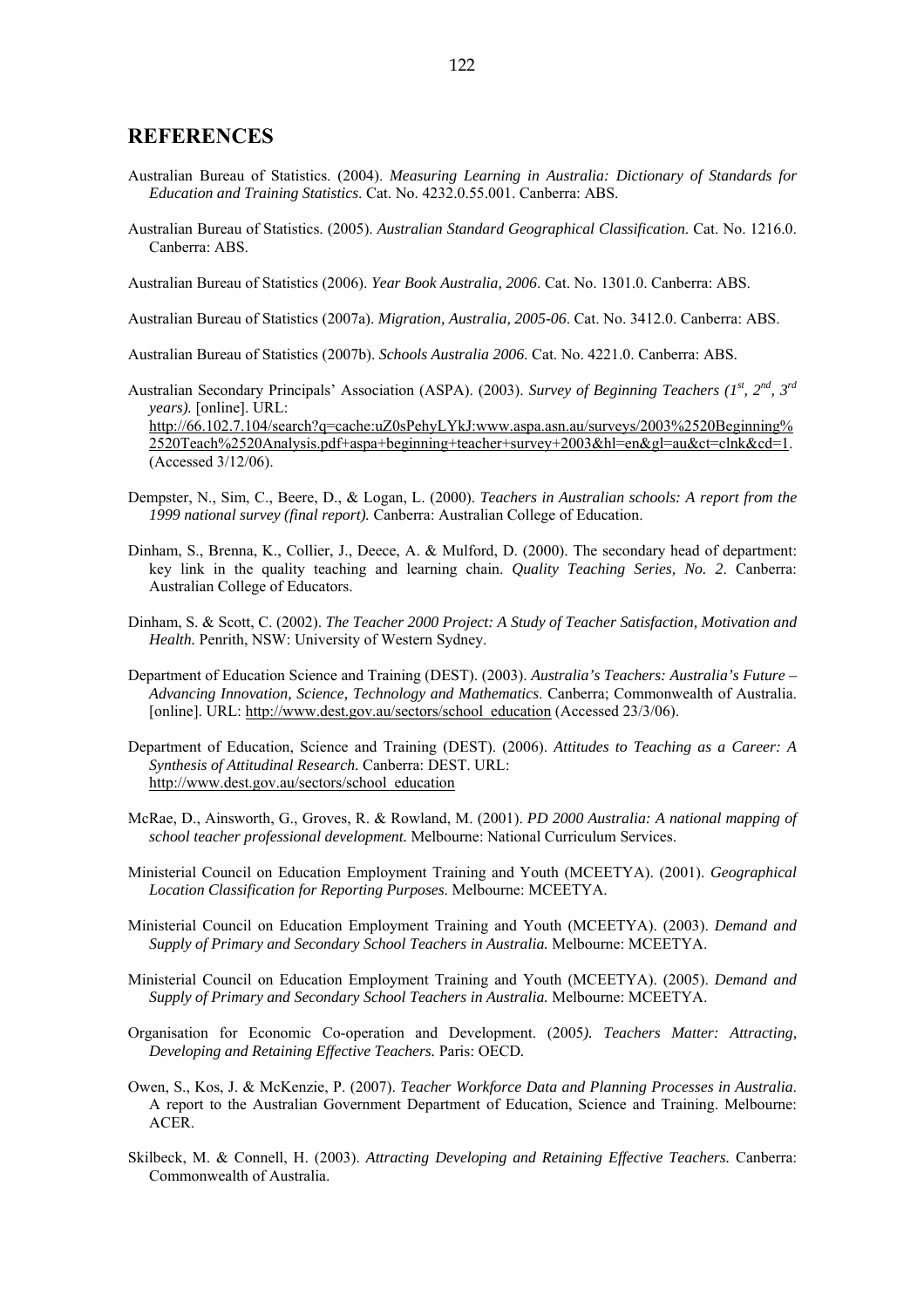Westat (2002). *Wesvar® User's Guide. Software Manual*. Rockville, MD: Westat.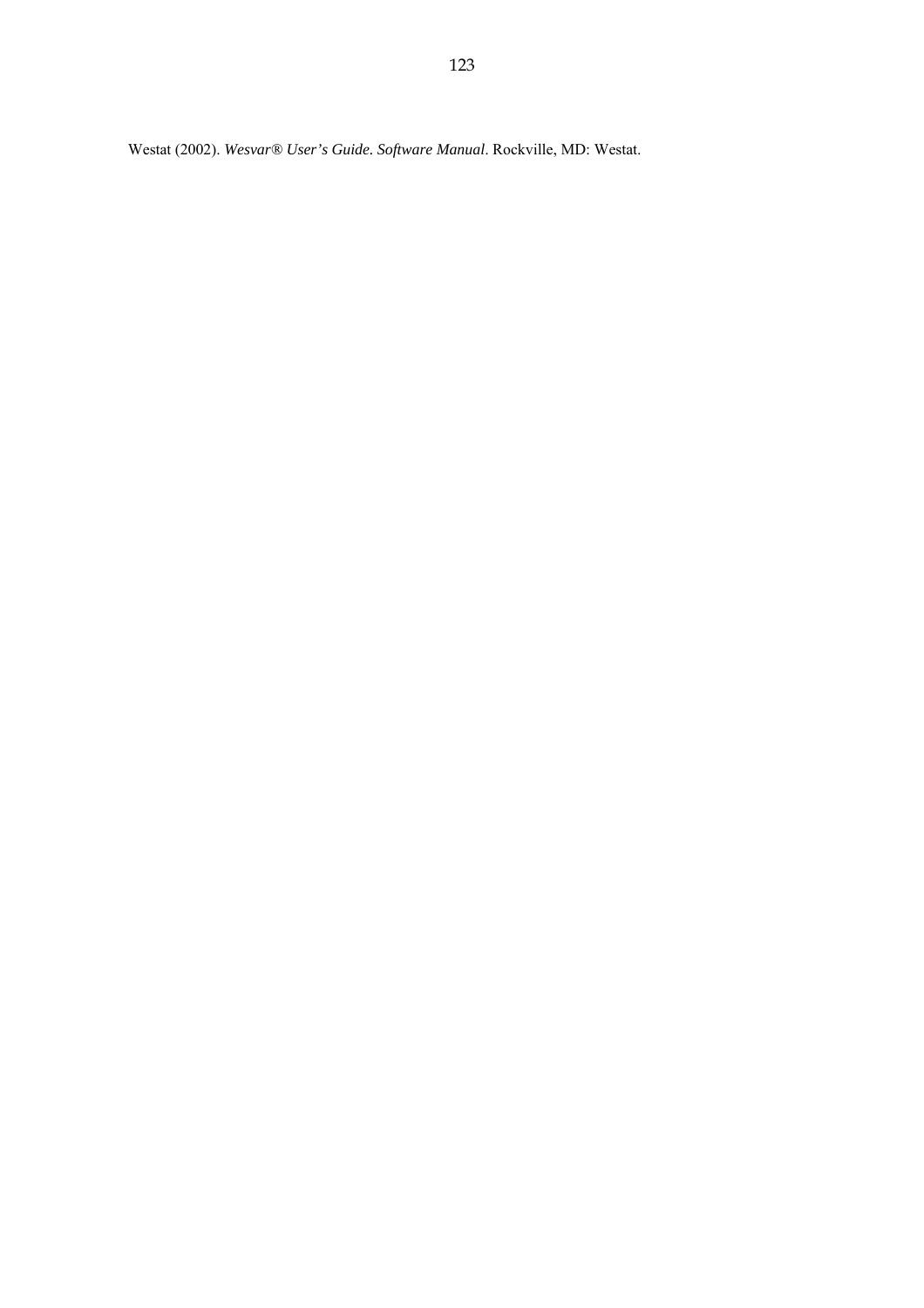# **APPENDIX 1: ADVISORY COMMITTEE MEMBERSHIP**

| Terry Blanchard        | National Catholic Education Commission                                                        |  |  |  |  |  |
|------------------------|-----------------------------------------------------------------------------------------------|--|--|--|--|--|
| Glenis Bray            | Department of Education and Training, Western Australia (to May<br>2007)                      |  |  |  |  |  |
| Patrick Bryan          | Department of Education, Training and the Arts, Queensland (from<br>April 2007)               |  |  |  |  |  |
| Cathy Crook            | Department of Education and Training, Australian Capital Territory<br>(from November 2006)    |  |  |  |  |  |
| Chris Duncan           | <b>Australian Bureau of Statistics</b>                                                        |  |  |  |  |  |
| Graham Gallas          | Teaching Australia (to May 2007)                                                              |  |  |  |  |  |
| <b>Brenton Holmes</b>  | Teaching Australia (from May 2007)                                                            |  |  |  |  |  |
| <b>Warwick Gibbons</b> | <b>DEEWR</b>                                                                                  |  |  |  |  |  |
| Kate Griffiths         | Department of Education and Training, Western Australia (from<br>May 2007)                    |  |  |  |  |  |
| Paul Hunt              | DEEWR (Chair from November 2006)                                                              |  |  |  |  |  |
| Audrey Jackson         | Independent Schools Council of Australia                                                      |  |  |  |  |  |
| Peter Johnson          | Department of Education and Training, New South Wales                                         |  |  |  |  |  |
| Christiana Knapman     | DEEWR (from February 2007)                                                                    |  |  |  |  |  |
| <b>Scott Lambert</b>   | DEEWR (Chair to November 2006)                                                                |  |  |  |  |  |
| <b>Andrew Mahoney</b>  | Department of Education, Tasmania (from October 2006)                                         |  |  |  |  |  |
| Patrick McGrath        | Australian Primary Principals Assocciation (Teaching Australia)                               |  |  |  |  |  |
| Michelle Morthorpe     | Australian Joint Council of Professional Teaching Associations<br>(Teaching Australia)        |  |  |  |  |  |
| Carol Penglase         | Department of Employment, Education and Training, Northern<br>Territory (from September 2006) |  |  |  |  |  |
| John See               | Australian Secondary Principals Association (Teaching Australia)                              |  |  |  |  |  |
| Scott Smith            | Department of Education, Training and the Arts, Queensland (to<br>April 2007)                 |  |  |  |  |  |
| Jim Tangas             | Department of Education, Victoria (from February 2007)                                        |  |  |  |  |  |
| <b>Barry Thompson</b>  | Department of Education and Childrens Services, South Australia                               |  |  |  |  |  |
| Diane Wasson           | Department of Education and Training, New South Wales                                         |  |  |  |  |  |
| Sue Willis             | Australian Council of Deans of Education                                                      |  |  |  |  |  |

Some Committee meetings were also attended by:

| Martin Clifford   | Department of Education and Training, Western Australia            |  |  |  |  |
|-------------------|--------------------------------------------------------------------|--|--|--|--|
| Karen Collins     | <b>Australian Bureau of Statistics</b>                             |  |  |  |  |
| Jane Evans        | Department of Education, Tasmania (to September 2006)              |  |  |  |  |
| Graham Gallas     | Teaching Australia (to April 2007)                                 |  |  |  |  |
| Carol Harris      | Department of Education and Training, Australian Capital Territory |  |  |  |  |
|                   | (to September 2006)                                                |  |  |  |  |
| David Hewitt      | Association of Independent Schools of Western Australia            |  |  |  |  |
| Marten Koomen     | Department of Education, Victoria                                  |  |  |  |  |
| Jeannie Mackinder | <b>DEEWR</b>                                                       |  |  |  |  |
| Sue Murphy        | Department of Employment, Education and Training, Northern         |  |  |  |  |
|                   | Territory (to September 2006)                                      |  |  |  |  |
| Barbara Preston   | Australian Council of Deans of Education                           |  |  |  |  |
| Alison Thorn      | <b>Australian Bureau of Statistics</b>                             |  |  |  |  |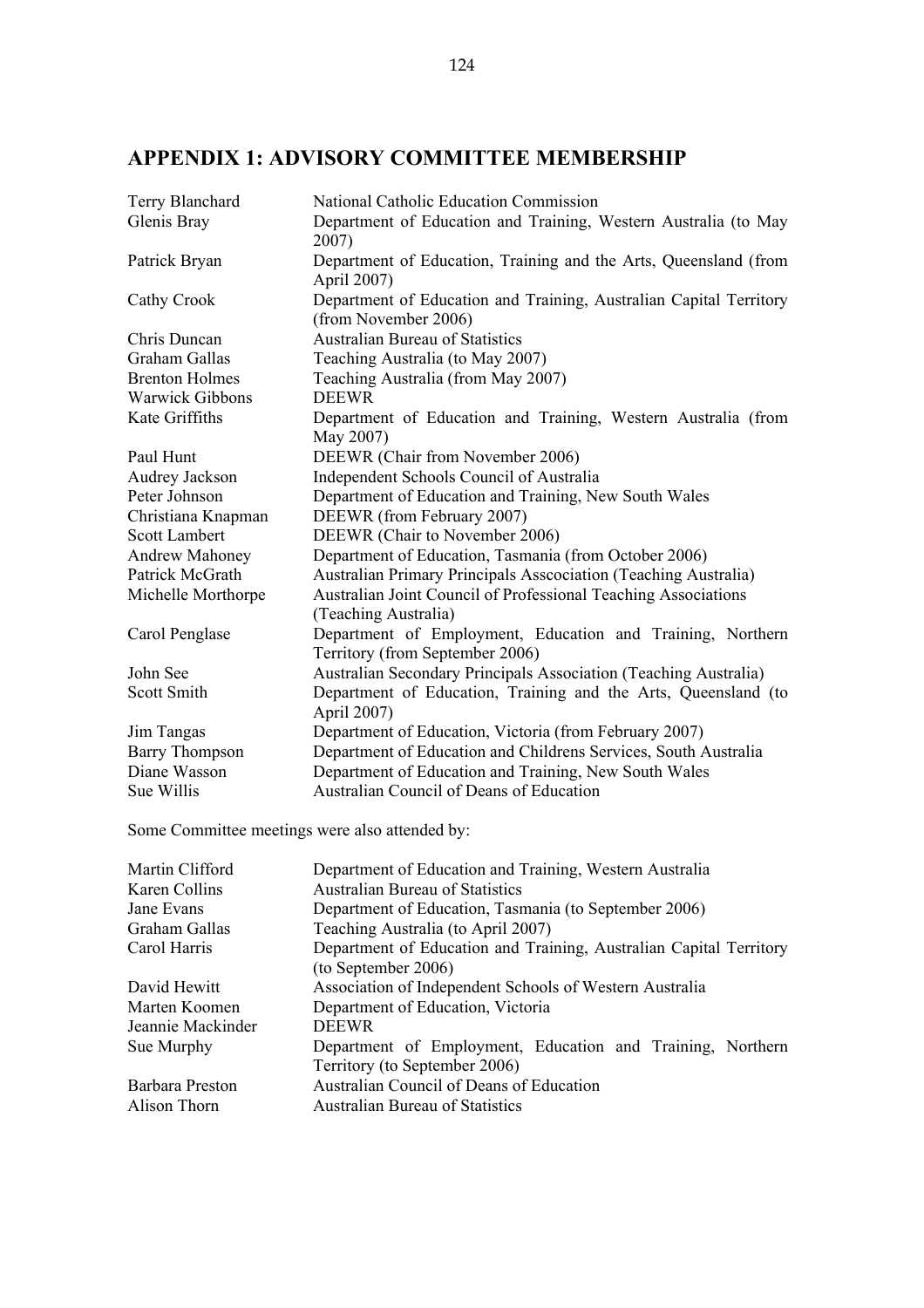# **APPENDIX 2: THE** *TEACHER* **QUESTIONNAIRE**

This survey has been approved by the Australian Government Statistical Clearing House (Approval Number 01874-02)

 $\blacksquare$ 

| <b>Your Logon</b>                                                                                                                                                                                                                                                                        |  |  |  |  |  |  |  |
|------------------------------------------------------------------------------------------------------------------------------------------------------------------------------------------------------------------------------------------------------------------------------------------|--|--|--|--|--|--|--|
| USTRALIAN<br>OLLEGE of<br>$A$ C $\mathbb{E} \mathcal{R}$<br><b>Staff in Australia's Schools</b>                                                                                                                                                                                          |  |  |  |  |  |  |  |
| This survey will be completed by school teachers across the country, so we have used generic terms throughout. If a term specific to your<br>State/Territory is not used please choose the option which most closely resembles the term you would use.<br>All responses are confidential |  |  |  |  |  |  |  |
| A. YOUR BACKGROUND                                                                                                                                                                                                                                                                       |  |  |  |  |  |  |  |
| 1. What is your date of birth? $\frac{\ }{\ }$ / /                                                                                                                                                                                                                                       |  |  |  |  |  |  |  |
| 2. What is your sex?<br>$\Box$ Male<br>$\Box$ Female                                                                                                                                                                                                                                     |  |  |  |  |  |  |  |
| 3a. In which country were you born?                                                                                                                                                                                                                                                      |  |  |  |  |  |  |  |
| a Australia<br>Greece<br>$\Box$<br>g                                                                                                                                                                                                                                                     |  |  |  |  |  |  |  |
| b England<br>Germany<br>h<br>$\Box$<br>П                                                                                                                                                                                                                                                 |  |  |  |  |  |  |  |
| c New Zealand<br>Philippines<br>$\Box$ i<br>India<br>d Italy<br>$\Box$<br>$\mathbf{1}$                                                                                                                                                                                                   |  |  |  |  |  |  |  |
| Other ( <i>please specify</i> ) $\qquad \qquad$<br>e Vietnam<br>$\bf k$<br>$\Box$                                                                                                                                                                                                        |  |  |  |  |  |  |  |
| f Scotland                                                                                                                                                                                                                                                                               |  |  |  |  |  |  |  |
| 3b. For how many years have you lived in Australia? ______<br>years                                                                                                                                                                                                                      |  |  |  |  |  |  |  |
| 4. Are you of Aboriginal or Torres Strait Islander origin?                                                                                                                                                                                                                               |  |  |  |  |  |  |  |
| a No<br>П                                                                                                                                                                                                                                                                                |  |  |  |  |  |  |  |
| b Yes, Aboriginal                                                                                                                                                                                                                                                                        |  |  |  |  |  |  |  |
| c Yes, Torres Strait Islander                                                                                                                                                                                                                                                            |  |  |  |  |  |  |  |
| d Yes, both Aboriginal and Torres Strait Islander<br>П                                                                                                                                                                                                                                   |  |  |  |  |  |  |  |

#### **B. YOUR QUALIFICATIONS**

**5. Indicate in the table below the tertiary qualifications you have been awarded in the field of Education, and the year the qualification was completed.** *(You will be asked about your qualifications in other fields in the next question).*

|    |                                 | <b>Year completed</b> |
|----|---------------------------------|-----------------------|
|    | a Certificate (non university)  |                       |
| b  | Diploma (non university)        |                       |
|    | c Certificate (university)      |                       |
|    | d Diploma (university)          |                       |
|    | e Bachelor degree               |                       |
|    | f Bachelor degree with honours  |                       |
| g  | Graduate certificate            |                       |
|    | h Graduate diploma              |                       |
|    | Masters degree                  |                       |
|    | Doctoral degree                 |                       |
| k. | Other ( <i>please specify</i> ) |                       |
|    |                                 |                       |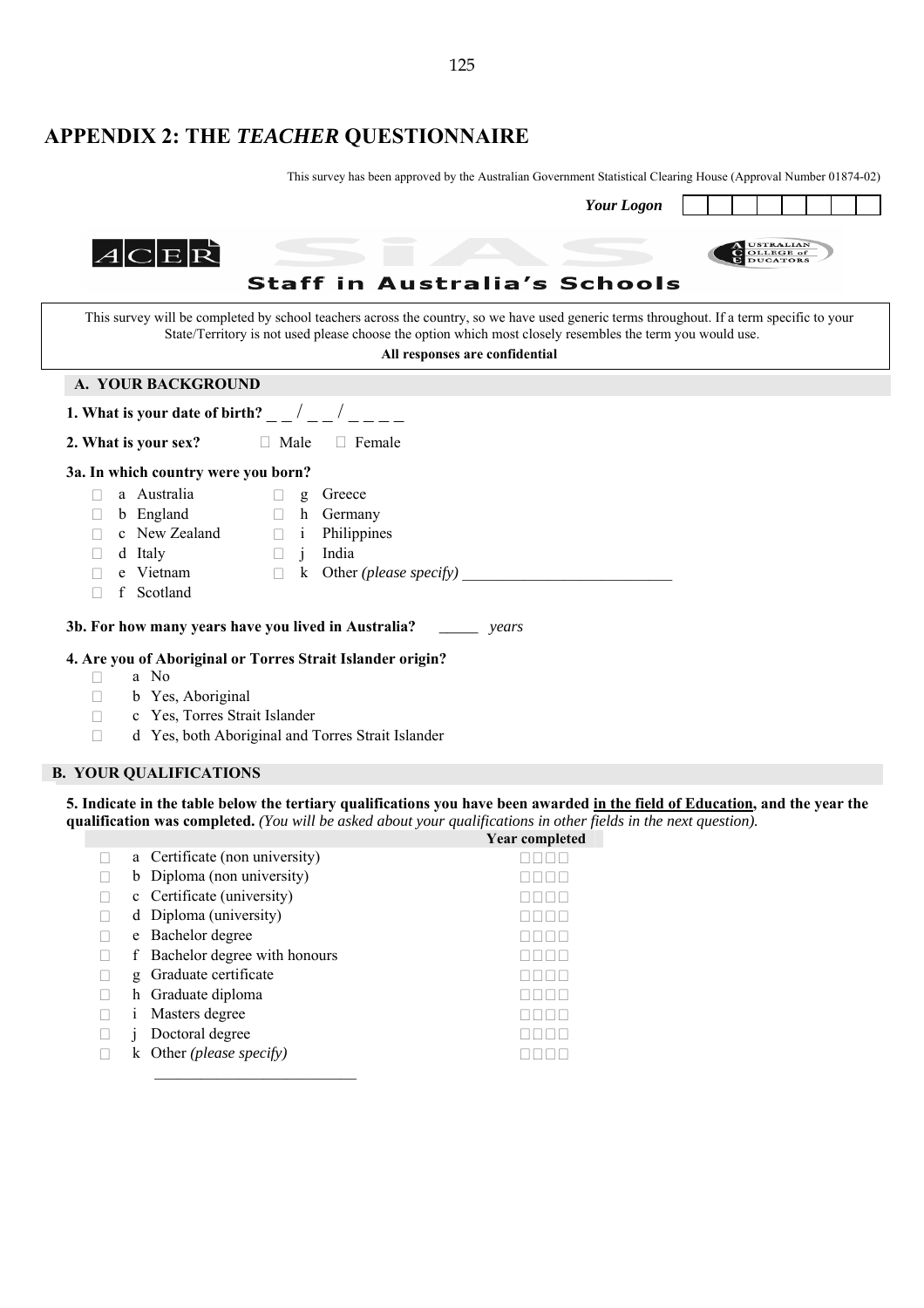|   |                                 | <b>Year completed</b> |
|---|---------------------------------|-----------------------|
|   | a Certificate (non university)  |                       |
|   | b Diploma (non university)      |                       |
|   | c Certificate (university)      |                       |
|   | d Diploma (university)          |                       |
|   | e Bachelor degree               |                       |
| f | Bachelor degree with honours    |                       |
| g | Graduate certificate            |                       |
|   | h Graduate diploma              |                       |
|   | Masters degree                  |                       |
|   | Doctoral degree                 |                       |
|   | Other ( <i>please specify</i> ) |                       |

**6. Indicate in the table below the tertiary qualifications you have been awarded in fields other than Education, and the year the qualification was completed.** 

## **7. Was the institution where you gained your main pre-service teacher qualification located in:**

| а. | a New Sout    |  |
|----|---------------|--|
|    | b Victoria    |  |
|    | c Oueenslar   |  |
|    | d Western $A$ |  |
|    | e South Aus   |  |

| a. |                          | a New South Wales<br>b Victoria<br>c Oueensland |     | f Tasmania<br>g Australian Capital Territory<br>h Northern Territory |
|----|--------------------------|-------------------------------------------------|-----|----------------------------------------------------------------------|
|    |                          | d Western Australia<br>e South Australia        |     | <i>i</i> Overseas                                                    |
|    | <b>b.</b> A capital city |                                                 | Yes | Nο                                                                   |

**8. In the table below, indicate the area/s you have studied at tertiary level, by ticking:** 

 **(a) the highest year level completed; and** 

 $\overline{\phantom{a}}$  , where  $\overline{\phantom{a}}$  , where  $\overline{\phantom{a}}$  , where  $\overline{\phantom{a}}$ 

 **(b) if you studied teaching methodology for each of those area/s** 

|                                               | (a) Highest year<br>level completed? |              |        | (b) Training in<br>teaching<br>methodology? |  |  |
|-----------------------------------------------|--------------------------------------|--------------|--------|---------------------------------------------|--|--|
|                                               | 1                                    | $\mathbf{2}$ | $3+$   | <b>YES</b>                                  |  |  |
| PRE-PRIMARY                                   | П                                    | $\Box$       | $\Box$ | $\Box$                                      |  |  |
| <b>PRIMARY - General Classroom Teaching</b>   |                                      |              |        |                                             |  |  |
| Years 0 to 3                                  | $\Box$                               | H            | П      |                                             |  |  |
| Years 4 to $6/7$                              | $\Box$                               | $\Box$       | $\Box$ |                                             |  |  |
| <b>PRIMARY</b> - Specialist Teaching          |                                      |              |        |                                             |  |  |
| Art                                           | П                                    | H            | П      |                                             |  |  |
| English as a Second Language                  | П                                    | П            | П      |                                             |  |  |
| Languages other than English (please specify) | П                                    | П            | П      |                                             |  |  |
| Library                                       | $\Box$                               | П            | П      |                                             |  |  |
| Literacy                                      | $\Box$                               | П            | $\Box$ |                                             |  |  |
| Music                                         |                                      |              |        |                                             |  |  |
| Numeracy                                      | Ш                                    | Ш            | П      |                                             |  |  |
| Computing                                     | П                                    |              | m.     |                                             |  |  |
| Technology                                    |                                      |              | m.     |                                             |  |  |
| Physical education                            |                                      |              | П      |                                             |  |  |
| Religious studies                             | П                                    | п            | П      |                                             |  |  |
| Special needs                                 | П                                    | П            | П      |                                             |  |  |
| Other (please specify)                        | П                                    | П            | $\Box$ |                                             |  |  |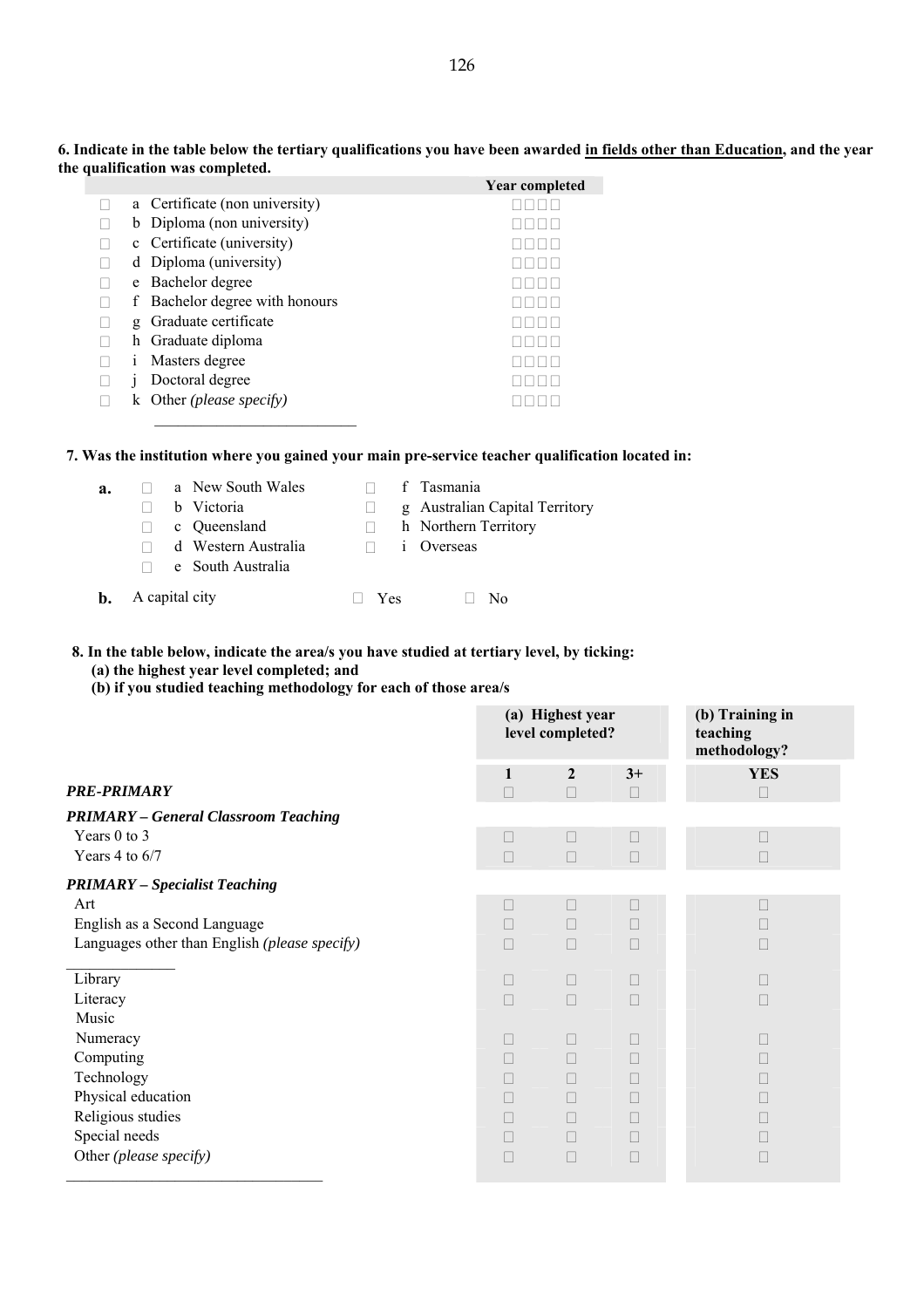| <b>SECONDARY</b>                                            |              |                |                |              |
|-------------------------------------------------------------|--------------|----------------|----------------|--------------|
| English                                                     | $\Box$       | П              | $\Box$         | $\Box$       |
| English as a Second Language                                | $\Box$       | $\Box$         | $\Box$         | $\Box$       |
| Languages other than English (please specify)               | $\Box$       | $\Box$         | $\Box$         | $\Box$       |
| Mathematics                                                 | $\Box$       | П              | $\Box$         | $\Box$       |
| Science                                                     |              |                |                |              |
| <b>Biology</b>                                              | $\Box$       | $\Box$         | $\Box$         | $\Box$       |
| Chemistry                                                   | П            | $\mathbf{L}$   | $\mathbb{R}^n$ | $\Box$       |
| Earth sciences                                              | П            | $\Box$         | $\Box$         | П            |
| Environmental sciences                                      | П            | П              | $\Box$         | П            |
| Physics                                                     | $\Box$       | $\Box$         | $\Box$         | П            |
| Psychology/Behavioural studies                              | $\Box$       | $\Box$         | $\Box$         | П            |
| Science - General                                           | $\Box$       | $\Box$         | $\Box$         | $\Box$       |
| Society and Environment Studies (SOSE)                      |              |                |                |              |
| Accounting                                                  | $\Box$       | $\Box$         | $\Box$         | $\Box$       |
| <b>Business studies</b>                                     | П            | П              | $\Box$         | П            |
| Economics                                                   | $\mathbf{L}$ | $\mathbf{L}$   | $\mathbb{R}^n$ | П            |
| Geography                                                   | П            | П              | П              | П            |
| History                                                     | П            | П              | $\Box$         | П            |
| Legal studies                                               | П            | $\Box$         | $\Box$         | П            |
| Politics                                                    | П            | $\Box$         | $\Box$         | П            |
| Religious studies                                           | $\Box$       | $\Box$         | $\Box$         | □            |
| Social studies                                              | $\Box$       | $\Box$         | $\Box$         | $\Box$       |
| The Creative and Performing Arts                            |              |                |                |              |
| Art                                                         | $\Box$       | $\Box$         | $\Box$         | $\Box$       |
| Dance                                                       | $\Box$       | $\Box$         | $\Box$         | $\Box$       |
| Drama                                                       | $\Box$       | П              | $\Box$         | П            |
| Music                                                       | $\Box$       | $\Box$         | $\Box$         | $\Box$       |
| Technology                                                  |              |                |                |              |
| Computing                                                   | $\Box$       | $\Box$         | $\Box$         | П            |
| Food technology                                             | П            | $\Box$         | $\Box$         | П            |
| Graphic communication                                       | П            | П              | $\Box$         | П            |
| Information technology                                      | $\Box$       | Ш              | Ш              | П            |
| Media studies                                               | $\Box$       | П              | $\Box$         | П            |
| Textiles                                                    | $\Box$       | $\Box$         | $\Box$         | $\Box$       |
| Wood or Metal technology                                    | $\Box$       | $\Box$         | $\Box$         | $\Box$       |
| Health and Physical Education                               |              |                |                |              |
| Health                                                      | Ш            | Ш              | $\mathbf{L}$   | $\mathbf{L}$ |
| Outdoor education                                           | П            | П              | $\Box$         | П            |
| Physical education                                          | П            | П              | $\Box$         | П            |
| Special Needs                                               | П            | П              | $\Box$         | П            |
| Learning Support                                            | П            | Ш              | Ш              | $\mathbf{L}$ |
| <b>Behaviour Management</b>                                 | П            | Ш              | Ш              | Ш            |
| Career Education                                            | $\Box$       | $\mathbb{R}^n$ | $\Box$         | П            |
| Vocational Education and Training (please specify) ________ | $\Box$       | $\Box$         | $\Box$         | $\Box$       |
| Other (please specify)                                      | $\Box$       | $\Box$         | $\Box$         | П            |

**9. Are you currently studying for a tertiary qualification?** <br>*If Yes go to Question 9a If* No *go to Question 11* 

*If* Yes go to Question 9a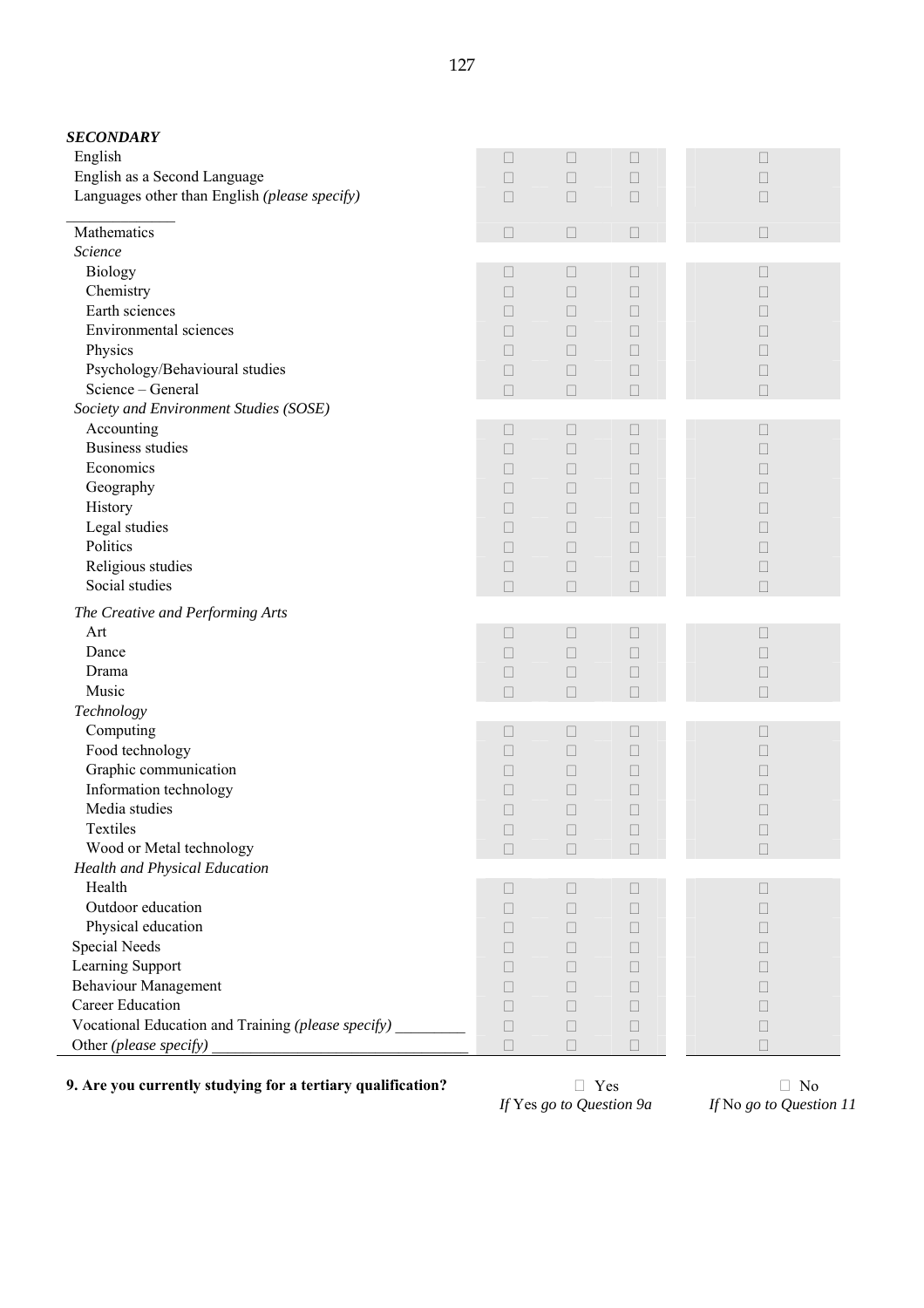#### **9a. Please indicate the type of tertiary course/s you are studying.**

- $\Box$  a Certificate (non university)
- $\Box$  b Diploma (non university)
- $\Box$  c Certificate (university)
- $\Box$  d Diploma (university)
- e Bachelor degree
- f Bachelor degree with honours
- g Graduate certificate
- $\Box$  h Graduate diploma
- i Masters degree
- $\Box$  j Doctoral degree
- k Other *(please specify)*

#### **9b. What is the main focus of your current study?** *(please tick as appropriate)*

- $\Box$  a Pre-Primary  $\Box$  e English
	-
- $\Box$  c Middle Years (Years 4-10)  $\Box$  g Mathematics
- 
- □ d Senior Secondary Years (Years 11-12) h Science

 $\overline{\phantom{a}}$  ,  $\overline{\phantom{a}}$  ,  $\overline{\phantom{a}}$  ,  $\overline{\phantom{a}}$  ,  $\overline{\phantom{a}}$  ,  $\overline{\phantom{a}}$  ,  $\overline{\phantom{a}}$  ,  $\overline{\phantom{a}}$  ,  $\overline{\phantom{a}}$  ,  $\overline{\phantom{a}}$  ,  $\overline{\phantom{a}}$  ,  $\overline{\phantom{a}}$  ,  $\overline{\phantom{a}}$  ,  $\overline{\phantom{a}}$  ,  $\overline{\phantom{a}}$  ,  $\overline{\phantom{a}}$ 

- b Early Primary Years (Years 0-3) f Languages other than English *(please specify)* \_\_\_\_\_\_\_\_\_\_\_\_\_\_\_\_\_\_\_
	-
	-
	- i Society and Environment Studies (SOSE)
	- j The Creative and Performing Arts
	- $\Box$  k Computing
	- □ 1 Technology
	- m Health and Physical Education
	- n Special Needs
	- $\Box$  o Vocational Education and Training *(please specify)*
	- p Educational Management and Leadership
	- $\Box$  **q** Other *(please specify)*

#### **10. How important are the following reasons for your current studies?** *(please tick one box in each row)*

|              |                                                                    | Verv<br>important | Important | Of some<br>importance | Not at all<br>important |
|--------------|--------------------------------------------------------------------|-------------------|-----------|-----------------------|-------------------------|
| a            | To do my current job better                                        |                   |           |                       |                         |
| b            | To equip me to teach in another subject area or stage of schooling |                   |           |                       |                         |
| $\mathbf{c}$ | To prepare for promotion                                           |                   |           |                       |                         |
| d            | To prepare for Education employment outside of schools             |                   |           |                       |                         |
| e            | To prepare for employment outside of Education                     |                   |           |                       |                         |
|              | General interest                                                   |                   |           |                       |                         |
| g            | Other <i>(please specify)</i>                                      |                   |           |                       |                         |

#### **C. REASONS WHY YOU BECAME A TEACHER**

#### **11. How important were the following factors in your decision to become a teacher?** (*please tick one box in each row)*

|              |                                  | Verv      | Important | Of some    | Not at all |
|--------------|----------------------------------|-----------|-----------|------------|------------|
|              |                                  | important |           | importance | important  |
| a            | Personal fulfilment              |           |           |            |            |
| b            | Desire to work with young people |           |           |            |            |
| $\mathbf{c}$ | I enjoyed school                 |           |           |            |            |
| d            | Influence of past teacher/s      |           |           |            |            |
| e            | Desire to pass on knowledge      |           |           |            |            |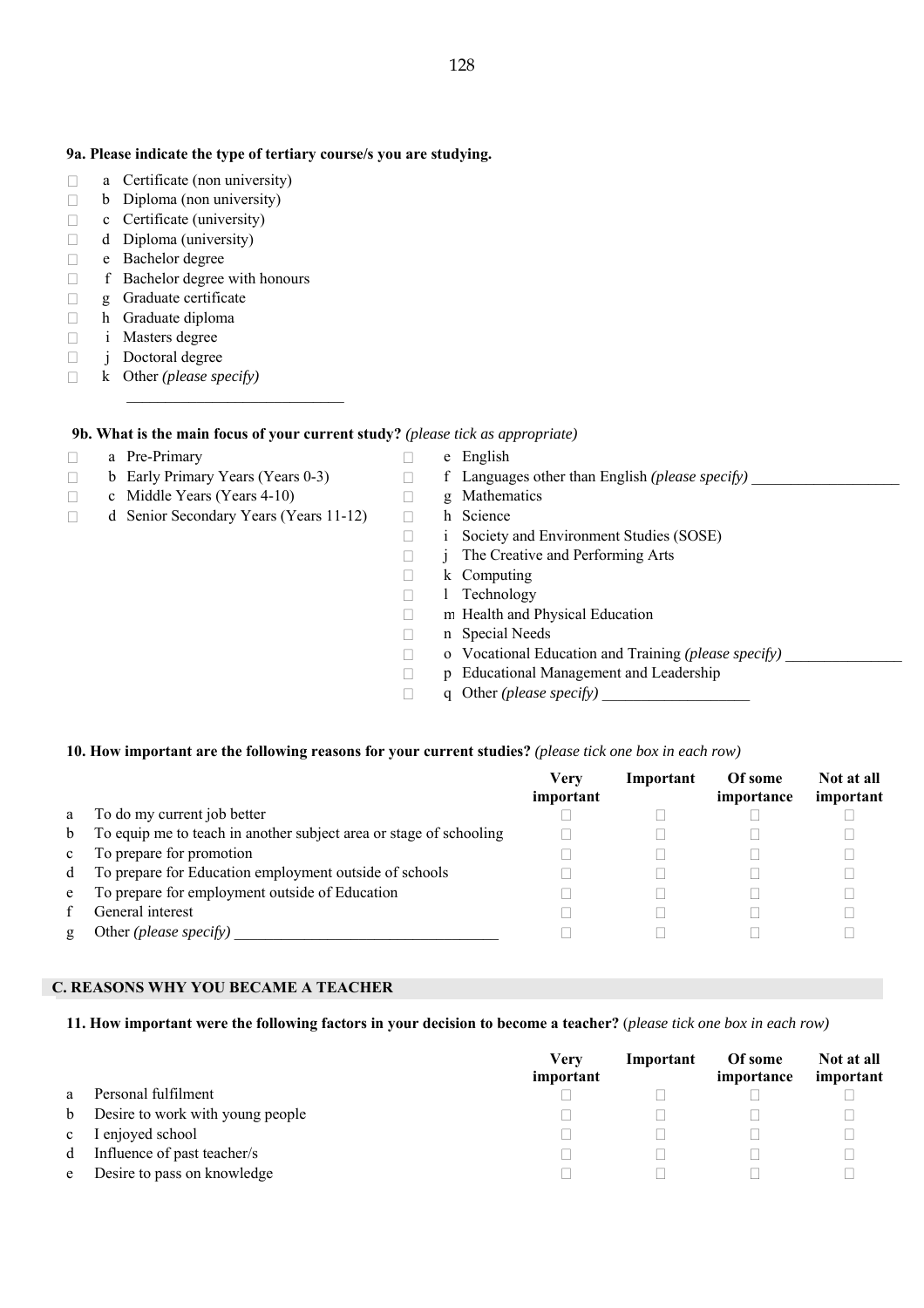| f        | Teaching makes a worthwhile social contribution            |  |  |
|----------|------------------------------------------------------------|--|--|
| g        | I am passionate about education                            |  |  |
| h        | I enjoy my subject area/s                                  |  |  |
|          | Opportunity to work overseas                               |  |  |
|          | Teaching is suited to my abilities                         |  |  |
| k        | I was awarded a bursary or scholarship                     |  |  |
|          | High likelihood of gaining employment after graduating     |  |  |
| m        | Security of employment                                     |  |  |
| n        | Status of teaching profession in the community             |  |  |
| $\Omega$ | Starting salary                                            |  |  |
| p        | Salary for experienced teachers                            |  |  |
| q        | Future opportunities for career advancement                |  |  |
| r        | Working conditions (e.g., flexibility, leave entitlements) |  |  |
| S        | Family role model/s                                        |  |  |
|          | Other ( <i>please specify</i> )                            |  |  |

# **D. YOUR CURRENT POSITION**

#### **12. Which of the following best describes the basis of your current employment?** *(please tick a box in both items a and b)*

- $\mathbf{a.} \Box$  Full-time
- $\Box$  Part-time *(please specify the time fraction; eg, 0.5 for half-time)*
- **b.** □ On-going/Permanent
	- Fixed-term/Contract < 1 year
- Fixed-term/Contract 1– 3 years
	- Fixed-term/Contract > 3 years
	- Casual/Relief

#### **13. Which of the following best characterises your position in the school?** *(please tick one box)*

- **a** Mainly classroom teaching
- $\Box$  b Mainly managing an area or department in the school
- $\Box$  c Mainly providing specialist support to students
- $\Box$  d A combination of classroom teaching and management

**14. For how long have you been employed at your current school?** *\_\_\_\_\_ years \_\_\_\_\_\_ months*

#### **15. Which of the following best describes your current teaching salary?** *(please refer to your gross salary) (If part-time, please express as full-time equivalent salary)*

|  | a $\leq$ \$40.000     |  | d $$60,001 - $70,000$ |
|--|-----------------------|--|-----------------------|
|  | b $$40,001 - $50,000$ |  | e $$70,001 - $80,000$ |
|  | c $$50,001 - $60,000$ |  | f $>$ \$80.000        |

|                                                                | ⊤ Yes                     | - No                    |
|----------------------------------------------------------------|---------------------------|-------------------------|
| 16. Did you supervise a pre-service trainee teacher last year? | If Yes go to Question 16a | If No go to Question 17 |
| 16a. How many days were involved in this supervision activity? | days                      |                         |

**16b. Did your school reduce your regular workload to allow for the time you spent supervising?**  $\Box$  **Yes**  $\Box$  **No**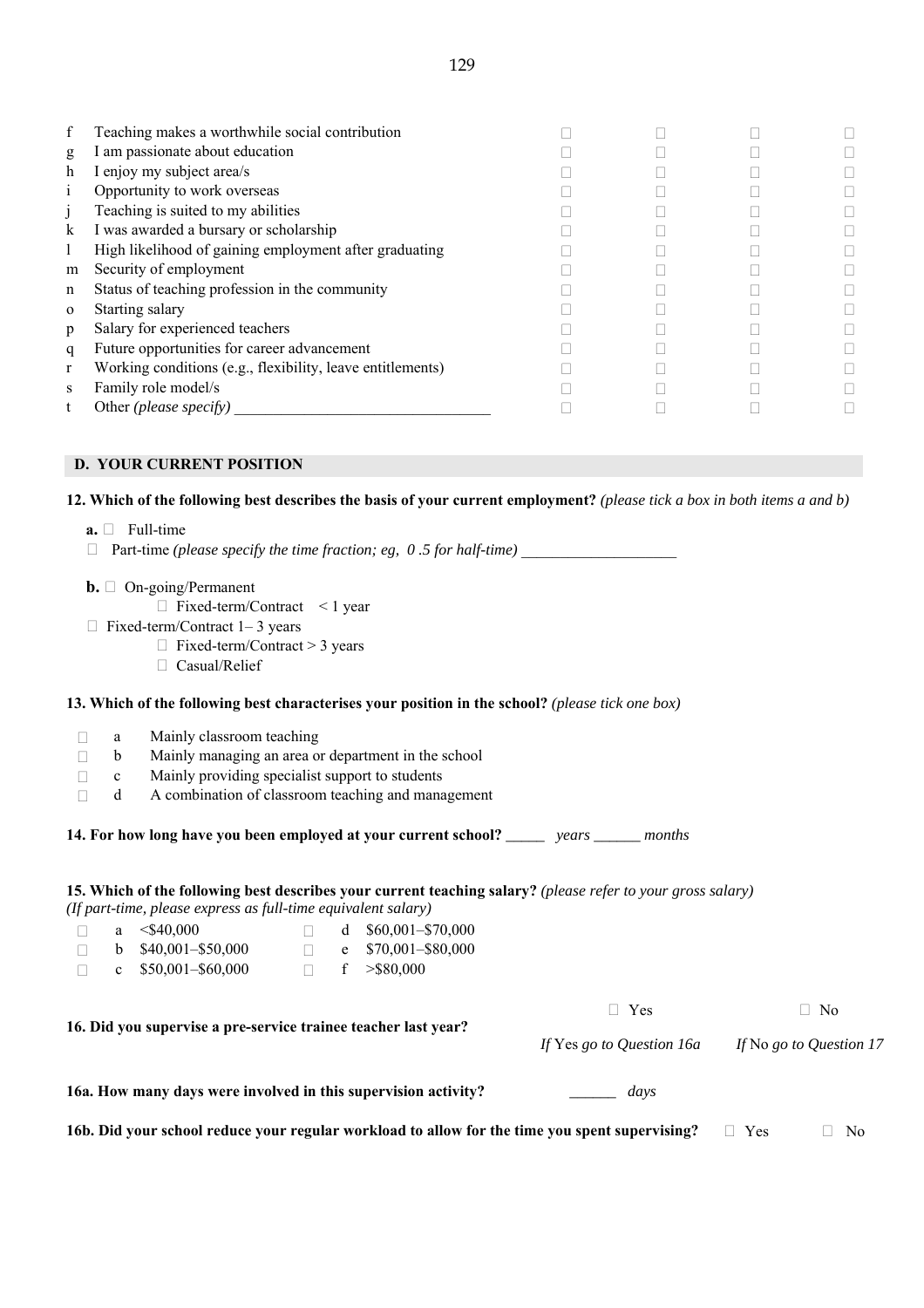**17. In a TYPICAL WEEK, how many hours do you spend on all school-related activities?** *(please include work days, evenings and weekends)* 

*Activities may include teaching, preparation, supervision of students outside of school hours, mentoring of colleagues, meetings, and professional learning* 

\_\_\_\_\_\_\_ *hours in total* 

 **18. In a TYPICAL WEEK, how many hours do you spend face-to-face teaching?***\_\_\_\_\_\_\_ hours*

#### **19. In which of the following curriculum areas and stages of schooling:**

**(a) do you have 5 or more years teaching experience?** *(Tick left column as appropriate)*

**(b) are you currently teaching?** *(Tick middle column as appropriate)*

**(c) have you engaged in professional learning activities within the past 12 months?** *(Tick right column as appropriate) By professional learning activities we mean structured activities intended to develop your knowledge and skills as a teacher. They include formal activities (e.g. conferences, workshops and courses of study) as well as informal activities (e.g. ongoing involvement in collegial teams, networks and mentoring). The learning activities include those provided out-of-school and at school.*

|                                                                                                                                                           | a)<br>$> 5$ years<br>experience?                    | (b)<br><b>Currently</b><br>teaching? |                                      | (c)<br>Professional<br>learning in<br>past 12<br>months? |  |                  |
|-----------------------------------------------------------------------------------------------------------------------------------------------------------|-----------------------------------------------------|--------------------------------------|--------------------------------------|----------------------------------------------------------|--|------------------|
| PRE-PRIMARY                                                                                                                                               | $\Box$                                              | $\Box$                               |                                      | П                                                        |  |                  |
| <b>PRIMARY</b> - General Classroom Teaching<br>Years 0 to 3<br>Years 4 to 6/7                                                                             | $\Box$<br>$\Box$                                    | П<br>$\Box$                          |                                      | П<br>$\Box$                                              |  |                  |
| <b>PRIMARY</b> - Specialist Teaching<br>Art<br>English as a Second Language<br>Languages other than English (please specify)                              | П<br>П<br>П                                         | П<br>П<br>П                          |                                      |                                                          |  | П<br>П<br>$\Box$ |
| Library<br>Literacy<br>Music<br>Numeracy<br>Computing<br>Technology<br>Physical education<br>Religious studies<br>Special needs<br>Other (please specify) | П<br>П<br>П<br>П<br>П<br>П<br>$\Box$<br>П<br>$\Box$ | п<br>ш<br>$\Box$                     |                                      | □                                                        |  |                  |
|                                                                                                                                                           |                                                     | Years<br>$7/8 - 10$                  | Years<br>$11 - 12$                   |                                                          |  |                  |
| <b>SECONDARY</b><br>English<br>English as a Second Language<br>Languages other than English (please specify)                                              | $\Box$<br>П<br>$\Box$                               | $\Box$<br>П<br>П                     | $\Box$<br>$\Box$<br>$\Box$           | П<br>П                                                   |  |                  |
| Mathematics<br>Science                                                                                                                                    | П                                                   | П                                    | П                                    | $\mathbf{L}$                                             |  |                  |
| Biology<br>Chemistry<br>Earth sciences<br>Environmental sciences<br>Physics                                                                               | П<br>П<br>П<br>□<br>$\Box$                          | П<br>П<br>□<br>$\Box$<br>П           | П<br>П<br>$\Box$<br>$\Box$<br>$\Box$ | П<br>П                                                   |  |                  |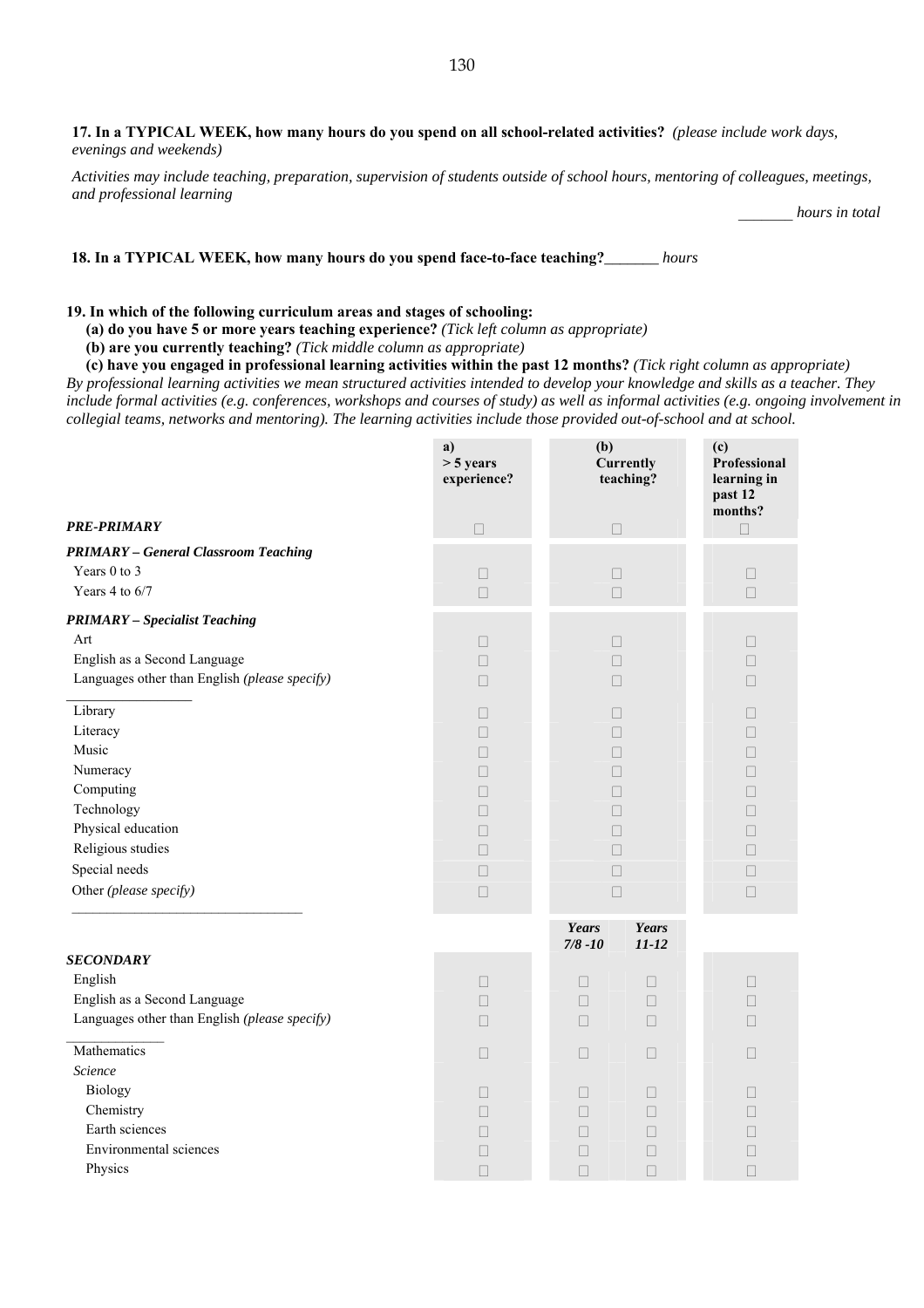| Psychology/Behavioural studies<br>Science - General<br>Society and Environment Studies (SOSE)<br>Accounting<br><b>Business studies</b><br>Economics<br>Geography<br>History<br>Legal studies<br>Politics<br>Religious studies<br>Social studies            | П<br>$\Box$<br>П<br>П<br>П<br>□<br>П<br>П<br>П<br>П<br>П<br>$\Box$ | П<br>П | П<br>П<br>П<br>П<br>П<br>П<br>П<br>П<br>П<br>П<br>П<br>П<br>Ш<br>П<br>Ш<br>П<br>П<br>П<br>П<br>$\Box$<br>$\Box$                               | П<br>П<br>П<br>П                                     |
|------------------------------------------------------------------------------------------------------------------------------------------------------------------------------------------------------------------------------------------------------------|--------------------------------------------------------------------|--------|-----------------------------------------------------------------------------------------------------------------------------------------------|------------------------------------------------------|
| The Creative and Performing Arts<br>Art<br>Dance<br>Drama<br>Music<br>Technology<br>Computing<br>Food technology<br>Graphic communication<br>Information technology<br>Media studies<br>Textiles<br>Wood or Metal technology                               | П<br>П<br>П<br>$\Box$<br>П<br>П<br>П<br>П<br>П<br>$\Box$<br>$\Box$ |        | П<br>$\Box$<br>П<br>П<br>П<br>П<br>$\Box$<br>$\Box$<br>П<br>П<br>П<br>П<br>$\Box$<br>П<br>П<br>П<br>П<br>П<br>$\Box$<br>$\Box$<br>П<br>$\Box$ | $\mathbf{L}$<br>П<br>П<br>$\Box$<br>П<br>$\Box$<br>П |
| Health and Physical Education<br>Health<br>Outdoor education<br>Physical education<br>Special Needs<br>Learning Support<br><b>Behaviour Management</b><br>Career Education<br>Vocational Education and Training (please specify)<br>Other (please specify) | П<br>П<br>П<br>П<br>П<br>П<br>П<br>$\Box$<br>П                     | П<br>П | П<br>П<br>П<br>П<br>П<br>П<br>П<br>П<br>П<br>П<br>П<br>П<br>П<br>П<br>П<br>П                                                                  | П                                                    |

### **E. PROFESSIONAL LEARNING ACTIVITIES**

*Professional learning activities refer to structured activities intended to develop your knowledge and skills as a teacher. They include formal activities (e.g. conferences, workshops and courses of study) as well as informal activities (e.g. ongoing involvement in collegial teams, networks and mentoring). The learning activities include those provided out-of-school and at school***.** 

**20. How many days in total have you spent engaging in professional learning activities over the past 12 months?** *(please express in full-time equivalent days) \_\_\_\_\_ days*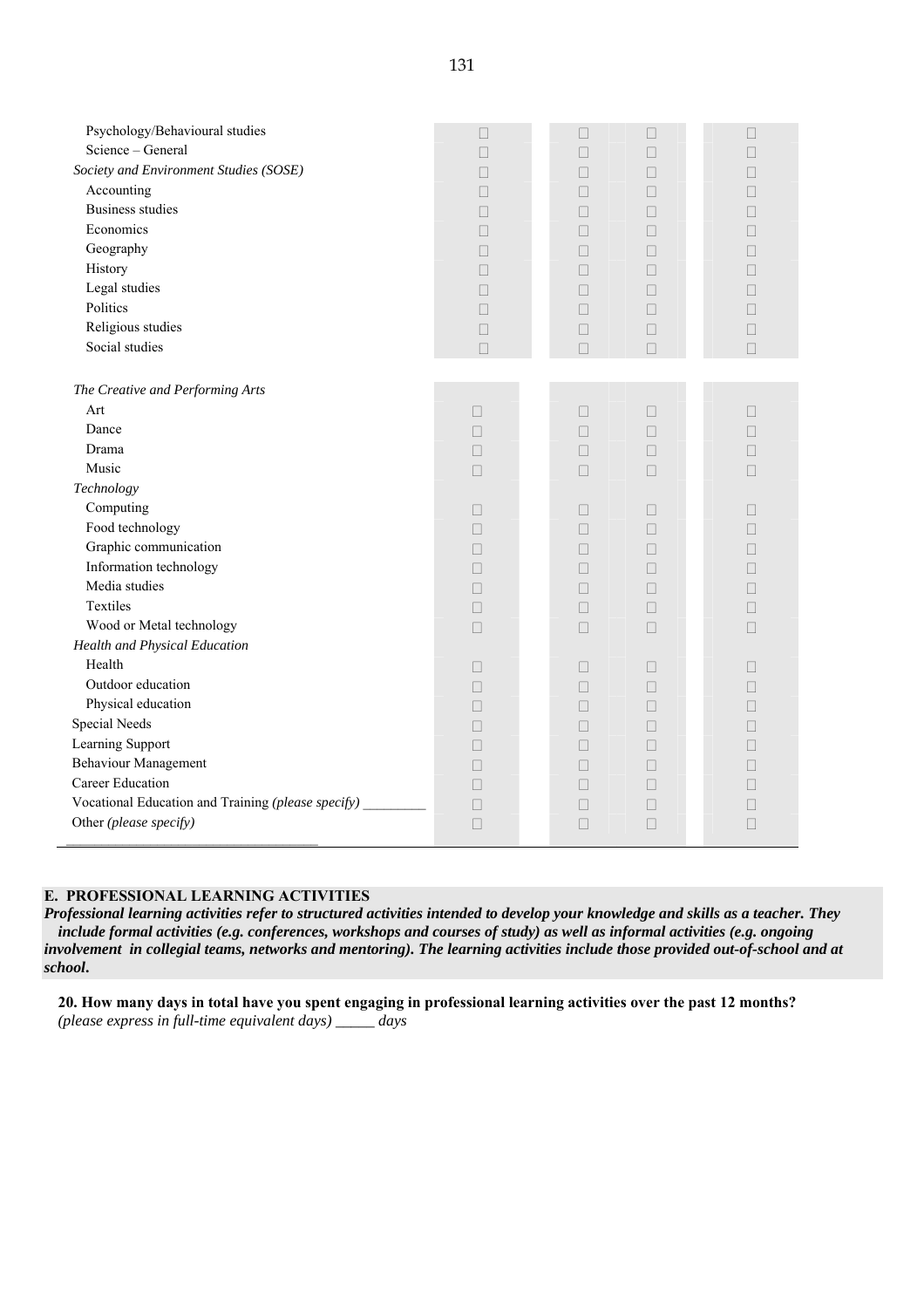#### **21. To what extent have the professional learning activities you have engaged in over the past 12 months increased:**  (*Please tick one box in each row)*

|    |                                                                        | Major<br>extent | Moderate<br>extent | Minor<br>extent | Not at<br>all |
|----|------------------------------------------------------------------------|-----------------|--------------------|-----------------|---------------|
|    | a The effectiveness of the methods you use to promote student learning |                 |                    |                 |               |
|    | b Your capacity to meet the learning needs of your students            |                 |                    |                 |               |
|    | c Your capacity to provide effective feedback to your students         |                 |                    |                 |               |
|    | d Your access to useful teaching materials and resources               |                 |                    |                 |               |
|    | e Your capacity to engage students in worthwhile learning activities   |                 |                    |                 |               |
| f. | Your capacity to perform your role at the school                       |                 |                    |                 |               |

# **22. Did any of the professional learning activities you engaged in over the past 12 months involve developing your capacity to teach in a different curriculum area from your regular teaching?**

| $\Box$ Yes                | $\Box$ No               |
|---------------------------|-------------------------|
| If Yes go to Question 22a | If No go to Question 23 |

#### **22a. Please indicate the curriculum area/s concerned** *(tick as appropriate)*

 $\Box$  a English  $\Box$  b Languages other than English *(please specify)*  $\Box$  c Mathematics d Science e Society and Environment Studies (SOSE) □ f The Creative and Performing Arts  $\Box$  g Computing □ h Technology i Health and Physical Education j Special Needs □ k Vocational Education and Training *(please specify)*  $\Box$  1 Other *(please specify)* 

#### **23. Did any of the professional learning activities you engaged in over the past 12 months involve developing your capacity to teach in a different stage of schooling (e.g., middle, senior) from your regular teaching?**

**D** Yes **D** No *If* Yes *go to Question 23a If* No *go to Question 24*

#### **23a. Please indicate the stage/s of schooling concerned** *(tick as appropriate)*

- a Pre-Primary
- □ b Early Primary Years (Years 0-3)
- $\Box$  c Middle Years (Years 4-10)
- d Senior Secondary Years (Years 11-12)
- e Other *(please specify)* \_\_\_\_\_\_\_\_\_\_\_\_\_\_\_\_\_\_\_\_\_\_\_\_\_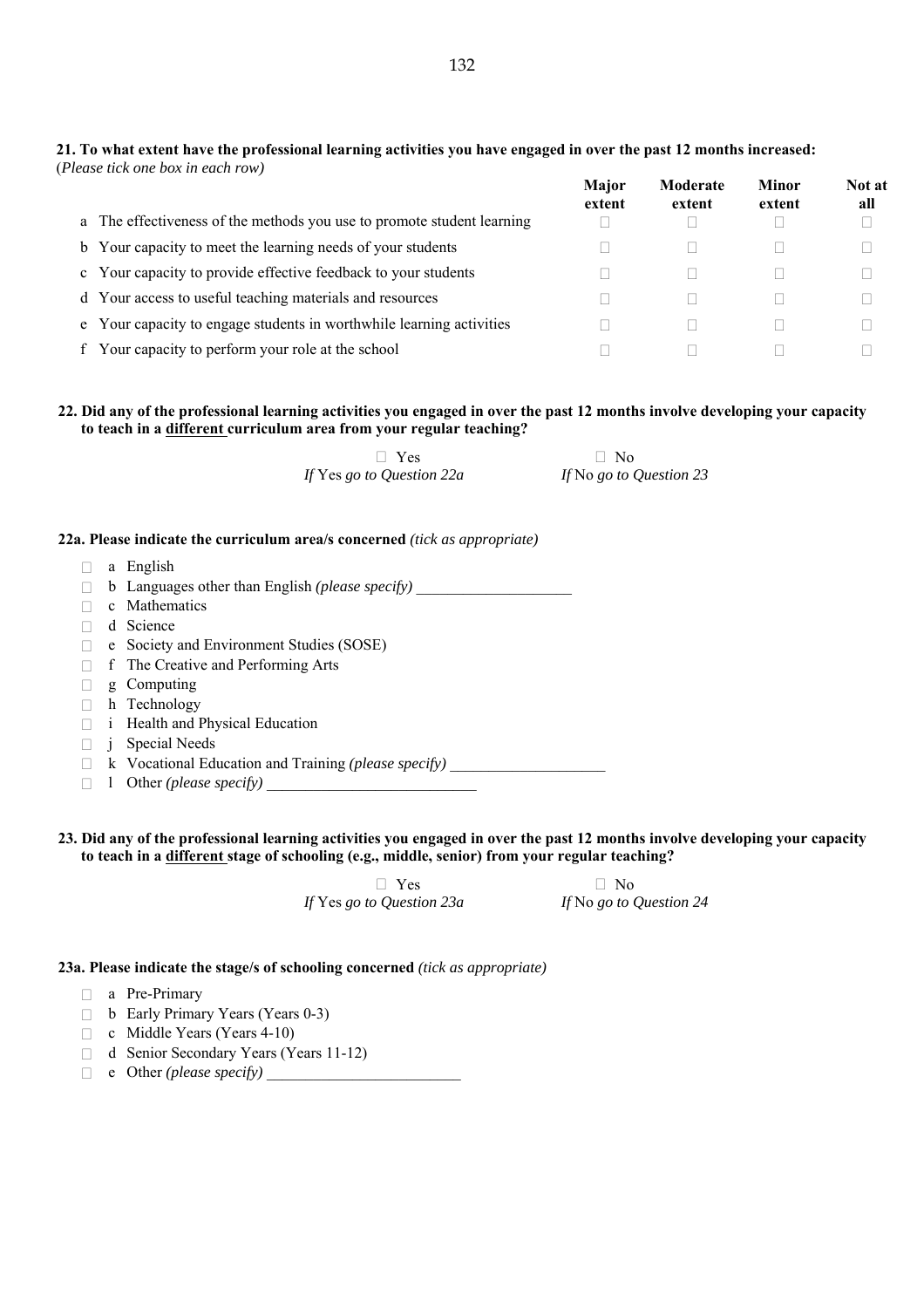#### **24. In which of the following areas do you feel you need more opportunities for professional learning?**  (*please tick one box in each row)*

 **Major need Moderate need Minor need No need** a Knowledge of the content or subject matter I am expected to teach  $\Box$ b Effective methods for engaging students in the subject matter  $\Box$ c Planning worthwhile learning goals for my students d Developing learning activities relevant to my students  $\Box$ e Broadening the range of areas I am able to teach  $\Box$ f Knowledge of the cultural heritage of my students  $\Box$ g Knowledge about how my students learn  $\Box$ h Managing student behaviour i Methods for assessing student learning and development j Communicating with parents/guardians k Reporting to parents/guardians and the contract of the contract of the contract of the contract of the contract of the contract of the contract of the contract of the contract of the contract of the contract of the contr l Analysing and reflecting on feedback about my teaching m Building a collaborative professional work culture with colleagues  $\Box$ n Making more effective use of computers in student learning o Providing educational leadership to colleagues p Other *(please specify) \_\_\_\_\_\_\_\_\_\_\_\_\_\_\_\_\_\_\_\_\_\_\_\_* **F. YOUR CAREER IN TEACHING 25. At what age did you start teaching?** *\_\_\_\_\_\_ years*  **26. Is this the first school you have worked in?**  *(Do not include periods of relief or short-term contract teaching of less than one month duration)*  $\Box$  Yes  $\Box$  No *If* Yes *go to Question 33 If* No *go to Question 27*  **27. For how long did you work in your first school?** \_\_\_\_\_\_ *years* \_\_\_\_\_\_ *months*  **28. Was the first school you worked in:** *(tick one box for each part of the question)* **a.** In the **SAME SCHOOL SECTOR** as your current school?  $\Box$  Yes  $\Box$  No – a Government school  $\Box$  No – a Catholic school  $\Box$  No – an Independent school **b.** In the **SAME STATE/TERRITORY** as your current school?  $\Box$  Yes  $\Box$  No – in another State/Territory *(please specify)*  $\mathcal{L}_\text{max}$  $\Box$  No – in another country *(please specify)* **c.** In a **CAPITAL CITY**?  $\Box$  Yes  $\Box$  No **29. How many schools have you worked in?** *\_\_\_\_\_\_\_\_ schools (Do not include periods of relief or short-term contract teaching of less than one month duration)*  **30. How many years of your employment as a teacher has been spent:** In your current State/Territory? *\_\_\_\_\_\_ years* In another State/Territory? *\_\_\_\_\_\_ years*  In another country? *years* **31. How many years of your employment as a teacher in Australia has been spent:** In Government schools? *\_\_\_\_\_\_ years* In Catholic schools? *\_\_\_\_\_\_ years*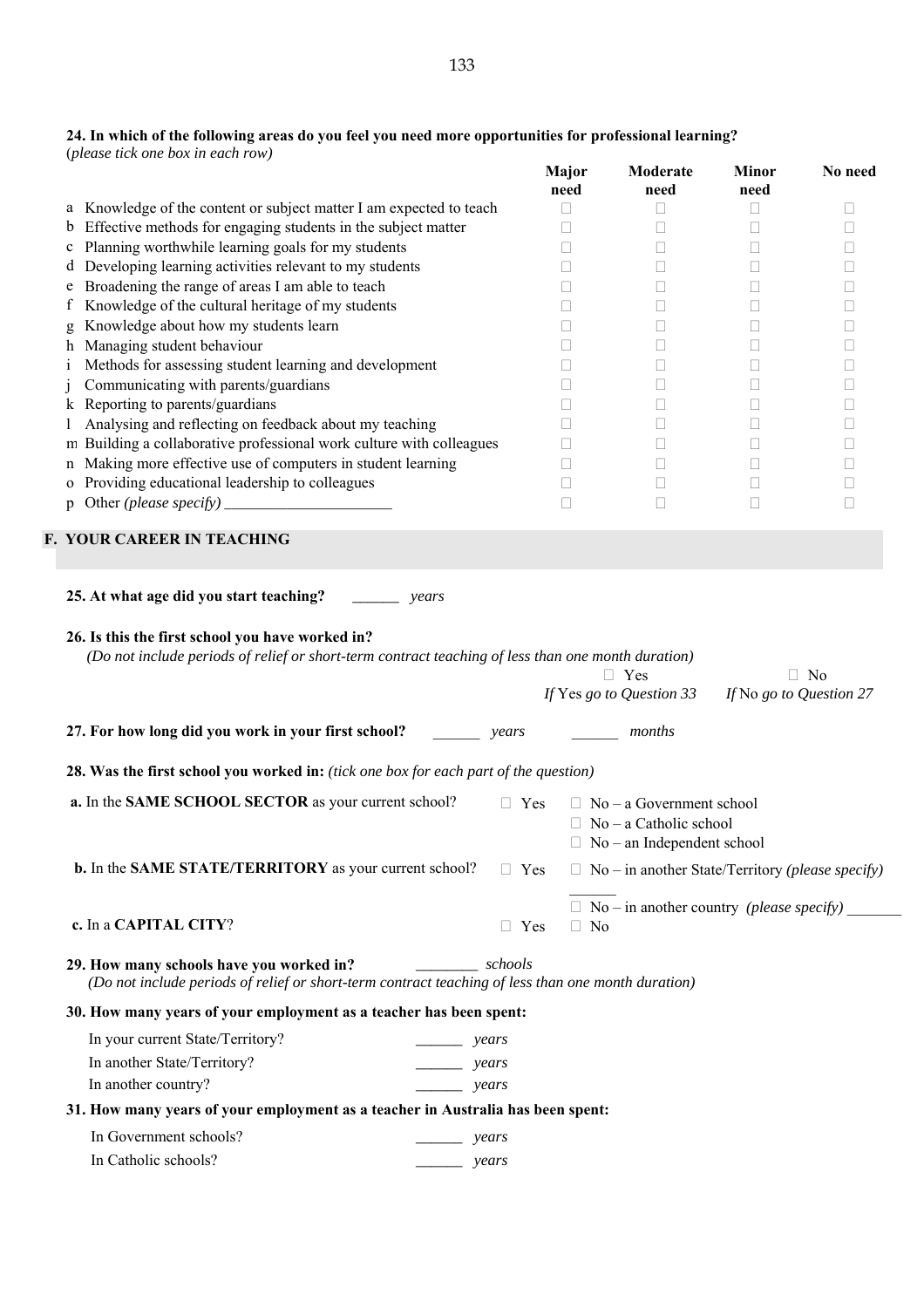```
 In Independent schools? ______ years
```
# **32. How important were the following factors in the decision to join your present school?** (*please tick one box in each row)*

|             |                                                 | <b>Very</b><br>important | Important | Of some<br>importance | Not at all<br>important | <b>Not</b><br>applicable |
|-------------|-------------------------------------------------|--------------------------|-----------|-----------------------|-------------------------|--------------------------|
| a           | Dissatisfaction with my former school           |                          |           |                       |                         |                          |
| b           | End of my contract at the former school         |                          |           |                       |                         |                          |
| $\mathbf c$ | Better pay and conditions                       |                          |           |                       |                         |                          |
| d           | Taking up a promotion                           |                          |           |                       |                         |                          |
| e           | More opportunity to teach in my preferred areas |                          |           |                       |                         |                          |
| f           | Positive school ethos and values                |                          |           |                       |                         |                          |
| g           | Professional learning opportunities             |                          |           |                       |                         |                          |
| h           | A more convenient school location               |                          |           |                       |                         |                          |
| 1           | Mandated school mobility requirements           |                          |           |                       |                         |                          |
|             | Other factors <i>(please specify)</i>           |                          |           |                       |                         |                          |

**33. For how long have you been teaching in total?** *\_\_\_\_\_\_ years \_\_\_\_\_\_ months* 

*If you have been teaching for less than 5 years please go to Question 34* 

 *If you have been teaching for 5 years or more please go to Question 36a* 

# **G. EARLY CAREER TEACHERS**

# **34. How helpful was your pre-service teacher education course in preparing you for:** (*please tick one box in each row)*

|              |                                                                    | <b>Verv</b><br>helpful | <b>Helpful</b> | Of some<br>help | Not at all<br>helpful |
|--------------|--------------------------------------------------------------------|------------------------|----------------|-----------------|-----------------------|
| a            | Handling a range of classroom management situations                |                        |                |                 |                       |
| b            | Teaching students with learning difficulties                       |                        |                |                 |                       |
| $\mathbf{c}$ | Teaching students from different cultural backgrounds              |                        |                |                 |                       |
| d            | Using a variety of instructional methods for diverse student needs |                        |                |                 |                       |
| e            | Teaching the subject matter I am expected to teach                 |                        |                |                 |                       |
| f            | Developing students' literacy skills                               |                        |                |                 |                       |
| g            | Developing students' numeracy skills                               |                        |                |                 |                       |
| h            | Assessing students' performance                                    |                        |                |                 |                       |
|              | Teaching students from Indigenous backgrounds                      |                        |                |                 |                       |
|              | Selecting and adapting curriculum and instructional materials      |                        |                |                 |                       |
| $\bf k$      | Using teaching standards to improve my teaching practices          |                        |                |                 |                       |
|              | Reflecting on my own teaching practices                            |                        |                |                 |                       |
| m            | Working effectively with other teachers                            |                        |                |                 |                       |
| $\mathbf n$  | Working effectively with parents/guardians                         |                        |                |                 |                       |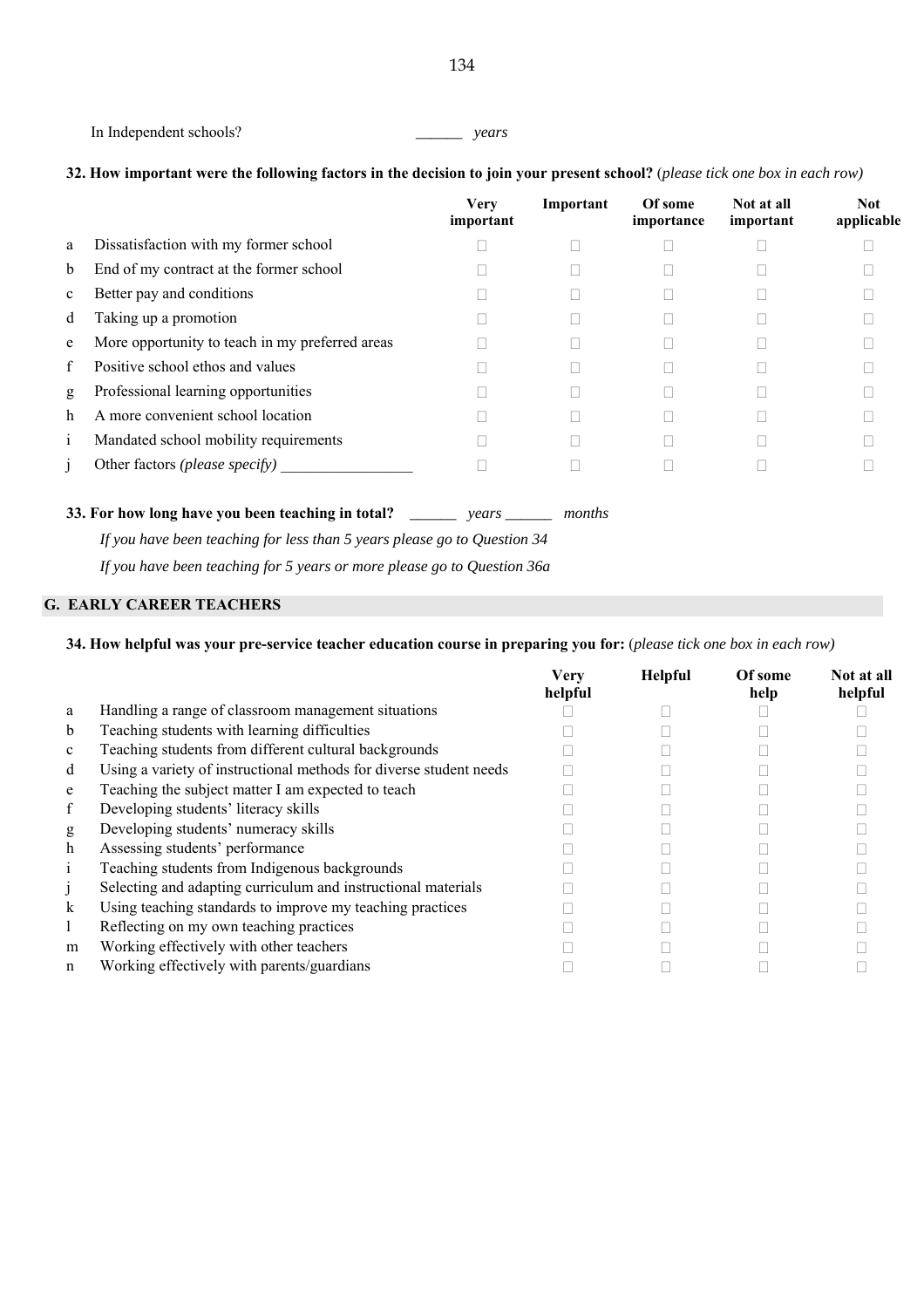## **35. Which of the following types of assistance have you been provided with and how helpful was it?**

*(Focus on activities provided by your school or employer, rather than those you initiated yourself)* 

|          |                                                                                 | How helpful was the assistance? |                |                 |                       |
|----------|---------------------------------------------------------------------------------|---------------------------------|----------------|-----------------|-----------------------|
|          |                                                                                 | Verv<br>helpful                 | <b>Helpful</b> | Of some<br>help | Not at all<br>helpful |
|          | $\Box$ a An orientation program designed for new teachers                       |                                 |                |                 |                       |
| $\Box$ b | A designated mentor                                                             |                                 |                |                 |                       |
|          | $\Box$ c A reduced face-to-face teaching workload                               |                                 |                |                 |                       |
|          | $\Box$ d Follow-up from your teacher education institution                      |                                 |                |                 |                       |
| $\Box$ e | Structured opportunities to discuss your experiences with other new<br>teachers |                                 |                |                 |                       |
| $\Box$ f | Other assistance ( <i>please specify</i> )                                      |                                 |                |                 |                       |
| $\Box$ g | I have not been provided with such assistance                                   |                                 |                |                 |                       |

# **H. YOUR ACTIVITIES OUTSIDE TEACHING**

#### **36a. Which of the following best characterises your main activity AT THE TIME YOU DECIDED to become a teacher?**

*(Please tick one box only).*

- a School student
- $\neg$  b Tertiary student
- $\Box$  c Recent tertiary graduate
- $\Box$  d Home duties (including caring for children)
- e Unemployed
- f Manager
- g Professional *(e.g., scientist, engineer, architect)*
- h Associate professional *(e.g., technician)*
- i Tradesperson *(e.g., builder, electrician)*
- j Clerical or service worker *(e.g., secretary, shop assistant)*
- k Production or transport worker *(e.g., machine operator, bus driver)*
- l Labourer *(e.g., cleaner, factory labourer)*
- $\Box$  m Other *(please specify)*

**36b. For how long was this your main activity?** *\_\_\_\_\_ years*

| 37. Have you ever taken extended leave (more than 12 months) from school teaching? |                                                                              |                                 | Yes | N <sub>0</sub>                       |  |
|------------------------------------------------------------------------------------|------------------------------------------------------------------------------|---------------------------------|-----|--------------------------------------|--|
|                                                                                    | 38. Have you ever resigned from school teaching to take up another activity? | Yes<br>If Yes go to Question 39 |     | $\Box$ No<br>If No go to Question 40 |  |
|                                                                                    | 39. Why did you return to school teaching? (Please tick all that apply)      |                                 |     |                                      |  |
| a                                                                                  | I missed teaching                                                            |                                 |     |                                      |  |
| h                                                                                  | I missed the students                                                        |                                 |     |                                      |  |
| C.                                                                                 | I returned from extended travel                                              |                                 |     |                                      |  |
| d                                                                                  | The other job/activity was not what I had expected                           |                                 |     |                                      |  |

- $\Box$  e Teaching salary is higher than the salary I was getting
- $\Box$  f Teaching working conditions are better
- $\Box$  g Teaching gives more opportunity for personal growth
- $\Box$  h Changed personal or family circumstances
- $\Box$  i Other *(please specify)*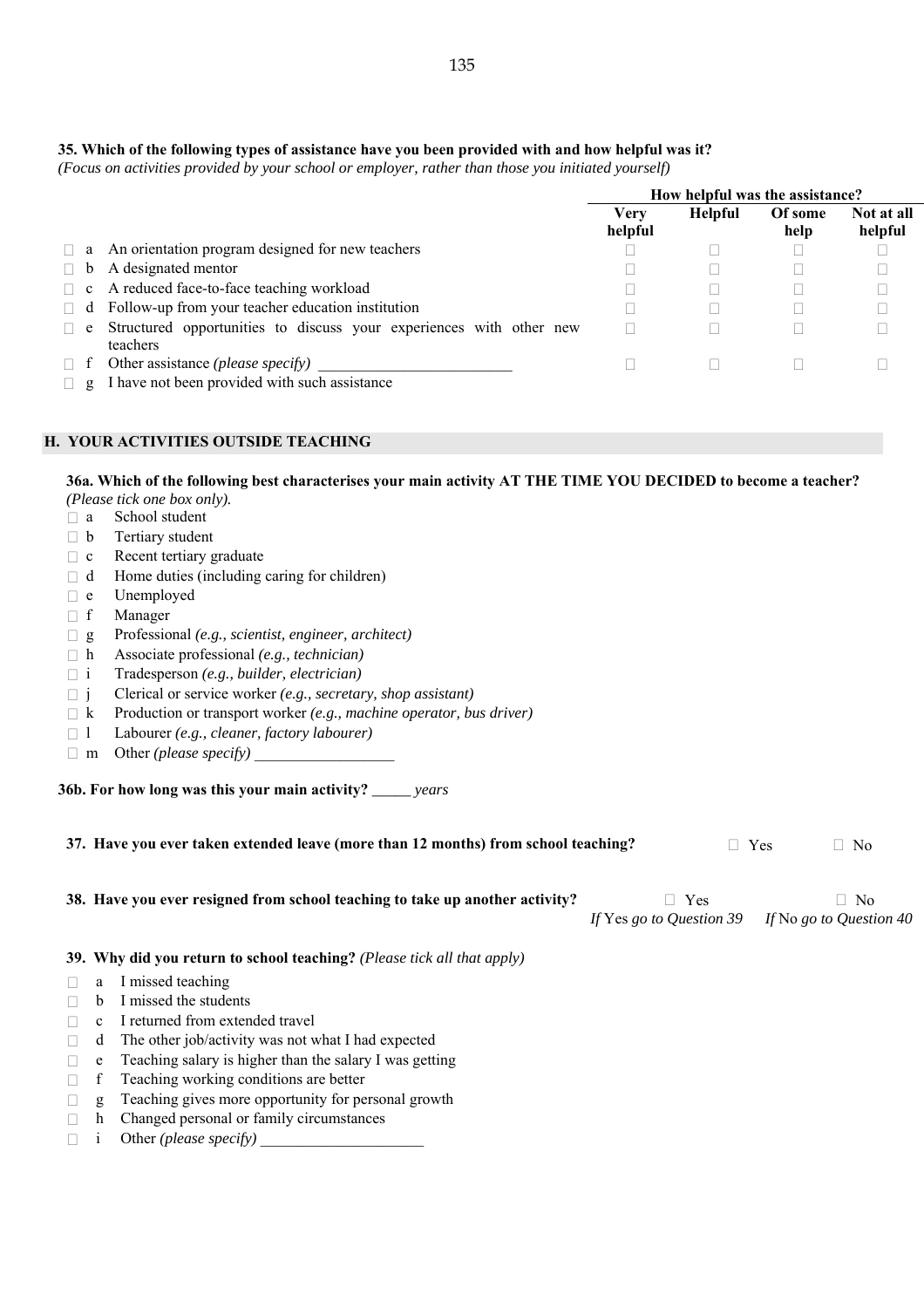#### **I. FUTURE CAREER INTENTIONS**

| 40. Do you plan to leave teaching permanently prior to retirement?                                      | $\Box$ Yes<br>If Yes, go to Question 40a |           | N <sub>0</sub><br>$\mathbf{L}$ | Unsure<br>If No or Unsure, go to Question 41 |
|---------------------------------------------------------------------------------------------------------|------------------------------------------|-----------|--------------------------------|----------------------------------------------|
| 40a. How important are the following factors in your decision to<br>leave teaching prior to retirement? | <b>Very</b><br>important                 | Important | Of some<br>importance          | Not at all<br>important                      |
| a I never intended teaching to be a long-term career                                                    |                                          |           |                                |                                              |
| b Family reasons                                                                                        |                                          |           |                                |                                              |
| c Dissatisfaction with teaching                                                                         |                                          |           |                                |                                              |
| d Better opportunities outside of schools                                                               |                                          |           |                                |                                              |
| e Superannuation benefits from leaving teaching early                                                   |                                          |           |                                |                                              |
| f Other ( <i>please specify</i> )                                                                       |                                          |           |                                |                                              |
| 41. How much longer do you intend to work in schools?                                                   | years                                    | Unsure    |                                |                                              |

*If you intend to work in schools for more than 3 years or you are unsure how much longer you intend to stay please go to Question 42 If you intend to work in schools for 3 years or less please go to Question 47*

#### **42. Within the next 3 years do you intend to:** *(Please tick one box in each row)*

|              |                                                                | YES | NO. |
|--------------|----------------------------------------------------------------|-----|-----|
|              | a Continue in your current position at this school             |     |     |
| b            | Seek promotion in this school                                  |     |     |
|              | c Move to a similar position at another school                 |     |     |
| d            | Seek promotion to another school                               |     |     |
|              | e Move to work in another school sector (eg, govt to Catholic) |     |     |
| f.           | Train to enable you to teach in another subject area           |     |     |
| g            | Train to enable you to teach in another stage of schooling     |     |     |
| h            | Change from full-time to part-time employment                  |     |     |
| $\mathbf{1}$ | Change from part-time to full-time employment                  |     |     |
| 1            | Take extended leave (12 months or more)                        |     |     |
|              | 43. Within the next 3 years do you intend to?                  |     |     |
|              |                                                                | YES | NO  |
| a            | Apply for a Deputy/Vice Principal position                     |     |     |
| b            | Apply for a Principal position                                 |     |     |

*If Yes to either, go to Question 44 If No to both, go to Question 46*

#### **44. How important are the following factors in your intention to apply for a Deputy/Vice Principal or Principal position?**  (*please tick one box in each row)*

|                                                               | <b>Very</b><br>important | Important | Of some<br>importance | Not at all<br>important |
|---------------------------------------------------------------|--------------------------|-----------|-----------------------|-------------------------|
| a I want challenges other than classroom teaching             |                          |           |                       |                         |
| b I have had encouragement and support from colleagues        |                          |           |                       |                         |
| c I have had encouragement and support from my school leaders |                          |           |                       |                         |
| d I want to lead school development                           |                          |           |                       |                         |
| e I have had successful experience in other leadership roles  |                          |           |                       |                         |
| f I am confident in my ability to do the job                  |                          |           |                       |                         |
| g The salary and other financial benefits                     |                          |           |                       |                         |
| h The high standing of school leaders in the community        |                          |           |                       |                         |
| i I have had helpful prior preparation and training           |                          |           |                       |                         |
| j I am at the right stage of my career to apply               |                          |           |                       |                         |
| k Other ( <i>please specify</i> )                             |                          |           |                       |                         |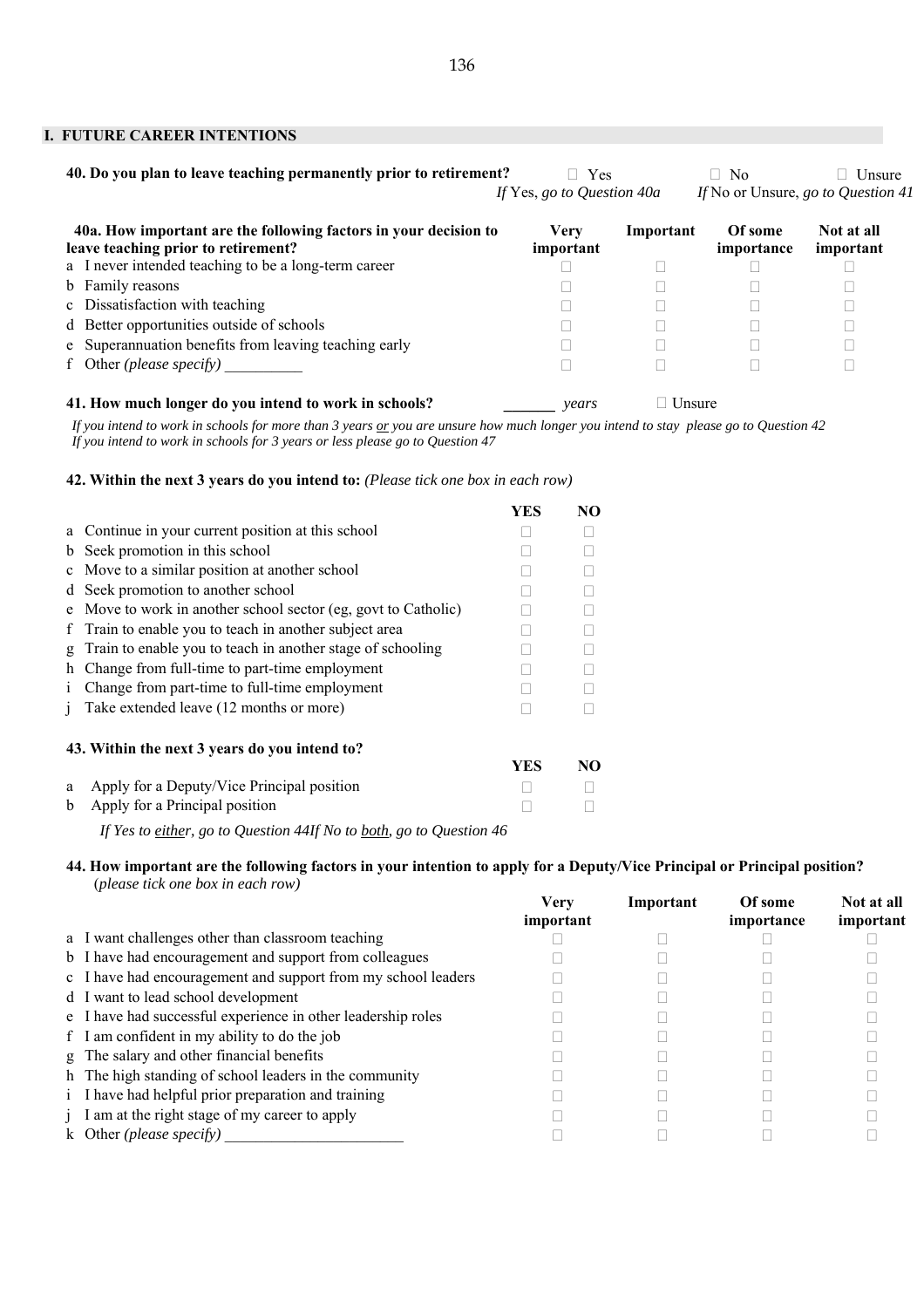|                                                               | <b>Very well</b><br>prepared | Well<br>prepared | Somewhat<br>prepared | <b>Poorly</b><br>prepared |
|---------------------------------------------------------------|------------------------------|------------------|----------------------|---------------------------|
| a School goal-setting and development                         |                              |                  |                      |                           |
| b School curriculum and assessment                            |                              |                  |                      |                           |
| c Change management                                           |                              |                  |                      |                           |
| d Managing human resources                                    |                              |                  |                      |                           |
| e Managing physical resources                                 |                              |                  |                      |                           |
| f Managing school budgets and finances                        |                              |                  |                      |                           |
| g School accountability requirements                          |                              |                  |                      |                           |
| h Student welfare and pastoral care                           |                              |                  |                      |                           |
| <i>i</i> Relationships with families and the school community |                              |                  |                      |                           |
| <i>i</i> Assessing teacher performance                        |                              |                  |                      |                           |
| k Conflict resolution                                         |                              |                  |                      |                           |
| 1 Time management                                             |                              |                  |                      |                           |
| m Stress management                                           |                              |                  |                      |                           |

### **45. How well prepared do you feel in the following aspects of school leadership?** (*please tick one box in each row)*

# *Please go to Question 48*

**46. How important are the following factors in your intention NOT to apply for a Deputy/Vice Principal or Principal position?**  (*please tick one box in each row)* 

|                                                                        | <b>Very</b><br>important | Important | Of some<br>importance | Not at all<br>important |
|------------------------------------------------------------------------|--------------------------|-----------|-----------------------|-------------------------|
| a The time demands of the job are too high                             |                          |           |                       |                         |
| b I have a lack of prior leadership experience                         |                          |           |                       |                         |
| c The position requires too much responsibility                        |                          |           |                       |                         |
| d I would have difficulty maintaining a satisfactory work/life balance |                          |           |                       |                         |
| e The salary is not sufficient for the responsibilities                |                          |           |                       |                         |
| f I have not had encouragement and support from colleagues             |                          |           |                       |                         |
| g I have not had encouragement and support from my school leaders      |                          |           |                       |                         |
| h I have concerns with the selection process                           |                          |           |                       |                         |
| i I do not have appropriate prior preparation and training             |                          |           |                       |                         |
| j I do not feel confident in my ability to do the job                  |                          |           |                       |                         |
| k I want to remain working mainly in the classroom                     |                          |           |                       |                         |
| 1 I am not at the right stage of my career to apply                    |                          |           |                       |                         |
| m I have applied unsuccessfully in the past                            |                          |           |                       |                         |
| n My personal or family circumstances                                  |                          |           |                       |                         |
| o Other ( <i>please specify</i> )                                      |                          |           |                       |                         |

#### *Please go to Question 48*

# **47. If you intend to leave schools within the next 3 years, what do you intend to do?** *(please tick as appropriate)*

a Seek employment elsewhere in Education, but not directly in schools

- □ b Seek employment outside of Education
- $\Box$  c Take study leave
- $\Box$  d Take extended leave from teaching (12 months or more)
- $\Box$  e Retire from active employment
- f Other *(please specify)* \_\_\_\_\_\_\_\_\_\_\_\_\_\_\_\_\_\_\_\_\_\_\_

*Please go to Question 48* 

#### **J. YOUR VIEWS ON TEACHING**

**48. How satisfied are you with the following aspects of your job?** *(please tick one box in each row)*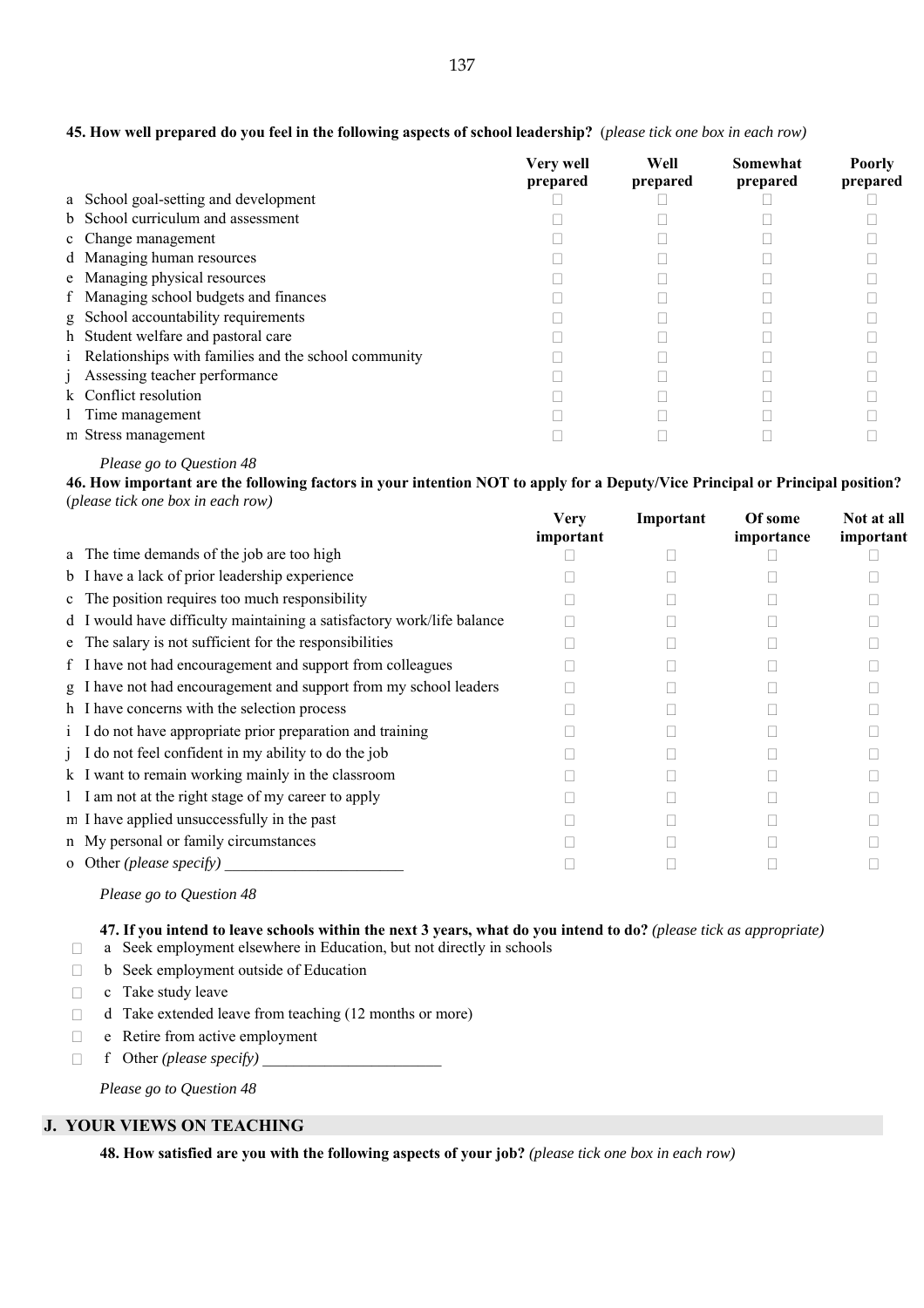|                                                               | <b>Very</b><br>satisfied | <b>Satisfied</b> | <b>Dissatisfied</b> | Very<br>dissatisfied | Unsure |
|---------------------------------------------------------------|--------------------------|------------------|---------------------|----------------------|--------|
| a The amount of teaching you are expected to do               |                          |                  |                     |                      |        |
| b The amount of non-teaching work you are expected to do      |                          |                  |                     |                      |        |
| c Your freedom to decide how to do your job                   |                          |                  |                     |                      |        |
| d Your opportunities for professional learning                |                          |                  |                     |                      |        |
| e Your opportunities for career advancement                   |                          |                  |                     |                      |        |
| f The balance between your working time and your private life |                          |                  |                     |                      |        |
| g Your salary                                                 |                          |                  |                     |                      |        |
| h Feedback on your performance                                |                          |                  |                     |                      |        |
| Student behaviour                                             |                          |                  |                     |                      |        |
| j What you are currently accomplishing with your students     |                          |                  |                     |                      |        |
| k The resources at your school                                |                          |                  |                     |                      |        |
| 1 Your working relationships with your colleagues             |                          |                  |                     |                      |        |
| m Your working relationships with your Principal              |                          |                  |                     |                      |        |
| n Your working relationships with parents/guardians           |                          |                  |                     |                      |        |
| o The value society places on teachers' work                  |                          |                  |                     |                      |        |
| p Overall, how satisfied are you with your current job?       |                          |                  |                     |                      |        |

# **49. In your opinion, do schools as a whole currently have difficulty in retaining teachers in the profession?**

| $\Box$ Yes                | $\Box$ No               |
|---------------------------|-------------------------|
| If Yes go to Question 49a | If No go to Question 50 |

#### **49a. To what extent do you agree that the following would help retain teachers in the profession?**

| (please tick one box in each row)                                          |                          |       |                 |                             |        |
|----------------------------------------------------------------------------|--------------------------|-------|-----------------|-----------------------------|--------|
|                                                                            | <b>Strongly</b><br>agree | Agree | <b>Disagree</b> | <b>Strongly</b><br>disagree | Unsure |
| a Reduced workload                                                         |                          |       |                 |                             |        |
| b More support staff                                                       |                          |       |                 |                             |        |
| c Smaller class sizes                                                      |                          |       |                 |                             |        |
| d Fewer student management issues                                          |                          |       |                 |                             |        |
| e Higher pay for teachers who demonstrate advanced competence              |                          |       |                 |                             |        |
| f Higher pay for teachers who gain extra qualifications                    |                          |       |                 |                             |        |
| g Higher pay for teachers whose students achieve specified goals           |                          |       |                 |                             |        |
| h A more positive public image of teachers                                 |                          |       |                 |                             |        |
| <i>i</i> Fewer changes imposed on schools                                  |                          |       |                 |                             |        |
| <i>i</i> Amendments to superannuation to encourage teachers to work longer |                          |       |                 |                             |        |
| k Other changes ( <i>please specify</i> )                                  |                          |       |                 |                             |        |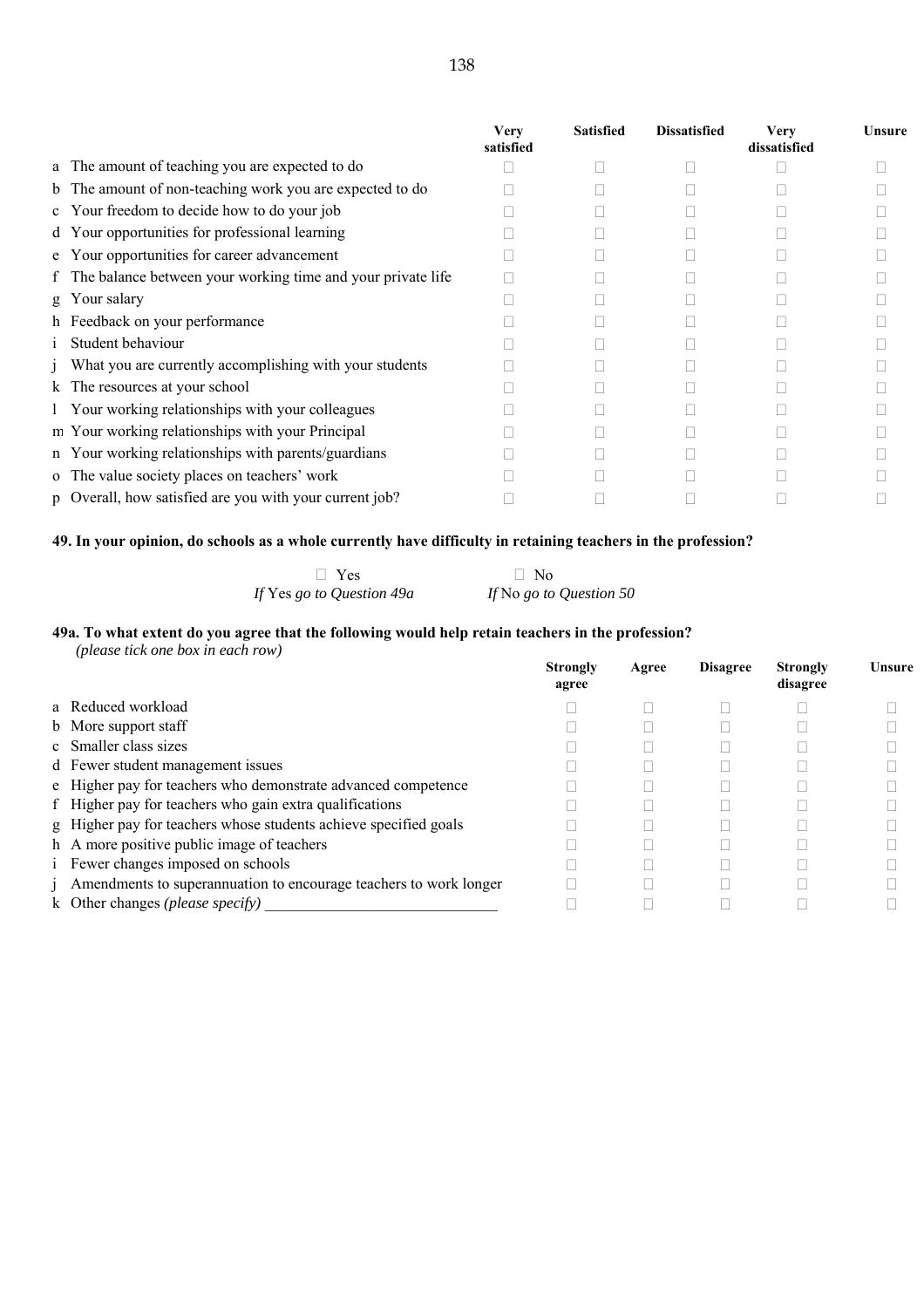**50. To what extent do you agree with the following statements about teacher professional standards (that, for example, specify the skills and behaviours expected of beginning/graduate, experienced/competent and accomplished/advanced teachers)?** *(please tick one box in each row)* 

|                                                                                          | <b>Strongly</b><br>agree | Agree | <b>Disagree</b> | <b>Strongly</b><br>disagree | Unsure |
|------------------------------------------------------------------------------------------|--------------------------|-------|-----------------|-----------------------------|--------|
| a Teacher professional standards should be used to guide initial<br>teacher education    |                          |       |                 |                             |        |
| b Teacher professional standards should be used to guide in-service<br>teacher education |                          |       |                 |                             |        |
| c Teacher professional standards should be used in any<br>performance appraisal process  |                          |       |                 |                             |        |
| d Teacher professional standards should provide the basis for<br>teachers' pay           |                          |       |                 |                             |        |

# **K. IN CONCLUSION**

**51. We would value any additional comments you have about teaching and the future of the profession here.**

**Thank you for taking the time to complete this questionnaire. All responses are confidential.**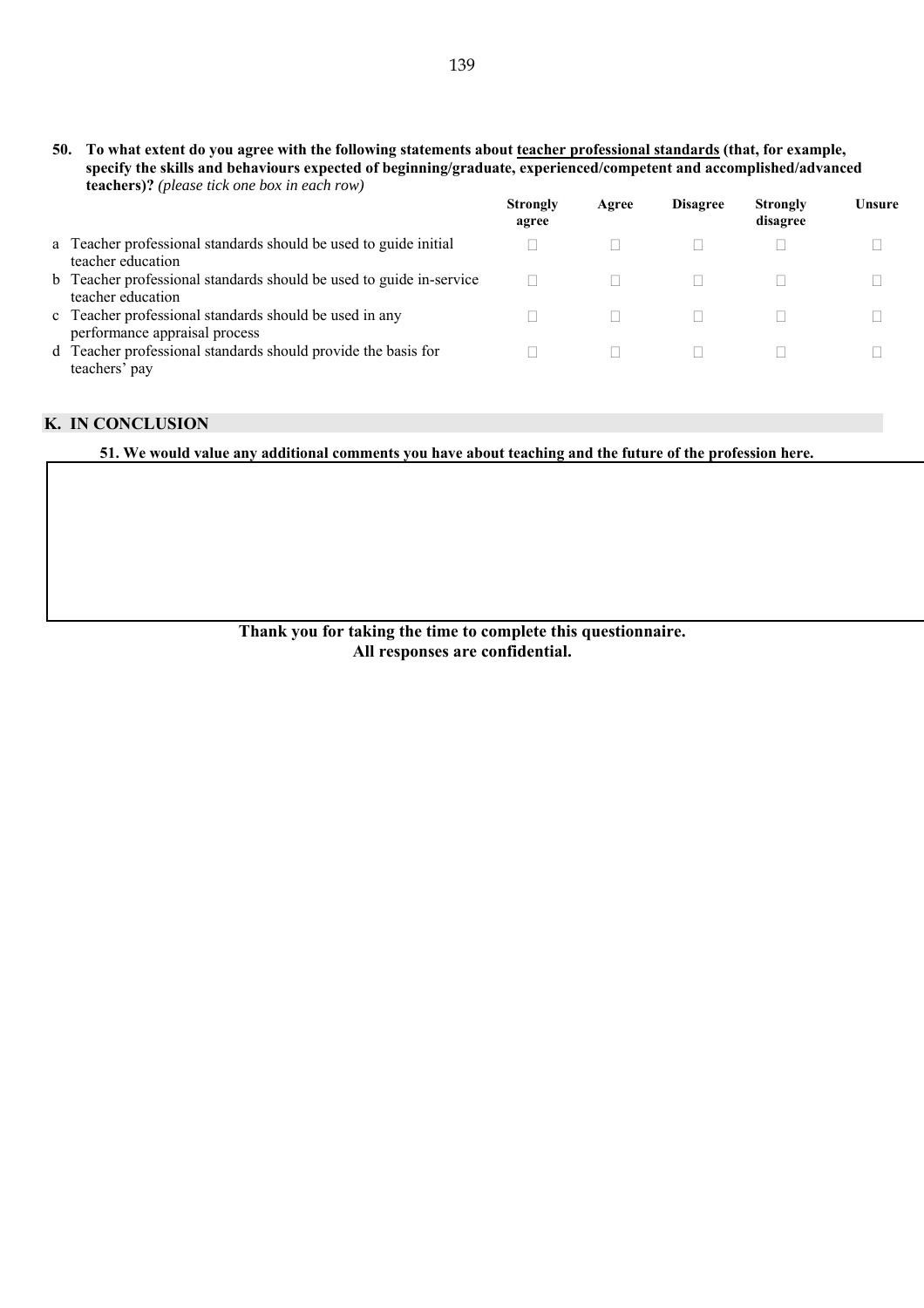# **APPENDIX 3: THE** *LEADER* **QUESTIONNAIRE**

This survey has been approved by the Australian Government Statistical Clearing House (Approval Number 01874-02)

| <b>Your Logon</b>                                                                                                                                                                                                                                                                                            |
|--------------------------------------------------------------------------------------------------------------------------------------------------------------------------------------------------------------------------------------------------------------------------------------------------------------|
| USTRALIAN<br>OLLEGE of<br>$ A C E \vec{R}$<br><b>Staff in Australia's Schools</b>                                                                                                                                                                                                                            |
| This survey will be completed by Principals and Deputy/Vice Principals across the country, so we have used generic terms throughout.<br>If a term specific to your State/Territory is not used please choose the term which most closely resembles the term you would use.<br>All responses are confidential |
| A. YOUR BACKGROUND                                                                                                                                                                                                                                                                                           |
| 1. What is your date of birth? $\sqrt{ }$                                                                                                                                                                                                                                                                    |
| 2. What is your sex?<br>$\Box$ Male<br>$\Box$ Female                                                                                                                                                                                                                                                         |
| 3a. In which country were you born?                                                                                                                                                                                                                                                                          |
| a Australia<br>Greece<br>g<br>b England<br>h<br>Germany<br>$\Box$<br>c New Zealand<br>Philippines<br>$\mathbf{i}$<br>$\Box$<br>India<br>d Italy<br>$\Box$<br>$\mathbf{1}$<br>Other ( <i>please specify</i> ) $\qquad$<br>e Vietnam<br>$\bf k$<br>$\Box$<br>f<br>Scotland<br>П                                |
| 3b. For how many years have you lived in Australia?<br>years                                                                                                                                                                                                                                                 |
| 4. Are you of Aboriginal or Torres Strait Islander origin?<br>a No<br>$\mathbf{L}$<br>b Yes, Aboriginal<br>$\Box$<br>c Yes, Torres Strait Islander<br>$\mathbf{L}$<br>d Yes, both Aboriginal and Torres Strait Islander                                                                                      |

## **B. YOUR QUALIFICATIONS**

**5. Indicate in the table below the tertiary qualifications you have been awarded in the field of Education, and the year the qualification was completed.** *(You will be asked about your qualifications in other fields in the next question).*

|   |                                 | Year completed |
|---|---------------------------------|----------------|
|   | a Certificate (non university)  |                |
| b | Diploma (non university)        |                |
|   | c Certificate (university)      |                |
|   | d Diploma (university)          |                |
| e | Bachelor degree                 |                |
|   | f Bachelor degree with honours  |                |
| g | Graduate certificate            |                |
|   | h Graduate diploma              |                |
|   | Masters degree                  |                |
|   | Doctoral degree                 |                |
| k | Other ( <i>please specify</i> ) |                |
|   |                                 |                |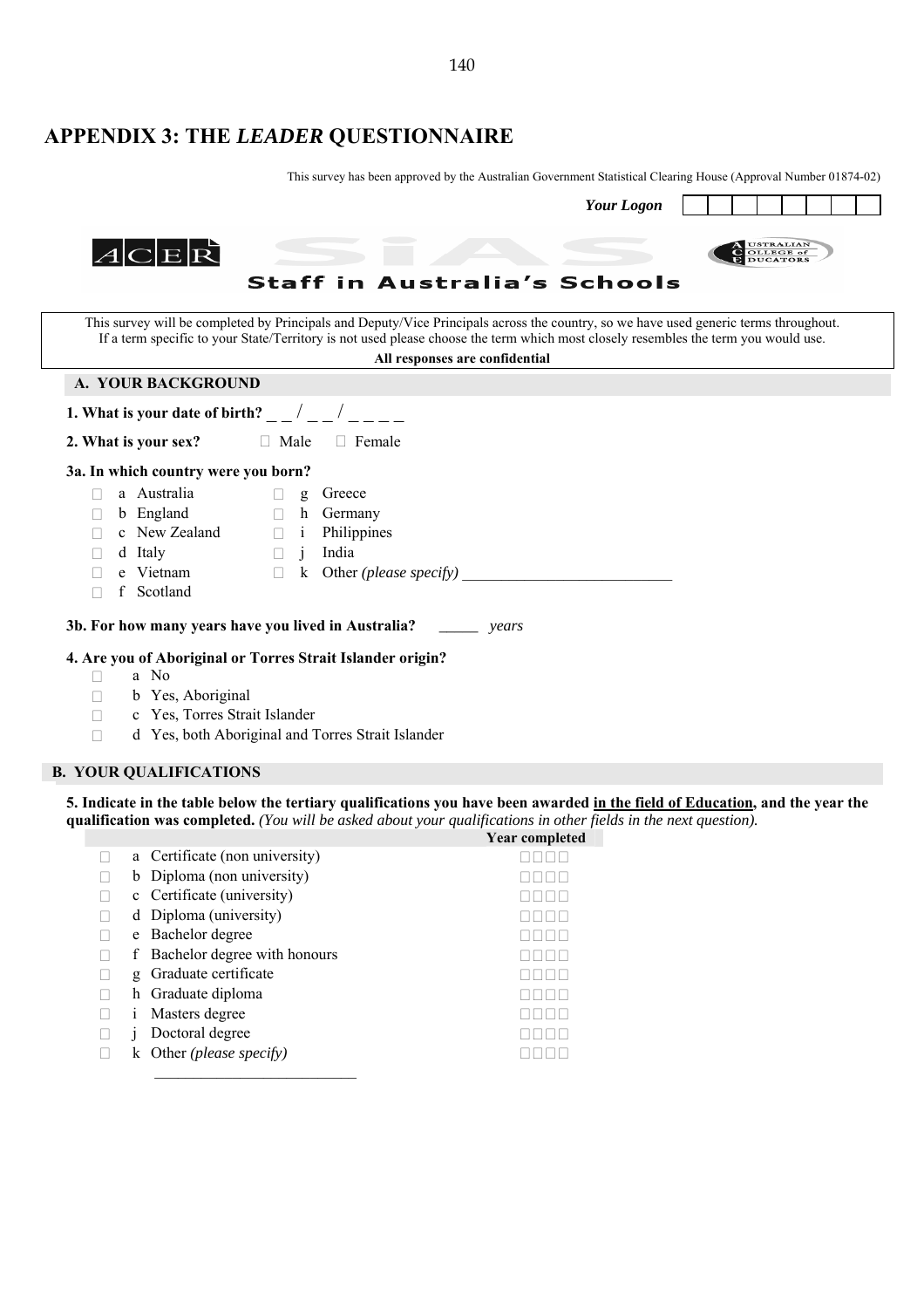|   |                                | <b>Year completed</b> |
|---|--------------------------------|-----------------------|
|   | a Certificate (non university) |                       |
|   | b Diploma (non university)     |                       |
|   | c Certificate (university)     |                       |
|   | d Diploma (university)         |                       |
|   | e Bachelor degree              |                       |
| f | Bachelor degree with honours   |                       |
| g | Graduate certificate           |                       |
|   | h Graduate diploma             |                       |
|   | Masters degree                 |                       |
|   | Doctoral degree                |                       |
|   | Other (please specify)         |                       |

**6. Indicate in the table below the tertiary qualifications you have been awarded in fields other than Education, and the year the qualification was completed.** 

# **7. Was the institution where you gained your main pre-service teacher qualification located in:**

| a.             |                | a New South Wales   |     | f Tasmania                     |
|----------------|----------------|---------------------|-----|--------------------------------|
|                |                | b Victoria          |     | g Australian Capital Territory |
|                |                | c Queensland        |     | h Northern Territory           |
|                |                | d Western Australia |     | <i>i</i> Overseas              |
|                |                | e South Australia   |     |                                |
|                |                |                     |     |                                |
| $\mathbf{b}$ . | A capital city |                     | Yes | No                             |

#### **8.** Are you currently studying for a tertiary qualification?  $\Box$  Yes  $\Box$  No

 $\overline{\phantom{a}}$  , where  $\overline{\phantom{a}}$  , where  $\overline{\phantom{a}}$  , where  $\overline{\phantom{a}}$ 

*If* Yes *go to Question 8a If* No *go to Question 10*

#### **8a. Please indicate the type of tertiary course/s you are studying.**

- a Certificate (non university)
- $\Box$  b Diploma (non university)
- $\Box$  c Certificate (university)
- $\Box$  d Diploma (university)
- e Bachelor degree
- $\Box$  f Bachelor degree with honours

\_\_\_\_\_\_\_\_\_\_\_\_\_\_\_\_\_\_\_\_\_\_\_\_\_\_\_\_

- $\Box$  g Graduate certificate<br> $\Box$  h Graduate diploma
- 
- □ h Graduate diploma<br>□ i Masters degree i Masters degree
- j Doctoral degree
- k Other *(please specify)*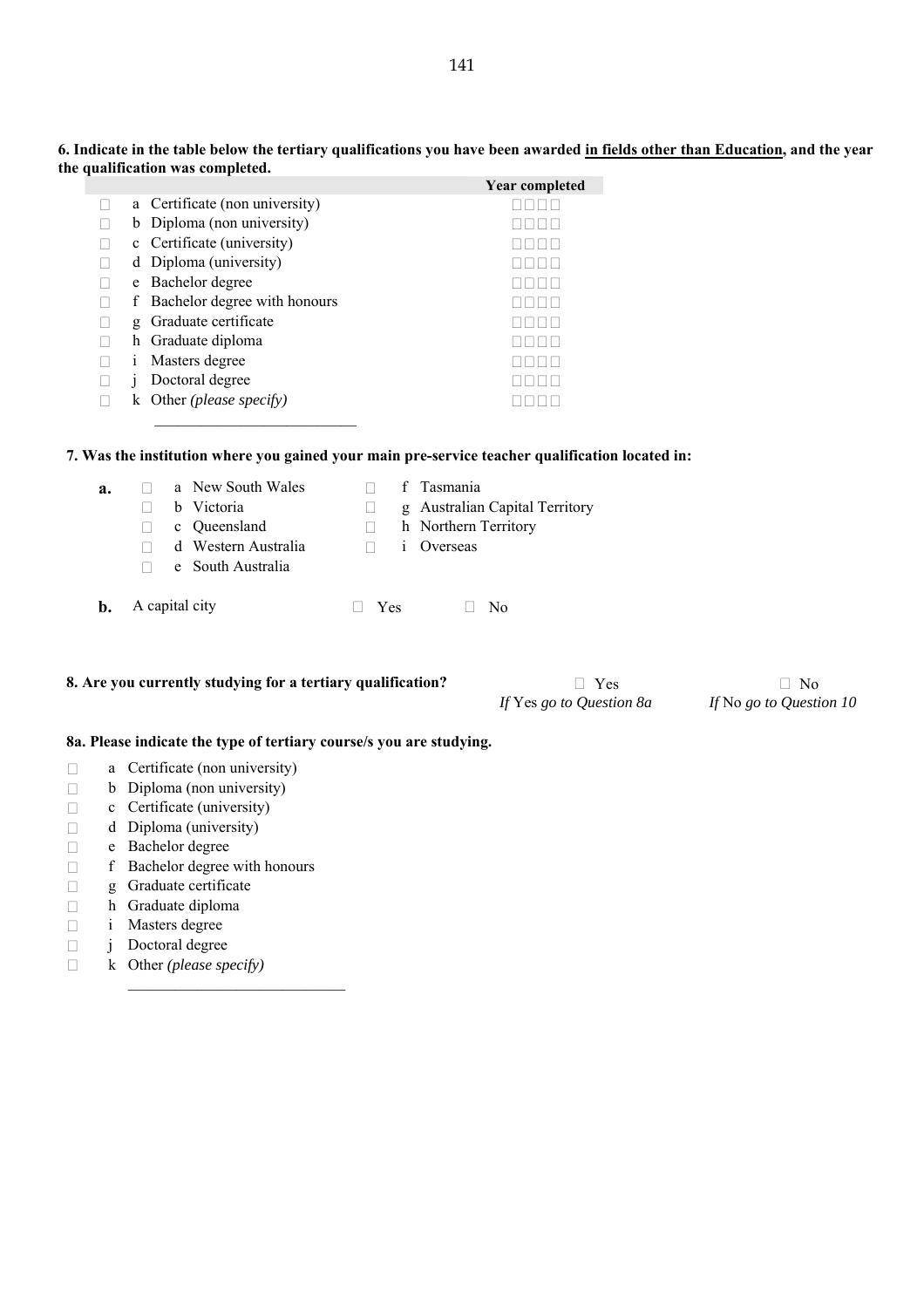#### **8b. What is the main focus of your current study?** *(Please tick as appropriate)*

- a Pre-Primary and Pre-Primary and Pre-Primary and Pre-Primary and Pre-Primary
- 
- $\Box$  c Middle Years (Years 4-10)
- d Senior Secondary Years (Years 11-12) h Science
- 
- **b Early Primary Years (Years 0-3) f Languages other than English** *(please specify)* **<br>
<b>c** Middle Years (Years 4-10) **p** Mathematics
	-
	-
	- i Society and Environment Studies (SOSE)
	- j The Creative and Performing Arts
	- k Computing
	- $\Box$  1 Technology
	- m Health and Physical Education
	- n Special Needs
	- □ o Vocational Education and Training *(please specify)*
	- p Educational Management and Leadership
	- q Other *(please specify)* \_\_\_\_\_\_\_\_\_\_\_\_\_\_\_\_\_\_\_

#### **9. How important are the following reasons for your current studies?** *(Please tick one box in each row)*

|                                                                      | Verv<br>important | Important | Of some<br>importance | Not at all<br>important |
|----------------------------------------------------------------------|-------------------|-----------|-----------------------|-------------------------|
| a To do my current job better                                        |                   |           |                       |                         |
| b To equip me to teach in another subject area or stage of schooling |                   |           |                       |                         |
| c To prepare for promotion                                           |                   |           |                       |                         |
| d To prepare for Education employment outside of schools             |                   |           |                       |                         |
| e To prepare for employment outside of Education                     |                   |           |                       |                         |
| f General interest                                                   |                   |           |                       |                         |
| g Other (please specify)                                             |                   |           |                       |                         |

#### **C. REASONS WHY YOU BECAME A TEACHER AND LEADER**

#### **10. How important were the following factors in your decision to become a teacher?** (*Please tick one box in each row)*

|              |                                                           | <b>Very</b><br>important | Important | Of some<br>importance | Not at all<br>important |
|--------------|-----------------------------------------------------------|--------------------------|-----------|-----------------------|-------------------------|
| a            | Personal fulfilment                                       |                          |           |                       |                         |
| b            | Desire to work with young people                          |                          |           |                       |                         |
| $\mathbf c$  | I enjoyed school                                          |                          |           |                       |                         |
| d            | Influence of past teacher/s                               |                          |           |                       |                         |
| e            | Desire to pass on knowledge                               |                          |           |                       |                         |
| f            | Teaching makes a worthwhile social contribution           |                          |           |                       |                         |
| g            | I am passionate about education                           |                          |           |                       |                         |
| h            | I enjoy my subject area/s                                 |                          |           |                       |                         |
| 1            | Opportunity to work overseas                              |                          |           |                       |                         |
|              | Teaching is suited to my abilities                        |                          |           |                       |                         |
| k            | I was awarded a bursary or scholarship                    |                          |           |                       |                         |
|              | High likelihood of gaining employment after graduating    |                          |           |                       |                         |
| m            | Security of employment                                    |                          |           |                       |                         |
| n            | Status of teaching profession in the community            |                          |           |                       |                         |
| $\mathbf 0$  | Starting salary                                           |                          |           |                       |                         |
| p            | Salary for experienced teachers                           |                          |           |                       |                         |
| q            | Future opportunities for career advancement               |                          |           |                       |                         |
| $\mathbf{r}$ | Working conditions (e.g. flexibility, leave entitlements) |                          |           |                       |                         |
| S            | Family role model/s                                       |                          |           |                       |                         |
| t            | Other ( <i>please specify</i> )                           |                          |           |                       |                         |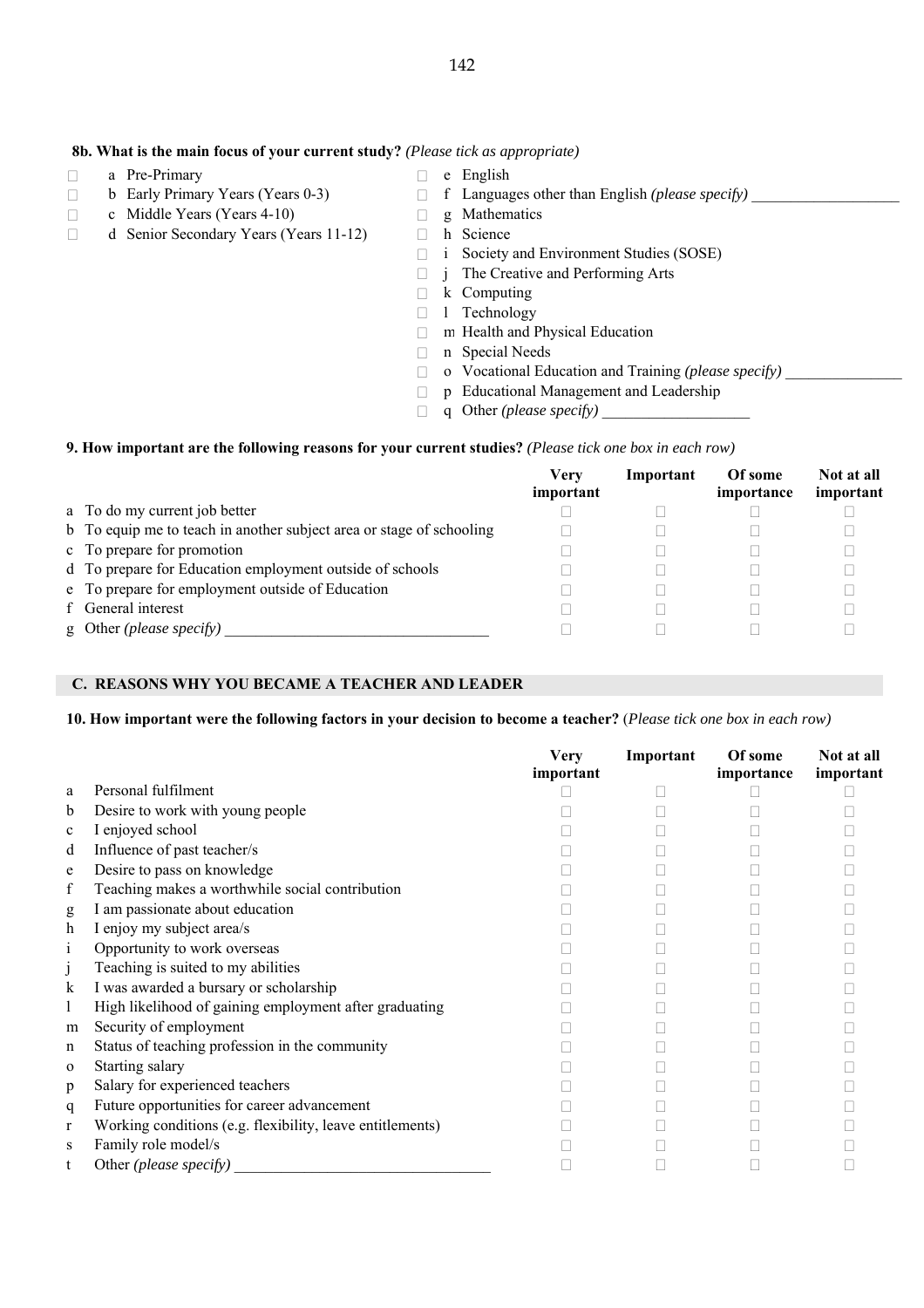# **11. How important were the following factors in your decision to take up a school leadership role?**

(*Please tick one box in each row)* 

|              |                                                          | Verv<br>important | Important | Of some<br>importance | Not at all<br>important |
|--------------|----------------------------------------------------------|-------------------|-----------|-----------------------|-------------------------|
| a            | I wanted challenges other than classroom teaching        |                   |           |                       |                         |
| b            | I was encouraged and supported by colleagues             |                   |           |                       |                         |
| $\mathbf{c}$ | I was encouraged and supported by my school leaders      |                   |           |                       |                         |
| d            | I wanted to lead school development                      |                   |           |                       |                         |
| e            | I had successful experience of leadership in other roles |                   |           |                       |                         |
|              | I had helpful prior preparation and training             |                   |           |                       |                         |
| g            | I was confident in my ability to do the job              |                   |           |                       |                         |
| h            | The high standing of school leaders in the community     |                   |           |                       |                         |
| 1            | I was at the right stage of my career to apply           |                   |           |                       |                         |
|              | The salary and other financial benefits                  |                   |           |                       |                         |
| k            | Other <i>(please specify)</i>                            |                   |           |                       |                         |

# **D. YOUR CURRENT POSITION**

#### **12. Which of the following best describes your current position?**

- Principal
- □ Deputy/Vice Principal

#### **13. Which of the following best describes the basis of your current employment?** *(Please tick a box in both items a and b)*

#### $a. \Box$  Full-time

□ Part-time *(please specify the time fraction; 0.5 for half-time)* 

#### **b.** □ On-going/Permanent

- □ Temporary: Acting
- Fixed-term/Contract < 3 years
	- $\Box$  Fixed-term/Contract 3 5 years
	- Fixed-term/Contract > 5 years

### **14. For how long have you been employed at your current school?** *\_\_\_\_\_ years \_\_\_\_\_\_ months*

### **15. For how long have you worked in your current position at your current school?** *\_\_\_\_\_ years \_\_\_\_\_\_ months*

**16. Which of the following best describes your current salary?** *(please refer to your gross salary) (If part-time, please express as full-time equivalent salary)* 

|  | y part tane, prease empress as jain tane equivalem saidi y |  |                              |
|--|------------------------------------------------------------|--|------------------------------|
|  | a $\leq$ 570.000                                           |  | f $$110,001 - $120,000$      |
|  | $h = $70.001 - $80.000$                                    |  | $\sigma$ \$120,001-\$140,000 |

|  | $0 \rightarrow 10,001 - 300,000$ |  | $2 \cdot 3120,001 - 3140,000$ |
|--|----------------------------------|--|-------------------------------|
|  | c $$80,001 - $90,000$            |  | h $$140,001 - $160,000$       |
|  | d $$90,001 - $100,000$           |  | i $$160,001 - $180,000$       |
|  | e $$100,001 - $110,000$          |  | > \$180.000                   |

#### **17. In a regular school week do you have any timetabled face-to-face teaching responsibilities?**

Yes No

*If Yes, please go to 17aIf No, please go to Question 18* 

**17a.** If YES about how many hours of face-to-face teaching do you have in a regular week? \_\_\_\_\_\_\_ *hours*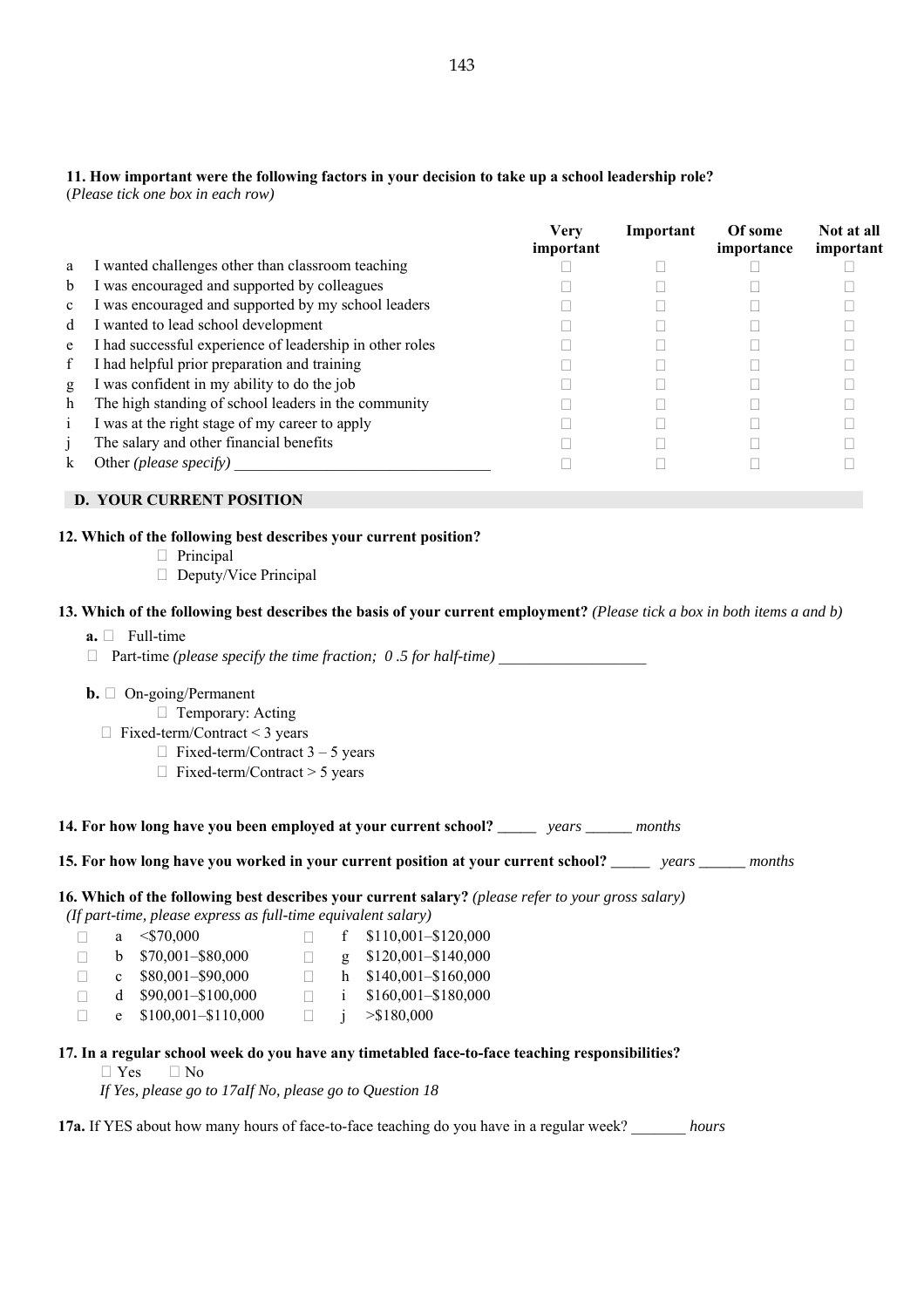**18. In a TYPICAL WEEK, how many hours do you spend on all school-related activities?** *(Please include work days, evenings and weekends)* 

*Activities may include teaching, preparation, supervision of students outside of school hours, mentoring of colleagues, meetings, and professional learning* 

\_\_\_\_\_\_\_ *hours in total* 

#### **E. PROFESSIONAL LEARNING AND PREPARATION FOR THE LEADERSHIP ROLE**

 *By professional learning activities we mean structured activities intended to develop your knowledge and skills as a leader and teacher. They include formal activities (e.g. conferences, workshops and courses of study) as well as informal activities (e.g. ongoing* 

*involvement in collegial teams, networks and mentoring). The learning activities include those provided out-of-school and at school.* 

# **19. How many days in total have you spent engaging in professional learning activities over the past 12 months?**

*(Please express in full-time equivalent days) \_\_\_\_\_ days*

**20. Which of the following did you undertake to prepare or help you early in your career as a school leader, and how helpful was it?** 

|              |                                                                 | How helpful was the assistance? |                |                 |                       |  |
|--------------|-----------------------------------------------------------------|---------------------------------|----------------|-----------------|-----------------------|--|
|              |                                                                 | Verv<br>helpful                 | <b>Helpful</b> | Of some<br>help | Not at all<br>helpful |  |
|              | a Leadership development program organised by your employer     |                                 |                |                 |                       |  |
|              | Structured mentoring by an experienced colleague                |                                 |                |                 |                       |  |
| $\mathbf{c}$ | Regional/District program with other new leaders                |                                 |                |                 |                       |  |
|              | d Leadership orientation program with colleagues at your school |                                 |                |                 |                       |  |
|              | e Leadership program organised by a professional association    |                                 |                |                 |                       |  |
|              | Post-graduate study in education                                |                                 |                |                 |                       |  |
| g            | Other assistance (please specify)                               |                                 |                |                 |                       |  |
|              |                                                                 |                                 |                |                 |                       |  |

 $\Box$  h I have not undertaken any preparatory training

#### **21. Overall, how well prepared did you feel for your first post in a school leadership role?**

- a Very well prepared
- $\Box$  b Well prepared
- c Somewhat prepared
- d Poorly prepared

#### **22. Do you have a formal leadership accreditation or qualification?** *(tick all boxes that are appropriate)*

- $\Box$  a Yes Issued by your employer
- $\Box$  b Yes Issued by a professional association
- $\Box$  c Yes Issued by a university
- d Yes another form of qualification *(please specify) \_\_\_\_\_\_\_\_\_\_\_\_*
- e No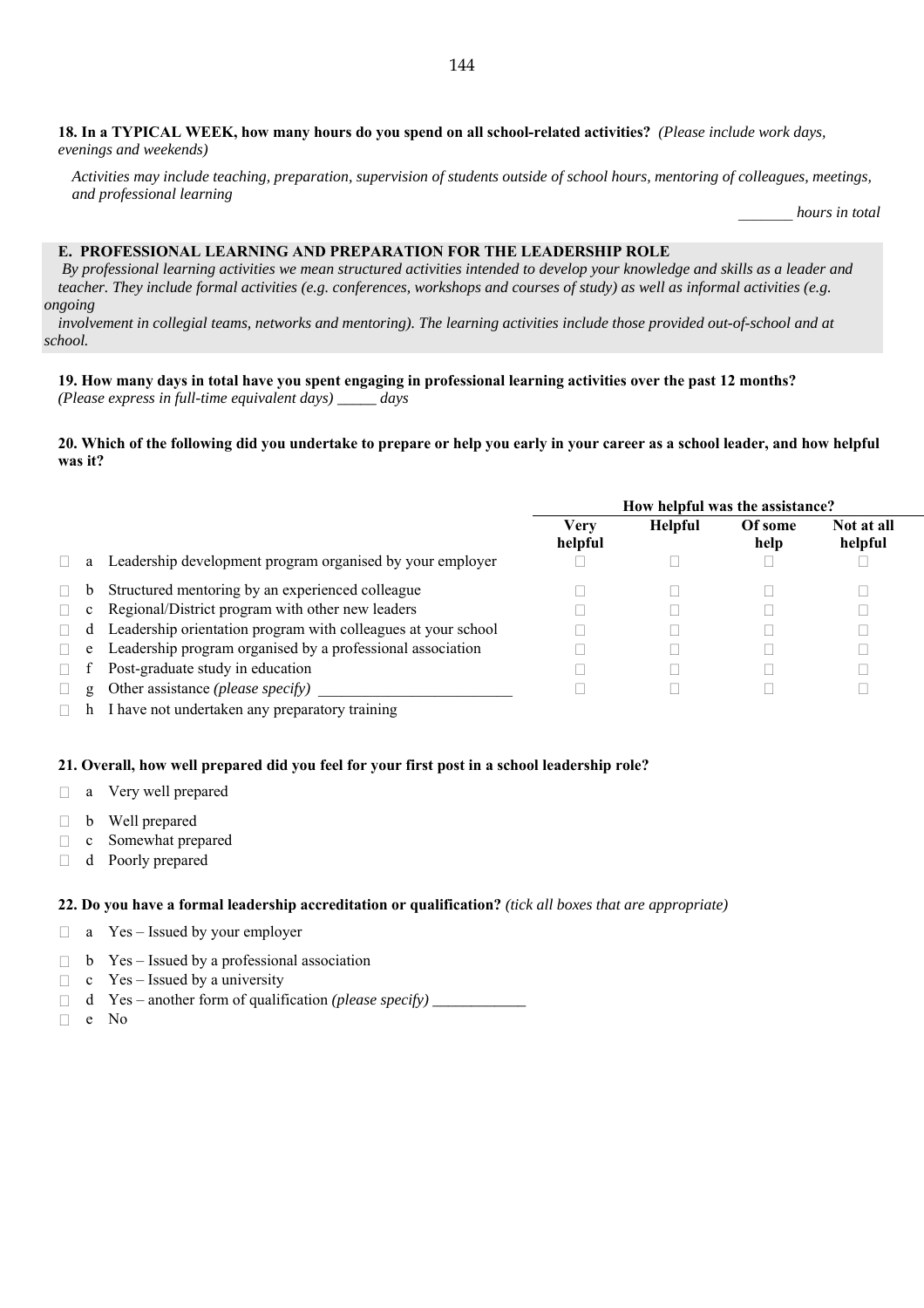|                  | row)                                                                                                                                                   | Very well<br>prepared | Well<br>prepared              | Somewhat<br>prepared                                                 | <b>Poorly</b><br>prepared                                      |
|------------------|--------------------------------------------------------------------------------------------------------------------------------------------------------|-----------------------|-------------------------------|----------------------------------------------------------------------|----------------------------------------------------------------|
| a                | School goal-setting and development                                                                                                                    | $\Box$                | Ш                             | $\Box$                                                               | $\Box$                                                         |
| $\mathbf b$      | School curriculum and assessment                                                                                                                       | П                     | □                             | $\Box$                                                               | $\Box$                                                         |
| $\mathbf c$      | Change management                                                                                                                                      |                       | Ш                             | $\mathcal{L}_{\mathcal{A}}$                                          | ⊔                                                              |
| d                | Managing human resources                                                                                                                               | $\Box$                | Ш                             | Ш                                                                    | Ш                                                              |
| e<br>$\mathbf f$ | Managing physical resources<br>Managing school budgets and finances                                                                                    | П<br>П                | П<br>П                        | □<br>$\Box$                                                          | $\Box$<br>□                                                    |
| $\mathbf g$      | School accountability requirements                                                                                                                     |                       | П                             | П                                                                    | $\Box$                                                         |
| h                | Student welfare and pastoral care                                                                                                                      |                       | Ш                             | $\Box$                                                               | Ш                                                              |
| $\mathbf{i}$     | Relationships with families and the school community                                                                                                   |                       | П                             | $\Box$                                                               | Ш                                                              |
| $\mathbf{J}$     | Assessing teacher performance                                                                                                                          | П                     | $\Box$                        | □                                                                    | □                                                              |
| k                | Conflict resolution                                                                                                                                    | П                     | $\Box$                        | $\Box$                                                               | $\Box$                                                         |
| $\perp$          | Time management                                                                                                                                        |                       | Ш                             | $\Box$                                                               | Ш                                                              |
| m                | Stress management                                                                                                                                      | $\mathbf{L}$          | $\mathbf{L}$                  | П                                                                    | Ш                                                              |
|                  | <b>F. YOUR CAREER IN SCHOOLS</b>                                                                                                                       |                       |                               |                                                                      |                                                                |
|                  | 24a. At what age did you start teaching?<br>years                                                                                                      |                       |                               |                                                                      |                                                                |
|                  |                                                                                                                                                        |                       |                               |                                                                      |                                                                |
|                  | 24b. For how long have you been teaching (including your time as a school leader) in total? ______ years _____ months                                  |                       |                               |                                                                      |                                                                |
|                  | 25. Is this the first school you have worked in?<br>(Do not include periods of relief or short-term contract teaching of less than one month duration) |                       | $\Box$ Yes                    |                                                                      | $\Box$ No<br>If Yes go to Question 31 If No go to Question 26  |
|                  | 26. For how long did you work in your first school?                                                                                                    | years                 | months                        |                                                                      |                                                                |
|                  | 27. Was the first school you worked in: (tick one box for each part of the question)                                                                   |                       |                               |                                                                      |                                                                |
|                  | a. In the SAME SCHOOL SECTOR as your current school?                                                                                                   | $\Box$ Yes            | $\Box$ No – a Catholic school | $\Box$ No – a Government school<br>$\Box$ No – an Independent school |                                                                |
|                  |                                                                                                                                                        |                       |                               |                                                                      |                                                                |
|                  | b. In the SAME STATE/TERRITORY as your current school?                                                                                                 | $\Box$ Yes            |                               |                                                                      |                                                                |
|                  | c. In a CAPITAL CITY?                                                                                                                                  | $\Box$ Yes            | $\Box$ No                     | $\Box$ No – in another country <i>(please specify)</i>               | $\Box$ No – in another State/Territory (please specify) $\Box$ |
|                  | 28. How many schools have you worked in?<br>(Do not include periods of relief or short-term contract teaching of less than one month duration)         | schools               |                               |                                                                      |                                                                |
|                  | 29. How many years of your employment as a teacher/leader has been spent:                                                                              |                       |                               |                                                                      |                                                                |
|                  | In your current State/Territory?<br>$\rightharpoonup$ years                                                                                            |                       |                               |                                                                      |                                                                |
|                  | In another State/Territory?<br>$\overline{\phantom{a}}$                                                                                                | years                 |                               |                                                                      |                                                                |
|                  | In another country?                                                                                                                                    | years                 |                               |                                                                      |                                                                |
|                  | 30. How many years of your employment as a teacher/leader in Australia has been spent:                                                                 |                       |                               |                                                                      |                                                                |
|                  | In Government schools?                                                                                                                                 |                       |                               |                                                                      |                                                                |
|                  |                                                                                                                                                        | <sub>-</sub> years    |                               |                                                                      |                                                                |
|                  | In Catholic schools?<br>In Independent schools?                                                                                                        | years<br>years        |                               |                                                                      |                                                                |

**23. How well prepared do you currently feel in the following aspects of the school leadership role?** *(Tick one box in each row)*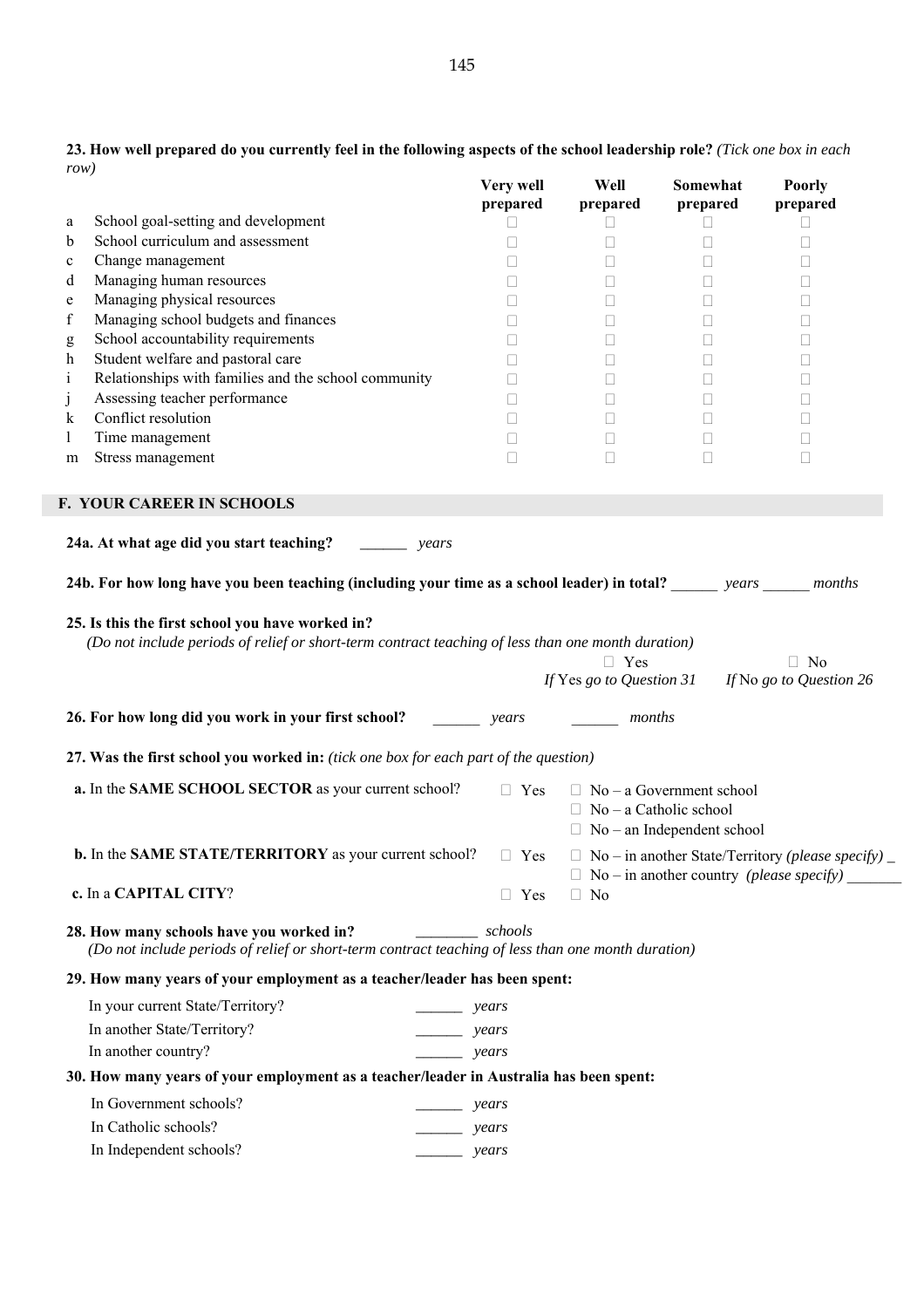|                       | a Deputy/Vice Principal                                                                            | years                                                                                                    |              |                                                                                                       |
|-----------------------|----------------------------------------------------------------------------------------------------|----------------------------------------------------------------------------------------------------------|--------------|-------------------------------------------------------------------------------------------------------|
|                       | b Principal                                                                                        | years                                                                                                    |              |                                                                                                       |
|                       | 32. Is your current position the first time you have been a:                                       |                                                                                                          |              |                                                                                                       |
|                       | Deputy/Vice PrincipalPrincipal<br>$\Box$ Yes $\Box$ No $\Box$ Yes $\Box$ No                        |                                                                                                          |              |                                                                                                       |
|                       | If Yes go to Question 35If Yes go to Question 35<br>If No go to Question 33If No go to Question 33 |                                                                                                          |              |                                                                                                       |
|                       |                                                                                                    | 33. For how long did you hold your first appointment at your current level?                              |              | years _______ months                                                                                  |
|                       |                                                                                                    | 34. Was the first school where you worked in this position: (tick one box for each part of the question) |              |                                                                                                       |
|                       |                                                                                                    | a. In the SAME SCHOOL SECTOR as your current school?                                                     | $\Box$ Yes   | $\Box$ No – a Government school<br>$\Box$ No – a Catholic school<br>$\Box$ No – an Independent school |
|                       |                                                                                                    | b. In the SAME STATE/TERRITORY as your current school?                                                   | $\Box$ Yes   | $\Box$ No – in another State/Territory (please specify) $\Box$                                        |
|                       | c. In a CAPITAL CITY?                                                                              |                                                                                                          | $\Box$ Yes   | $\Box$ No                                                                                             |
|                       |                                                                                                    | 35. Which of the following best describes how you moved into your current position? (tick one box)       |              |                                                                                                       |
| a                     | Promoted from<br>Within the same school                                                            |                                                                                                          | $\Box$       | Moved from a similar position in<br>g The same school sector and State/Territory                      |
| $\mathbf b$<br>$\Box$ | Another school in the same school sector and<br>State/Territory                                    |                                                                                                          | $\Box$       | h The same school sector in a different State/Territory                                               |
| $\mathbf c$           | State/Territory                                                                                    | Another school in the same school sector in a different                                                  | $\mathbf{L}$ | h A different school sector in the same State/Territory                                               |
| d<br>H                | State/Territory                                                                                    | Another school in a different school sector in the same                                                  | $\Box$       | A different school sector in a different State/Territory                                              |
| e                     | State/Territory                                                                                    | Another school in a different school sector in a different                                               | $\mathbf{L}$ |                                                                                                       |

**G. YOUR ACTIVITIES OUTSIDE SCHOOLS** 

**36a. Which of the following best characterises your main activity AT THE TIME YOU DECIDED to become a teacher?** *(Please tick one box only)*

- a School student
- $\Box$  b Tertiary student
- 
- $\Box$  c Recent tertiary graduate<br> $\Box$  d Home duties (including  $\Box$  d Home duties (including caring for children)
- $\Box$  e Unemployed<br> $\Box$  f Manager
- f Manager
- g Professional *(e.g., scientist, engineer, architect)*
- h Associate professional *(e.g., technician)*
- i Tradesperson *(e.g., builder, electrician)*
- j Clerical or service worker *(e.g., secretary, shop assistant)*
- k Production or transport worker *(e.g., machine operator, bus driver)*
- l Labourer *(e.g., cleaner, factory labourer)*
- m Other *(please specify)* \_\_\_\_\_\_\_\_\_\_\_\_\_\_\_\_\_\_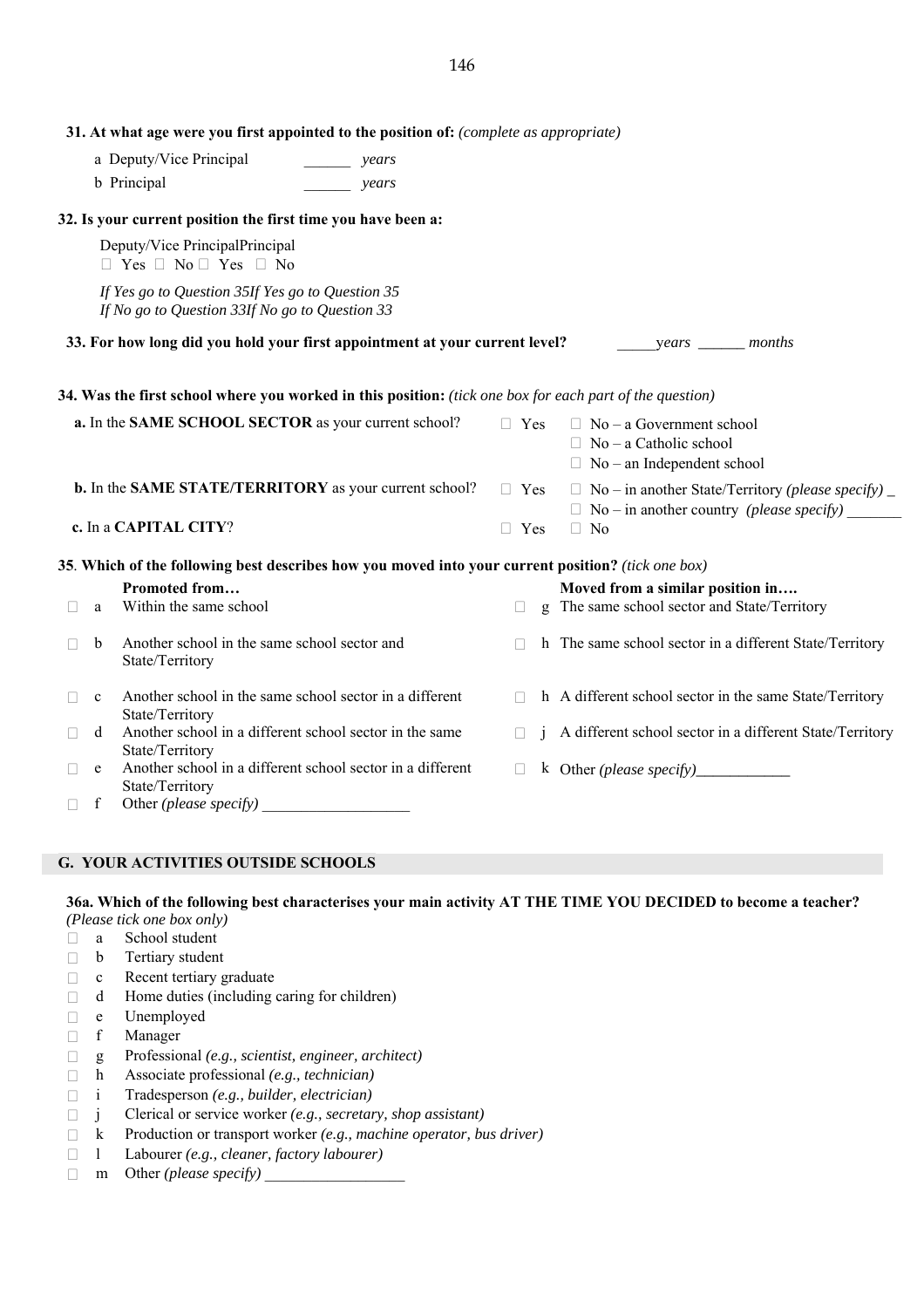|   |              | <b>36b.</b> For how long was this your main activity? _____ years                  |                        |                                                               |
|---|--------------|------------------------------------------------------------------------------------|------------------------|---------------------------------------------------------------|
|   |              | 37. Have you ever taken extended leave (more than 12 months) from school teaching? |                        | Yes<br>$\Box$ No                                              |
|   |              | 38. Have you ever resigned from school teaching to take up another activity?       | $\Box$ Yes             | $\Box$ No<br>If Yes go to Question 39 If No go to Question 40 |
|   |              | 39. Why did you return to school teaching? (Please tick all that apply)            |                        |                                                               |
|   | a            | I missed teaching                                                                  |                        |                                                               |
|   | <sub>b</sub> | I missed the students                                                              |                        |                                                               |
|   | $\mathbf{c}$ | I returned from extended travel                                                    |                        |                                                               |
| П | d            | The other job/activity was not what I had expected                                 |                        |                                                               |
| □ | e            | Teaching salary is higher than the salary I was getting                            |                        |                                                               |
|   | f            | Teaching working conditions are better                                             |                        |                                                               |
|   | g            | Teaching gives more opportunity for personal growth                                |                        |                                                               |
|   | h            | Changed personal or family circumstances                                           |                        |                                                               |
|   | 1            | Other (please specify)                                                             |                        |                                                               |
|   |              | <b>H. YOUR FUTURE CAREER INTENTIONS</b>                                            |                        |                                                               |
|   |              | 40. How much longer do you intend to work in schools?                              | $\Box$ Unsure<br>years |                                                               |

*If you intend to work in schools for more than 3 years or you are unsure how much longer you intend to stay please go to Question 41 If you intend to work in schools for 3 years or less please go to Question 44*

# **41. Within the next 3 years do you intend to:** *(please tick either yes or no for each statement)*

|              |                                                             | Yes | No |
|--------------|-------------------------------------------------------------|-----|----|
| a            | Continue in your current position at this school            |     |    |
| b            | Seek promotion in this school                               |     |    |
| $\mathbf{c}$ | Move to a similar position at another school                |     |    |
| d            | Seek promotion at another school                            |     |    |
| e            | Move to work in another school sector (eg govt to Catholic) |     |    |
| f            | Step down from your leadership post but continue teaching   |     |    |
| g            | Change from full-time to part-time employment               |     |    |
| h            | Change from part-time to full-time employment               |     |    |
|              | Take extended leave (12 months or more)                     |     |    |
|              |                                                             |     |    |

## *Question 42-44 are for DEPUTY/VICE PRINCIPALS only. Principals please go to Question 45.*

#### **42. Within the next 3 years do you intend to apply to become a Principal?**

- $\Box$  a Yes  $\rightarrow$  *Please go to Question 45*
- $\Box$  b No  $\rightarrow$  *Please go to Question 43*
- $\Box$  c Unsure  $\rightarrow$  *Please go to Question 45*

#### **43. How important are the following factors in your intention NOT to apply for a Principal position?** *(Tick one box in each row)*

|                                                                        | Verv<br>important | Important | Of some<br>importance | Not at all<br>important |
|------------------------------------------------------------------------|-------------------|-----------|-----------------------|-------------------------|
| a The time demands of the job are too high                             |                   |           |                       |                         |
| b I have a lack of experience acting in the principal role             |                   |           |                       |                         |
| c The position requires too much responsibility                        |                   |           |                       |                         |
| d I would have difficulty maintaining a satisfactory work/life balance |                   |           |                       |                         |
| e The salary is not sufficient for the responsibilities                |                   |           |                       |                         |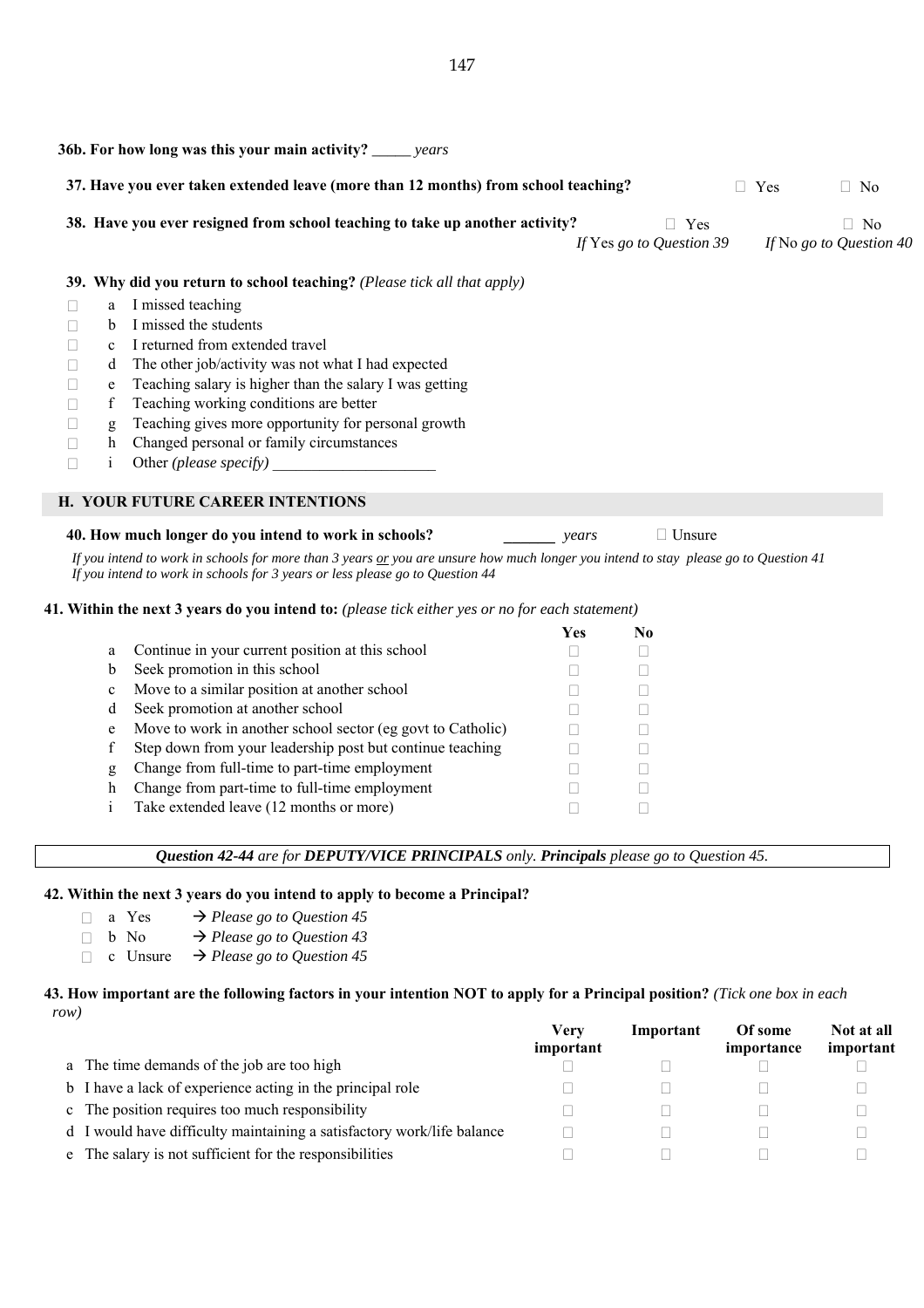| f. | I have not had encouragement and support from colleagues        |  |  |
|----|-----------------------------------------------------------------|--|--|
|    | g I have not had encouragement and support from my principal    |  |  |
|    | h I have concerns with the selection process                    |  |  |
|    | i I do not have appropriate prior preparation and training      |  |  |
|    | Dealing with the demands of authorities outside the school      |  |  |
|    | k Difficulties with managing staff at school                    |  |  |
|    | 1 I do not feel confident in my ability to do the job           |  |  |
|    | m I have applied unsuccessfully in the past                     |  |  |
|    | n I am not at the right stage of my career to apply             |  |  |
|    | o I want to remain working mainly in my current role            |  |  |
|    | p Positions are often located in areas I do not want to work in |  |  |
|    | q My personal or family circumstances                           |  |  |
|    | r Other ( <i>please specify</i> )                               |  |  |

# *Please go to Question 45*

#### **44. If you intend to leave schools within the next 3 years, what do you intend to do?** *(tick as appropriate)*

- a Seek employment elsewhere in Education, but not directly in schools
- b Seek employment outside of Education
- $\Box$  c Take study leave
- $\Box$  d Take extended leave (12 months or more)
- $\Box$  e Retire from active employment
- $\Box$  f Other *(please specify)*

# **I. YOUR VIEWS ON THE LEADERSHIP ROLE**

#### **45. How satisfied are you with the following aspects of your job?** *(Please tick one box in each row)*

|                                                                  | <b>Very</b><br>satisfied | <b>Satisfied</b> | <b>Dissatisfie</b> | <b>Very</b><br>dissatisfied | Unsure |
|------------------------------------------------------------------|--------------------------|------------------|--------------------|-----------------------------|--------|
| a The clarity of your responsibilities and authority             |                          |                  |                    |                             |        |
| b Your freedom to decide how to do your job                      |                          |                  |                    |                             |        |
| c Your opportunities for professional learning                   |                          |                  |                    |                             |        |
| d Your opportunities for further career advancement              |                          |                  |                    |                             |        |
| e The balance between your working time and your private life    |                          |                  |                    |                             |        |
| f Your salary                                                    |                          |                  |                    |                             |        |
| g What you are currently accomplishing with the school           |                          |                  |                    |                             |        |
| h Your opportunity to influence student learning and development |                          |                  |                    |                             |        |
| i Feedback on your performance                                   |                          |                  |                    |                             |        |
| The support you receive from your employer                       |                          |                  |                    |                             |        |
| k The staffing resources at your school                          |                          |                  |                    |                             |        |
| 1 The physical resources at your school                          |                          |                  |                    |                             |        |
| m Your working relationships with your teaching colleagues       |                          |                  |                    |                             |        |
| n Your working relationships with parents/guardians              |                          |                  |                    |                             |        |
| o The value society places on the leadership position            |                          |                  |                    |                             |        |
| p Overall, how satisfied are you with your current job?          |                          |                  |                    |                             |        |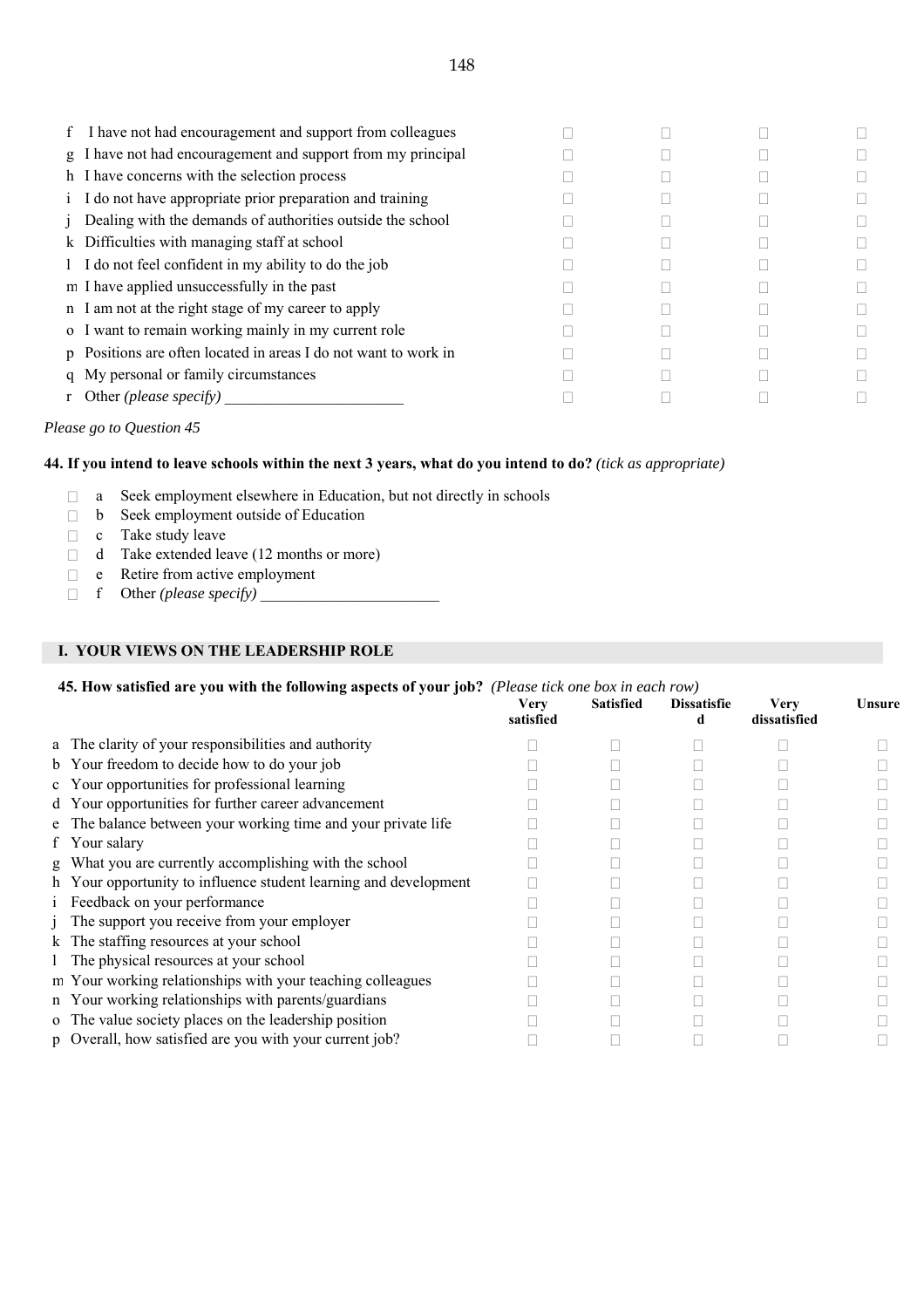## **46. How attractive do you think school leadership positions are to qualified applicants?** *(Please tick one box only)*

- $\Box$  a Very attractive
- **b** Attractive
- c Unattractive
- $\Box$  d Very unattractive
- $\Box$  e Other *(please specify)*  $\Box$

#### **47. To what extent do you agree that the following changes would help to retain quality leaders in the profession?** *(Please tick one box in each row)*

|              |                                                                 | <b>Strongly</b><br>agree | Agree | <b>Disagree</b> | <b>Strongly</b><br>disagree | Unsure |
|--------------|-----------------------------------------------------------------|--------------------------|-------|-----------------|-----------------------------|--------|
|              | a Reduced workload                                              |                          |       |                 |                             |        |
|              | b More support staff                                            |                          |       |                 |                             |        |
|              | c Fewer student management issues                               |                          |       |                 |                             |        |
|              | d Greater autonomy                                              |                          |       |                 |                             |        |
|              | e Higher pay for leaders who demonstrate advanced competence    |                          |       |                 |                             |        |
|              | f Higher pay for leaders who gain extra qualifications          |                          |       |                 |                             |        |
|              | g Higher pay for leaders whose students achieve specified goals |                          |       |                 |                             |        |
|              | h A more positive public image of the leadership position       |                          |       |                 |                             |        |
|              | Fewer changes imposed on schools                                |                          |       |                 |                             |        |
| $\mathbf{1}$ |                                                                 |                          |       |                 |                             |        |
|              | Amendments to superannuation to encourage leaders to work       |                          |       |                 |                             |        |
|              | longer<br>Other changes <i>(please specify)</i> $\Box$          |                          |       |                 |                             |        |
| $\bf k$      |                                                                 |                          |       |                 |                             |        |

#### *If you are the PRINCIPAL please go to Question 48*

#### *If you are a DEPUTY/VICE PRINCIPAL please go to Question 60*

#### **J. STAFFING YOUR SCHOOL**

#### **48. To what extent do you as the Principal have authority for the following aspects of school staffing?**

|                                                                    | <b>Extensive</b><br>authority | <b>Some</b><br>authority | <b>Little</b><br>authority | No<br>authority |
|--------------------------------------------------------------------|-------------------------------|--------------------------|----------------------------|-----------------|
| a Determining the school staffing profile (numbers, type, level)   |                               |                          |                            |                 |
| b Reviewing teachers' performance                                  |                               |                          |                            |                 |
| c Recruiting teachers                                              |                               |                          |                            |                 |
| d Recruiting non-teaching staff                                    |                               |                          |                            |                 |
| e Acting as the direct employer of teachers                        |                               |                          |                            |                 |
| f Acting as the direct employer of non-teaching staff              |                               |                          |                            |                 |
| g Determining length of employment contract for teachers           |                               |                          |                            |                 |
| h Varying salary or conditions to recruit teachers in short supply |                               |                          |                            |                 |
| i Determining priorities for teachers' professional learning       |                               |                          |                            |                 |
| j Financially rewarding high performing teachers                   |                               |                          |                            |                 |
| k Dismissing teachers                                              |                               |                          |                            |                 |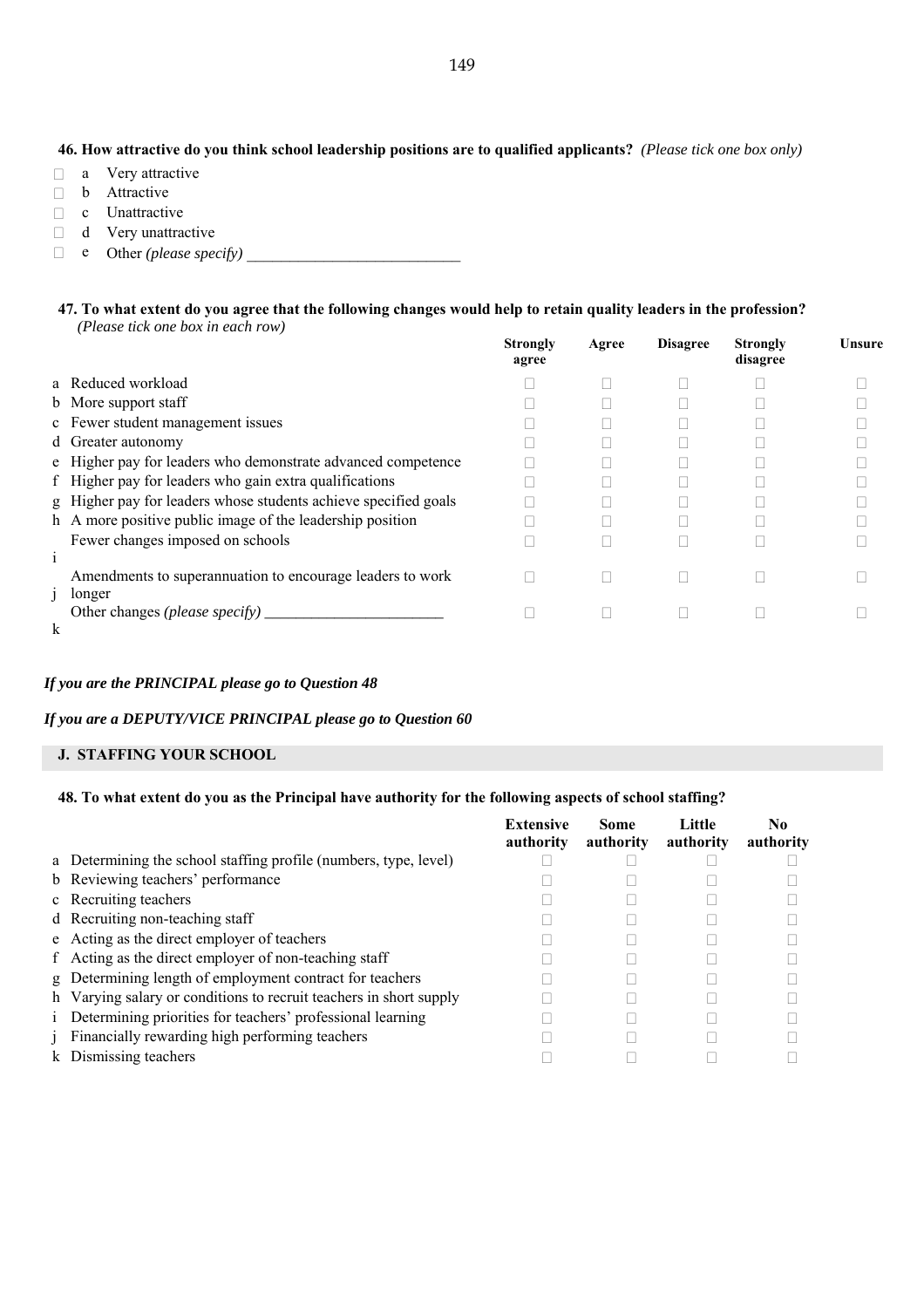**49. Please record the number of unfilled teacher positions at the school in each of the following areas: (a) on the first day of Term 1 2006; and (b) mid-way through the final term 2006** *(An unfilled position means any position vacant for 10 consecutive weeks or more which was not filled by a permanent teacher or long-term reliever)*.

**(c) Of all of these teacher vacancies, please indicate how many were re-advertised in 2006** *(A re-advertised vacancy is any position which had been advertised widely during 2006 more than once with no appointment being made after the first time advertised*)

|                                        | (a) Number of<br>unfilled positions<br><b>First Day of Term 1</b> | (b) Number of<br>unfilled positions<br><b>Mid-Last Term</b> | (c) Number of<br>re-advertised<br>vacancies | 50. W         |
|----------------------------------------|-------------------------------------------------------------------|-------------------------------------------------------------|---------------------------------------------|---------------|
|                                        | 2006                                                              | 2006                                                        |                                             | h             |
| Principal                              |                                                                   |                                                             |                                             | a             |
| Deputy/Vice Principal                  |                                                                   |                                                             |                                             | t             |
| Early Childhood                        |                                                                   |                                                             |                                             | d             |
| Primary - General Classroom Teaching   |                                                                   |                                                             |                                             | e<br>g        |
| Primary - Specialist Teaching          |                                                                   |                                                             |                                             | r             |
| Art                                    |                                                                   |                                                             |                                             | e             |
| English as a Second Language           |                                                                   |                                                             |                                             | e             |
| Computing                              |                                                                   |                                                             |                                             | $\bf{o}$      |
| Technology                             |                                                                   |                                                             |                                             | $\mathbf f$   |
| Literacy                               |                                                                   |                                                             |                                             | d             |
| Languages other than English           |                                                                   |                                                             |                                             | i             |
| Music                                  |                                                                   |                                                             |                                             | $\mathbf f$   |
| Physical Education                     |                                                                   |                                                             |                                             | f<br>i        |
| Special Needs                          |                                                                   |                                                             |                                             | $\mathbf c$   |
| Library                                |                                                                   |                                                             |                                             | u             |
| Secondary                              |                                                                   |                                                             |                                             | 1             |
| English                                |                                                                   |                                                             |                                             | t             |
| English as a Second Language           |                                                                   |                                                             |                                             | y             |
| Health and Physical Education          |                                                                   |                                                             |                                             | h             |
| Languages other than English           |                                                                   |                                                             |                                             | a             |
| Mathematics                            |                                                                   |                                                             |                                             | V             |
| Science                                |                                                                   |                                                             |                                             | e             |
| Society and Environment Studies (SOSE) |                                                                   |                                                             |                                             | $\mathbf y$   |
| Computing                              |                                                                   |                                                             |                                             | $\bf{0}$<br>u |
| Technology                             |                                                                   |                                                             |                                             |               |
| The Creative and Performing Arts       |                                                                   |                                                             |                                             | h             |
| Vocational Education and Training      |                                                                   |                                                             |                                             | a             |
|                                        |                                                                   |                                                             |                                             | d             |
|                                        |                                                                   |                                                             |                                             |               |

**in the past 12 months in suitably filling staff vacancies across all areas of curriculum?** 

- $\Box$  a Major difficulty
- $\Box$  b Moderate difficulty
- $\Box$  c Minor difficulty
- $\Box$  d No difficulty

### **51. What degree of difficulty have you had in the past 12 months in retaining suitable staff across all areas of curriculum?**

- $\Box$  a Major difficulty
- $\Box$  b Moderate difficulty
- $\Box$  c Minor difficulty
- $\Box$  d No difficulty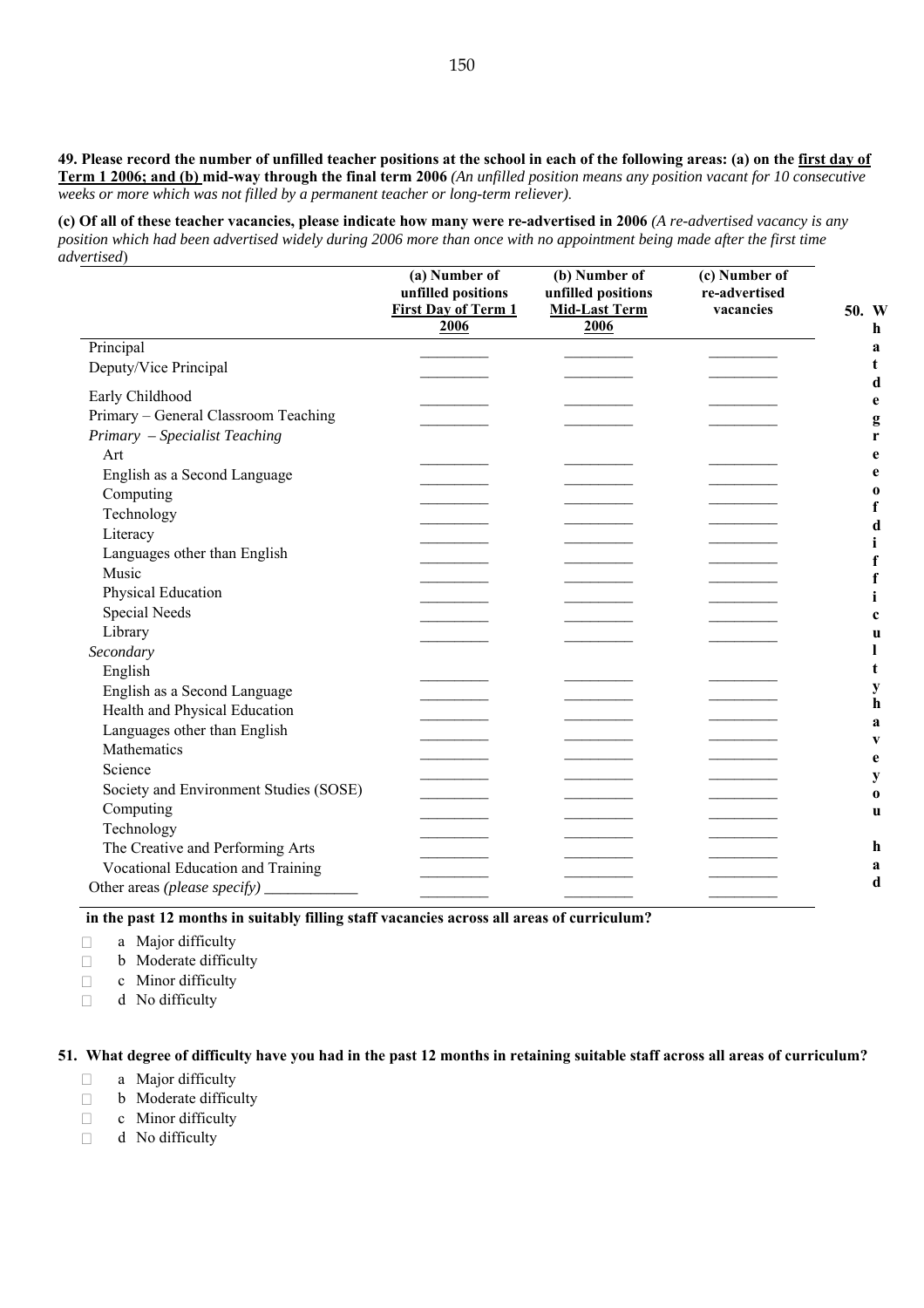#### **52. Over the past three years have enrolment numbers at your school:**

- $\Box$  a Risen
- $\Box$  b Remained stable
- □ c Declined

## **53. Which of the following strategies do you use to deal with teacher shortages at your school?** *(tick as appropriate)*

- a Reduce the curriculum offered
- $\Box$  b Reduce the length of classroom time for a subject
- $\Box$  c Combine classes within subject areas
- d Combine classes across subject areas
- e Combine classes across year levels
- $\Box$  f Require teachers to teach outside their field of expertise
- $\Box$  g Recruit less qualified teachers
- $\Box$  h Share programs with other schools
- $\Box$  i Other *(please specify)*
- $\Box$  j Not relevant no recent teacher shortages

#### **54a. Please indicate the number of teachers who have left your school in the past 12 months in the following categories:**  *(Only include those teachers who were on-going or appointed for at least 12 months)*

| nty include mose leachers who were on going or appointed for all least 12 months)    |                       |
|--------------------------------------------------------------------------------------|-----------------------|
|                                                                                      | Number of<br>teachers |
| a Retirement                                                                         |                       |
| b Resignation from teaching                                                          |                       |
| c Relocation to another school in the same school sector in the same State/Territory |                       |
| d Relocation to another school sector in the same State/Territory                    |                       |
| e Relocation to teach interstate                                                     |                       |
| f Moved overseas to work as a teacher                                                |                       |
|                                                                                      |                       |

- g Leave of  $>12$  months
- h Other *(please specify)* \_\_\_\_\_\_\_\_\_\_\_\_\_\_\_\_\_\_\_\_\_\_\_\_\_\_\_\_\_ \_\_\_\_\_\_\_\_

#### **54b. Of those teachers who retired or resigned, how many taught in the following areas?**

|                                      | Number of<br>teachers |
|--------------------------------------|-----------------------|
| Early Childhood                      |                       |
| Primary – General Classroom Teaching |                       |
| Primary - Specialist Teaching        |                       |
| Art                                  |                       |
| English as a Second Language         |                       |
| Computing                            |                       |
| Technology                           |                       |
| Literacy                             |                       |
| Languages other than English         |                       |
| Music                                |                       |
| Physical Education                   |                       |
| Special Needs                        |                       |
| Library                              |                       |
| Secondary                            |                       |
| English                              |                       |
| English as a Second Language         |                       |
| Health and Physical Education        |                       |
| Languages other than English         |                       |
| Mathematics                          |                       |
|                                      |                       |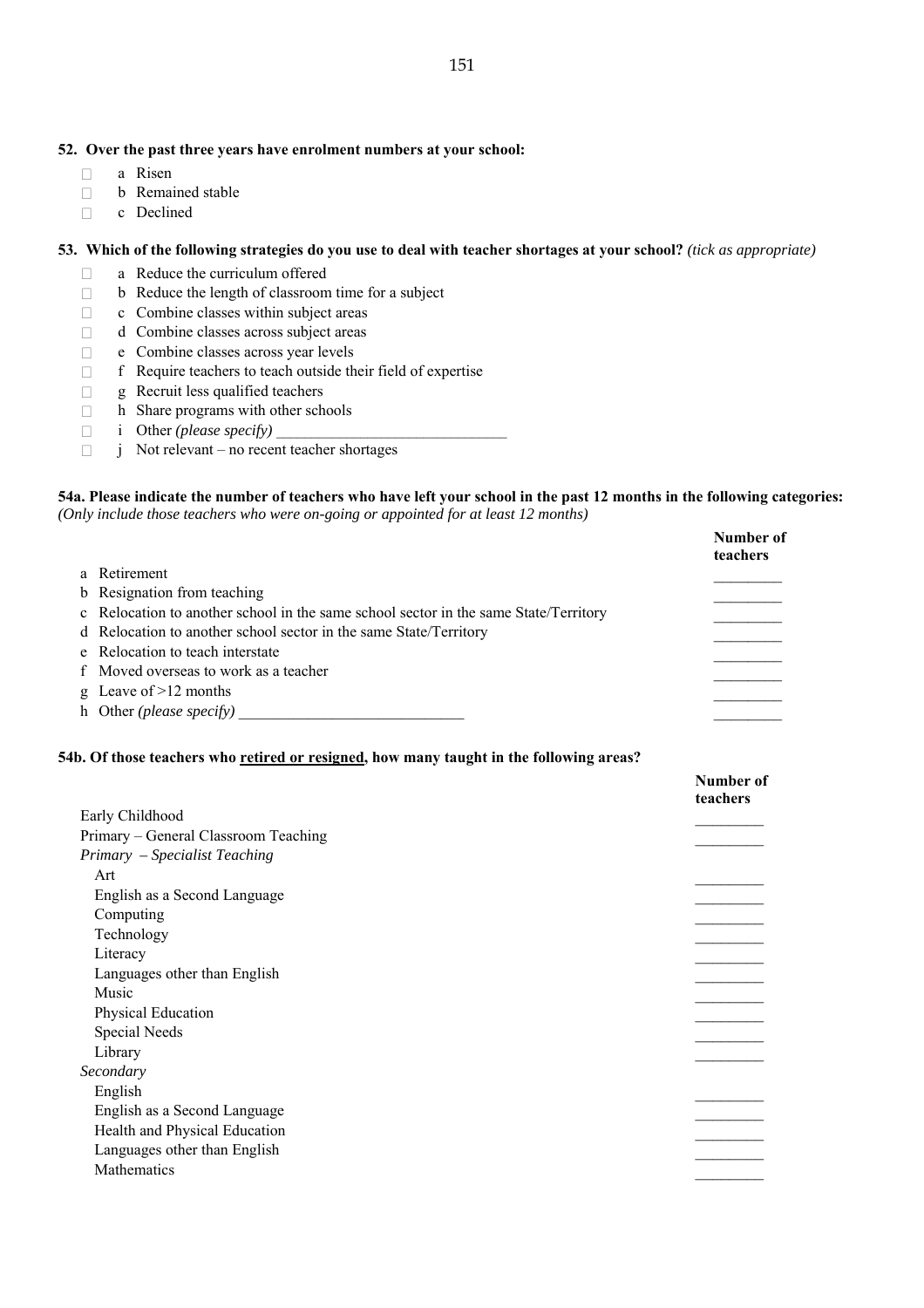# **55a. Please indicate the number of teachers who joined your school in the past 12 months in the following categories:**

*(Only include those teachers who were on-going or appointed for at least 12 months)* 

|                                                                                        | Number of<br>teachers |
|----------------------------------------------------------------------------------------|-----------------------|
| a New graduate from teacher education                                                  |                       |
| b Re-entry by a teacher who had formerly resigned from teaching                        |                       |
| c Relocation from another school in the same school sector in the same State/Territory |                       |
| d Relocation from another school sector in the same State/Territory                    |                       |
| e Relocation from teaching interstate                                                  |                       |
| f Moved from overseas                                                                  |                       |
| g Other ( <i>please specify</i> )                                                      |                       |

### **55b. How many of teachers were on an employment list maintained by your education authority?**

- a \_\_\_\_\_ *(please enter number of teachers)*
- **b** Unsure
- $\Box$  c Not applicable

# **56. In your experience, how well prepared are recent teacher graduates in regard to:**

|                                                                          | Very well | Well     | Somewhat | <b>Poorly</b> |
|--------------------------------------------------------------------------|-----------|----------|----------|---------------|
|                                                                          | prepared  | prepared | prepared | prepared      |
| a Understanding the subject matter they are expected to teach            |           |          |          |               |
| b Using effective strategies to help students learn                      |           |          |          |               |
| c Knowing about how students learn and understand new concepts           |           |          |          |               |
| d Understanding the differences among students and how to cater for them |           |          |          |               |
| e Managing classroom activities effectively                              |           |          |          |               |
| f Providing effective feedback to students to support their learning     |           |          |          |               |
| g Accessing and using teaching materials and resources effectively       |           |          |          |               |
| h Engaging students in learning activities                               |           |          |          |               |
| Collaborating with teaching colleagues                                   |           |          |          |               |
|                                                                          |           |          |          |               |
| Communicating with parents/guardians                                     |           |          |          |               |
|                                                                          |           |          |          |               |

j

### **57. Which category best describes the current salary structure for the majority of teachers in the following two groups?**  *(Please tick one box in each column)*

|                                                                                       | <b>Teachers with</b><br>mainly classroom<br>responsibilities | <b>Teachers with</b><br>mainly leadership<br>responsibilities |
|---------------------------------------------------------------------------------------|--------------------------------------------------------------|---------------------------------------------------------------|
| a Fixed salary (i.e., no increments)                                                  |                                                              |                                                               |
| b Incremental salary scale with progression based largely on years of service         |                                                              |                                                               |
| c Incremental salary scale with progression largely subject to performance assessment |                                                              |                                                               |
| d Salary bonus for high performance or specified tasks                                |                                                              |                                                               |
| e Salary specified in an individual agreement                                         |                                                              |                                                               |
| f Other salary structure ( <i>please specify</i> )                                    |                                                              |                                                               |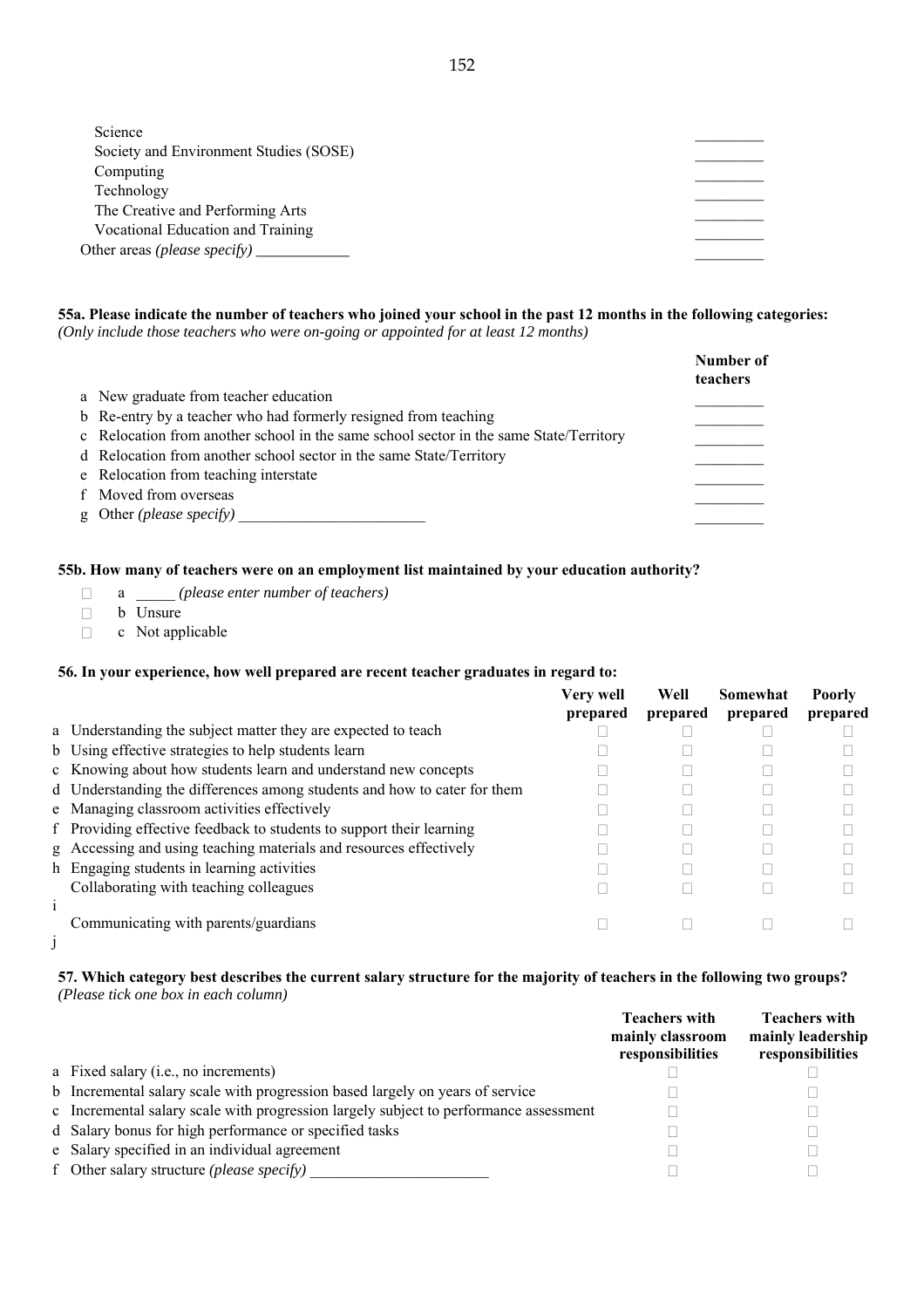|                                                              | <b>Verv</b><br>effective | <b>Effective</b> | Of some<br>effectiveness | <b>Not</b><br>effective |
|--------------------------------------------------------------|--------------------------|------------------|--------------------------|-------------------------|
| a Attracting teachers to mainly classroom teaching positions |                          |                  |                          |                         |
| b Retaining teachers in mainly classroom teaching positions  |                          |                  |                          |                         |
| c Attracting teachers to leadership positions                |                          |                  |                          |                         |
| d Retaining teachers in leadership positions                 |                          |                  |                          |                         |

## **59. People are debating different criteria for providing extra financial rewards to teachers. Some of these options are listed below. In your opinion, would these be effective in attracting or retaining teachers?**

|                                                                                      | <b>Attracting teachers</b> |    | <b>Retaining teachers</b> |     |    |        |
|--------------------------------------------------------------------------------------|----------------------------|----|---------------------------|-----|----|--------|
|                                                                                      | Yes                        | N0 | Unsure                    | Yes | No | Unsure |
| a Extra pay based on years of teaching service                                       |                            |    |                           |     |    |        |
| b Extra pay based on higher qualifications                                           |                            |    |                           |     |    |        |
| c Extra pay based on successful completion of professional learning activities       |                            |    |                           |     |    |        |
| d Extra pay based on performance against specified professional standards            |                            |    |                           |     |    |        |
| e Extra pay based on gains in students' learning                                     |                            |    |                           |     |    |        |
| f Extra pay based on individual performance against specified school or system goals |                            |    |                           |     |    |        |
|                                                                                      |                            |    |                           |     |    |        |

# **K. IN CONCLUSION**

**60. We would value any additional comments you have about teaching, school leadership and the future of the profession here.** 

> **Thank you for taking the time to complete this questionnaire. All responses are confidential.**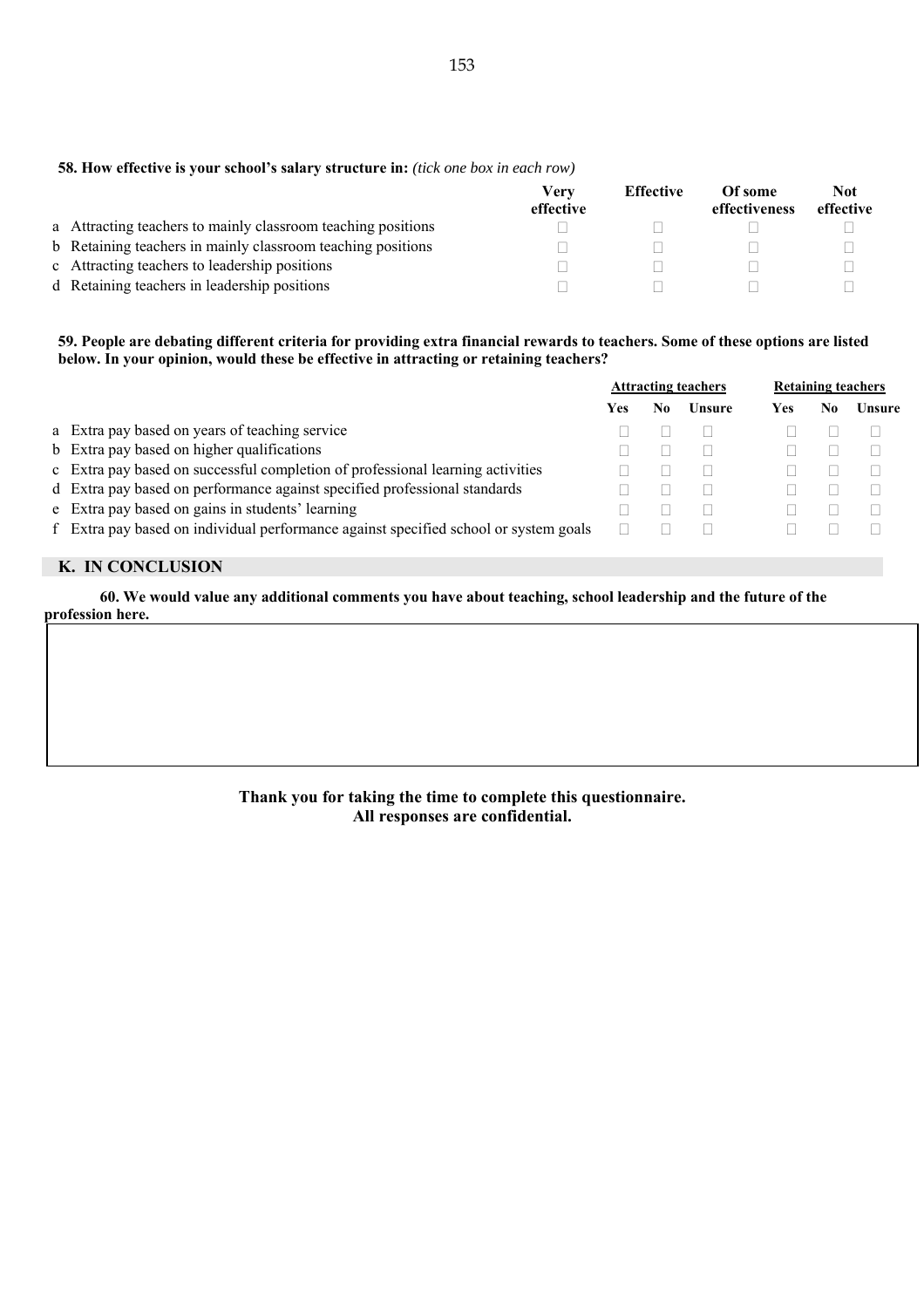# **APPENDIX 4: TECHNICAL DETAILS**

# **A.1 FIELD TRIALS**

The Field Trial (FT) was conducted to:

- Ensure that the survey questions are clearly expressed, use appropriate concepts and terminology, and provide useful data;
- Ensure that the procedures for administering the survey work effectively.
- Check how long it takes to complete the questionnaires.

The FT was limited to the four largest States: NSW; Queensland (Primary schools only); Victoria (non-government schools only); and Western Australia (Primary schools only). The first invitations to Principals were posted from ACER on 17 August. These were initially sent to Independent schools. The invitation packages were dispatched to the Government and Catholic schools as soon as permission was received from the relevant authority. The cut-off date for analysing the FT data was 6 October.

A total of 184 schools were invited to participate in the Field Trial and 52 (28%) agreed to participate and supplied the list of eligible teachers. Samples of teachers and leaders were drawn for the 52 schools and a total of 903 invitations to participate in the survey were dispatched, an average of 17.4 invitations per school.

By 6 October 227 questionnaires had been completed online, a response rate of 25%. The mean time reported for completing the Teacher survey was 28 minutes, 31 minutes for the Leader survey by Principals and 21 minutes by Deputy Principals. The completion times were within expectations, and were expected to reduce somewhat in the Main Survey.

Feedback on the FT questionnaire content was sought from a number of sources: technical analyses of the data entered by the FT respondents; Advisory Committee members and their colleagues; the ABS Statistical Clearing House; academic colleagues; and some of the people and organisations involved in the longer-term consultations.

The general feedback was that the questionnaires were attempting to collect important data and included questions that respondents found engaging. However, there were concerns expressed about the questionnaire length and complexity. Based on the analysis of the FT data and the other feedback, a number of changes were made to simplify the final questionnaires and improve the usability of the online versions.

# **A.2 SAMPLE STRATIFICATION**

The sampling was designed so that all Australian teachers had a more or less equal probability of selection into the sample. The presence of a large number of small and very small schools in a sample frame is problematic as it can lead to variations in selection probabilities, and therefore variations in weights. To avoid this problem the number of small and very small schools was estimated and where found to be beyond certain thresholds such schools received special sampling treatment.

For the small schools analysis 'large' schools were those having an estimated number of teachers greater than or equal to the desired sample size (i.e.  $\geq$  15). Moderately small schools were defined as having between 8 and 14 estimated teachers. Very small schools were defined as having seven or fewer estimated teachers.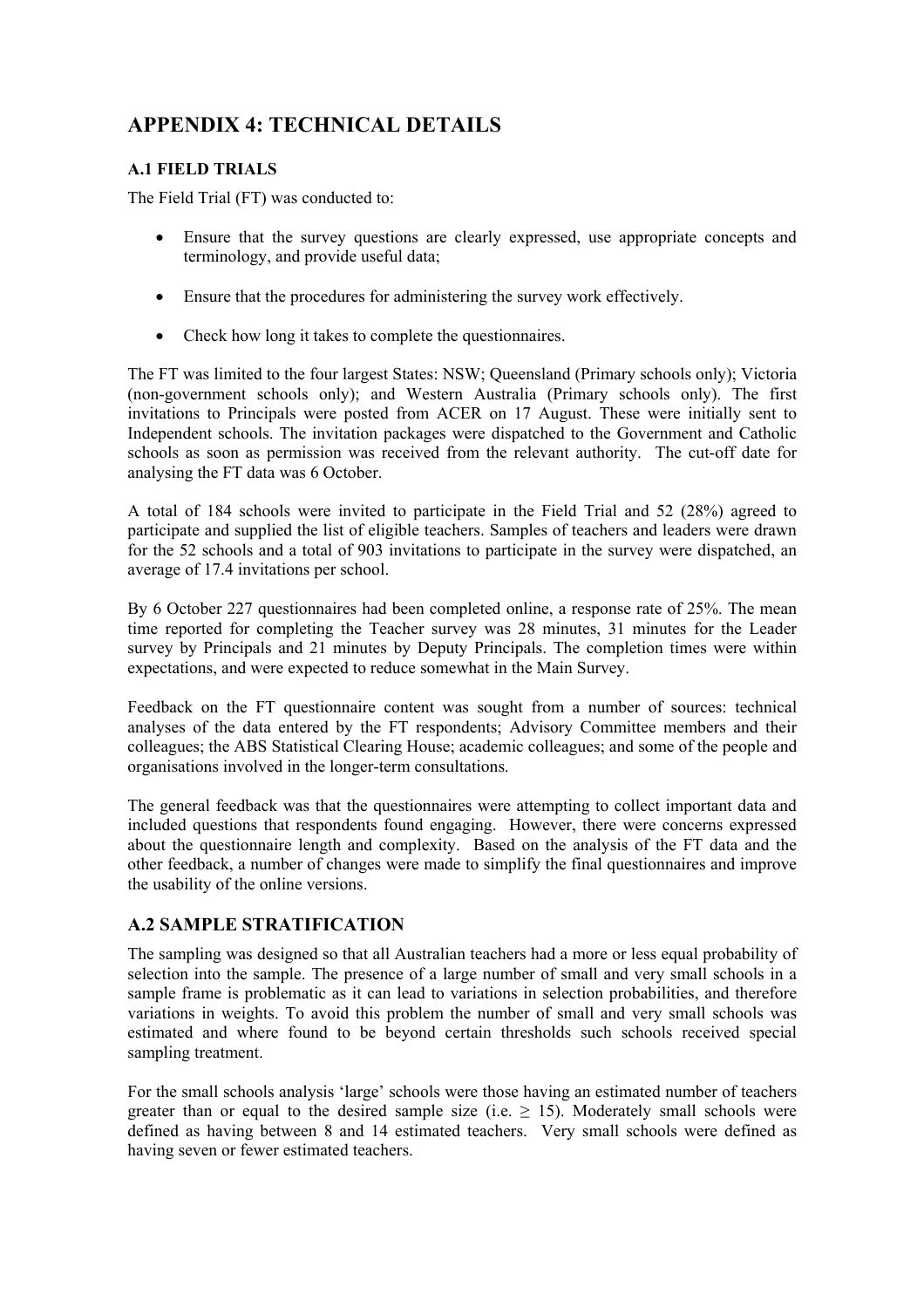Within each explicit stratum (defined by State/Territory) where more than 1% of teachers were estimated to be in very small schools, an additional explicit stratum was formed for very small schools. Where more than 4% of teachers were estimated to be in moderately small schools, an additional explicit stratum was formed for moderately small schools.

The small schools analysis resulted in four additional strata being formed at the secondary level, and 14 additional strata being formed at the primary level.

Each explicit stratum was implicitly stratified, first by Sector (Catholic, Government, Independent) then by geographic location<sup>26</sup> and school type (primary, secondary, combined, special). Finally the schools were ordered by size of estimated number of teaching staff using a serpentine sorting across implicit strata: in the first implicit stratum they were ordered from largest to smallest; in the second, from smallest to largest; in the third, from largest to smallest; and so on.

Schools in strata containing large schools were sampled with probability directly proportional to size. Schools in strata containing only small and/or very small schools were sampled with equal probability. The equal probability sampling of small schools was also employed as a strategy to minimise weight variation.

For strata containing only very small schools, the schools were under-sampled by a factor of 4. This was to reduce the burden of contacting a larger number of first stage units (schools) with very little corresponding gain in second stage (teacher) yield. To compensate for this where it occurred, the number of large schools sampled was increased.

In the large schools strata, where a school was found to have an estimated number of teachers that was greater than the sample interval, the school was designated as a certainty school and removed into a separate stratum of certainty schools. The sample interval was then recalculated, and if any school was subsequently found to have an estimated number of teachers that was greater than the newly calculated sample interval, the school in question would be moved into the separate stratum for certainty schools. This process was repeated until no more schools were designated as certainty schools within the original large schools stratum. Certainty strata were necessary at both primary and secondary levels.

# **A.3 SAMPLE WEIGHTING**

# *The school base weight*

To reflect differences in the probability of school selection at the first stage of sampling a school base weight (*SBW*) is applied to the resulting data. The school base weight of school i is calculated as the inverse of the probability of selecting school i in the sample:

$$
SBW_{(i)} = \frac{1}{PS_{(i)}}
$$

 $\overline{a}$ 

Where  $PS_{(i)}$  is the probability of selection of school i at the first stage of sampling.

<sup>26</sup> School postcode was used to classify the location of schools according to the *Australian Standard Geographical Classification* (ABS, 2005), and then to group the geographic locations according to the MCEETYA *Geographical Location Classification for Reporting Purposes* agreed to by Ministers in July 2001: Metropolitan Zone Mainland State Capital City regions; Metropolitan Zone Major Urban Statistical Districts; Provincial Zone Provincial City Statistical Districts 50,000 to 99,999; Provincial Zone Provincial City Statistical Districts 25,000 to 49,999; Provincial Zone Inner provincial areas; Provincial Zone Outer provincial areas; Remote Zone Remote areas; Remote Zone Very Remote areas.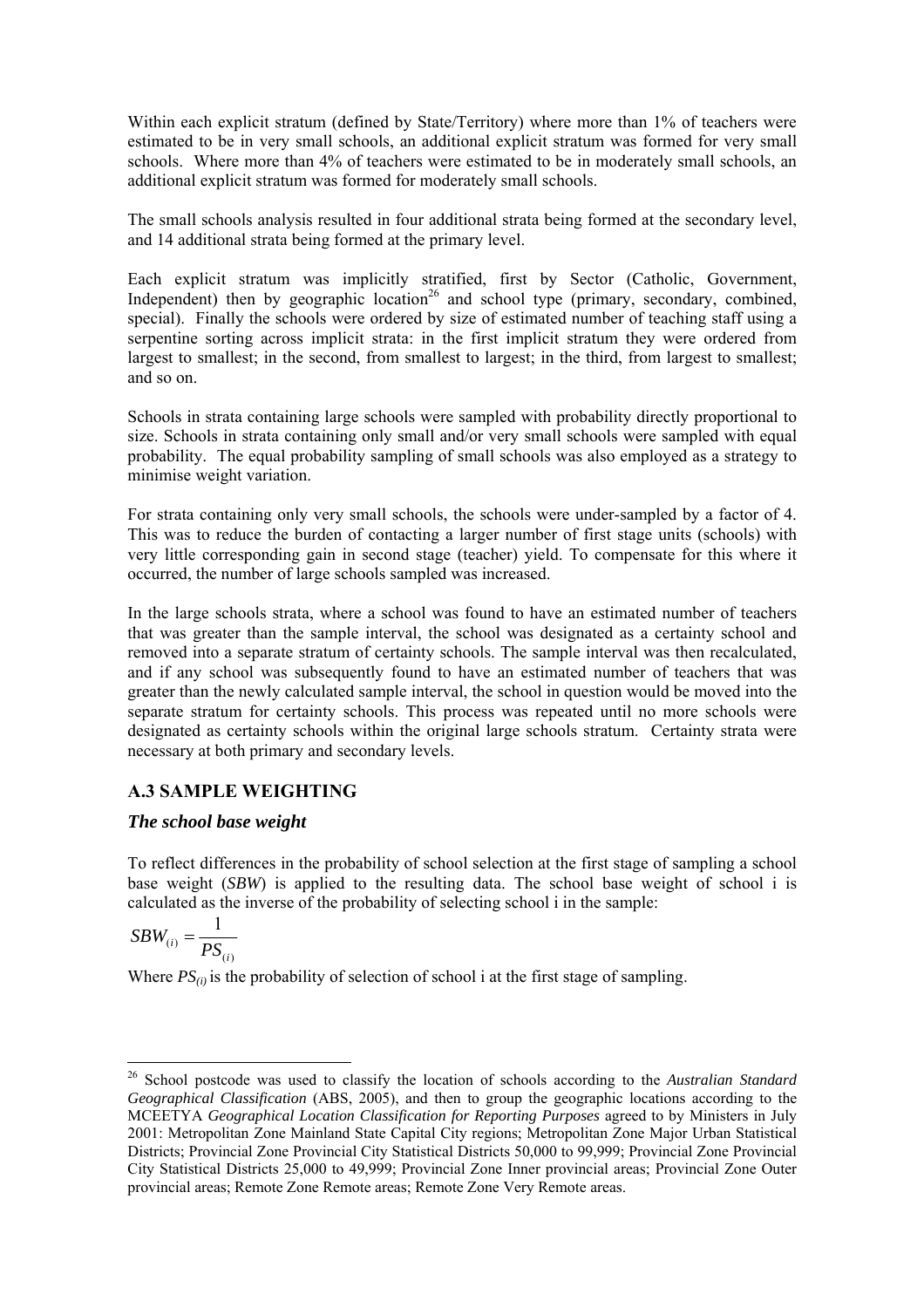### *The school non-response adjustment*

To adjust for non-response at the first stage of sampling, sampled schools were grouped together and the school base weights of responding schools were adjusted to compensate for the missing schools and teachers in those schools. In SiAS each explicit stratum was used to form a nonresponse group. The school non-response adjustment factor (SNR) for school i was calculated as:

$$
SNR_{(i)} = \frac{\sum NT_{(p)} + \sum NT_{(np)}}{\sum NT_{(p)}}
$$

Where  $NT_{(p)}$  is the number of teachers on the lists of participating schools and  $NT_{(np)}$  is the estimated number of teachers in non-participating schools. These are summed within the nonresponse group (explicit stratum) in which school i appears.

#### *Teacher base weight*

The teacher base weight reflects the probability that a single teacher was selected from the list of total teachers within a school. The teacher base weight (*TBW*) of teacher j in school i is calculated as:

$$
TBW_{(ij)} = \frac{NT_{(i)}}{CS_{(i)}}
$$

Where  $NT_{(i)}$  is the number of teachers on the list in school i and  $CS_{(i)}$  is the cluster size (or number of teachers sampled) in school i.

#### *Teacher non-response adjustment*

To adjust for non-response at the second level of sampling, the teacher base weights of responding teachers were adjusted to compensate for the missing teachers within their schools. The teacher non-response factor (*TNR*) for teacher *j* in school *i* was calculated as:

$$
TNR_{(ij)} = \frac{\sum T_{(i, np)}}{\sum T_{(i, p)}}
$$

Where  $T_{(i,p)}$  are sampled teachers who participated in school I, and  $T_{(i,np)}$  are sampled teachers who did not participate in school i.

## *The full teacher weight*

The full teacher weight (FTW) is the product of the school and teacher base weights and the corresponding non-response adjustments:  $FTW = SBW \times SNR \times TBW \times TNR$ 

#### *Post-stratification Weighting Adjustment*

The final stage in the weighting process was to compare the sum of the sample weights against known population totals, and adjust the weights to reflect the population totals where necessary. Population totals were available for teachers (not leaders) by State/Territory, Sector and gender. Because of variations in response rates by subgroups such as sector and gender, the sum of the sample weights differed from population totals across these dimensions and so the poststratification process of raking was used to adjust the weights. Raking involves adjustments to the final weights to control totals across two or more dimensions, for example the distribution of the teacher population by gender and State. Population control totals were obtained from tables from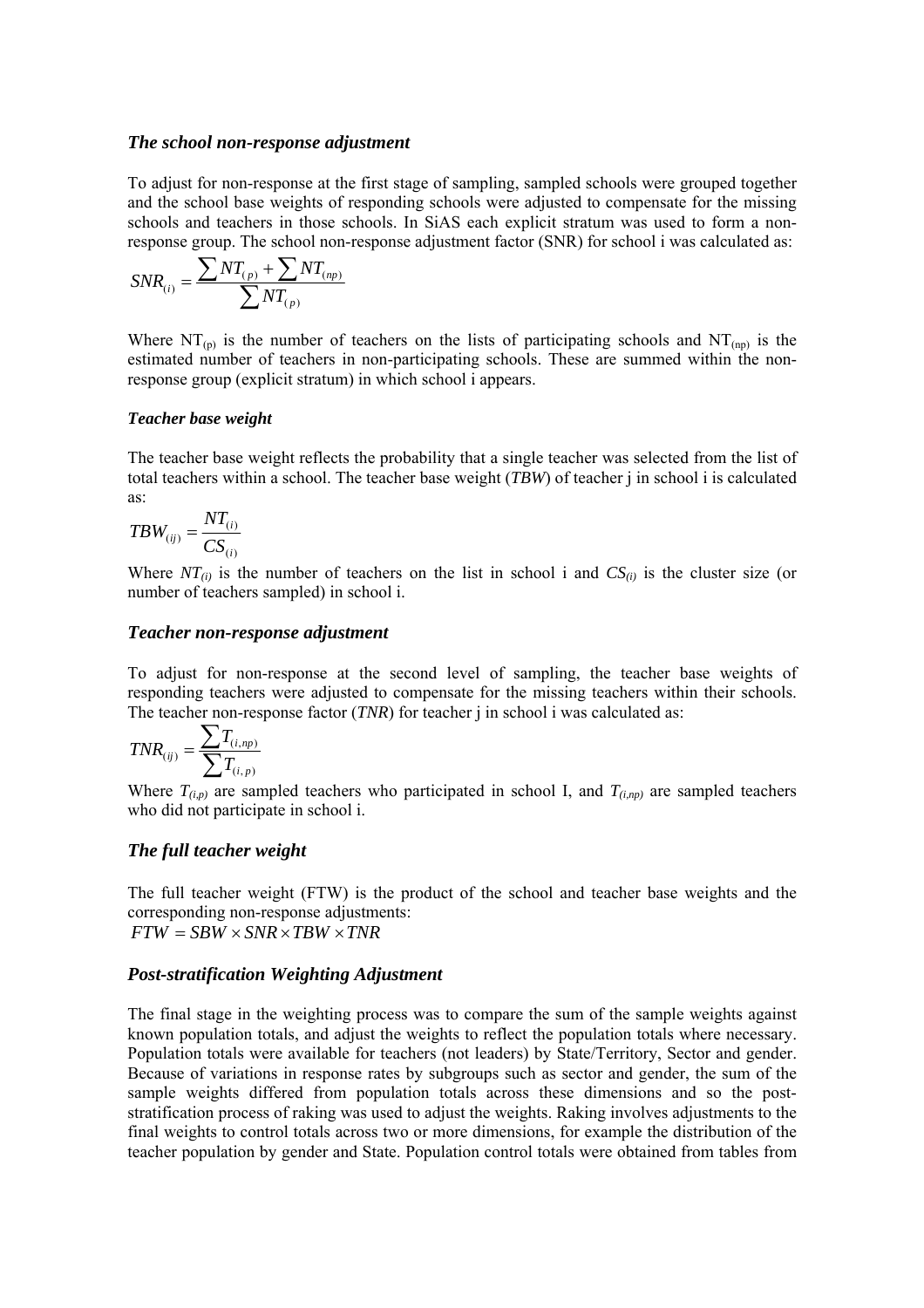the ABS publication *Schools Australia* (ABS, 2007b). Wesvar 4.0 software was used to rake the data and a technical description of the raking process can be found in Westat  $(2002)^{27}$ 

The results of the weighting process are summarised in Tables A.1 and A.2. These tables show that the weighted teacher samples accurately reflect the known population totals along the dimensions of State/Territory, Sector and gender.

|                     | <b>ACT</b> | <b>NSW</b> | NT   | <b>QLD</b>     | <b>SA</b> | <b>TAS</b> | <b>VIC</b> | <b>WA</b> | Aust.  |
|---------------------|------------|------------|------|----------------|-----------|------------|------------|-----------|--------|
|                     |            |            |      | <b>Males</b>   |           |            |            |           |        |
| Achieved<br>Sample  | 35         | 65         | 31   | 101            | 158       | 48         | 218        | 90        | 746    |
| Population<br>Total | 349        | 6943       | 338  | 5360           | 2244      | 592        | 5640       | 2716      | 24182  |
| Weighted<br>Sample  | 349        | 6943       | 338  | 5360           | 2244      | 592        | 5640       | 2716      | 24182  |
|                     |            |            |      | <b>Females</b> |           |            |            |           |        |
| Achieved<br>Sample  | 244        | 476        | 224  | 640            | 871       | 234        | 1091       | 637       | 4417   |
| Population<br>Total | 1698       | 30425      | 1447 | 19683          | 7516      | 2218       | 22723      | 9903      | 95612  |
| Weighted<br>Sample  | 1698       | 30425      | 1447 | 19683          | 7516      | 2218       | 22723      | 9903      | 95612  |
|                     |            |            |      | <b>Persons</b> |           |            |            |           |        |
| Achieved<br>Sample  | 279        | 547        | 257  | 743            | 1044      | 284        | 1317       | 738       | 5209   |
| Population<br>Total | 2071       | 37811      | 1806 | 25340          | 9876      | 2843       | 28700      | 12768     | 121215 |
| Weighted<br>Sample  | 2047       | 37851      | 1797 | 25176          | 9894      | 2831       | 28689      | 12931     | 121215 |

**Table A.1: Teacher sample, primary** 

Note that the number of males and females in some states adds up to slightly less than the total number of persons. Gender figures have been proportionally adjusted because of the small number of respondents (46) who did not supply their gender.

|                        | <b>Catholic</b> | Government | Independent | Australia |
|------------------------|-----------------|------------|-------------|-----------|
| <b>Achieved Sample</b> | 961             | 3639       | 609         | 5209      |
| Population Total       | 22649           | 86369      | 12197       | 121215    |
| Weighted Sample        | 22603           | 86438      | 12174       | 121215    |

 $\overline{a}$ 

<sup>27</sup> Westat (2002) *Wesvar® User's Guide. Software Manual*. Rockville, MD: Westat.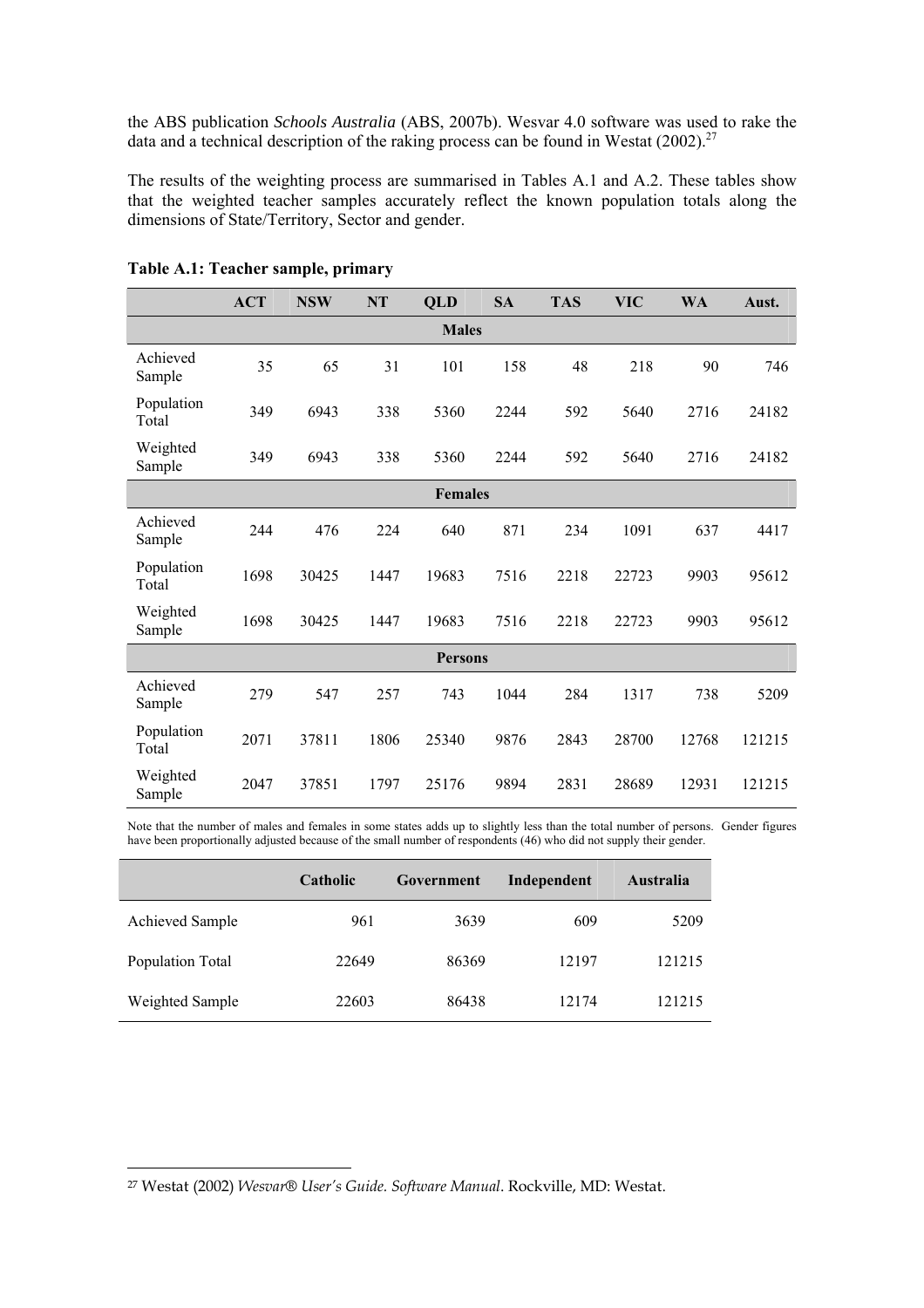|                     | <b>ACT</b> | <b>NSW</b> | NT   | <b>QLD</b> | <b>SA</b> | <b>TAS</b> | <b>VIC</b> | <b>WA</b> | Aust.  |
|---------------------|------------|------------|------|------------|-----------|------------|------------|-----------|--------|
| <b>Males</b>        |            |            |      |            |           |            |            |           |        |
| Achieved<br>Sample  | 54         | 333        | 40   | 338        | 433       | 156        | 478        | 309       | 2141   |
| Population<br>Total | 901        | 17691      | 464  | 8705       | 3740      | 1283       | 13301      | 4857      | 50943  |
| Weighted<br>Sample  | 894        | 17717      | 467  | 8733       | 3741      | 1276       | 13263      | 4855      | 50946  |
| <b>Females</b>      |            |            |      |            |           |            |            |           |        |
| Achieved<br>Sample  | 113        | 545        | 83   | 463        | 562       | 230        | 723        | 479       | 3198   |
| Population<br>Total | 1405       | 22255      | 692  | 11795      | 4078      | 1623       | 18532      | 5923      | 66303  |
| Weighted<br>Sample  | 1394       | 22288      | 696  | 11834      | 4078      | 1614       | 18478      | 5920      | 66302  |
| <b>Persons</b>      |            |            |      |            |           |            |            |           |        |
| Achieved<br>Sample  | 171        | 884        | 124  | 804        | 1004      | 393        | 1218       | 796       | 5394   |
| Population<br>Total | 2329       | 40348      | 1168 | 20706      | 7897      | 2935       | 32153      | 10888     | 118424 |
| Weighted<br>Sample  | 2329       | 40348      | 1168 | 20706      | 7897      | 2935       | 32153      | 10888     | 118424 |

**Table A.2: Teacher sample, secondary** 

Note that the number of males and females in some states adds up to slightly less than the total number of persons because gender figures have been proportionally adjusted to account for a small number of respondents (55) who did not supply their gender.

|                        | Catholic | Government | Independent | <b>Australia</b> |
|------------------------|----------|------------|-------------|------------------|
| <b>Achieved Sample</b> | 1222     | 2791       | 1381        | 5394             |
| Population Total       | 27493    | 71826      | 19105       | 118424           |
| Weighted Sample        | 27450    | 71949      | 19026       | 118424           |

# **A.4 INVESTIGATIONS INTO POSSIBLE RESPONSE BIAS**

Low or variable response rates on their own are not necessarily a problem if there is no response bias, that is, if there are likely to be no differences between responding teachers and nonresponding teachers with respect to the outcome variables. However, non-response bias is increasingly likely to occur the more response rates fall below 100%, and as such the low response rates in the SiAS survey indicate that non-response bias cannot be discounted.

To investigate the likelihood of non-response bias at the school level, a logistic regression was carried out using Response as the dependent variable, and the States, Sectors and categories of geographic location as the independent variables. Table A.3 reports one logistic regression, for primary schools using NSW, Catholic and Metropolitan schools as the reference groups. Statistically significant figures are shown in bold. This regression shows that State and geographic location are factors that significantly predict response to the survey – for example, a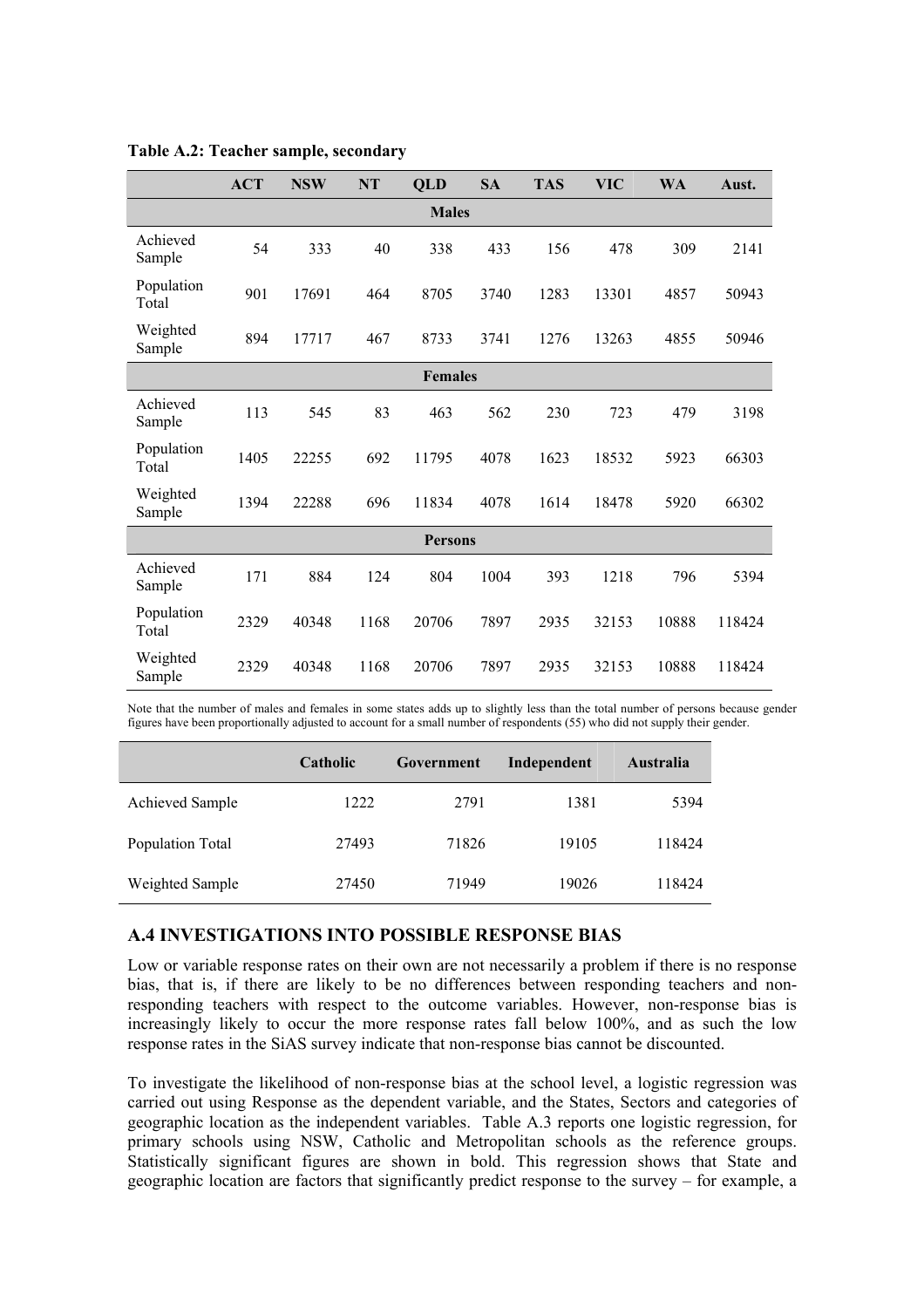school in South Australia was two and a half times more likely to respond than one in New South Wales; and a school in a provincial area was 1.4 times more likely to respond than one in a Metropolitan area.

Using other reference groups the regression analyses (not shown) also suggest that Sector is a significant predictor of response: Independent schools were significantly more likely to respond than government schools.

| Independent  |         |        |
|--------------|---------|--------|
| variable     | p-value | Exp(B) |
| Government   | 0.273   | 0.84   |
| Independent  | 0.443   | 1.19   |
|              |         |        |
| Provincial   | 0.013   | 1.42   |
| Rural/remote | 0.564   | 1.17   |
|              |         |        |
| <b>ACT</b>   | 0.101   | 0.67   |
| NT           | 0.793   | 0.92   |
| OLD          | 0.188   | 1.31   |
| <b>SA</b>    | 0.000   | 2.52   |
| TAS          | 0.033   | 0.60   |
| VIC          | 0.000   | 2.53   |
| WA           | 0.010   | 1.70   |
|              |         |        |

**Table A.3: Logistic regression of primary school level response** 

Table A.4 reports one logistic regression, for secondary schools, again using NSW, Catholic and Metropolitan schools as the reference groups. This regression shows that Sector, State and geographic location are factors that significantly predict response to the survey – for example a Government school had a likelihood that was just over two-thirds the likelihood that a Catholic school would respond; a school in a provincial area was 1.7 times more likely to respond than one in a Metropolitan area; and a school in NSW was three times more likely to participate than one in Tasmania.

| Independent  |         |        |
|--------------|---------|--------|
| variable     | p-value | Exp(B) |
| Government   | 0.037   | 0.70   |
| Independent  | 0.858   | 1.04   |
|              |         |        |
| Provincial   | 0.001   | 1.69   |
| Rural/remote | 0.779   | 0.92   |
|              |         |        |
| <b>ACT</b>   | 0.085   | 0.55   |
| NT           | 0.040   | 0.44   |
| QLD          | 0.056   | 0.66   |
| SА           | 0.747   | 0.93   |
| <b>TAS</b>   | 0.000   | 0.36   |
| VIC          | 0.228   | 1.32   |
| WΑ           | 0.069   | 0.67   |

**Table A.4: Logistic regression of secondary school level response** 

To investigate the likelihood of non-response bias at the individual level, the gender of respondents and the known population of teachers was compared by State and by Sector (Tables A.5 and A.6).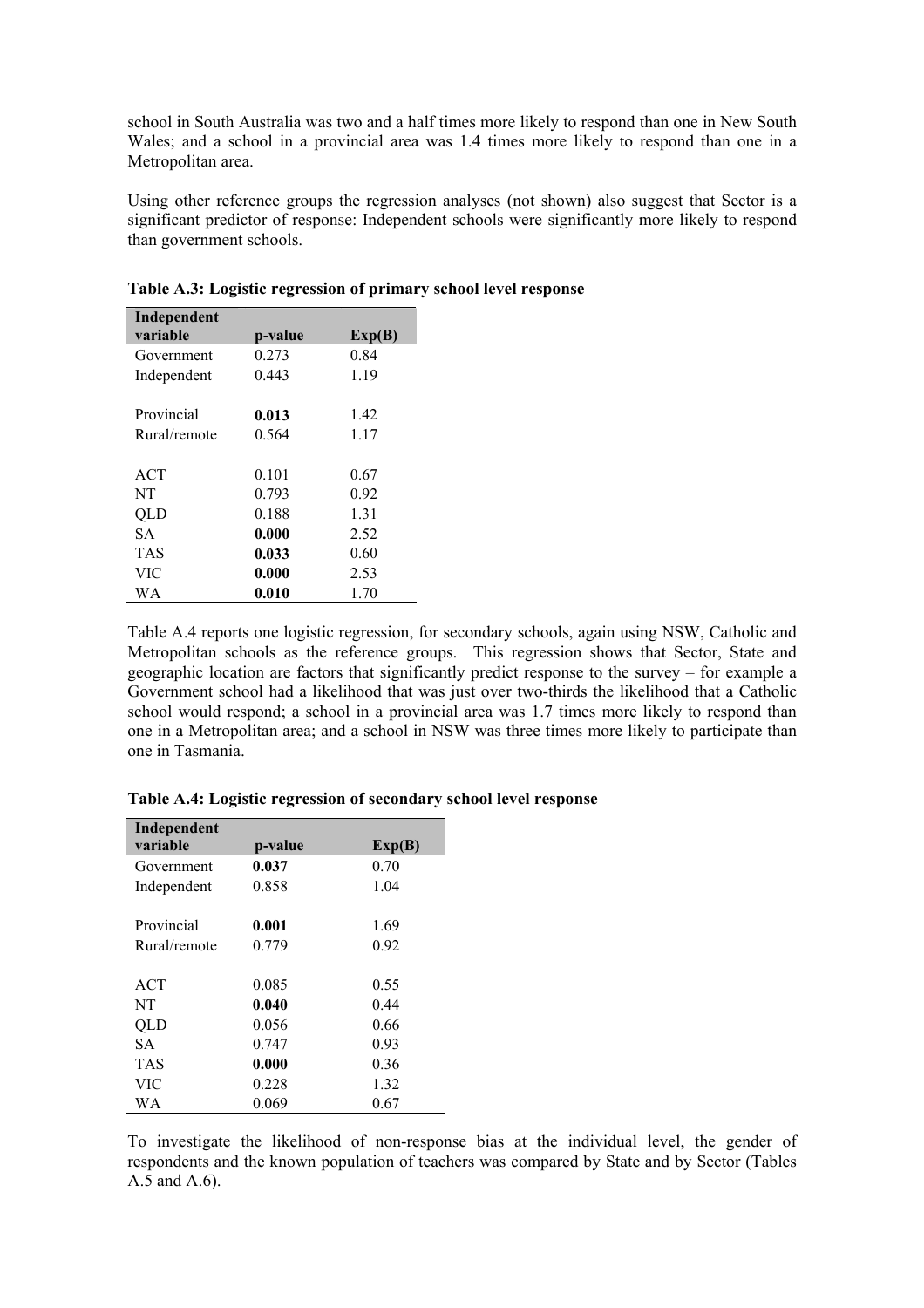|           |              | <b>SiAS</b> | Population |
|-----------|--------------|-------------|------------|
| Level     | <b>State</b> | Male %      | Male %     |
| Primary   | ACT          | 12.1        | 17.1       |
| Primary   | <b>NSW</b>   | 12.3        | 18.6       |
| Primary   | NT           | 12.1        | 18.9       |
| Primary   | QLD          | 13.7        | 21.4       |
| Primary   | SA           | 15.3        | 23.0       |
| Primary   | <b>TAS</b>   | 16.8        | 21.1       |
| Primary   | <b>VIC</b>   | 16.7        | 19.9       |
| Primary   | WA           | 12.6        | 21.5       |
| Secondary | <b>ACT</b>   | 32.1        | 39.1       |
| Secondary | <b>NSW</b>   | 37.8        | 44.3       |
| Secondary | NT           | 32.3        | 40.1       |
| Secondary | QLD          | 41.7        | 42.5       |
| Secondary | <b>SA</b>    | 43.4        | 47.8       |
| Secondary | <b>TAS</b>   | 40.4        | 44.2       |
| Secondary | VIC          | 39.7        | 41.8       |
| Secondary | WA           | 39.1        | 45.1       |

**Table A.5: Percentage of male teachers by level and state/territory** 

\*Population data obtained from *ABS Schools Australia* Publication website 2006 data

*Note:* the ABS teacher population data include school leaders (Principals and Deputy/Vice Principals) whereas in SiAS they are in a different sample

|           |                | <b>SiAS</b> | Population |
|-----------|----------------|-------------|------------|
| Level     | Sector         | Male %      | Male %     |
| Primary   | Government     | 13.7        | 20.2       |
| Primary   | Non-Government | 16.1        | 20.2       |
| Secondary | Government     | 41.5        | 43.1       |
| Secondary | Non-Government | 38.3        | 44.0       |

## **Table A.6: Percentage of male teachers by level and sector**

\*Population data obtained from *ABS Schools Australia* Publication website 2006 data

*Note:* the ABS teacher population data include school leaders (Principals and Deputy Principals) whereas in SiAS they are in a different sample

The tables show considerable variation between the gender distribution of the population, and that of the responding sample. In the government sector for example, just over 20% of primary teachers are male. However, males represent just below 14% of the responding SiAS sample of primary teachers. Part of this difference is likely to be due to the fact that the SiAS teacher sample excludes school leaders, and this group is likely to have a larger proportion of males. The gender proportions between the SiAS sample and population are much closer for the secondary sector.

In summary, these analyses cannot discount the probability that non-response bias exists in the sample. Because differential response is evident across a range of independent variables at both